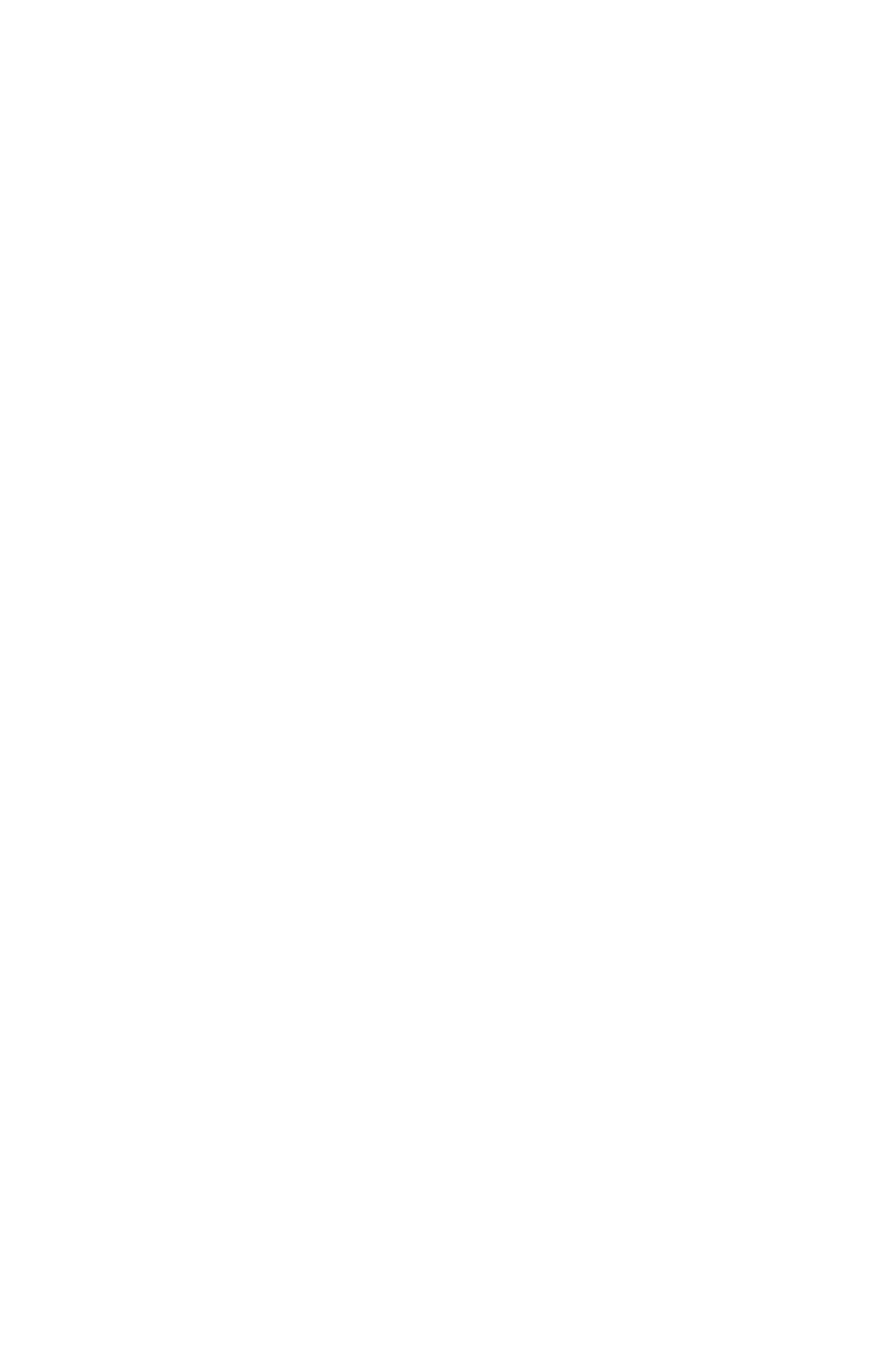**By Mabel Hale** 

**FAITH PUBLISHING HOUSE** *Digitally Published by*  **GOSPEL TRUTH PUBLISHING www.churchofgodeveninglight.com**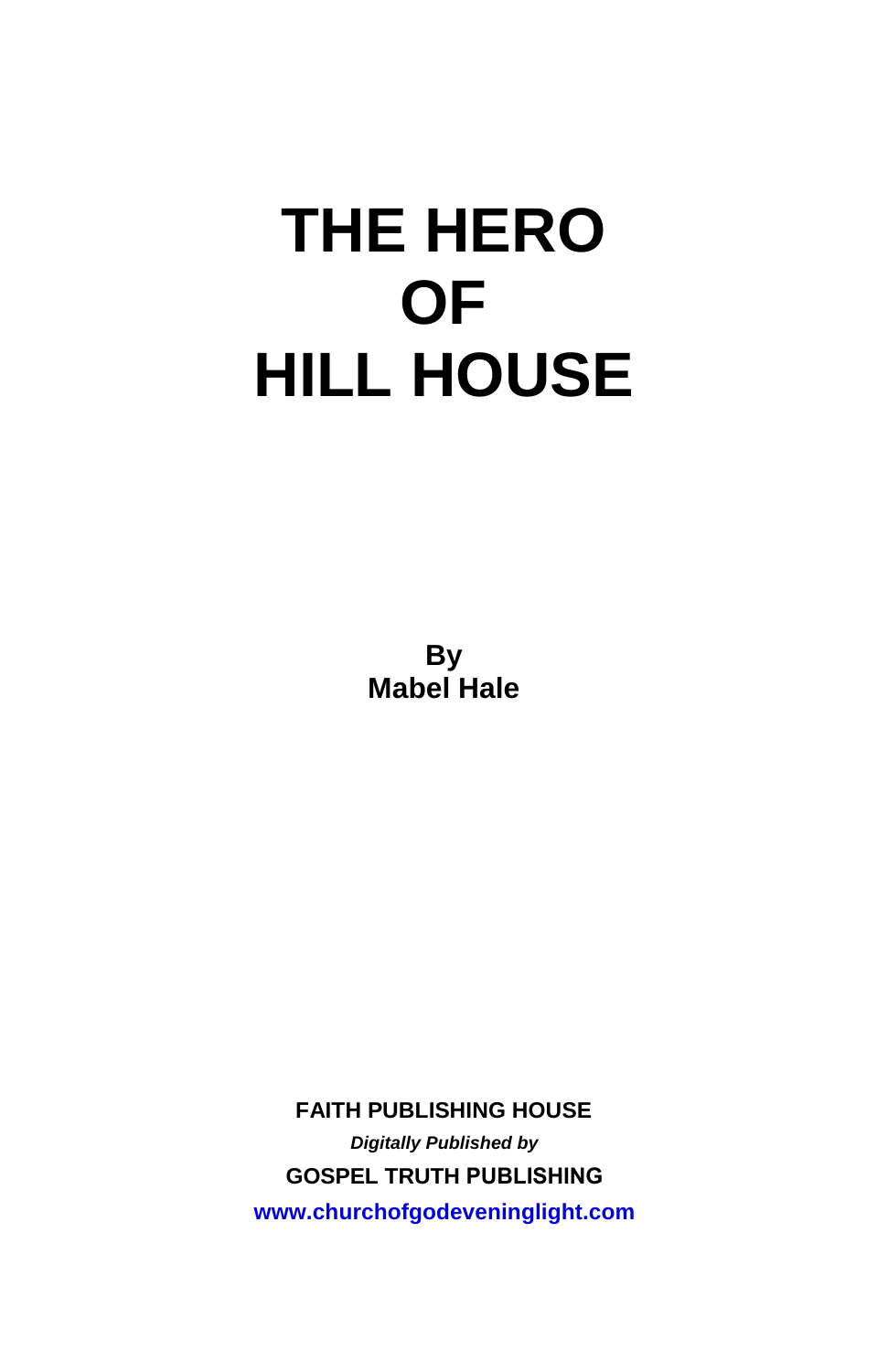Originally Published by Gospel Trumpet Company 1922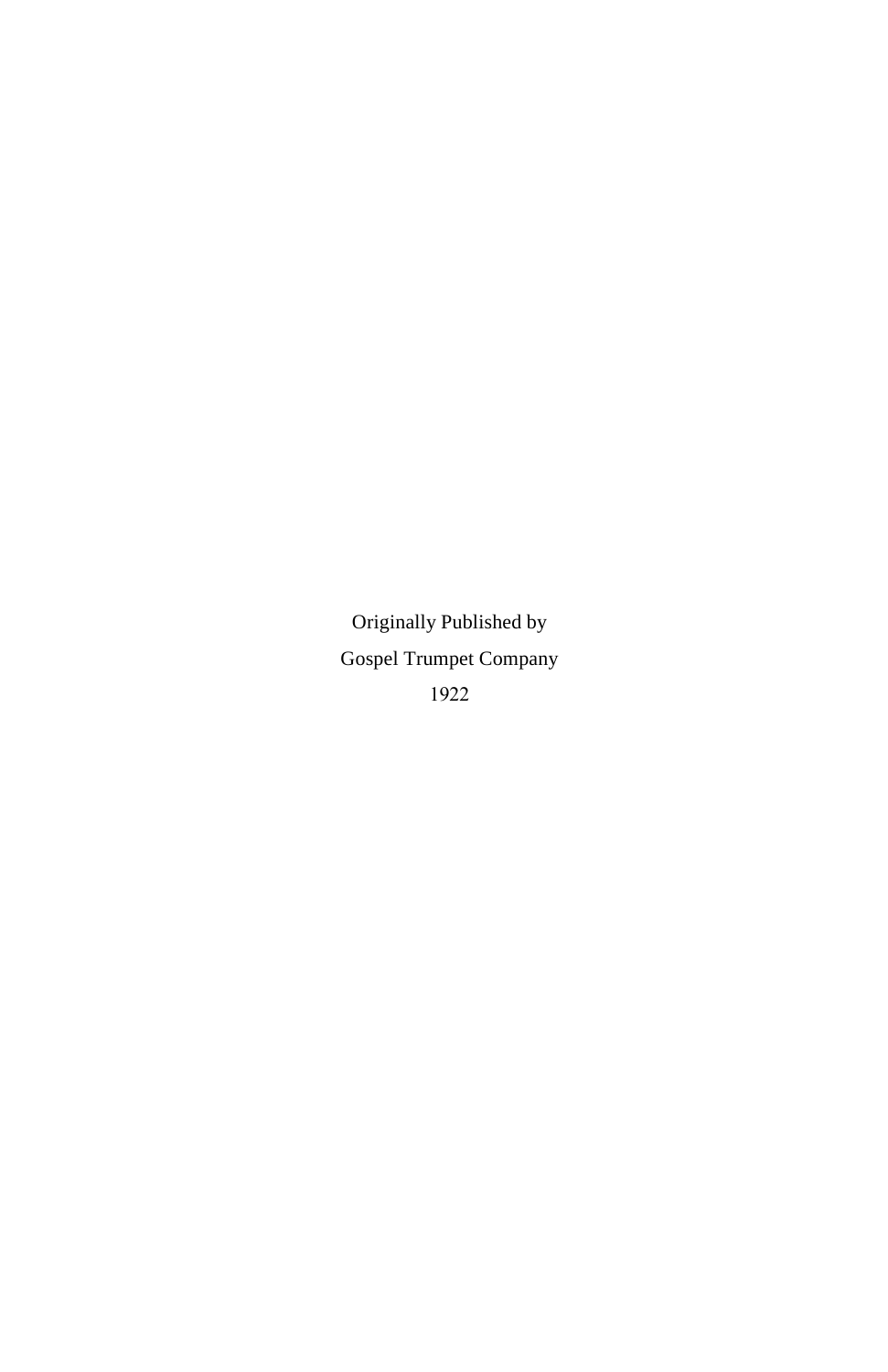## **Contents**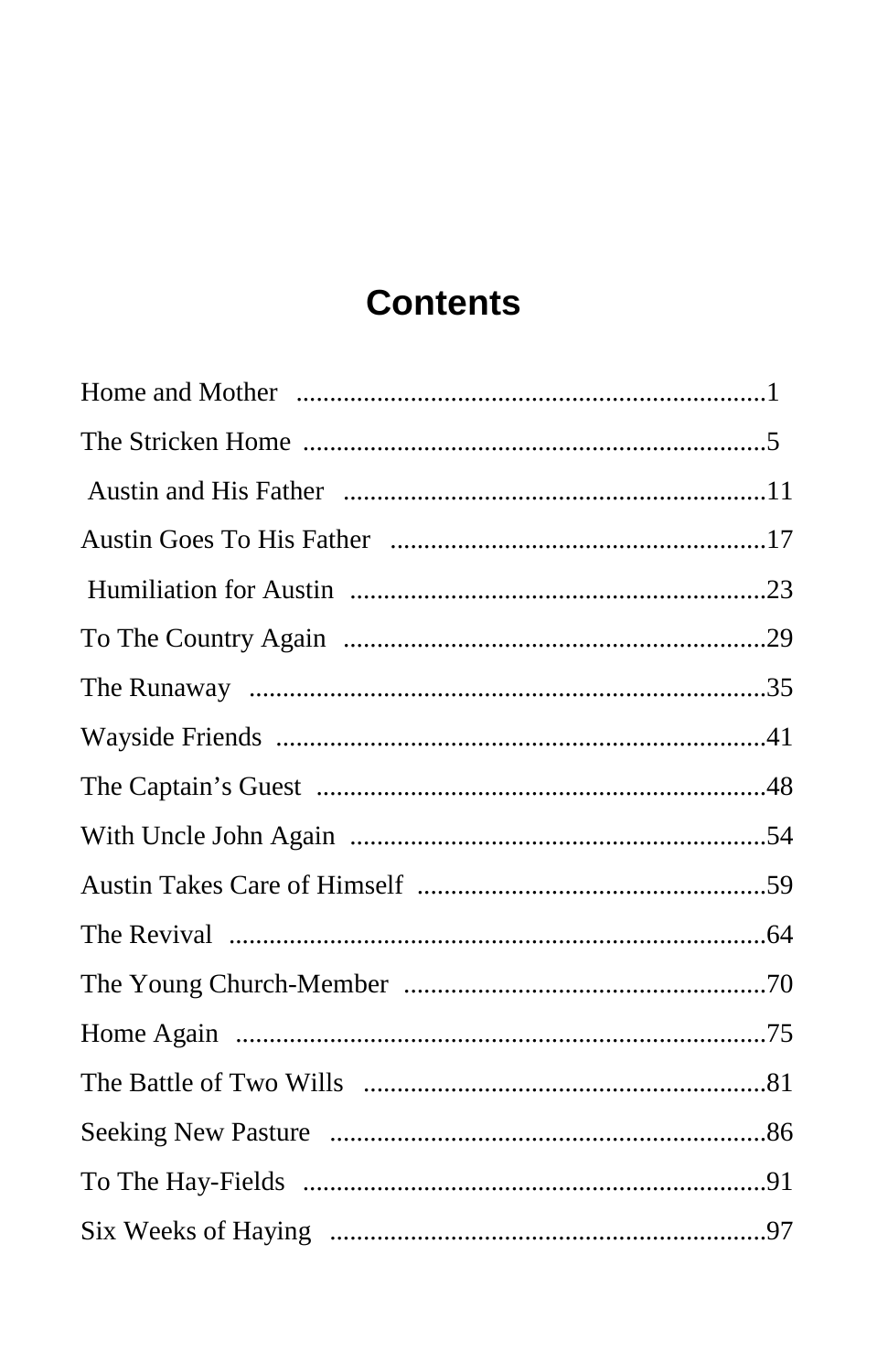| The Opinions of Parson Hawley And His Wife 177 |  |
|------------------------------------------------|--|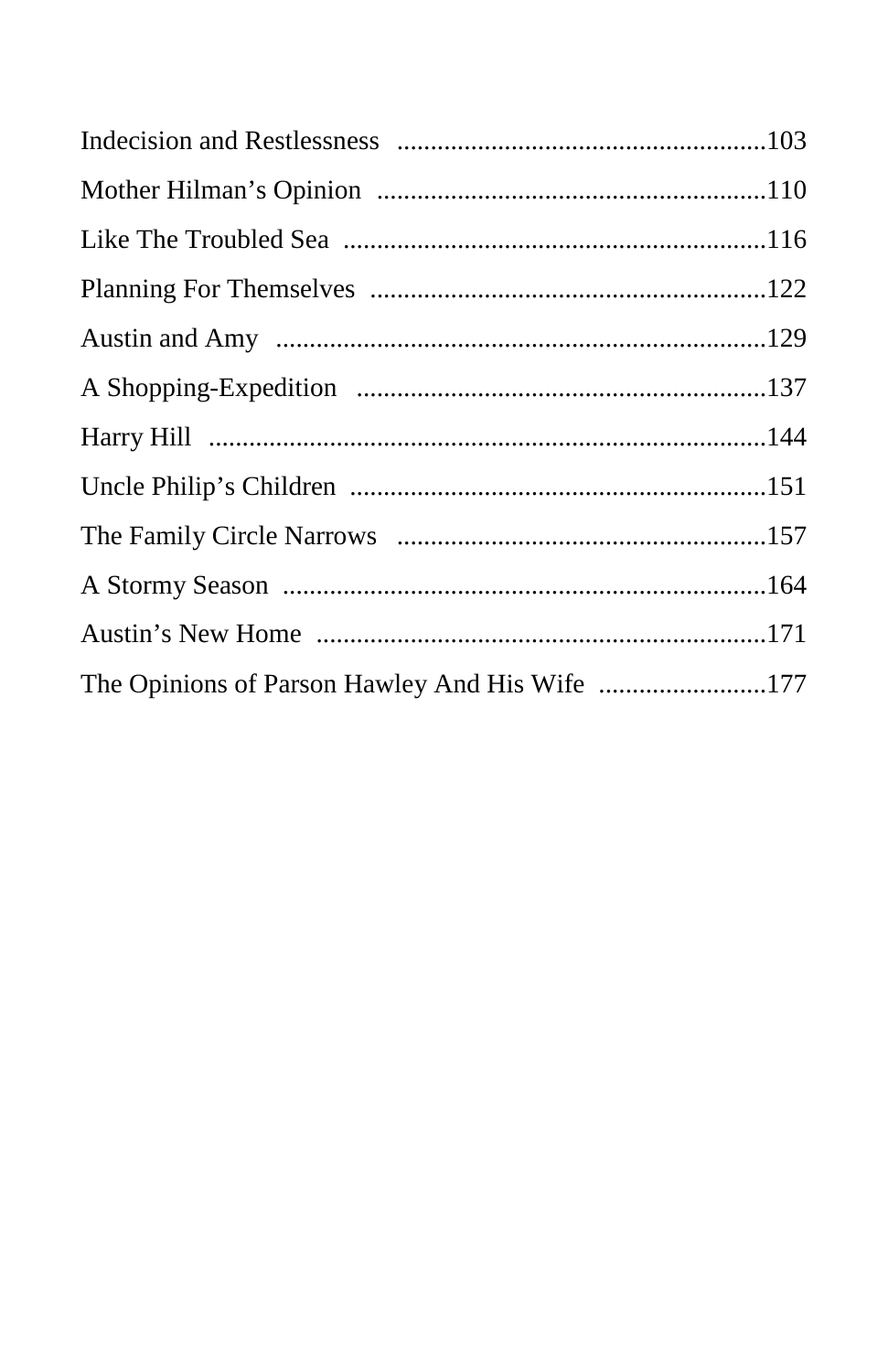#### **Chapter 1**

## <span id="page-6-0"></span>**Home and Mother**

It was the evening of a quiet day in late autumn, and the inmates of the little farm home were gathered safely together around the supper-table. I say the family, but they were not all there. Father's place was vacant, for he had gone to town that afternoon and would not be home till late bedtime. His reason for being late was the great shadow over this otherwise happy home. The children, down to baby Doyle, three years old, knew that when he came, he would be in no condition to be seen in the presence of his children, and that money which was needed badly in his home would have been spent for strong drink.

But all the others were there. Mother sat in her place at the foot of the table, and little Doyle sat at her right hand in his high chair. The others were ranged on both sides of the table, leaving the vacant place at the head. There were eight children in all, the eldest a boy of sixteen, and the youngest little Doyle. The three older children were boys, George and Wilbur, sixteen and fifteen years old, respectively, and Austin, aged thirteen. Then were two girls, Amy and Nell. After them came Harry, a fine little fellow of seven, Lila, a tiny girl of five, and last of all the baby.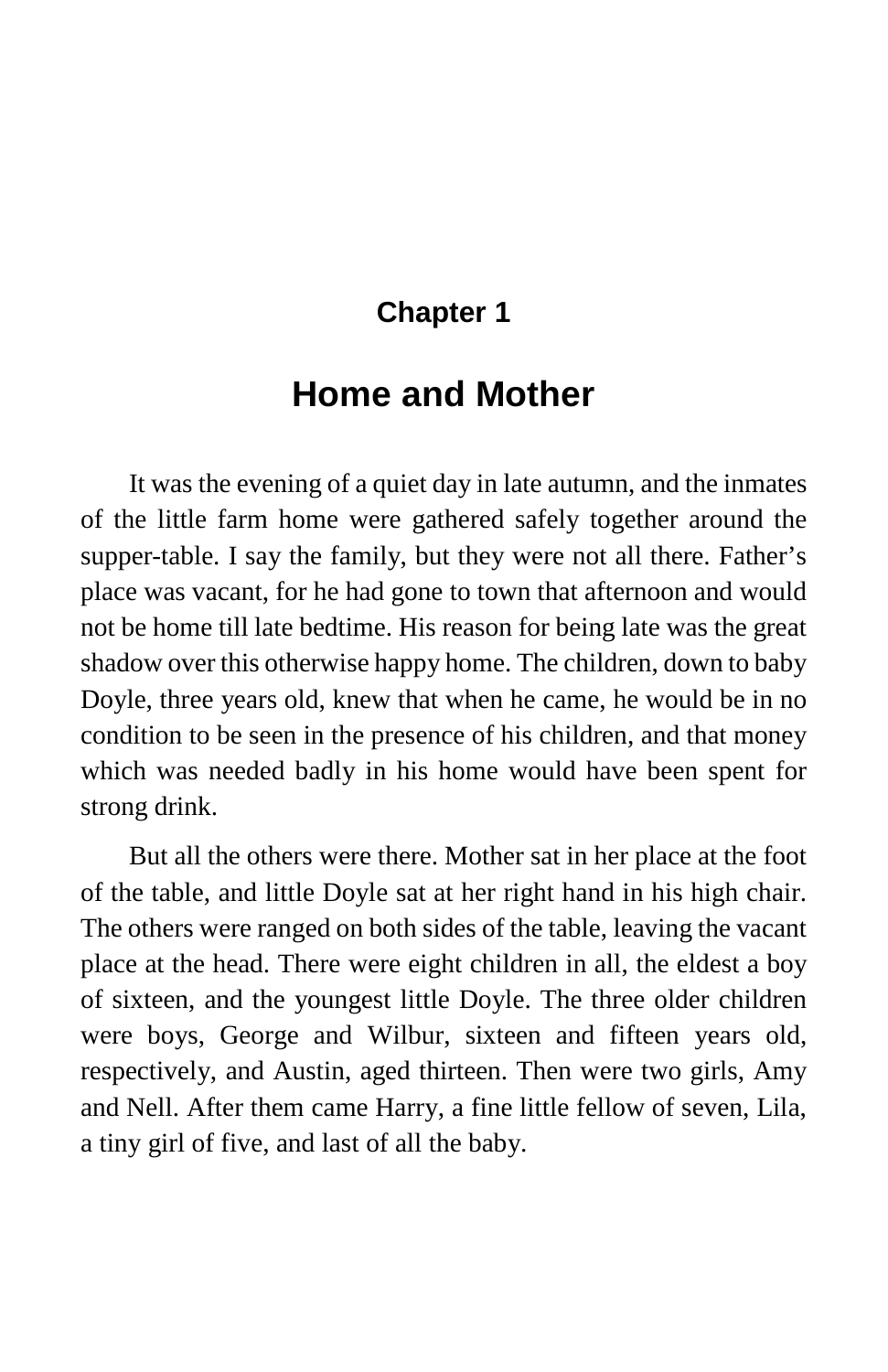Every child was robust and rosy, ready for a hearty meal and all the fun that was to be had. Mother sat as queen, a dear, beloved queen, and the children as they talked back and forth in happy freedom turned to her for reference and sanction in all that was said. There was not one but bowed in adoration at the beautiful mother's feet. And her eyes, how lovingly they rested upon them! And how she seemed to be treasuring them in her heart! This was indeed her kingdom, and she was happy. But of course there was a sadness in her happiness, because her husband and the father of her children was choosing a path that took him out of the family circle. But since such was his choice, she was determined to make it up to her lads and lassies to the best of her ability, and throw her teaching and daily instruction against the influence of their father. She was making this evening pleasant that they might forget the shadow that hung over them.

With supper over and the evening chores done, the family gathered about the fireside, some read, the little ones played, and Mother busied with her sewing. An atmosphere of peace rested upon them, in spite of the shadow that hangs over every home into which the demon drink has entered.

"Doyle, Lila, it is time for little people to be in bed. Harry, you have no lessons, you had better go to bed also," said the mother.

"So soon, Mother? May we not play a little longer?"

"Bedtime now, little man, and run along without waiting for more play."

Three little people trooped off to bed to be tucked in a little later after the good-night kisses and evening prayers. Soon the girls went sleepily off to bed with a good-night kiss. Just Mother and her boys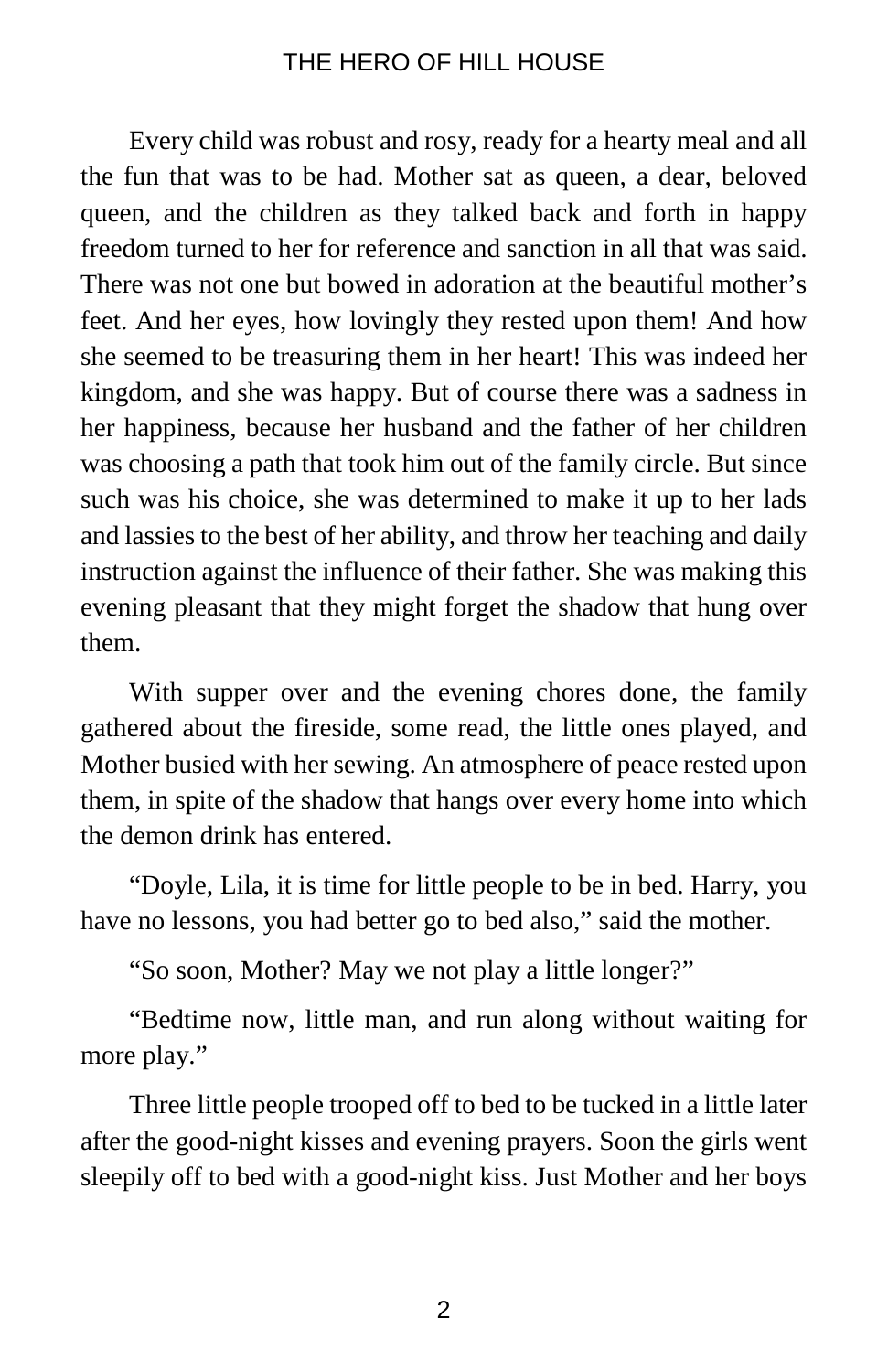were left, and now was the time for a quiet talk with them. A gentle word from her and the conversation was begun.

Softly she led them on till they were telling her of their doings among the boys, and their plans and hopes. It was only a friendly visit, but into it she put wise counsel as well as thoughtful understanding. They wondered, afterward, if she this evening felt the other shadow which at this time was entirely hidden from their eyes, that she should talk to them so. Perhaps she did. We cannot know. But deeper than this was her yearning for her sons just entering manhood. She knew that only a little way at best could she go with them, and then they must choose their own path. She wanted the little time left to be filled with those things that would make their pathway light.

The evening passed, and after a time all were in their beds. Only one low light remained, and that was set to guide the father when he should return.

When the father came, if he had been in condition to notice, he would have seen a bare little room now that the mother was out of it, with signs of poverty everywhere. The old table and worn chairs, bare floors scarred with the tread of little feet, the scant cupboard, the worn shoes by the fire, all told how little the queen of the home had to work with. There was nothing of beauty here but herself and her love.

But Henry Hill did not think any of these thoughts. He was already half asleep, and he crawled into his bed without a word or thought for those whom he should have loved and protected. And in the morning each one of the family secretly thanked God that Father had lain down without disturbing them.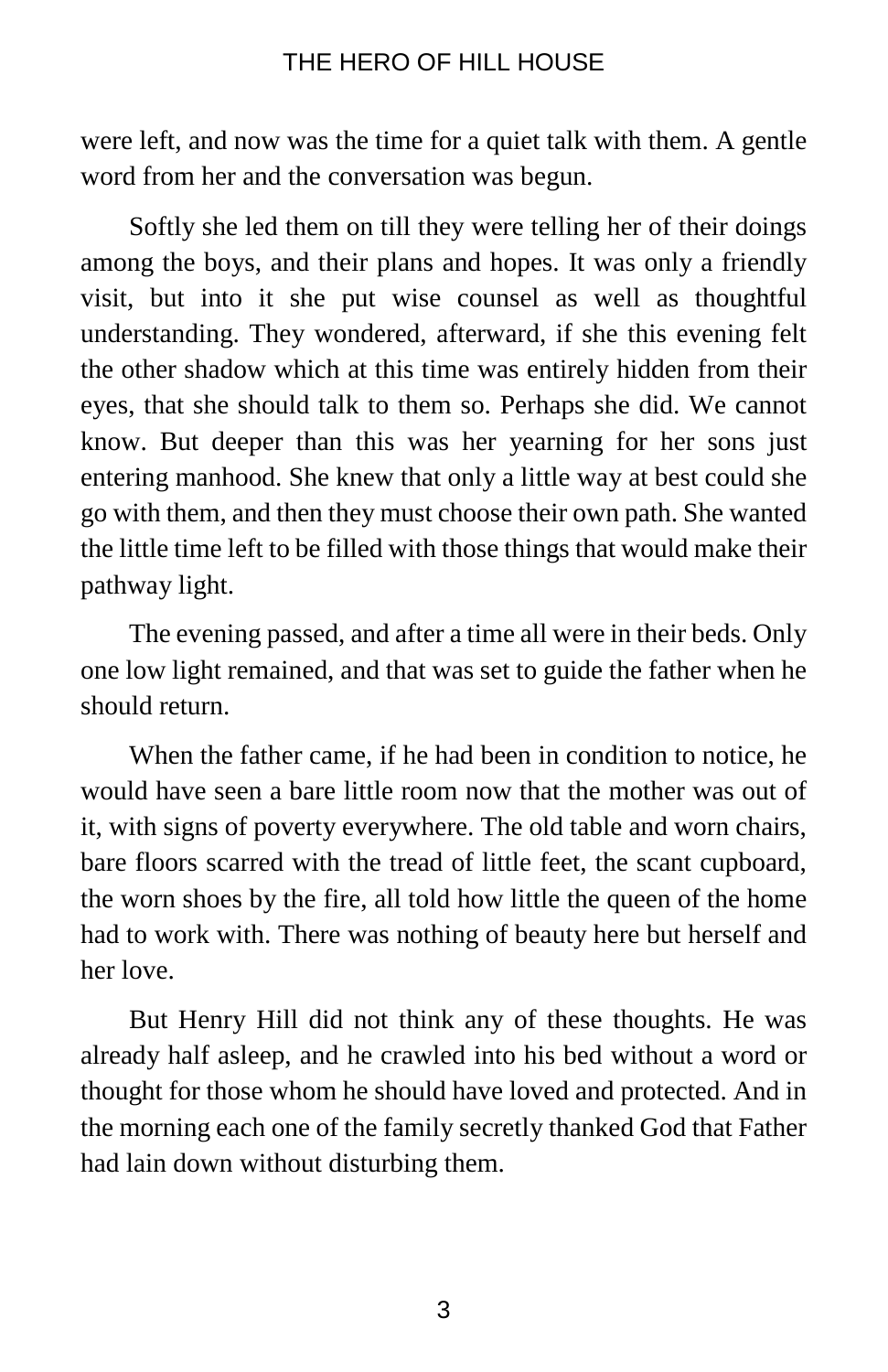The morning brought another day of busy care for Elizabeth Hill. Her hands were full from morning till night helping, lifting the heavy burdens, and directing the work of the children, in all bearing the responsibility of the family.

Was she happy? Yes, in their love, and in the anticipation of the future of her children, especially her boys just entering manhood. Her thoughts were always with them, and her prayers followed them in all that they did. So much was at stake. Three lives to be made or marred. Three men to bless the world or to curse it. And they had the blight upon them which their father was bringing. Every woman who is a real mother knows that Elizabeth Hill's face was often wet with tears as she contemplated what the future might bring. And happy are the sons who are blessed with such a mother. Her value is untold. The wealth of the world has nothing to compare with her. Yet how often it is taken for granted that she will be as good as she is, and her life made unhappy by the ones for whom she works and prays!

If Elizabeth Hall had known, and if her boys had known, what lay just ahead, perhaps the days would have been made fuller yet of loving counsel and happy association. But the veil was before their faces, and they did not know. Possibly that was best. If the veil were lifted and we knew our future, our hearts might faint within us. It is enough that for each day is given grace for its toils. Elizabeth loved her boys and was giving them the best of herself, and that is all she could have done if she had known.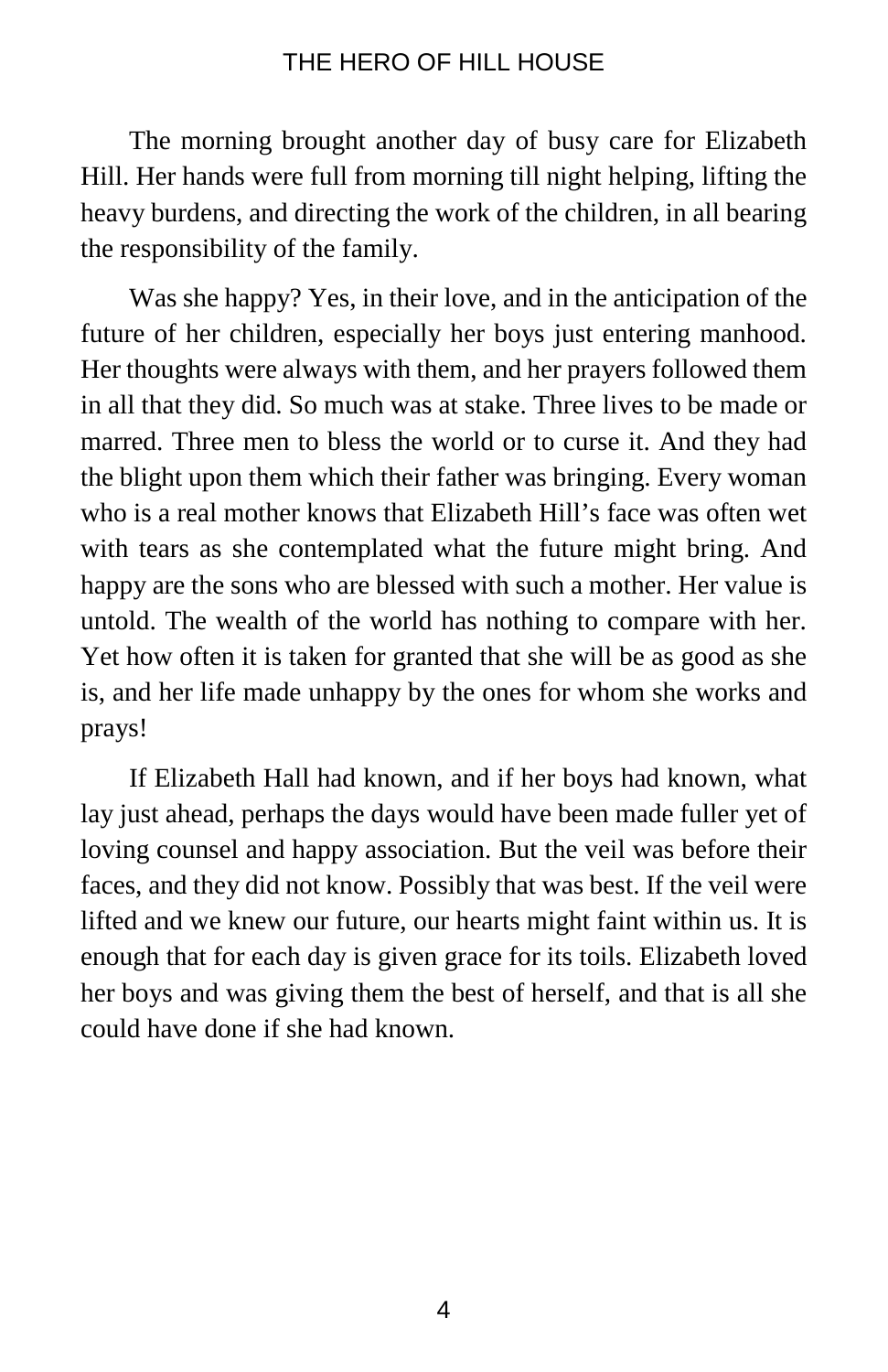#### **Chapter 2**

## <span id="page-10-0"></span>**The Stricken Home**

Henry Hill sat before the fire with his head in his hands and his elbows upon his knees, a picture of utter dejection and sorrow. The house was quiet with an unearthly quietness, those who were compelled to speak using the lowest tones, and tiptoeing about. The little ones, Doyle, Lila, and Harry, were not at home. Amy and Nell were silently, tearfully, trying to wash the few dishes that had been used at the almost untouched breakfast. The boys were attending to the morning chores, with faces as solemn and hearts as heavy as each could carry. A neighbor woman, kind, sympathetic, and busy, but with the same sadness pictured upon her face, kept coming and going between the bedroom and the room in which Mr. Hill sat.

Only that morning the physician had been there and had told them that she whose life had been the light and strength of the home was lying now upon her death-bed, that she would never again rise to take the burdens of life, that they would have to let her go. He had felt for Henry Hill as he had spoken, for the white horror and anguish in the man's face would have called out sympathy from a harder heart; but he wanted to say also that had she been given a lighter load to carry, if some of the anxiety and concern that now stirred his heart had been expressed when his wife was well, things might not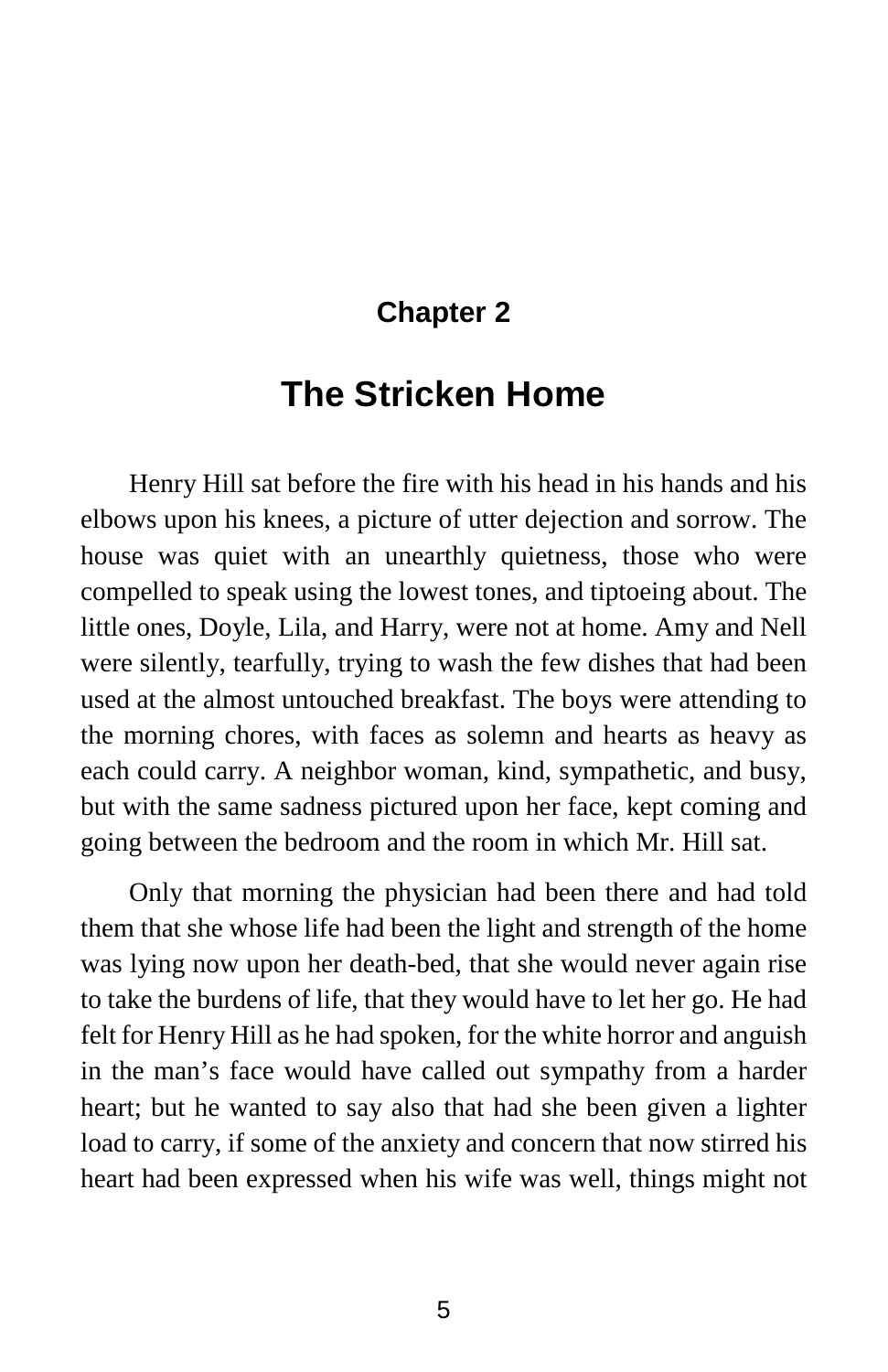now be as they are. But the kind doctor left these words unsaid. Henry Hill had all he could bear without them.

The holidays, with their festivities, were over, and life had just settled back into its every-day way, when Elizabeth Hill fell sick. She had never been ailing before. Her children had always known her as able to take the constant care and oversight of the family. Without her they were helpless and distraught, for there was no one to take her place. And when after one day's illness it became certain that her condition was critical, the anxiety and tension became intense. He who should have lightened her burden long ago now awoke to her need and was constantly by her side doing all that was in his power to restore her to health. But the black cloud settled heavier upon the home as each day saw the mother coming nearer the gates of death. The children looked at one another with pale faces and wide, frightened eyes as they saw the kind neighbor women come from their mother's bed with averted faces.

Though all was done that could be done, they could not hold her, and one night, with her weeping family around her, she loosed from her earthly habitation and went away. She who had been the soul of that home, lay dead. The calamity came upon the family like a shock. It left no spirit nor life in them. They knew not which way to turn. From the father down to Baby Doyle they were bereft. She to whom they had always looked for counsel and guidance lay in a sublime sleep from which they could not waken her.

As Henry Hill looked upon the motionless form of the woman whose love and confidence he had gained and who had been to him such a faithful wife in spite of his fickleness, he wept, and vowed; but what are tears and vows when the will has been weakened by self-indulgence? He looked about him helplessly. What was he to do? What could he do without her? He was almost a stranger to his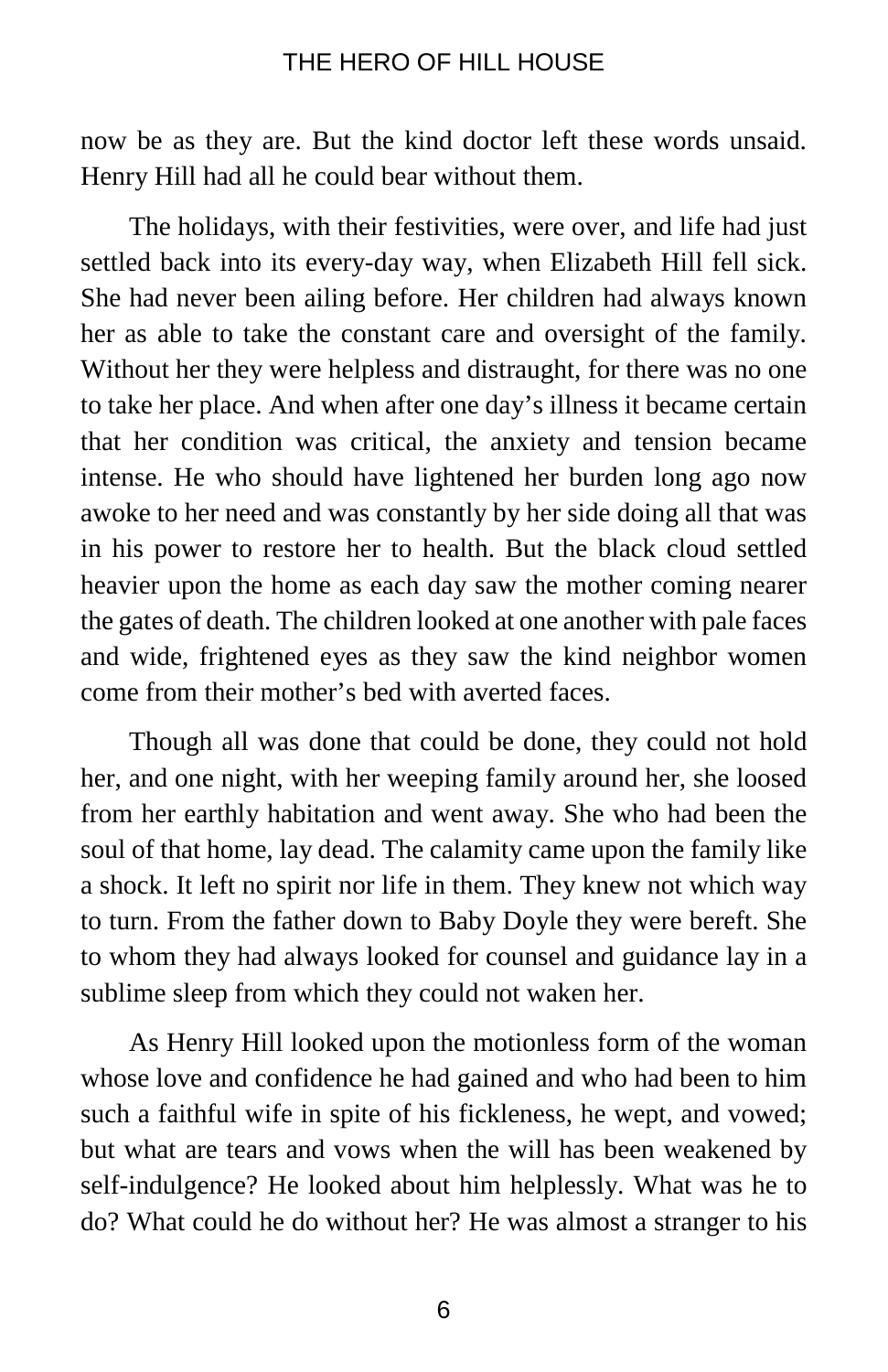children, and had no idea how to care for them. She had always carried the burden, taken the oversight, been the one to go ahead. He faced the future as helplessly as one of his little children.

Her boys looked upon her and knew that they had lost their best friend. Home would have little more attraction for them. George and Wilbur took selfish comfort in the thought that they were old and strong enough to care for themselves, but Austin forgot himself in wondering what would become of the children. The little ones spoke to Mama, but she did not answer, they called to her, but she did not hear, and they went away weeping; for though they could not tell what, they knew something dreadful had happened.

Kind friends and neighbors came in and did what has to be done at such a time. They pitied with full hearts the afflicted family, and they wept for their friend, for they too had loved her. They took her and laid her with others of death's sleepers in the silent churchyard, and her orphaned children returned with their helpless father to the lonely and broken home.

Only those who have returned home after Mother is gone know what these children and father suffered. Kind hands had put the house in order and the familiar furniture in its accustomed place, endeavoring to make the house look as if all were well. But they could not bring back the one who had made this house home, and to the children it was a dreary, lonely place. Fearfully they crept outof-doors, only to find it as cheerless there.

That first night around the fireside without her, what a desolate place it was! The father sat with drooped head and heaving breast, and the children huddled together and some of them sobbed. Just to escape their misery they went early to bed, and little pillows were wet with tears. When they were all in bed a gentle hand tucked them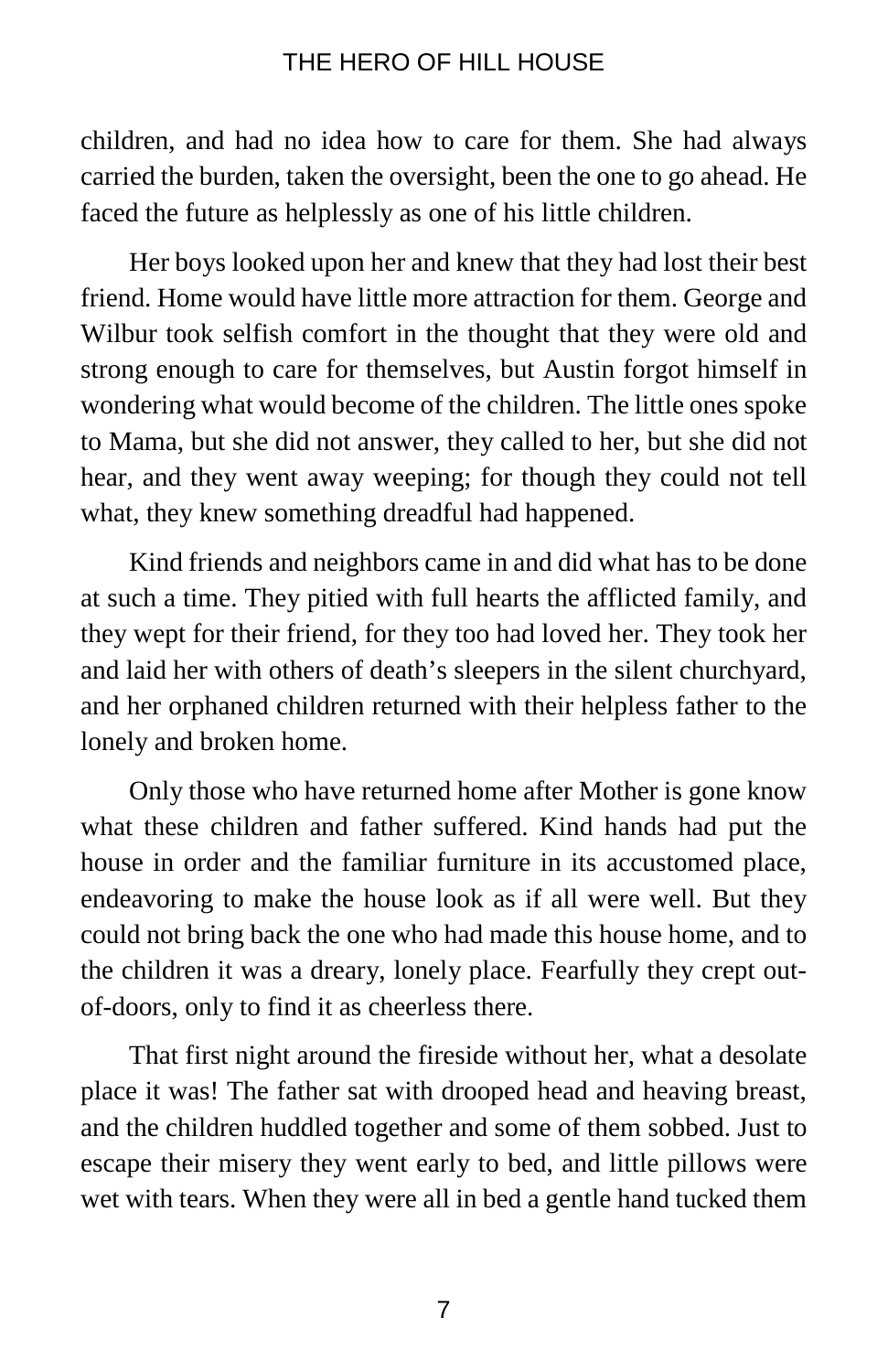in with a kind caress. "It is what Mother would have done," thought Austin, as he made the rounds.

In those first days of sorrow everyone seemed to remember only his own heartache: but hearts cannot always lie broken; in a little while they began to live again.

It was now, when life was dropping back into its old ways, that the greatness of their calamity became apparent. If Henry Hill had understood his opportunity, he might have stepped into his children's affections and been a true father to them. But he forgot them in his own self-pity. He was lonely, unspeakably lonely, and the house was dreary and dull without Mother. He who had always sought first of all his own pleasure and comfort now reached out for solace somewhere. And he found it with his old associates in his old haunts. When he returned to his home after these seasons he found the gloom and emptiness there more hard to bear. He hated with a deeper hatred the feeling of responsibility and care that was thrust upon him by the sight of his motherless children. He felt himself sinking under the strain, and he longed to ease himself in some way. If only a friend had been found to take the burden and bear it, how gladly would he have relinquished his place; but there was no one who would accept it. The neighbors were willing to help him with the children, but none of them were willing to do his part, and they waited for him to take the place that a father should.

George and Wilbur were restless at home since their mother was no longer there. It had been her influence that had kept them at home and in school for some time, and now she was not there they felt free to go when they wished, and they were out of the home in a short while. Night after night when the shadows crept over the fields, only Austin was at home with the children. It was he who cooked their meals and waited upon them. He loved them with a yearning love,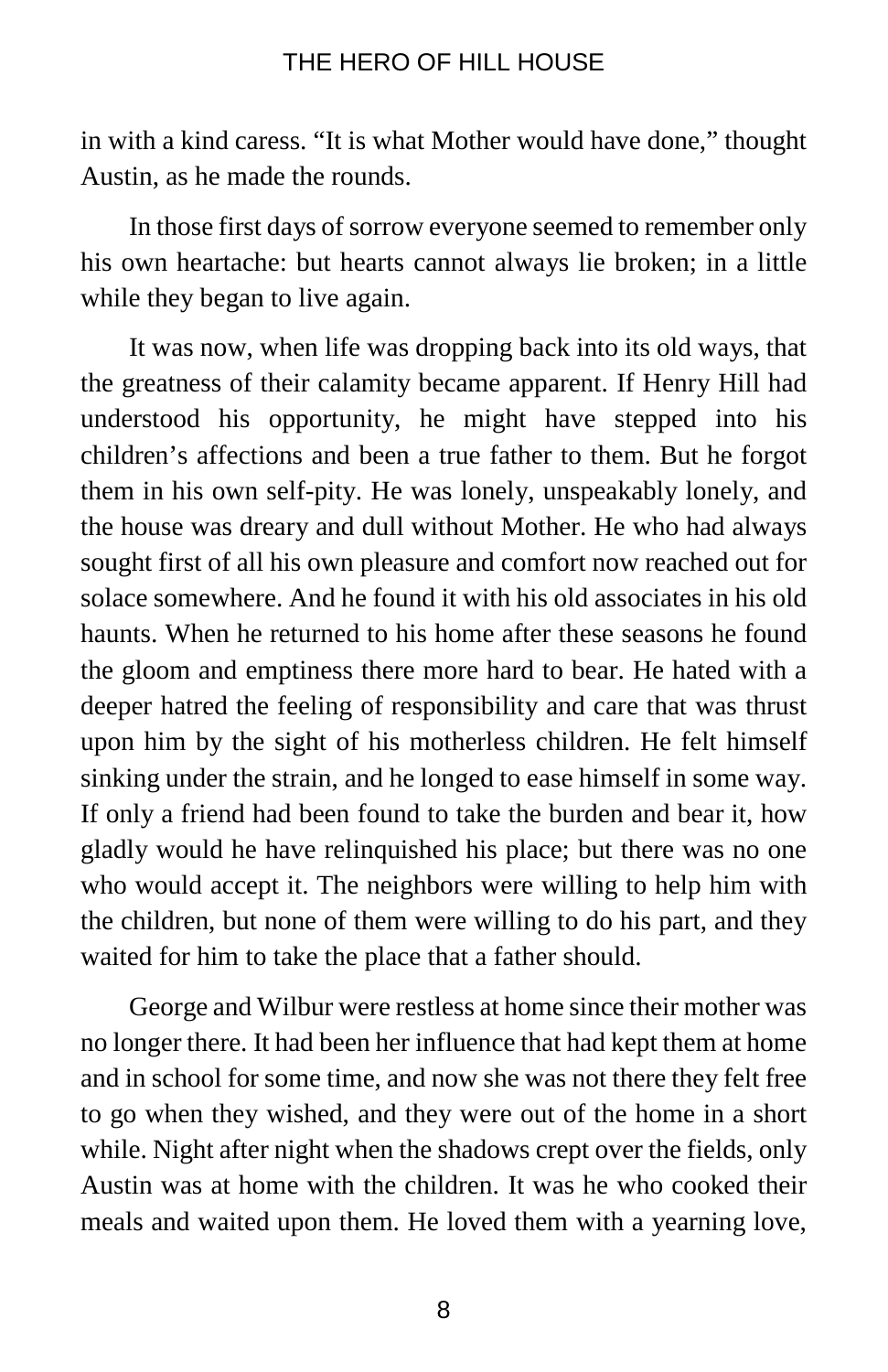thinking always of their mother and how she had labored for them. He was a boy thoughtful beyond his age, and, looking ahead, he saw what probably lay in store for them. To him home meant all, and the thought of the children's being scattered, never to know the sweetness of home association, was more than he could bear.

Added to his own feelings in the matter was the thought of his mother. If she knew, how it would grieve her to have her babies among strangers, and possibly to be ill-treated! Austin believed also that his father would be glad to see the home circle broken and the children scattered. It seemed that there was but one person to stand between the children and a broken home, and that person was himself. Though but a boy of thirteen he dedicated himself to them with a determination to stand by them and keep the home together. He put out of his mind every thought of following the example of his brothers, and settled himself to the care of the children. When he had made this decision, it seemed to him that his mother was near and was well pleased with what he had done. The children were quick to recognize in him their true friend and champion, and turned to him as if he had been their mother. So it was not long till apparently home was running along as smoothly as ever. Of course those living there felt a terrible void, which never could be filled.

Austin's father looked on with secret satisfaction at the course the boy was taking, glad that someone, if only this child, was willing to carry the responsibility of home. Day after day, as the household settled back into order and harmony, he felt his burden slipping; but the loss of his wife was as keenly before him as ever. He had loved her as much as he was capable of loving any one, and he felt the loss of her. Now that Austin was doing so well with the children he determined to get away from it all for a while.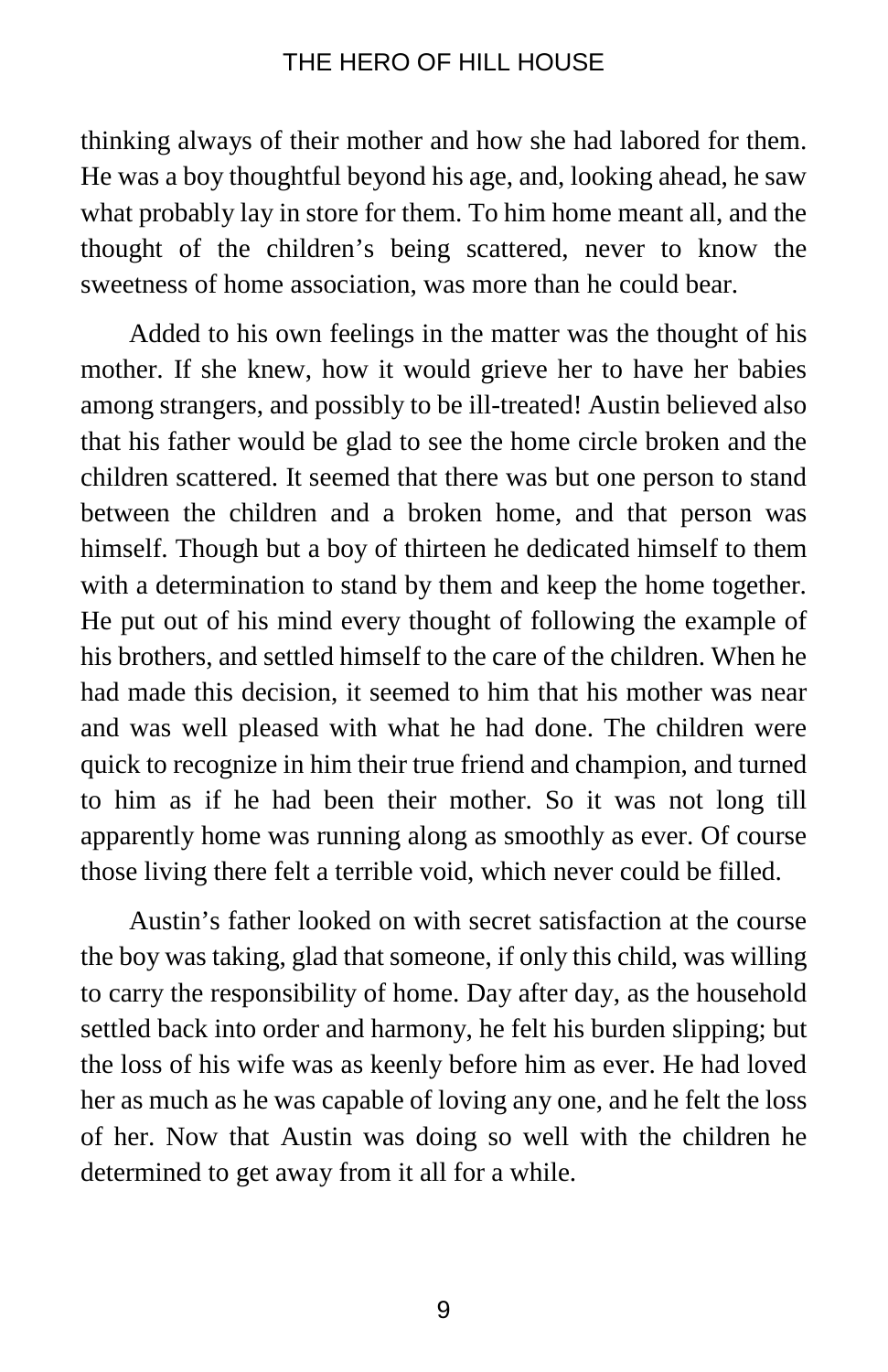"Austin, you could get along very well with the children if I were to be gone a few weeks, could you not?" he asked one day. "I am not feeling well, and it is so lonely here that I am not myself. Perhaps if I could have an outing, I should be better able to endure it."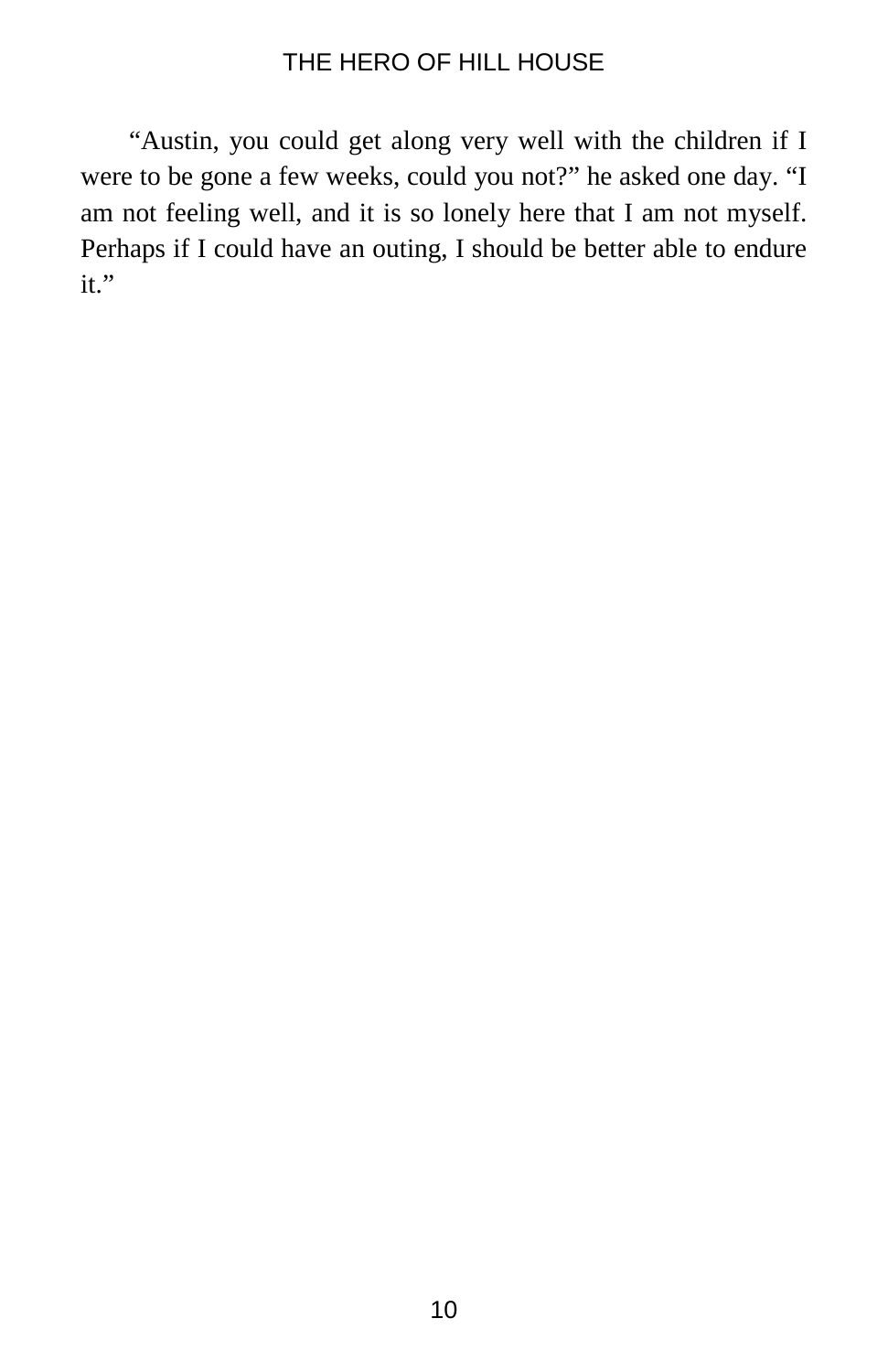#### **Chapter 3**

### <span id="page-16-0"></span>**Austin and His Father**

Though Austin was but a child, he knew that his father was acting very selfishly in going away at this time, and that his real desire for going was to avoid responsibility rather than to cure loneliness. Many thoughts pressed in upon the boy as he contemplated his father's long absence, but the thought that gave him an answer was that if he refused, the home might be broken up. He seemed to see his mother's face, and it encouraged him to be brave. It was only a moment that he hesitated in answering, "Yes, Papa, I think I could manage all right; I might have to miss school part of the time."

"Well, I shall go with some of the boys down into the hills for a while to see if I cannot get straightened out so that I shall be more fit for work. Your uncle John will look after you and see that nothing happens to you."

So the matter was settled. In a few days Henry Hill was off for a month of pleasure, leaving the children in Austin's care. He was right in thinking that his brother-in-law, John Moore, would look after the children. Mr. Moore was a brother to the children's mother and had the same noble principles as she had. He would gladly have taken the entire care of the children, but he thought it was their father's place to have their oversight, so stood back and said little.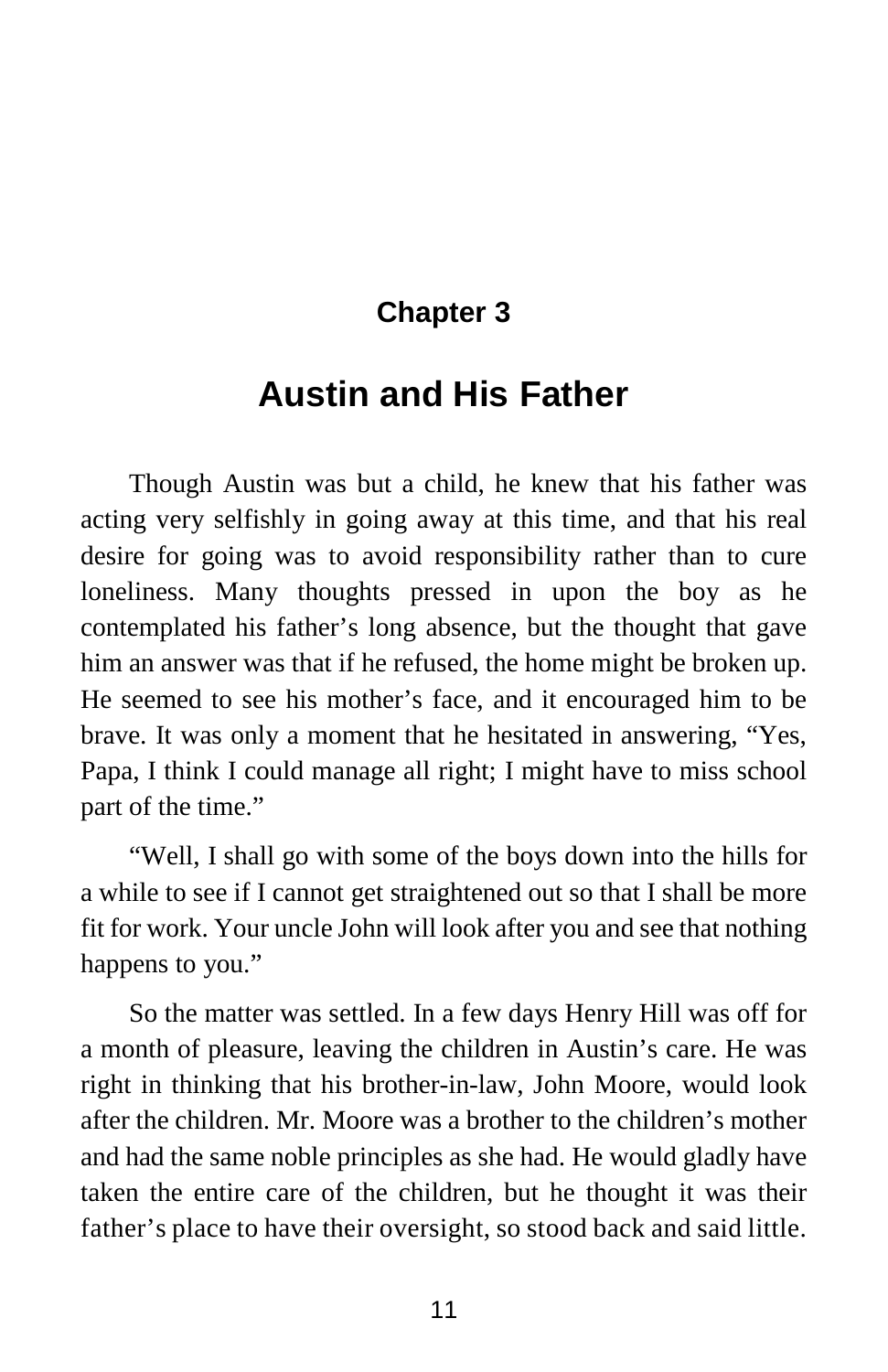But when he knew they were left alone in the farmhouse, he was careful to know each morning and evening that all was well with them.

"Austin is as steady and reliable as a little old man," said his uncle after one of his visits. "He manages things over there as well as many an older person could."

"How a father could put so much on a mere child is a mystery," said some of the neighbor women.

"I would hate to be tied to a kitchen and a row of babies like he is," was his cousin Frank's opinion.

But of all these comments Austin was ignorant, nor did he think he was doing anything brave. He was doing the one thing that would keep the children together, and was encouraged with the thought that his mother was pleased with him, for it seemed to him that she knew.

Though Henry Hill was a selfish man, he often thought of his children while away, but stifled every remorseful thought with the assurance that Austin was taking good care of them. He assured himself that they were getting along as well as if an older person were with them; and this was true, for in the month that he was away, nothing of enough importance for comment occurred. The days went by as evenly as if the father had been there. But if Henry Hill thought that his mind would be more settled by his absence, he was disappointed; for as soon as he was again in sight of the house, the old loathing of the place attacked him. He longed to be away from it all forever. And when a man has all his life given way to his own personal impulses rather than stand by his duty, you need not expect him to brace up at a time like this and do his part.

From the point of reasoning which Mr. Hill took he was justifiable in feeling as he did. Everything about the little farmhouse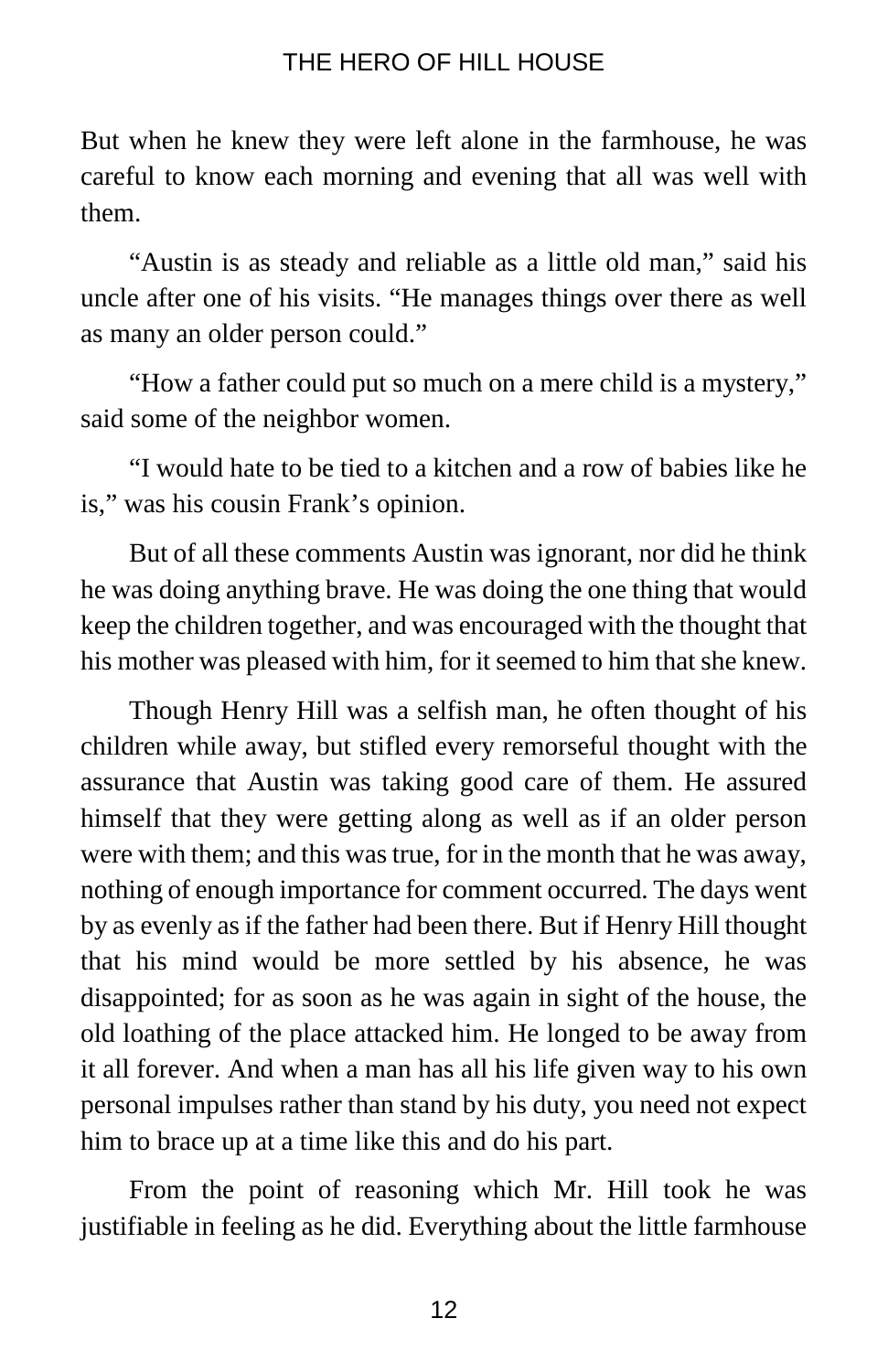reminded him of the woman he had loved. He never came to the house without a pang of painful loneliness at her absence. He felt himself incapable of caring for the children. She had always done that, and he did not know what they needed nor why. It would be better both for him and the children to be away from this dreary, grief-laden spot. But he could not take the children with him, and what would he do with them if he did? But there was Austin. Why should he feel tied to the children when Austin was willing to look after them? The thing to do was to get out and find a more suitable place, leaving Austin to look after home and the little ones.

But it would be pretty hard to leave so many children on one boy. The neighbors would have a great deal to say. Maybe he had better get a place for some of them. But where could he find a place? Why, to be sure—why had he not thought of that before?—he would take Lila and Doyle to his mother's, and Austin could manage the rest. That was just the thing, and no one could find fault with the arrangement, at least no one who knew Austin. And reasoning thus, he had his plans all made before he mentioned them. The sunny, pleasant days of spring had come, and the air was balmy and sweet with the perfume of blossoms, making the vagrant soul of Henry Hill sick with wanderlust, and he could hardly wait to put his plans into action.

"Austin, I believe I shall take Lola and Doyle out to your grandmother's, and try to get work there," he said one morning at the breakfast-table. "You can stay on here with the other children, and can get along very well if I am gone all summer. It will make it easier for you if I have the little ones."

Austin's chin dropped, and he looked at his father in blank amazement. Surely he had heard wrong. He started to protest, but another suggestion stopped him. "If I refuse, he will take all the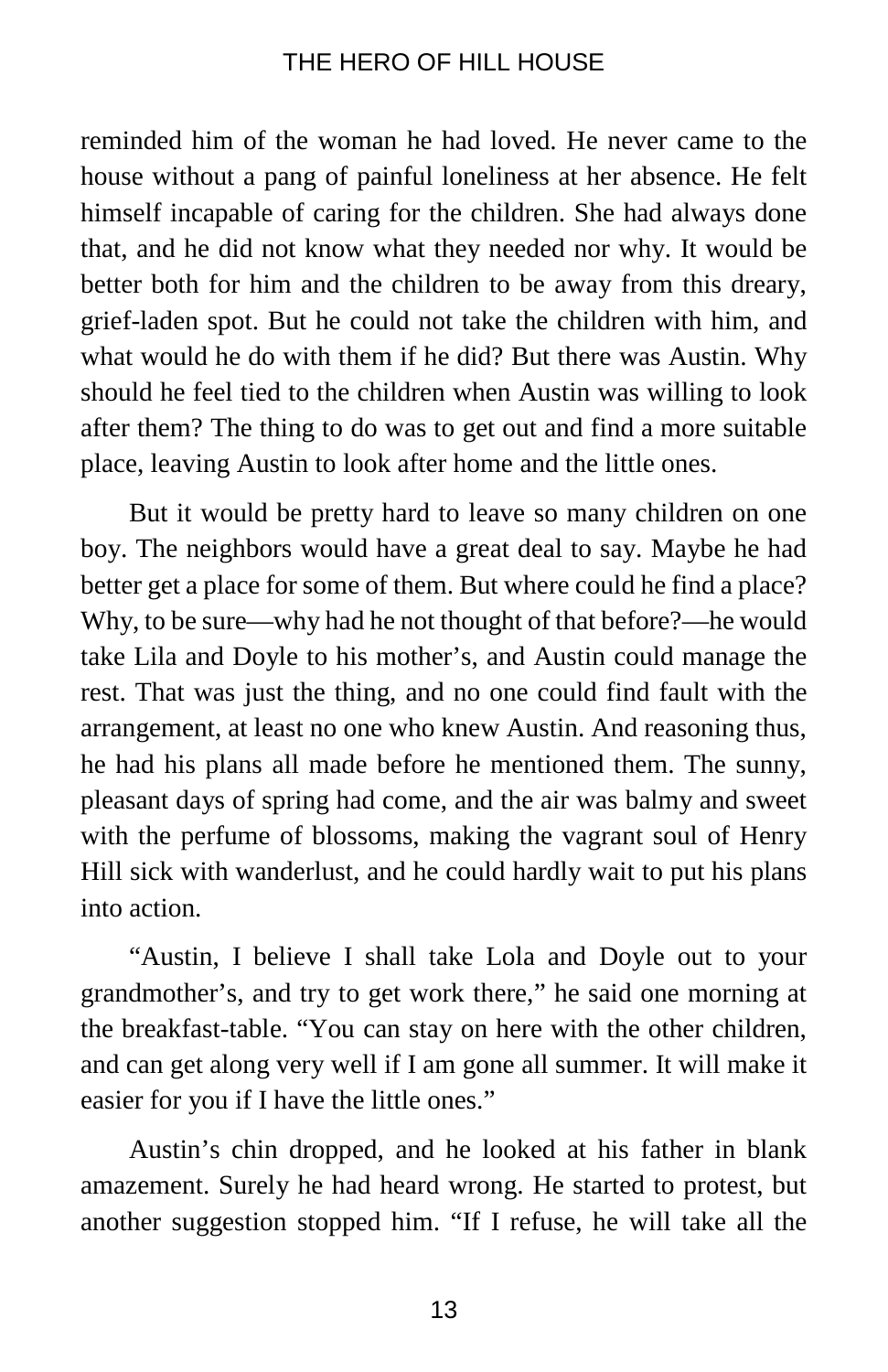children away, and we shall have no home; that would grieve Mother," mused the boy. Because Austin hesitated in answering, his father continued to explain his plan. "If I find a good job I shall get a house and send for the rest of you children and we shall live near your grandmother and uncles. I believe we can do better there than here." And having said this, he waited for Austin to speak.

"Yes, I suppose we could manage to get along a while," the boy said, choking a little. How lonely and bare his path looked before him he could not explain, and intuition told him it would be useless for him to try to do so. His father seemed to forget that he was lonely too, and missed the gentle mother.

Little more was said on the subject, but Mr. Hill arranged his affairs and, taking the two younger children with him, went to a distant State, leaving Austin and his two sisters and younger brother to look out for themselves for an indefinite period.

John Moore and his wife were shocked beyond measure when they learned Mr. Hill's plans, but knowing that it would be useless for them to remonstrate, they said nothing. However, they vowed in their hearts to look after the orphans in their father's absence. But there was one feature of his father's absence that Austin had not told anyone. Had his uncle John known this, he would have been more than angry with his brother-in-law. Henry Hill had not left sufficient means with Austin for the care of the children. He had needed a neat sum for his fare and had taken almost all from the family purse, promising to send something back to Austin soon. One week had passed, and a second, and although a letter had come announcing their safe arrival, nothing had been said about money. The little home was becoming bare of food, and Austin did not wish to tell his circumstances to anyone. He would have to find a way to make money for himself.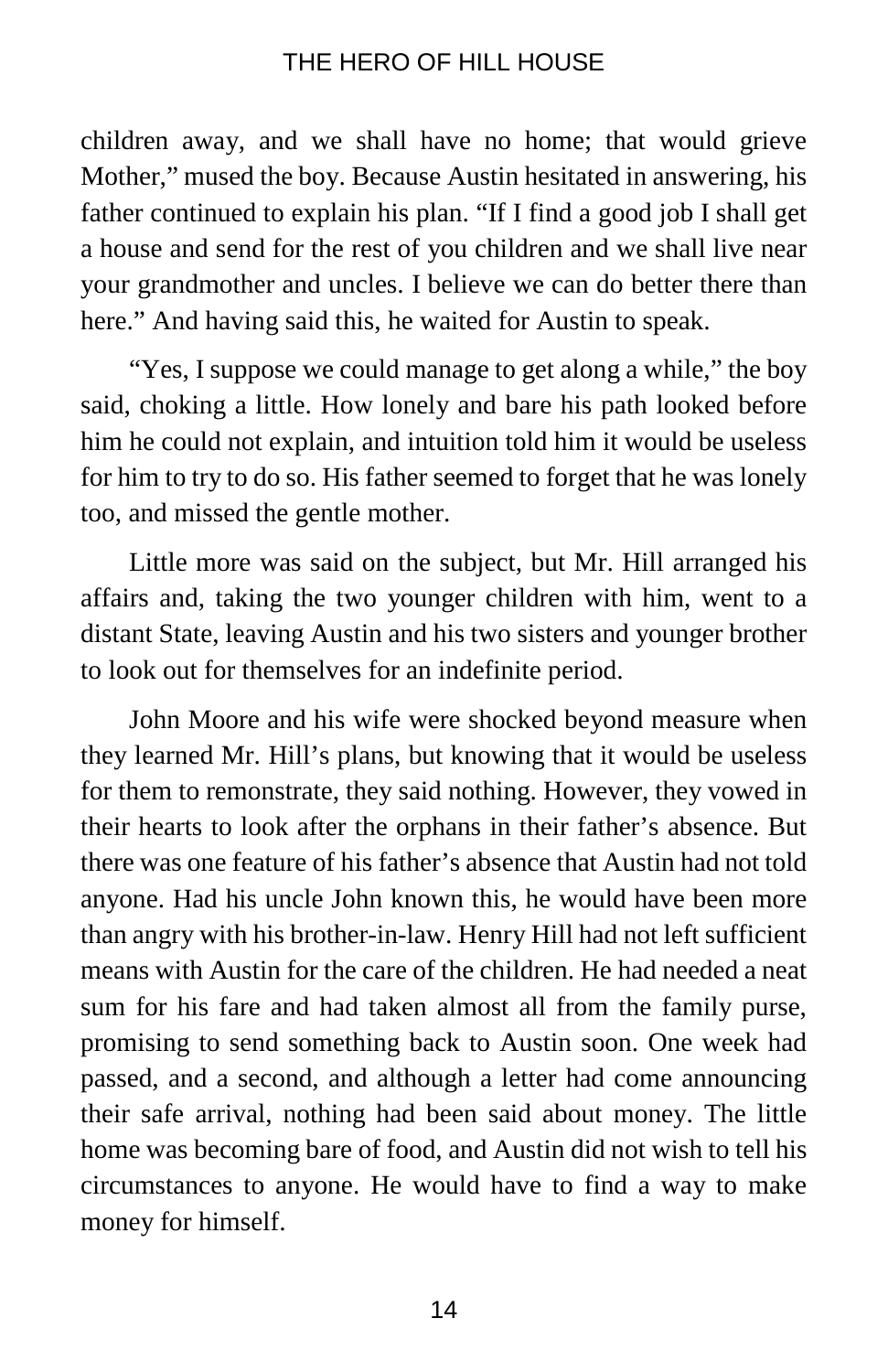The neighborhood in which he lived abounded in marketgardens, and Austin decided to get work in the garden of a neighbor, with permission to bring the children with him and allow them to work what they could also. All of them together would be able to support themselves till their father found work and should help them again. With Austin to decide was to act, and the very next morning he went to the house of Mr. Long and asked for work. Mr. Long had been observing the boy and liked his pluck, and gave him work as he wished.

Now began a new epoch with Austin. There was a feeling of independence in making and using his own money that was very pleasant. He did not wonder that the older boys had gotten out to do for themselves. Though he had to rise early and work late to keep up his house-work and home chores, and his field-work, he did not count it a hardship. He felt manly and strong in doing it.

Mr. Hill smiled with pleasure when he read in Austin's letters of the arrangements he had made and how well they were getting along. That was just the thing. With the wages of the children they would not need much from him, and he would have more for himself. There was no need of Austin's having more than was actually necessary, and that would not be much. It was certainly fortunate that Austin had such a head for business.

But the best-laid plans sometimes prove to have a flaw, and this was unpleasantly true in this case. Though Mr. Hill explained at length to his parents how nicely Austin was getting along, he could not make them think all was well. They seemed to think, and others were of the same mind, that he was neglecting his duty.

"Who has the care of the children?" his mother asked him one day.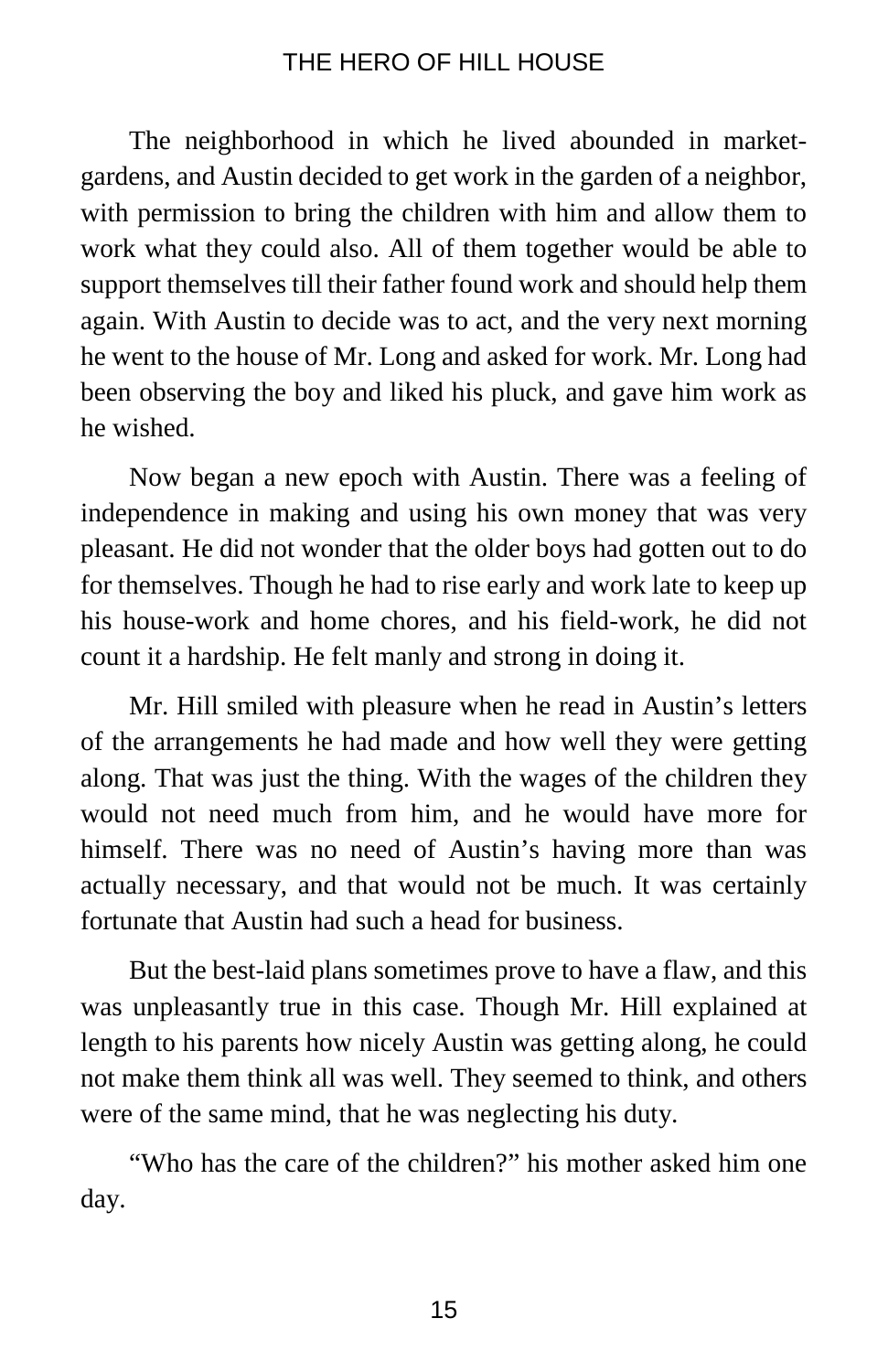"Austin is looking after them," was the easy reply.

"You do not mean to say you left that boy with the care of the children," she exclaimed in amazement.

"Why, Mother, he manages them fine. I was gone a month a while back and everything was running along all right when I came home, and he had Lila and Doyle then, also."

"It is asking too much of the child, and I do not see how you can do it," was the sharp reply. "I will send for them as soon as I get enough ahead to set up housekeeping," promised Mr. Hill.

"Henry, when are you going to bring those children here?" she asked of him a few weeks later.

"Austin is working there and the others are helping him, and they are getting on so well I hate to bother them," he answered.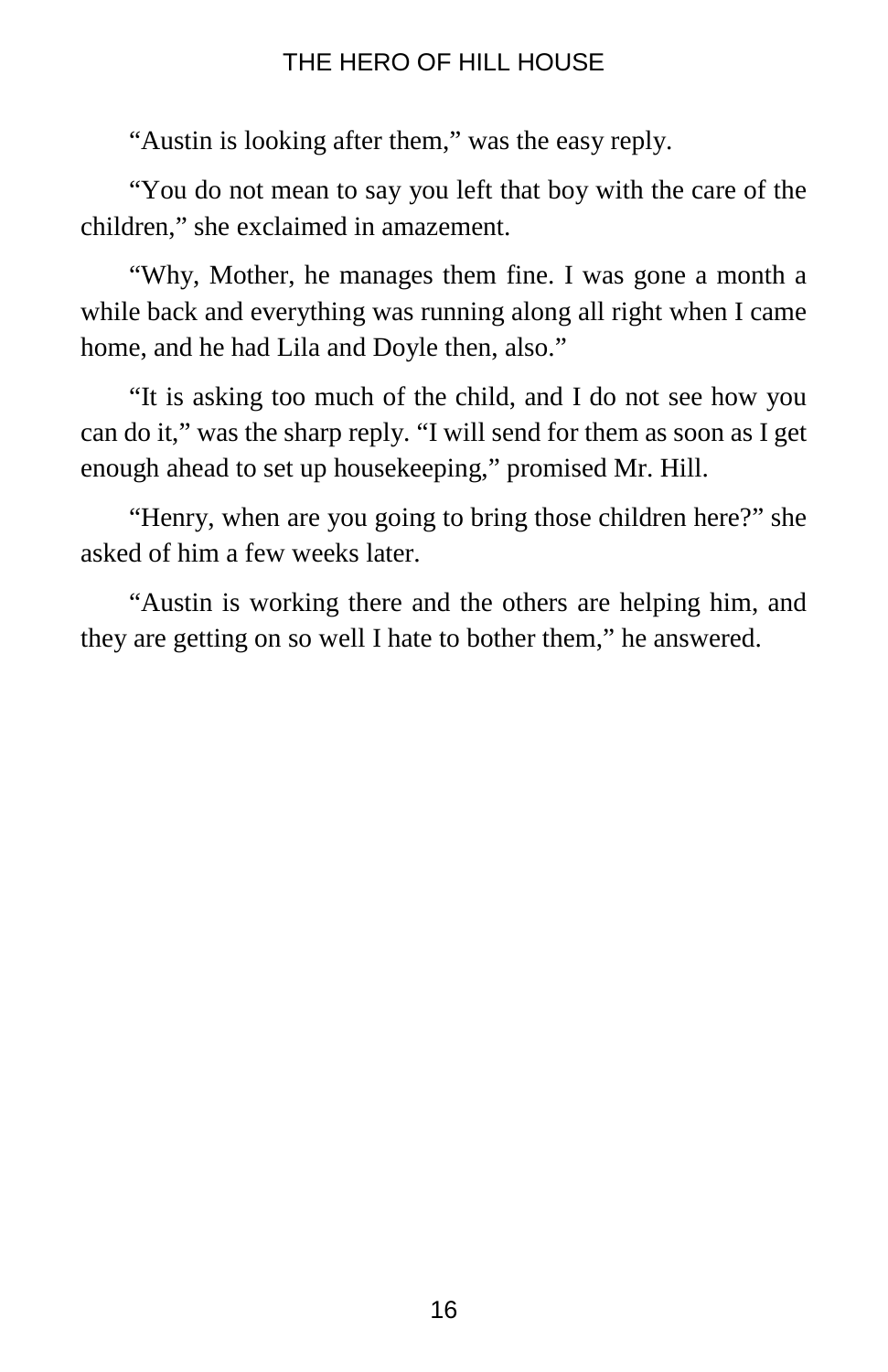#### **Chapter 4**

## <span id="page-22-0"></span>**Austin Goes To His Father**

One evening Austin and the children were coming home from their work in the gardens, tired and lonely. They could not get used to coming to the house so quiet and empty. Home was not as it used to be, but the brave children were making the best of it.

"I wonder if there will be a letter from Papa," Amy said as they drew near the mail-box, "and if he has a new home for us yet. I should like to see Grandma, and I do want to see Doyle and Lila." Harry, running on ahead, reached into the box and drew out a letter, at sight of which the other children quickened their steps. It was addressed to Austin and was in their father's handwriting:

"Dear Austin, I have gotten things in shape to have you children come to me. I will send you tickets in a few days. In the meantime dispose of the things in the house excepting what you can bring in your trunks. Uncle John will help you do this and see that you get started all right. Write me a card early enough so that I shall know when to meet you. We are all well. Henry Hill."

Austin was trembling all over with excitement mingled with tears. He was glad for the change, for the loneliness was nearly killing him, but he hated to leave Uncle John and his family, and all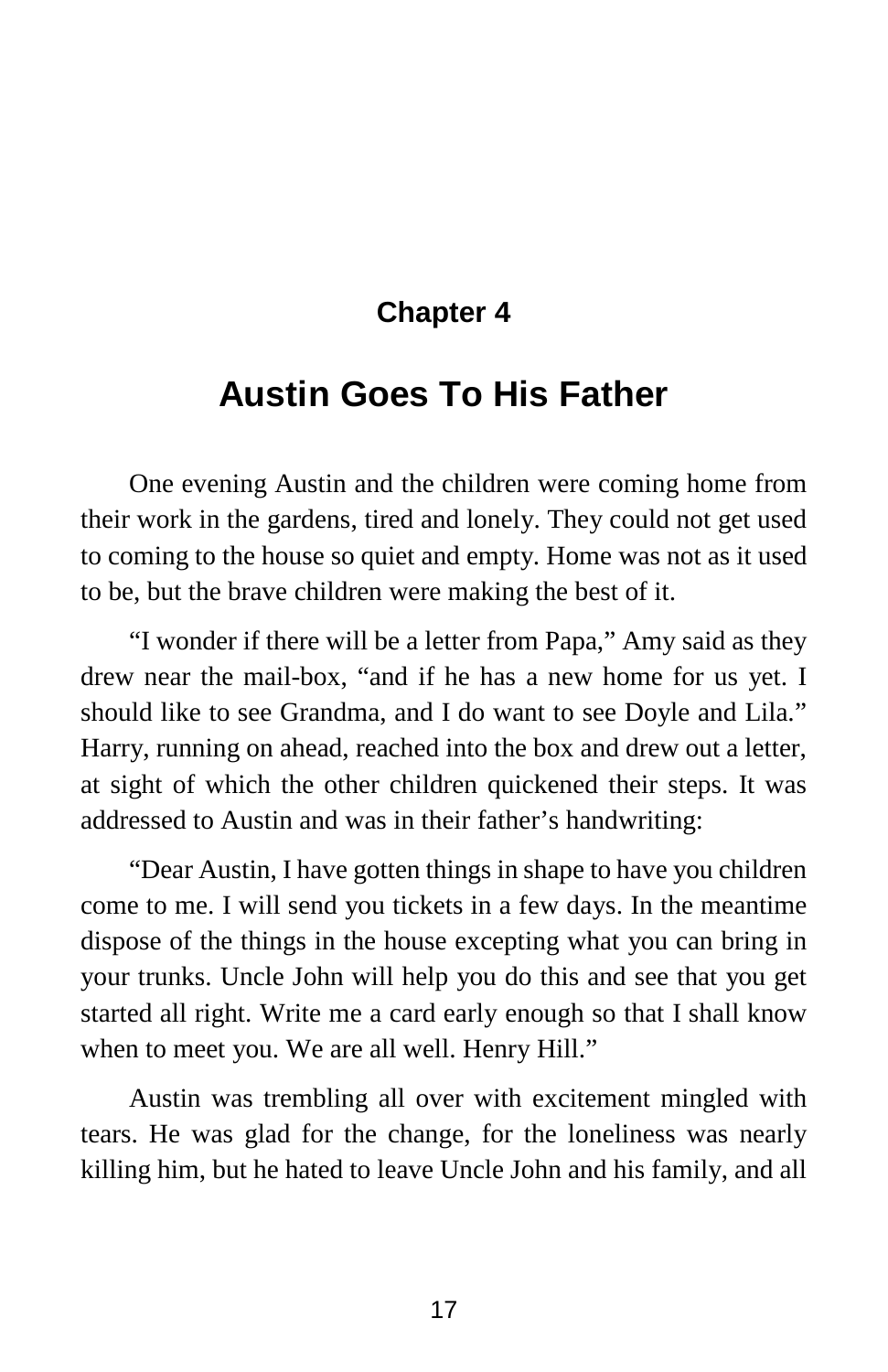the neighbors, and Mother's grave. He had almost ceased to hope that his father would send for them, but here was the letter at last.

Henry Hill was careless, we must admit, in his duty, but he was not careless of the opinions of others. He had been stung to the quick more than once by the insinuations and admonitions of his parents and acquaintances that he was not doing his duty by his children. His mother especially nagged him about it. He might have passed her words off as the whims of childishness, but she was not alone in her condemnations.

"Henry, you are not doing right. Austin is only a little boy and you are laying on him too great a burden," she would say.

"That is where you are mistaken, Mother. Austin is as tall as I am, and plenty strong enough to do all he is doing. They are getting along fine. Austin says so in his letters," he would answer.

"You are not doing right," retorted his mother, and her tones implied more than her words.

It seemed strange to Mr. Hill that he could not make any one understand the situation. Austin had been willing to stay. He had expressed no reluctance at all, and every week brought a letter from the children telling how well they were getting along. He was not hurt by any remorse at their words, but it seemed to him that they were unnecessarily partial to Austin in their judgment, and he felt a sort of animosity toward him on that account. Austin was only doing his duty by the children, so why should he be so praised and pitied? But a man cannot long stand the bite of a fly without flinching, and Henry Hill found that he must do something to rid himself of these criticisms. He hated to do it, but he would have to send for the children and again set up housekeeping.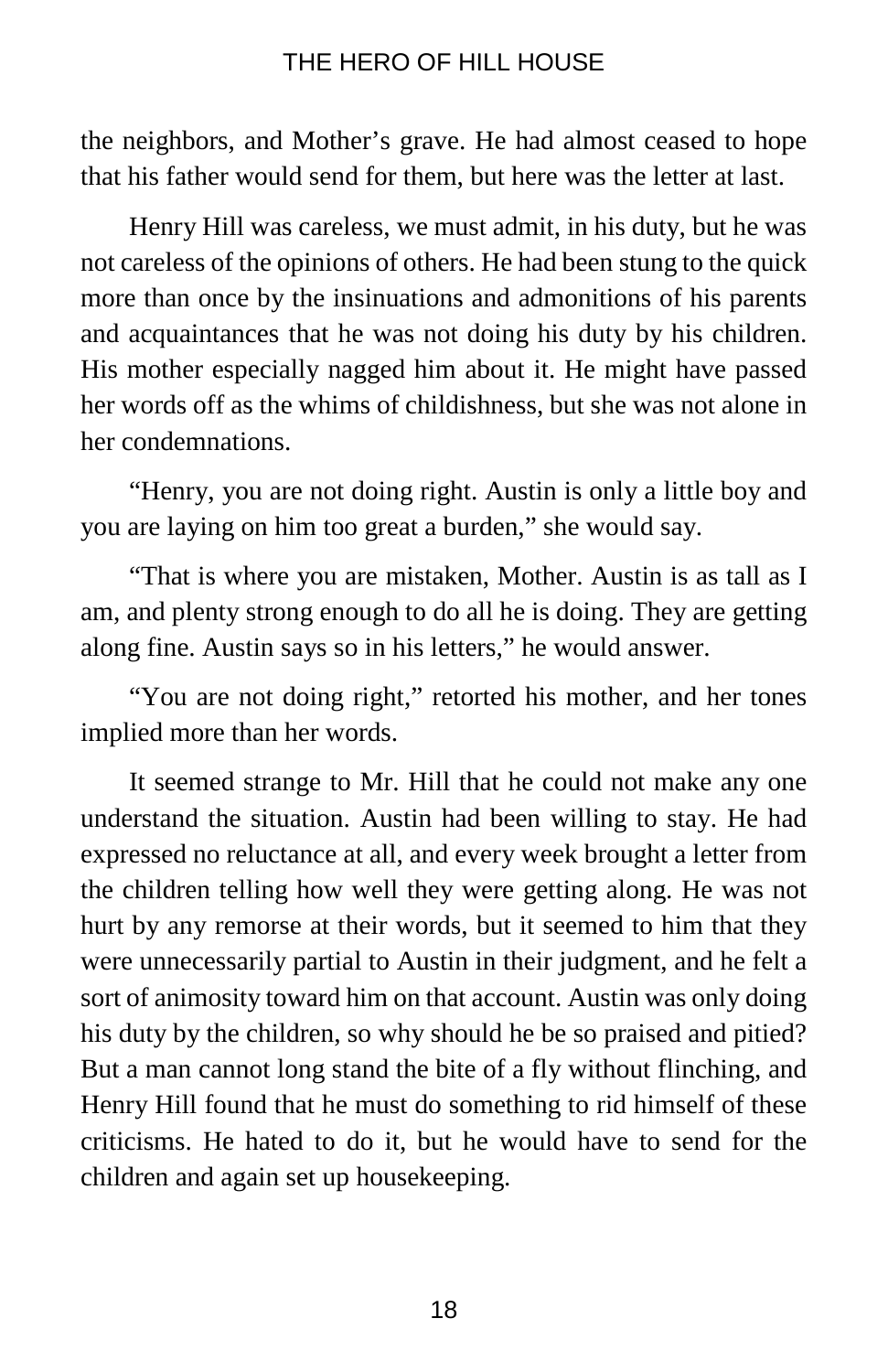"O Elizabeth," he thought, "why did you have to be taken from me when I need you so much? If you were here, I would not have all this to bear. You made my life easy and happy."

It was with satisfaction that Mother Hill listened to her son explain that he had already sent for the children and must look for a house for them.

After a hasty toilet and a little to eat the children took the letter over to Uncle John's. Mr. Moore read it through, then sat still for a while without comment. At last he spoke, "What does Henry mean by laying such heavy responsibility upon the boy? No instructions, no plans! One would think he believed Austin to be of age."

"I suppose the only thing, Austin, for you to do is to make ready to go to him as your father tells us to do. I shall be glad to render you all the assistance possible. But I hate to see you go. If you remained here I could look after you and see that you get along all right. But it is not for me to say how your father shall manage his affairs." If John Moore expressed a little bitterness in addressing the boy, he kept back most of what he felt. He knew the habit of drink that bound his brother-in-law, and how it was weakening his manhood, and he doubted either the interest or the capability of the man to care for the children. He was certain a great deal of responsibility would rest upon Austin, and he feared the father would not always be just with him. But he wisely kept all these doubtful thoughts to himself and helped the boy prepare for the journey.

The children were up early the next morning for their last day of work in the gardens of Mr. Long. That gentleman was much concerned when Austin told him of the letter and their plans.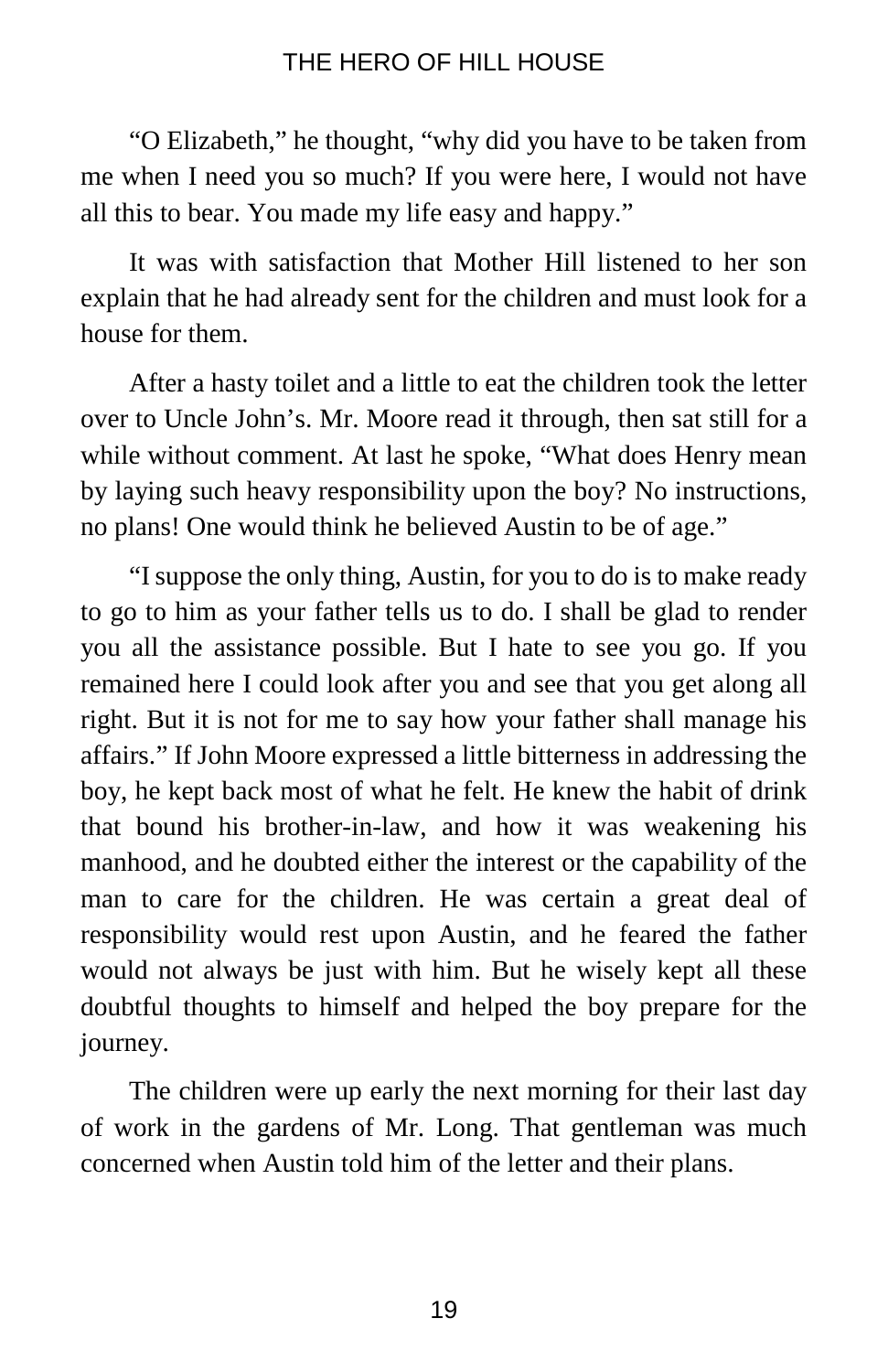"Austin," he said, "you are a brave boy, and one that can be trusted. I am going to ask you to promise me one thing. When you are with your father again, do not follow in his steps. Your father has habits that are no good to him, and would only ruin your life."

"Mr. Long, I promised Mother long ago that I would never touch a drop of liquor," said Austin, knowing well what the man meant.

"Good for you, Austin; stand by that decision as long as you live, and it will be well with you."

Uncle John and Aunt Tillie were true to their promise about helping the children prepare for the journey. They spent much of the time with the children, and when the little house was empty of its furniture, they took them to their own home till time for them to go. Every day they heaped Austin with advice and counsel. The children heard them talking to him telling him just how to make the changes on their journey and how to arrange the baggage, and how to conduct themselves, and it filled them with respect for their brother. They felt safe in his care and certain that he would bring them safely to their father once more.

"Austin," said his uncle one day, "there is one promise I wish you to make me. You are a good boy and have started out the right way to make a noble man. I want you to say that you will not follow in your father's footsteps. He is not the man he would have been without drink. He caused your mother many heartaches. You will promise?"

"I promised Mama that before she died, and I will always keep it," answered Austin with feeling.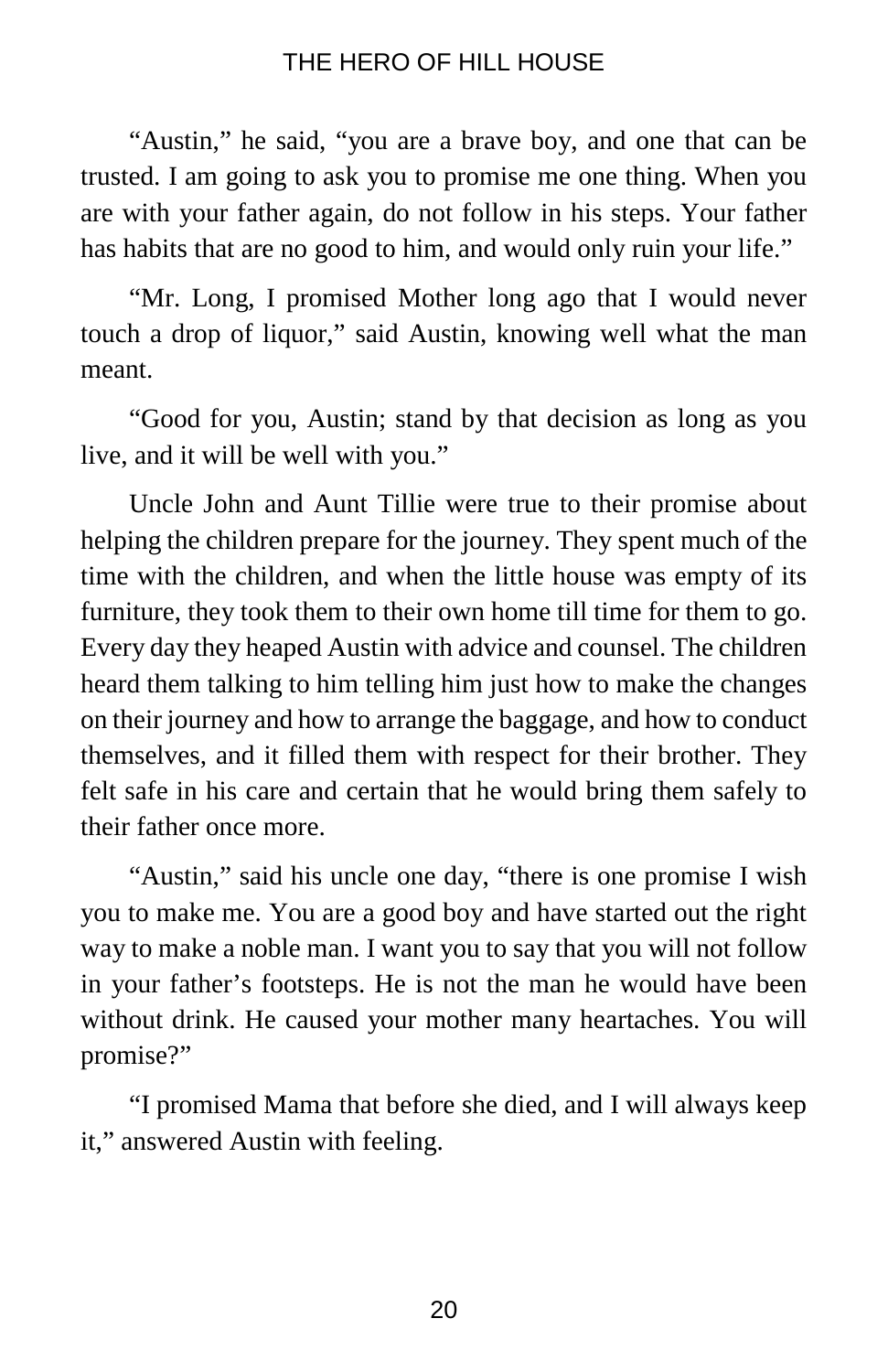"I do not know how things will go when you are gone from here, but I tell you now, boy, that if you ever need a friend or find yourself out of a home, let me know, and I will send you money to come to us. I am sorry you are going so far away. I want to see that you have a chance to make good in life."

To the neglected, over-burdened boy these tender words were like a balm to his heart. He felt no sense of protection from his father, and he missed his mother always. At times it seemed that his load was too heavy for him to bear. Yet to his father he would make no complaint, lest the home be broken up. He loved the children tenderly for their own sake, and with a deeper love yet for her sake who had been called away from them. Sometimes he had to forget that he was a boy and look ahead and think like a man.

"Austin, we hear you are going to your father. We are glad of it, but, boy, take the advice of a friend of your father's, do not follow his footsteps. He is a good fellow and we like him, but he would have been a better man to his family if he never had learned to drink. It would never do you any good," said Pete Dykes one day.

Pete was one of his father's cronies, and this advice surprised Austin.

"Pete is right in that. You are better off if you never learn to drink," said Sam Phipps, Pete's companion.

"I have that settled and mean to stay by my decision," answered Austin while his eyes rested on the two men in pity.

At last the day came to start, and everything was ready for the journey. They would be at least a day and a night on the way, and would have to change in the heart of a great city, but Austin was certain that by following his uncle's careful directions they would get along all right. They started to the station early so that they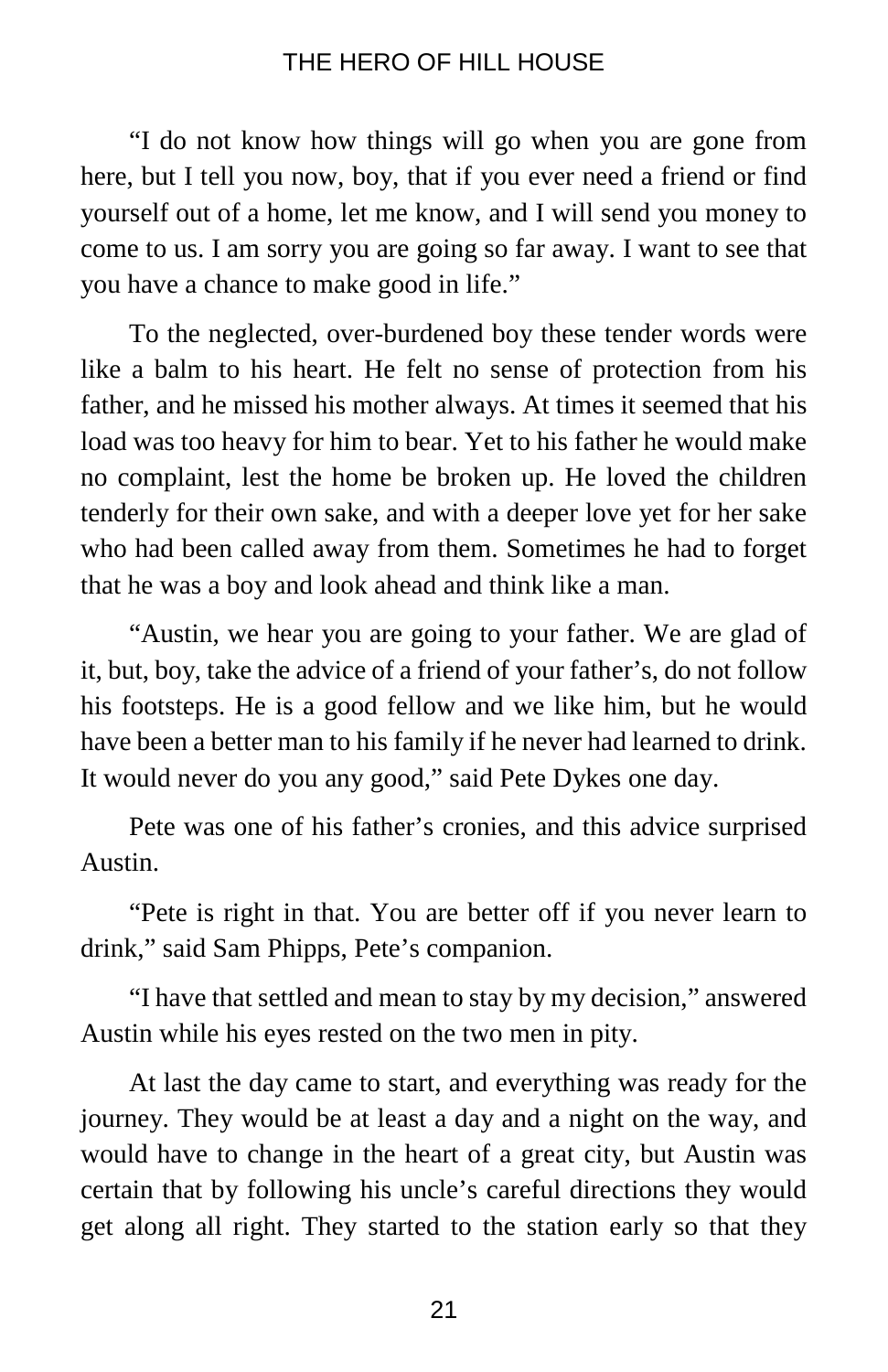should have time to stop and speak to the neighbors who would be at their gates to bid the children farewell. The eyes of the neighborhood were upon the children, and many expressions of disapproval of their father's management were made. Also the kind people remembered with genuine sorrow the loss of their friend and neighbor, Elizabeth Hill. Tears wet honest faces as the people bade the children good-by.

Uncle John and Aunt Tillie stood with their arms about the children as the great engine drew near, and clasped them once more to their bosoms in a last caress, then they were on the train and away. This journey was like their first month alone, too uneventful to deserve any comment. Their father was at the station to meet them and took them directly to their grandfather's home. As this home was too small to accommodate them long, their new home was waiting for them. Grandmother Hill received them with open arms. She felt much more contented to have them where she could know all was well. Lila and Doyle were delighted beyond measure to see their sisters and brothers, especially Austin. In all it was a most happy reunion, and it was with satisfaction that they went on down to the little cottage that had been prepared for them.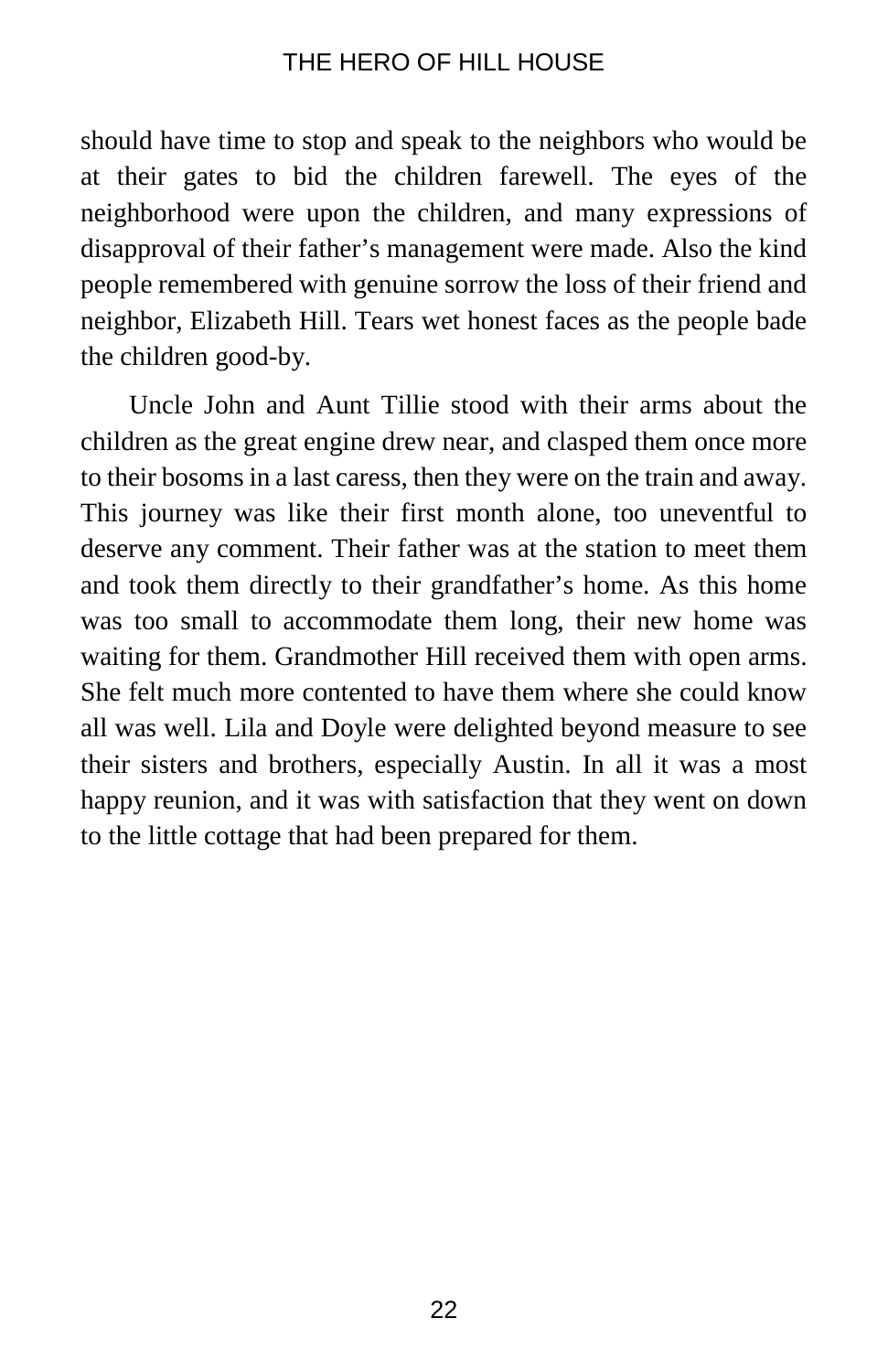#### **Chapter 5**

## **Humiliation for Austin**

His experience in the gardens of Mr. Long had a direct effect upon both Austin and his father. To Austin, whose manly feelings were early awakening, there was an untold sweetness in handling his own money. He found a keen pleasure in this that gave him a thirst for money-making, which was certain to assert itself at the first opportunity. No longer could he be satisfied in the house doing merely woman's work. He wanted to be a bread-winner also. He felt proud not to depend entirely upon his father.

His father was as enthusiastic as Austin at the anticipation of his making money, but the father's enthusiasm lay in the fact that so long as Austin was making money it would take less from him for the support of the family. To one who longed to spend upon himself and his accursed drink all that he could obtain, the supplying of a family of seven with food and clothes was no small burden. Henry Hill was not a common workman, but was capable of making good money, and had been favored with an opening which brought in plenty for the needs of his family. It was not necessary that they be in cramped circumstances But when the support of his family had been taken from his wages, it left but a small margin for his personal pleasure, and he hated sacrifice. While Austin could not make a man's wages, what he did earn helped remarkably in the family expenses.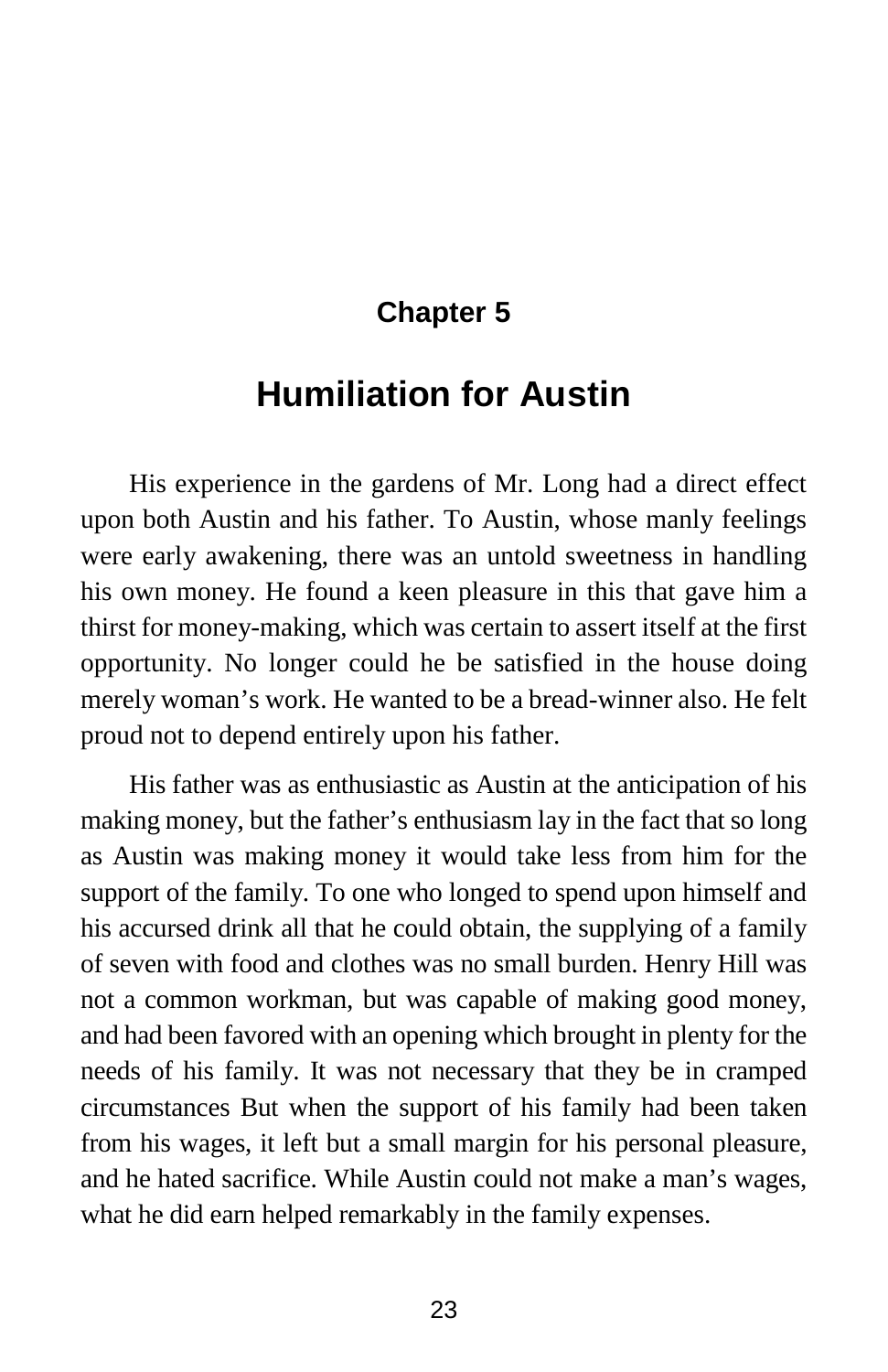The satisfaction of Austin and his father was mutual—though prompted by very different motives—when Austin obtained a position in one of the village stores. At this time he was just past fourteen, stood nearly six feet tall, and was well proportioned for his height. Many men were no taller nor heavier than he, but he lacked the strength of a full-grown man.

Amy and Nell were little misses of twelve and ten, pretty, dainty girls, full of life and activity. Their mother had begun their education in housework, and they had helped Austin since he had been taking the lead. They knew how to do all the simple household duties needful for their humble home. They could also cook simple meals quite well, and so far as knowledge of proceedings was concerned were able to keep up the housework. Austin was at home in the morning and evening and oversaw their work, helping with the heavier part. Working thus together they got along very well. But you must not suppose that these children were able to keep their home as an older person would have done. Always there was lacking the mother-touch.

When Austin saw how well the girls did, he felt satisfied to go to the store each morning, and his wages were sufficient to supply the family with plenty of good, wholesome food. His father was glad to have him do this, and withheld his own money, allowing Austin to assume the responsibility. Seeing that all was going so well, he would be away days at a time, and always when he returned everything was prospering.

Mr. Hill was apparently contented for a short while, but soon he had another attack of wanderlust, and, giving up his good position, he went into an adjoining State where an oil-boom was on and much work was to be had. He left the family as before in Austin's care, and also this time failed to provide means for their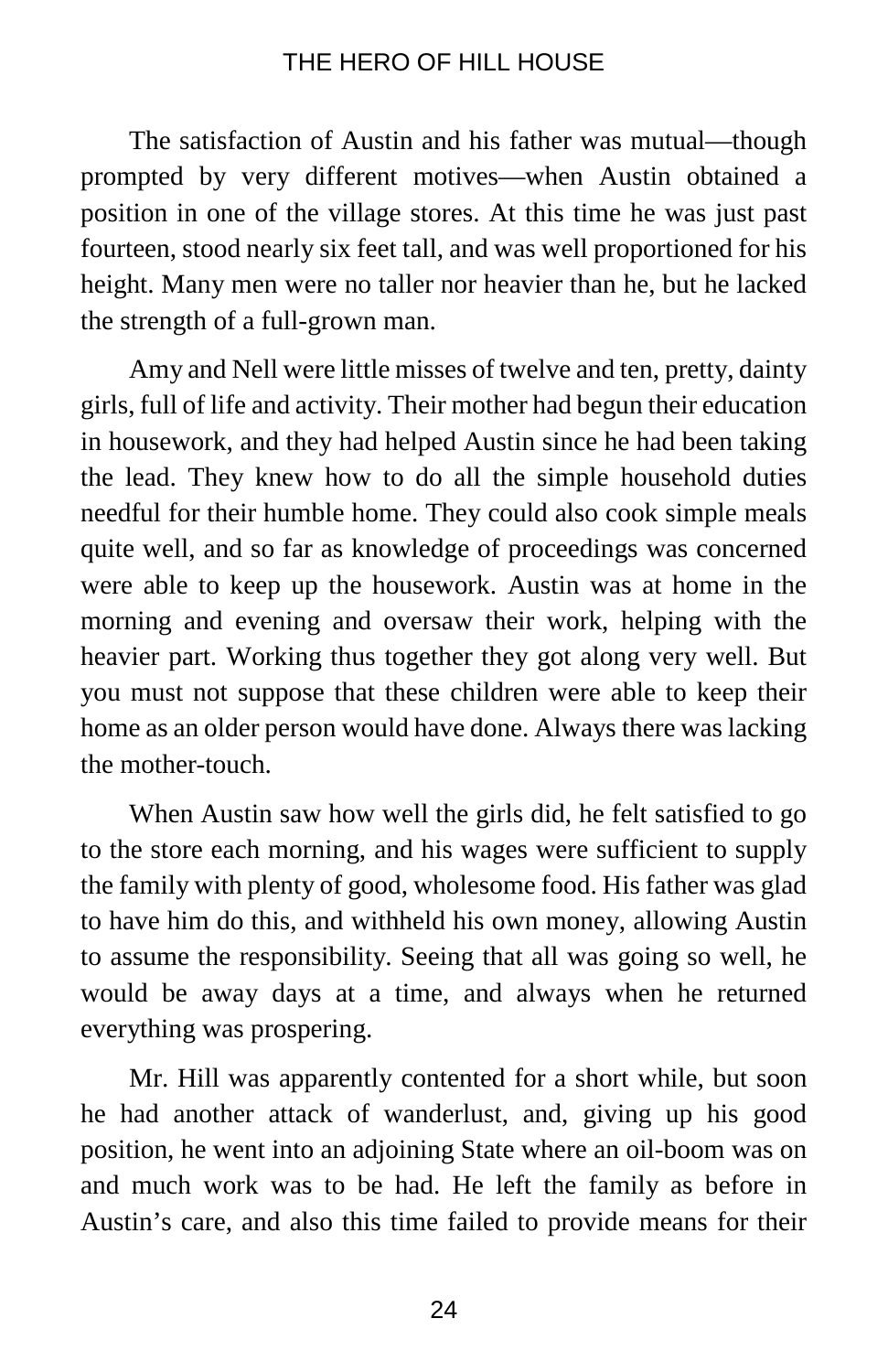support while he was gone. He was sure Austin would find a way to keep things going. Austin was thankful for his work and that he could keep the home up, and stayed steadily at his place every day.

"Does Austin Hill work here?" asked a gentleman of the proprietor of the store one afternoon.

"Yes. He is in the back of the store now. I will call him. Austin." The boy answered, coming in immediately.

Taking him to one side, the man looked him over sharply and said: "I am a welfare officer and have received complaints about your family. I am told that your father is away and that the children are not being properly supported, in fact that they lack the food they should have. Is this a fact?"

Poor Austin! he stood in amazement, his face growing red and white by turns. He had been priding himself that he could do a man's part by the children, and had been elated at his success, and here the people thought he was starving them! When he could find words, he answered, "It is not true, I assure you. My father is away, but he has not been gone long, and in that time we have had plenty. At this time the house is well stocked with food, as you will find if you search it. Go see for yourself that this report is not true."

"No, I do not want to do that. I only want to know that the children are having plenty," the man replied.

"But I want you to go. I want you to know that it is not true. If you do not wish to go alone, take my aunt with you. She lives nearby," Austin urged.

"Well, Austin, for your sake I will investigate. I am sorry I have wounded you so much, but I had to do something about it," he answered.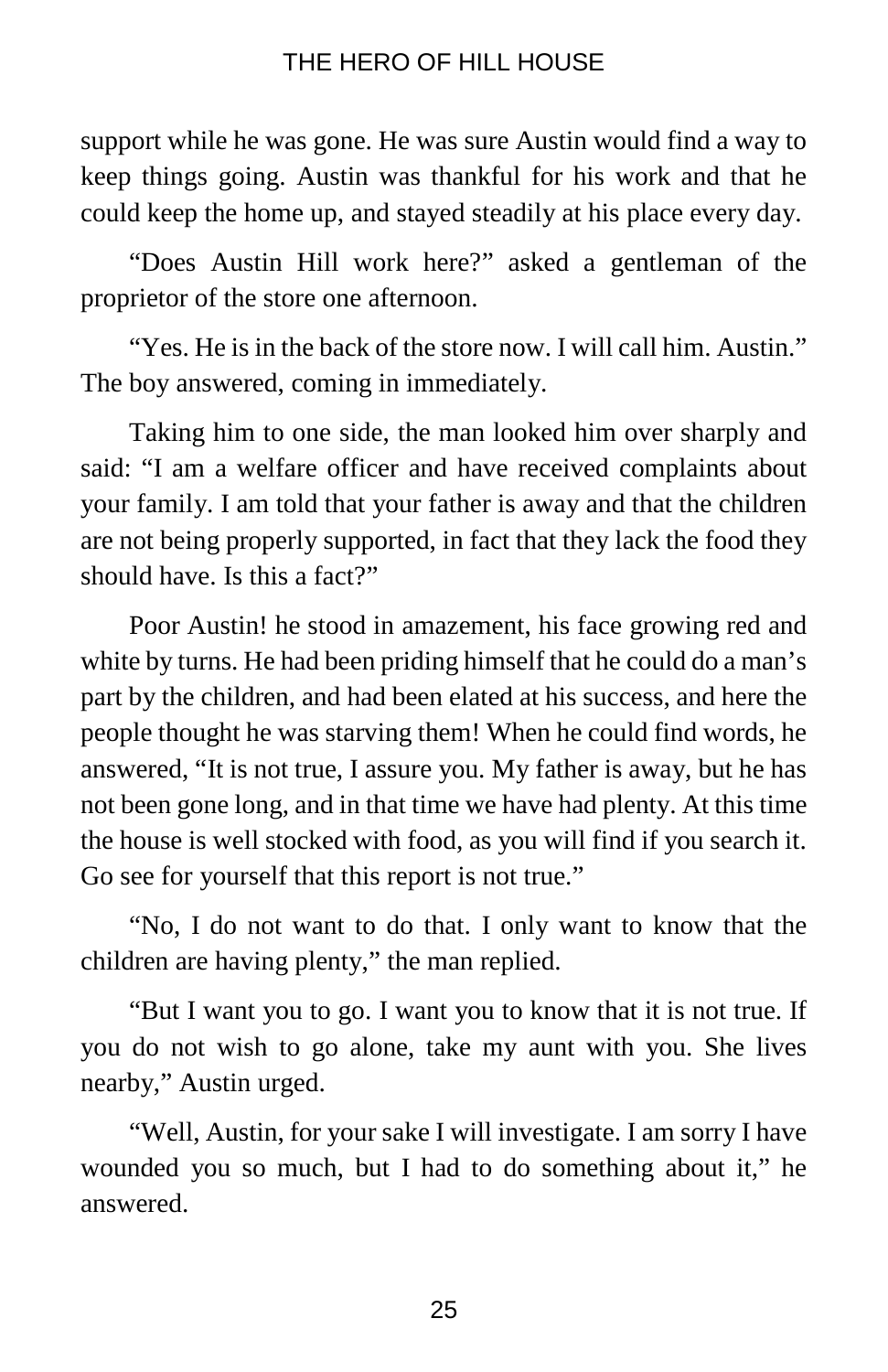An hour later the officer was again in the store to see Austin. "I found the reports to be utterly false," he said. "If every family in town were as well supplied as yours, some people would live better." Austin's heart felt sick, and he was almost too ashamed to lift his head as he started for home. He felt disgraced and humiliated in the eyes of his neighbors. That it had been one of them who had uttered the complaint he was certain, but which one could be so base and false he could not guess. Never before had he had occasion to think he had enemies. Till now everyone had seemed to be full of faith in him. What had he done to break their confidence? Not once did it occur to him that even if the reports had been true, he would not have been to blame. No one was accusing him of not doing his duty. It was evident that he was doing all he could. Nor did he stop to consider that to the minds of the people it was inconsistent that he, a boy of fourteen, should be supporting a family of six. He took the whole insult upon himself, writhing under the humiliation. He was half tempted to give up trying to care for the children. It looked as if failure was all he could expect.

But determined persistence was one of Austin's strong points, and he set to work to investigate the origin of these reports, and when he found their source, a new difficulty was presented and a real cause for concern made bare. Austin was gone all day long, being at home but a few moments at noon. The children, when not in school, found the house lonely and dull. They had no one to direct their efforts nor to control their impulses, so they came and went as they pleased. Austin had not thought of this difficulty, for till now they had lived in the country.

One of their neighbors had children about the age of the Hill children, and the two families played together much of the time. Amy and Nell, as well as the younger children, had formed the habit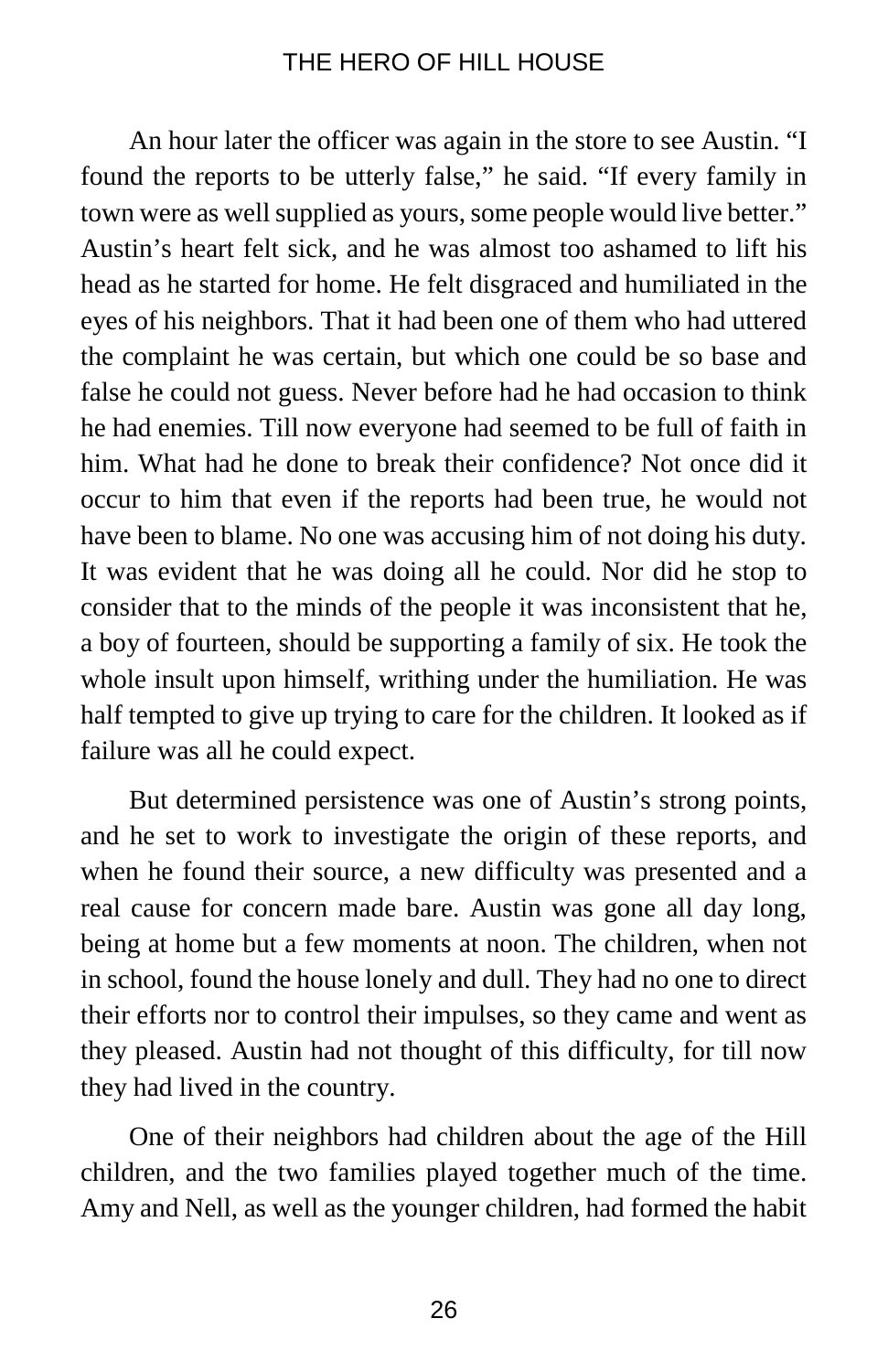of gadding about among the neighbors, being at home very little. They were especially often found in the kitchen of this near neighbor, and, as one can easily see, the cooking of this woman would taste better to them than what they prepared at home themselves, and they were always glad for anything to eat they could get. This woman noticed the tendency of the children to seize upon any bit of food offered them, and formed her own conclusions. She was a woman who liked excitement, especially the kind caused by gossip, and, going about among the neighbors, she had circulated the reports which finally reached the officer with the result we have just heard.

But the contradictory reports of the officer put things in a different light, which angered her considerably. Why, we cannot say, but she and her family vented their chief anger upon Austin. He it was who had discomfited them, and was therefore to blame.

Austin did not spare his reproofs to the children nor his commands as to their behavior in the future. He blamed them for running about as they had. Because he was so little older than the girls, he could not see why they should not feel some of the responsibility that loaded him. He could not sympathize with their carefree and thoughtless ways, and reproved them accordingly. He was indeed finding that the cares of a family man are many.

One evening as he and his family were eating supper, the thick, incoherent voice of a drunken man fell on their ears. Turning to the door, they saw him coming up the walk staggering. Austin stepped to the screen and latched it, not wishing him to come in among the children in that condition. The fellow was in a terrible anger, and, reeling up to the door, he said, "I want you, Austin Hill, to come out here. I am going to whip you for the lies you have been telling on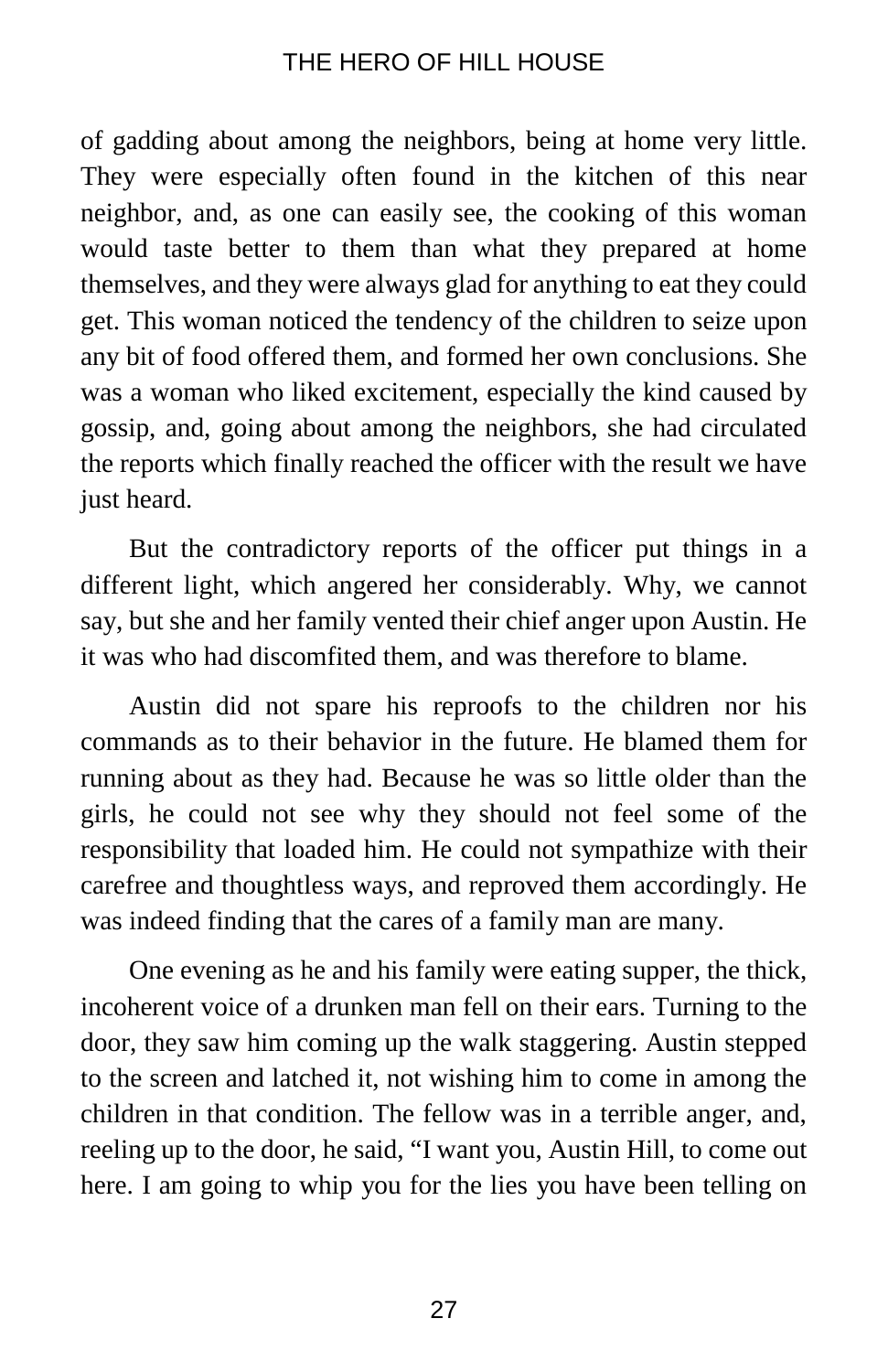us." Austin recognized him as one of the men from the home of the neighbor who had circulated the evil reports.

"I do not want to fight you. You are in no condition to fight, and I have done nothing to deserve a whipping," said Austin quietly.

"You come out here, you coward, and I will show you how you can put the lie on us as you have. Come out and let us settle this like men," commanded the fellow with horrid oaths.

Seeing he was crazy with drink, Austin said no more; but, making the door safe, he went away and left him alone. The man after a while went back home, and no more was said about it. But this incident depressed Austin all the more. His problem seemed too hard for him to solve. That night his pillow was wet with tears, and he longed for his mother to advise him. Though surrounded by his father's people, he had little help or encouragement from them, for they feared that Henry would depart and leave them the entire responsibility of the children if they assumed any care of them now. They had all confidence in Austin, but very little in the stability of his father.

His aunts were quick to see the mistakes Austin made in the management of the children—and he made many mistakes, for he was too young to have the wisdom to manage such a large family.

No wonder the boy was discouraged and depressed. But one vision strengthened him. Again he thought he saw his mother and that she smiled on him and bade him stand by the children. He took courage and the next morning was ready to face life again. Austin loved the children more and more, and as the responsibilities deepened upon him, he cried out in his heart, "God help me." And the Lord heard that prayer.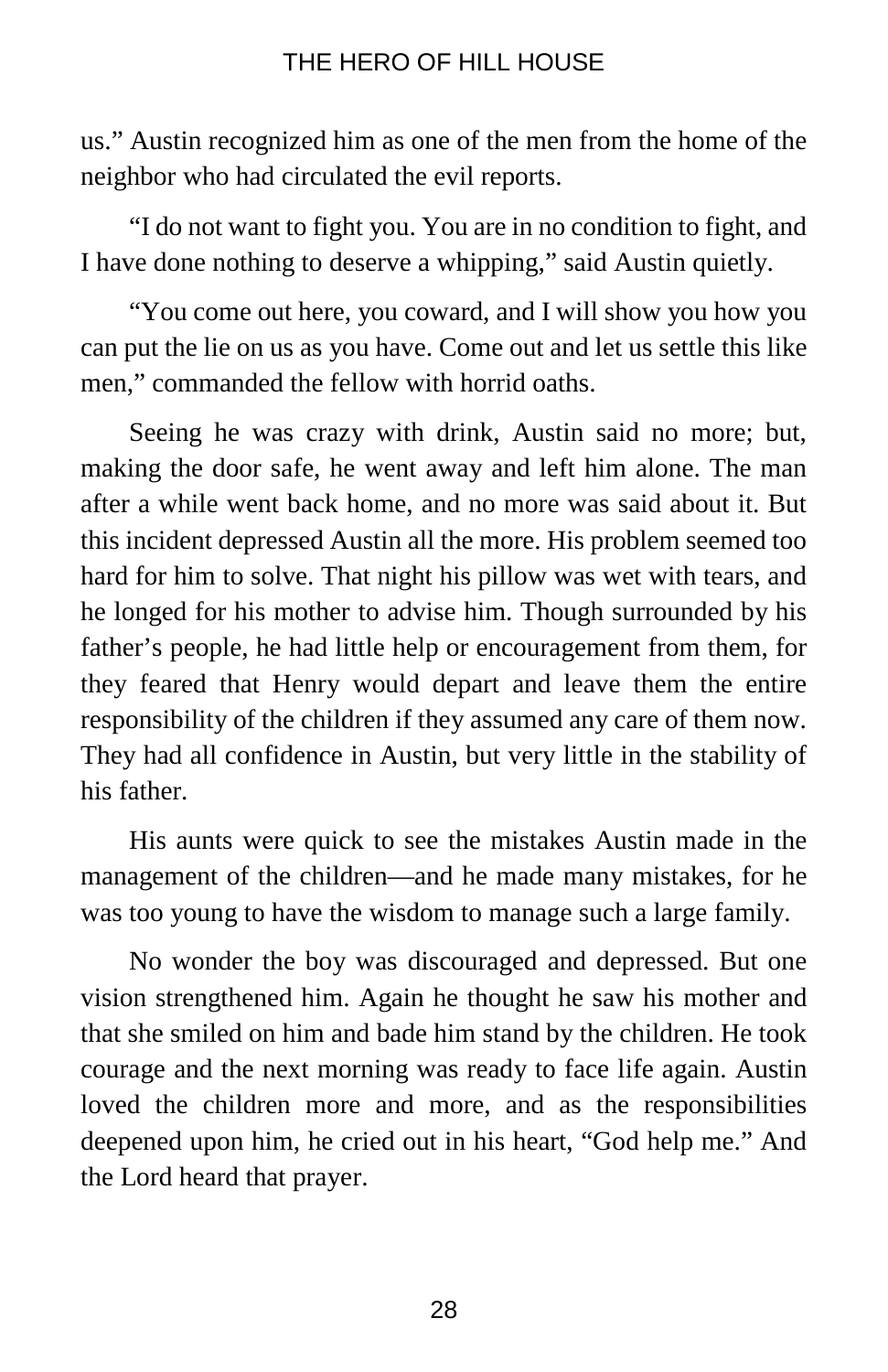#### **Chapter 6**

## <span id="page-34-0"></span>**To The Country Again**

There were in Austin's mind grave doubts as to his being able to manage the children in town. They could not be trusted to do the right thing in his absence, and would be constantly bringing themselves into reproach. That his father could manage them better was doubtful, but it was easier when his father was there. In those days of discouragement Austin was near giving up. But the heaviest load will sometime be lifted, and Austin felt his heart grow more light when he received a letter from his father, saying he had obtained work that suited him and had a house ready for the children as soon as they should come to him.

"Why not make the children ready and send them to him and you stay on with your work?" whispered the tempter, and the suggestion sounded good to Austin. Again came the vision of his mother and her desire that he keep the children together. He pitied the poor little things to be left to the mercies of their careless father. He was fast losing all respect for his parent, and he could not bear to let him neglect his mother's precious children.

Again it fell to Austin's lot to make ready for moving; but this time there was no Uncle John to take the oversight. The furniture was to be packed and sent as well as the bedding and clothes. It was a big undertaking, but was finally accomplished. It was with a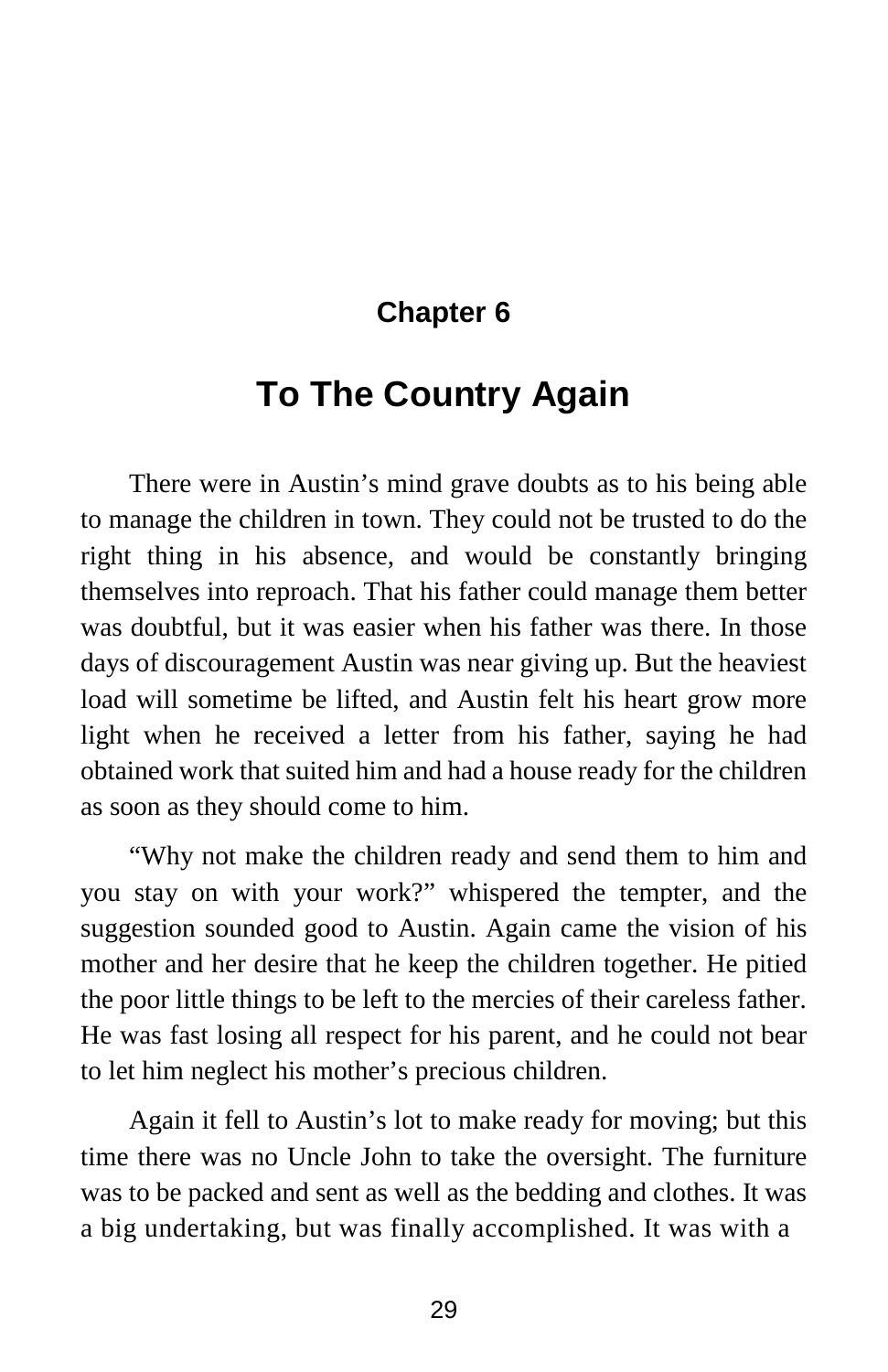feeling of relief that Austin left his grandfather's village. His experience with the welfare officer had been too great a humiliation to be soon forgotten.

The town to which his father brought them was full of excitement over an oil-boom, and men were making money fast and spending it just as fast. It was a gathering-place for loafers and gamblers, sin and wickedness abounding on every hand.

Mr. Hill was not located in the town, but had care of engines which kept pumps going out on the field. He was to have a house near his work after a while, but for the present he had a house five miles away. The country was wild and the neighbors few, and Austin saw that he would not be bothered with his children gadding among the neighbors here. That was a consolation, though he grieved to have them so far from a good school.

True to his impulses Austin found work as soon as he was settled in the new home. This time he hired to the farmers who had not all their fall work done yet. When he could no longer get work among them, he was compelled to remain at home, for he would not go away where he could not keep in touch with the children. But there was plenty to do at home. They wished to farm the next year, and he could prepare the ground this fall; besides, he obtained the privilege of clearing a certain piece of ground for the posts he could get from it. The sale of these posts brought in something, though not so much as if he had been working for wages.

It seemed especially necessary that he be at home with the children at night, for his father was often gone till late and then came home partly under the influence of drink. Austin knew that the children needed his protection.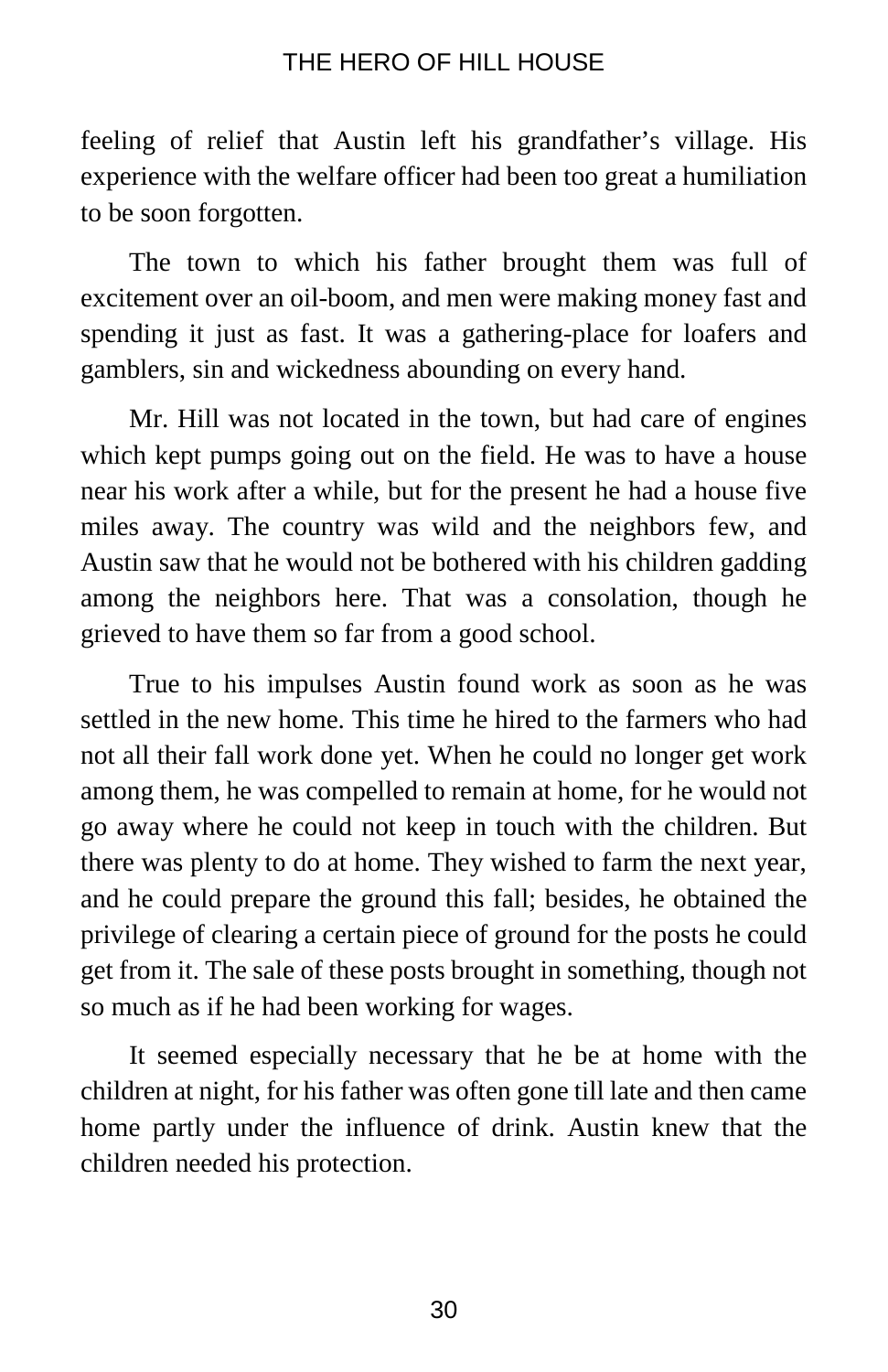"Austin," said his father in a surly tone one morning, "why are you lying around home all the time? Why do you not get out and make some money? I have enough to support without doing for you."

"I cannot get any work near enough to be at home nights with the children. Besides I am working at those posts," was his answer.

"There is no need of your thinking you must be at home at night. The girls do the work anyway, and you could just as well get out and make something. Go hire yourself to one of the ranchmen along the river. Have some ambition and try to do something for yourself."

How these unkind words stung Austin! He was angry, vowing to himself that if that was all the thanks he was to receive for keeping the ends of the family together he would get out and make money.

That afternoon he visited two or three of the ranchmen, offering himself as a workhand; but when they observed how young he looked, each one asked concerning his age. When they heard that he was but fourteen, they said their work was too heavy for a boy.

"Did you get yourself a job?" asked his father that evening.

"No sir, no one would hire me because I am so young."

"Why did you tell them your age? They would have believed you if you had said you were seventeen."

"But I am not seventeen, and I do not like to tell what is untrue."

"You like an excuse to lie around home. I am getting tired of it, and mean you shall get out and hustle. Do you hear me?"

There had been a few rainy days just before this outbreak of his father's, and Austin had been in the house. But the next morning was sunny, and Austin was again at his chopping, and no more was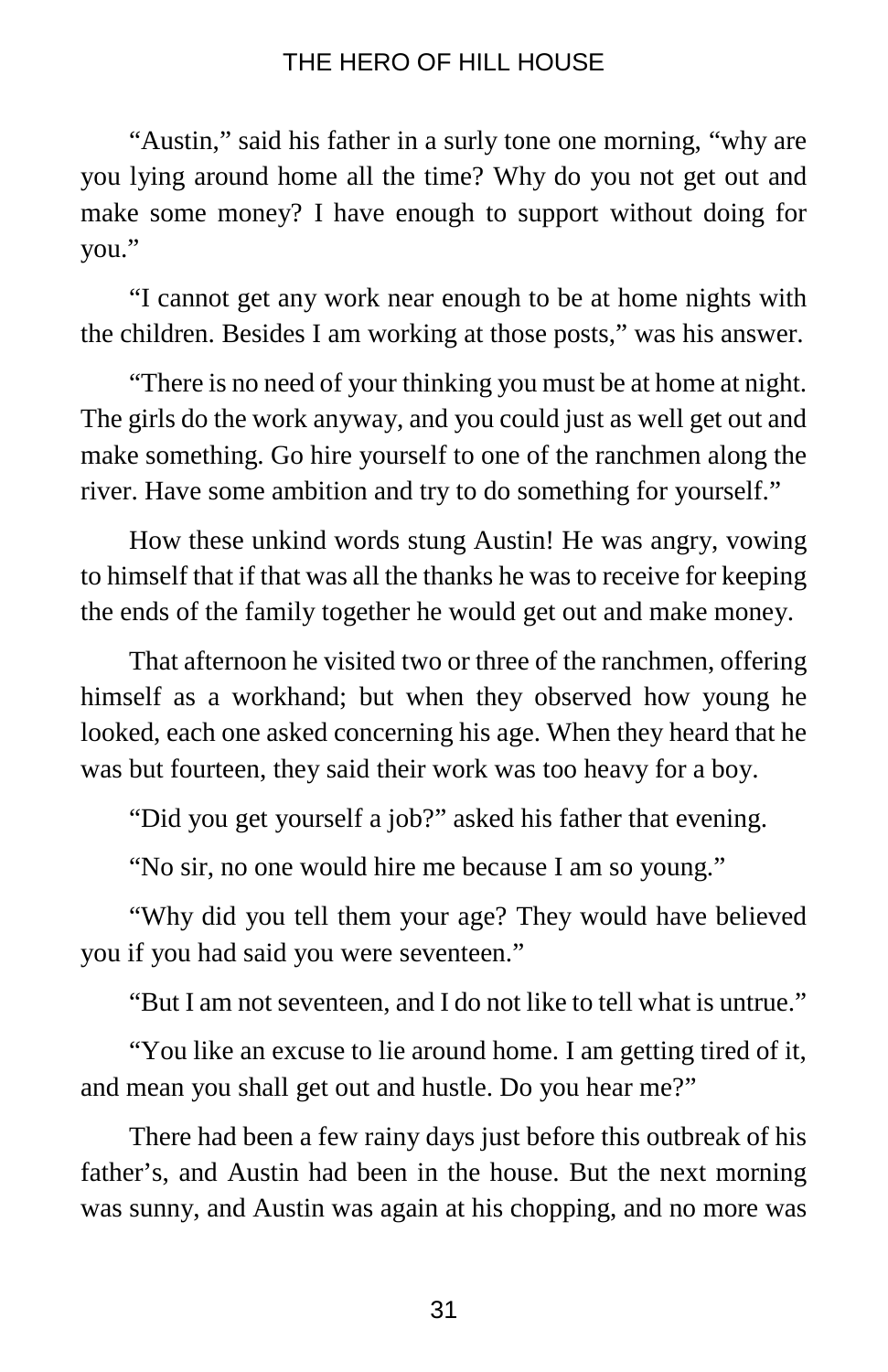said till another rainy spell. Then his father attacked him even more roughly, demanding that he get out and find work at once. Austin bore these insults as best he could because of his unwillingness to desert the family.

One Saturday night the father did not come home. After the children were in bed Austin sat up with a queer chill of anxiety in his heart. Something was amiss he was certain, for this was paynight. He had no doubt but that his father was drinking and gambling with the other fellows in the little town or, worse yet, had gone with some of them down the track a dozen miles to the county-seat. If this were true, he would come home without a cent and be even more angry with Austin for not earning wages.

At last Austin lay down and fell asleep, and he did not waken till day-light. Seeing that his father's bed was not occupied, he knew his worst fears were realized and that his father was in trouble somewhere. The engines needed attention, and if they were neglected his father might lose his job, then where should they be? Touching Harry, who lay at his side, he said, "Harry, wake up and get ready to go with me to see about the engines; Papa did not come home last night, and we shall have to tend them. Amy, Nell, get up and fix us boys some breakfast and a lunch, for we shall have to see about the engines. Papa is not home yet." Hurrying into his clothes, he went out to feed and harness Old Ben, the white horse, which would pull them to the engines.

Two hours later the boys were off in a little open buggy behind poky Old Ben; a cold, drizzling rain was coming down, which wet and chilled them through and through, yet the boys journeyed with light hearts, for so buoyant are the spirits of youth that they can rise above the most unfavorable circumstances. They laughed and sang as the old horse ambled along.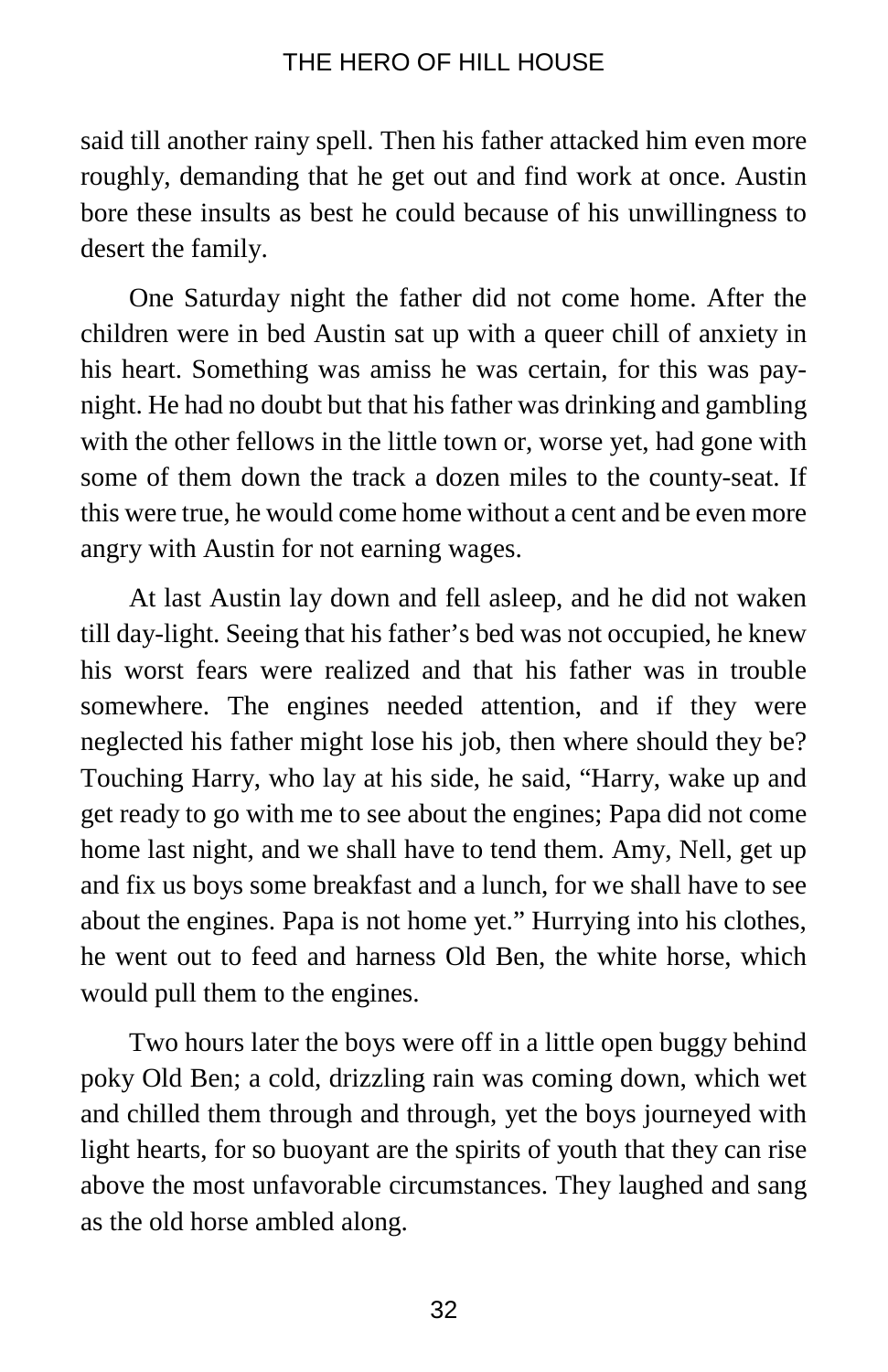At the first well Austin found the engine still, but with little Harry's help it was soon started.

The second engine, though, would not go. The boys worked with it till they were exhausted, but their efforts were without avail. Some little thing was wrong which neither of them knew how to remedy. As they stepped to the door of the shed to rest a little, to their surprise they heard the sound of voices. They were off from the main road a long way, and in a part of the country where they hardly expected to see any one on this rainy day. Looking in the direction from which the voices came, they saw two men approaching, driving a single horse. At closer range one of the men proved to be their father, and he was in a maudlin condition, reeling back and forth as the buggy bumped along. They could hear the men's voices in ribald laughter and singing. When they were near the building, Mr. Hill climbed clumsily out of the rig, and Austin tried to tell him what the difficulty was.

"Oh, that's nothing," he mumbled, "shoon have it fixed." Reeling as he walked, he went into the shed that sheltered the engine. The boys followed him, and while his mind was clear enough to adjust the engine, his legs were not steady enough to hold him up, and his boys had to hold him to keep him from falling into the machinery while he repaired the engine. It seemed to Austin at this time that he utterly despised his father. He wondered if he could ever feel toward this reeling, staggering, evil-minded man as a son should feel toward a father. Again came the thought of the children and what it would mean to leave them to him. He would not leave them so long as his father would permit him to remain under the home roof.

Before the hard, cold winter came, they moved into the house near his father's work. It was a lonely place with only a small yard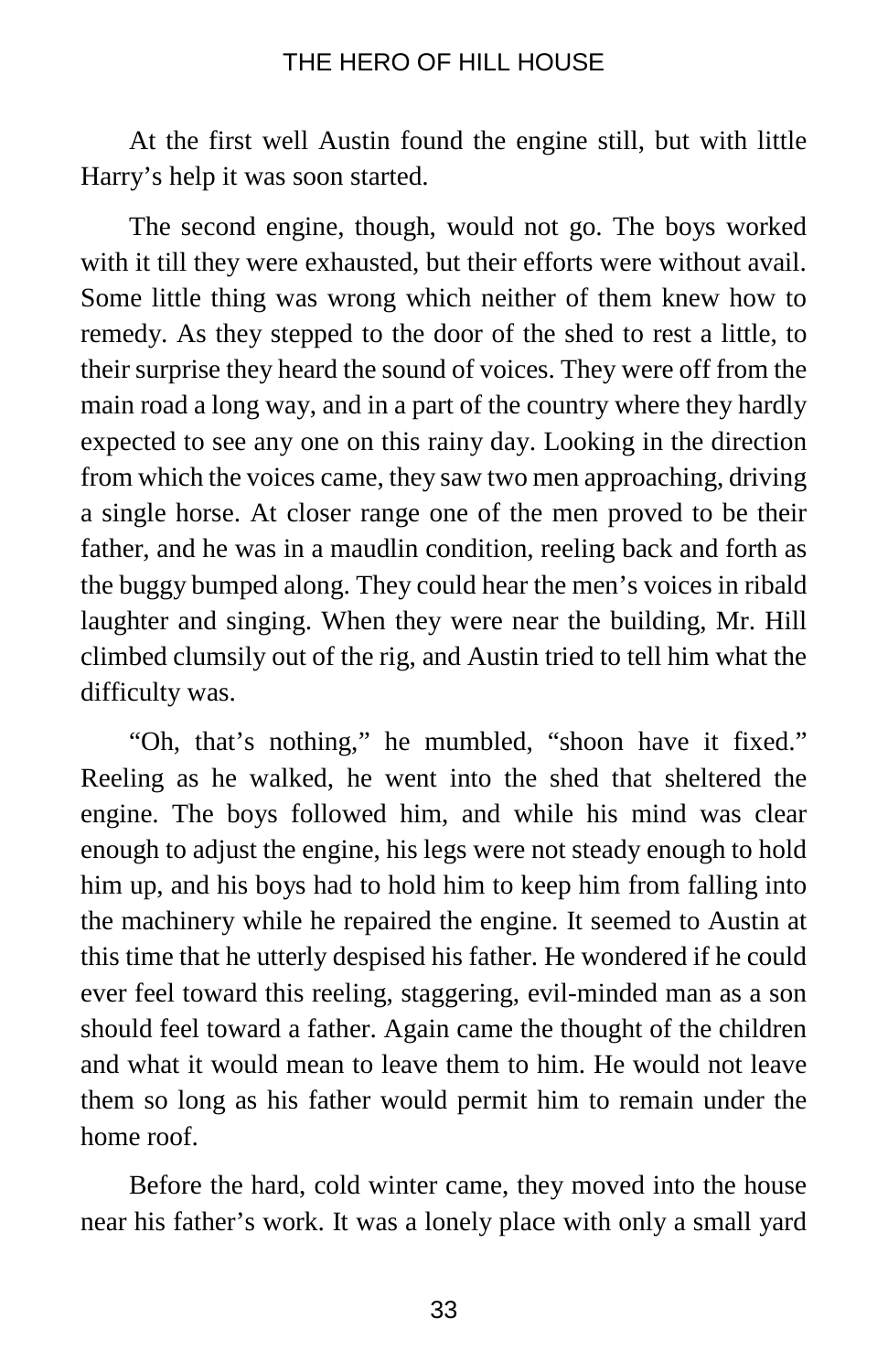cleared in the brush, and was as desolate a location as one could imagine. Yet the house rang with the laughter of the children, whose changing fortune had not chilled their merry hearts.

Thanksgiving passed as any other day, only that the children spoke of their mother oftener than usual. Even they wondered at all the changes which had come to them since the last Thanksgiving.

There was much damp weather, and Austin was unable to work much in the woods. So every day was made dark with the taunts and threats of his father. Sometimes it seemed to him that he could not stand it another day. He longed to get away, to be forever from the presence of his father, but he could not leave the children. What would become of them if he did? Very well he knew that in less than six months they would be scattered here and yonder, some of them to be abused and mistreated.

His father's insulting manner was bearing fruit in the children, and they were no longer submissive. It seemed to Austin that he had failed entirely.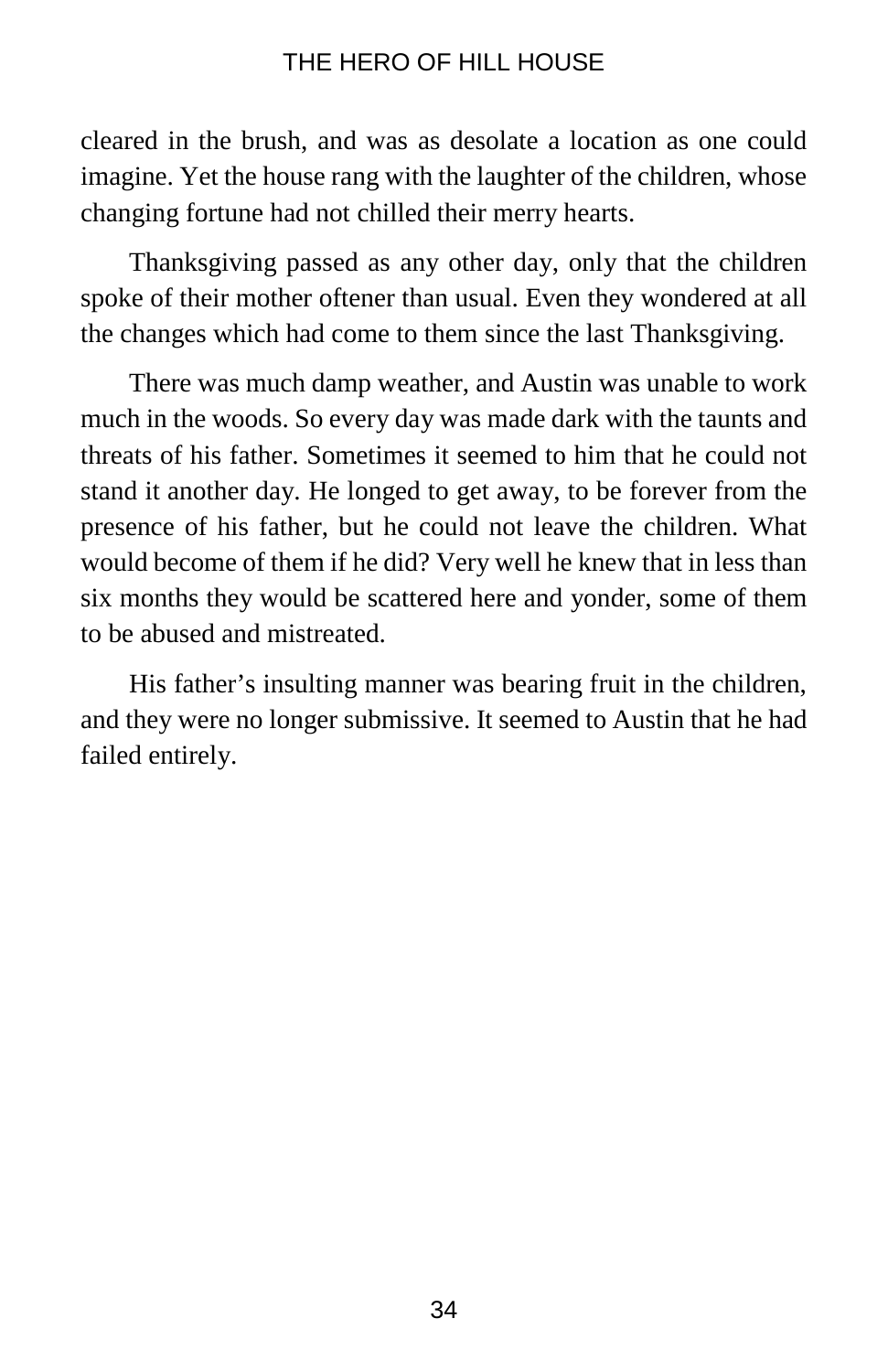# **Chapter 7**

# **The Runaway**

It had now rained steadily for a week, and the mud and drip everywhere made all outdoors unpleasant. But in the Hill home the indoors was even more disagreeable. The new home was near the engines. Mr. Hill was in the house much of the time, and he was never pleasant among his children. Austin could not work in the woods because of the rain, and his presence irritated his father all the time. They were never in the house together but what something unpleasant was said between them, and Austin's spirit was becoming worn with the constant rasping. He thought he could not endure it much longer, and since his presence made the home so filled with contention he doubted whether he was doing right to stay.

"Austin, how much longer are you going to lie around this house? You have not done a day's work in weeks. I can't stand your idleness much longer. Why can you not be like your brothers?" growled Mr. Hill one morning a day or two after Thanksgiving.

Austin said nothing, for he had exhausted all his arguments; but at that instant a determination formed itself in his mind to put a stop to the whole affair. When his father had gone to the engine-room he went to the attic and brought down his best suit of clothes and, coming into the kitchen, prepared to brush and press them. When he put the irons on the stove, Amy noticed what he was about to do.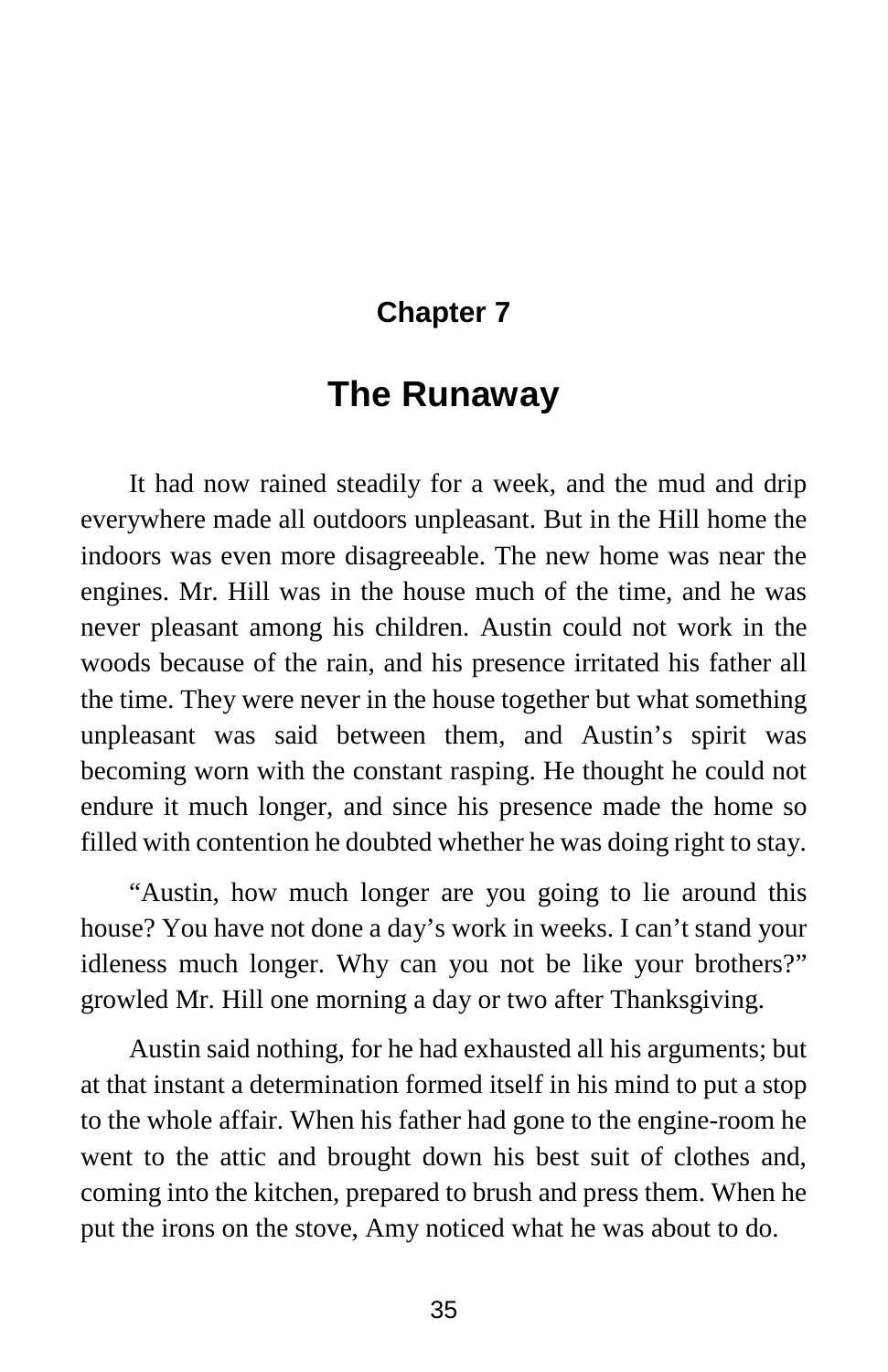"You can't press those clothes this morning, for I am going to use the irons," she said in a fretful voice.

"I shall have to use them, Amy, but it will not take long."

"You can't have them, so there! You always want to do just your way, no matter what we want to do."

"Did you hear what Father said this morning?" asked Austin.

"He didn't say any more than he is always saying," she said a little less fretfully.

"He will not have to say anything of the kind again, for I am going to find work and not coming back till I have it," said Austin.

"Austin, you can't go away. What shall we children do!" exclaimed Amy, all her vexation leaving at the thought.

"I do not know; but it cannot be much worse than having Father so angry all the time. I will get work on the river if I can, and will see you all as often as possible," answered Austin soothingly.

Amy said no more about the irons, but turned to her dishwashing with tearful eyes, her heart almost standing still at the thought of home without Austin. The other children who had heard the conversation stood about with consternation written on their little faces. Harry, who was a child to act when he thought he might help, hurried out to the engine-room and told his father what had occurred. Henry Hill was vexed because Austin's wages no longer came in; but he had no thought of sending the boy away. He knew too well that Austin's presence was needed in the home. But the seed of animosity that had been sown in his heart against Austin during the past summer was now bearing fruit, and he took a sort of pleasure in annoying the boy. He saw that Austin was sensitive about being dependent and he enjoyed seeing him wince. At Harry's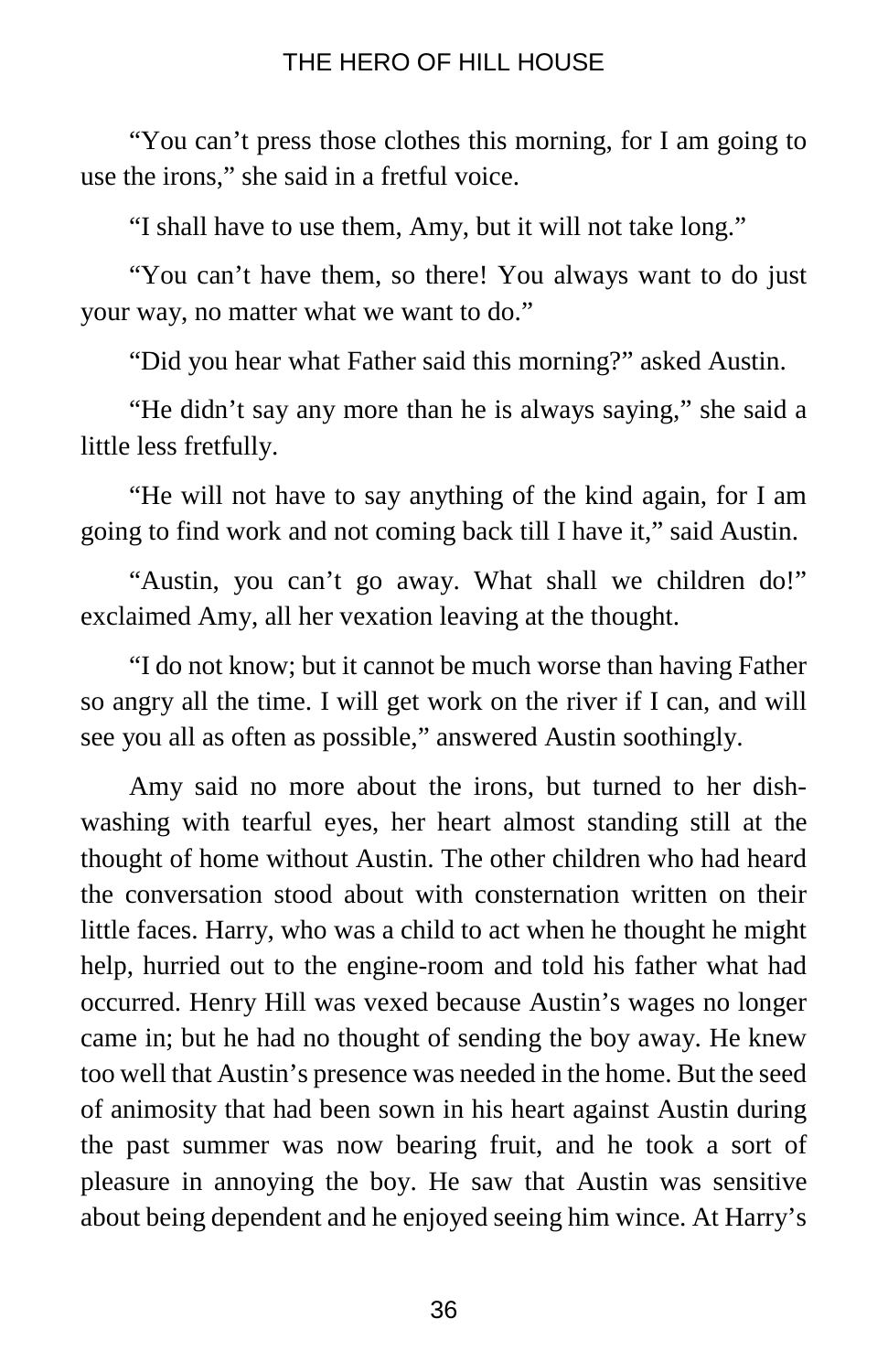alarm he only grunted a word of disapproval and went on with his work. He believed Austin was only trying to bluff him. He did not think the boy could be driven away from the children.

An hour later Harry was back again at his father's side, his face bathed in tears and his breast heaving with sobs. "Papa, Austin is going. He has his suitcase all packed and is ready to start."

Henry Hill jumped to his feet, his face red with anger. Could it be possible that Austin had such an idea in his head? If so, he would soon frighten it out of him. This looked too much like defiance in the boy!

"I will show him how to run away, the rascal. Harry, go to the barn and bring the buggy whip," and saying this the father rushed across the little opening between the two buildings and stamped into the kitchen. Austin was on his knees fastening his suitcase, which was all packed and ready for his start. He had not meant to bid his father good-by, nor to tell him any of his plans. He was too angry and his heart too defiant to want even to look at him again. When his father came in, Austin rose from his knees and faced him.

"What is up here, young man? I will let you know right here that there is going to be no running away from this ranch! You get that grip where it belongs, in a hurry," thundered the irate father.

"I am going away to find work. I shall take care of myself from this time on," said the boy resolutely facing the angry man.

"Take care of yourself," sneered his father, "you could not exist a month on your own resources. You take those clothes out of that grip and stop this nonsense!"

"I am going away, and you need not try to hinder me," said Austin in firm, even tones.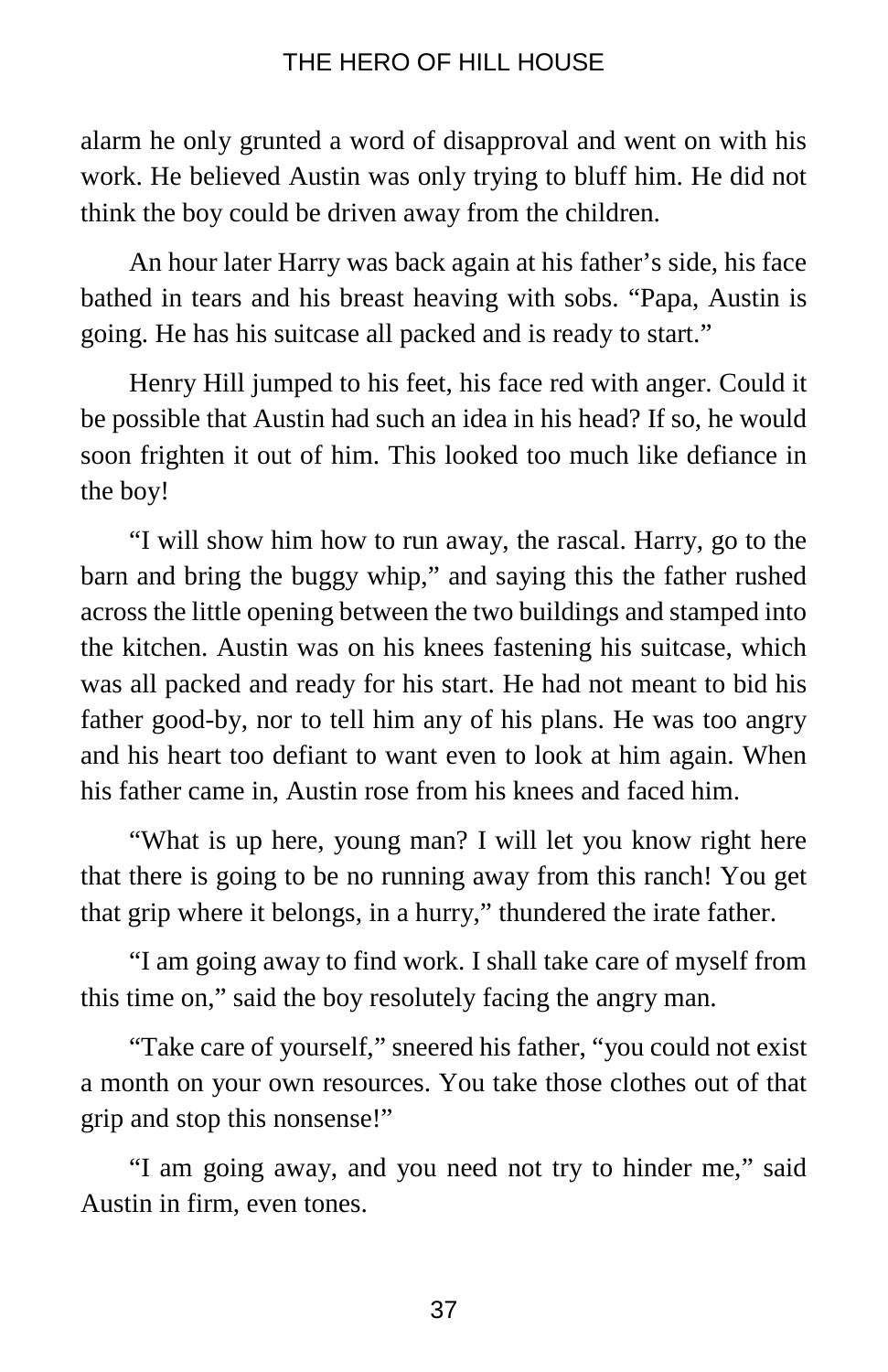A fearful oath escaped the father's lips and he grabbed the whip which the sobbing Harry had brought; for as much as Harry loved Austin he dare not disobey his father's command. Turning again to Austin, the man thundered, "I'll thrash you within an inch of your life. Don't you dare to tell me you are going away when I forbid it. For once you will obey me."

Just then the engine gave a warning sound, which meant that without immediate attention it would stop running, so the enraged man turned about without another word and went out, leaving the frightened children looking after him. But the pause was only for a moment. Austin seized his opportunity and, picking up the suitcase and bidding the children a hasty farewell, he bolted out of the door and across the lot to freedom. He had been running as hard as he could go when still he heard the wails of the children and heard them calling to him. He took a course across the unbroken lands where there was not so much as a foot-path. In his timber-cutting he had become familiar with the lay of the land and took this rough way on purpose that his father might have difficulty in following him. He ran for almost a mile before he slackened his pace, and at every step he seemed to feel his father right behind him. He knew that now his father would be so angry as to have no sense at all, but would beat him nearly to death.

When at the edge of the river-bottom he stopped to take a breath he found that he was wet to the skin and that he had stepped into low places where the water had come up over his shoe-tops. And he remembered too that he had not a penny in his pockets, nor a bite to eat. A more forlorn boy could not be found than Austin as he stood there and looked across to the farmhouses along the river. But he smiled a little to himself as he thought, "I am one fellow who actually ran away from home. It was no walk away."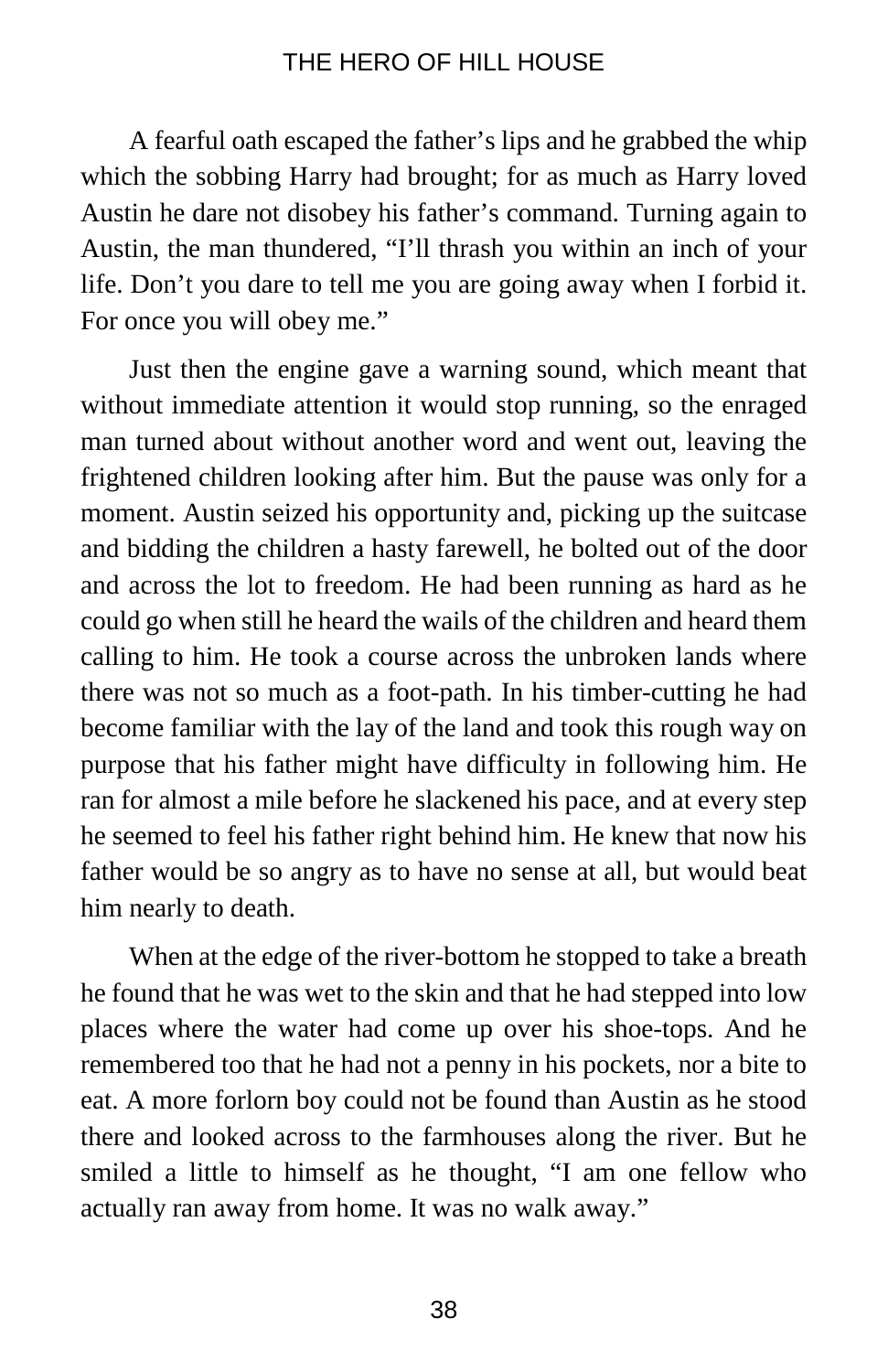As he approached the river he found the lowlands much more wet and marshy than it had been in the hills, and he had to wade above his shoes a good deal of the time, and still the heavy drizzle kept up. He made for a farmhouse where he hoped to get work. As he came up he wished in his heart that the man would ask him no questions about his condition; for he saw that besides the wet and mud, he had torn his clothes in several places. But he was determined that if any questions were asked he would tell the truth, just as it was. He would not shield either his father or himself. His cause should stand upon its own foundation. He believed that almost anyone would approve of his leaving home under the circumstances.

He knocked at the farmhouse door, and the man of the house answered his rap and hospitably invited the boy in. It was a temptation; but Austin remembered his soppy condition and did not like to soil the housewife's floors, so refused to enter.

"I am looking for work. Have you anything I can do?" he said.

"Are you not that Hill boy who wanted work a few weeks back?" asked the man kindly.

"Yes, and you thought you might have something for me later," replied Austin hopefully.

"If you had come yesterday I should have hired you; I found a man over at town last night, and he will be here today to begin. I am sorry I did not know you were still wanting the place."

With a heavy heart Austin turned from the door and journeyed on in the rain and mud. He had little hope of getting work at any of the other farms, and he did not know where to go. But he determined to do his best in seeking employment, and so stopped at every house he passed, asking the same question.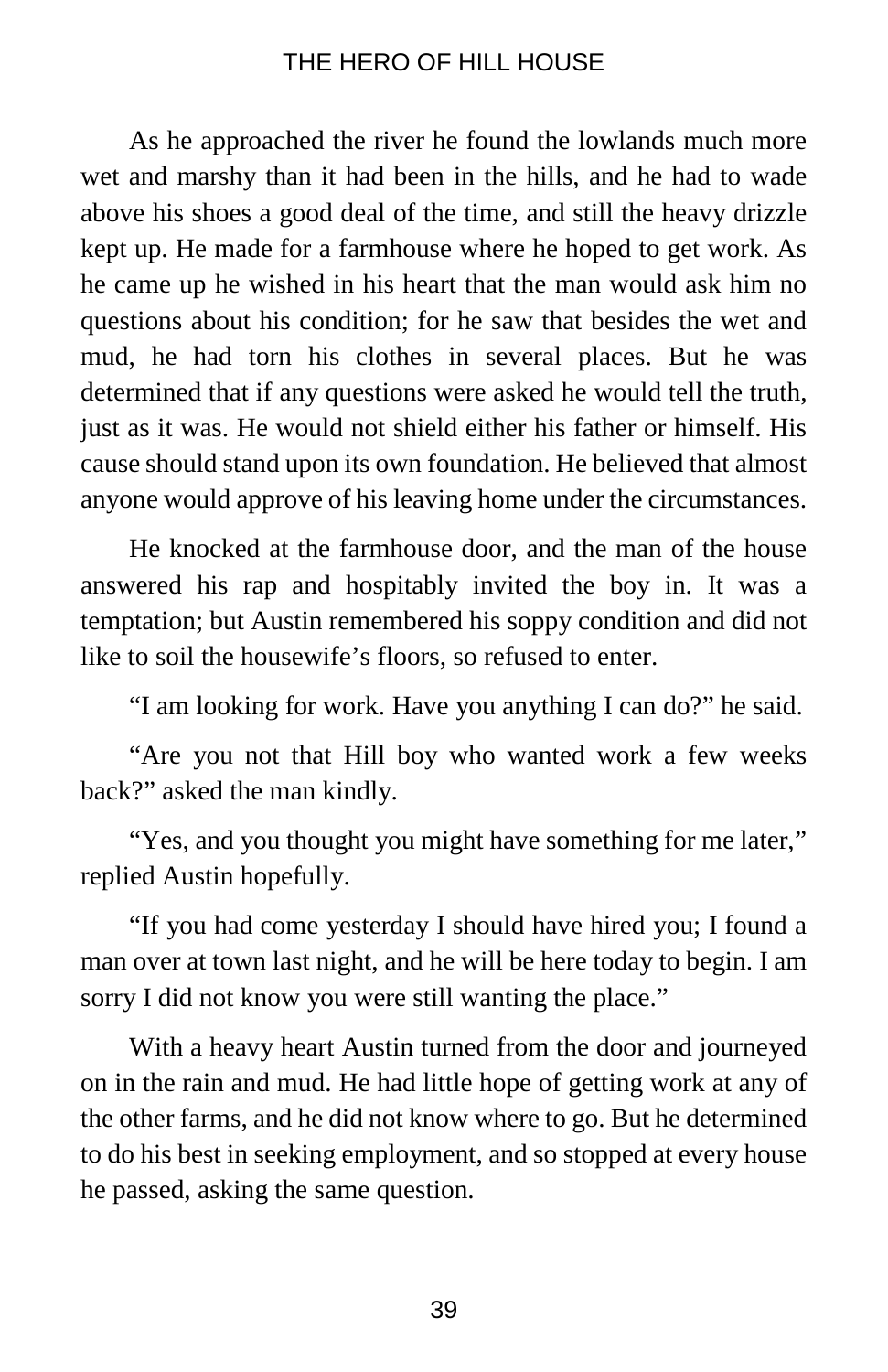At last he reached the river at a place where a foot-bridge crossed it. To cross this bridge seemed to him to be cutting off the last retreat home. Here he must make his final decision. He stood with one foot on the bridge and one hand on the railing and pondered. Should he go on, or should he go back and face his father? He knew the taunts he would receive even if he were not beaten; but he would bear all that if it was his duty. Then there came to his mind the picture of his father that day he had come home after his drunken spree and found the boys trying to start the engine. At the thought his loathing of his father overcame him, and he turned and walked across the bridge. Never would he go back to live in the same house with that drunken fellow. If Henry Hill had realized the effect his life was having on his children even he would have considered.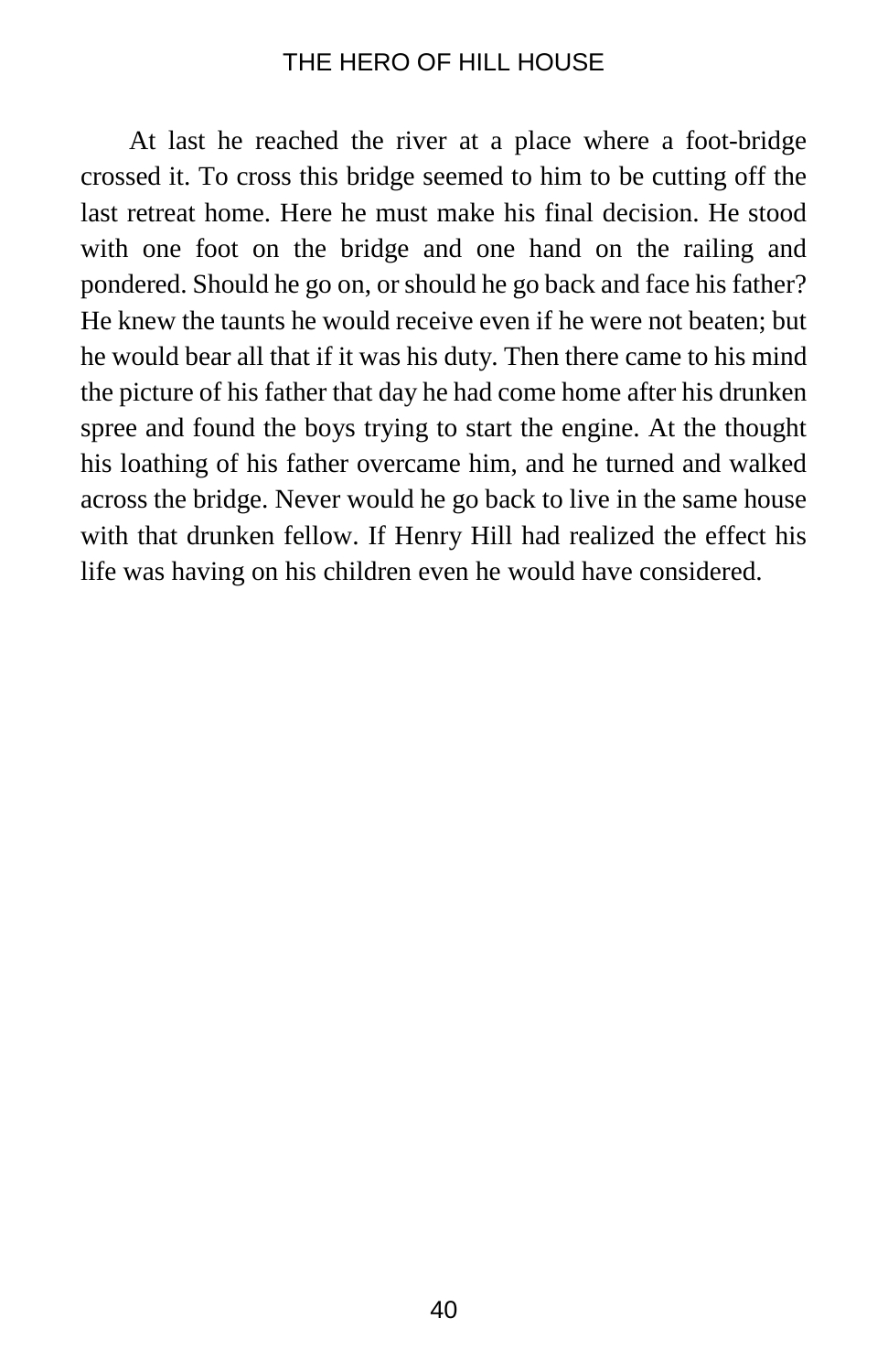# **Chapter 8**

# **Wayside Friends**

Now that Austin had cut his last shore-line, had crossed the bridge away from home, he began to plan for himself. It was now past noon, and he was both hungry and cold. When he thought of his penniless condition a chill of apprehension came over him, for he had no mind to beg. He continued his search for work on this side the river, but with as little success. Though he could hardly have told why, he had kept on toward the railroad, and was approaching it where a small station stood. He had no money with which to buy a ticket, yet he hoped that in some way he might be able to follow the road to where he could find work.

When he reached the station he found no depot and only a few houses; a box car had been set beside the track and in it was a tiny waiting-room with a fire burning. A couple of men sat idly by smoking and talking, scarcely noticing when the boy came in. Austin was thoroughly tired out, more hungry than he had ever been in his life, and chilled to the bone. His feet had been wet all day, and he had not a dry stitch of clothing on him. Setting the suitcase down, he sank upon the rude bench at the side of the room and hardly moved for a long time. The early twilight of the gloomy evening came on, and still he sat, with a thoughtful, far-away look in his eyes. He did not know what to do next.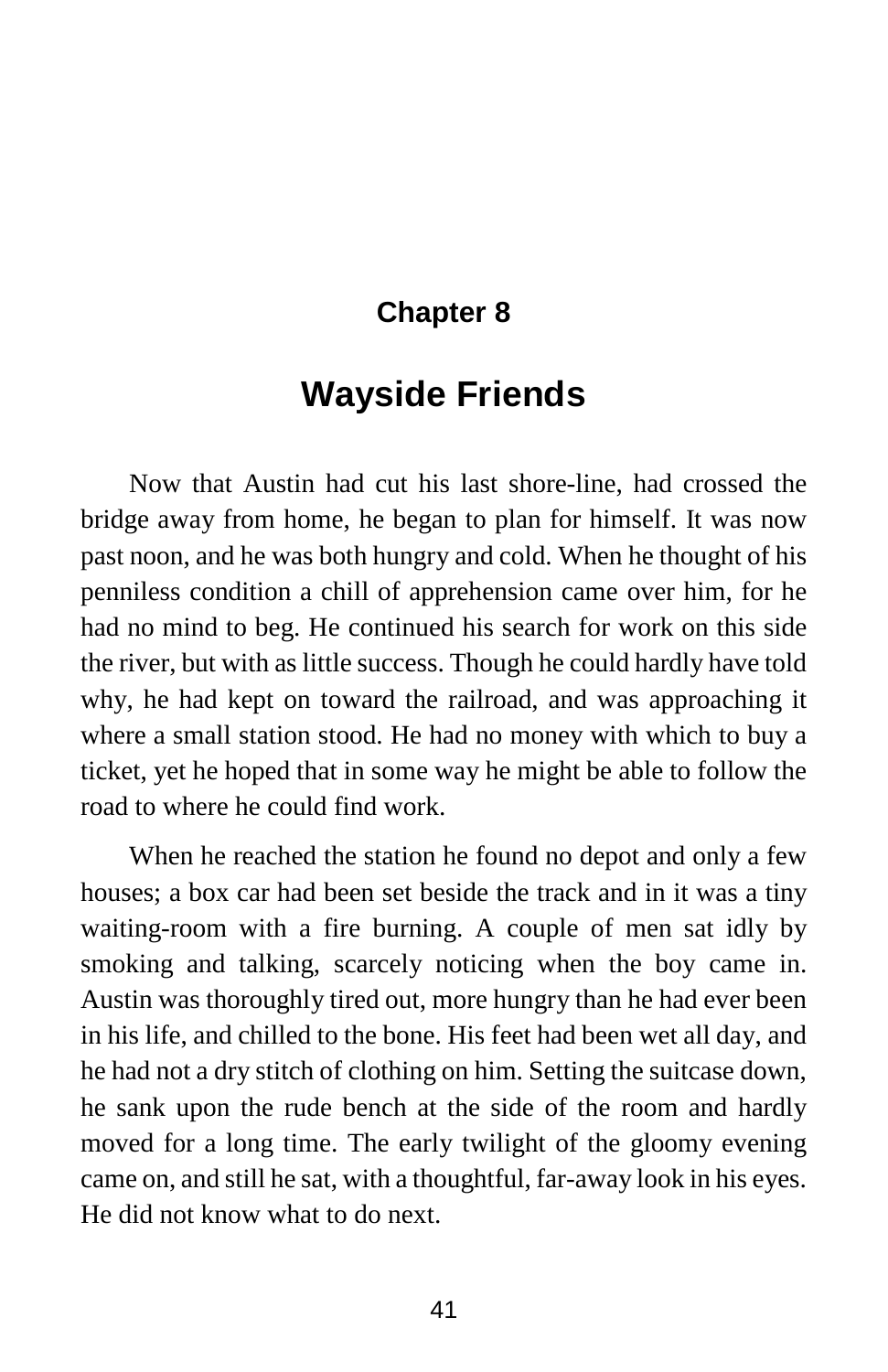After a while the ticket agent came in. Seeing the boy sit in such a dejected position and without moving for a long time, he guessed that he was in trouble and in need of help.

"Where are you going, sir?" he asked Austin kindly.

"I hardly know. I have been looking for work among the farmers all day and none of them want to hire me, and I hardly know what to do next," said Austin.

"Do you live near here?"

"Yes, I have walked from home today; but I do not want to go back if I can avoid it. I want to find work."

"Had some trouble?"

At this question Austin looked around, and seeing that they were now alone and feeling certain that the man was kindly disposed toward him he told him all, shielding neither his father nor himself. It was so evident that he told the truth that the man believed him.

"Have you any means, or any way of making your expenses while you are looking for work?" was the next question.

"No sir, I have no money, and only want to get work. I have a friend at the next town whom I am quite certain would help me if I could only find him."

"Have you anything about you that you could sell if you got into a pinch?" again asked the man.

"Not a thing unless it would be this," and he held up a pocketknife, which had been a gift of his mother's.

"If you will give me the knife I will give you your supper and a ticket to the next station," tactfully proposed the man, not wishing to make Austin feel like a beggar.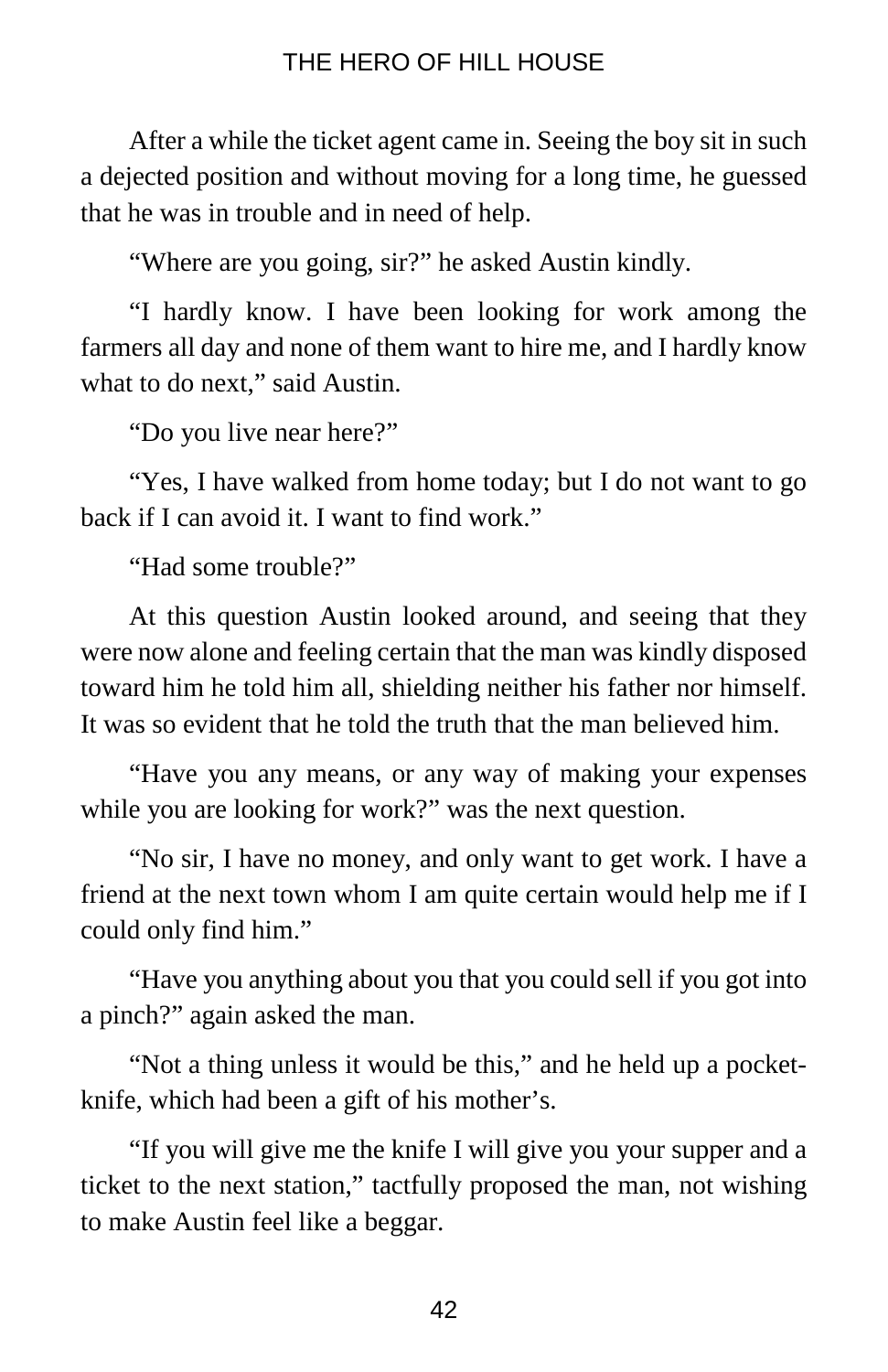Accepting the offer he was taken to a little restaurant and given a good supper, and before it had grown much later he had a ticket and was aboard the train bound for the town where his friend was at work. Austin had taken opportunity while waiting for the train to change his clothes, and he now presented a much better appearance than when he was sitting by the little box-car fire.

When Austin left the train it was dark, and had been for some time. He had been so tired as the train bounded along that he hardly sensed his position. Dimly he had wondered where he would sleep that night. Now he stood for a moment on the little station platform wondering what he should do next. He did not know where to find his friend and was not certain he was here at all. This had been his only hope of finding work, and now he realized it had been a very forlorn one. Since he was here he must find the man or stay out in the cold all night. He saw the light of a hotel across the street. Going there, he asked if they knew his friend; but his friend was a stranger to them. He inquired about other hotels and rooming-houses, and was directed to two or three, which he visited with as little success. Standing again in the outside darkness he pondered what to do. He thought perhaps his friend might be known at the livery stable, and going there he asked again. The stableman knew no such a fellow, and by the flickering lantern-light he saw the look of disappointment and concern that crossed Austin's face.

"Where are you going to stay tonight?" he asked.

"I do not know. I have made no inquiry about it, hoping to find my friend," the boy replied.

"Every house in town is full; some folks will have to sit up at the hotel for lack of a bed. I have no idea where to tell you to go." Then after a moment's thought he added, "I could fix you a place here in the barn where you would be comfortable, and welcome."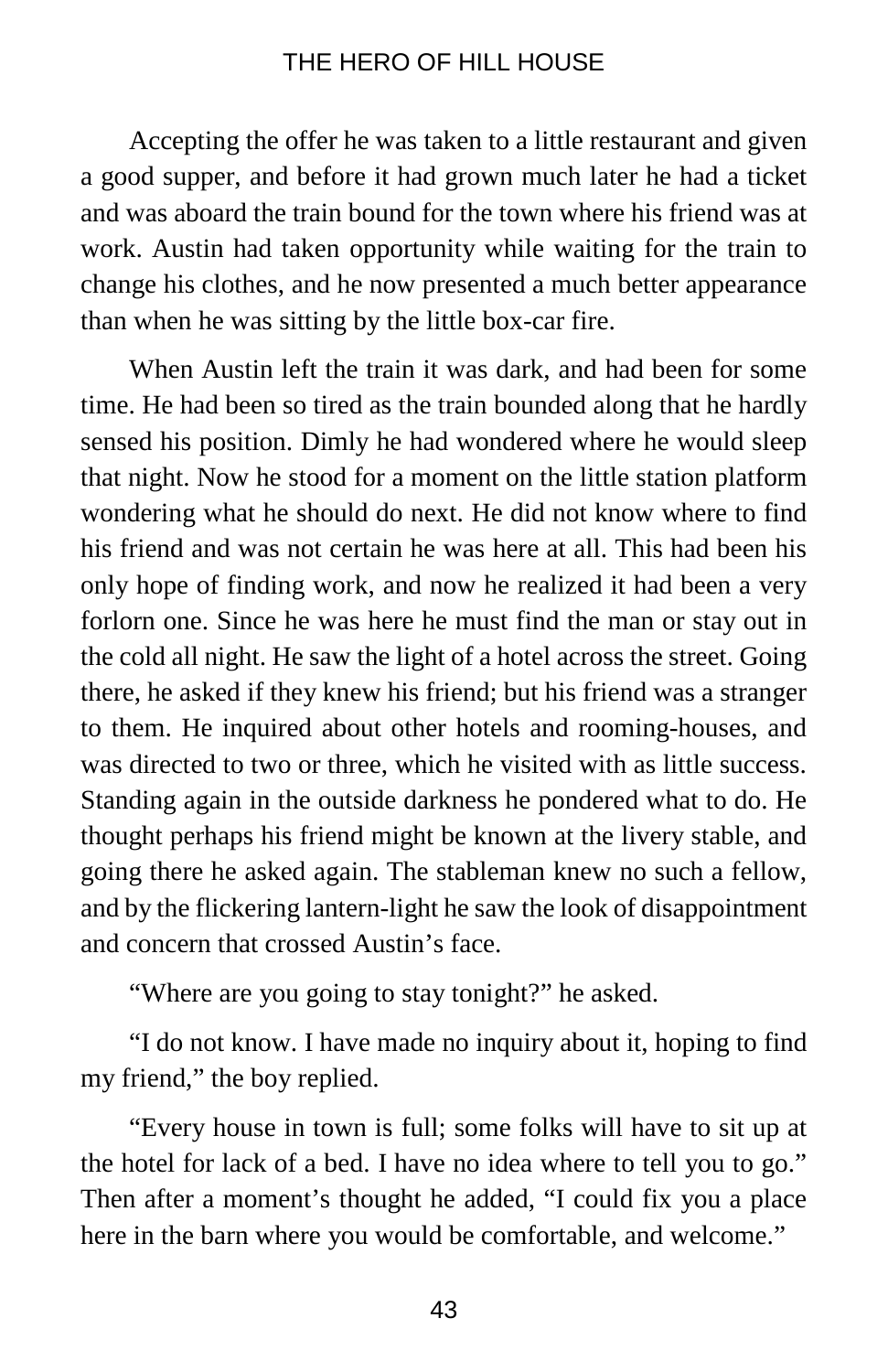"Thank you, sir; but, to be honest, I have no money to pay for even that bed," truthfully replied Austin.

"Well, a fellow can't stay out in the cold a night like this. Prepare to roll in and maybe you will have better luck tomorrow," good-naturedly replied the man, and taking an armful of rugs he went to an oat-bin and spread them out and left Austin to get to rest as soon as possible.

Though this was a novel bed to the boy, and the surroundings new and strange, so weary was he that he was soon fast asleep. It was morning when he wakened, but not yet light. He heard the man in the barn with the horses, so jumping up hastily he dressed and went out to help him, with the hope that he could remain and work about the barn, though this was not the kind of work he had wished for.

"Have you need of a hand around the barn?" he asked the man after a while. "If you have I should like a job."

"No, I can manage all there is to do very well," was the discouraging reply.

"Do you know of any work around here I could get?"

"Not a thing. You are most too young to stand the work in the oil-fields, and that is about all there is to do this time of year. I shall go over to the house now for my breakfast, and you look after things while I am gone and then you may go get yours," said the man, who felt genuine pity for the boy.

Austin enjoyed the warm breakfast and the kindness of the housewife who gave it to him. Before he left, the man handed him almost a dollar in change, another act of kindness.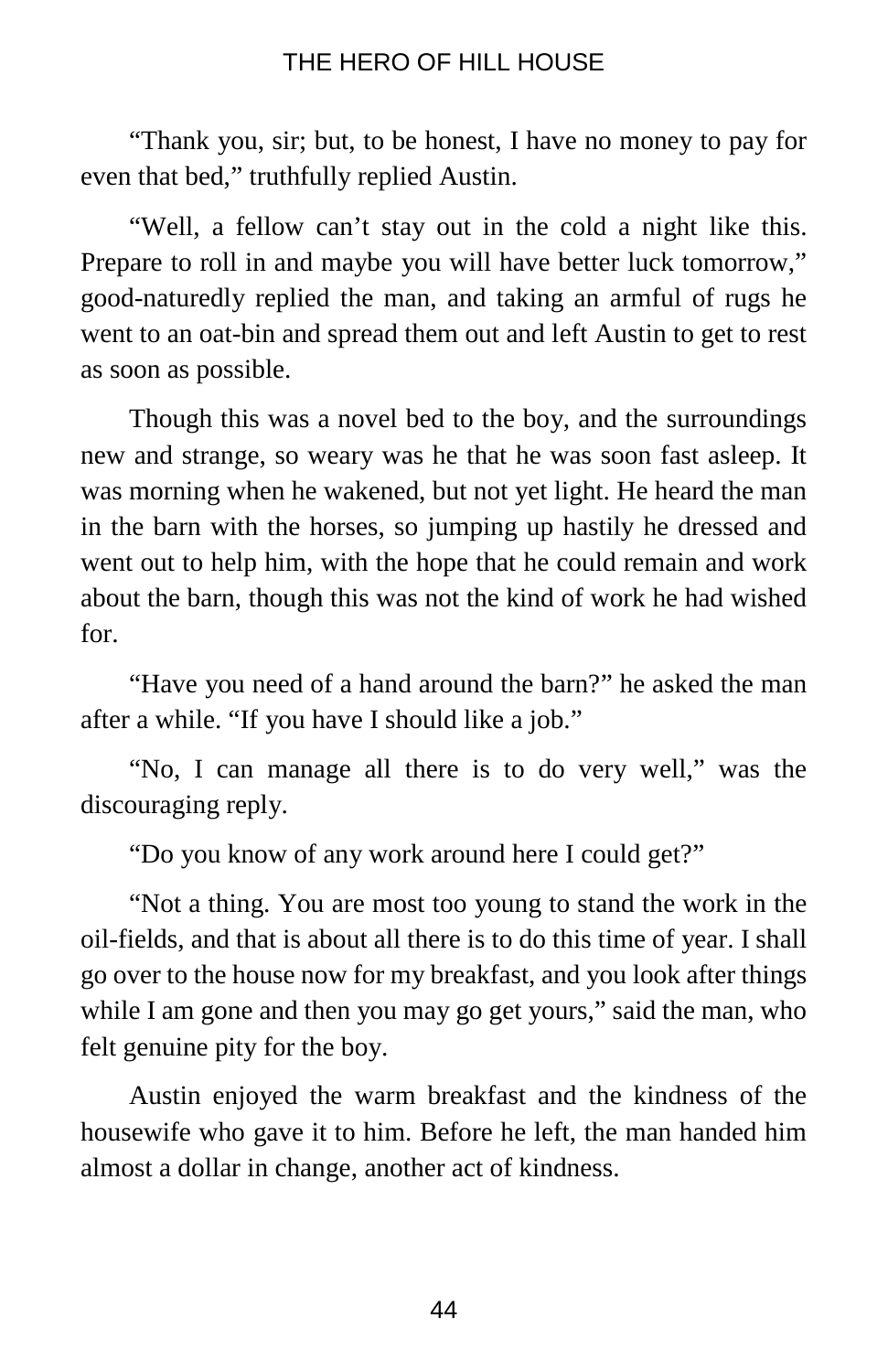Taking his suitcase again in his hand Austin proceeded on his uncertain journey. The money the stableman had given him would be sufficient to carry him to the village where his grandparents lived, and as he had heard that Wilbur was there, he decided to cease looking for his friend and go on to his grandparents' home and get assistance from his brother. He thought this would be only fair, for Wilbur had borne no responsibility, while he himself had given all his wages for the support of the family.

"Why, Austin!" exclaimed his grandmother when he came to her door. "Can this be you? I did not know you intended coming. How did you leave the children?"

"Everybody is well, thank you," primly replied Austin; for he was always a little afraid of his sharp-spoken grandmother. "Papa thought he could get along without me for a while, so I am looking for work. Do you know where I could find Wilbur? Perhaps he could help me get something right away."

"Will is in town somewhere; I see little of him. You come in and spend the night with us, and hunt him in the morning."

Austin spent a pleasant evening with the old folks; but he told them nothing of the trouble between him and his father, lest they might detain him and send word to his father where to find him. The next morning he found his brother, who was as surprised to see him as the grandparents had been.

"Hello, kid, how are the folks?" he had greeted him in a jolly tone.

"All right. Papa thought he could get on without me for a while, so I am looking for work. Do you know where I can get any?"

"No, I do not know of a thing. There is not much around here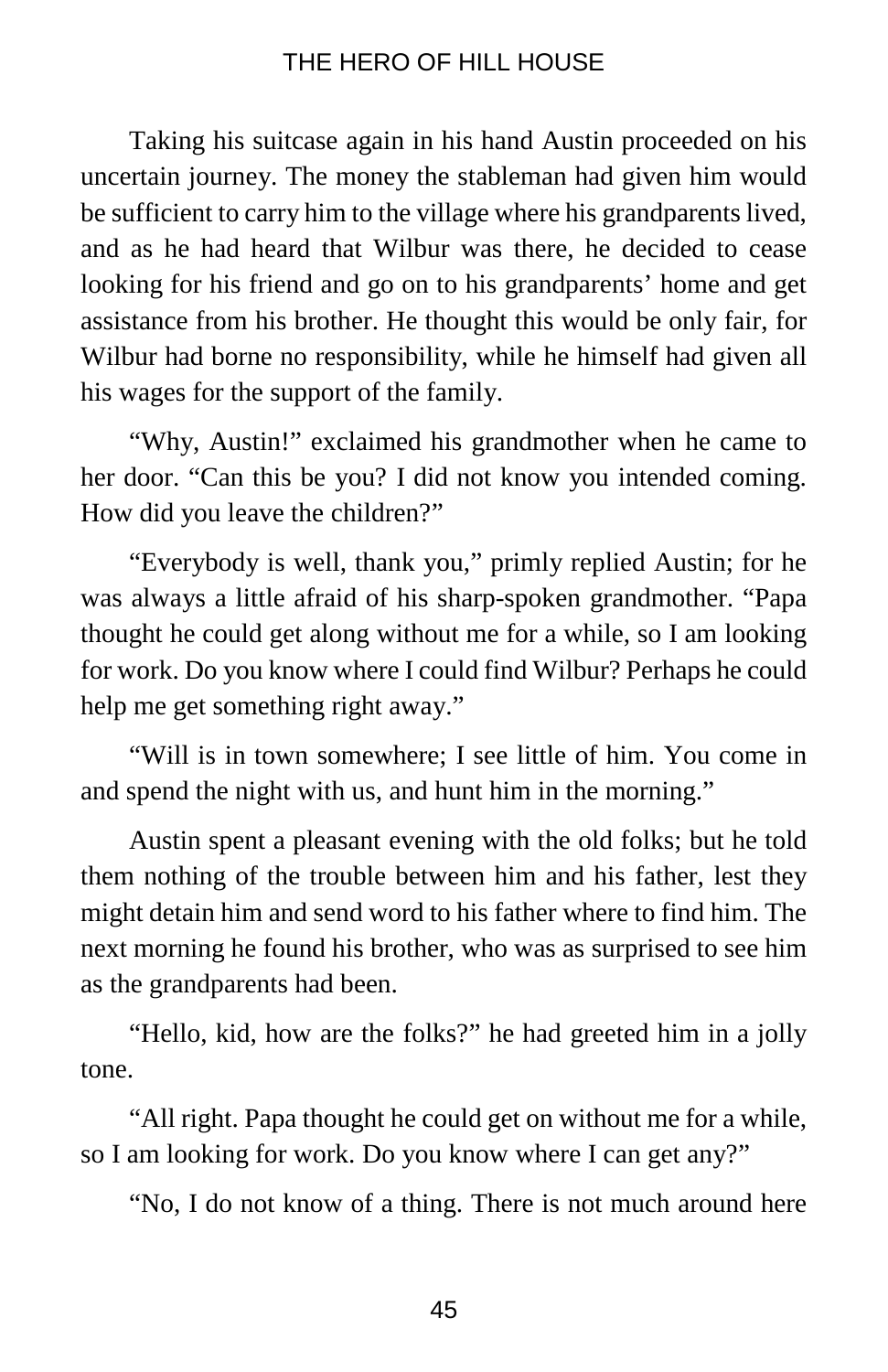that is light enough for a kid," replied Wilbur, who felt his two years' superiority very much.

"Well, then, could you let me have some money to keep me till I do find work? I am completely broke and have not been able to get a thing to do."

"I'm sorry, Austin, but I am in the same fix. I lost on a game last night, and it left me in bad shape. I would let you have it if I could."

Austin did not remain with his brother long. He felt sick at heart to think he had so soon turned to the very course his mother had warned him against. From the flippant remarks Wilbur made it was plain he was sowing his wild oats with a reckless hand.

Though in the village where many of his father's people lived, Austin felt as lonely as he had the day before in the little box car beside the railroad. Thoughtfully he walked down toward the depot, wondering what to do. He had no heart to look for work. At the depot he met a young fellow of a friendly disposition who seemed disposed to talk with him. It took but a little probing by this smooth fellow to get from Austin all his story; for the boy was entirely unacquainted with the ways of the world. And to his new friend the whole thing seemed a joke. He confided to Austin that he was in nearly the same predicament, but that he knew a way to ride about the country without funds. Austin had heard of such things but did not know how it was done, and showed some interest; and the young man proceeded to explain to him the tricks of his trade, for he was by profession a loafer, a tramp.

That what the young man did was wrong, Austin knew; but he was so kind and engaging in his manner, and seemed to be such a friend just when Austin needed a friend very much, Austin consented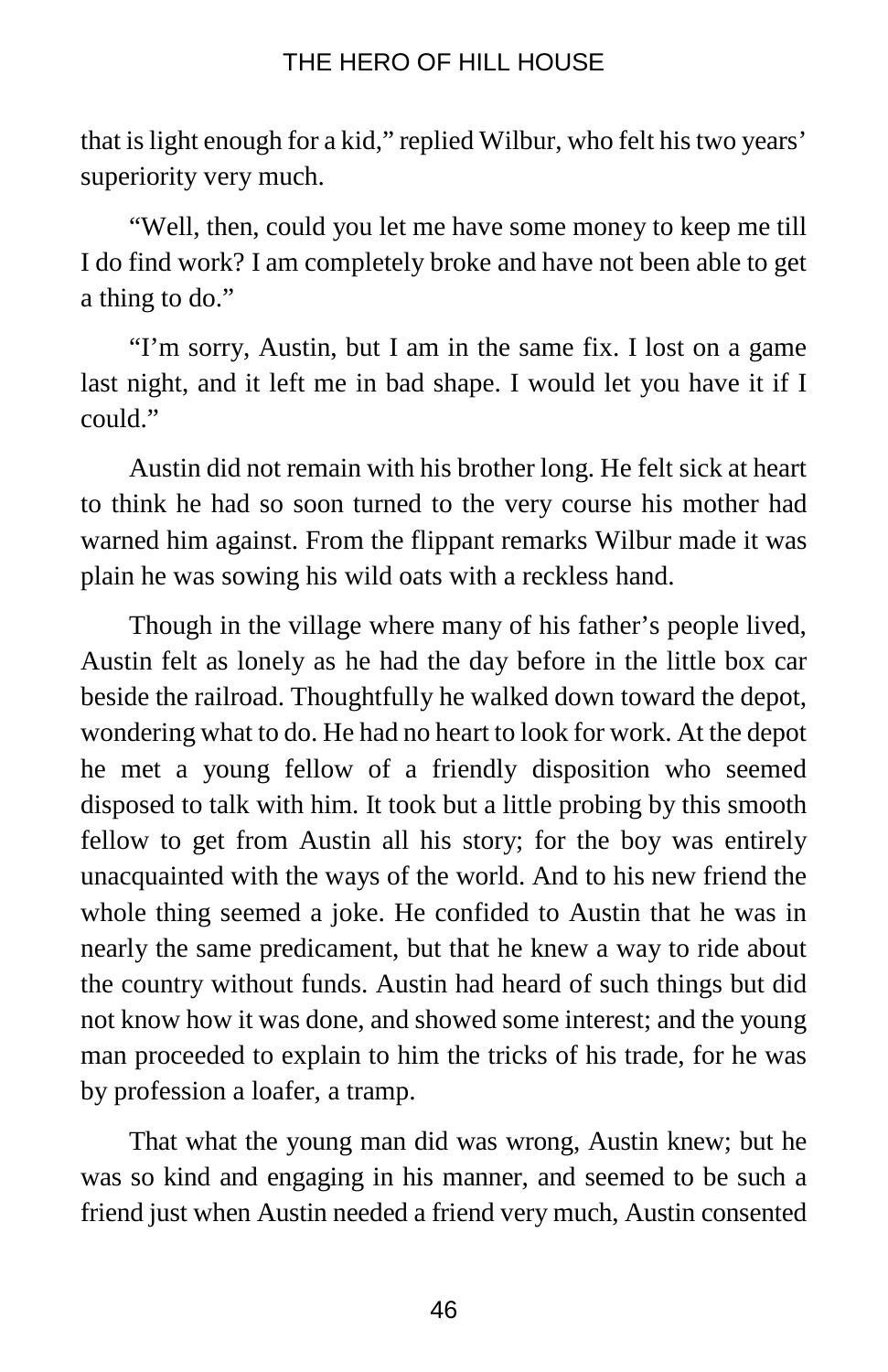to go with him on his next trip, which he intended beginning that very afternoon. Presently another young fellow of the same type as Austin's new found friend joined them, and the three boys waited at a convenient place for boarding a box car without being noticed.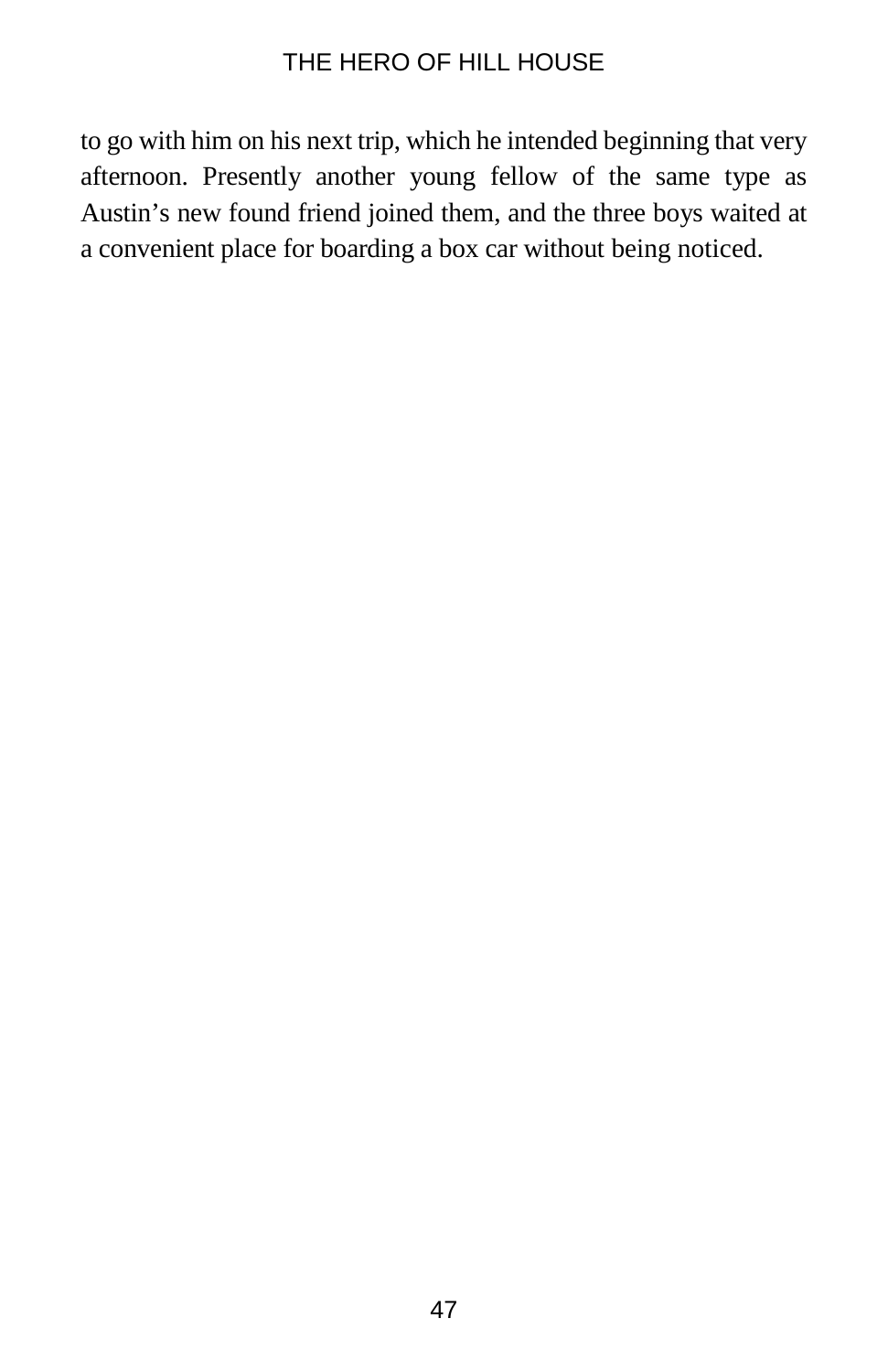# **Chapter 9**

# **The Captain's Guest**

It is hard to explain Austin's feelings at this time. He had a tender conscience and knew he was doing wrong; but he was penniless and so in need of a friend, and this young man had showed him kindness, and a way out of his difficulty. He kept promising himself that only this once would he be guilty of such a deed. He would get work as soon as possible. And he thought of the children. It seemed impossible that he had been gone from them only two days.

But the boys were not so successful as they had hoped to be in boarding the train and were able to get into only an open coal-car. Here they had to lie down till the train was out of the station, when they sat up and looked around. It was not long till they became painfully aware that the journey would not be taken in comfort. A strong wind was blowing and, after the rainy spell, it had turned cold. None of the boys had heavy coats, and the wind cut them through and through. It seemed to Austin that he would freeze to death. They huddled together to keep themselves warm. The older fellows laughed at the trouble they were in, for they were hardened to it. But to Austin, who was used to the shelter of home, it seemed horrible. Never will he forget that cold ride.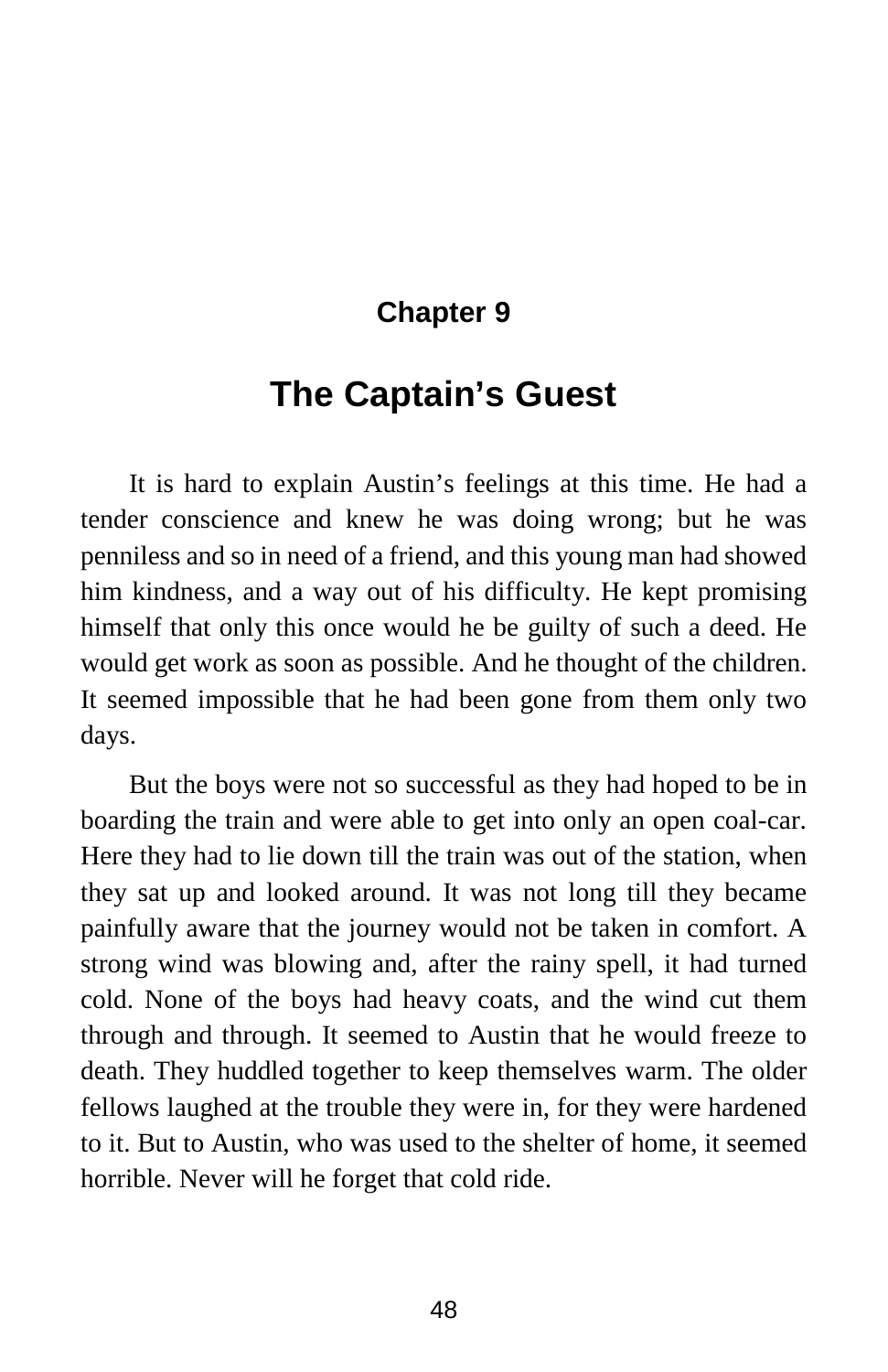Added to his physical discomforts was the mental consciousness of wrong-doing.

Just at nightfall the boys climbed out of their uncomfortable carriage in the freight-yards of a thriving town some fifty or sixty miles north of their starting-point. Austin was so chilled he could hardly walk, but managed to follow the other fellows up-town. It is needless to say that his initiation into the life of a "bum" was not pleasant. But his companions seemed not to mind their discomfort, and he trudged along with them. When they reached town, they first got something warm to eat, then inquired for a place to stay. The man of whom they asked understood their circumstances, for he had seen many of their kind, and directed them to the auditorium in the city park as the most likely place they would find. This building had been made for the convenience of public speaking, not for a dormitory, and was a very poor place to stay on a cold night. It had walls on only the east and north, but afforded a shelter from the force of the cold north wind. The boys had no bedding, and had to keep themselves warm by building small fires of the leaves and sticks they could pick up in the dark, and by walking. It seemed to Austin that he would never see the night through; but finally morning came. He was again treated to a warm meal by his friend, and then they parted company with the third member of their crowd. Austin and his companion decided to strike out on foot to the next town. This pleased Austin, for he hoped to get work somewhere along the way. They had not gone far until it was plain that his companion was not looking for work, but for adventure. Austin wished he had not fallen into such company. However, after the kindness the boy had shown him he could not turn from him coldly.

At noon the boys stopped at a farmhouse for dinner. They were not posing as tramps, but offered to pay for their meal. The family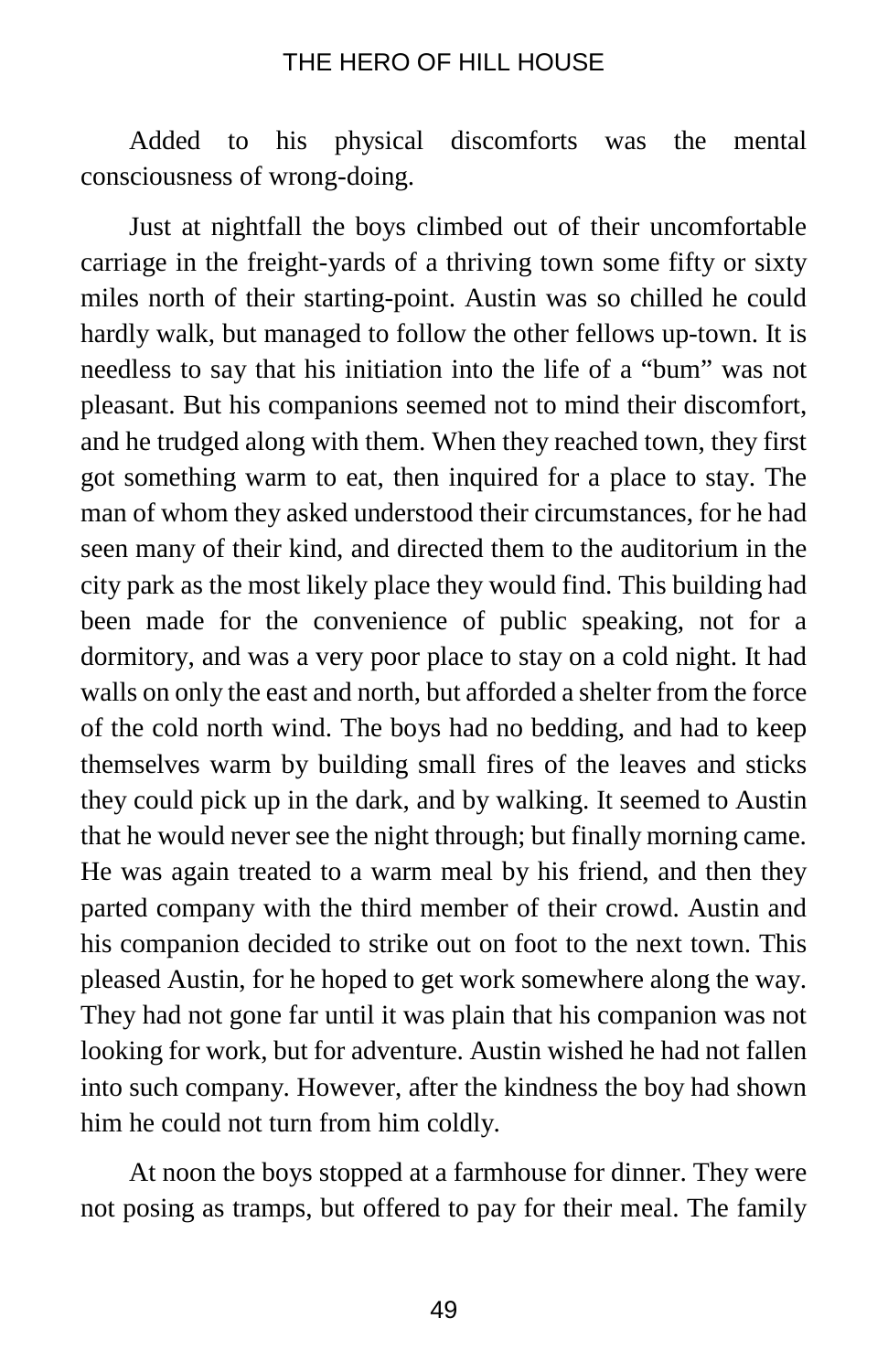with whom they stopped was a lively, jolly one, and the glimpse of home-life Austin got made his heart ache. He longed to tell the kind man all his troubles but had no opportunity, for his companion led all the conversation telling the farmer and his boys a long and brilliant tale of his travels. He posed as a rich young fellow traveling in the present manner only for the novelty. Austin had a poor opinion of his methods and modes of travel, and decided that his companion was a cheap braggart, and nothing more.

After the noon's entertainment the boys tramped on, Austin longing for something solid to base his plans upon, his companion evidently contented with his vagabond life. Night found them in a town twenty miles north of the place from which they had started in the morning, and penniless.

But Austin's friend knew what to do. His first inquiry was for the Salvation Army, and being directed to the home of Captain Albright, they knocked at his hospitable door. He invited them in and made them welcome, asking them few questions about themselves. But the young man was inclined to talk and told the Captain how he had been converted in an Army meeting two nights before and what a glorious experience it was. Austin looked at him in astonishment and disgust. He knew now what kind of fellow he was traveling with—one who would lie about holy things for a bed and something to eat. The shame and mortification he felt were so keen that he could hardly look up while his companion enlarged to the Captain on his religious experience.

In the morning, after the boys had had a good night's rest and had eaten a hearty breakfast, good Captain Albright took them into his front room and read and prayed with them, then gave them some kind advice before they should go on their way.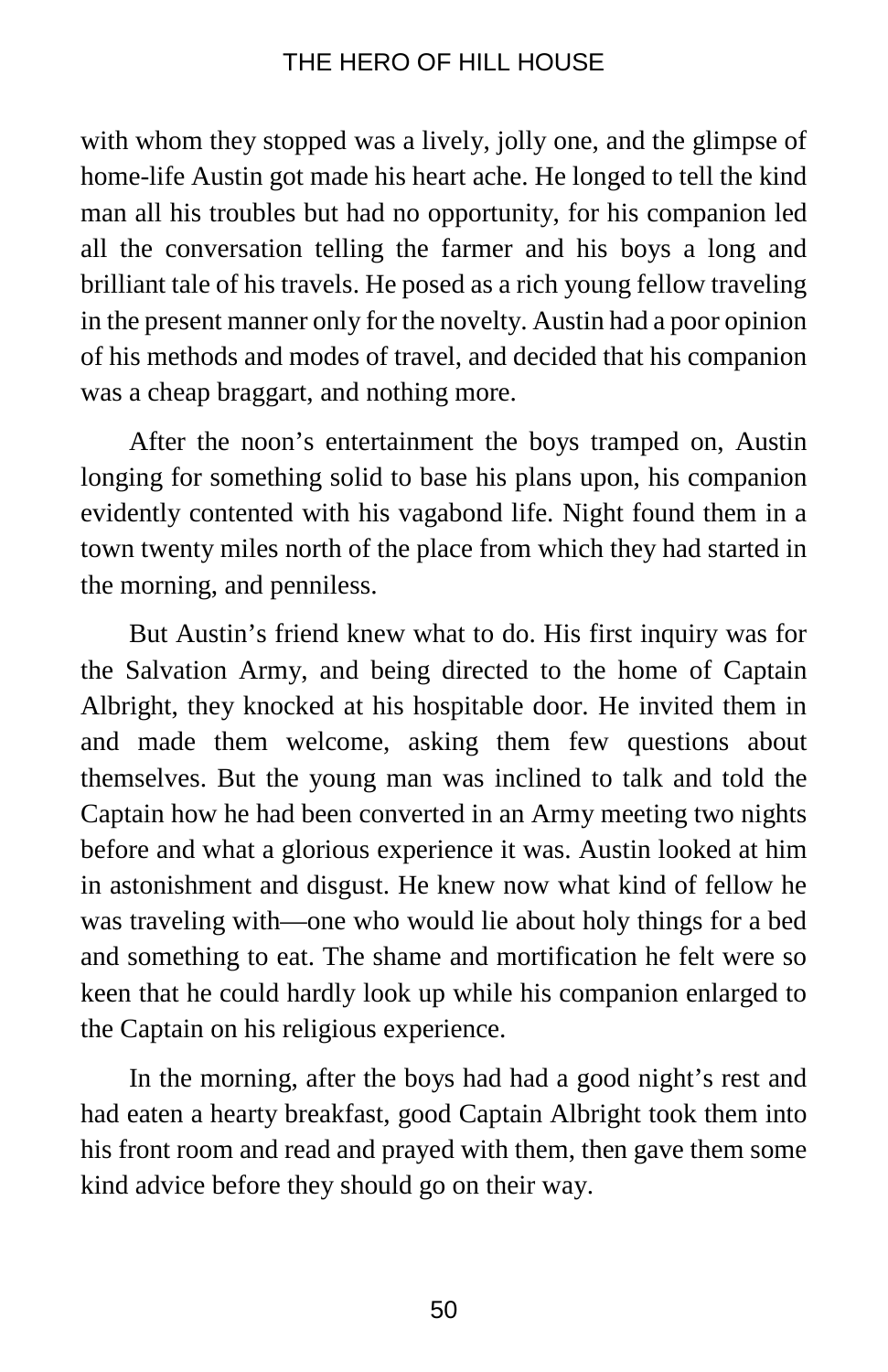"Boys, the kind of life you are now living does not pay. You are both young and strong and able to work, and you had better get something to do and stay with it and make men of yourselves. You are building now for all time and you can hardly afford to waste all your young manhood."

Austin was a quiet boy, and it was hard for him to speak, especially when his companion was so quick to occupy all the opportunity for conversation. All the morning he had been trying to get a chance to explain himself and get help from the Captain in finding work. Now was his chance, and he seized it, for his companion was silent on the subject of work.

"That is just what I want, sir. I am not used to this kind of life and I do not like it at all. Do you know where I could find work?"

"Right, my boy. You are welcome to remain with us till you can find something. Have you anything in mind you wish to do?"

"I have an uncle who has always been kind to me, and he promised to send me money and help me if I ever needed help, but as yet I have found no place to stay until I can hear from him."

"You are welcome to make your home with us until you can hear from him, and I advise you to write today," said the Captain.

Austin was only too glad to accept this offer and to part company with his doubtful friend. He took the postal card the captain gave him and hurriedly wrote his cry of distress and got it into the morning mail. His heart was now light, and he expected a reply in three or four days at the longest. In the meantime he made himself as useful as possible in the household of the kind Captain.

After a week a letter came to the Captain's address, but it was for Wilbur Hill instead of Austin. This puzzled Austin somewhat,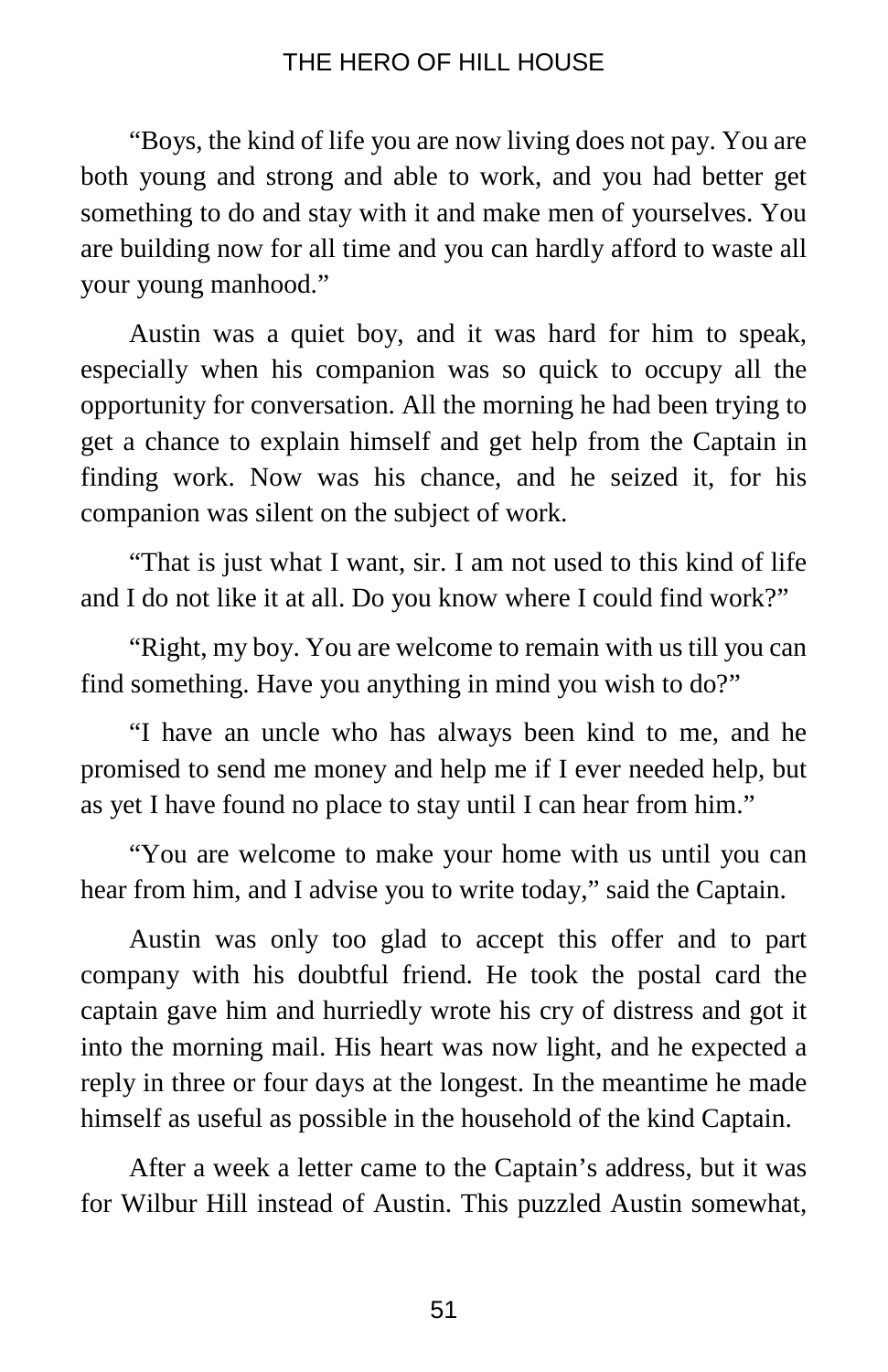but feeling certain it was meant for him, he opened it. The letter proved to be from his cousin Frank, and was in answer to his card.

"Will," the letter ran, "start east right away, working your way as best you can, and when you are nearer, I will help you." Austin was perplexed and not at all pleased. He did not wish to try anymore penniless traveling. Three days of that had been enough for him. And that his uncle should fail in his promise seemed indeed unlike Uncle John.

Austin wrote again to his uncle, a letter this time, explaining the situation more clearly, and asking that the money be sent for his fare and promising to return it when he had work. His hopes had rallied much in writing the letter, and he was sure a more favorable answer would come soon. While he waited, he helped Captain Albright as much as he could. The Army people were making ready for their Christmas celebration, and found plenty for Austin's willing hands to do. Much food and old clothing had been donated to the Captain for distribution among the poor, and to Austin was given the task of gathering this together. He was happy in doing this, feeling that he was at least earning his board. But he could not understand why an answer to his letter should not come. Three weeks passed since he first came into Captain Albright's home, yet his uncle did not send him money nor acknowledge his letter.

One day a telegram came to him saying a ticket was at the office for him, and the message was signed by his uncle. Joy almost to distraction filled the boy's heart as he rushed to the depot to see if it were truly so.

It was only a day or two till Christmas, and Austin had consented to fill quite a large place on the program for the entertainment, but he could not wait now that his message had come. Captain Albright had been sorry for Austin in his perplexity and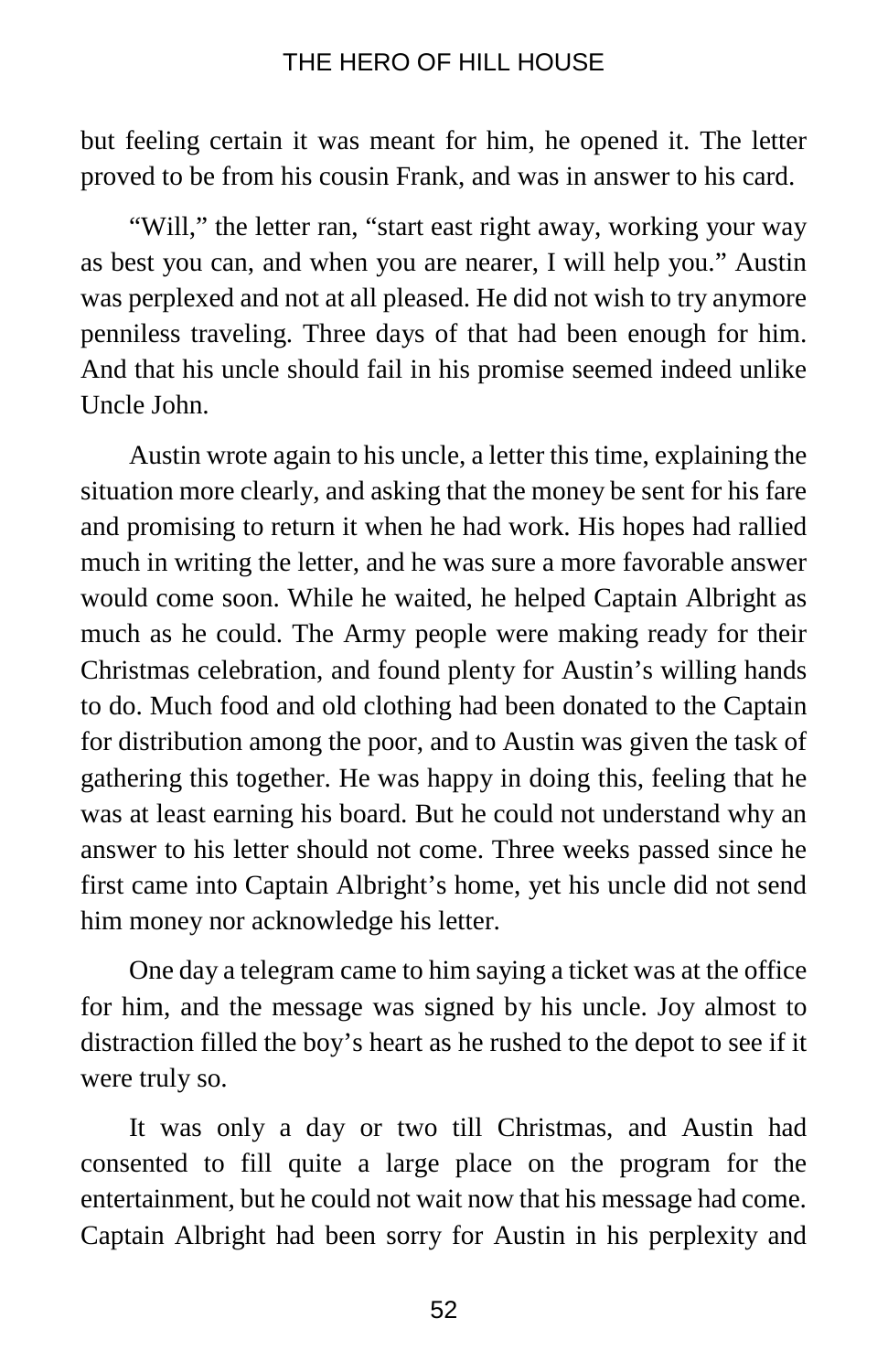rejoiced with him in the good news, and released him from his part on Christmas Eve.

When Austin reached the great city on his way home, he was told that his train had gone and he could not get another till the next day. The fast train, which would pass through his uncle's town, stood then on the track; but it would not stop. Austin was getting wise in traveling and believed he could not get into anything out of which there would be no escape; so if he could once get on the fast train, he would trust luck to get him off. Dodging past the gatekeeper, he boarded this train. The conductor told him the train could not stop, but Austin waited to see what would happen. He had no money to stay in a hotel, and he wanted to get to his old home very much anyway. Shortly before they reached the village, the conductor told him the train would stop just outside for water.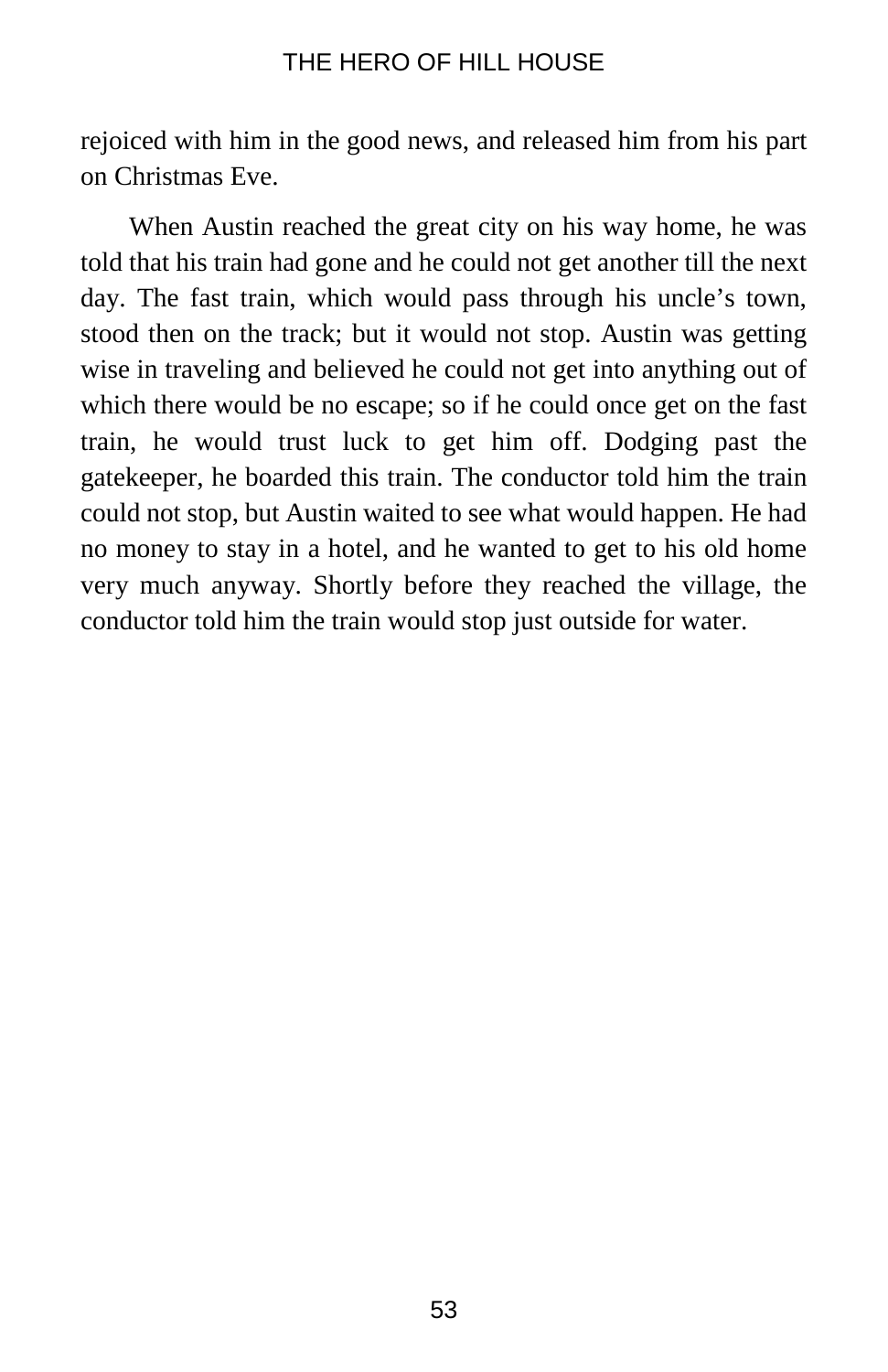# **Chapter 10**

# **With Uncle John Again**

It was noon, Christmas Day, when Austin stepped from the train at the watering-station just outside his old home village. Oh, the joy of familiar sights! He felt as if he should like to stoop and kiss the very earth under his feet, he was so glad to be at home again. He had not gone far till he saw familiar faces, but he did not stop, though all were glad to see him back again. His one thought was to see once more his beloved uncle. He hurried on, swinging his suitcase in his hand. For some reason it seemed much lighter than at other stages in his journey. He could hardly keep his feet on the ground, so light was his heart as he sped along.

At last the old farmhouse came in sight, and about the door were his cousins, who were wondering if Austin could have come on that train. They were expecting him any time and had a hearty welcome for him when he did come. Aunt Tillie had the Christmas dinner just ready to sit down to when the glad cry of the children announced Austin's arrival. All of them were at home that day to celebrate their last Christmas in the old house, for their father had sold the homestead and they were to move the coming week. It was with joy that the extra plate was laid for the wanderer.

"Well, well, Austin! you are here at last! I suppose you thought we never intended to answer your letter," said Uncle John laughing.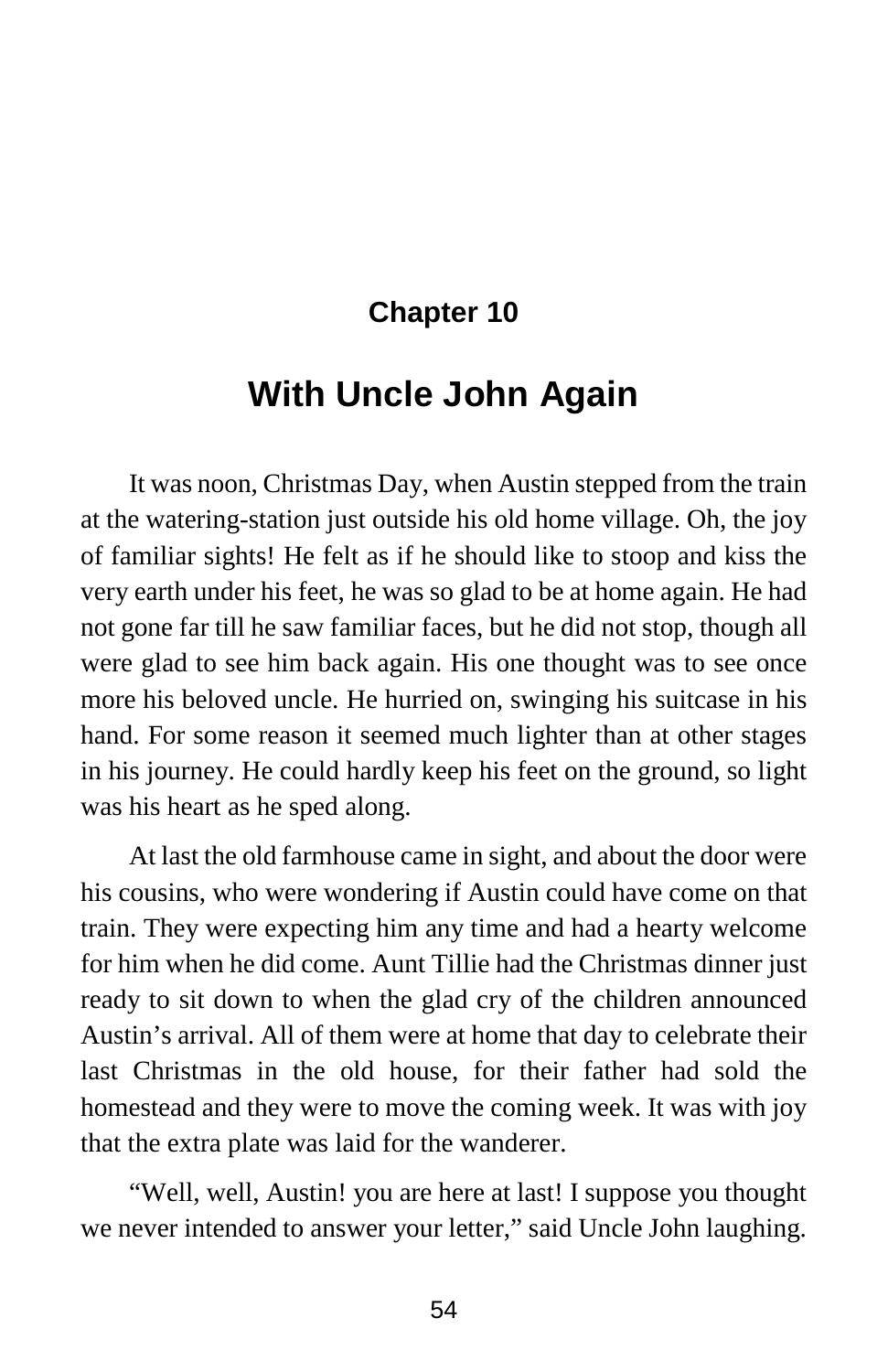"I could not help wondering why you waited so long," answered Austin reproachfully, for he still felt grieved at his uncle's neglect.

"Look at this and tell me if you wonder that I did not answer it," said Uncle John bringing out the card Austin had written him from Captain Albright's home three weeks before. To Austin's surprize it was unsigned.

"How was I to know who wrote this?" asked his uncle with twinkling eyes, "you will have to sign your name if you want money from me."

"I do not see how I came to do anything like that," said Austin, abashed at his mistake.

"We never suspected you, and after talking it over at the suppertable we all came to the conclusion that the card was from Wilbur, and that he had gotten into some trouble and wanted help. He is so trifling that I decided to let him fight his own battles, so paid no more attention to the matter," explained his uncle.

"I felt sorry for the poor fellow so after a week or more wrote the letter you received," said Frank, laughing.

"Then your answer came back to us all signed as it should be, but I thought it was Will trying to trick me further, so still did nothing. In fact, I had about forgotten the incident when a letter came from Amy telling us you had left home. Then we knew the S. O. S. was your call and waked immediately. That is why there was the long silence then the ticket by telegram. We were afraid you had given up hearing from us and left that place."

When Uncle John had finished his explanation, all that had been dark to Austin cleared away, and he laughed with the rest at the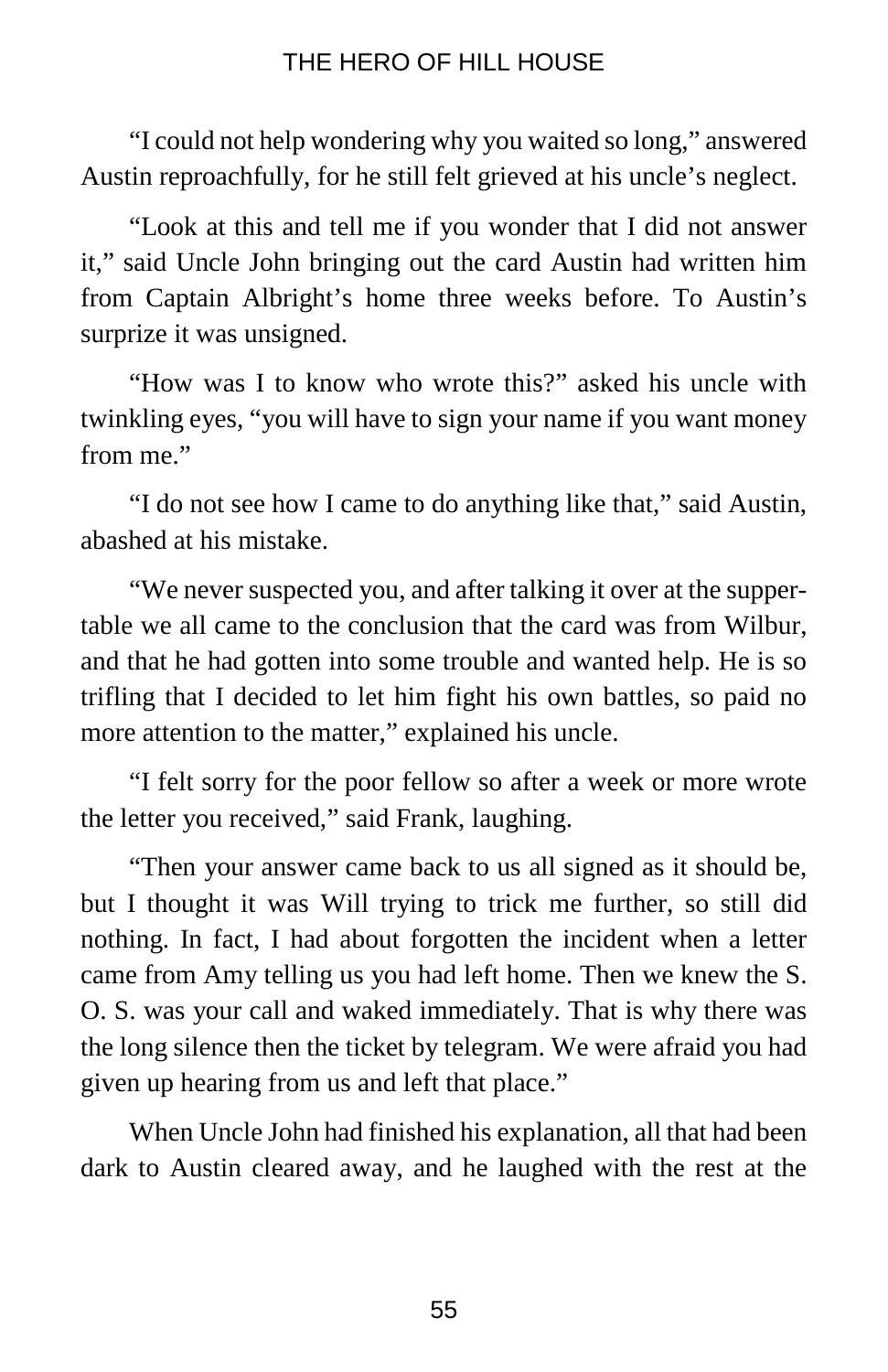queer mix-up. It relieved him to know that after all his uncle had not purposely neglected him.

And that dinner! Was there ever another feast as good as this one? It was indeed a table to tempt an appetite under any circumstances, and to Austin, who had absolute peace of mind for the first time in weeks, it seemed more delicious than could be expressed.

But before he had finished his dinner, thoughts of the little ones at home and the Christmas dinner cooked by inexperienced hands came into his view, and his own good fortune almost choked him. If only they, too, could have eaten with Aunt Tillie! And he remembered, also, that only last Christmas Mother was with them, and tears sprang to his eyes. How much had happened in that year!

When the others had gone about their own affairs, John Moore took his young nephew and had a long talk with him. Austin was free to tell him all that had happened and why he had left home. Mr. Moore could understand how Henry Hill had treated the boy, for he too had received evil for good at his hands. He was sorry for the little ones, but hoped the sight of their needs would waken the chords of real manhood which once stirred the heart of his brother-in-law.

"Austin, I am pained at all you tell me and am sorry that it is going so ill with dear Elizabeth's children, but I cannot see it our duty to bear your father's burdens. You are welcome here with us. To me you are like one of my own sons, and I want you to feel as the weeks go by that you are at home. I shall do by you just as I do by them."

Tears filled Austin's eyes at the kindness of his uncle, but the stinging words of his father rang in his ears, "You could not exist a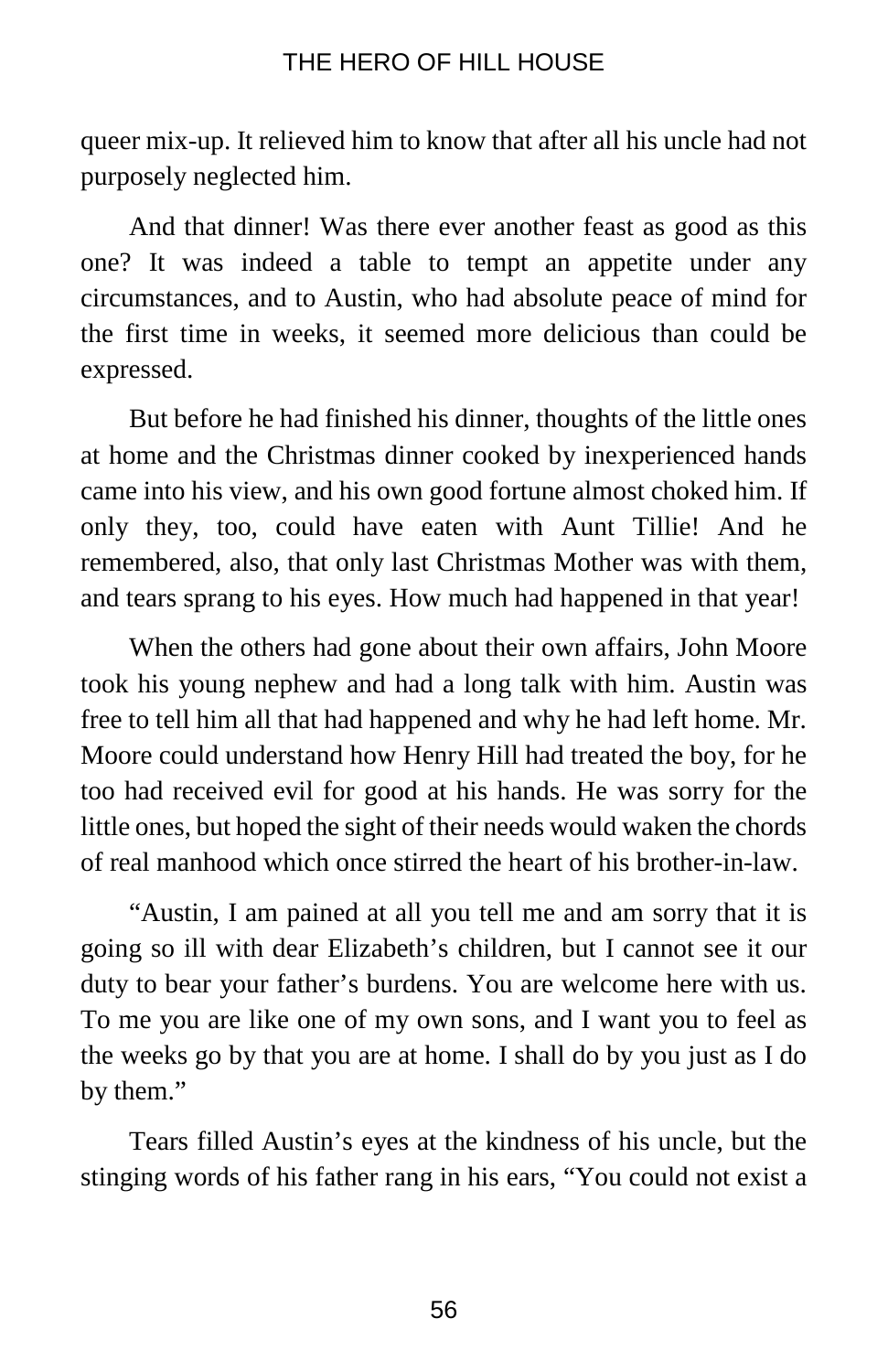month on your own resources," and he was determined to make his own way and prove to him that he could do for himself.

"No, Uncle John, I cannot do that, though I appreciate your offer. I did not come here to live off your money, but I want to find work and support myself. I am strong enough to do it, and now that I have no care of the children I can do it I am certain."

"But, Austin, a boy like you should be in school. You are not yet fifteen, and for a year you have not been in school to speak of. You can stay right here and go every day," urged Mr. Moore.

"No, Uncle, I do not want to do that now. I am almost out of clothing. All I possess is in that suitcase, and I need to earn something for myself right away. Besides, Papa said I could not look out for myself," persisted Austin.

"Humph! Well, if that is what is on your mind, I do not blame you for going to work. Prove that you can take care of yourself and after that look out for other things," said Mr. Moore in hearty sympathy with the boy for resenting his father's taunt.

"I wish none of you would write anything home about me. I do not want Papa to know where I am nor one thing about my affairs."

"All right; I will inform the others of your wish. It will be hard on the children, but as for Henry, he ought to do a little worrying."

The next week was a busy one for the Moore household, and Austin helped them with their moving, staying with them till the hard work was over, and then found himself a place. This was not hard, for he was well known and universally liked. Those who would hire him knew him to be reliable beyond his years. The wages he received were small, pitifully so, but they were sufficient to again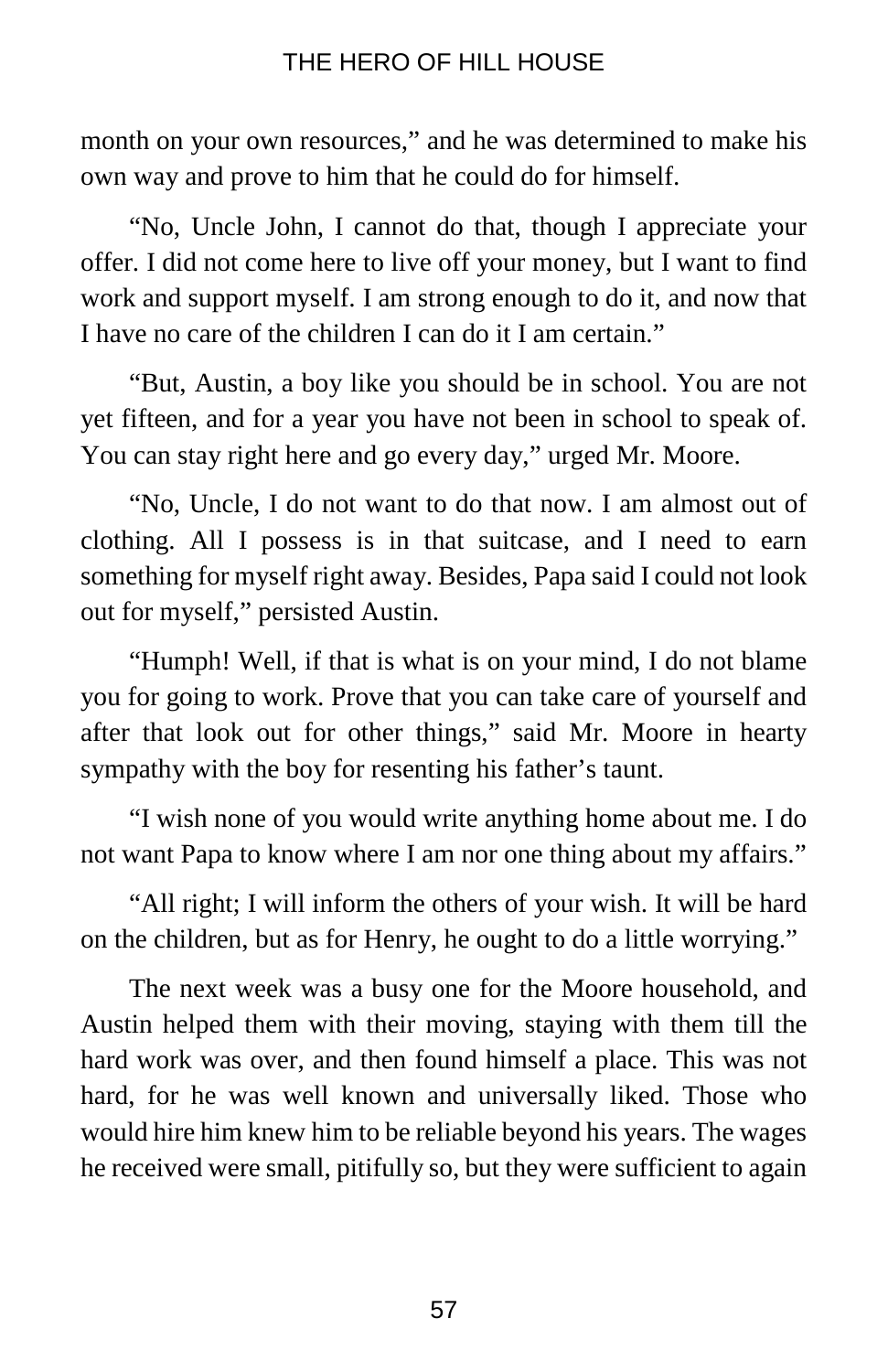clothe him suitably, and to give him that feeling of independence and self-respect that is good for any boy.

Though he was satisfied with his present lot so far as his own self was concerned, his mind was never at rest about the children. In spirit he lived constantly with them, and was ever longing to return to them and bear their burdens. Not once did he contemplate entirely forsaking them. He believed the cloud which now overshadowed him and them would pass away and he again be welcome under the home roof. He built great air-castles of the time when he should become rich and return and care for them. But he could not overcome the feeling of repugnance toward his father, nor did he really try to do so.

When Austin had again fitted himself with a suitable wardrobe, he remembered his uncle's advice about going to school. Spring was at hand now, and the country-school term at a close, so he could do nothing for the present. But when Mr. Coles, a neighbor of his uncle's, offered him a place for the summer at reasonable wages with the understanding that when the summer was over he might remain with him and attend school the coming winter, Austin thought it wise to accept the offer, though the wages were considerably less than he could have gotten elsewhere. He thought that the lesser wage which Mr. Coles paid him would make his board right for the coming winter, and he did not wish to get something for nothing.

So Austin all through the hot summer months worked away on the farm, of Mr. Coles, doing anything and everything there was to be done. He plowed and sowed and reaped, milked, and fed the calves and pigs, and worked in the garden and orchard. Mr. Coles had a willing hand all the summer through.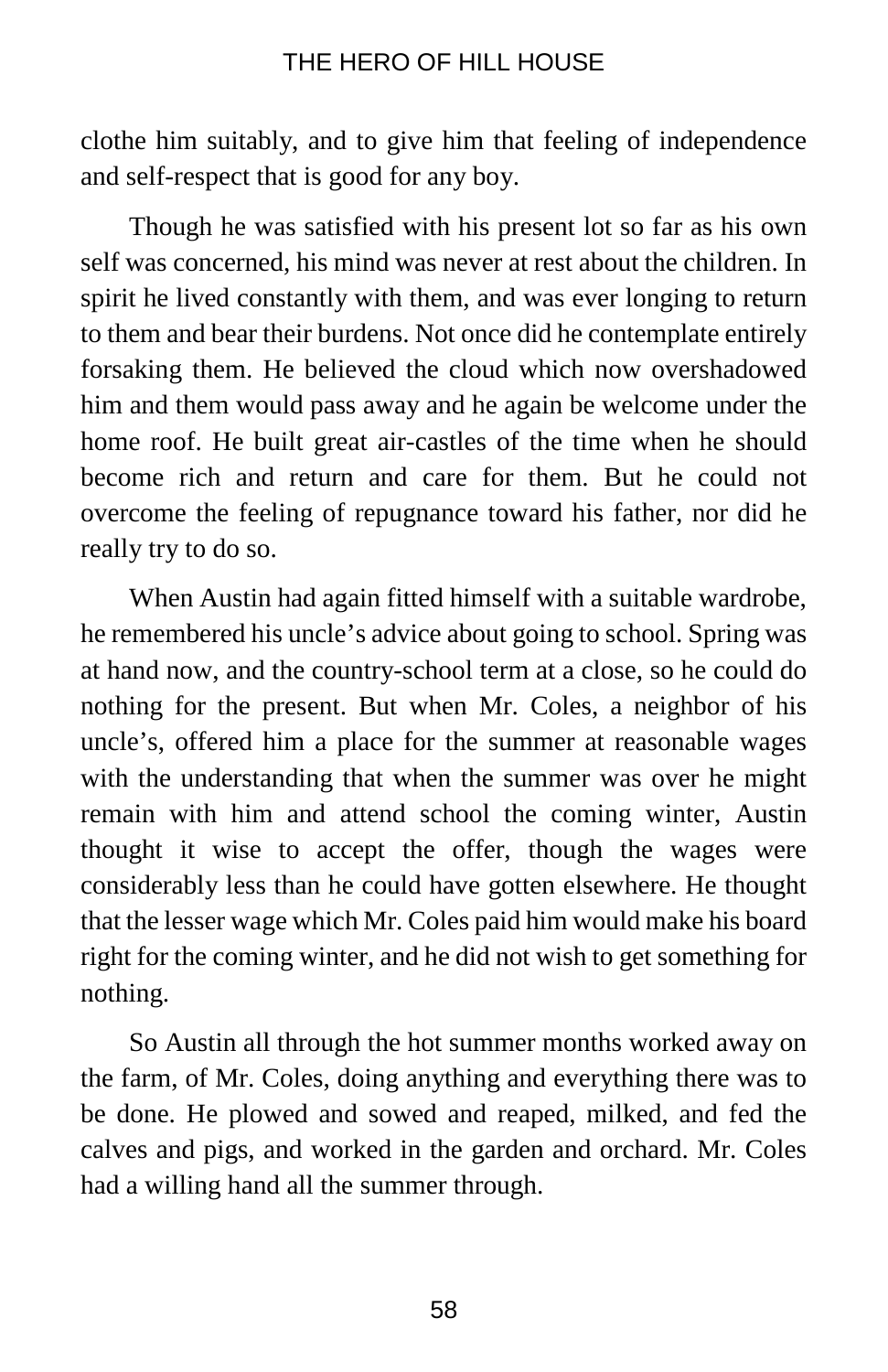# **Chapter 11**

# **Austin Takes Care of Himself**

Some men set a high value upon honor, others will sell themselves for a trifle. The value of a man is not one whit higher than the value he sets on his honor. Some men scorn to be dishonest in the small affairs of life, and as friends and neighbors are ever upright and honorable, yet can be tempted in greater matters to sell their birthright for the gain of the profiteer or the influence of the politician. Other men abhor these greater forms of dishonor, but in little things are petty and mean. They are like the woman who prides herself on her cleverness when she cheats the milkman out of a quart of milk or the peddler out of a paper of pins. When a boy undertakes to look out for himself, he must learn to deal with these petty meannesses in others or be continually deceived.

Austin met the world with no expectation of fraud or ill will, and when he found these, he was surprised and grieved, and was quite unprepared to cope with the situation. His first summer's work was to teach him a rather severe lesson in human nature. Farmer Coles knew the boy and that he was a good worker, and deliberately planned to get a farm-hand at a very reasonable rate. He was careful to see that Austin earned fully every dollar he received all the summer through, but he had no intention of keeping him during the winter. When school began the first of September, there was yet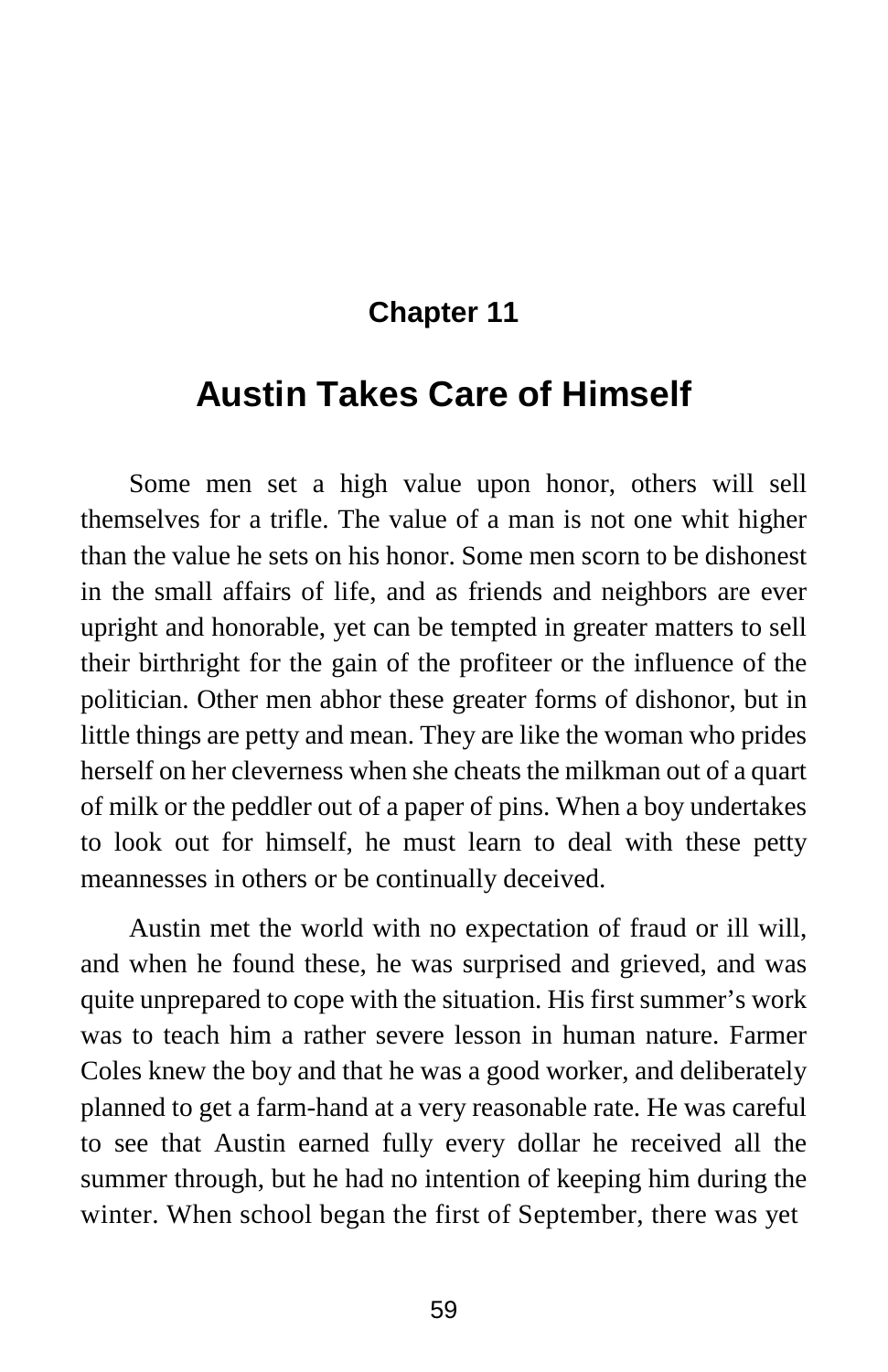much to be done in the fields, and Austin consented, at the farmer's suggestion, to keep at his work for another month, but the first of October he quit and started to school.

From the time he entered school, the atmosphere about the home, and Mr. Cole's attitude toward his choreboy, changed completely. Where he had been pleasant, he now was surly and cross. He found fault with all that Austin did, and it seemed impossible to please him in anything.

One evening Mr. Coles told Austin to get out the car and have it lighted and ready, for he intended to go to a neighbor's. This Austin did, carrying out with him a few matches to light the carlamps. He had intended to take the surplus matches back to the kitchen, but as Mr. Coles came out ready to start, Austin forgot them. It was a thing forbidden about the Coles' premises that a hired man should carry matches in his pockets. Mr. Coles had been particular about this rule, and thus far Austin had not offended.

When they were ready to start for home, Mr. Coles had trouble in lighting his lamps, and his last match blew out. He was in the act of going in for another supply from his neighbor when Austin remembered those in his pocket and handed him one.

"Carrying matches, Austin?" asked the farmer sharply.

"No, not ordinarily, but I had two or three left from lighting the car this evening and had not yet carried them back to the kitchen."

"See that you dispose of them at once when we get back." But it was late and Austin was sleepy and again he forgot. He did not think of them till early in the morning while he was helping with the milking. His lantern went out, and he had started to the house for a match when he remembered those in his pocket, and, taking one out, struck it and lighted his lantern. Now the farmer had the excuse he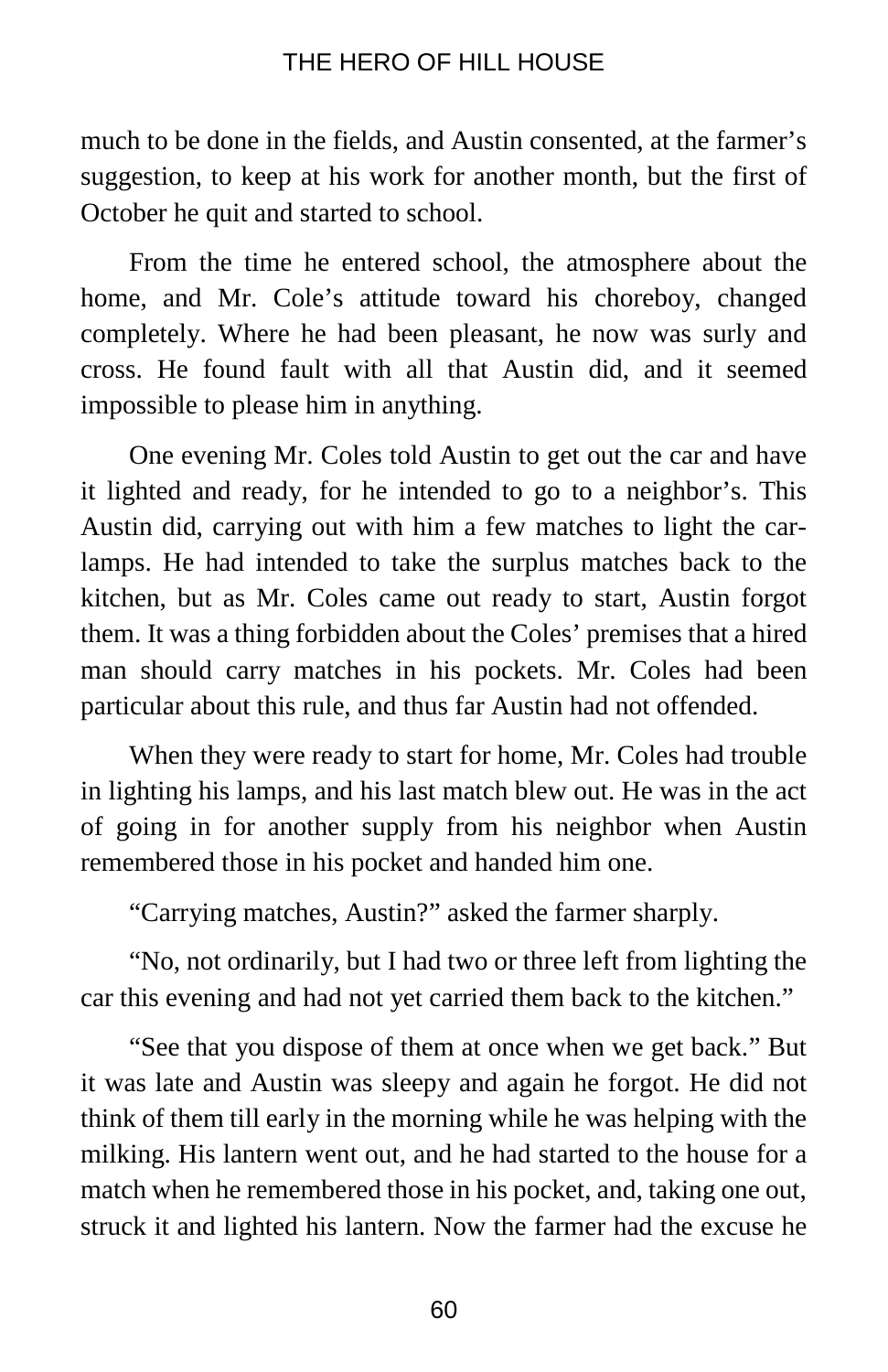was looking for. He had no intention of giving the boy his board all winter. Far was that from his mind. He had not liked to turn him out without a cause, but rather to make life so uncomfortable for him that he would not stay. Not till now had he found a real cause for an outburst of wrath, and using his opportunity to its fullest extent, he railed out at Austin, using abusive language.

"I am sorry, Mr. Coles, that I forgot to take the matches from my pocket, but you know very well that I do not smoke and have no need of them about me. Also you know how I came to have these at this time," said Austin hotly, for his anger burned at the language and accusations heaped upon him.

Mr. Coles' retort had been more bitter than ever, and Austin picked up the milk-bucket and lantern and walked out of the barn and to the house. Here he strained the milk, put away the lantern, washed himself, and went to his room, never saying a word to the farmer's wife, who looked at him wonderingly because he had come to the house before the chores were finished. He did not come down to breakfast, for he was too angry to eat at the same table with Mr. Coles. A little later he was ready, and coming down-stairs with his suitcase, he stopped to bid Mrs. Coles good-by.

"Why, Austin, what does this mean? You are not leaving us!"

"Yes, Mr. Coles and I have had trouble, and I will not stay any longer."

"Come, come, Austin, you are hasty. You kept your part of the agreement all summer, now do not leave as if we drove you off."

"Mr. Coles knows he has been unjust," said Austin going on out.

61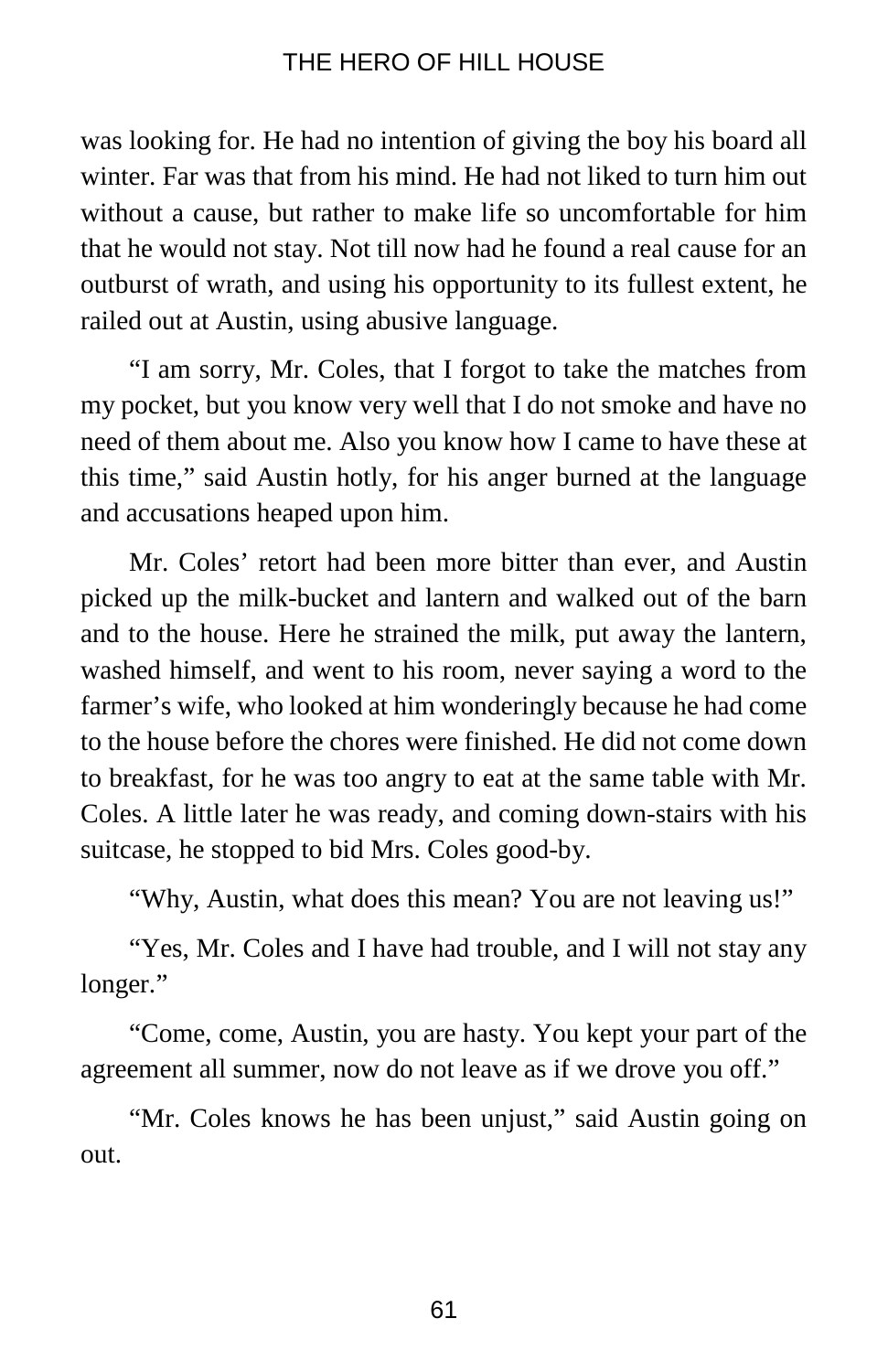There were those who knew Mr. Coles to be the man he proved himself, and were not surprised when Austin gave up the place. One person who understood perfectly was Harry Coles, the farmer's nephew. He was a young married man just starting in life. The help that Austin could give night and morning was just what Harry needed with his milking and other chores, and here Austin found a home at once.

This family was congenial, and Austin was soon settled and steady at his school-work. He was made to feel that what he did fully paid for what he received and that he was not in any way an object of charity. As the weeks moved on so smoothly and pleasantly, Austin also made good progress in school. But his very happiness made him more sad when he thought of the children. How his surroundings contrasted with theirs! While he was enjoying such kindness at the hands of these friends, he knew they were being neglected.

Though he had never written home, and they knew nothing about him, he kept in pretty good touch with their affairs through the letters the girls wrote to their cousins. In everyone they had spoken of him, and when cold weather came on, the burden of their letters was for Austin.

After Austin left, his father had hired a woman to keep house for a while, but she did not stay long. Help such as he needed was hard to get, and he had not been able to procure another housekeeper. The girls were hardly old enough to understand how to keep all the ends of the housework going, and their father was as helpless as they. Home had gone in a most haphazard manner. Mr. Hill had encouraged the children to accept places to work as they had been offered. It was only occasionally that they were all at home together. A sense of love and loyalty for home was fading out of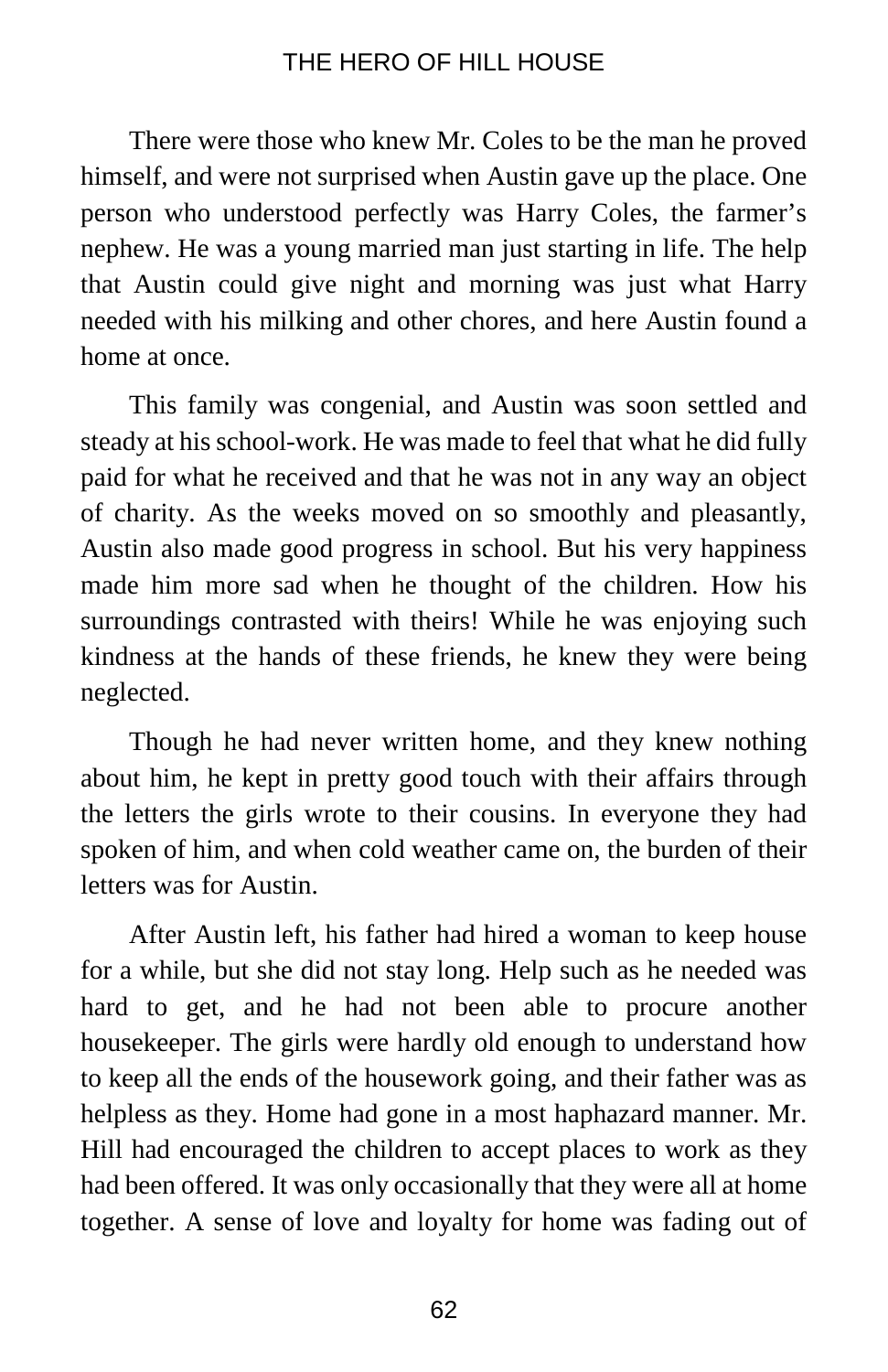their minds, as was also the sense of moral obligation. The younger children were becoming rebellious and evil-minded. All this Austin read between the lines of the letters. His heart ached as he thought of his dear mother and how different it would have been had she lived. He would be jolly all the evening with Harry and his wife, but when he lay upon his bed, his pillow was often wet with his tears. As yet, though, he could not see it his duty to go home.

"Where do you suppose Austin is? Does he ever think of home? I wonder if he is yet alive. Have you heard anything of him?" wrote Amy in one of her letters.

"Do not worry about Austin," her uncle had written in reply; "he is able to care for himself, and I am certain he is getting on all right."

"Listen to what Uncle John says about Austin," said Amy as she read the letter, "I have an idea he is with Uncle John, else he would not be so confident he is all right."

Henry Hill read the letter carefully. He wanted Austin, he needed him. He had his lesson and would not nag the boy anymore. While Austin was patient, it was plain to be seen that he would not stand to be trampled on. Thinking it all over, he decided to send a letter to his brother-in-law that would bring the boy home if he were there. It was not to be a harsh or authoritative letter, but an appeal for the children. He knew Austin would come home if he had assurance of better treatment.

While these matters were being worked out in the Hill home, Austin was tasting of pleasures which were to make him see life in a new light. We cannot always see the plan of the Master in all his dealings with us, but afterward we look back and know that when the way seemed darkest and the path before us the most dim, the hand of God was guiding all the way.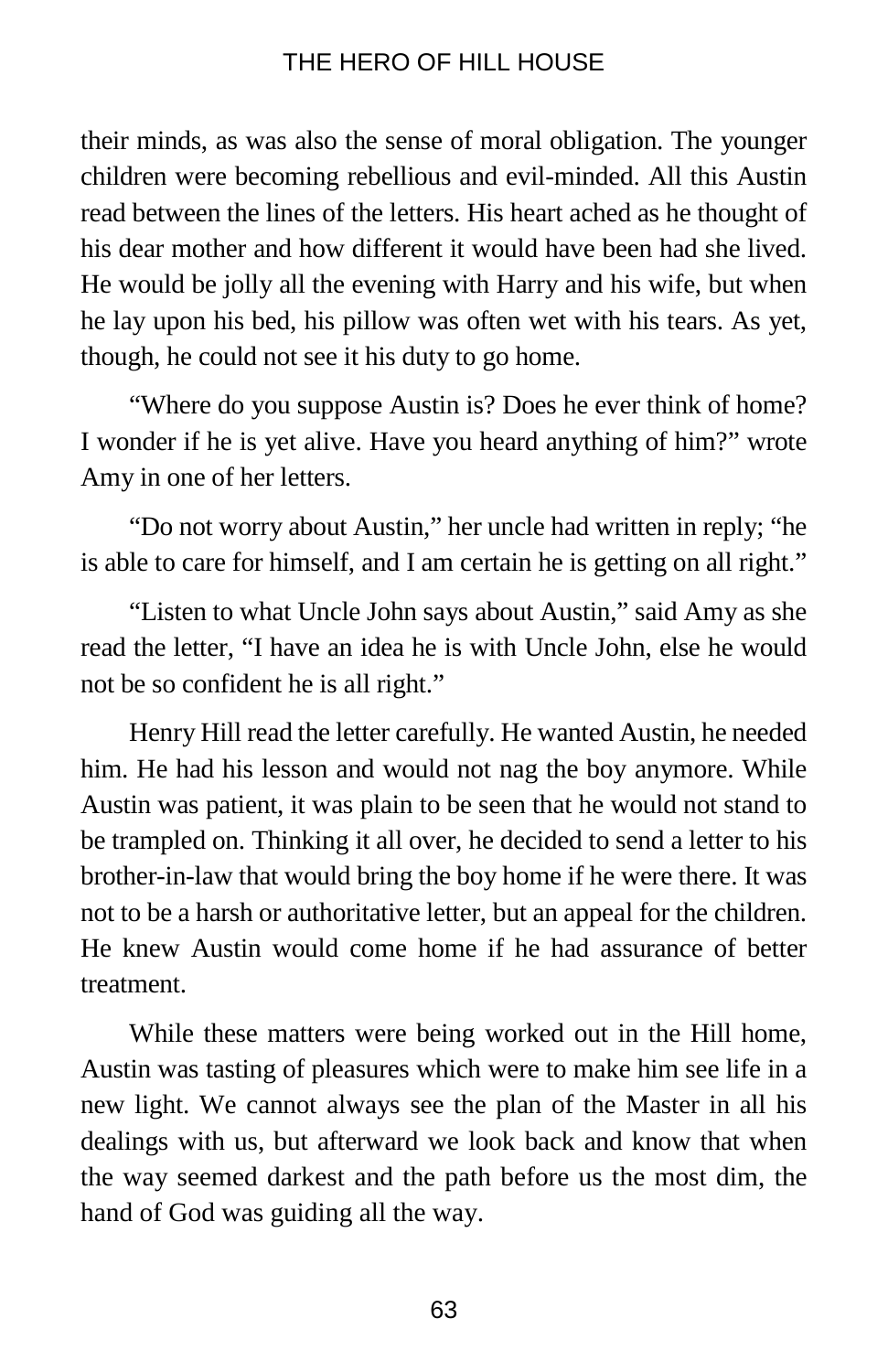# **Chapter 12**

# **The Revival**

Only those who have lived in a rural community can realize the place in the social life of the people the revival holds. In the city and larger town the movies and theaters with other places of amusement and social activities fill up the time, but here the occasional picnic, party, or dance is the only form of social diversion, and the younger people become starved for somewhere to go and something to do. And the older people, while they enjoy the spiritual enlivenment of the revival, also come under the power of social enjoyment and give themselves over to a season of communion together.

The little village at the edge of which Harry Coles lived was the center socially of the farming region round about, and the little church of the village the center of the village life. Joseph Bennet, pastor of the congregation, was a spiritual-minded man who had the interests of the people at heart. His life had been clean and sincere, and everyone had confidence in him, so when he planned to begin a revival early in the winter, the entire community was ready to lend him assistance with their interest and presence. From the first this meeting gave promise of more than ordinary success. It was not a big meeting because of the work of some talented and eloquent evangelist, but was the joint effort of pastor and people striving under God's hand to be a blessing to their community. The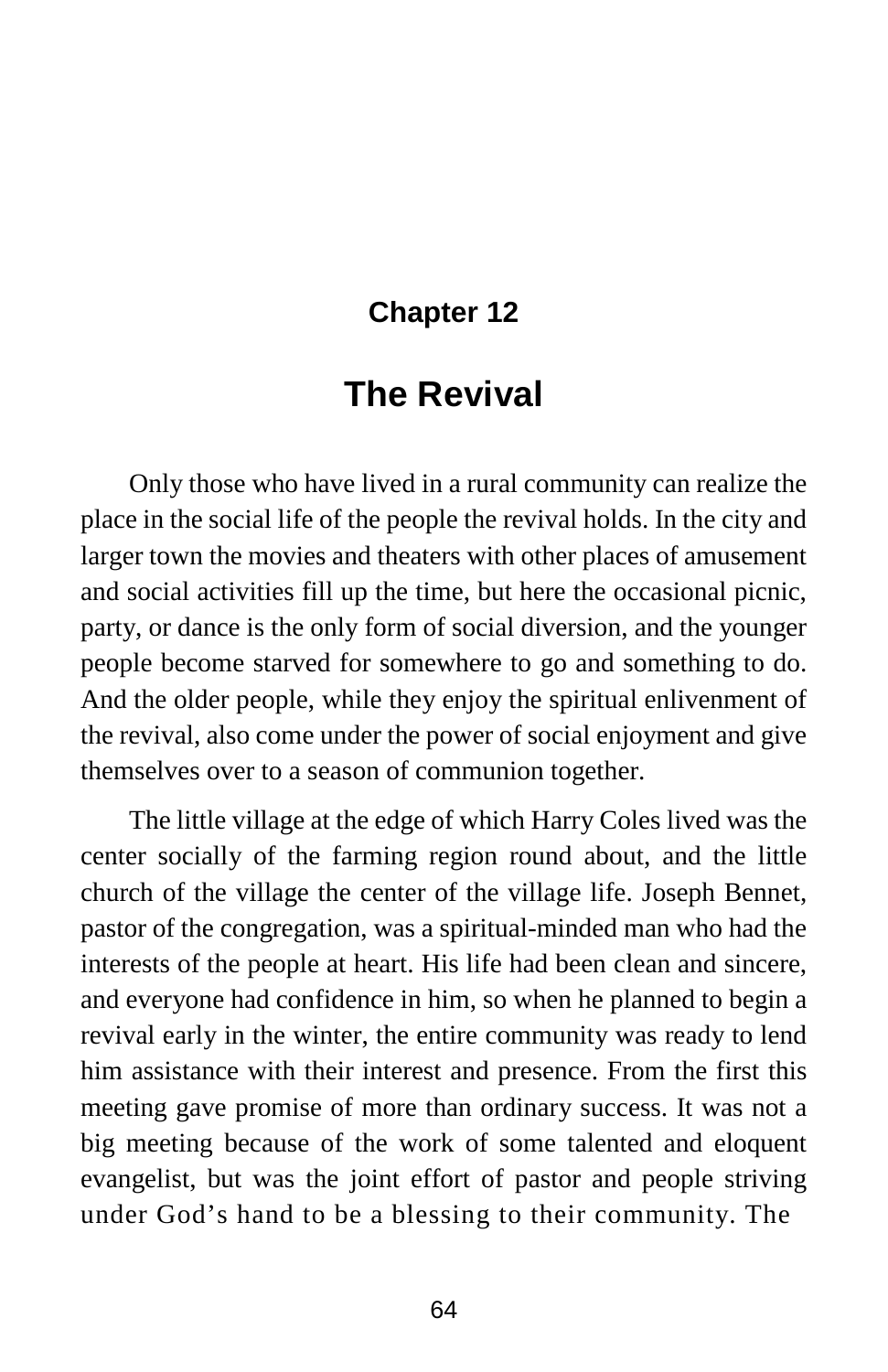preaching was simple but plain and earnest and carried conviction to the hearts of the hearers.

Pastor Bennet was a wise man in many ways, and to enlist the interest and cooperation of the younger folk he formed a choir wholly of young people and gave them a place in the front of the building. This gave them a feeling of responsibility and overcame to a great extent the possibility of inattention or irreverence on their part. He thought it gave him a better chance of winning them for Christ, and that was his special aim in the meetings, the winning of souls for Christ.

Austin was interested in the meeting from the first, and was a regular attendant. And when he was invited to join the choir, he accepted, though he confessed himself a poor singer. Pastor Bennet was interested in this quiet boy and spoke to him at different times about giving his heart to God. Also Austin's Sunday-school teacher, who was organist, was particularly interested in Austin and often spoke to him of his soul's need. His place in the choir put him near her, and he was often conscious of her prayers for him.

Though Austin had always been an obedient boy and was extremely conscientious in all he did, he had never professed faith in Christ. He had always been conscious of the will and desire of his mother and had sought to walk pleasing to her, rather than to acknowledge his allegiance to God. But in the perplexities of the past year since his mother had been away he had often blindly called out to God for help and had felt that God did help and strengthen him. But now, as he sat under the preaching of God's word, he became conscious of a longing in his soul that only acquaintance with God could satisfy. He desired with all his heart to be a Christian.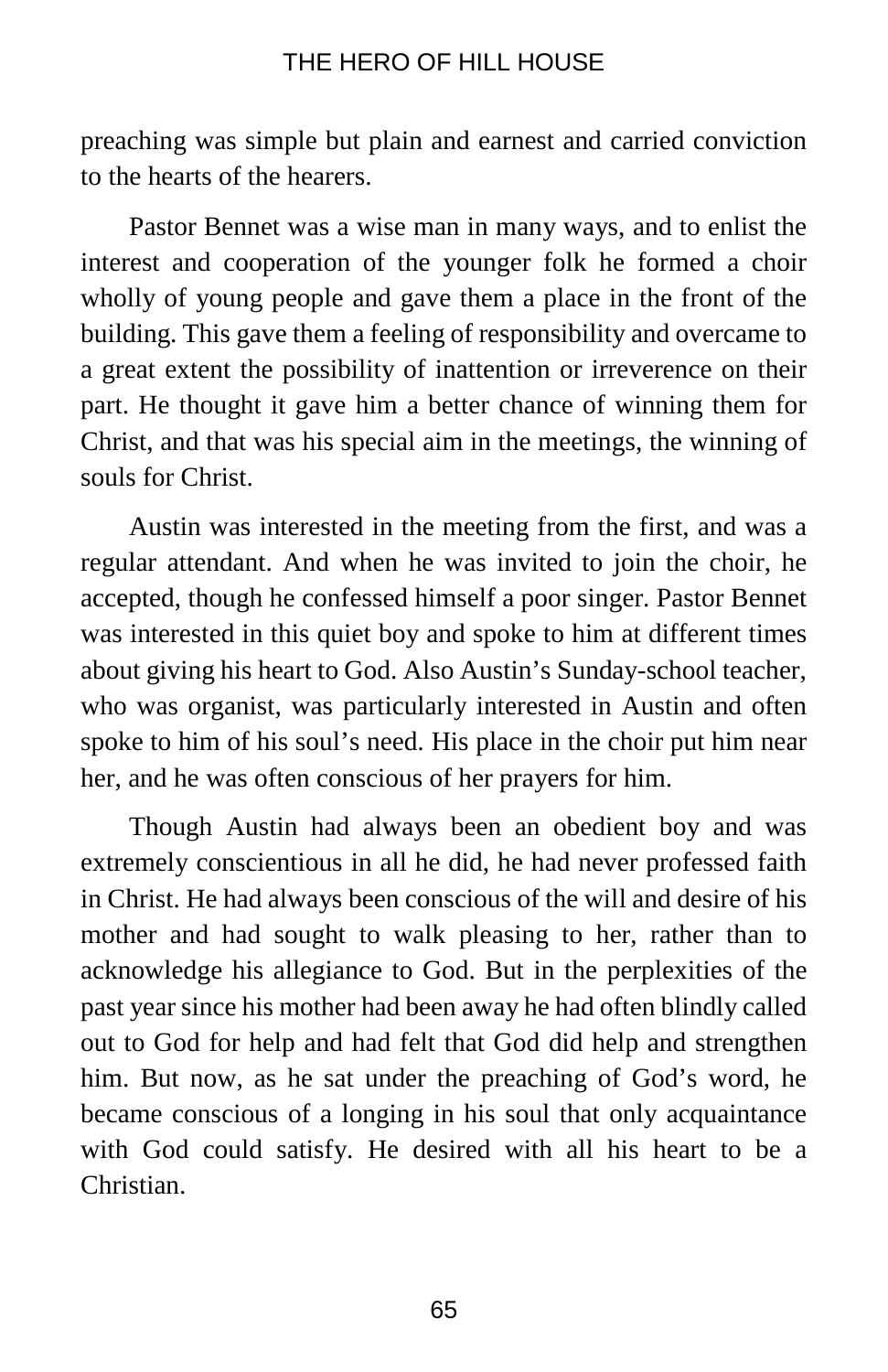But the same obstacles stood in his way that hinder the spiritual progress of other boys. He was timid, extremely so, and the thought of going forward and kneeling with the other seekers at the altar of prayer frightened him. And he feared he could not hold out if he did start, which would be worse than not starting at all. There was the possibility of ridicule and mockery that he might receive at the hands of others, which, made the way look fearful. So, halting between two opinions, he waited from night to night before he at last made his decision.

The meeting was the one great subject of conversation in the home where he lived. Though none of the family were professors, all of them were in sympathy with the meeting, all respected the pastor and wished him success, and all honestly believed that it was better for any person to "make a start," as they expressed it. They were all genuinely pleased when Nell Purdy's brother and John Finley's son, Sam, forsook their wild ways and "joined church." And they watched closely to see who else of their neighbors and friends seemed to be most interested and might before the meeting closed "make a start." If one of them had to remain away, he was always eager to inquire of the others how the meeting was and who "went forward." And the Coles home was a sample of all the homes in the neighborhood. There was no doubt but that the meeting was getting hold of the people in a way to bring lasting good.

One night Austin stood singing with the others the touching invitation hymn, when he noticed that Theo Kelsey, who stood next to him, was trembling violently. Austin's own heart beat faster as he saw Theo thinking seriously of his soul's salvation. The organist, looking up, saw the concern and interest written on each boyish face and silently prayed as she played. Another worker saw, too, and came and talked to the boys, but both shook their heads at her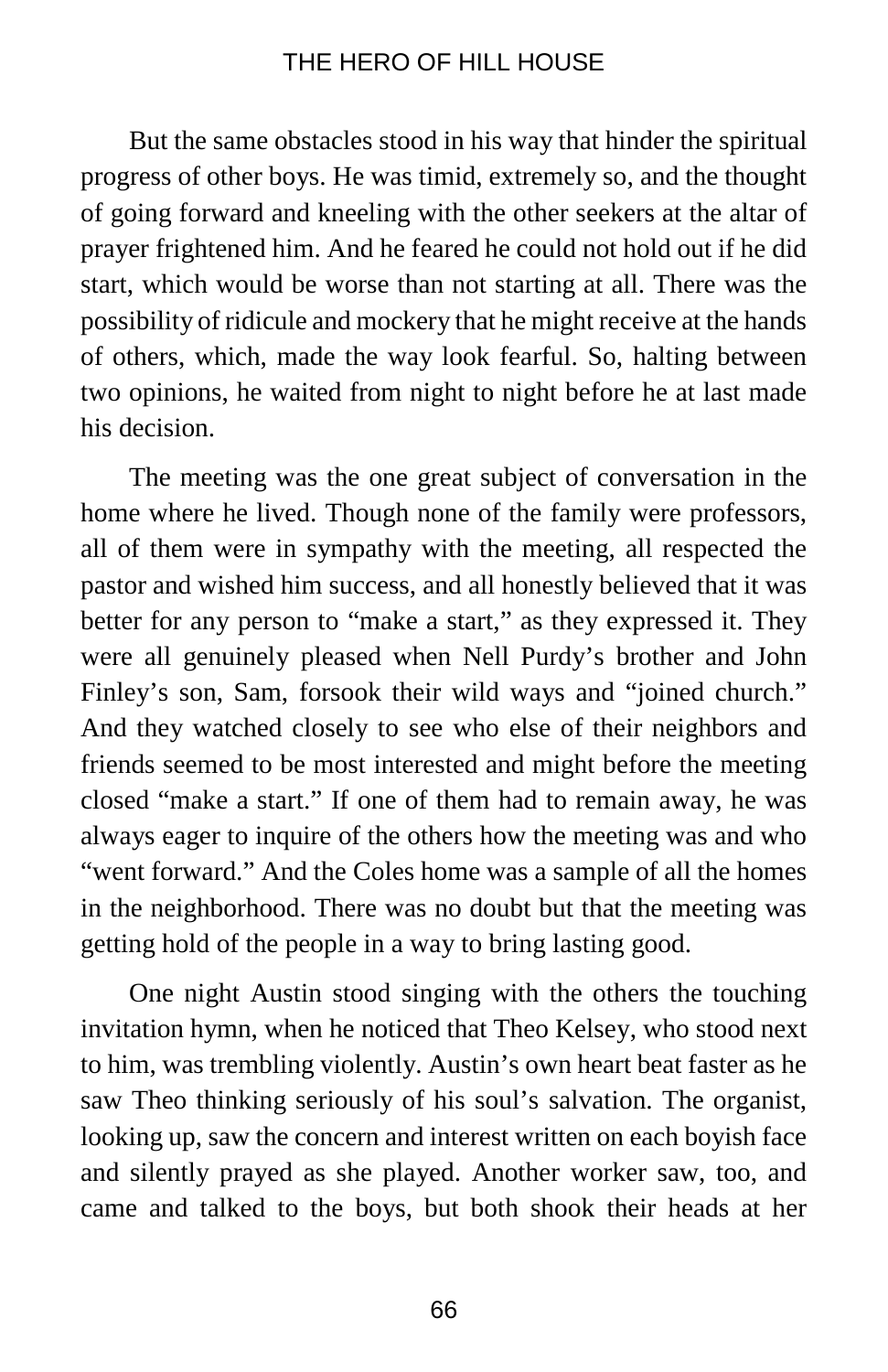invitation; however, when she was gone, Theo said in a whisper to Austin, "I will go if you will."

"All right," said Austin, hardly thinking Theo would have the courage to walk out past the others to the place of prayer. But Theo was in earnest and hesitating but a moment he walked past Austin and the others to the altar. Austin was a boy to keep his promise, and it had been only timidity that had kept him away from the place of prayer for several nights, and he too stepped forward just behind Theo.

He bowed himself at the end of the altar almost at his Sundayschool teacher's feet, and she left her post at the organ at once and knelt beside him. At first he was bewildered and could hardly breathe for the wild beating of his heart, but in a little while he remembered why he was there and the promises of God to those who come to him. His teacher was by his side to instruct and teach him, and in only a short time he felt in his heart that God had forgiven him for his past sins, and that he was His child. A sweet sensation of peace and quiet filled his heart, and he rose from his knees a new creature. Some who had been converted had shouted aloud the praises of God, but he did not feel like doing that. When the Pastor spoke to him a little later and asked him if he had received that which he sought, he smiled and said he thought he had.

"Then be ready to tell to others what God has done for you," said Pastor Bennet as he passed on to speak to another.

Before the services closed opportunity was given for those who had found the Lord to testify of his love, and Austin, true to his natural principles of honesty and sincerity, rose and, in very trembling tones, told that he believed Jesus saved him.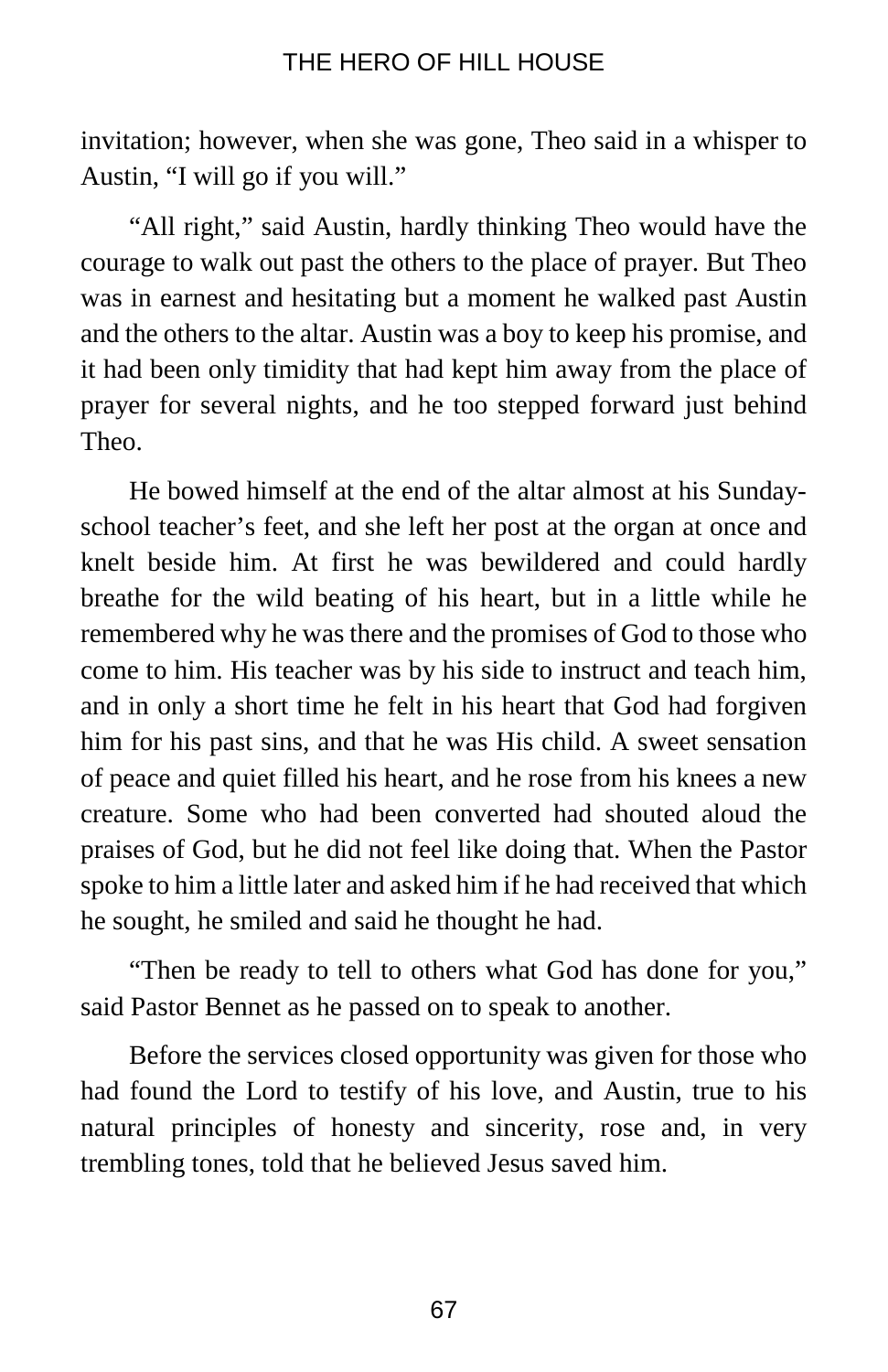Austin had been the only member of the Coles household to go to church that night, and the next morning he said nothing to the family about what had happened to him, but went on about his chores as usual. When Harry, while they were busy milking, asked him who had gone forward, Austin spoke of two or three whom he had seen go before he went, but said nothing about himself. He was not ashamed, but he was yet very timid. That night Harry soon saw that Austin was among the converts. He chided him a little when they reached home again for not telling him about it, but added kindly, "Stay with it, Austin. It is the best thing any man can do."

The meeting soon closed, but Pastor Bennet, being a wise man, as we have said, set to work finding something for the young converts to do. He did not find them all ready to begin active service, but in Austin Hill he found a young Christian who, though timid, was ready to do all he could for God's glory. The Pastor instructed him to use every opportunity for prayer and testimony, and Austin, following this advice, was soon bold to move forward when the others were yet standing back timidly. His prayers and testimonies he knew to be often poorly worded, and at times he was tempted with the thought that they did no one any good, but he remembered that they were doing him good and exercised himself accordingly.

At the first business meeting of the church after the new members were taken in, Austin was elected as assistant class-leader. He did not refuse the place, but went to his pastor puzzled.

"I am young, only a boy, and many in the congregation are old men. How could I lead a meeting? It is all I can do to testify, and I am afraid I will make poor success."

"I know you are young, Austin, but you are earnest, and the Lord will help you. All that is necessary on your part anyway is to be here and see that the meeting starts on time, and read a portion of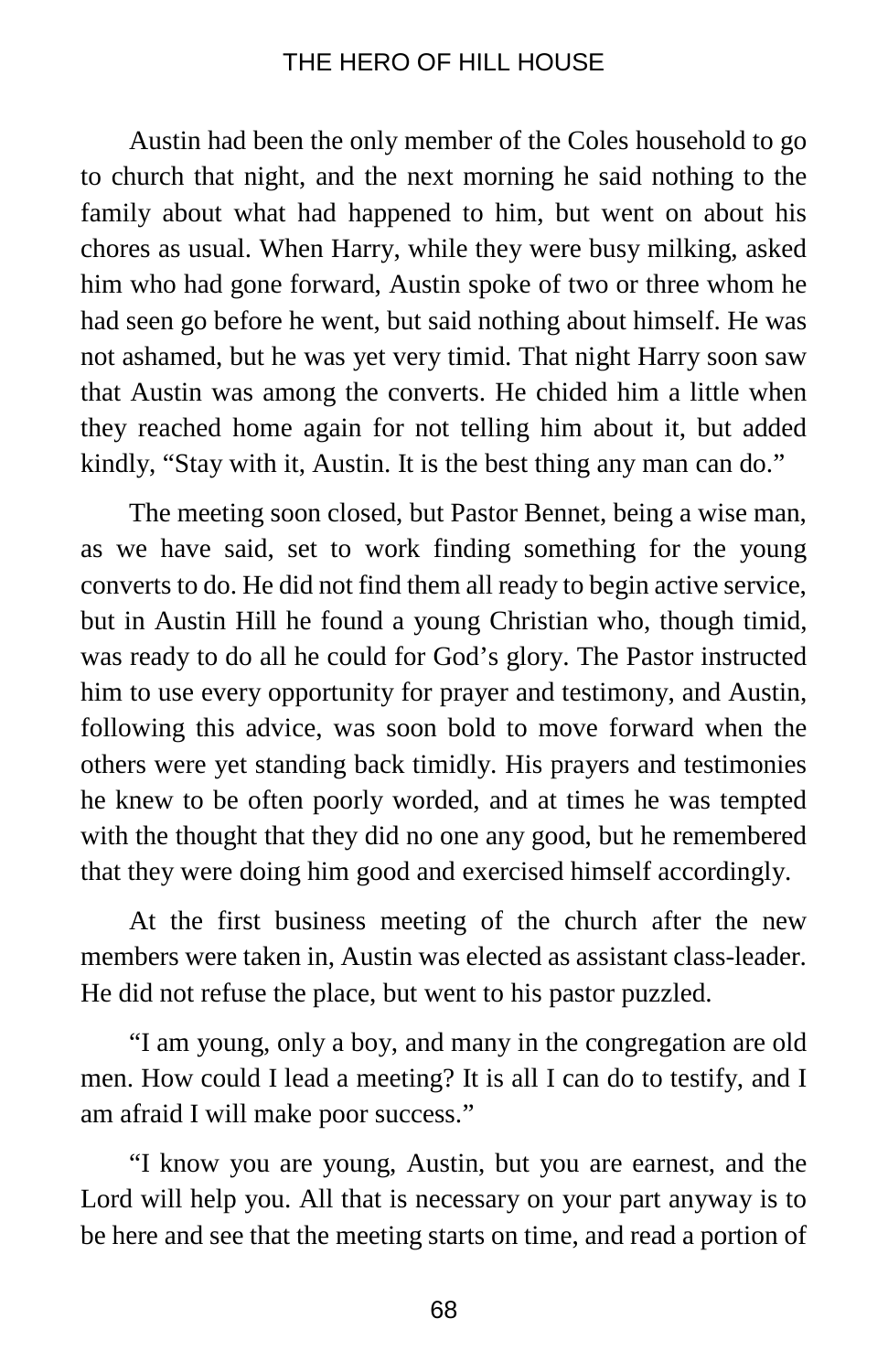Scripture, possibly with a few comments. You need not feel you must preach a sermon. And, for a little hint—the best leader is the one who can get others to do something," said his pastor in reply.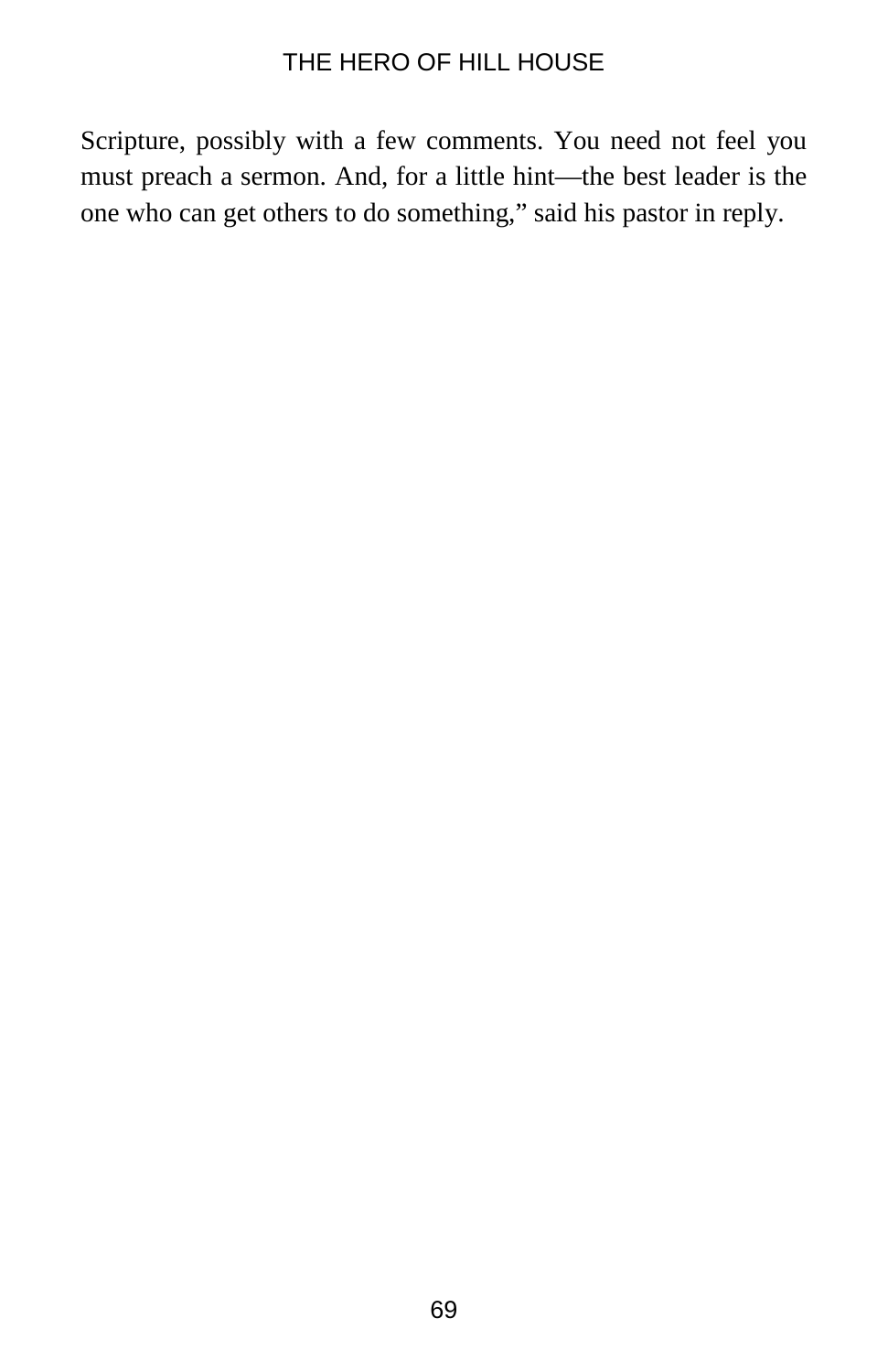# **Chapter 13**

# **The Young Church-Member**

The congregation in the village was not supplied with a pastor all its own, Mr. Bennet also served another church. He seldom could be with the village church on prayer-meeting night, so the responsibility that fell upon the class-leader was increased. Also it so happened that the man who was acknowledged as class-leader had fallen back in his religious life until he needed the excitement of a big meeting to stir him up to diligence. Austin already knew when he was elected as assistant that to him would fall most of the meetings, for Deacon Bond was seldom there.

The advice given by the Pastor was of great service to Austin, and following it he sought out each week someone who was willing to read a portion of the Word and give the few comments necessary. He was proving himself a good leader for the meetings, and Pastor Bennet took a real delight in him.

Before many weeks the time for the quarterly meeting had once more rolled around, and the presiding elder was guest of the Pastor. He had come in late on prayer-meeting evening and went with Brother Bennet to the meeting. Both men had spent the day in travel and conversation and were quite weary, and they knew the congregation was not expecting them and had expected to have their meeting without the pastor's presence. Therefore they insisted,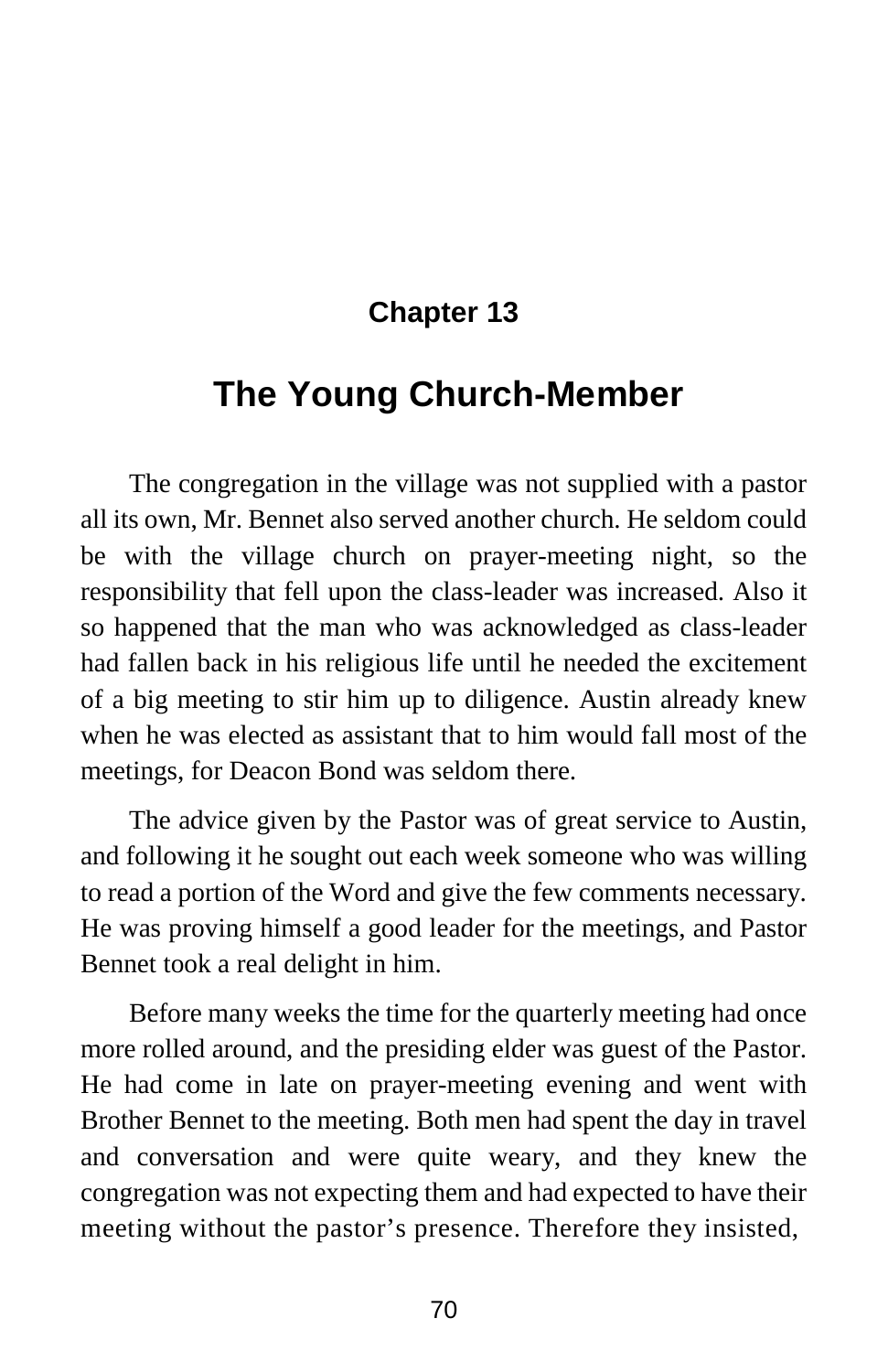when Austin came to them to offer them the charge of the meeting, that he go ahead as had been planned, as if no preacher were present.

Austin carried this word back to the old brother who had promised to read the Word that evening, but he fainted in spirit at sight of two preachers and would do nothing. There was no way but that the young class-leader take the meeting, which he did with fair success and a rich blessing to his own soul. This little incident was always a source of much encouragement to Austin in his life as a Christian, for in it he learned that if he did his duty, God would help him through.

It was perhaps March or April when Austin went to his uncle's to spend a few hours. As soon as he arrived, they brought him Amy's latest letter. It bore a special message for him.

"Is Austin there?" she asked. "If he is tell him to come home. We all want him so much, and Papa says he wishes he would come," and continuing she told how much he was needed.

Austin listened while they read the letter to him, and all the family watched his face to see what he would think about it. He sat quietly a while, a great light coming into his face. This was what he had been waiting for, and praying for—word that his father wanted him to come. He knew that if he went home without such word, his father would taunt him about it, but that if he waited till his father humbled himself ever so little he would be spared that trial.

School-time for the spring was nearly over, and Austin, in the quick mental survey which he took of his affairs while the letter was being read, thought he could easily sacrifice the few remaining weeks. If he could have followed his own impulses, he would have set off that night, but such a step was not practical.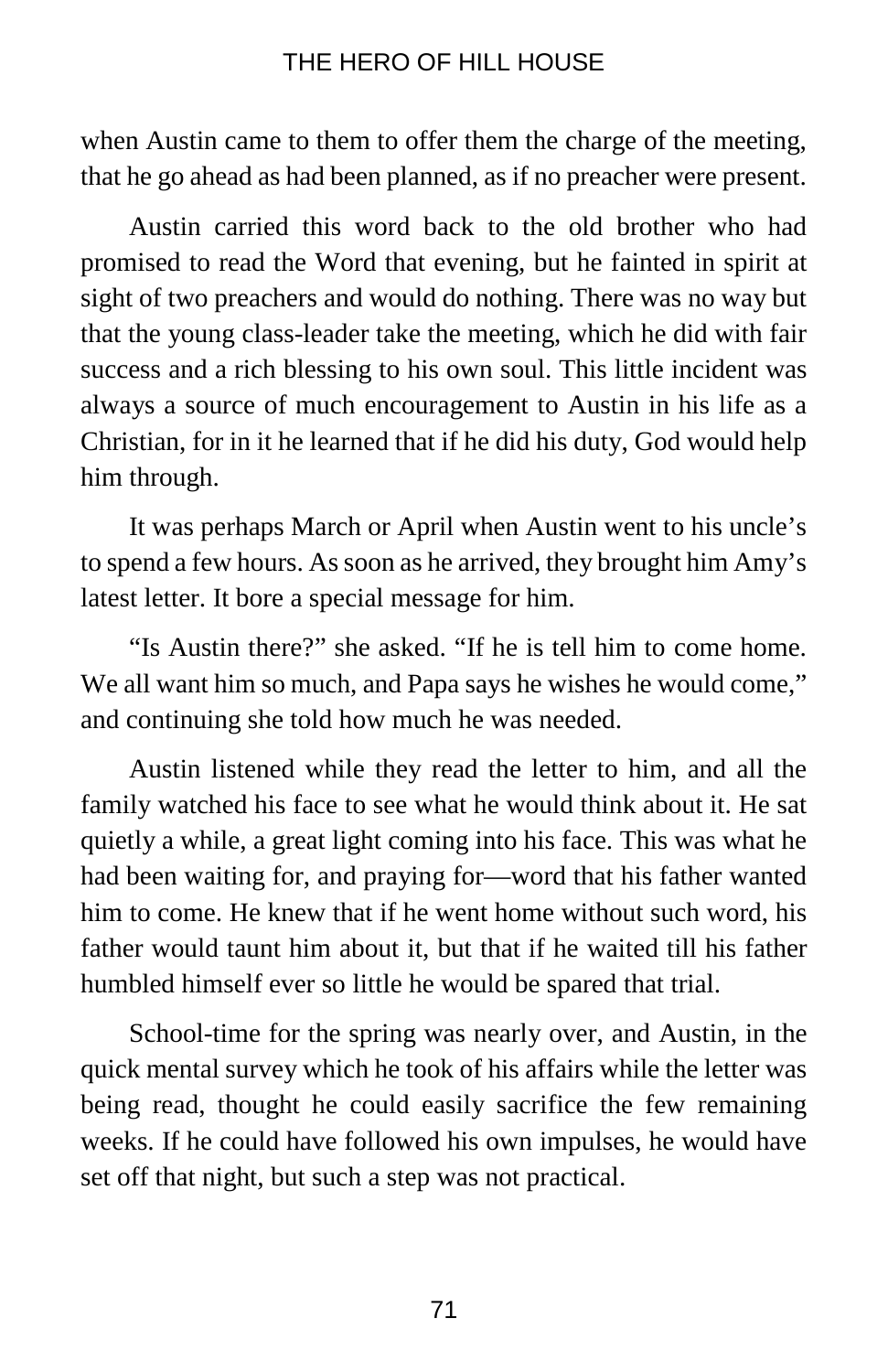"I shall go home at once, Uncle John. I have thought for a long time that I ought to go, and this letter makes me certain."

"I am glad that is your decision, Austin, and while we shall miss you, your aunt and I shall feel much better satisfied about the children if you are with them. I have not liked the way Henry has been managing them. It is not a good thing for children to have too many homes," replied Mr. Moore.

"I wish I could start tonight, but I can hardly do that. I shall spend next Sunday with them, see if I don't," said Austin with his face beaming.

Strong as the home cords were pulling, Austin found it hard to say farewell to his many friends where he was. Especially had his life in the village congregation been most sweet. The Pastor had been encouraging him in Christian service, and deep in Austin's heart was a desire to be of real use in the Master's vineyard. He wondered if some time he might not, like good Pastor Bennet, preach the gospel. His efforts in the class meetings had given him a boldness and confidence that was making him a leader among them in other ways. He had a Sunday-school class, which would miss him very much. All these things Austin considered that night after he had gone to bed, and found that even his joy for going would be mixed with regret at leaving his church home.

After talking the whole matter over frankly with Uncle John, Austin had returned to his boarding-place in the home of Harry Coles and told Harry and his wife his new plans. They sympathized with him, for they had known something of his homesick longings, but they were sorry to lose his comradeship out of their home, for they had grown to love him.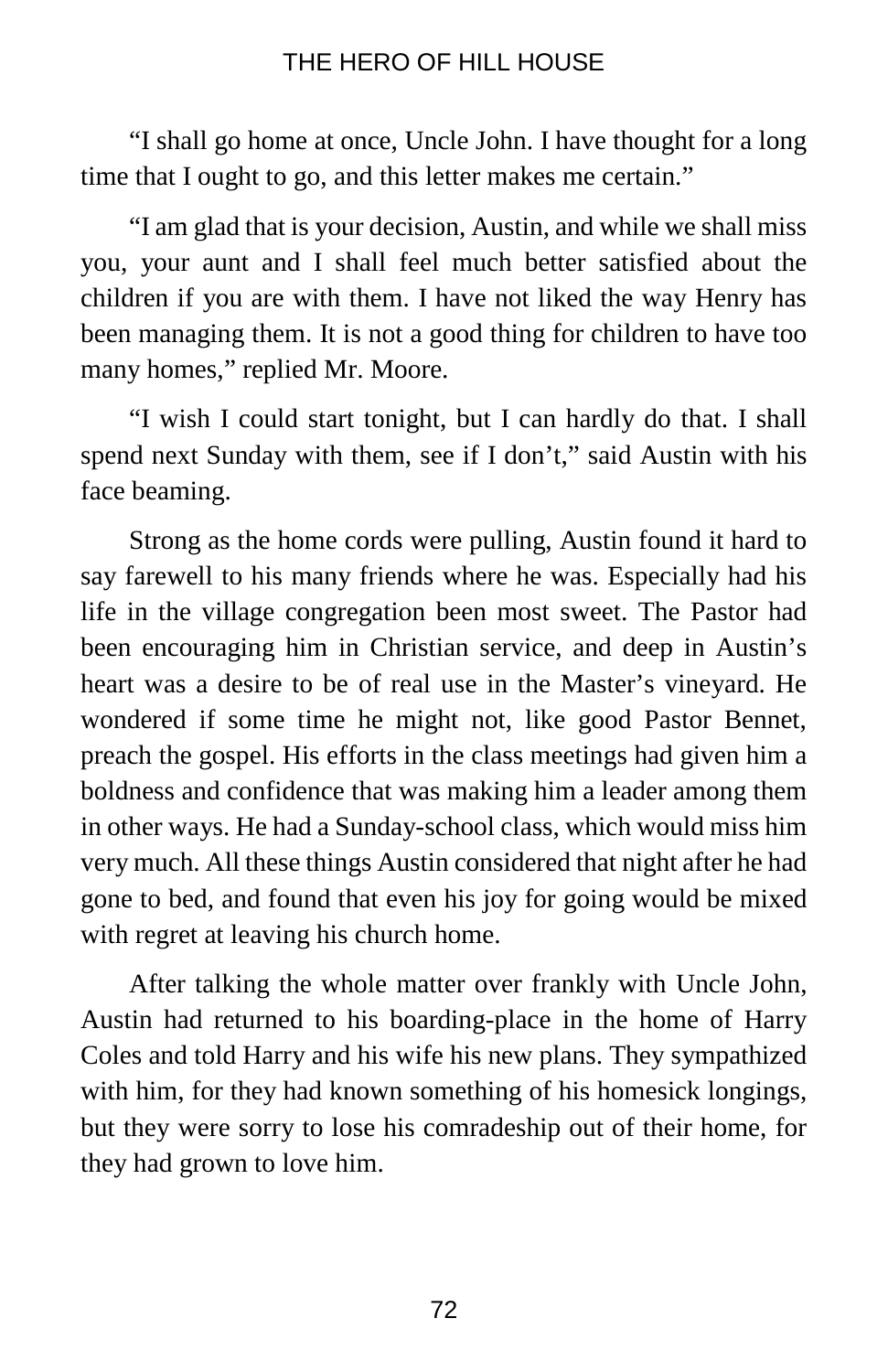"You had better see your school term through. You may never have another chance," Harry suggested.

"I cannot do it, Harry. I should be no good in school after this. I must go at once. I would start tonight if I could get ready," said Austin, his face shining with animation.

His school-teacher was sorry to lose her earnest, faithful pupil and told him so. He found himself regretting leaving her who had made his path clear through the winter's study.

Saying good-by to Pastor Bennet proved to be quite an undertaking. Austin did not realize how he had learned to love this friend, nor all that his pastor had been to him; but now, as he stood before him for the last time, his lips trembled and his heart sank. Who would give him the advice and council so needed by every young Christian? To whom should he go in times of spiritual darkness and perplexity?

"Austin, you will have peculiar trials in your father's home, for you tell me he is not only unsaved, but a drinking man also. If you settle it in your heart to be a bold witness for Christ from the beginning, you will have little trouble with discouragements from him. Be bold and determined and keep your faith strong in God, and you will be able to meet the hardest trials."

"Brother Bennet, Christ is needed in my father's house. I mean to do my duty by the children, and if possible lead them to the Savior. I will neither turn back nor give up, and by God's grace I shall be bold to speak for Him when I ought. Pray for me that I may be able to prove myself a real Christian."

"Another thing, Austin, seek out some spiritual people and meet with them regularly. It is far more difficult to live a Christian life without the encouragement of fellow travelers in the way."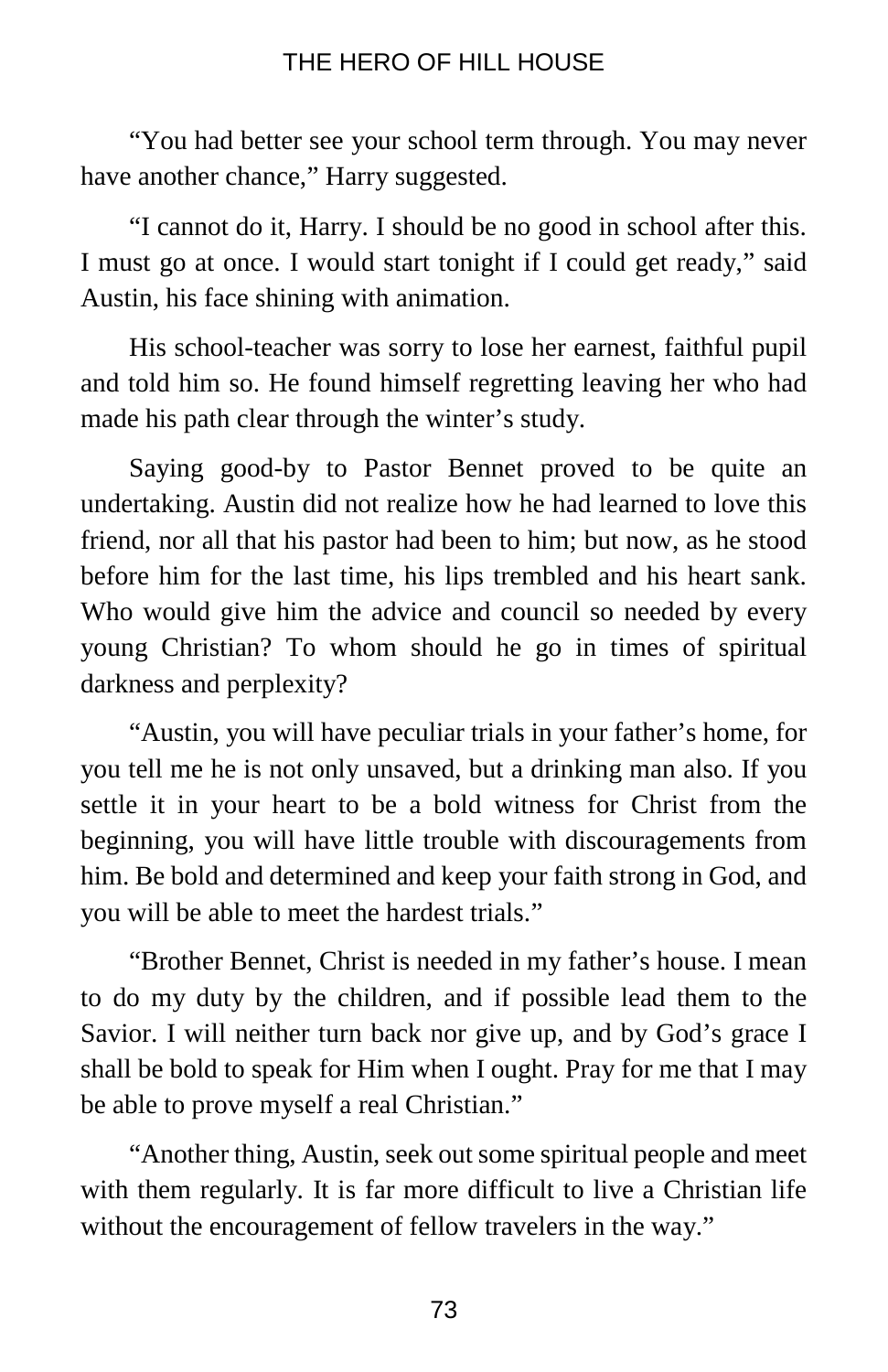"I promise to do that, and to get the children into Sunday-school as soon as I can," replied the boy.

There was to Austin a great deal of satisfaction in the fact that he should go back to his father with good evidence of having taken care of himself. He left home with only the clothes that he had put into one small suitcase; he returned with two suitcases well packed. Besides this, he had money for his fare home and a goodly sum besides. That this money would go for the needs of the children he very well knew, and possibly for that reason he had been a little more lavish in buying for himself now, while he had it.

Besides thus providing himself with means and clothes, he had been able to get almost a full winter's schooling. This afforded him pleasure, for he realized to some extent the handicap it is to any man to lack in learning. He would have liked to continue in school a while longer, but to him the path of duty pointed plainly back to his charge. Now he had lost the vision of his mother to urge him on to duty and had in her place the will of his God. He possessed a deep feeling of reverence and love for God, and went back to his place of responsibility resolved not to let the influence of unholy surroundings hinder him in the service of his Savior.

The evening came that he was to start for home. Time had slipped by quickly, for he had been careful not to give himself more time than was actually necessary for his preparations. He stood again at the same little station with Aunt Tillie and Uncle John. Less than two years had passed since he, with the children, had stood there before waiting for the train, but it seemed to him he had lived many times that long. Then he had gone with a child's trust into the unknown future, now he knew to some extent what the trials were before him. Then he had only the vision of his mother as a star to lead him on, now he had the blessed Son of God as his Example and Pattern.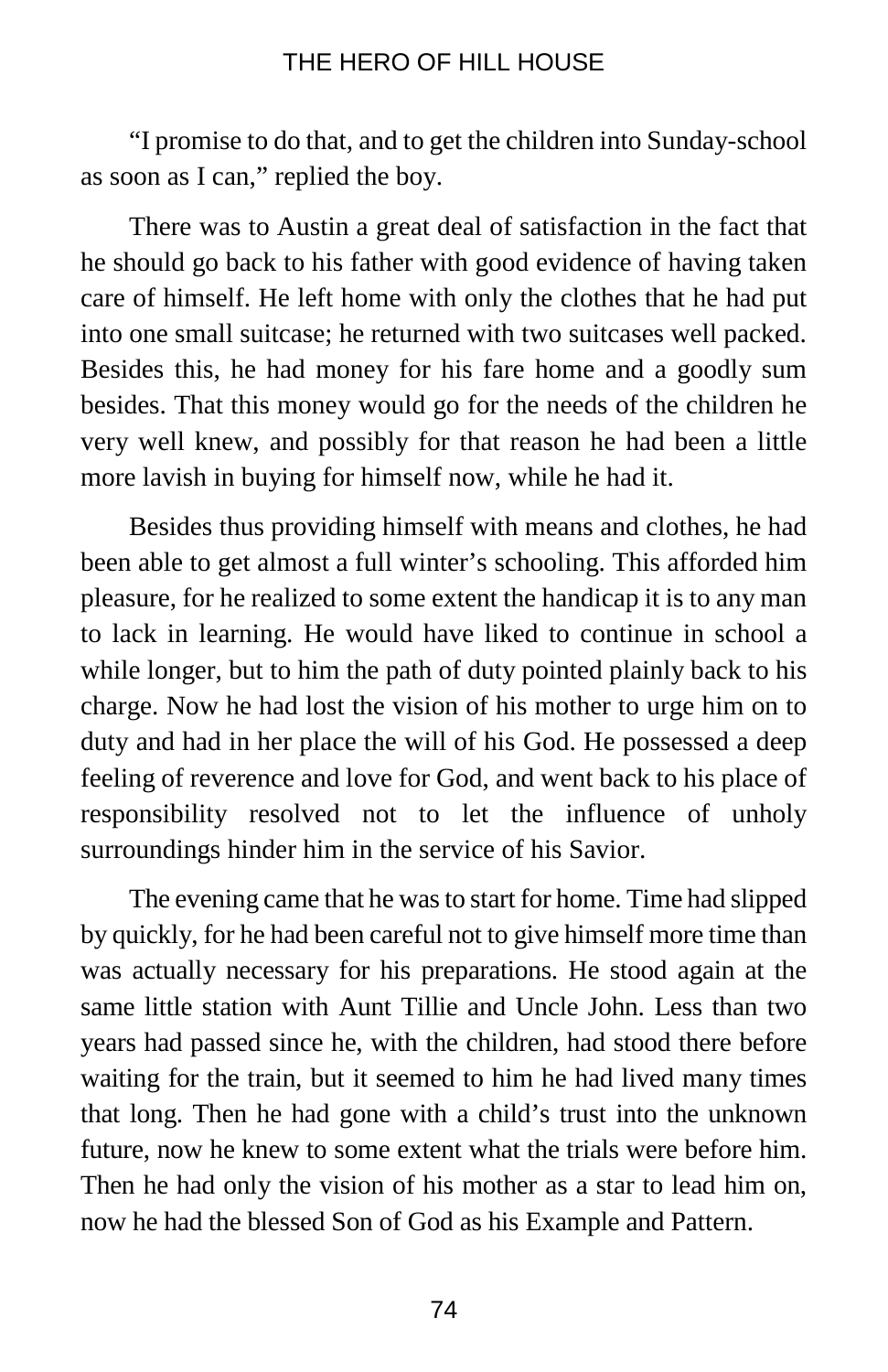## **Chapter 14**

# **Home Again**

The writing of the letter to Uncle John in which they had so urged that Austin come home had been a great joy to Amy. After she had sent the letter, she began a rather impatient wait for the reply. She believed Austin would come if he was really at Uncle John's, but how could she be sure he was there? For several days her heart beat very fast when she saw the mail-carrier coming, and drooped again when he had gone by without leaving the letter.

They had moved from the place where they had lived when Austin went away and were instead in a house near a thriving town not very far distant. I say they were living here, but in reality the family was broken up, for Henry Hill had fulfilled Austin's greatest fear, and had allowed the children to become scattered till there were none of them at home. Some of them had places to work, while others were staying with friends for accommodation's sake. But the children while they were in the little wayside house had enjoyed it much better than the lonely spot near the oil-fields.

At this time Nell was with a farmer helping his wife in her work. She was given the care of the small children. Harry was working for another farmer, doing what he could to pay for his board.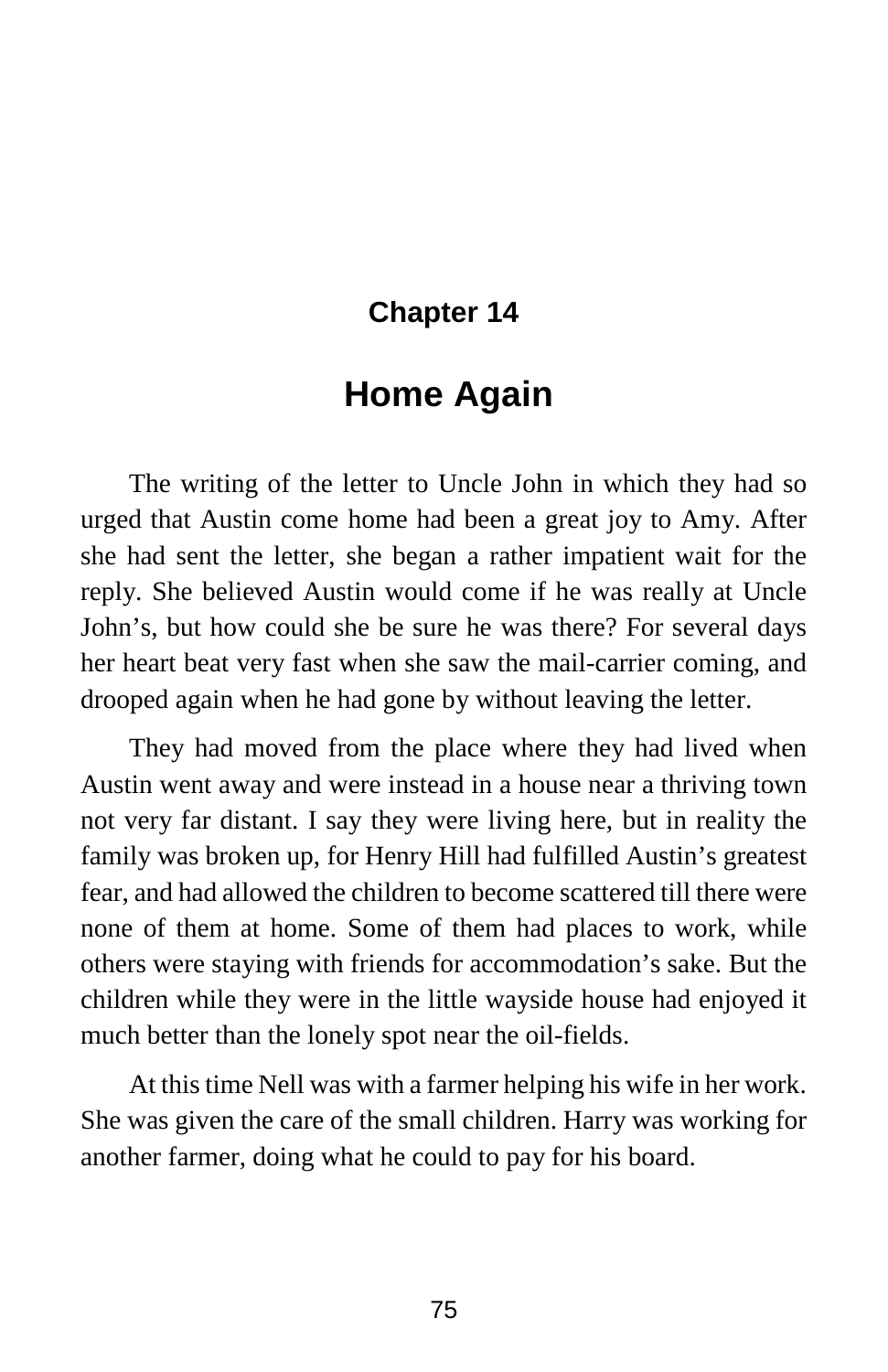Amy helped a lady in town part of the time. The little ones were cared for by strangers. Will had come to his father, and the two men worked most of the time, but spent what they earned as rapidly as they earned it. It was hard now to get the drink they both loved, for their State had gone dry. Altogether it was a torn and scattered family Austin was to find on his return.

Amy had not made the best of a success as housekeeper. She hated work in the house, cooking and dish-washing especially. If her father had been more kind, she would have done better, but he was quick to criticize and slow to approve, and she had been glad to see the family scattered that she might be free from the drudgery. Though she was glad for the freedom from responsibility, yet she did not like being drifted about, and longed for Austin. She knew he would lift the load and make it easier for all of them.

One day a young fellow alighted from the passenger-coach with a suitcase in each hand and a look of eagerness in his face. He set out at once to find the little wayside house, and came to it only to find it a bachelor's camp, there being no children about. He inquired and learned where he could find Amy and the little ones.

"Austin! Amy, Amy, look! Isn't that Austin coming?" Lila's excited little voice rang with joy. Amy rushed to the door in time to see the little ones well down the street where a tall man was receiving them with open arms. She knew him at a glance and ran to meet him as fast as they had run. It seemed that she could never take her arms from about his neck. Doyle and Lila were clinging to him, and he was trying to greet them all at once. None of them could get through pressing their rosy lips to his cheeks. If he had had any misgivings as to his welcome, they were quick to dispel them.

"Where are Nell and Harry?" asked Austin when he could get his breath.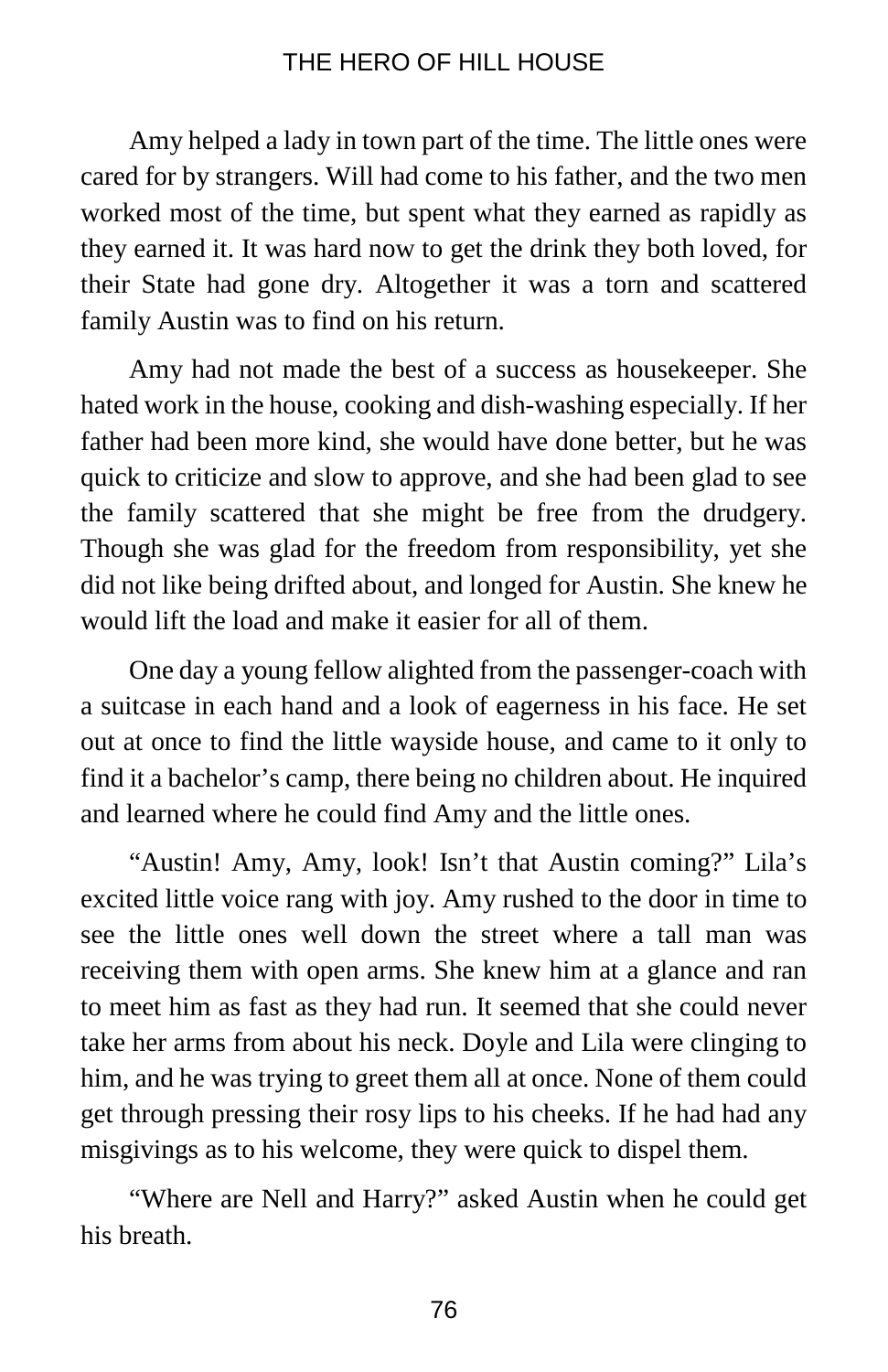"Nell is caring for Mrs. Blaine's children, and Harry is riding Mr. Smith's lead horse," promptly explained Doyle.

"Papa found places for all of us, and we like it better than staying at home alone. It is so lonely without you, Austin. Now we can all come back home again," and Amy's eyes were filled with tears as she looked into her beloved brother's face.

"Well, do not cry now, Sister, for I am at home and to stay. I will not leave you anymore. Let us all get on out home and begin housekeeping again," Austin said bruskly to cover his feelings. Tears were on his cheeks, and a choke in his throat as he looked at the little motherless children so joyful to see him. He looked up with a new feeling of responsibility to God, whom he believed was pleased to have him again take the children.

In the next two hours the children tried to tell him all that had happened in his absence, while he listened half abstractedly, trying to plan the course he should take. He could not set up housekeeping permanently without his father's consent and support, but he felt certain that his father meant to do his part. Before the day was done, he had established himself in the little house by the side of the road, and had the three children with him.

"I hear that Austin is home, Nellie," said Mr. Blaine an evening or two later, after he had returned from town.

"Mr. Blaine, is that true? I want to go home right away. I want to see him! I must see him! Are you sure he is home?" and the little face looked up into his tremulously.

"I see I have made a mistake. Mrs. Blaine will be after me for making her nurse-girl dissatisfied," laughed Mr. Blaine.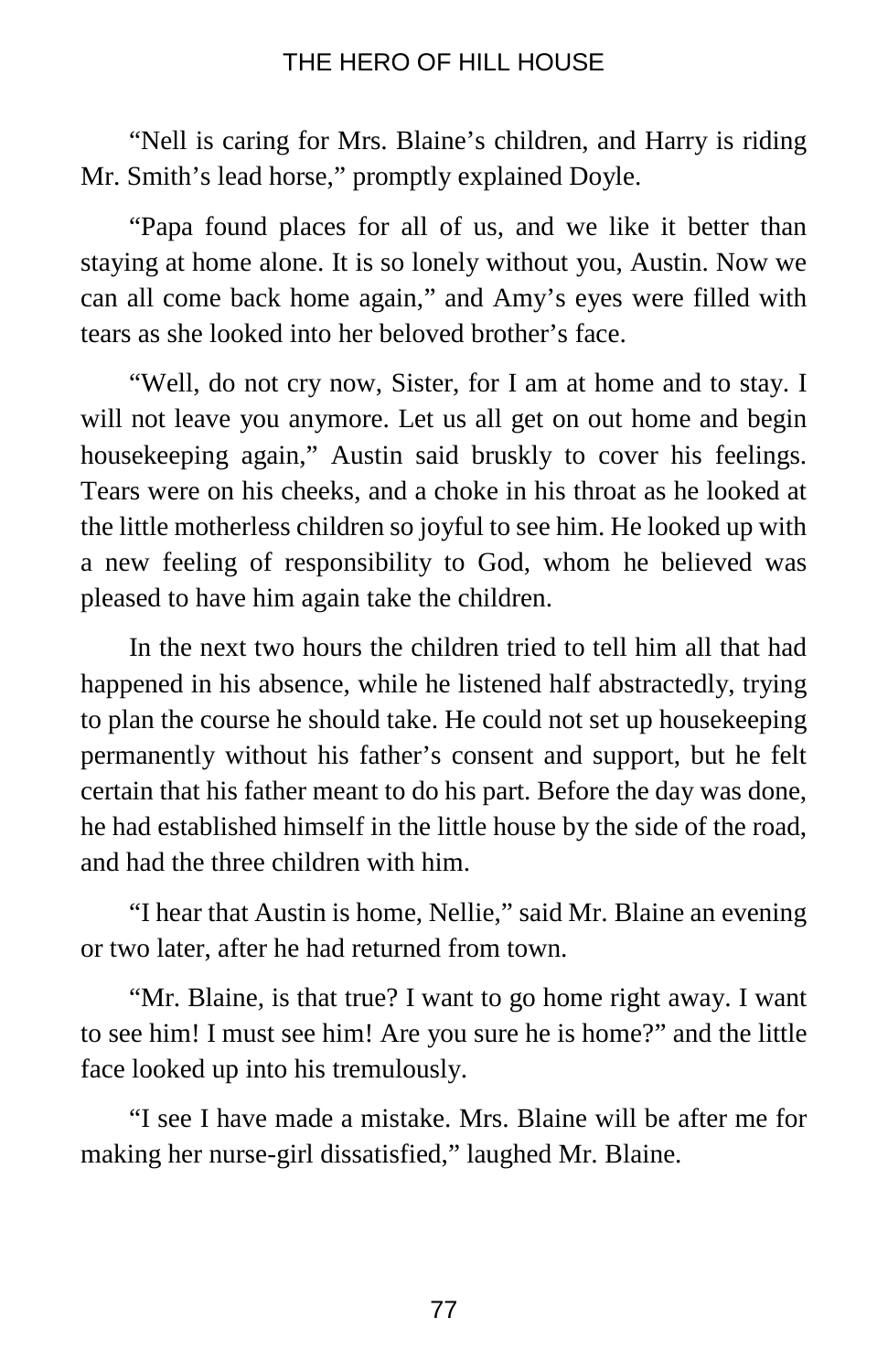"I have to see him!" and the child began to cry.

"There, there, don't cry, Nellie. I will be going over that way one of these days and will take you over," soothed the man.

"I can't wait a day or two. I want to see him now. I'll walk home in the morning, I will. I have to see Austin." Nellie had dried her tears instantly at the thought of being put off a few days. Her black eyes were snapping.

"Well, we shall see about it in the morning," and the man passed into the kitchen to wash in preparation for supper.

Nellie's fears were high that Mrs. Blaine might object to letting her go and demand that she remain longer, for she was really needed; but so determined and defiant was she that she would have gladly undertaken the walk across the prairies to her home rather than remain away from her brother.

But Mrs. Blaine understood how Nellie felt, and let her go, and Nell rode with Mr. Blaine, who passed by the Hill home on his way to town. His children's little nurse fairly flew up the path into the house and, bouncing in, sprang into Austin's arms. She sobbed out her joy on his shoulder. Dear little Nell! Austin loved the others, but already he had seen in Nell something of the same devotion to duty and to the younger children that had filled his own heart. Home would mean little to him without her.

Before the week was out Harry had heard and came home to be with Austin. He had them all together again. Home had a new meaning to all of them now. Austin wept with joy at their present happiness and with pity for their past neglect This was his work, his place in life. He would stay at home now through rough and smooth sailing. They should not be left alone again as they had been. Many were the vows he made in those first few days after his home-coming.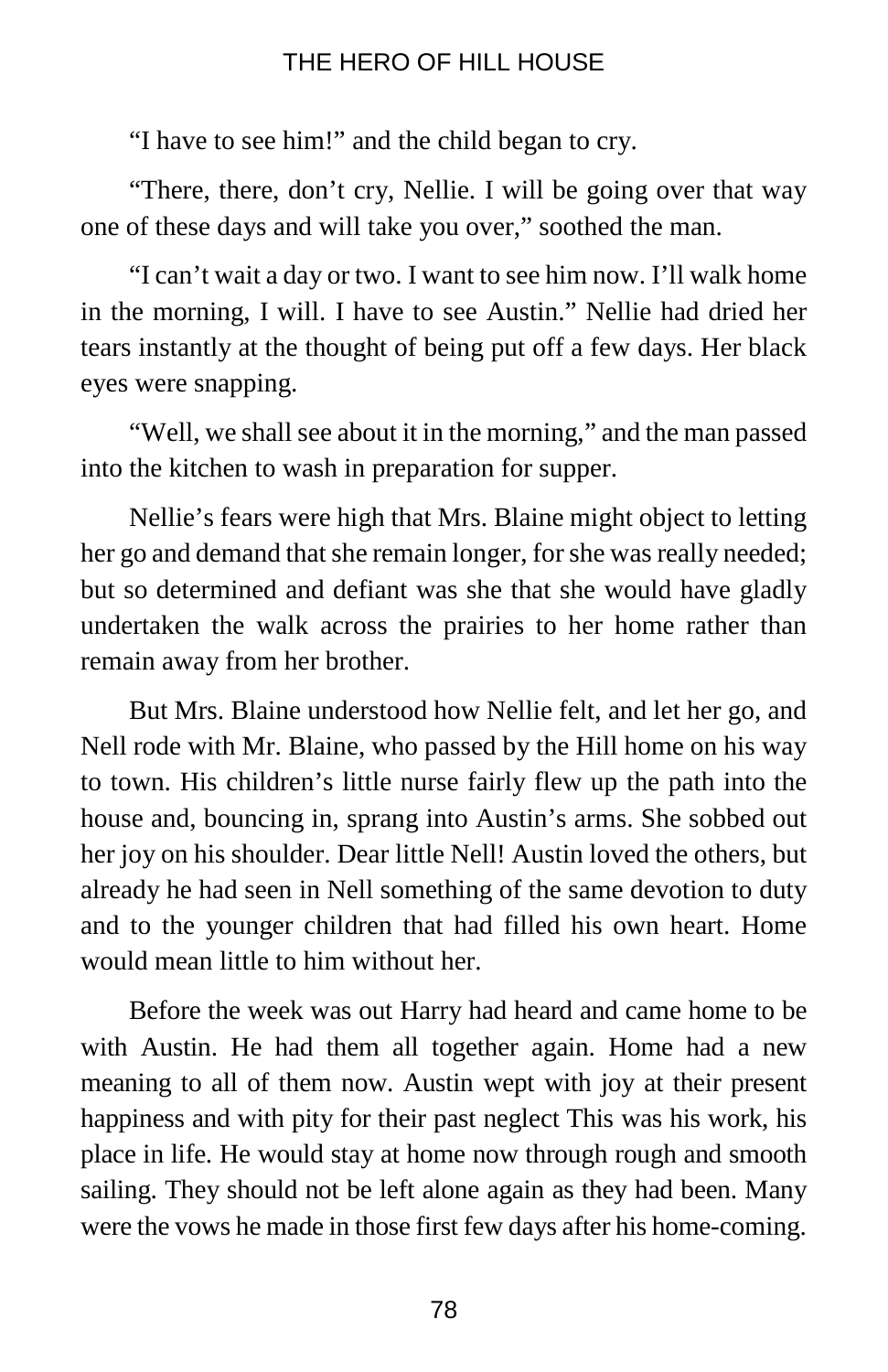His father had received him kindly, with no reference to his hasty departure nor the cause of it. He seemed satisfied that Austin should take the reins of home government again, and did not openly oppose him in any way, neither did he lend him assistance nor encouragement. Will came over to see his brother, but they had so little in common that he did not remain very long.

Austin found his days filled with active service. He had little time for reverie; but at night when all was quiet, he lay and mused and planned. He was now almost sixteen. He marveled at his undertaking the care of the children as he did when he was but thirteen. The responsibility looked greater to him now than then. He had thought only of their physical comfort then, now he began to consider their spiritual training also. Would he be able to lead them to Christ? What ought he to do first? He looked back over the months since his mother's death and saw that God had led him all the way, and he reached out to his heavenly Father now for guidance and grace.

He remembered his promise to Brother Bennet, and even at their first meal had bidden the children to stop while he asked God's blessing on the food. The children had looked at him curiously. It had been a little difficult to bow and thank God at the first meal after his father was with them. Henry Hill was not a reverent man, and while he had not openly opposed his son in this pious act, he had gone ahead as if no blessing were being asked. And always since he had ignored completely the fact that Austin said grace at meals. The children waited without prompting for him to finish his prayer. To establish the family altar had been even more difficult, yet he had found time to read and pray with the children. They lent themselves to his ways, for they were glad to have him with them again. But the new order of things in the house proved in time to be very vexing to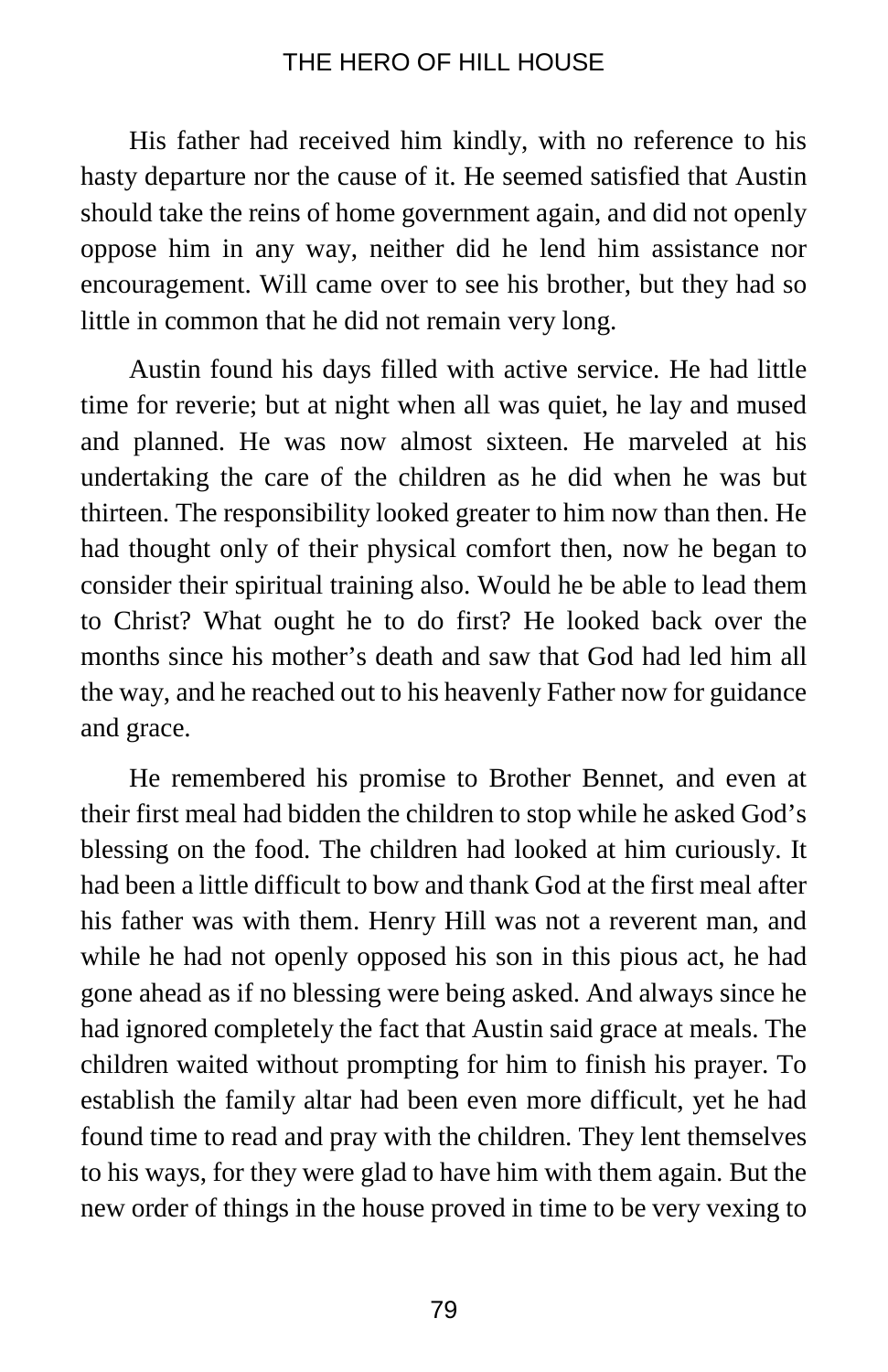Henry Hill. Every word and act of his godly son was a stab in his conscience, and as he had no thought of turning to God, he hated accordingly the one who caused his uneasiness. Wilbur laughed at Austin for his queer ways, as he called them, and scoffed and mocked, yet down in his heart respected him. He would not have had his brother different.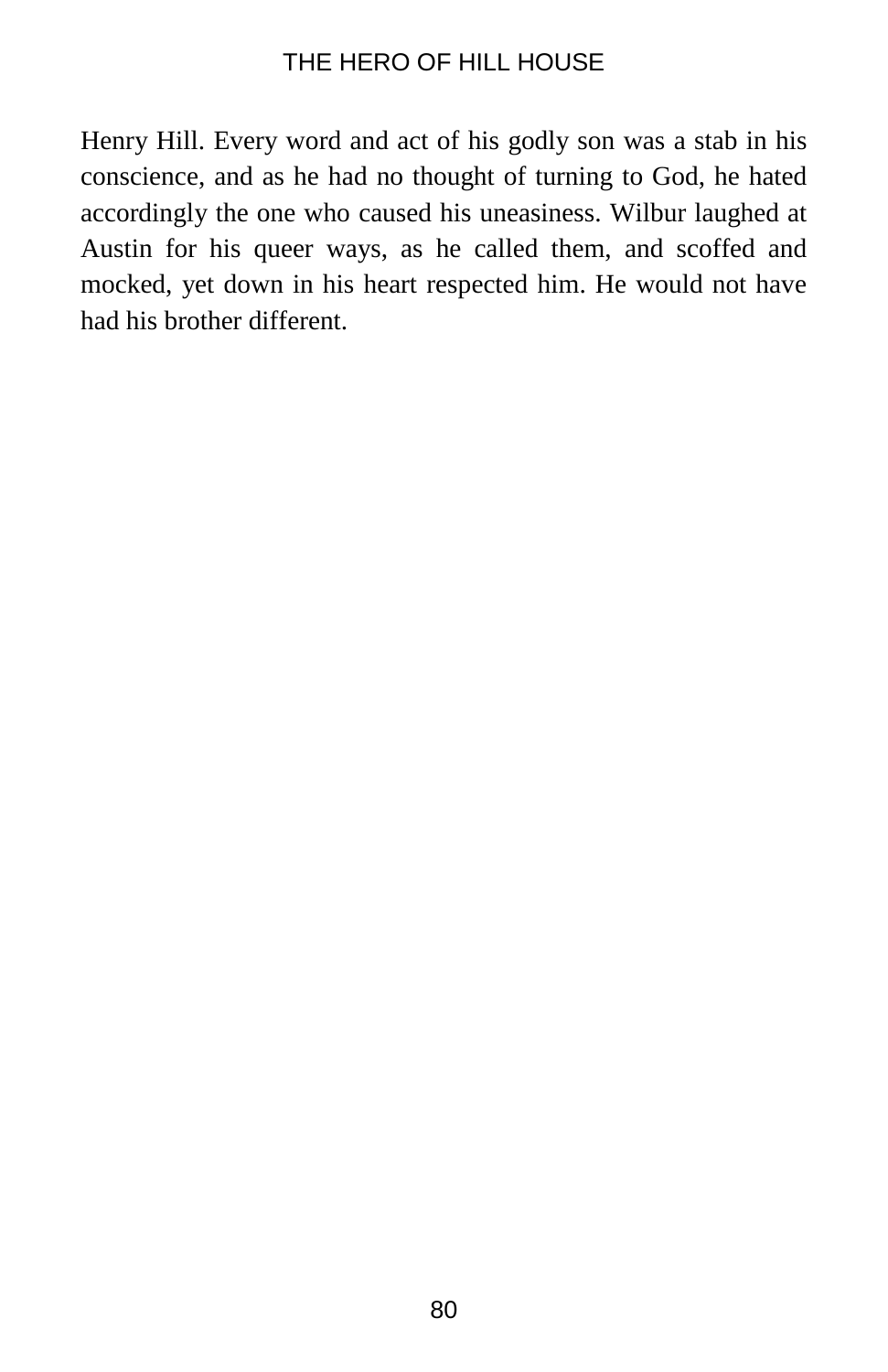# **Chapter 15**

# **The Battle of Two Wills**

There were many changes to be made in the Hill household before it could be running smoothly. The children's wardrobe was low, their father being a careless buyer and the girls being inexperienced in making and mending garments. Austin had anticipated this state of affairs when he had so carefully saved his own wages till he should come home. It was not long till his little hoard was gone. He had also had to buy a number of things for the house to make it comfortable and at all homelike.

Henry Hill had a most comfortable feeling to know that there was someone at home who was responsible for the children, so he took many opportunities to be away. In fact he felt better away with some of his friends than when at home with Austin. It is not a pleasant thing for any father to feel that the serious eyes of his own son rest upon him in disapproval and reproof. Every sight of the boy made him feel uncomfortable and as if he did not come up to what was expected of him. Austin was not a fellow to speak out his reproofs, but he thought them and his eyes told what his heart was saying. Every week found him and his parent farther and farther apart—if possible.

Austin expected no sympathy and asked for none from either his brother or father in the way he was taking. He perhaps went to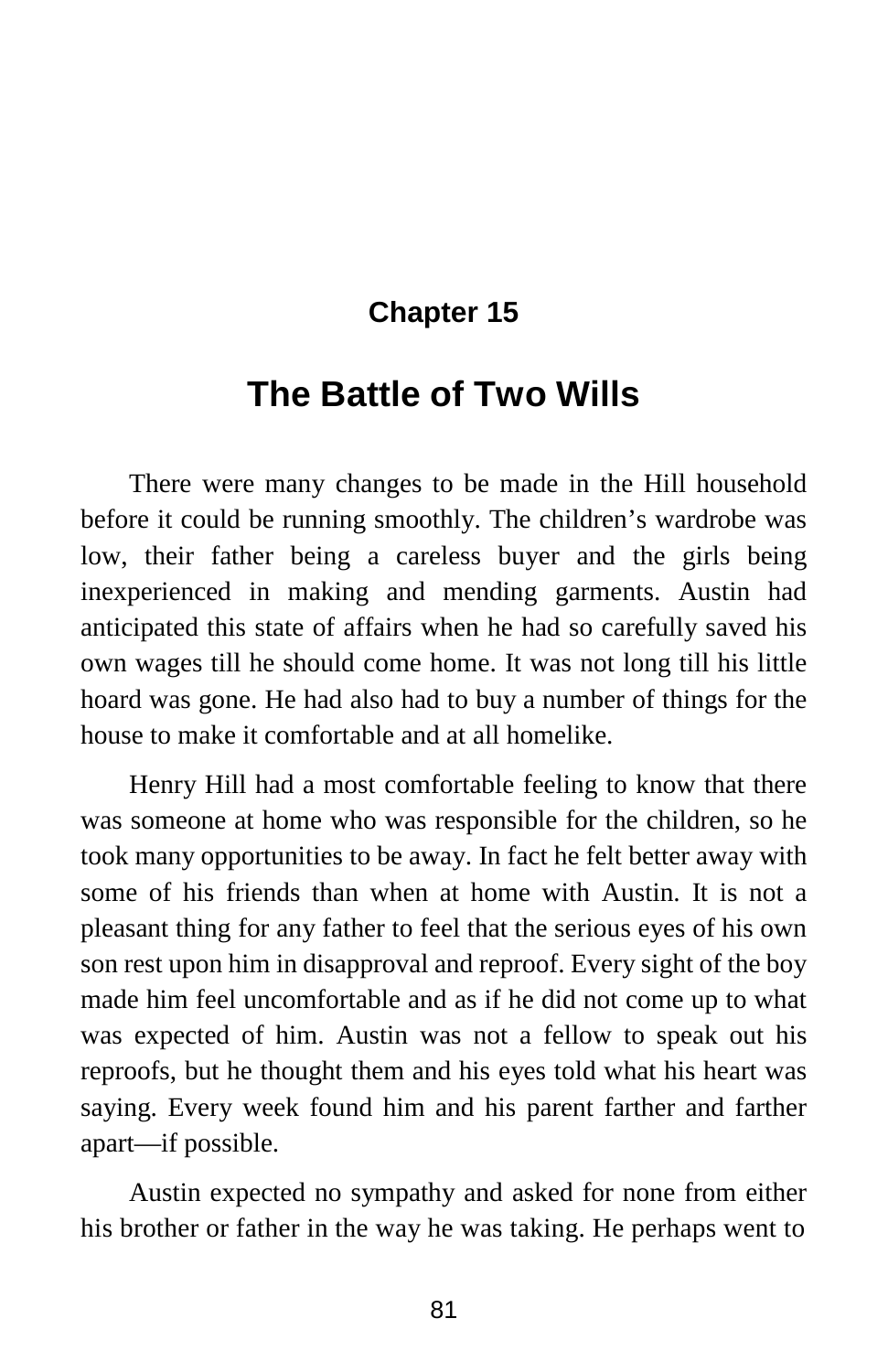the opposite extreme and was so indifferent to what they thought that it had the effect of antagonizing them. It is at least a fact that there was no feeling of sympathy nor cooperation between them, and that antagonism grew until it was almost open warfare between him and his father. He felt such a repugnance toward his father and a hatred of the way he was taking that it continually showed out in his attitude toward him. In later years Austin could understand, but now he was doing only what he believed necessary to protect his own soul from the discouraging influence.

Partly because he always liked to shirk responsibility, and partly because he and Austin had so few thoughts and feelings in common, the father stayed away from home more all the time. To this Austin was not averse, for it gave him more time with the children.

While Austin had been gone so long, his father had been in the habit of inviting in men like himself, and they had often played cards and drank till far into the night. Frequently the wee small hours of morning had found them still busy with their cards and bottles. When Austin came home, he could hardly endure to have a thing like this happen with the little children in the house. He had no right to forbid his father, but he did let him know how he felt about it. The result had been that the father felt most uncomfortable to have his associates gather at his home any longer.

Austin usually retired early with the children, and his father became aware of this. He had missed his social evenings with his friends, and wished to have them again, so he had invited three of the "boys" to come rather late, after all the children were in bed, and spend an evening together. It happened that Austin had gone out that evening and did not get back till late. When he came in, he was much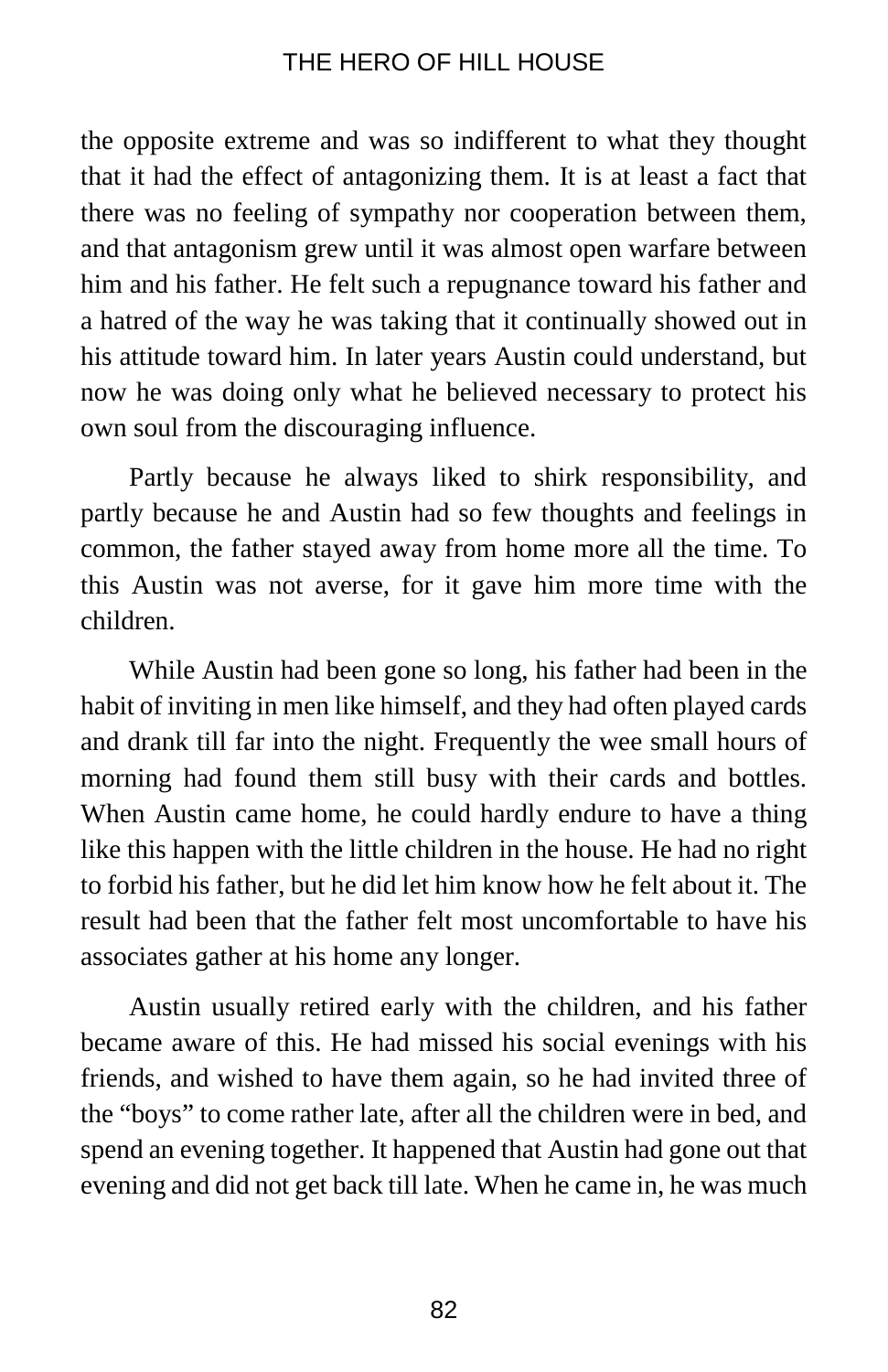surprised to find the four men occupying the kitchen-table with their cards. They had also in some way obtained drink.

With a quick searching glance at the table to see if there were signs of gambling, Austin went upstairs without a word. But so strong was his influence and disapproval that it killed all the interest, and the men all left.

Mr. Hill sat alone, after they had gone, with the same feeling he used to have when his father had caught him doing something mean. He rankled at the thought of this boy setting himself up as judge. He thought he ought to be the master of his own house. He did not reason that Austin had said nothing, that he was only battling with the boy's thoughts. That night he determined that Austin should learn to keep his place. It was preposterous, he thought, that he could not entertain his friends as he pleased.

Austin's feelings after he had reached his room were as serious and positive as his father's, but he took an entirely different view of the whole matter. The question with him was how he should put a stop to such carousing in the house. He wanted to bring up the children in right paths, and how could that be done if they had to be thrown into such influence? It would be a matter of only a short while till Harry would be old enough to begin enjoying these evil associates. So while his father was contemplating how he should show Austin his place, Austin was wondering how he should be able to get to his father's deceived heart something of what his duty was.

"You thought yourself pretty smart last night," he said to Austin the next morning in his surliest voice.

"I was not spying, but was only out to prayer-meeting and came in a little late," answered the boy.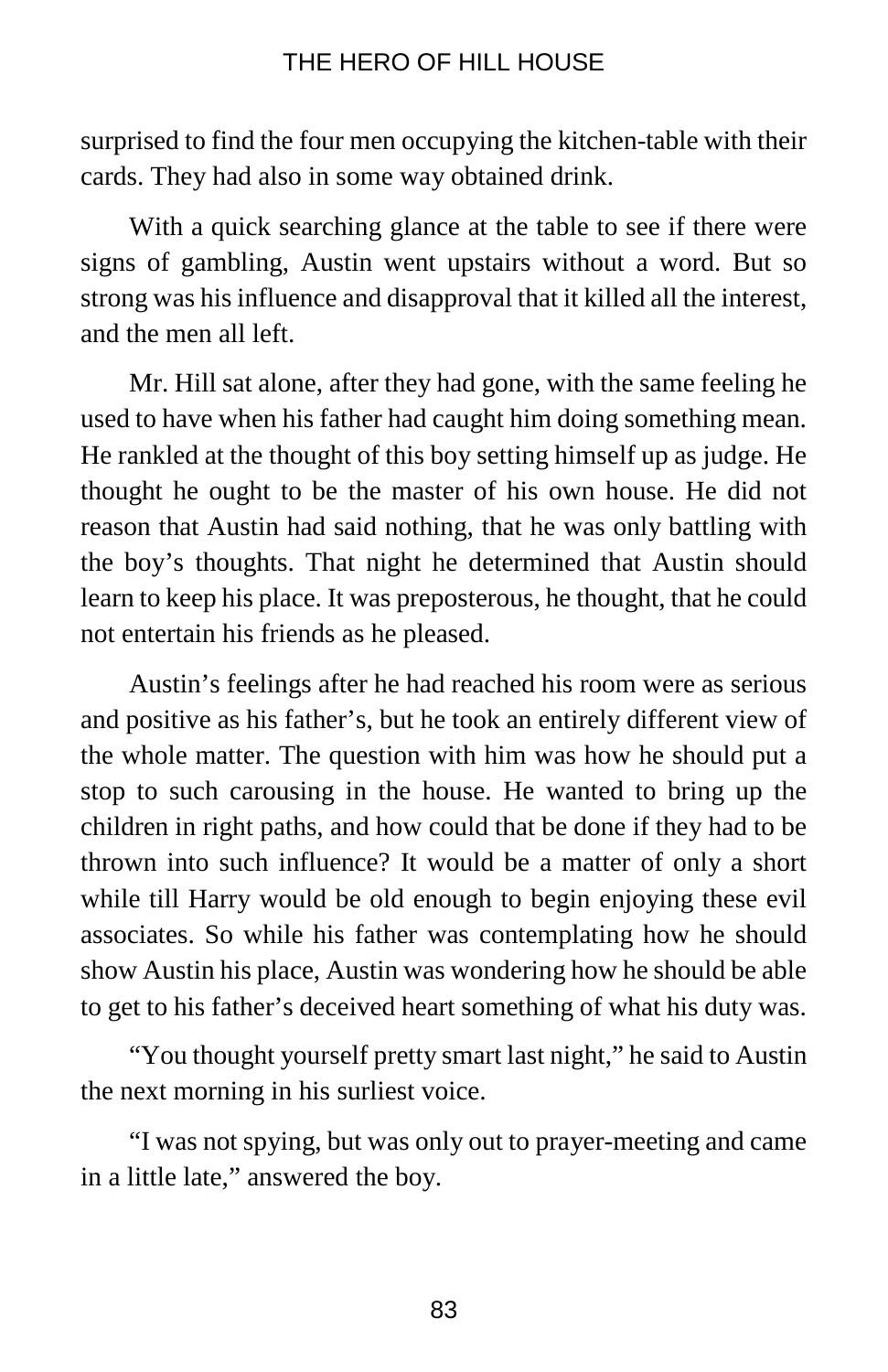"Looks like a man ought to have a right to entertain his friends in his own house without being ordered about by a boy," continued the man in a growling manner.

"Nobody was ordering you about, so far as I know. I am sure I said nothing," Austin replied.

Now was his time, Austin thought, to explain himself. "I do think it is no example for you to set before the children to have such a crowd in," he said.

Here the conversation stopped for the time, but the feeling of antagonism only grew by the encounter.

Mr. Hill had promised to support the family; but Austin, when he had gotten everything to going smoothly, saw no reason why he should not work also, rather than stay at home all the time. With his help morning and evening it was not difficult for the girls, now fourteen and twelve years old, to do the work nicely.

This was a welcome decision to his father, and soon it was the old story, Austin working and giving all his wages to the support of the family, and his father helping only as was positively necessary.

It was not many weeks after Austin's return home (for changes came rapidly in this household) that the father had forsaken his job and was again wandering about, leaving the family on Austin. It was a serious outlook for the boy. No longer did he entertain the optimistic view of life that he had held in the beginning of his experiences. When he was fourteen, he felt as if he should be able to support the family like a man, now at sixteen he knew that he could never do that and keep them together in the home besides. It took too much of his time and ambition trying to train the children and direct their minds in the right channels. His father was drinking all he could obtain and that was liquor of a very bad kind. In all, the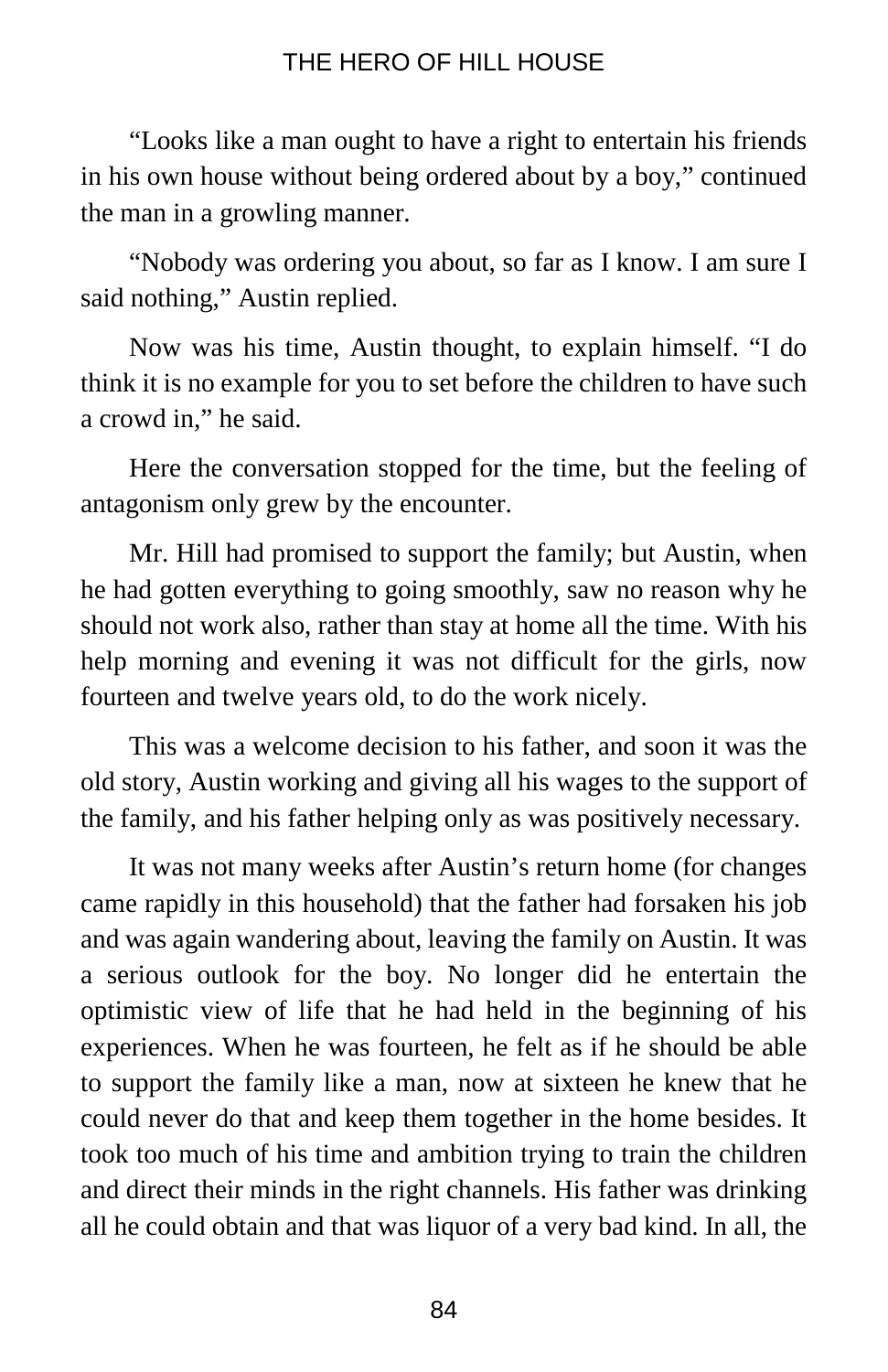outlook was serious as the summer drew to a close. Just what the winter would bring for him and his charges he hardly knew.

He had followed the advice of Pastor Bennet and had sought out a congregation with whom he met in worship. He had passed by the richer, finer church, and sought to find among the more humble congregations one that would be spiritual. Also he wanted to go where he could hope to take the children and have them look presentable. He hardly hoped to be able to dress them for a wealthy place. Every week showed Austin more clearly the battle that must be waged, not of fists or of tongues, but of wills, in the home. The children were growing older, and they, too, had lost for the father that feeling of reverence and respect which is right. They had been more than a year away from Austin's influence and restraint, and while they out of sheer thankfulness yielded themselves to him when he returned, yet as the weeks went by Austin saw that he should have a very big undertaking on his hands just to hold them in control. Besides this was his father's antagonism. The men did not quarrel, but cutting and sneering remarks, indifference to his wishes, and a general atmosphere of hostility prevailed in his father's presence, while Austin stood against all this determined to hold his points and if possible keep the home clean. Gradually Austin's influence in the home prevailed, and because of this, no doubt, his father was found more often away.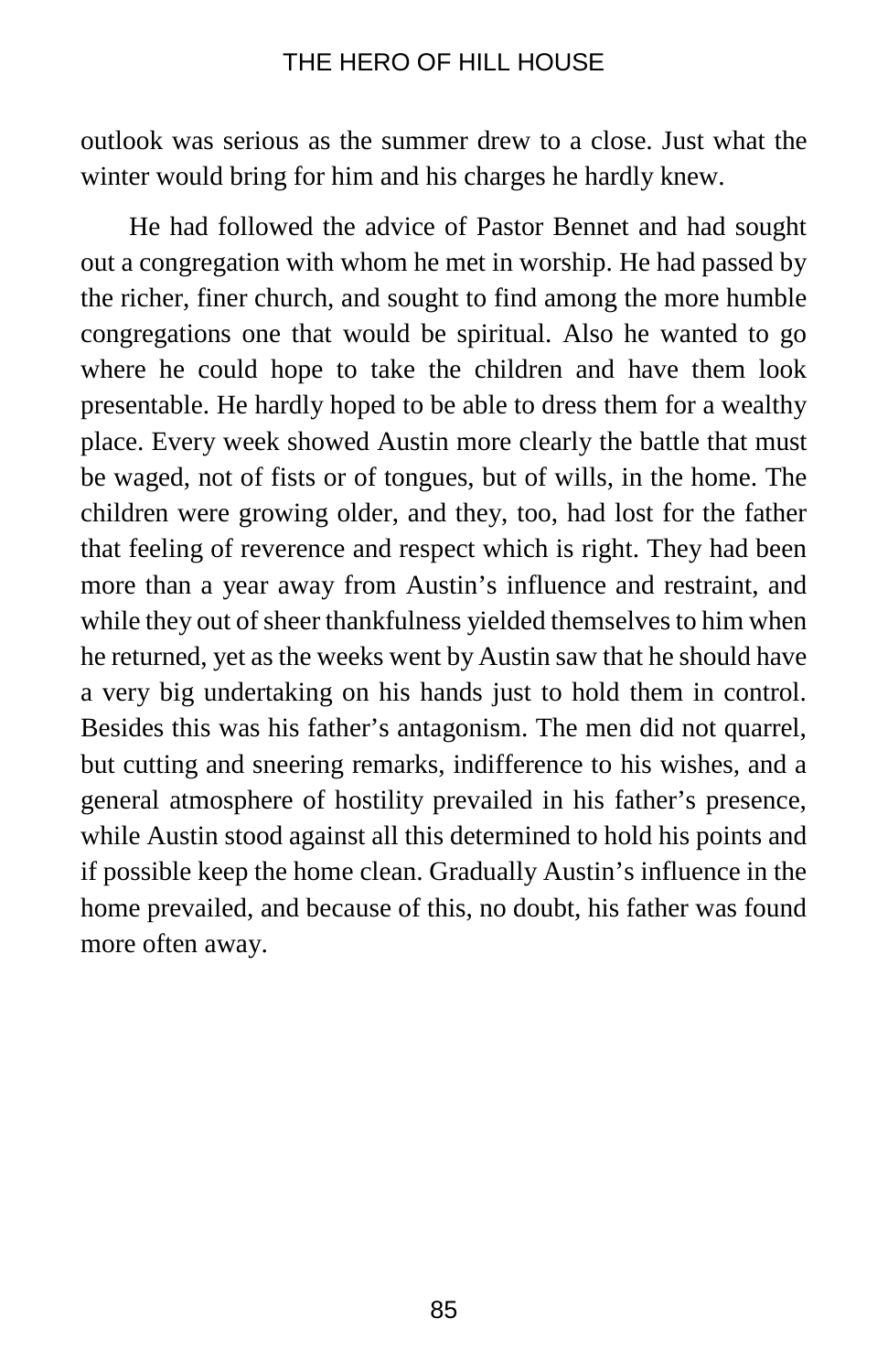# **Chapter 16**

# **Seeking New Pasture**

When David roamed over the hills of Bethlehem feeding his father's sheep, he occasionally had to lead them into new pastures. He knew that sheep to thrive must feed on rich grasses and drink of living waters. When he sought out these feeding-places, he took into consideration the needs of the sheep, finding pasture where the young could feed as safely as those who were stronger.

God's people are compared to sheep and their pastors to shepherds, and the Word of God preached to them is compared to the good pastures. Austin found himself a lone sheep separated from his flock and away from his shepherd with the responsibility of seeking out his own pasture. But you may be certain that he asked the guidance and assistance of the Chief Shepherd.

"Seek out as soon as you can, Austin, a spiritual people and worship with them regularly," Pastor Bennet had said in his farewell counsel, and these words kept ringing in Austin's ears. To a boy of less timid nature this would not have been so great an undertaking, but to Austin it was a serious problem. In the first place his knowledge was limited. His religious experience had been bounded by life under the care of Pastor Bennet, and he did not realize the great difference between church and church. That some churches were richer than others he knew, and that some Christians were less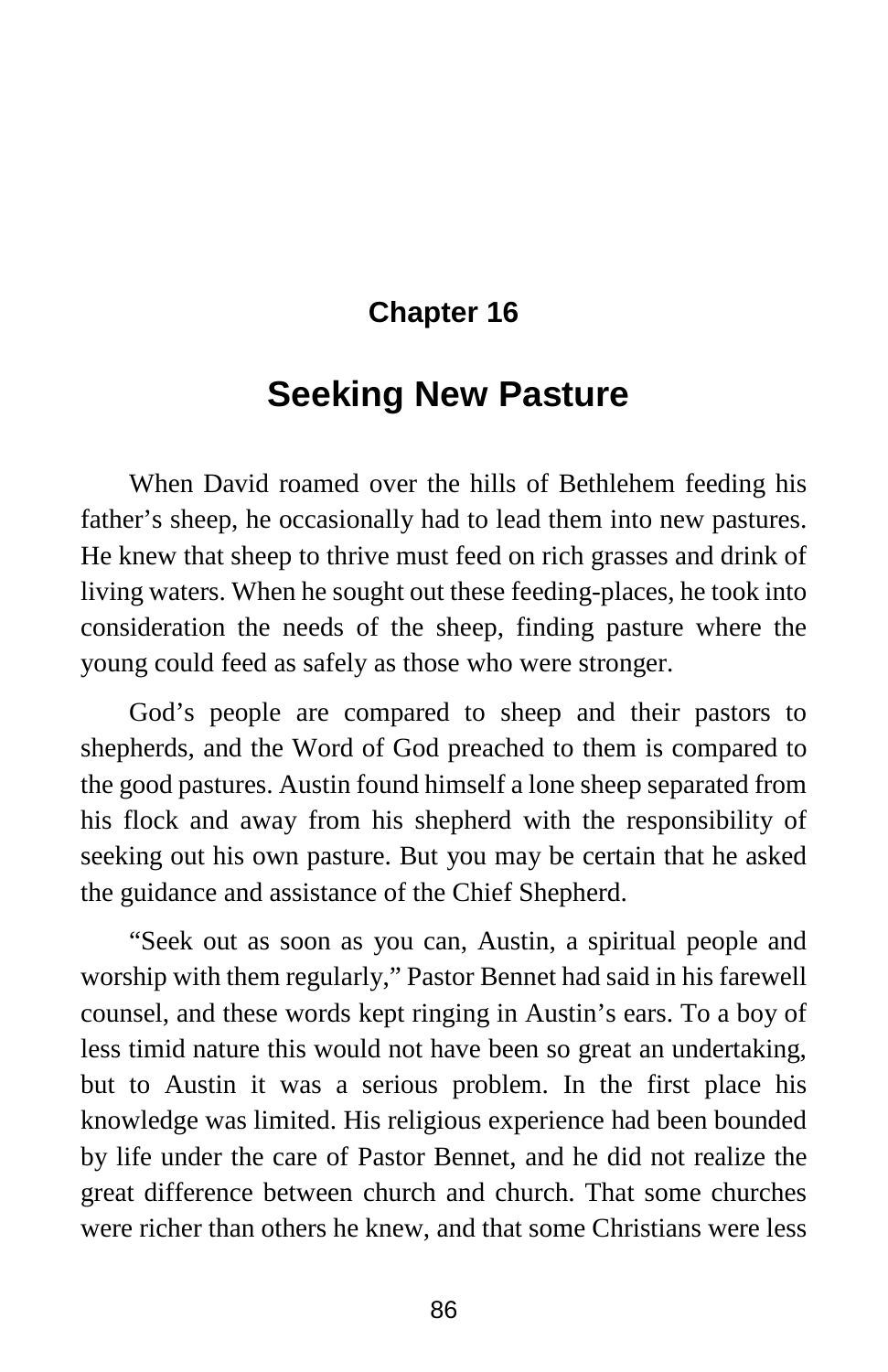humble than others he was also aware. He was certain that the people who attended the larger churches would dress too fine for him and his family, and he would feel neither welcome nor comfortable. He therefore must hope to find his pasture among the smaller and more humble congregations. Pastor Bennet had expressly advised that he find a spiritual people. Why were not all Christians spiritual? Were they not all serving the same God!

The first Sunday he went alone to seek out his place. There were two reasons for this, first that he could go in and out with less notice and also listen with less distraction, and the other reason was that the children were without suitable clothing to go with him. They wanted to go, but he put them off with a promise for the future. He had been making inquiry about a place to worship and had learned of an earnest, zealous people who worshiped in a small building on a side street. From what he had heard, he felt attracted to this place. It seemed to have a reputation for earnestness and spiritual advancement more than any other.

He entered among the other worshipers and took a seat well back, and watched to see how the service was conducted and to compare this congregation with the one he had left. The people came in quietly and seemed humble and sincere. He found himself entering into the spirit of the meeting. The Sunday-school was not large, but was interesting, and he thoroughly enjoyed it. When the minister rose to speak, he had a message that cheered the hearts of his hearers. Austin sat attentively listening, his serious eyes dwelling on the face of the speaker. Pastor Gray was soon attracted to the earnest young listener, and when the service closed, hurried back to grasp his hand and speak to him. Others of the members also made him welcome with pleasant greetings and hearty invitations to return and worship with them again. Austin left the house cheered and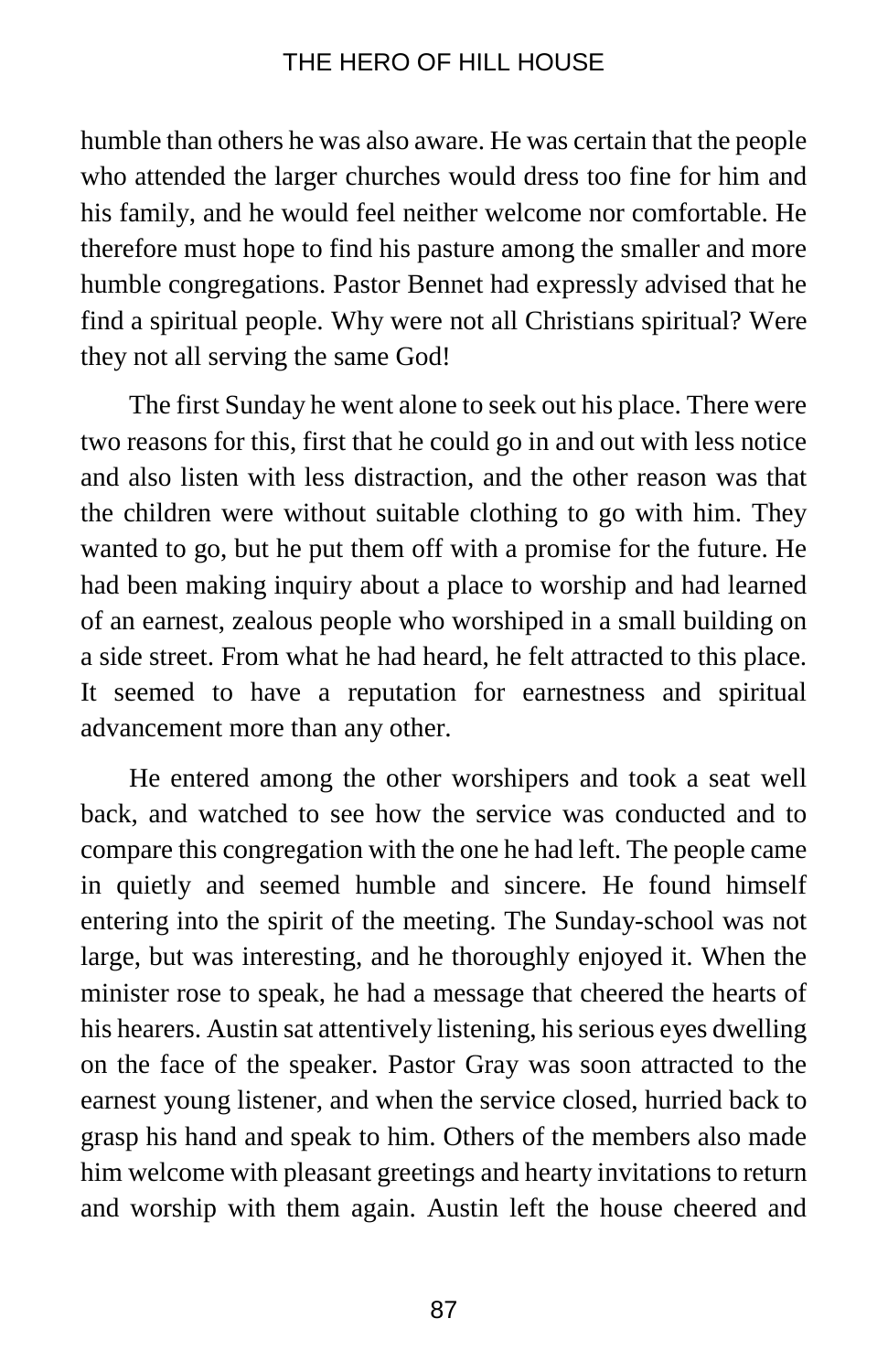comforted, with thankfulness in his heart that so soon he had found a feeding-place.

He told the children where he had been and that by the following Sunday he wanted to have them all ready to go with him and enroll in the Sunday-school. This was to be a new experience for the children, for they had been out of Sunday-school so long that the younger ones hardly knew what it would be like. All of them from Amy to Doyle were glad to make ready for the new experience.

The next Sunday morning was a busy one, but in due time Austin with his little flock about him walked down the dusty street to the place of worship. He was met at the door by the superintendent and made welcome, and the children were placed in their proper classes. When it came time for the study of the lesson, Austin took an active and interested part, which pleased his teacher very much and attracted the attention of the superintendent. They had been needing a teacher for the boys' class, and at once that worthy person thought she saw in Austin just what was needed.

"Brother Hill," she asked him after Sunday-school, "have you ever taught a Sunday-school class?"

"Yes, I had a class before I came here," he answered.

"We are needing a teacher for a class of boys. Would you be willing to take it?"

Immediately Austin thought of Pastor Bennet's instruction to his young converts, to take hold of any work that might be given them to do. Besides, he longed to be useful.

"I should be glad to do so," was his answer.

This class of boys was a real blessing to Austin all through the summer, and he found himself taking each one into his heart. He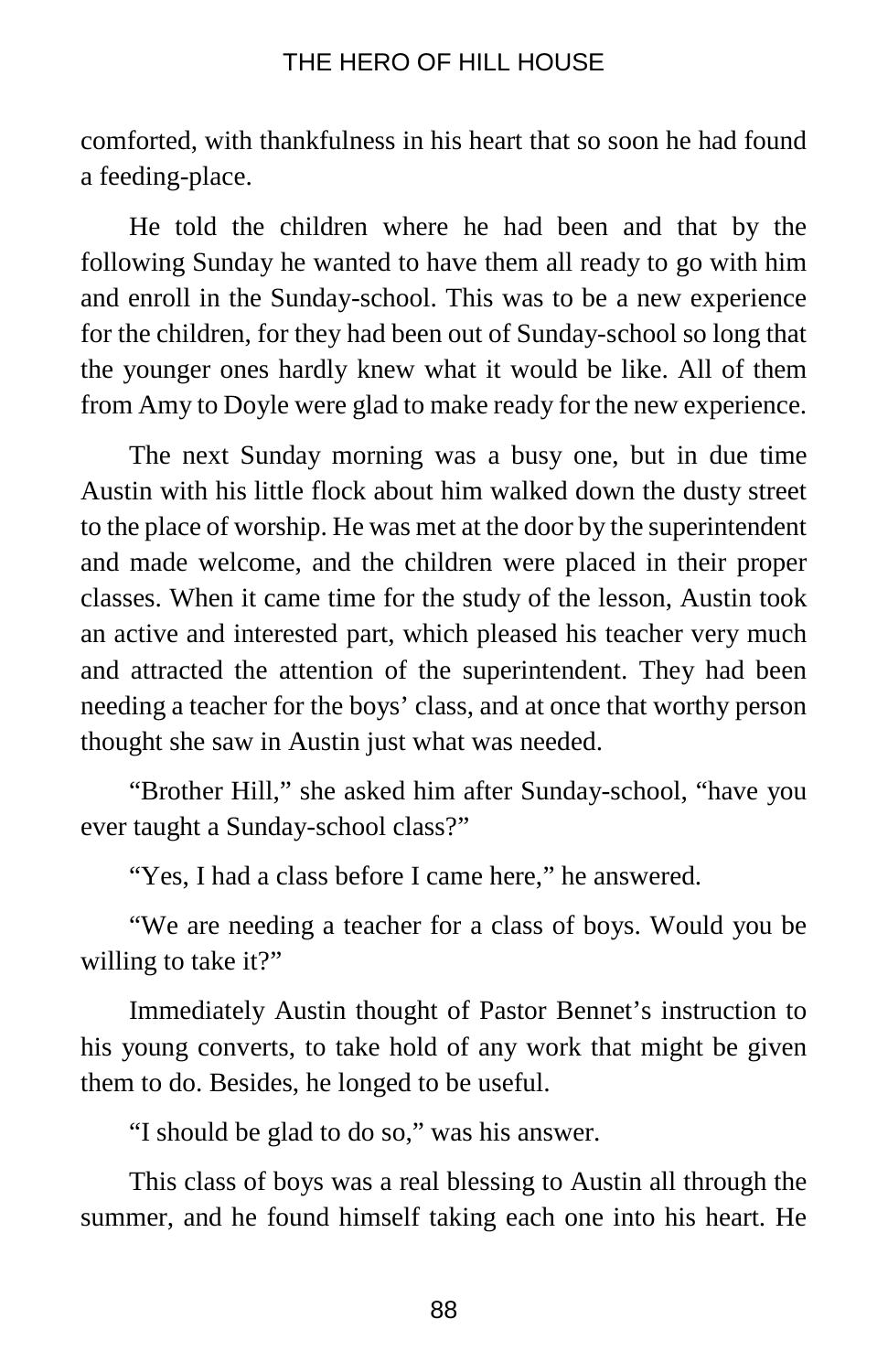wanted to be able to lead them also to his Savior. Soon he began going out to the evening services and to the midweek prayermeetings, and found himself one of the little flock working for the Master. It was with gladness that he was able to write back to Pastor Bennet that he had indeed found a real home. So the summer wore away. Austin was as busy and as happy as he had ever been in his life. To be with the children and to feel he was being a blessing to them brought gladness to him, and added to this was the association with the little congregation of spiritual people. His heart swelled with thanksgiving to God.

Every boy with ambition in his heart feels great longings to be useful in this world, to accomplish something. According to each boy's talents and inclinations these longings take different forms. One pictures himself a successful business man, another rises high in some of the professions, yet another becomes in his dreams a man who understands the sciences, or who digs deep into the mysterious things of this world. Every real boy has his dreams, and Austin was not an exception. He would not always be with the children. In a few years they would be grown, and he would be free. Then, oh, then he would go forth to his achievements! But when he looked forward, there was a broad expanse of years. And already his wings began beating against the bars. He longed to be out, to be free.

Again he found that the things which boys like appealed to him. There were outings and sports he would have liked to take part in, but his home responsibilities hindered him. He wanted often to do things which under other circumstances would have been all right, but by the doing of which he would lose influence with the children. Often he would have to steel himself against those things his boyhood called for and be as one much older. This gave him a manner rather stern and grave, and made him unlike other boys. It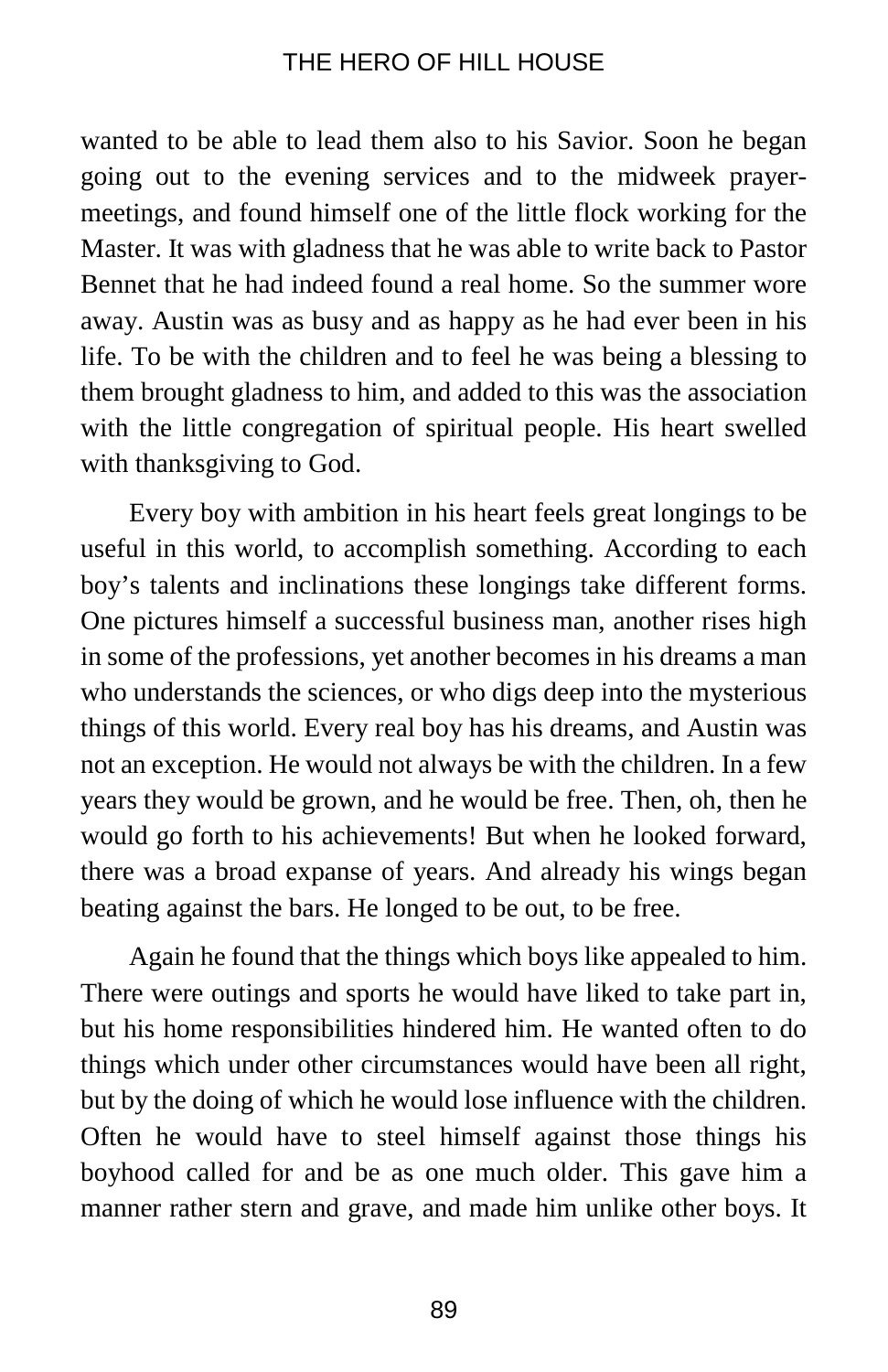shut him off from those of his own age, and to a great extent made him unable to fully sympathize with his sisters in their girlishness. It seemed to him they ought to be steady and serious like himself, and often he gave them sharp reproofs, which were hard for them to bear. In later years they saw that he had more to carry than nature had made a boy ready for; and he realized that often he had asked too much of them.

The days were full of perplexities for Austin. The children had been left to themselves and had worked out their own problems, each in his or her own way, and the result was that they had lowered in moral tone and were in many instances crafty and deceitful. Austin was left alone with them for long periods at a time, and to bring the obedience that was necessary for the governing of such a household he had often to use sternness and even to chastise some of the younger ones. He must teach them some of the principles of obedience.

"Austin," said his father one day, "I have a contract for putting up hay that will give work for all of us for six weeks or more. How would you like to load up the family and enough cooking-utensils for use in the camp and go out with us? Amy and Nell could do most of the cooking, and you could have wages just as I shall give Wilbur. We shall be in camp steady till the work is done."

Austin considered this proposition, and accepted his father's offer. It would be a change for all of them, and he had always been fond of outdoor life. If the contract was properly fulfilled, it would net a good sum of money for the family purse, which meant a great deal. All the children entered into the plans for their outing with enthusiasm. To live like Gipsies for a few weeks would be great sport they were certain.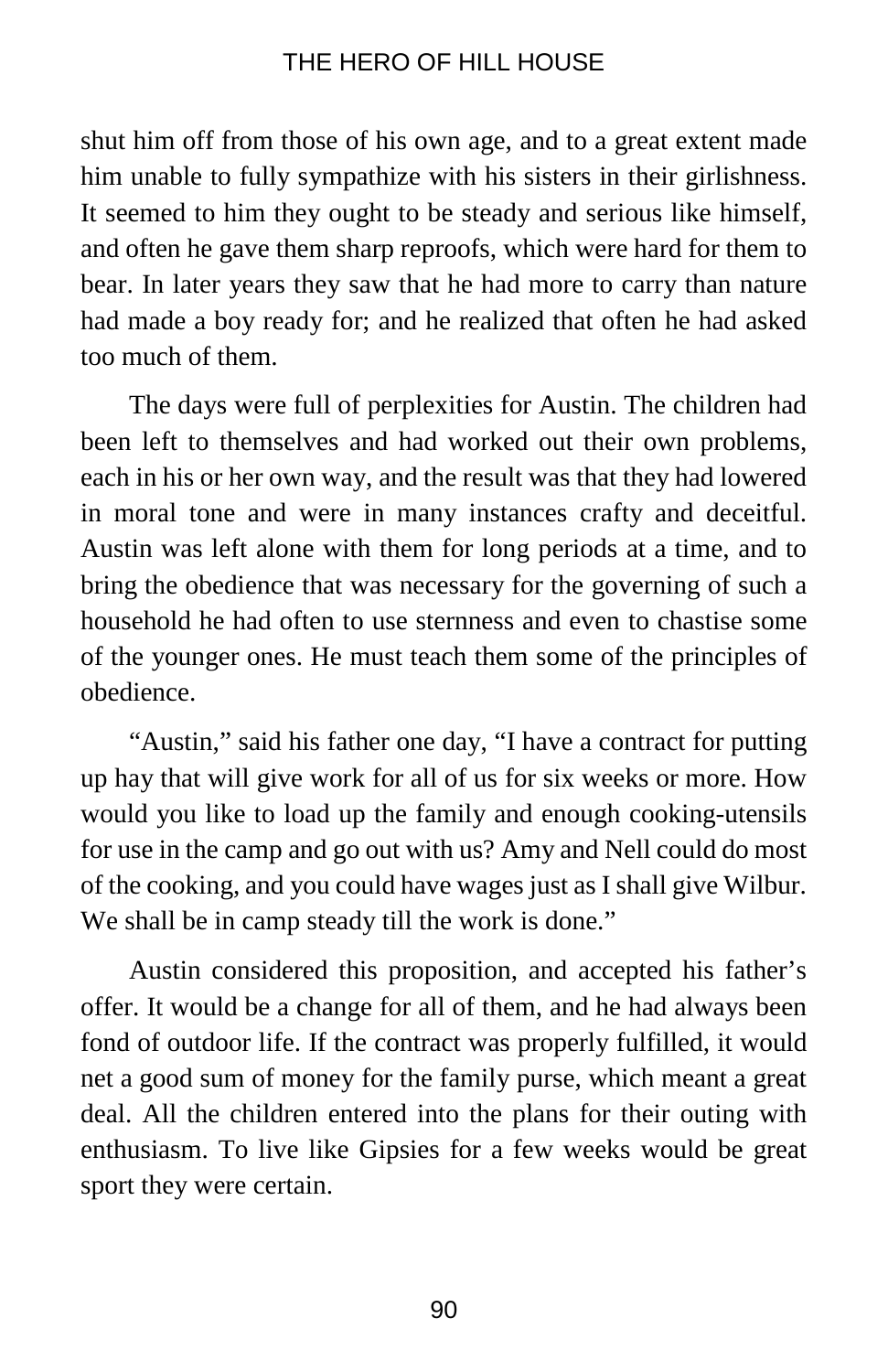# **Chapter 17**

# **To The Hay-Fields**

They were to go to the hay-fields about the first of October, and the work would keep them a full six weeks, during which time they wished to remain constantly in camp. They would go to the more distant part of the fields and work toward town. The grass was upon hilly ground, making the work somewhat tedious in places. As the country was only thinly settled, they would be the entire time away from all social life. The camp would be moved several times, each time being pitched nearer town.

It would be a full day's drive from home to the place for the first camp, with the wagons loaded as they would have to be, therefore all preparations for the start were made the day before. The bulky machinery needed for haying was loaded upon wagons, while the camping-outfit, bedding, clothing, and all things for family use were put upon a separate wagon, where the children were to ride also. Austin was to be the driver of this wagon, and from the first be given the oversight of the children. The party would consist of Mr. Hill, Wilbur, Ned Bailey (who had been hired to help on the job), Austin, and the children.

In gathering together the implements needed, someone had to make a trip across a small pasture-field from which the scrubby timber had not been cleared. Will had hitched a team of young mules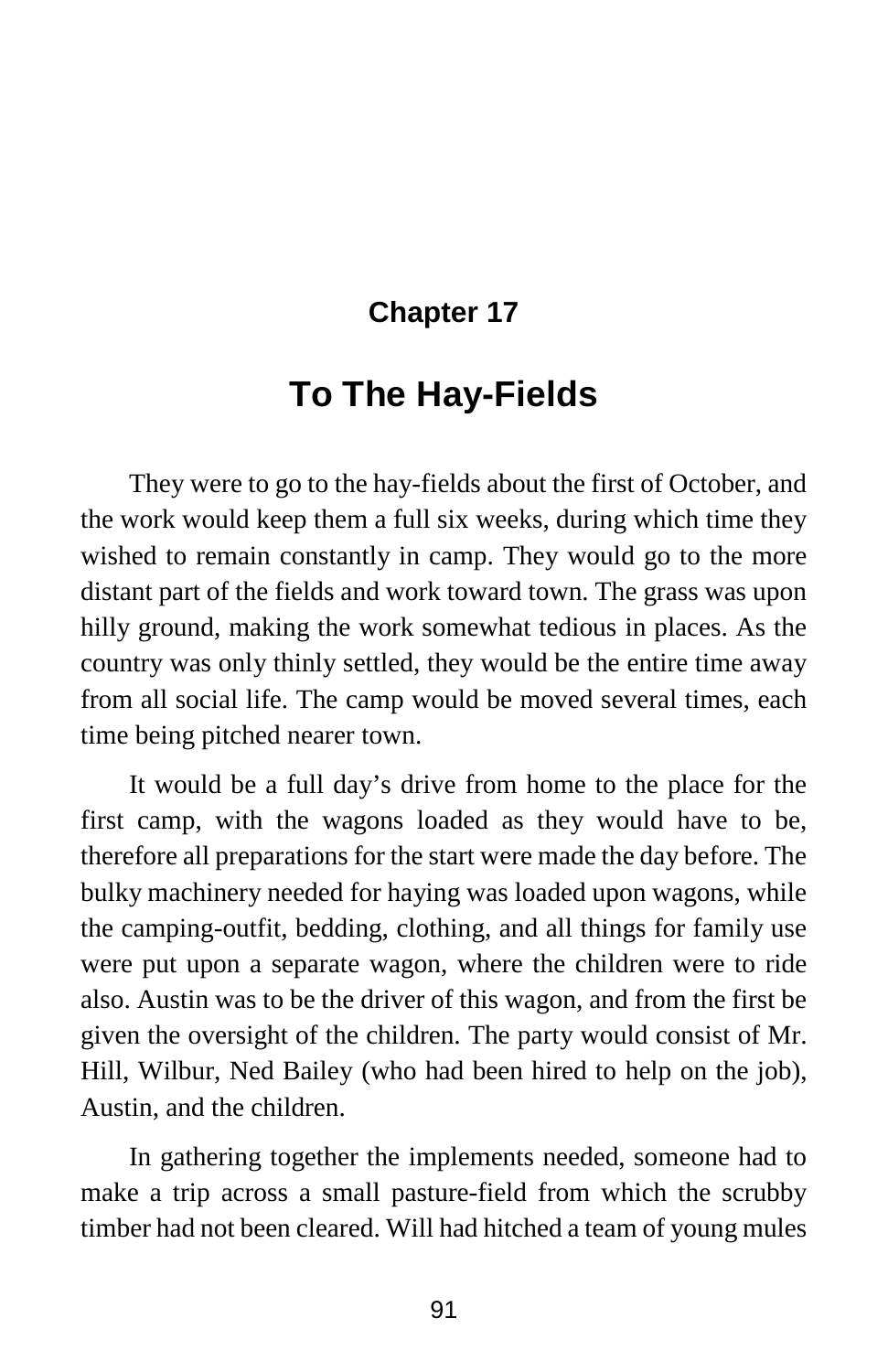to one of the wagons and gone on this errand. The mules were frisky fellows and enlivened this little journey by running away. Wilbur got them under control with little trouble, but it was noticed afterward that one of the wheels of the wagon had been injured by striking against a tree. Because his load would not be so heavy as the others, Austin was given this wagon.

The morning they were to start everyone was up early and eager to be off; but as is always the case at such times, they found more to do than they had supposed, and it was nearly noon when they left the house. They stopped in town to get groceries and a few things needed for the work, and were off again. Only Mr. Hill knew where the hay-fields were located, and as the road led through a rough country, he took the lead, the others following, making a jolly little caravan.

They had not gone far on the way when all the joy of the trip was taken away for Austin. He saw a suspicious-looking brown bottle pass between Ned and Mr. Hill. Too well he knew what that meant, and how unreasonable and inconsistent his father would be when his brain should be fired by the bottle's contents. In only a little while the silly jokes and ribald laughter of the two men floated back to those in the last wagon. Austin looked on the children in pity and was sorry that he had consented to take them on such a journey. But all they could do now was to go ahead, fare as they might.

Henry Hill still had a conscience, and at every draft from the bottle it lashed him harder, but he mistook it for Austin's accusing thoughts. He felt the serious, reproving eyes of his son rest upon him every time he took a sup, and to avoid this unpleasant sensation he drove to one side, and when Austin came along by him, he ordered that he go to the lead.

92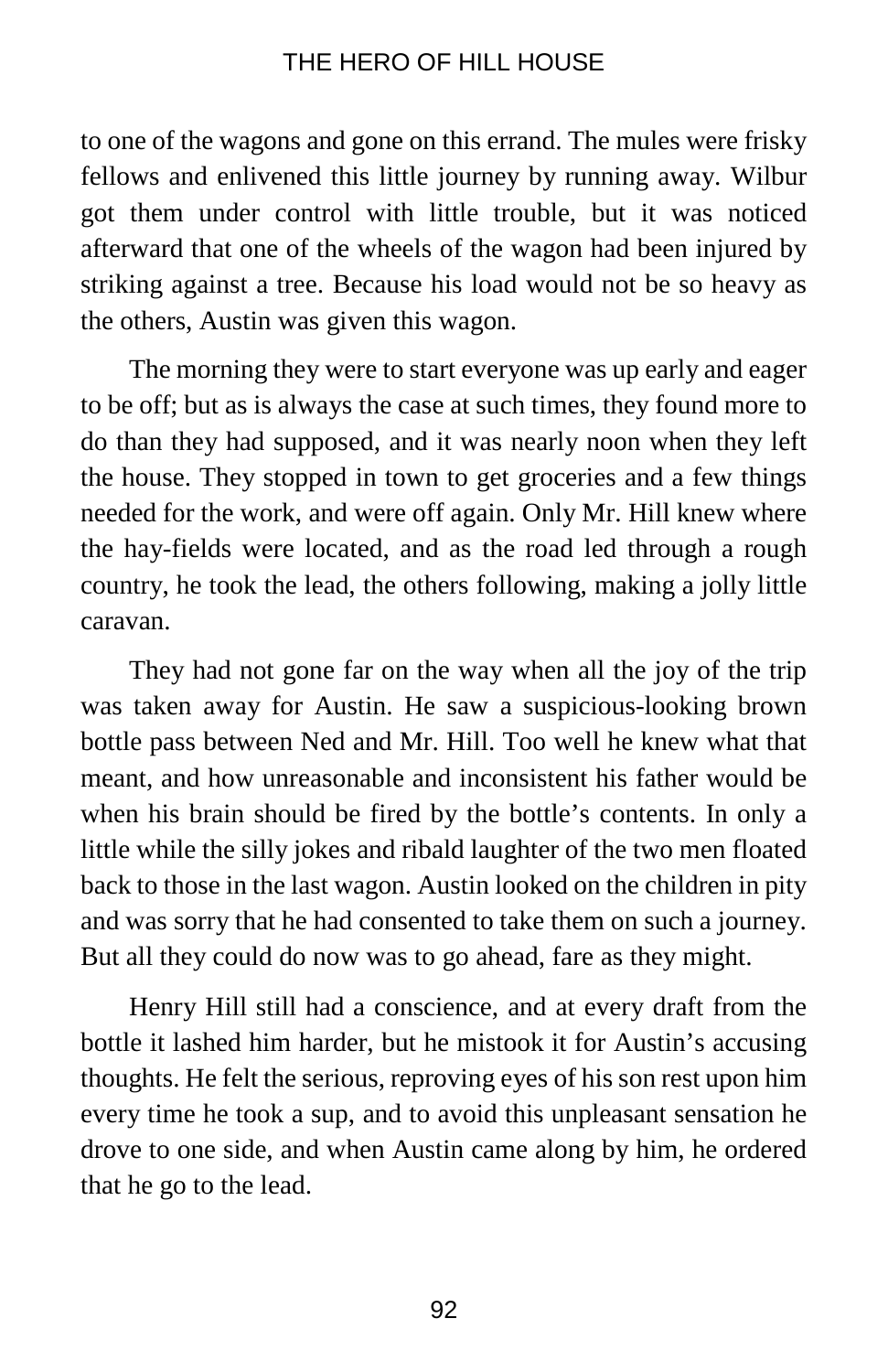He knew that dim as the road was and rough, Austin would have all he could manage with his driving and could give no time to what was going on behind him. Austin protested against this arrangement, for he did not know the way nor the condition of the roads. There were a number of small streams to be crossed, none of which had bridges, and all of which had treacherous quicksand beds, and he hated to drive first with the children. But his father was already past reasoning with and motioned Austin on with an imperative flourish of his hand. After getting the directions as well as he could Austin drove ahead. Presently they came to one of the little streams, the banks of which were steep and sandy, but by paying strict attention to what he was doing, Austin got into the water and out again on the other side without accident. The other wagons were not so fortunate, for one of them tipped over and spilled the machinery into the stream. It took some time to get everything out and on the wagon again, and the combined strength of the men was needed to accomplish it. To cheer themselves on their way Mr. Hill and Ned took several more drinks from the brown bottle. Fortunately for Austin and the children Wilbur was not drinking at all.

They had not gone far when Austin allowed his wagon to strike against a stone. Unfortunately it was the injured wheel that received this jolt, and it gave way. Here was a worse predicament than the first accident had been, for the wagon could not go at all. They unloaded one of the other wagons and reloaded it with the things from the one Austin was driving. It took some time to do all this, especially since half the men were almost past helping; already it was late. Mr. Hill had now come to the disagreeable stage of drunkenness and was furiously angry at this delay, especially because it had been Austin who had occasioned it. He did not think it best to vent his anger upon his son, so took it out upon the team. Talking loudly and swearing profusely, he stepped up to one of the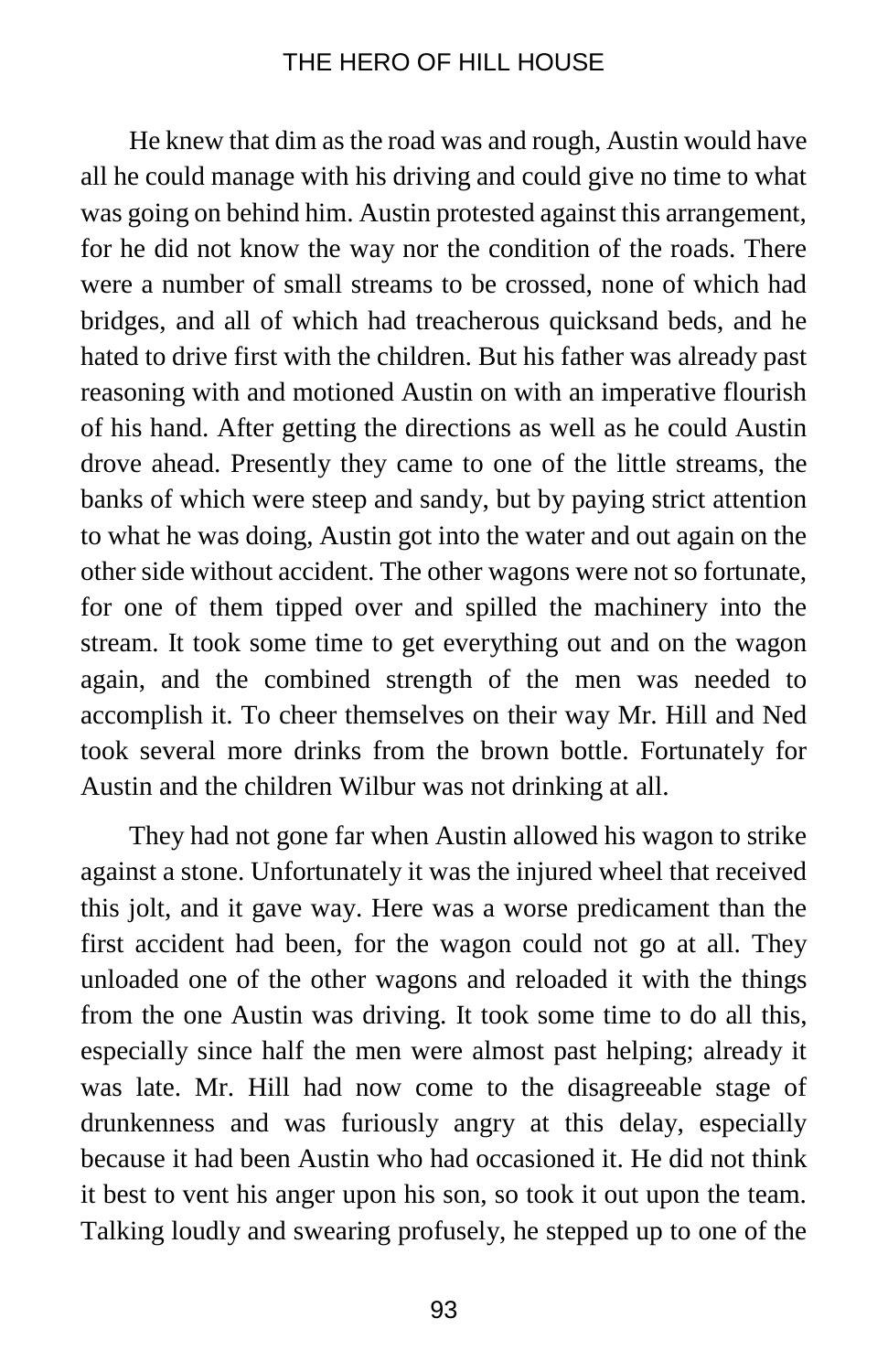horses and gave it a smart kick. This blow was unexpected by the animal and entirely uncalled for, and was spitefully resented—no sooner had the blow fallen on the horse's side than it wheeled and kicked back viciously. The blow struck the man on the thigh, and he gave a loud yell of pain. The pain was as severe as if the leg had been instantly broken by the contact, and no doubt that is what Mr. Hill thought had happened.

The children, already excited over the accidents, were now thrown into great alarm at the scream of pain from their father, and began to cry with fright. But Austin felt a wave of gratitude to the fiery old horse for punishing the foolish man.

"Hush, children! he is not seriously hurt, and the pain will sober him so that he can tell us where to go," said Austin with a good deal of inward satisfaction. As matters then were he had gone as far as he could without further directions, and his father was past giving any sensible orders. It had begun to look as if they must camp on the prairie till the man could sober up.

The boys helped the wounded man into his wagon and made him as comfortable as they could with some pillows and a bed-quilt, and went on with their work. Austin's guess had been right, for by the time the boys were ready to start on, Mr. Hill was able to tell them where to go.

The accidents had hindered the little caravan so much that they did not reach their destination till long after dark. They were to camp that night in the yard of the man for whom they were to work, and it was very late when they drove in and gave the customary call. Mr. Jenkins came to his door and in a few minutes was out in the yard with them. Will and Austin were out of their wagons and explaining how they had been delayed. Mr. Jenkins looked about in some perplexity.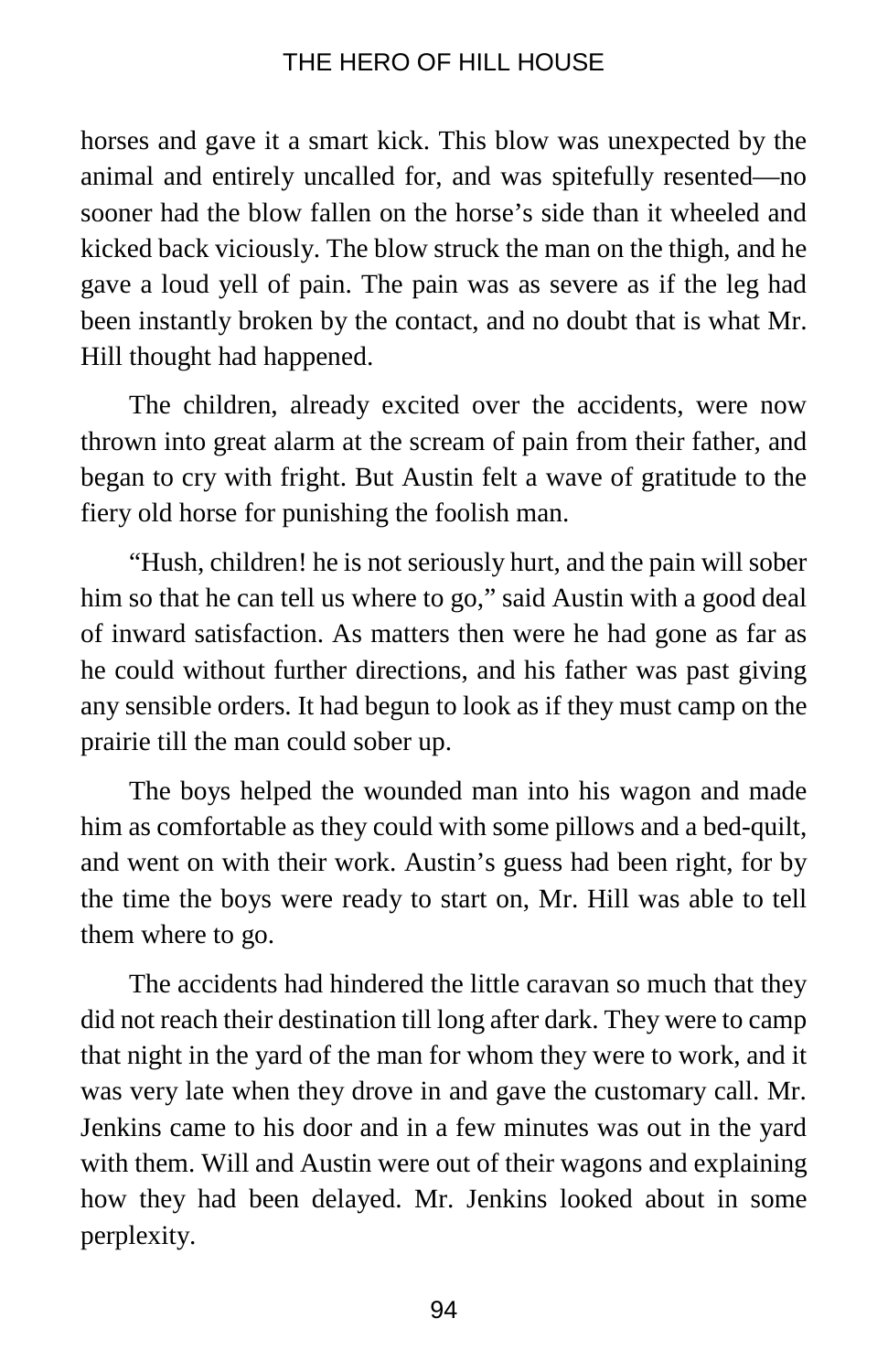"Where is Hill, the man I contracted the work to?" he asked. "Father is yonder in the wagon. He had an accident on the way and is not able to get out of the wagon by himself," explained Will.

Mr. Jenkins walked around to where Ned and Mr. Hill were nodding drunkenly, and turning to the boys he said, "Been drinking I guess." The boys said nothing, for both of them were heartily ashamed of their father's condition.

Mr. Jenkins, who had a kinder heart than tongue, said some very hard things that night to the stupid men, but helped the boys to get them off the wagons and into bed.

"If a man has no respect for himself, he ought to have some for his children. Think of your dad being out with his little girls on a trip like this and getting into such a condition," stormed their host. The boys made little reply, for nothing they could say could mend matters nor make them less mean. As for Henry Hill, he was past all feeling or consideration, being as stupid as if he were not a man at all. He hardly knew when he was placed in his bed.

There was little room in the ranch-house, and beds had to be piled upon the floors of some empty bins in the barn. Here the weary children were soon in sweet, forgetful sleep. When Austin lay down to rest, with his little sisters sleeping nearby, he thought soberly and earnestly. His lot had been cast among the wicked, but by the grace of God he meant to make the best of it anyway, and do what he could for the little ones. It was hard to have as kind a feeling toward his father as a Christian should, but he was able to conquer himself and keep peace in his soul. Never will he forget the battle he fought that night with apprehensions, discouragements, and evil feelings toward his parent. Lying there in the dusty granary with the mice scampering about, he prayed, "O God, give me grace to feel toward Father as I should. Help me in the coming weeks to always do right.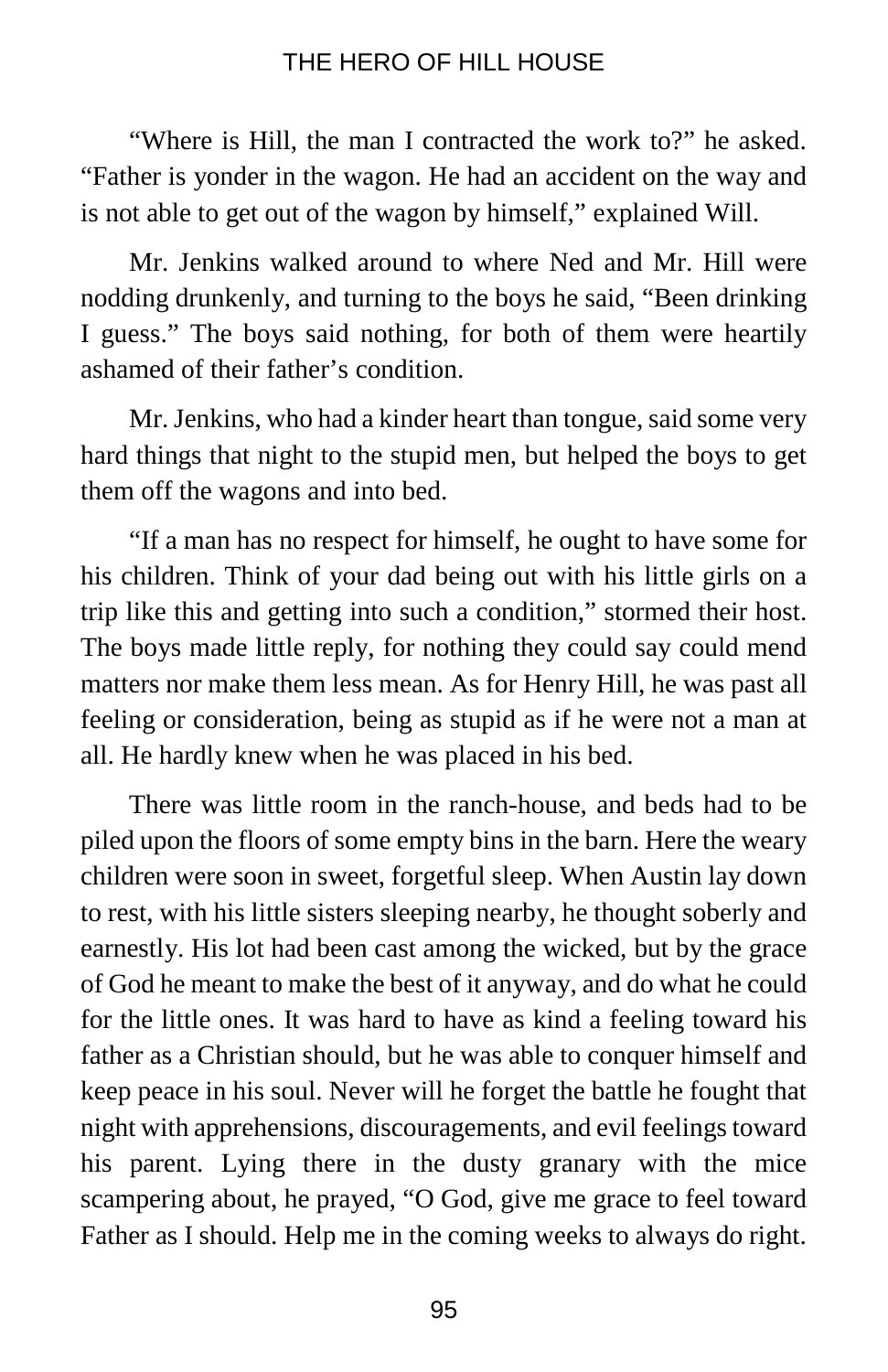Show me how to protect the children, and forgive me for consenting to bring them on such a hazardous journey."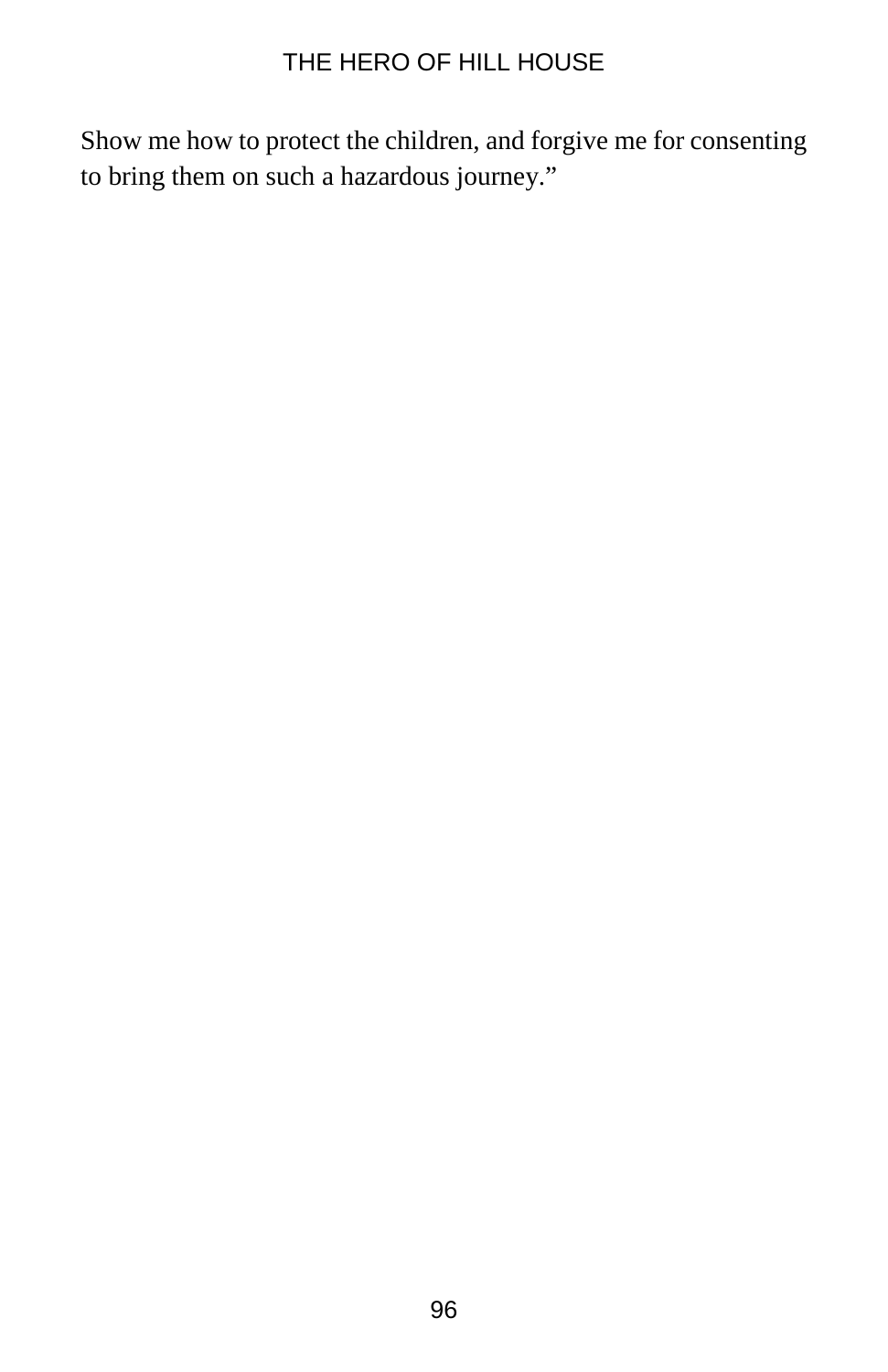# **Chapter 18**

# **Six Weeks of Haying**

Morning came at last, bringing light and warmth, and the children were up and ready for the remainder of their journey. Mr. Hill and Ned were sober now, and luckily the bottle was empty. They were very cross and out of sorts from the effects of their drinking, but able to help with the work. Mr. Hill could limp about on his injured leg, and so they were soon off to their first camp.

At last they drove to the place that Mr. Hill had previously chosen to set up camp, and soon the tent was up and the stove ready for the fire, and the few cooking-utensils in place. While part of the company were doing this, one man had already gone to the field, and the sound of the mower, as it cut the fragrant grasses, came in a merry tune to their ears.

Since the brown bottle that had caused them so much grief on their journey was empty, things went on very smoothly in camp. The girls did very well with the cooking, with Austin's ever-ready help when they were in perplexity. Everything took on a more hopeful air.

"I am not going to work today, Father," said Austin quietly the first Sunday morning.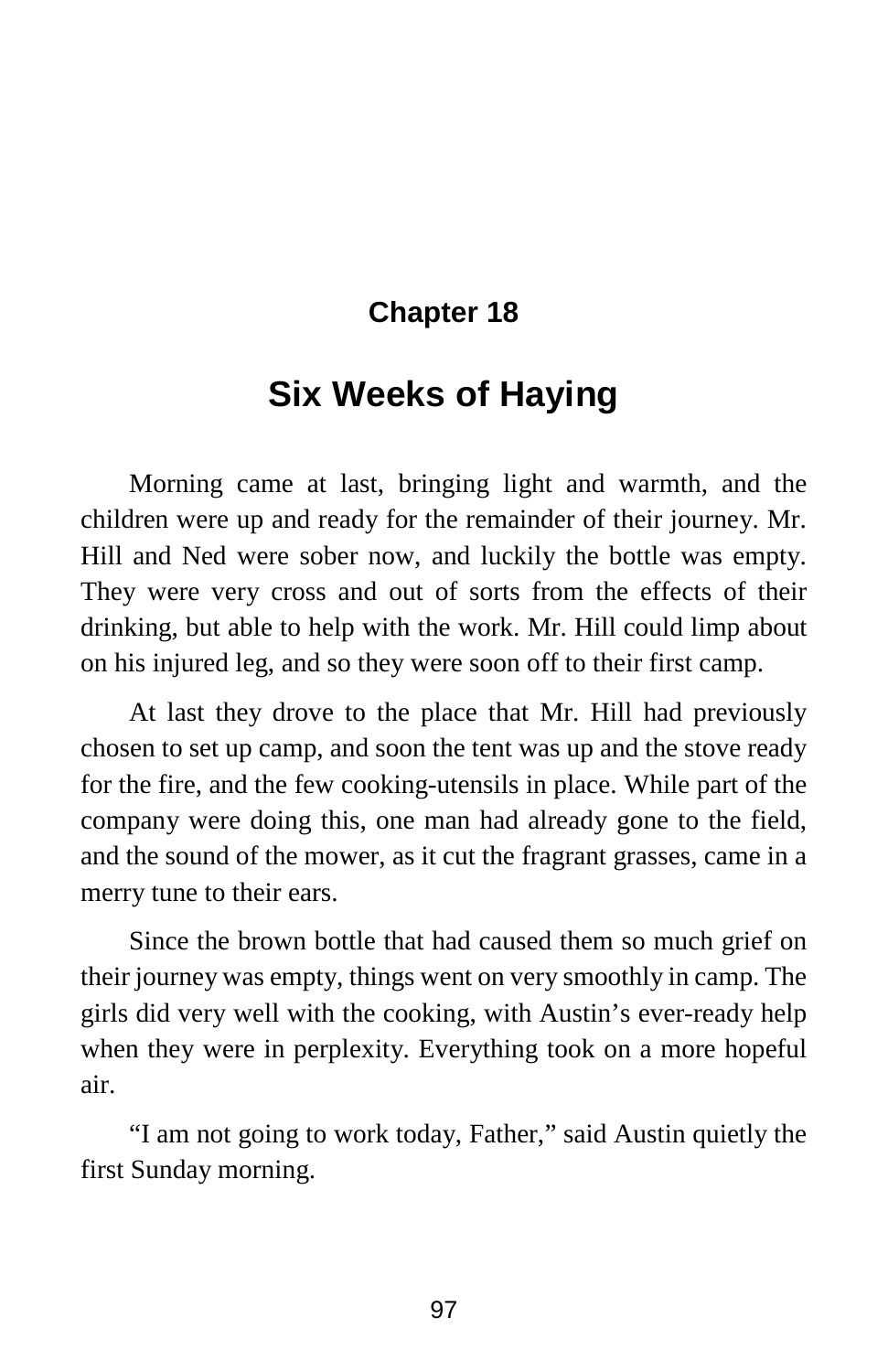"Not going to work! Are you sick? What is the matter with you?" gruffly answered his father.

"This is Sunday, the day set for worship, and I wish to have it for study and prayer even if I cannot go to church."

"We have no time for sentiment here. This work must be done in the quickest time possible. We are all going to work today the same as any other day," said Mr. Hill decidedly.

"Do not count me in for today. I shall not work," said his son just as decidedly.

Henry Hill looked at his son in a puzzled manner. He wanted to force him to do as he had bidden him, but he remembered another time when Austin had said just as decidedly that he would not do as he had been told, and the consequence of trying to use force. So without a word he turned about and went on to his work.

Austin thought a principle was at stake in this. His father had no sympathy with his desire to serve God and would have been glad to hinder him from careful obedience. If he gave in to ignore what he thought to be the teaching of the Word and to ignore the dictates of his own conscience in working on Sunday while he was here in the hay-field, he could not hope to have freedom in service to God in other things. He remembered how his first pastor had warned him to be bold and fearless in his home in serving God and he would keep the victory. When Mr. Hill had gone out, Austin helped the girls get their morning work done and dinner planned, then with his Bible in hand he strolled off to the shade of a hay-stack and spent a profitable season in study and prayer. The days had been so full that he had had little opportunity for communion with God during the week, and this was very refreshing to his soul.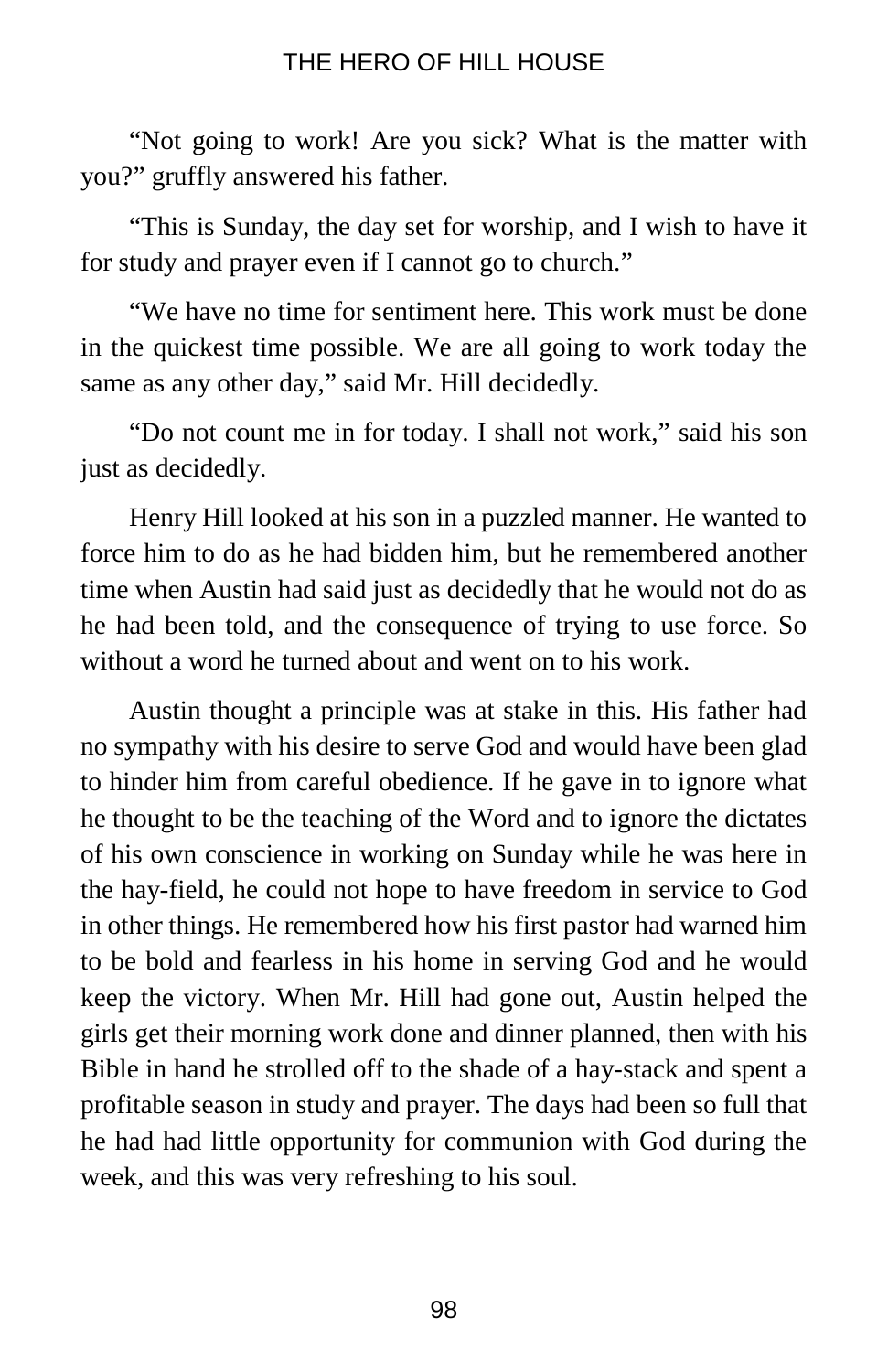"I see where you have the best of us," said Ned at the dinnerhour, "for you get a day's rest, and we do not."

"My team and I can work all the better tomorrow for our rest today," said Austin with conviction. "My father will lose nothing by my keeping Sunday. Man and beast need one day of rest out of the seven on a job like this."

Austin was to see many trying places where neither his father nor his brother would be any help to him in his service to God, and it is well for his future progress that he learned right at the first to stand by his convictions. But it is not more true in his case than in the case of every young Christian. Those who will stand faithful in the tests of life are the ones who gain the crown at last. While it is true that God has promised to keep his children in the most trying circumstances, it is also true that the child must put his trust wholly in God and live obediently. The Christian can go through any dark place and endure any hardness if he keeps a firm trust in God and, his purpose strong and true, but he will falter in the smallest trials if he is not firm.

The young Christian need not hope to be always surrounded by those who are in sympathy with his religious life, but each must learn to serve God in spite of circumstances and surroundings. And the service of God is not a thing to be hidden away. If a man is a Christian, he will show it out every day. It will make a difference in his whole life. There will in all that he does and says be an influence for God and good. This is especially true of the young man who is thrown among those who are sinful and rough. The difference in the tone of his life and theirs is a constant reproof to sin that will, as in the case of Austin and his father, bring embarrassment to the sinner.

The days moved by in quick succession, with very little variation in the order of the day's work. They rose early and worked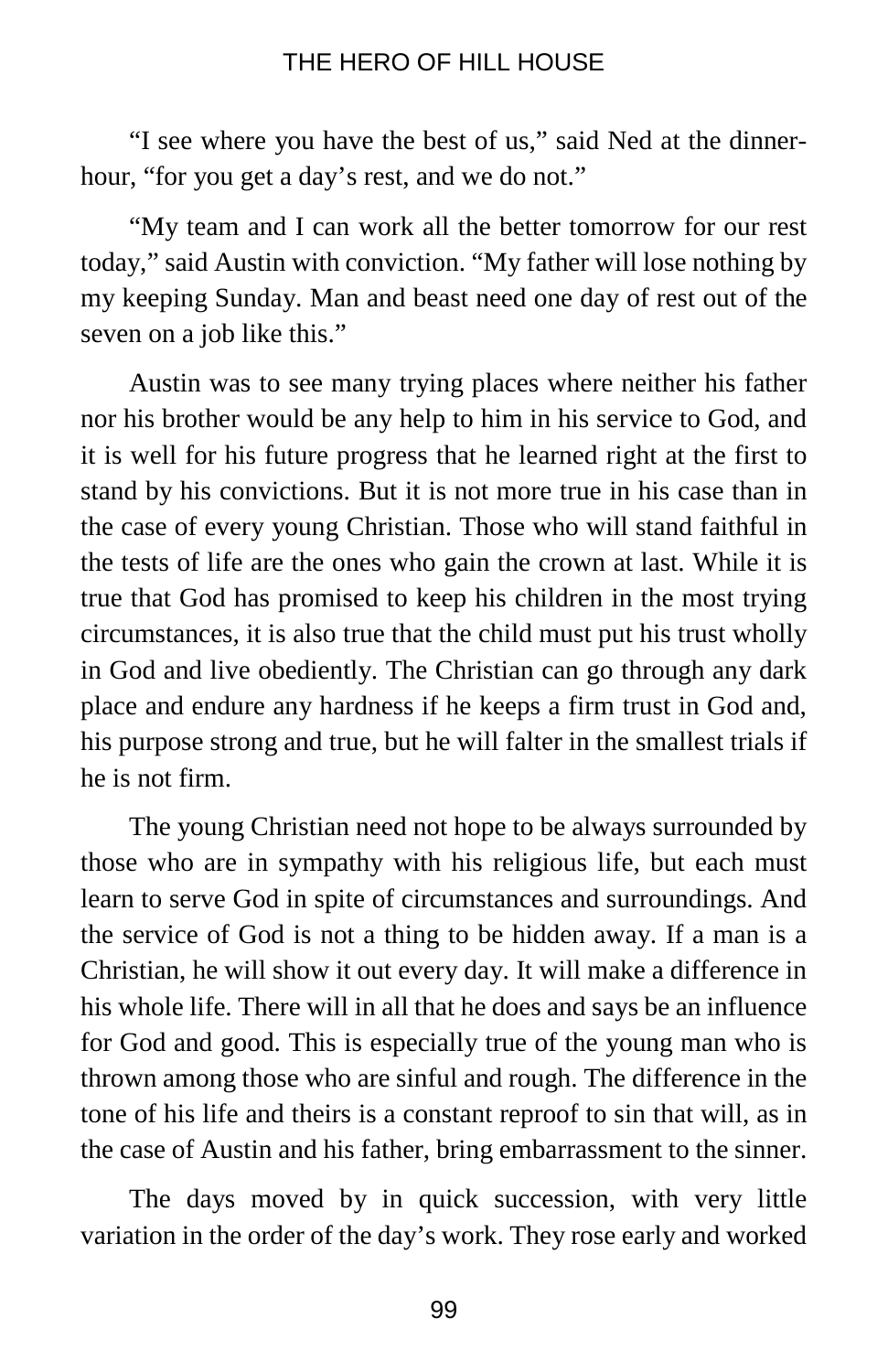late. Three meals a day were waiting for them in the tent, prepared by the faithful little cooks. Only on Sunday was there a variation in the routine, and on that day Austin refused to go to the field at all.

The hay had been finished around the first camp and they had moved back to another good center, only in a few days to move again. Now they had come to their last camp, which was but ten miles from town. Another week or ten days would let them out of their job and they could go home, but often the last week is the longest week when one is isolated. Austin longed to be back to his Sunday-school and to meet again with the congregation at the little chapel.

"Father," he asked on Saturday evening before the sixth Sunday out, "may I have a horse to ride to town tomorrow?"

"What do you want to go to town for? We are not especially needing anything," ungraciously replied his father.

"Tomorrow is Sunday and one team will be idle. I want to get back to my Sunday-school class and to meet with the people in church once more. I will not ride fast if you will let me have a horse."

"No, you cannot have a horse. I have them out here for work, not to run about," snapped the man.

Austin said no more and went quietly back to his reading. Mr. Hill thought he had scored a victory and felt elated accordingly, but Austin was only waiting to consider what his duty might be. In the morning he rose before day and prepared himself for a journey. He took nothing to hinder his progress, but with his Bible under his arm he set out for town. If he had no bad luck, he could get a part of the Sunday-school and all the preaching service.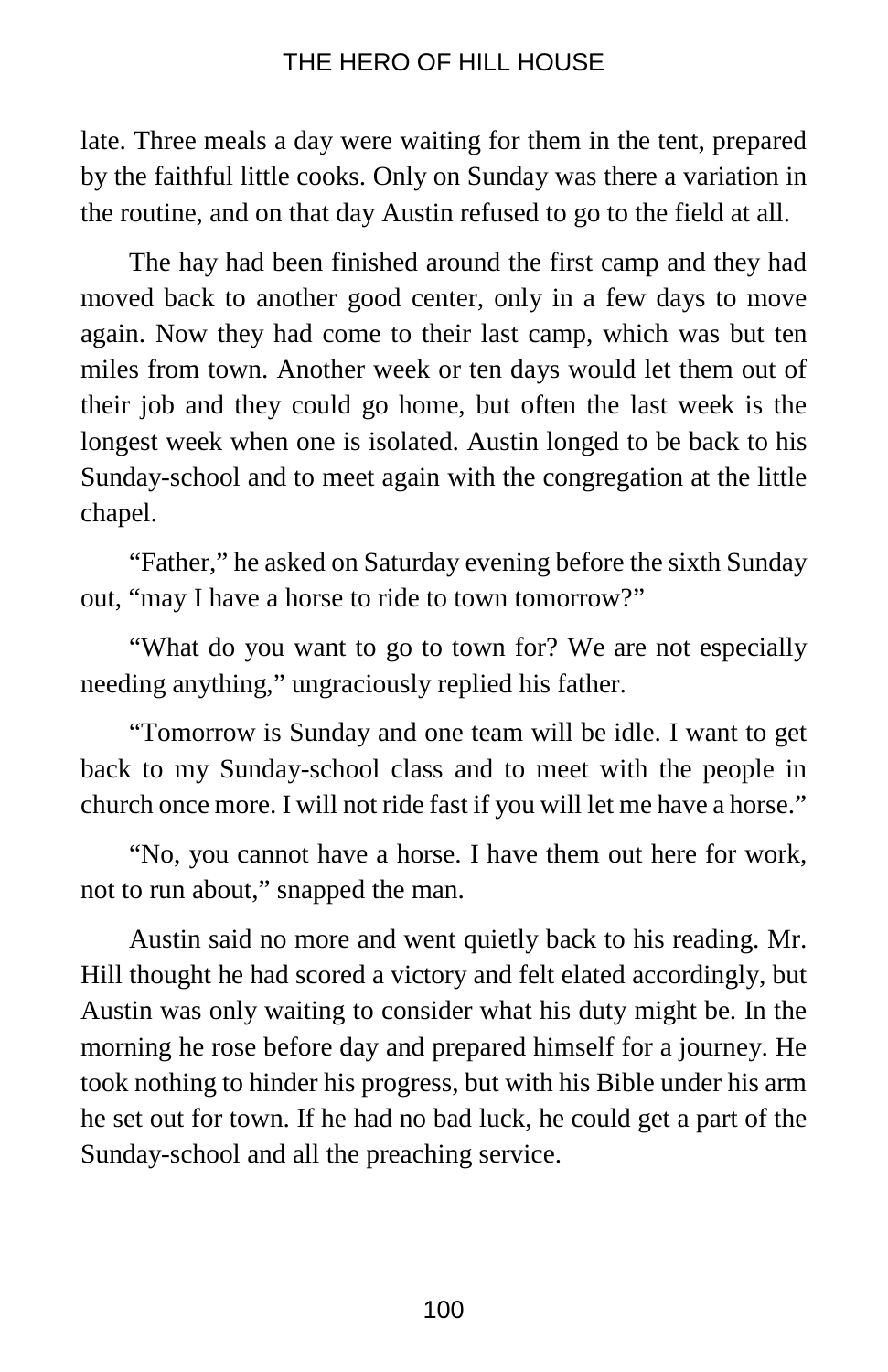"Where is Austin?" asked his father at the breakfast-table, for his place was vacant.

"He started for town before we were up. He wants to get there in time for church," said Amy.

"Ten miles to church. That is a record and no mistake," laughed Ned. Wilbur and his father joined him in the merriment, but Mr. Hill felt a twinge of conscience. "I might have let him have a horse if he was so determined to go," he said.

"I wonder how Austin made it this morning. Wonder if he will be back for work tomorrow," remarked Wilbur at the dinner-table.

Austin was entirely unmindful of these remarks. He walked the full ten miles to town and arrived in time for about half the Sundayschool. He was too late to teach his boys, but promised to be with them the next Sunday. He went out to the house and rested during the afternoon and remained in town for the night service. He rose early the next morning and started back to his work, but this time he did not have to walk the whole way.

"Good morning, Parson, want a ride?" a cheery voice called. Austin looked up, a little abashed at being addressed as Parson, but glad for the offer.

"Thank you, sir, I should be glad to ride," he said, climbing in.

"I took you for a parson when I saw that book under your arm, but you look too young for the part," said the man looking at him curiously.

"No, I am not a preacher, but a hay-hand from Jenkin's ranch. I walked in to church yesterday, and am just getting back this morning."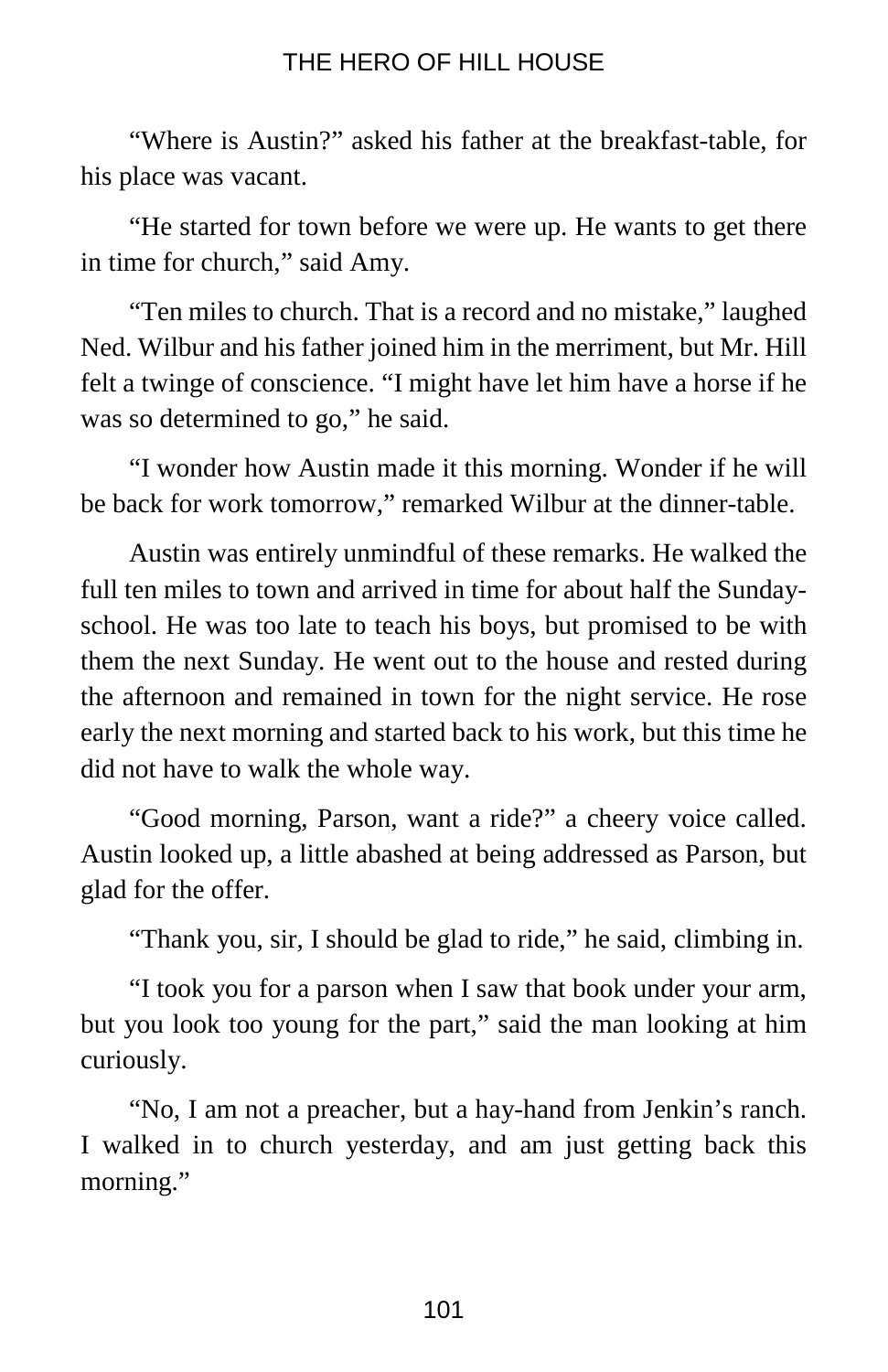"You are more serious about such things than some people I know, to walk that far to hear a sermon," laughed the man.

"Perhaps, but I find it worth being serious about," goodnaturedly replied Austin.

The ride carried him within a short distance of his work, and he was ready to be in his place when the grass was dry enough to cut. He felt none the worse for his journey, and greatly refreshed in spirit for having met with the people of God.

Before the week was out they had finished the last acre of cutting, and topped the last stack. It was a thankful family of sunburned people who retraced their steps to their home at the edge of town.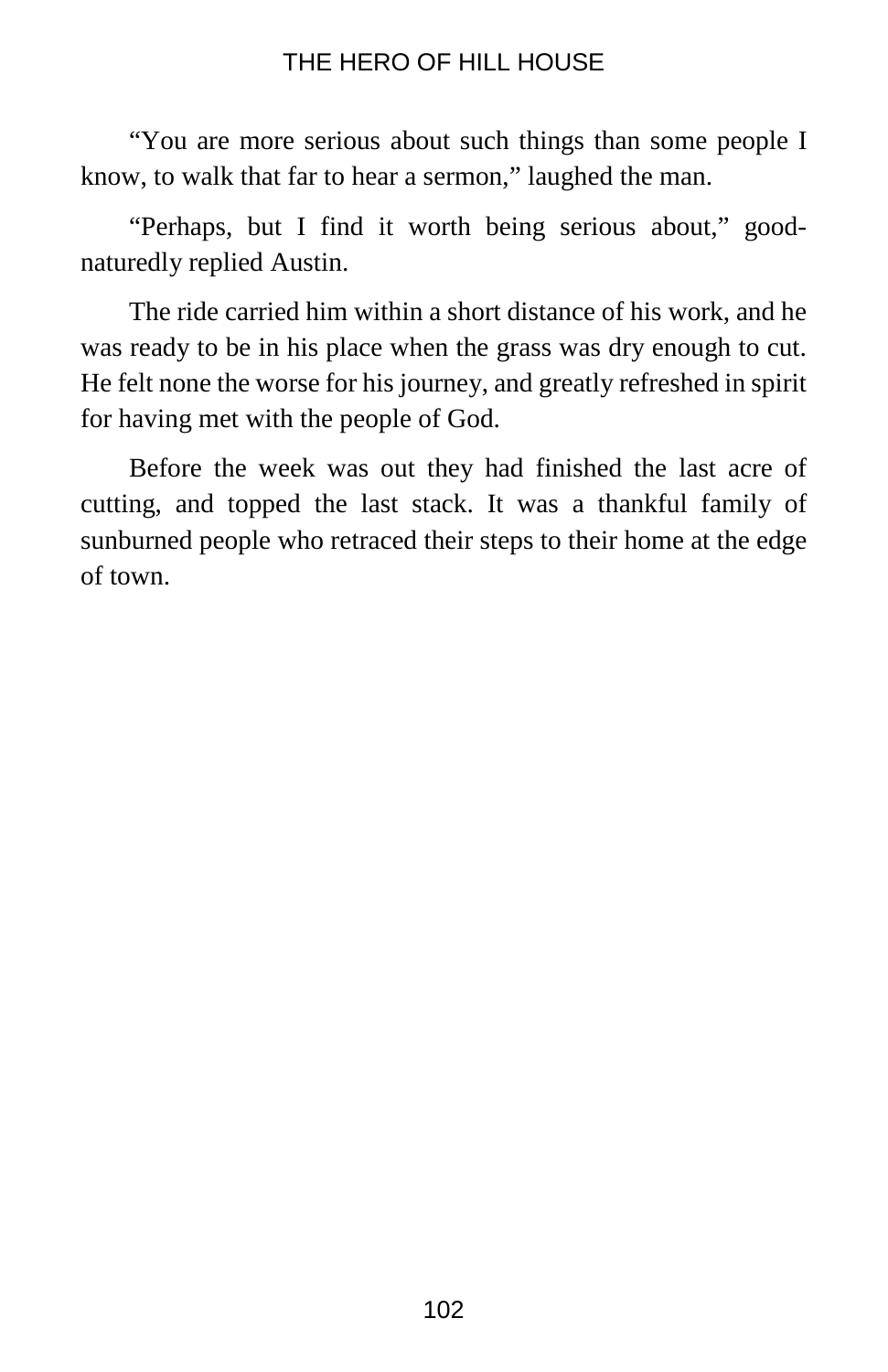# **Chapter 19**

# **Indecision and Restlessness**

It was now the middle of November, and the children were not yet in school. Austin's first duty after coming back from the hayfields was to get them ready and started in for the rest of the winter. He himself would have to work every day to help with the support of the family. No time now for him to think of going to school, but the younger five should have a better opportunity than he had been given. Such was his vow as he started them off the next Monday morning. The children were delighted to be back in Sunday-school and to begin their school-year. The time spent in the opens had greatly increased their appreciation of home.

But troubles were ahead. The warfare between Austin and his father waged harder than ever. They had no common point of contact in their natures. Austin had a clear, definite conception of duty and right, while his father's conception of such things was unusually dim and vague. Austin not only saw and understood his own duty, but he saw with equal clearness his father's duty. Though he was not a boy to nag, yet so strong was his personality that his displeasure was keenly felt. Thus Henry Hill felt continually under criticism. He was lashed for every slip and lapse from duty by the unspoken condemnation of this clear-eyed, strong-souled son of his, and made extremely uncomfortable.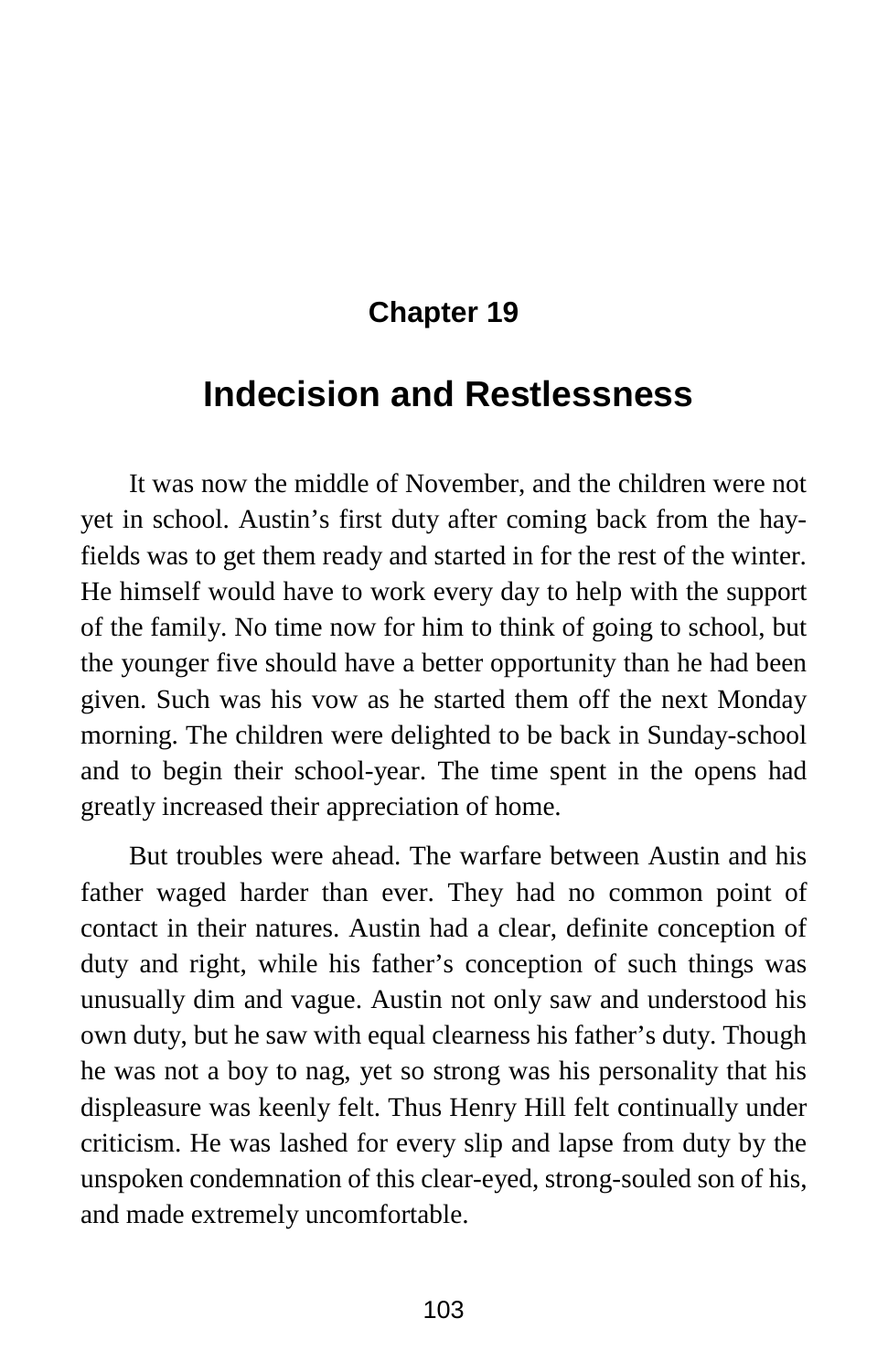Austin was almost as restless as his father. He had continually to fight a disgust and hatred that should have no part in a Christian's emotions. And he longed to be of service in the world. It was the call of youth in his veins that stirred these restless longings, but Austin had no one to explain this to him. It is not nature that a boy should settle down to carry a man's responsibilities, and any boy who has it to do will either become a drudge or will suffer with restless longings that can hardly be controlled.

"I am out of work again and do not know where in these parts I can get the kind I want. While you are here to stay with the children, I believe I will get out and look around a while. Maybe I can locate something more suitable in another town," said Henry Hill to his son one day.

It was the same old story. Restlessness, dissatisfaction, wanderlust, irresponsibility, shirking of duty. Austin's lips curled just a little in scorn before he answered his father.

"Better get you a steady job here and settle down and keep the children in school. Even if you cannot get just what you might want, you can have plenty of good-paying work, and be at home. Something brought in every week for the support of the children is needed here more than anything else."

"I cannot see my way clear to do that, Austin. While I am sticking with a poor job here, the very kind I want might be getting away from me. The thing to do in a case like this is to get out and hustle and find what you want," reasoned the father.

"Well, as you will. But I shall need help to get on with the children. I cannot do my duty by them and yet fully support them."

"Do not worry about that. I usually keep up my part of everything," said the father.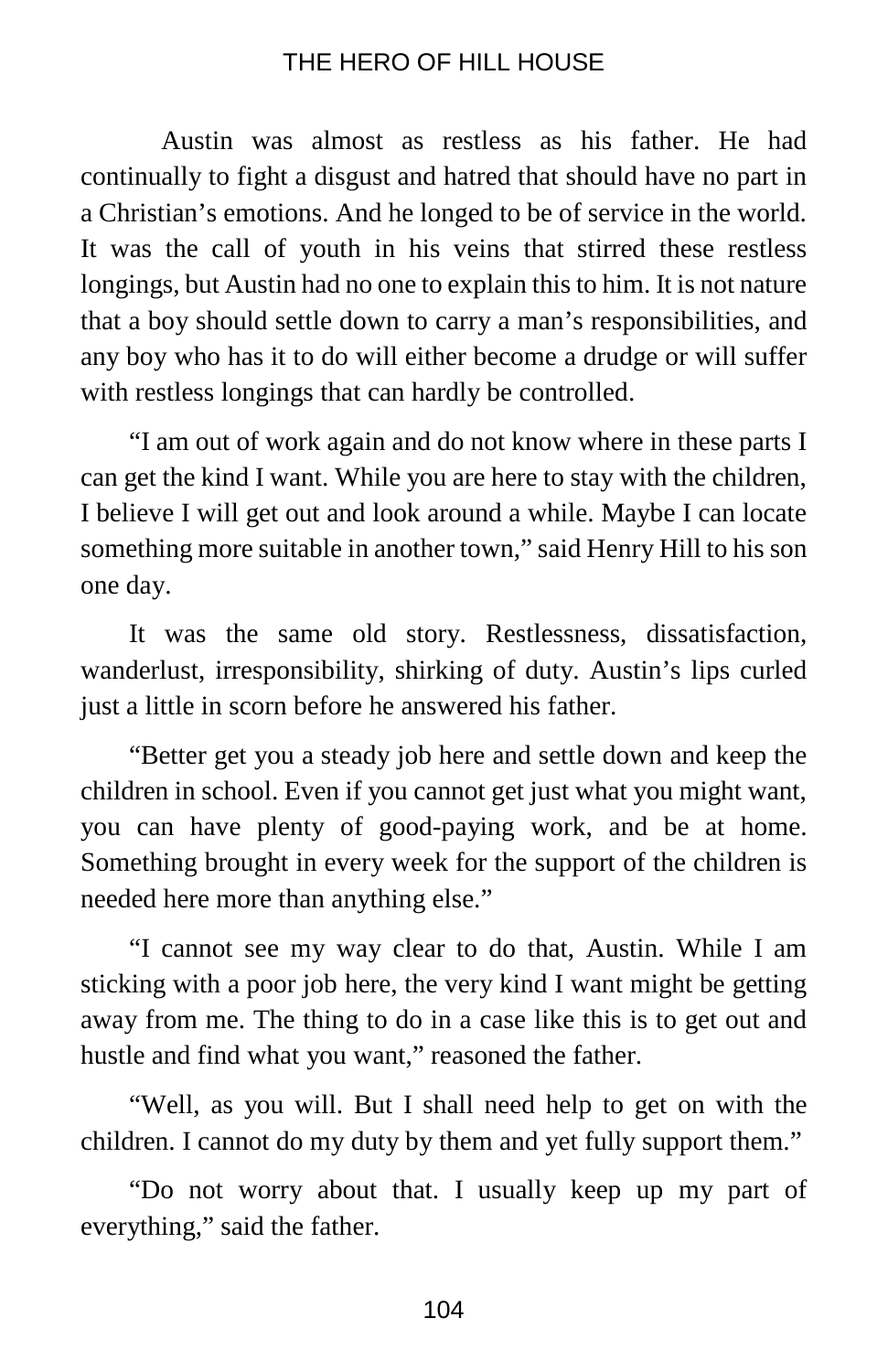But he went away leaving practically nothing with Austin for the care of the children, and he was not seen in those parts again. Occasional letters came from him, and sometimes a little money accompanied these letters, but for the most part it was the labors of Austin's hands that kept the wolf from the door.

It was the beginning of winter, the season when household expenses are the highest, and it was a hard struggle for the boy to carry the whole load all the weary weeks. The care of the children also was great. The irresponsible nature of their father ruled in some of their natures, and to Austin it at times seemed there was no use trying to make good citizens of them. But he remembered his mother and how hard she would have struggled to keep them together, and what efforts she would have made to bring them up right, and for her sake he struggled on. He hoped for nothing from the older boys, for they paid little attention to him and the children.

"Is Hill about anywhere?" asked a rough voice at the door.

"No, sir, he is not at home. Is there anything I can do for you!" asked Austin politely.

"No, perhaps not. I wanted to see him. He justly owes me a sum of money, and as I am needing it now I wanted to see if he would come across with it," answered the man gruffly.

Austin had not known of any such debt and now inquired of his caller until he had the man's side of the story. Later he investigated the matter until he was satisfied that it was a just debt. His father had left in his care a few hogs, and their sale would pay the debt and leave a little over. Austin was confident that his father would never come back and had intended not to pay the debt at all. He did not want such a blot on the family name, so determined to sell the hogs and pay the debt.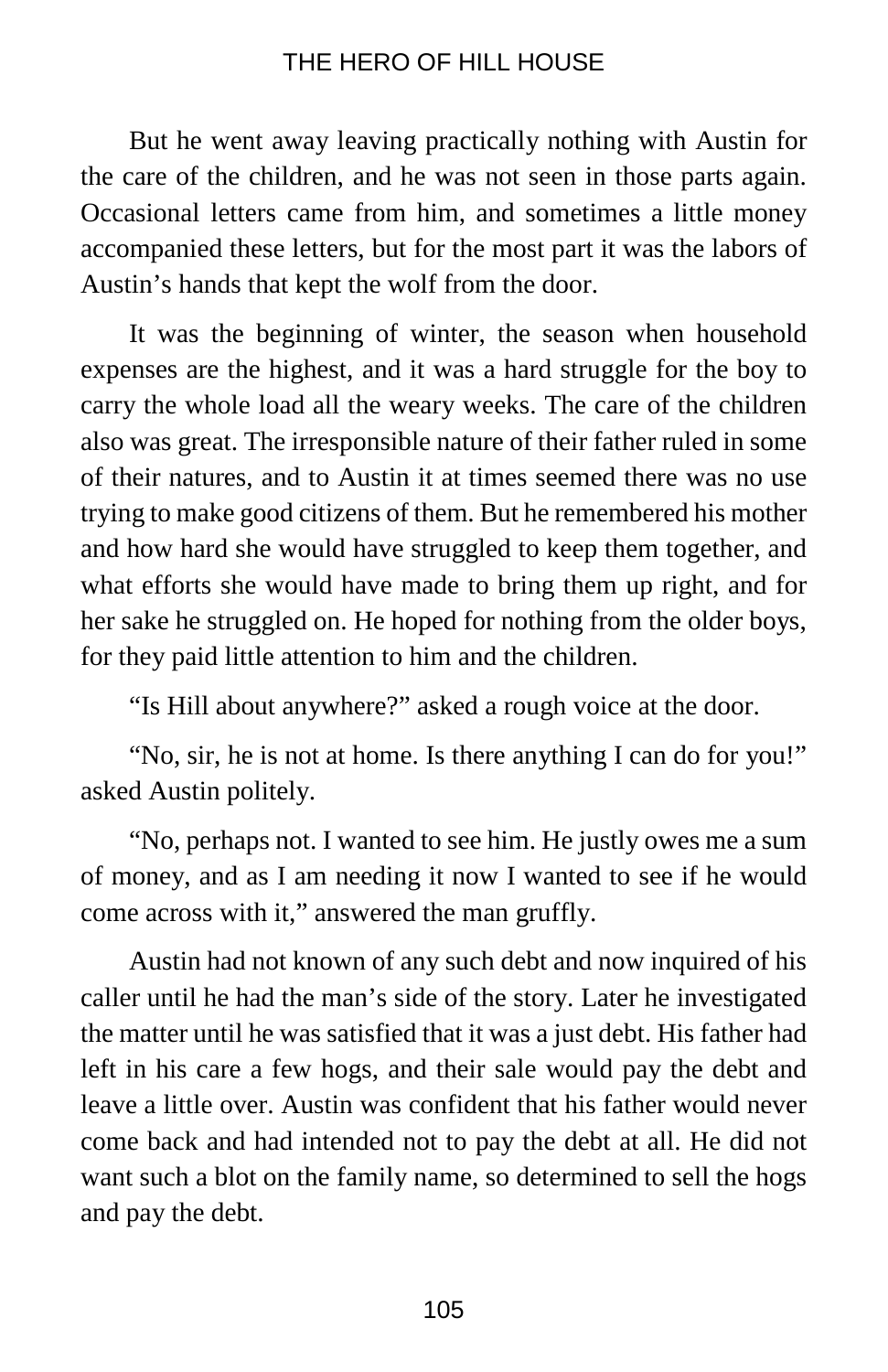This he did, writing his father of the transaction, and receiving in reply a scorching reproof for his forwardness. He could not hope to be in his father's good graces for a long time after this deed. "If he does not want straight dealing, he had better not leave his business in my hands," was Austin's mental comment as he read the letter. Austin was free also at this time in writing very pointedly to his father of the family needs and to insist that more money should be forthcoming to meet current expenses. He had none of those lofty feelings that had stirred his young breast when he worked in Mr. Long's garden. He felt that he was being imposed upon.

At last the father sent the word that he had located the good job and was now ready for the family. He told Austin to dispose of the household goods and bring the children as soon as he could. But there was nothing to cheer Austin in doing this. It meant only another few months in a strange locality and then on again somewhere else. The only way for his father to settle down at all seemed to be for him to have the full responsibility of the children where he could not get away. Austin determined to give him a new lesson.

He disposed of the household goods, packed the bedding and things to be taken to the new home, and, putting the children on the train, sent them to their father; and he stayed on with his work, for he had a good place. The children were unwilling for this, but Austin's patience had worn out, and he felt he could not carry his father's burden any farther.

Henry Hill was quite chagrined at the turn Austin had taken. He did not suppose the boy would leave the children again. But there was nothing else to do but take his load and carry it. Those weeks of waiting during the winter had been fruitful in the hearts of his children in developing in them all a genuine disregard for their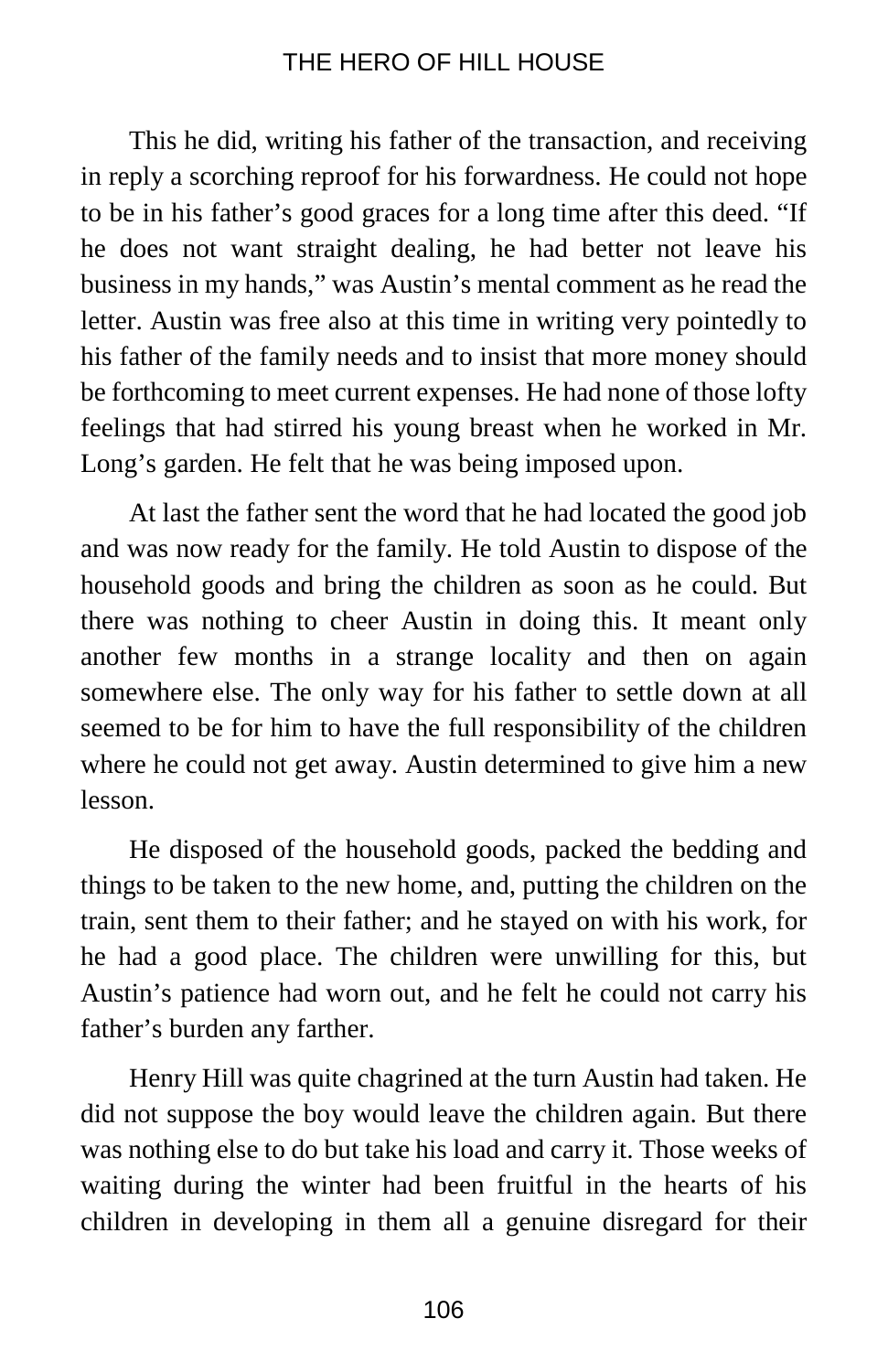father. Austin had not the ability of his mother to lead the children away from him and his influence. He had been so vexed with his father's behavior that he had lent an influence of disrespect to the children. Now that they were under their father's government, they grew every week more unruly and disobedient to him. He had no control over them. Even his dull eyes saw the danger into which Amy and Nell were drifting in the careless, unrestrained way they were taking. So in his helplessness he could only turn to Austin. Writing him something of his difficulties, he said: "I shall have to give up housekeeping entirely if you cannot come, for the girls will get into trouble. They need someone over them who can manage them. They will not obey me at all."

It had been a number of weeks since he had sent the children away, and in that time Austin had been far from happy. He felt that he was not doing his duty, yet he could not under existing circumstances feel that he should take the entire care and support of the children. But this S. O. S. aroused him to a knowledge of the present duty, and he went directly home.

The change which had taken place in the children in the weeks he had been absent amazed him. There had been something about their new environments that had developed the worst that was in them. They now lived in town, and the girls had been running about at their will. They had fallen in with companions who were not doing them any good, and at the present rate of speed would soon be past any control at all.

Austin took up the home cares as well as he could, though with a sinking heart. He was terribly alone and helpless. And again he was plucked up from his church-home, a sheep out on the barren mountains, it seemed to him. And in looking ahead he could see nothing bright to work toward. But he did not lose hold of the throne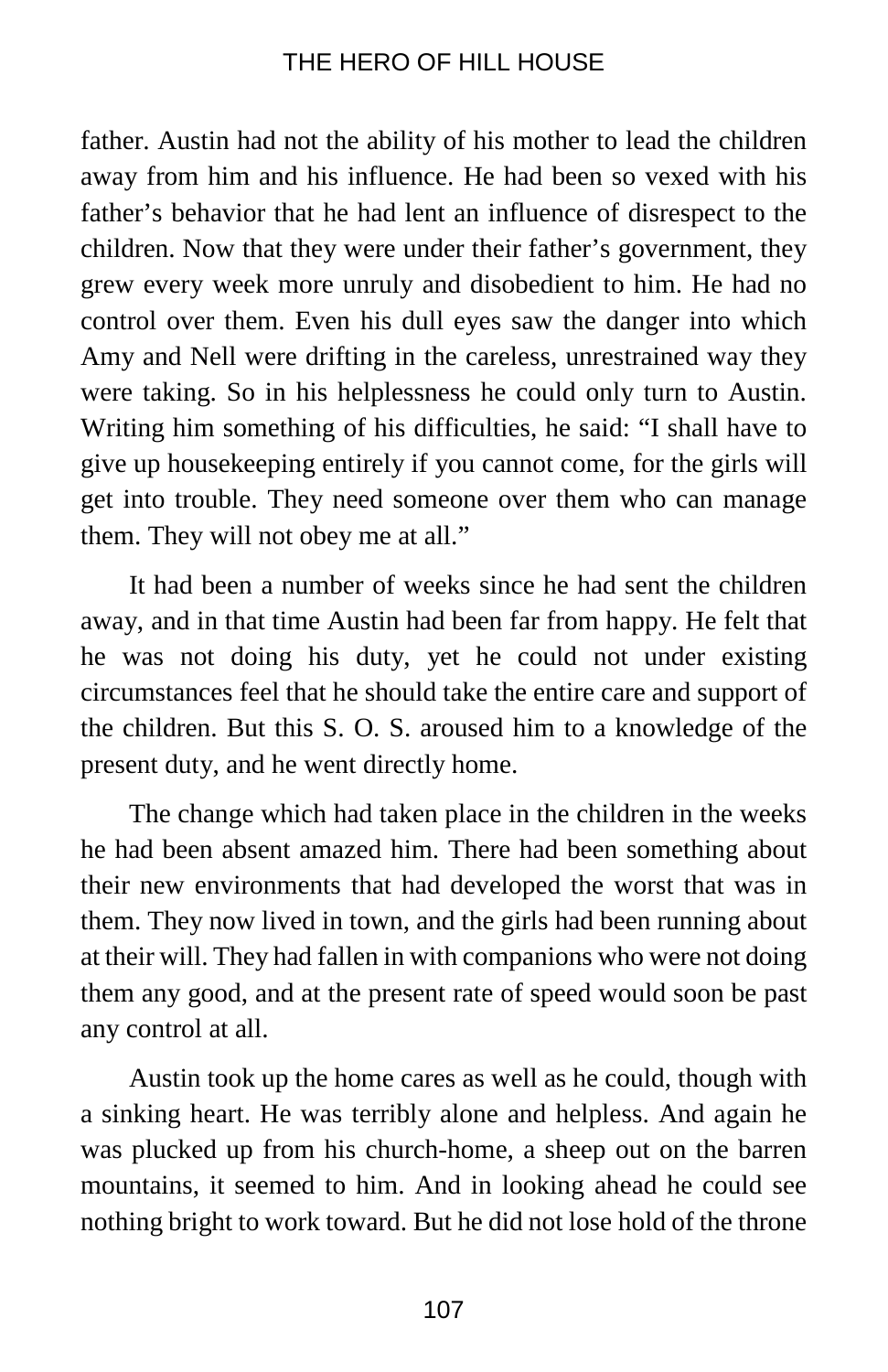of God and did not forget to seek comfort and strength in prayer. And God helped him in those days.

He had been out from the house a short while one evening, and when he came in, his father said, "I wish you would go and find the girls."

"Why are they away? I did not know they intended going out," said Austin in some surprise.

"Well, they are gone and would tell me nothing about where they were going. They dressed in their best and set off down the street," answered the father in a worried tone.

Austin set out, praying as he went. He had no idea where he was to go nor how he should find them, for the town was large and just at that time was filled with visitors attending some sort of circus just at the edge of the town. Tonight large crowds were going out there, and for several nights the conduct in and about the tents had been boisterous. It was no place for two little girls to go unattended. Toward this place Austin made his way, praying earnestly. And down the street he saw Amy and Nell drifting with the crowd and having the best of times. Hurrying till he overtook them, he touched them on the arms gently and said, "I have come for you girls. It is time you were at home."

They looked at him in surprise for an instant, and while he met their eyes without flinching, he cried out to God from his heart. If they would not obey him he was helpless. But they obeyed without protest and went home with him. He questioned them a little and found that they had gone out without planning, just dressed up and gone out for what good times they could find. He explained to them something of the dangers of such a course, and they listened to him courteously.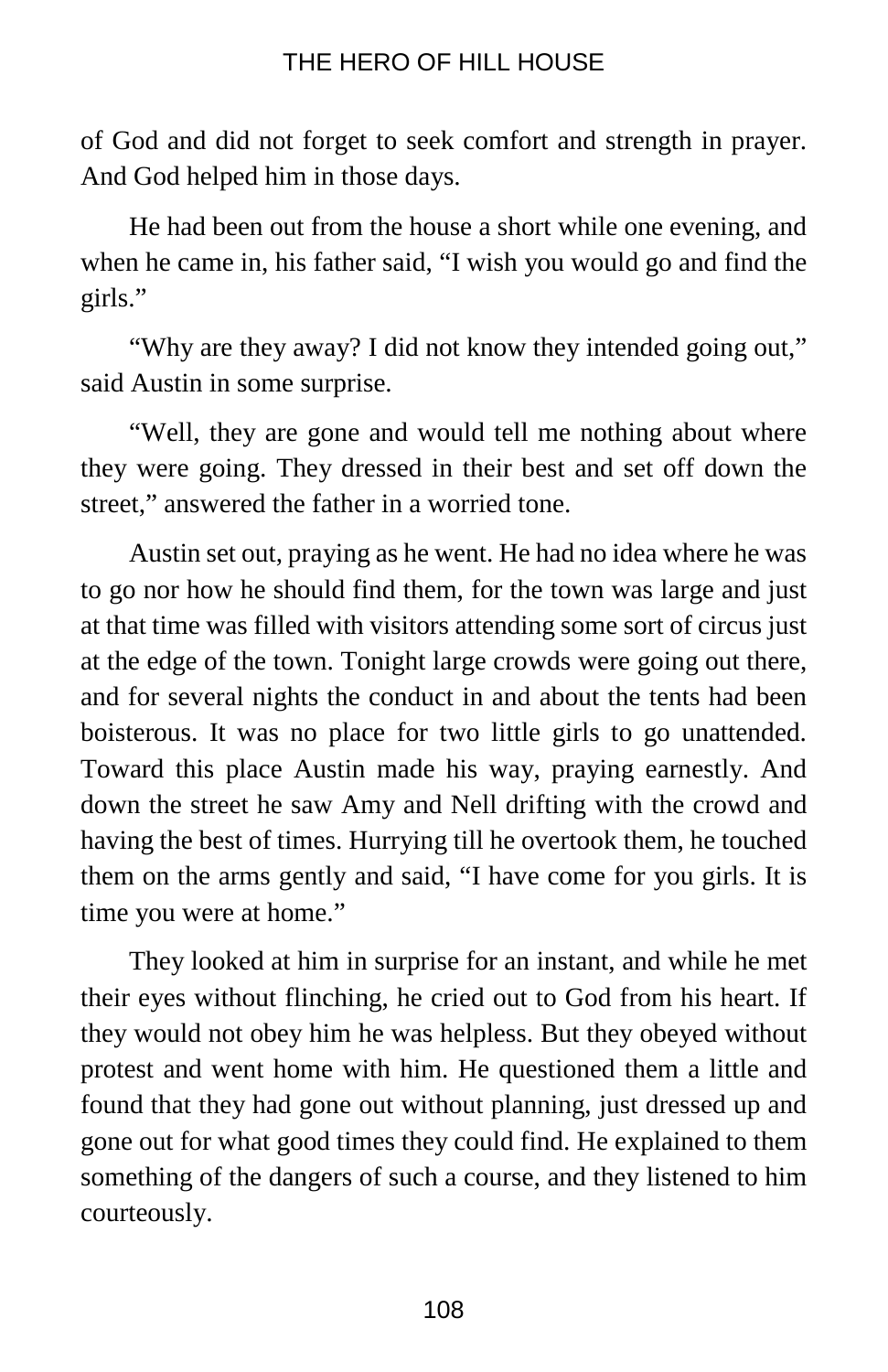This incident gave him both courage and uneasiness. Courage to hope that he might be able to govern them, but uneasiness about their sudden whims and turns. If he had been instructed of the changes in disposition that overtake all children at their age, he might not have been so troubled, but to him it seemed that his little sisters had suddenly determined to take the wrong course in spite of everything. He saw more plainly than ever that his father had trifled away his chance of influencing his children for good.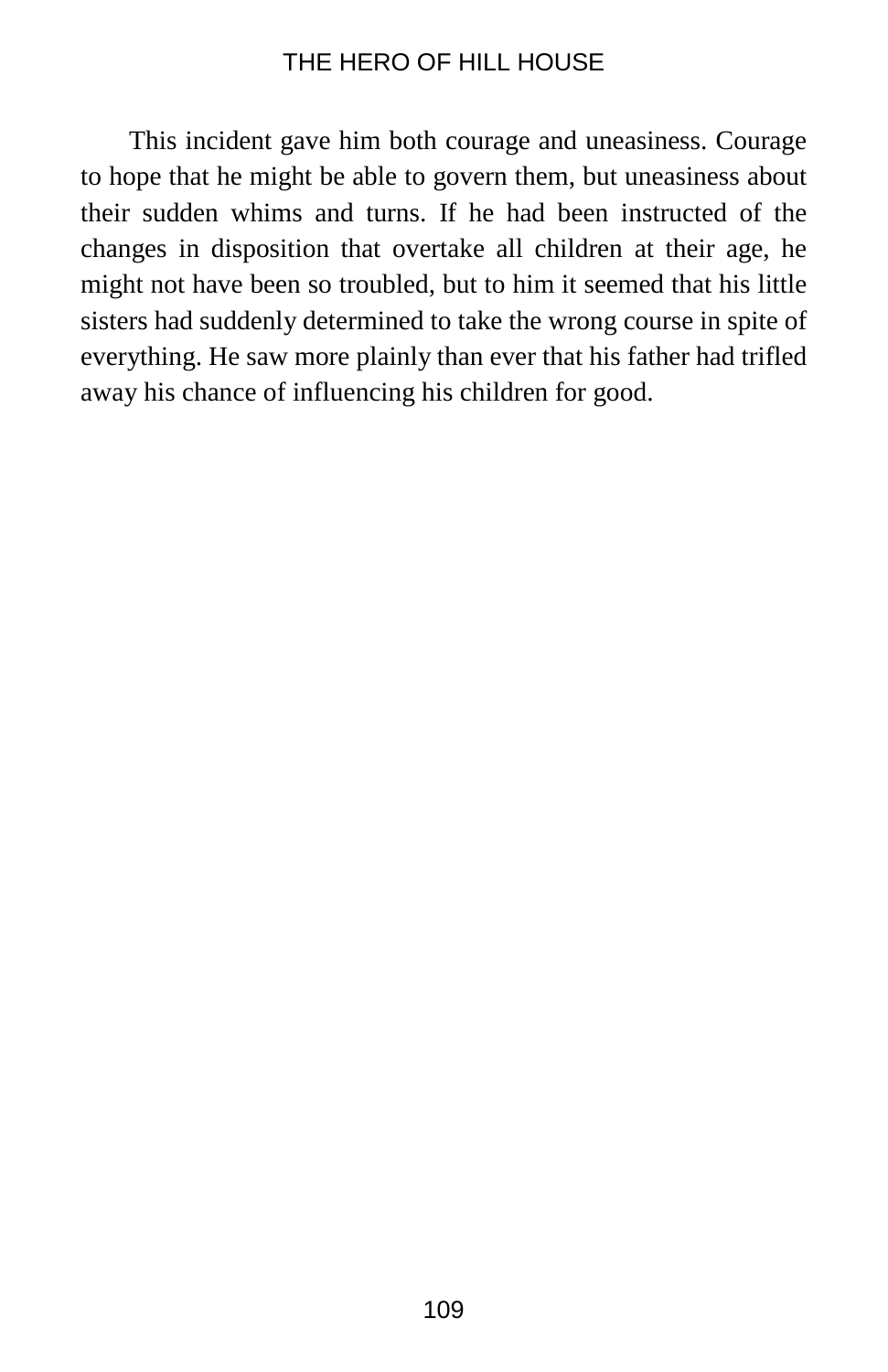# **Chapter 20**

# **Mother Hilman's Opinion**

"Nettie," asked Mother Hilman in her even, placid tones, "what do you think of that young madcap Wilbur Hill?"

Mother Hilman sat at the kitchen window of her comfortable, country home busy with some household duty, while her daughter was preparing dinner. Mrs. Hilman was one of those fortunate souls whose spirit is like the calm, unruffled sea. She had a trust in God and a love for mankind that kept her heart continually at peace. And her question now was spoken in tones much more kind and benevolent than her words. Nettie already had gray hairs about her temples, so answered her mother's question without any maidenly embarrassment. "I think him more likable than reliable."

"I think so. I do like the boy, yet he is one to make a good mother worry. How he reverences his mother's memory! It seems too bad that she had to be taken from him right when a boy needs a mother the most. She must have been a good woman. I should like to meet the brother of Will's he spoke of the other day."

"Didn't Will say that his father and the younger children are living in town now?"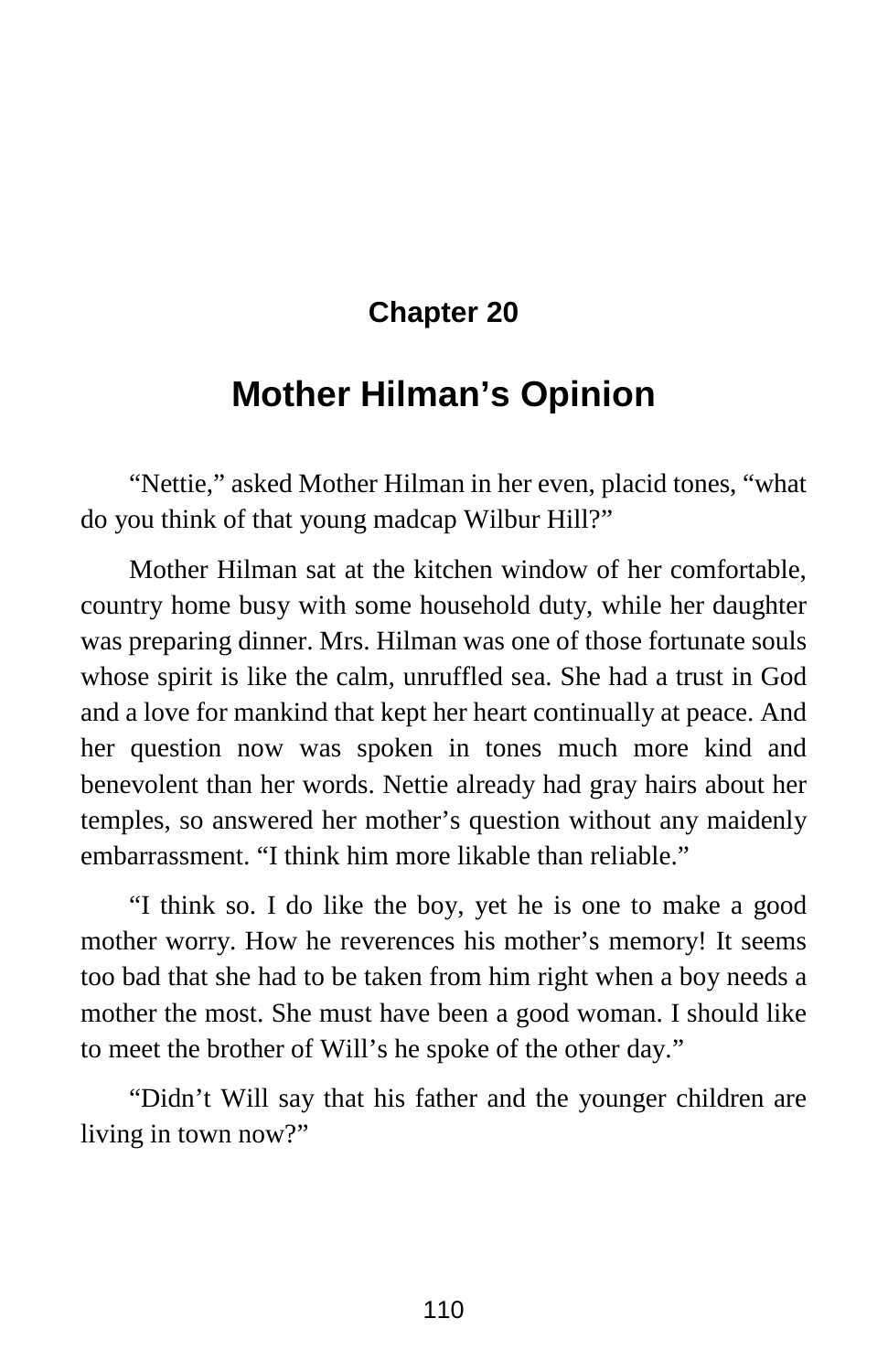"Yes, I believe so. Let us ask him when we see him again about his family, and especially that brother. I believe he would tell us all we wish to know."

"Will," said Mother Hilman when again she had opportunity to speak to her neighbor's hired boy, "Nettie and I have been speaking about your family. Did we understand you to say that your father and the children are living in town now?"

"Yes, ma'am. The girls keep house for Father."

"And where is the brother of whom you spoke the other day?"

"Austin? Oh, he did not come with the rest, but remained at his old job. Father, you know, has not been here a great while, and the children came only a month ago."

"Who was with the children while your father was away?" asked Mrs. Hilman with keen interest.

"Austin. He is like a mother with them. Austin is a queer fellow, not like another boy I know in the world," and Will looked up with an expression that invited confidence.

"What makes him so different?"

"It is his religion mostly. He is just like an old person, does not care to go anywhere but to church and Sunday-school. He seems to enjoy staying at home with the children, and does so months at a time. I should die if I had to tie myself down as he does, yet he seems as cheerful as anyone," said Will frankly.

"Perhaps your brother has been converted."

"Yes, that is the very word he uses," replied Will. "He tried to tell us all about it, but we could not see through it. He says he does not care for the things of the world, and he means by that that he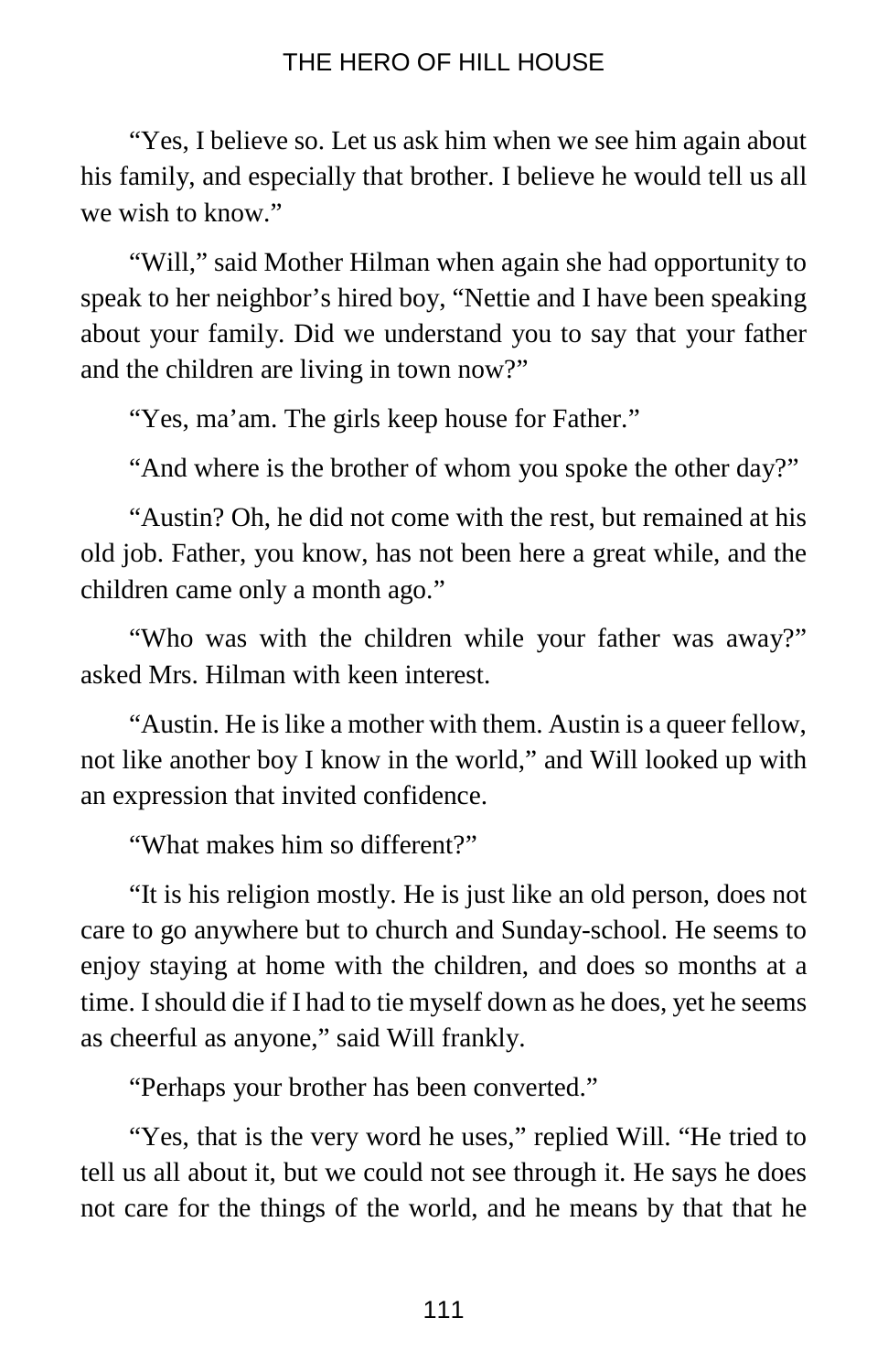cares nothing for any of the good times out with the boys. And he certainly acts as if he did not care, and prays and reads his Bible! Says grace at the table like a preacher. I admire his pluck."

"What church does he belong to?" asked Mother Hilman, her admiration increasing for the boy under discussion.

"That is another of his queer notions. He passed by all the fine churches and hunted up a little band of people who have a mission on a side street there, and worships with them because he says they are more spiritual."

"We have such a band of people here."

"Have you? I will tell Austin when he comes, for he will not stay away from the children long. I think it is the mission that keeps him there for one thing. He hates to leave the people, and he has a Sunday-school class."

"Do tell him to come. We shall be glad to have him with us."

"Mrs. Hilman, Austin is here already. I saw him over in town last night and told him about your meeting, and he said to tell you he would be there without fail next Sunday," said Will, when he saw her a few days later.

When the Hilmans went to church the next Sunday, they saw a strange young man in one of the rear benches. At once they recognized him as a brother of Wilbur Hill. As it was early, not yet time to begin the service, they went to him to make his acquaintance.

"Is this Austin Hill?" asked Mother Hilman in her kindest tones.

"Yes, that is my name," answered Austin.

"My name is Hilman. Your brother Will has been telling me about you," she continued in her friendly tones.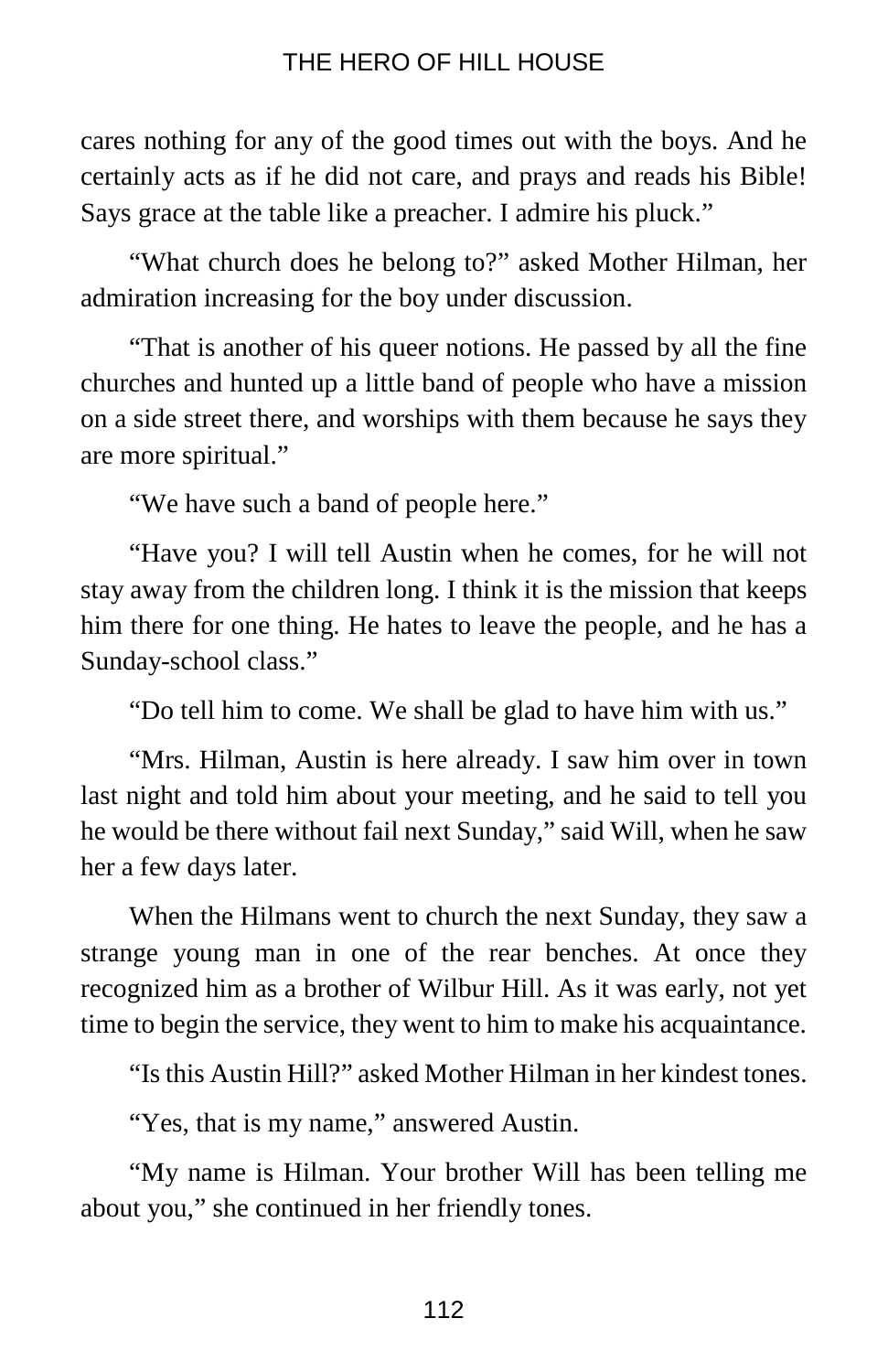"Yes, he told me some of the stuff he has been telling you. It makes me feel foolish. But I am glad to meet you anyway," said Austin, blushing.

"You have your brother's confidence and that is a good recommendation for any Christian," said Mrs. Hilman, pleased with his humility.

"He said you were a believer in spiritual Christianity."

"Yes, I have been worshiping with a band of spiritual people, though I joined and still have my letter with the church where I was converted."

"Can you take dinner with us today? If you can, we might talk of some of these things," said the kind old lady.

"Thank you; I shall be glad to do so," said Austin, whose heart longed for just the kind, Christian counsel he believed this mother would give.

The past week had been a weary one for Austin. He had found it harder than ever to get along with his father. The conflict between them became more marked all the time. They did not quarrel, but the father let no opportunity pass to give Austin to understand his disapproval of and disdain for his religion, while Austin had to fight continually the feeling of disrespect and contempt for his father. The family was preparing to move to the country. This was welcome news to Austin, who found managing them in town more than he could do. He was almost discouraged with trying to teach the children right. His visit with the Hilman's was a great pleasure. After the good Sunday dinner Mother Hilman sat down with her young guest in the front room, and they talked of those things that were nearest both their hearts.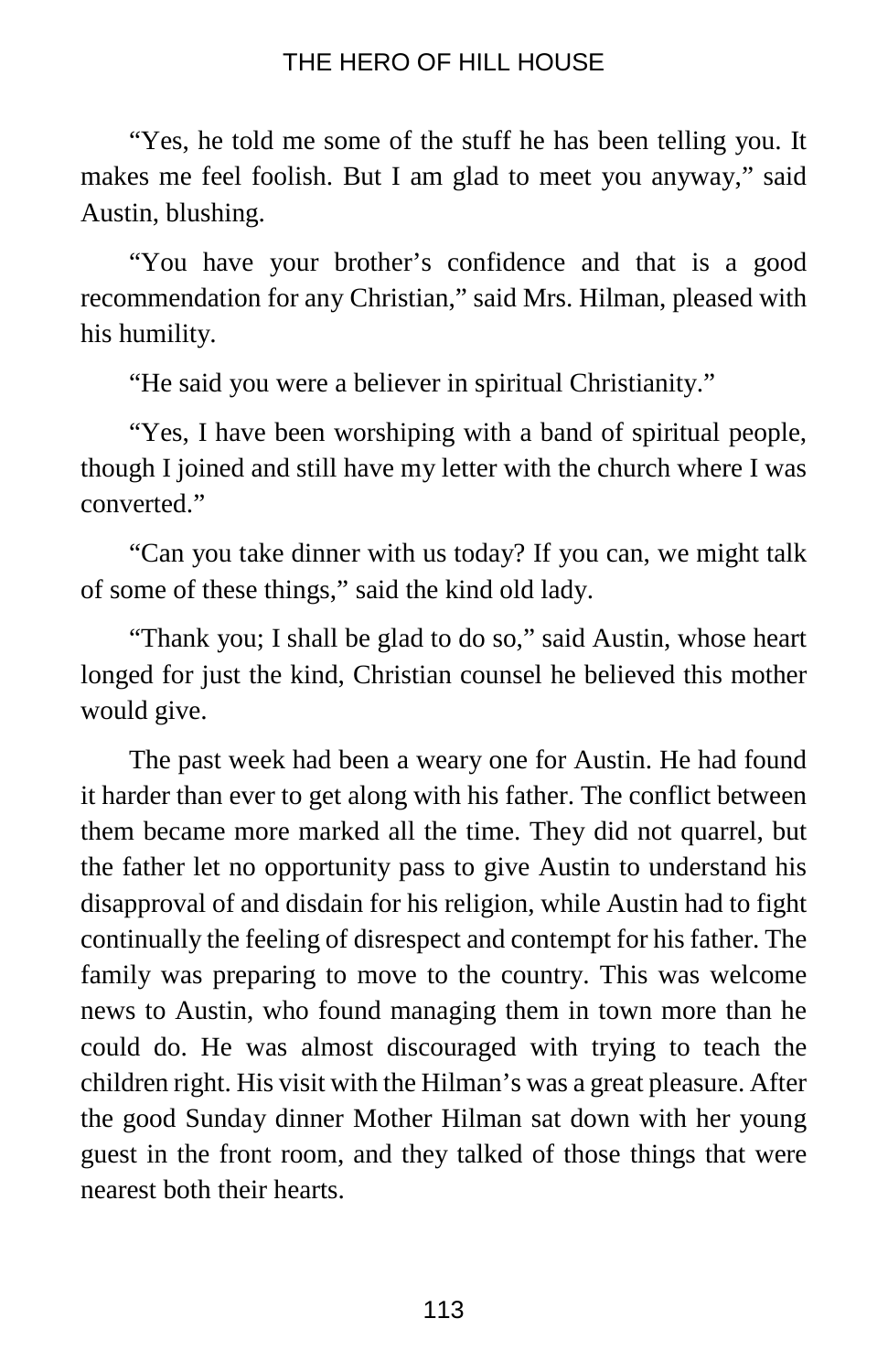"Austin, it affords me much pleasure to see you serving God in your youth. In giving God your service now you are giving him the best of your life, and missing much that is sinful in the world."

"I thank God," said Austin, "that I have learned to know him. I do not know what I should do if I did not have him to comfort me, for many things perplex me."

"I gather from what your brother says of your home-life that your father is not a servant of God."

"No, my father has never been converted. I long to see him have a change of heart. His influence would be so much better with the children. But he seems to care nothing for the things of God, and it is a vexation to him that I am a Christian."

"I am sorry that it should be so in your family," said Mother Hilman, sympathetically, adding, "but of course you will stand true to God; for God makes all such things a help to his children if they will in faith look to him. Read your Bible much, Austin; and pray fervently, both for yourself and for your poor father. If you pray for your father with a loving heart, it will help you to bear more easily the conditions he causes in your home. And I am glad you find such joy in associating with spiritual people; many young men, and young women too for that matter, are led astray by wrong companionships."

"Mrs. Hilman," broke in Austin, "I enjoy the association of young people, and the friendship of godly young people is to me sweeter than any other earthly tie. But if the young people are not spiritual, then I find more pleasure in the company of older people who are spiritual, such as I find at the mission we attend. God is very near and dear to me, and so are his children; my only preference for the young people is because of my own youth."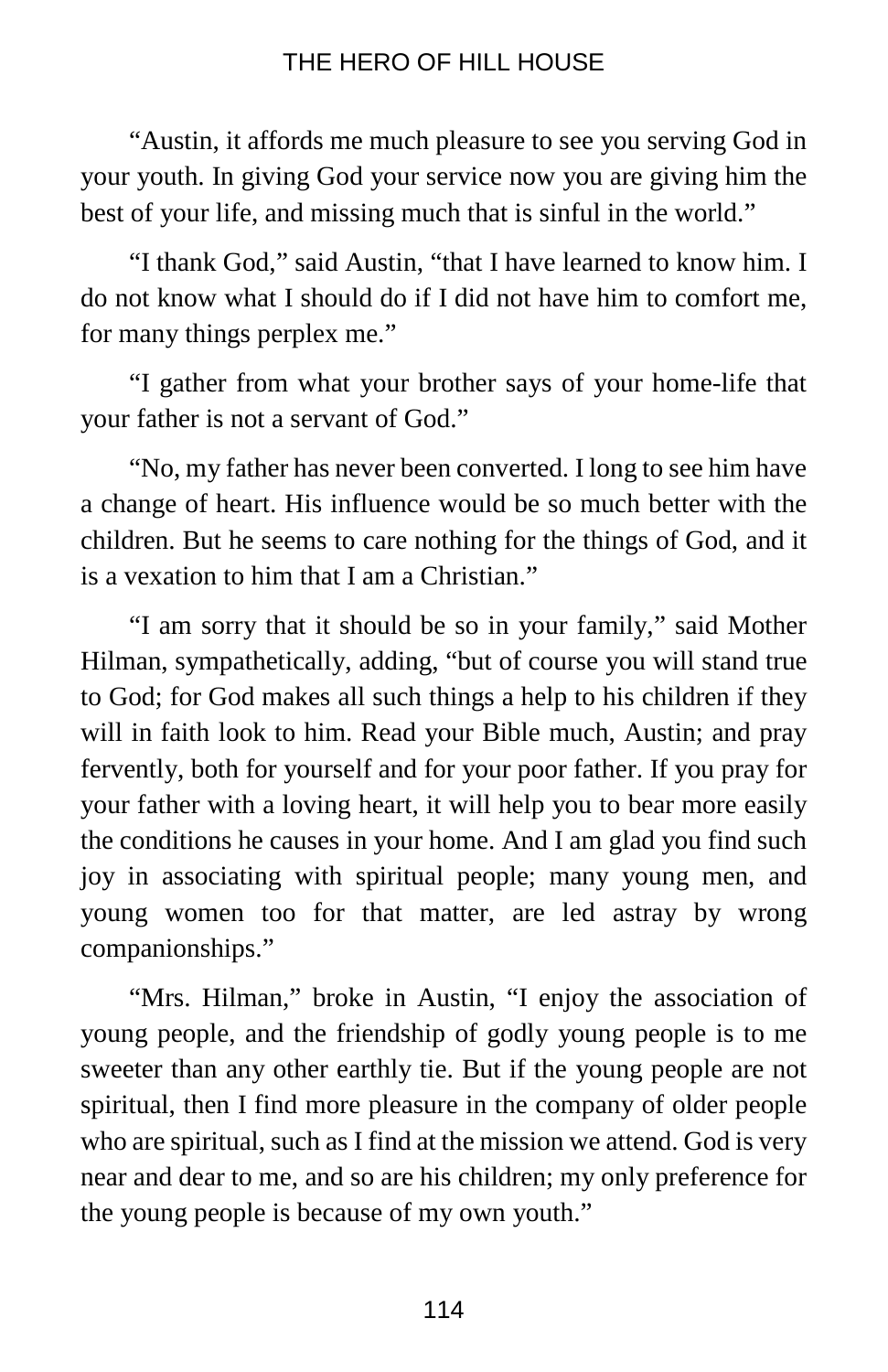Mother Hilman noticed the degree of wisdom Austin showed in his conversation. She found him willing to take advice from one older in the Christian way, too, which, as she was wont to say, "means much to new hearts under young heads."

Thus they talked of the deep personal experiences of grace and peace that are the Christian's birthright. The things that were said were an uplift to Austin; but it was the sweet influence of love and confidence which helped him most. His heart was sore with contention and strife, and a day in this peaceful home did him good like a medicine.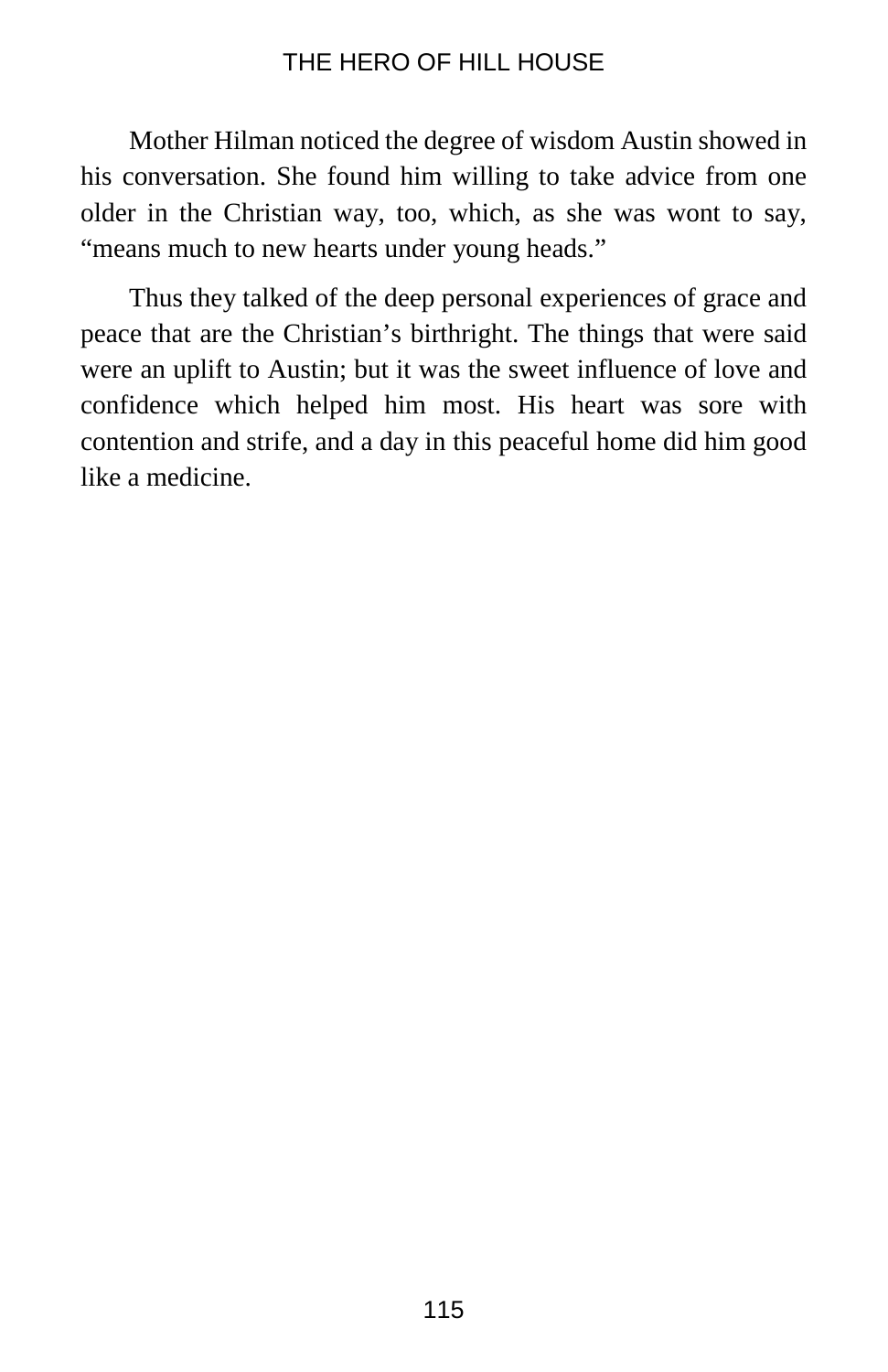# **Chapter 21**

# **Like The Troubled Sea**

Sometimes the waves of trouble roll over the soul like billows. There is no time for even a breath of quiet between the overflowing waves as they roll high over the soul. Austin had entered into such a season of tempest. He tried to reason out his duty, but could come to no satisfactory conclusion. He had promised God, the children, and his own soul that he would never desert the home again; but now he found himself facing the issue once more. So hard had come the battle between his father and himself that he was at a loss to know whether either duty or wisdom demanded of him to remain. Contention and strife were most distasteful to him. Yet it seemed that for him to maintain any degree of self-respect or to hold to any of his religious duties brought upon him such taunts from his father that the boy was at his wits' end. And his father's attitude showed itself more and more in the children. Besides, he felt the call of youth in his nature, and he longed to get away from it all and fill his life with those things that his heart craved to do.

At last he decided that he was wasting his time trying to stay in the turmoil, and abruptly left his father's home. Going to town he obtained a boarding-place and settled down to work. This course again failed to bring the desired results; and he found himself as restless and unstrung as when he was at home. He was not happy,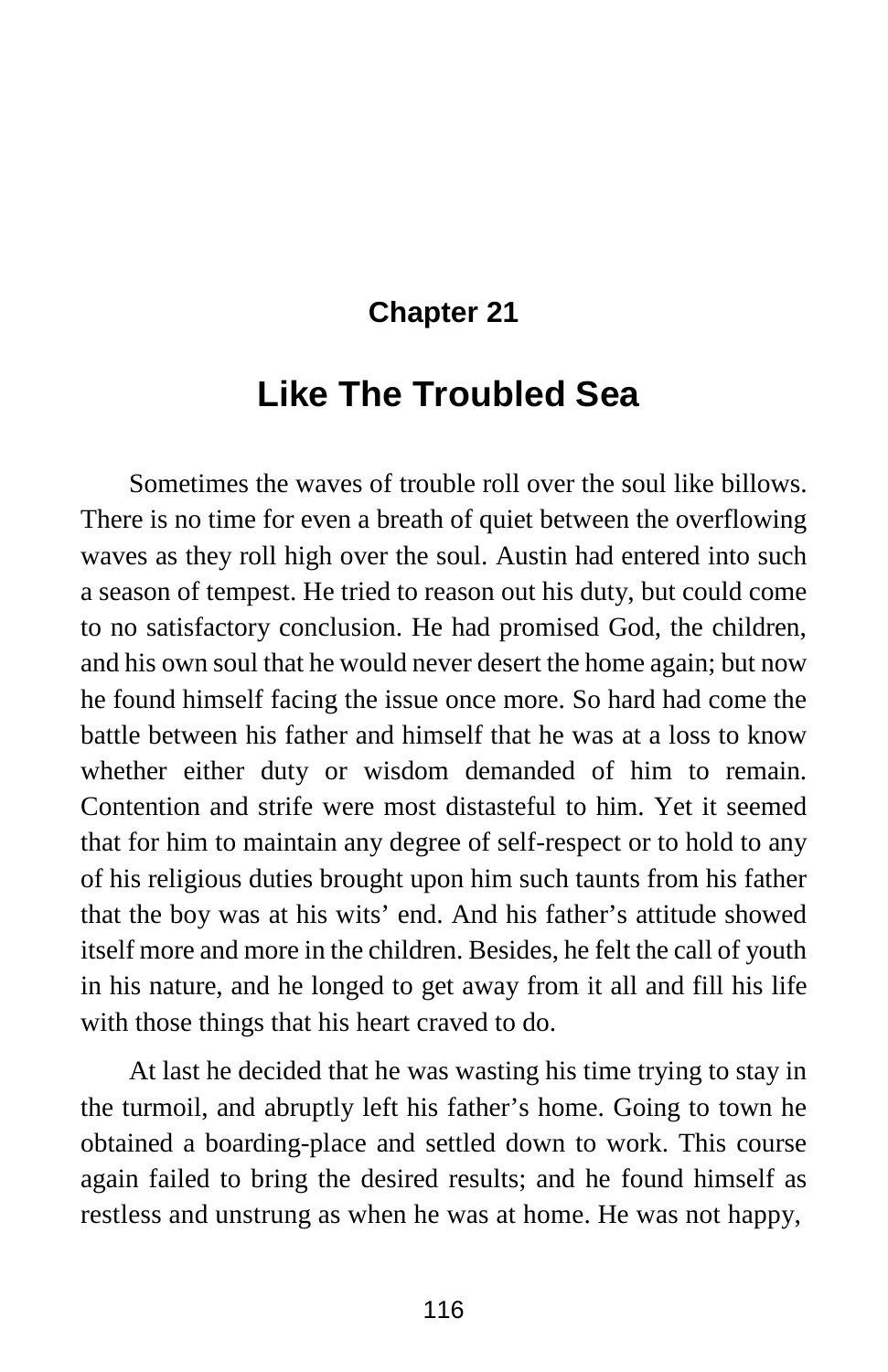could not feel he was doing his duty, and carried about with him an atmosphere of despondency that gave his friends alarm. They sympathized with him in his difficulties, but none could help him. He was face to face with his opposing giant and must fight his battle through alone.

Over and over he studied the situation as he sat alone in his hired room in the evening. The children needed him, he had promised to stay with them, he desired to do them good, he did not want to forsake his post, to be a deserter; but against all this was his father's opposition. Ought he to force himself upon his father? When he was made to feel so unwelcome and detested, should he still remain? After all, the children were his father's, not his. At last he decided to remain away until he should again, as twice before, be called home.

Now was the time for his youth to assert itself, for if he could not keep the children, why should he not prepare himself for the place in life he most wanted to fill? He wanted to be of service in the Master's vineyard. There was never a youth with a call to the sea or the plains who longed to follow the bent of his own heart more than did Austin. So we find him a few weeks later safely enrolled in a small school where he might prepare himself for the work of his choice. He knew how bitter his father would be about this, but he did not care. He was now in entirely new environments. Instead of opposition and contradiction, he found himself surrounded with people who were eager to help him on in his service to God. He was under the care of a man who recognized both the ability and the faithfulness of the boy and never lost an opportunity to encourage him. But in spite of all this the billows of trouble rolled high above him. In the midst of the kindness shown him he seemed to see the faces of his little brothers and sisters in their unfavorable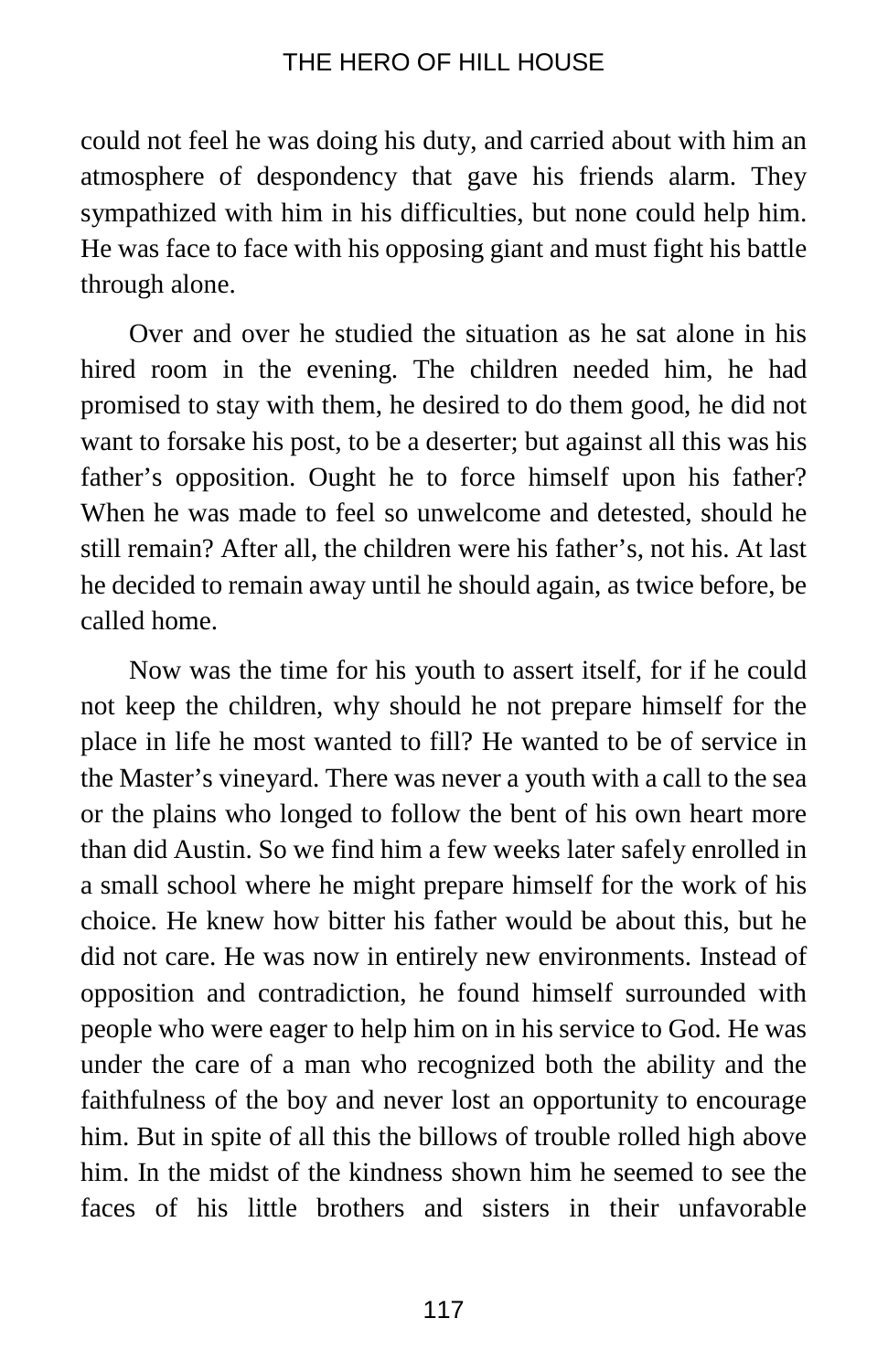surroundings. He felt like a renegade from duty, and something very like remorse beat hard against his heart.

Unable to endure the agony of spirit, he obtained permission to visit his home and find out how everything was. He found the children already partly dispersed and the father seeking places for the others. When the children knew he was again at home, they came back immediately, and their home-life was once more set up. Everything went quite smoothly for a few weeks, then the old antagonism began to assert itself and Austin found it impossible to live peaceably with his father. When there was much friction between the two, it was hard to control the children, and soon he was meeting his old obstacles. His victory had not yet come. He remained with the children two months at this time; but finding it as unpleasant as ever, he again returned to the school. As soon as he was gone the children were again scattered about and the home broken. They would write him long letters, begging him to do something for them; but he did not know what to do, for he could not support them and take the oversight of the home in every other way also.

In weeks of uncertainty the time went by, eking out to the harrowed, homesick boy but a mere existence. What would in other circumstances have been a pleasure every day was now a torture to him. When he would study, he saw the faces of the children between him and his book. When he went to prayer, they alone stood before him, and when in the course of his work he tried to visit with those who might need his help, he saw only the children's outstretched hands before him. The soul cannot stand such torture always, so finally Austin gave up trying to study and went out and found a job of work, determined to get a neat sum together and, when he had enough to be of some assistance, go to the children and help them.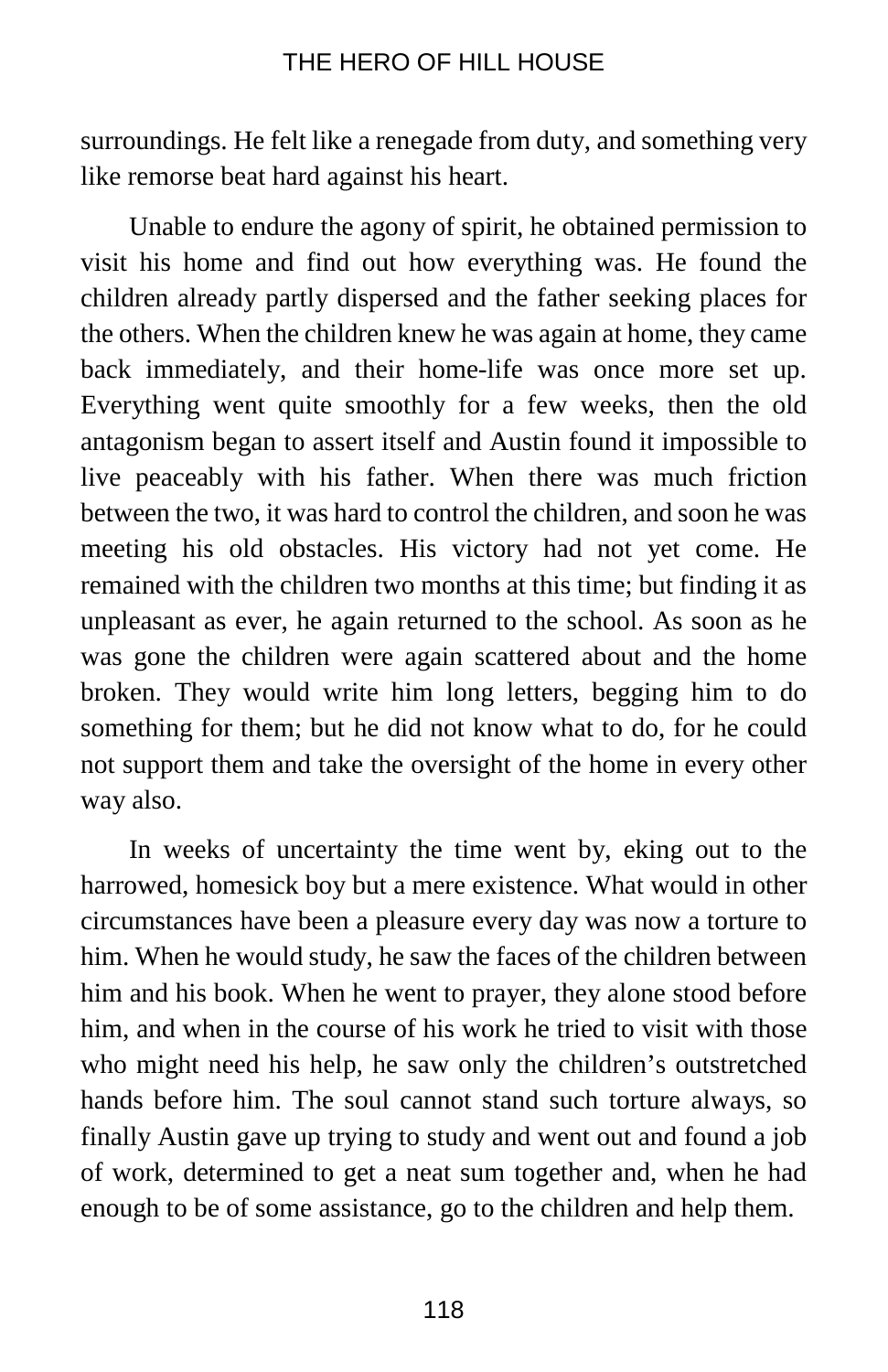It was the evening of only his first day's work that he returned to his room to find a letter from Nell.

"Dear Austin: Come home just as soon as you can. Papa is making arrangements to have strangers adopt the little ones, and we can never have them again. I cannot stand it, and I know you will not want it. Amy and I are so tired of living away from home. We want a home again and we want all the children in it. It would never be home without our Doyle and Lila. You will do something, will you not? You will not forsake us now? Come, please come quickly.

"Your little sister,

"Nell."

Austin stood trembling with the letter in his hand, and he could almost see blood before his eyes, so great was his agitation. The thought of giving up the two precious little ones forever into the hands of strangers almost made him wild. Before the morning sun arose, he was on his way home. He could hardly wait to get there, though it was to find the home broken and the children scattered. Nell, who had been suffering almost as keenly as Austin about the little brother and sister, was almost overjoyed at his arrival, and took heart again. The protest that the two of them put up against their father's arrangements forever put an end to his plans. In another day that danger was past. But Henry Hill was not ready to settle down, and he had no idea of undertaking housekeeping again. He was just at this time in a merry mood about going to another part of the State to work during the autumn months, as the farmers of that region were calling for help. He asked Austin to accompany him, and promised that if he found a suitable location he would again get a home for them. Under existing circumstances this seemed the only thing to do, so after finding places for Nell and Harry, they set out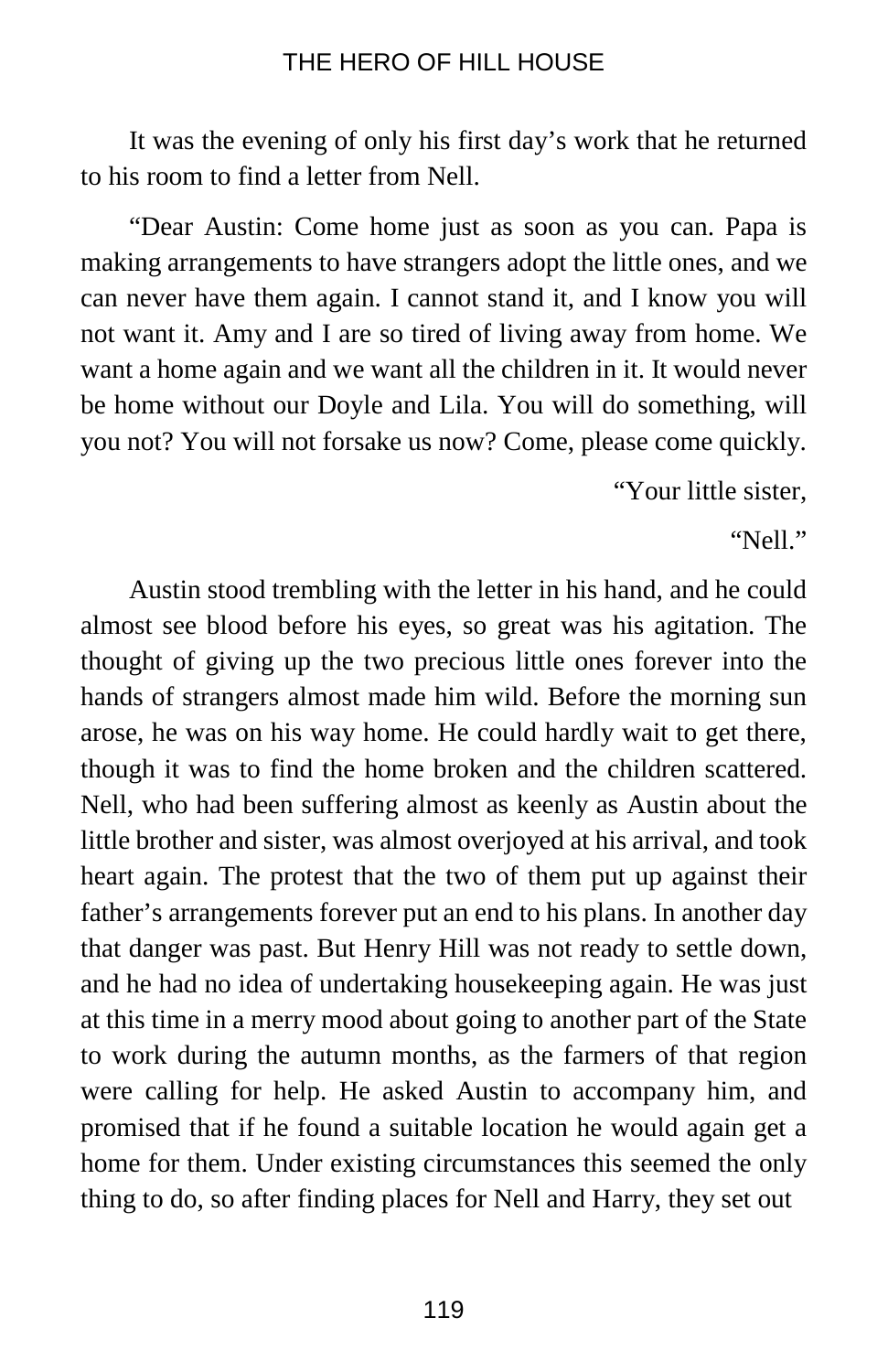upon their new expedition with Amy and Doyle. Lila was left with a kind friend who would look after her.

When they arrived in the town for which they were bound, each of them found places to work, Doyle remaining in the family where his father was working. But conditions were not what they should have been for any of the children, and to Austin the whole arrangement seemed like a horrid dream. In a few weeks Nell came to them, and a place was found for her with another household. Poor little scattered orphans, how dark their way looked before them at this time! When Austin is gray-headed, he will yet remember with a pang his feelings during those weeks. His father made no effort to get them a home, and Austin knew not what to do. He saw that he would have to do one of two things: either take the whole responsibility of the children, or keep his hands off and let their father dispose of them as he saw fit. Neither he nor they could any longer stand this uncertainty.

At last his decision was made. He would swing loose from his father entirely and take the children himself. He believed that if he could get the cooperation of the girls in just the right way, it would be possible for them to get along. He did not doubt his ability to support them if they could keep up the housework. But he would have to depend upon them for that and he would go out and do a man's part. It would then be, not the children, but their father, who must look out for himself, for this new home was not to be his in any sense of the word. When he had decided to undertake this responsibility, he went first to his father. "Father, something has to be done for the children. I believe I can support them myself. Will you be willing to release to me all right to the children if I will take them and make them a home asking nothing of you? I want to get them together once more."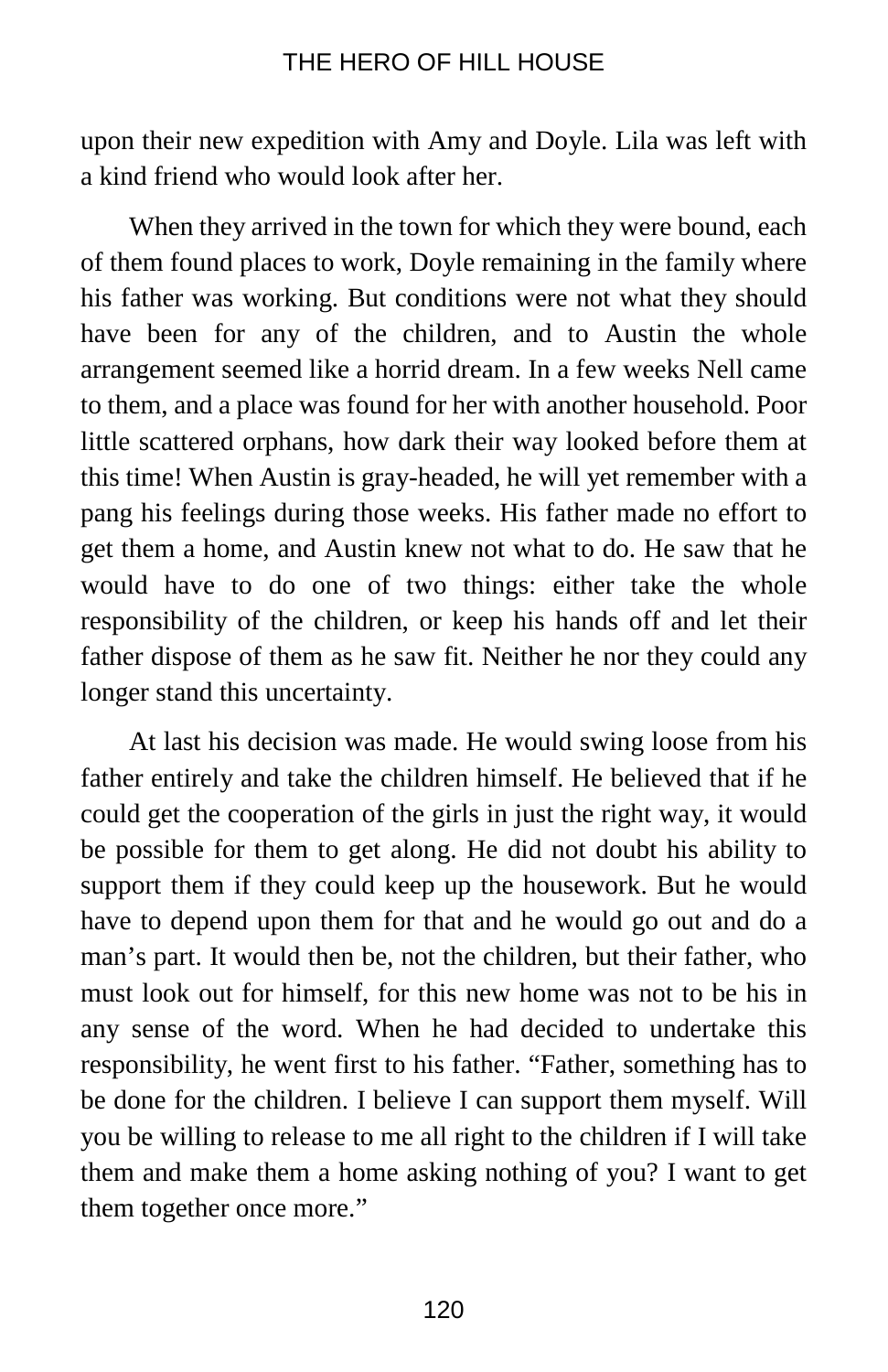"You will find it quite an undertaking, but if you want to try it, I have no objection, and will not hinder you," was the answer.

The next step would be getting the cooperation of the girls. Without their willing assistance he could do nothing, and it would mean much for them to take the responsibility of home-keeping entirely upon themselves. Fortunately for Austin, he had learned how to carry all these burdens to One who was stronger than he, and to rely on his God to go before him and prepare the way.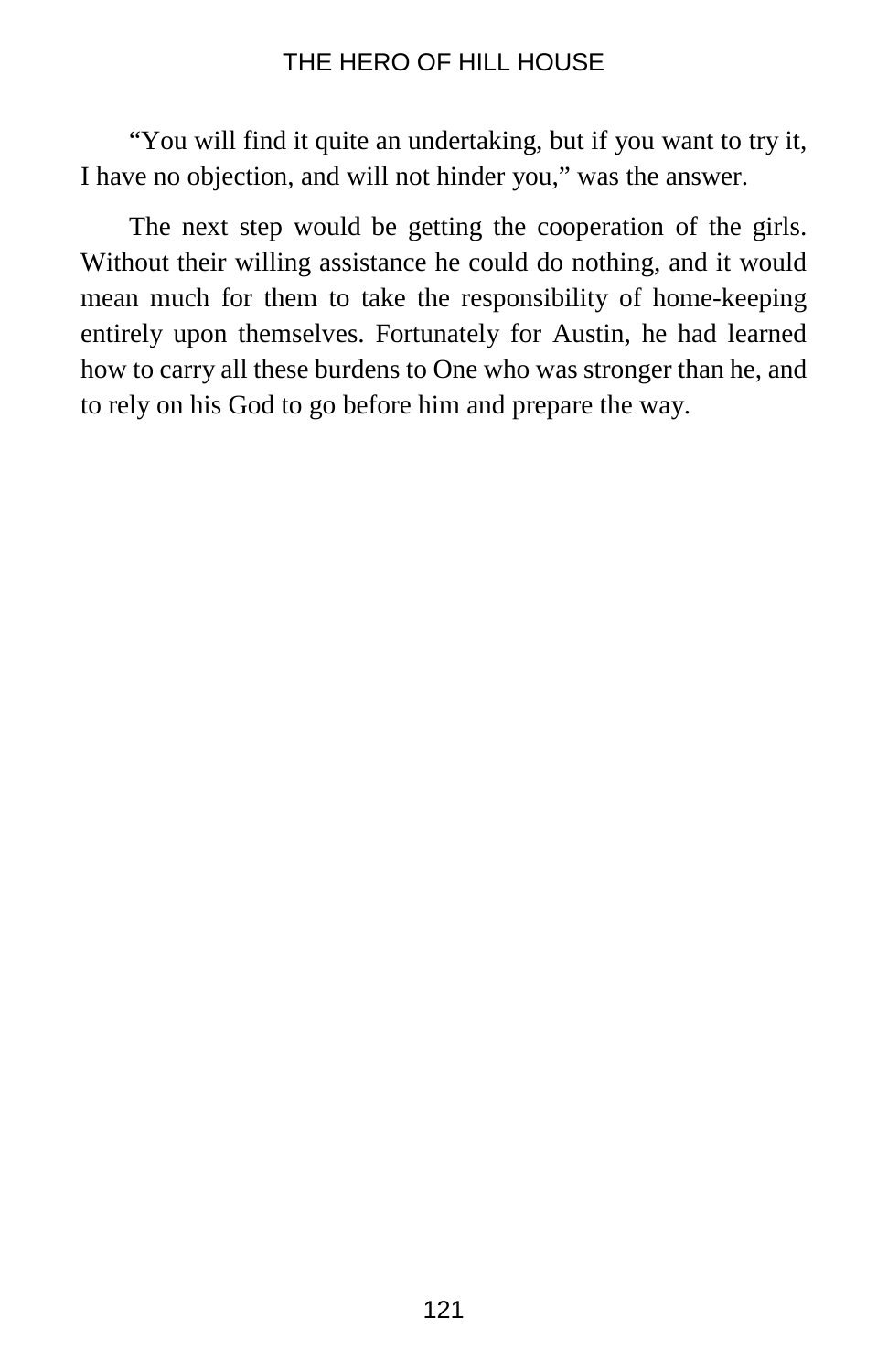# **Chapter 22**

# **Planning For Themselves**

The girls, as well as Austin, were busy during the week, but they had Sunday afternoon to themselves. They were in the habit of spending this time together, and it was with both hope and fear in his heart that Austin went the next Sunday afternoon after his talk with his father about the children, to see his sisters. Amy had come over to see Nell and the two were waiting for Austin, eager for the opportunity of pouring into his sympathetic ears their story of heartaches and struggles of the week past. They were both on the porch of the farmhouse to meet him, and as they were alone this big quiet porch was a suitable place for their talk.

Austin had not been with them long before he began the subject that lay closest to his heart. He had grave doubts of Amy's willingness to undertake housekeeping; for she had had experience enough to know that she thoroughly detested housework. But if Nell would put her little shoulder to the wheel he would be satisfied. They sat together in earnest conversation as they reviewed the whole situation. Austin was only eighteen but seemed fully twenty-five years of age. Amy was a pretty, slender girl of sixteen, full of life and spirit, but gay and thoughtless. Little Nell was only fourteen, and slight for her years, but with a quickness and decision that added to her attraction.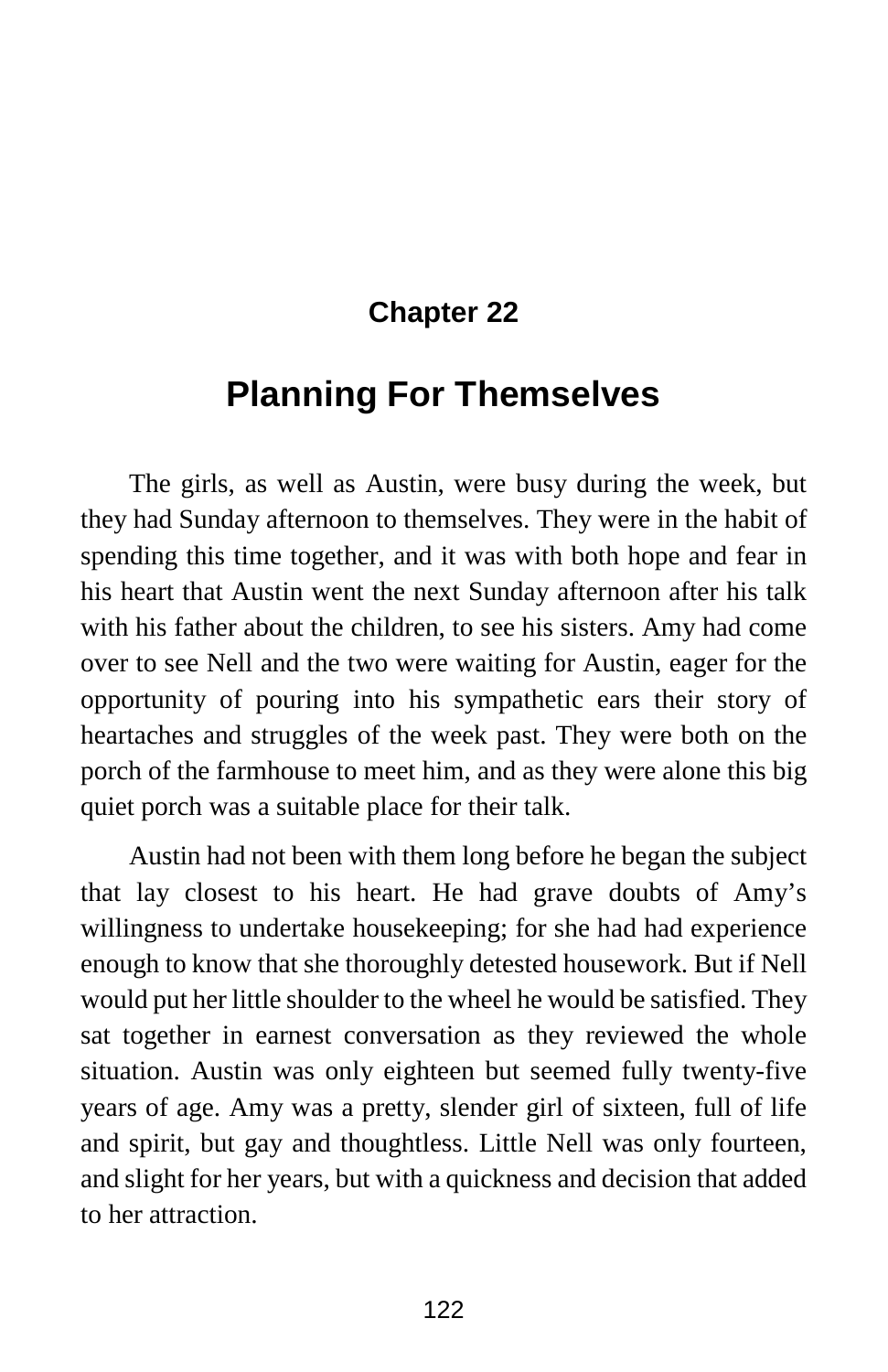"Girls, it is our only hope," Austin said. "I do not believe Papa intends to do one thing. He will let things drift along and in time we shall lose Lila and Doyle entirely. We ought to have a home where the children can have a chance. But see how things have gone for years. When I stayed at home Papa opposed me and made it hard for us all, and when I left home he scattered the children."

"If we are to have a home we must stay by it all the time. I cannot do it alone, but if you girls will stand back of me and take the responsibility of the housework, I believe I can support the family."

"I have talked the matter over with Papa, and he is willing that we should try this plan out, and has even promised to help us when he can. We might as well look at things as they are. None of us could be care-free like other young people, but instead we should have to settle down and keep things going. There are many things that we could not do, lest our good be evil spoken of. We would not dare to act in any way that would bring reproach upon us. It will be a serious undertaking, and I want you to be sure that you wish to do it. I am willing to do my part if you girls will help me."

The girls listened soberly, and when he had ceased speaking, they both waited in silence. At last Amy looked up with a mischievous smile, seeking to throw off the serious mood into which Austin's speech had put them. She was always afraid of a really serious mood.

"It is no fun keeping house. I do not know whether I want to attack a job like that till the children are grown up or not. You will have to give me time to study about it," she replied.

"How can we bear to have Lila and Doyle knocked about as they are now and have been?" asked Austin with reproach in his voice.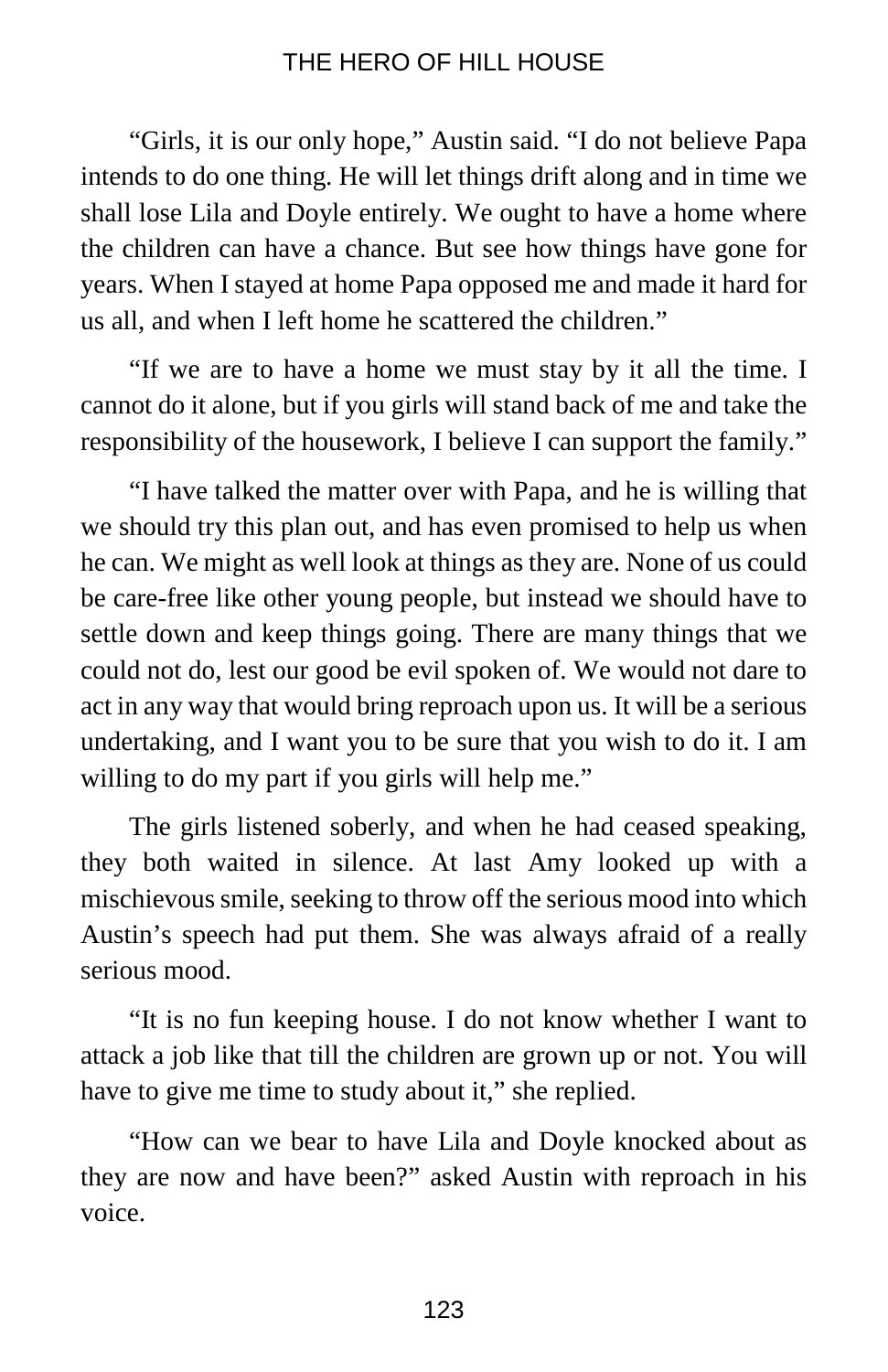Nell looked up an instant and saw the look of pain in her brother's face which Amy's words had brought, and said quietly, "I will do my part the best I can, Austin."

There are times when words are insufficient to express one's feelings. Austin found himself at one of these places. His heart had been almost broken with sorrow for the shattered home circle, and the deepest desire of his heart was to gather the children together again and if possible build for them a home where they could have a chance for home influences and comforts. That he could not do this without cheerful cooperation from his sisters he knew. So Nell's simple little answer sent a thrill of joy and hope too sweet for words to the very depths of his heart. This promise from her was all that he asked. He knew that she would stand by her vow. Years afterward when telling a friend of this incident, Austin said it was one of the sweetest moments of his life when he looked into the face of his sister and heard her tender promise. The two of them, for Amy was strangely left out now, talked the rest of the afternoon making plans for their future, hope springing higher every moment. But they were not undertaking something new, for well each of them knew what they were doing. They knew that it meant years of toil, care, and responsibility; but for the sake of home and the little brothers and sister, they were willing to do their part. At last the evening shades came creeping over the fields and they must part. Bidding Nell a loving farewell, Austin and Amy walked across the grassy meadow to the farmhouse that was Amy's temporary home, and leaving her there he hastened back to his place with a lighter heart and step than had been his for months. As yet they were but hired servants; but soon, soon they would have a home of their own. "Nell," he had said on parting with her, "I know you will do your part, and with Amy's help—for she will help, we know—we shall get along very well." Nell and Amy slept that night with a sense of coming happiness and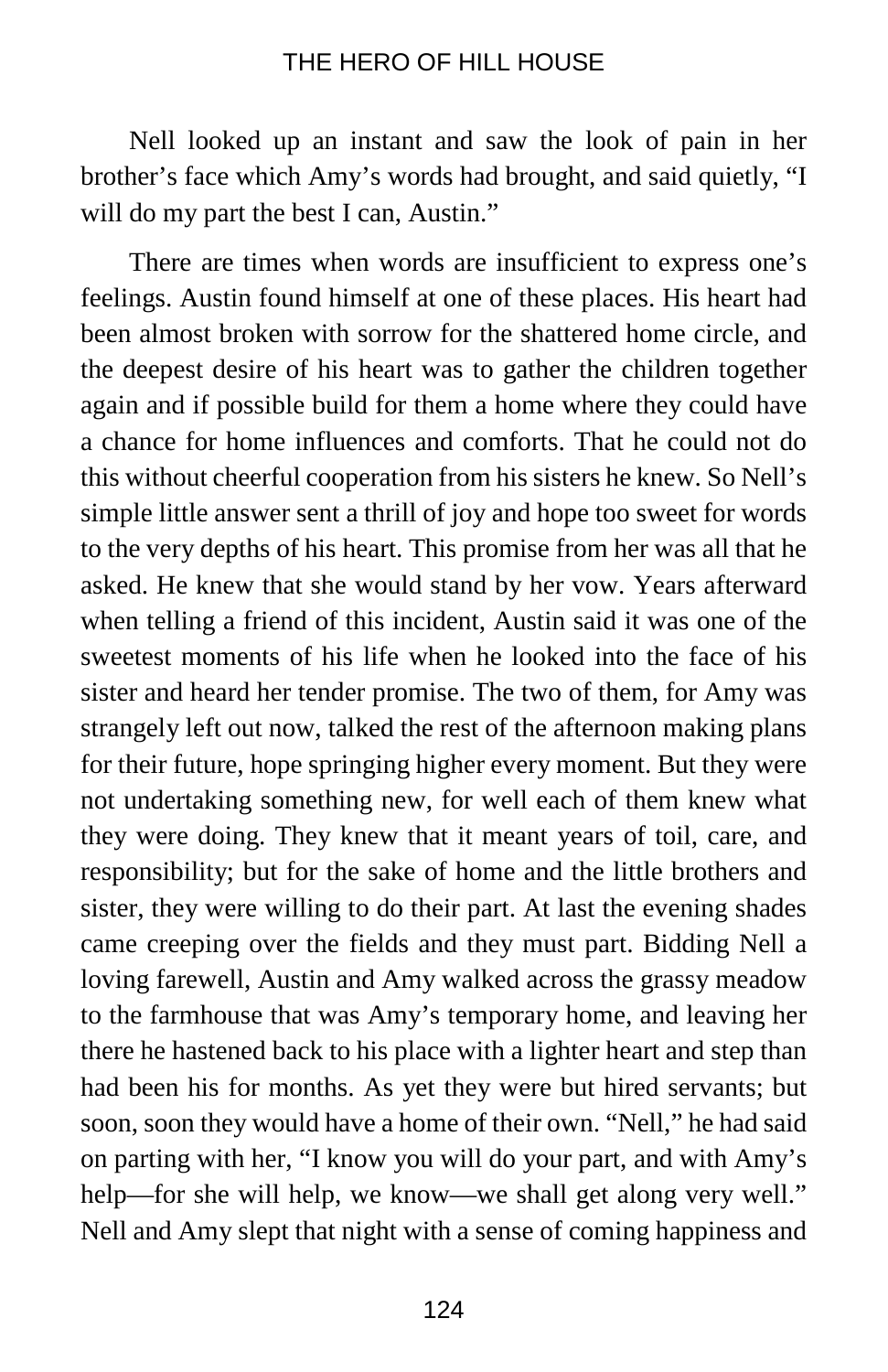hope that they had not felt for a long time. Though they lacked the strength of character that was Austin's heritage from his mother, they were home-loving as well as he. The main question with them was, "Where?"—what place would be best for them to begin all over again? The girls favored going back to the old home town; but Austin doubted the wisdom of this, for the girls had associates there who would do them no good. He craved new and better environments for them. Besides, he had suffered so much anxiety and disappointment there that he felt it could never be home to him. He favored a new town where there would be no influence nor prejudice against them, where they could make a new start entirely. At last he brought the girls to see the reasonableness of his view; but no definite plans could be made just yet. "Please do not stop in this part of the country, for I am so discouraged with everything that I do not know what to do," pleaded Amy.

"I know just how you feel, Sister, and I will not settle here. There is nothing here for us anyway. We must find a town where I can get paying work so that I can keep the bread and butter coming," he answered. "I have been thinking of Weston. The Baileys live there, and we have promised to go to see them some time. That is a thriving town, and perhaps I could get work. Besides, it is not far away and would not cost us so much in moving there. What do you say to my writing to Mr. Bailey inviting ourselves to visit them for a few days soon, and while there see what we can do?" was Austin's proposition to the girls one day.

"That sounds pretty good. At least we shall have a good time visiting with the girls," they answered with spirit.

"Here is a letter from Austin Hill," said Mr. Bailey a few days later. "He wishes to find a location here and asks to bring Amy and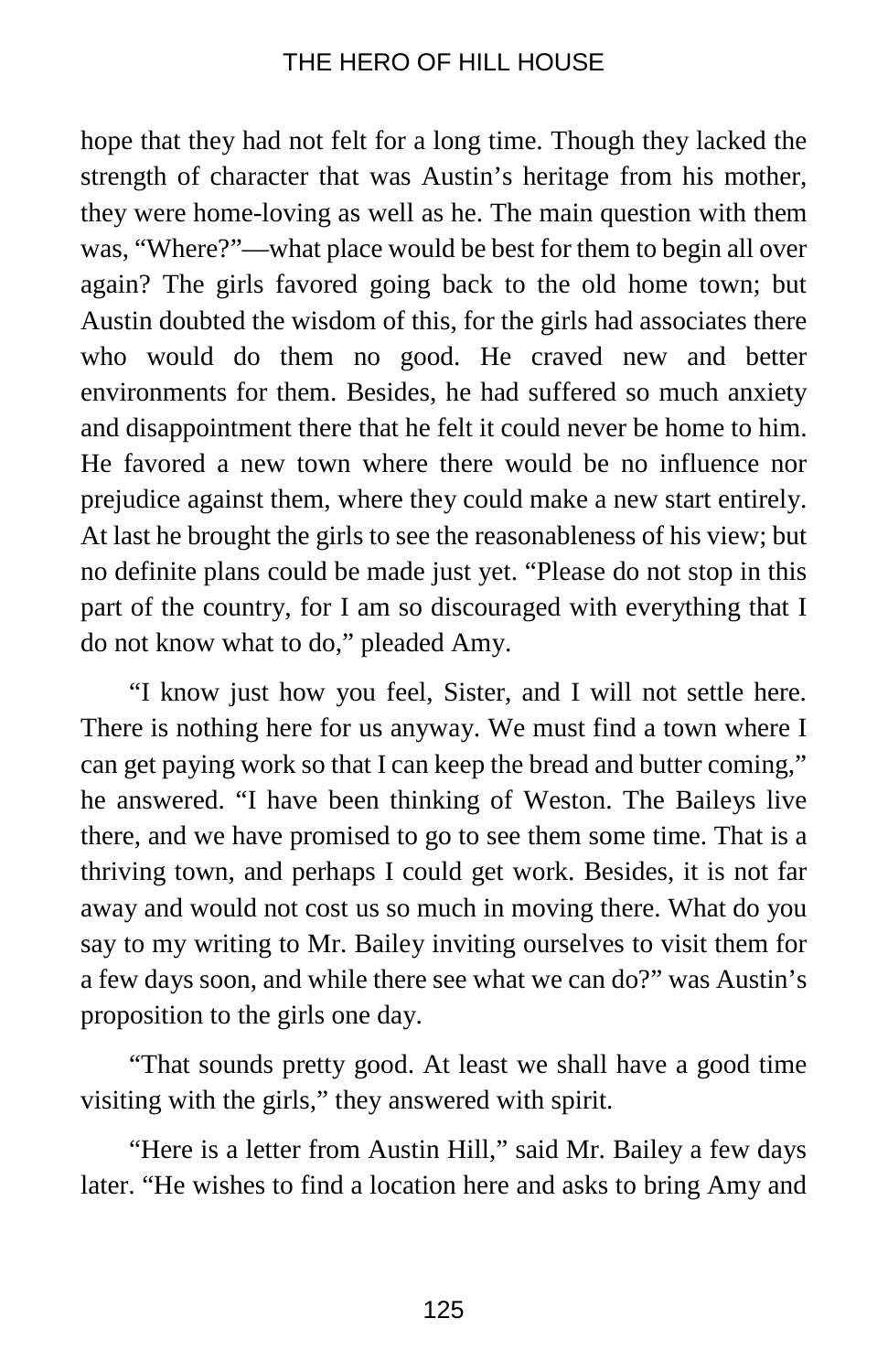Nell with him for a little visit while he is prospecting. It will be convenient to have them, will it not?" he asked.

"Yes, certainly. I shall be glad to get in touch with Austin again. I have often wondered lately how he is solving his many problems. How soon will they be coming?" was the answer of cheerful, mother-hearted Mrs. Bailey. Austin was wise in seeking to place the girls where they might have her good counsel.

It was not a week later when Austin and the girls arrived in Weston, and before three days had gone by Austin had obtained a position that would bring him a good livelihood. He was certain that God had favored him in obtaining such a place, and did not want to look any farther. The girls were not so favorably impressed with the surroundings, but were for looking elsewhere. They, poor homesick children, longed still for the old home town. Austin was firm, nevertheless, in his decision to stay by what he had found. "We have friends here who make us welcome. We need not feel that we are utterly strangers. I have a good job and it would be foolishness for me to look farther. Let us not quibble anymore. If we are going to make a home for the children, let us get at it," he said in ending the contention. "If you girls wish to go on down home, or anywhere else, visiting, do it now before we start in. I want you to be satisfied, but I cannot give up my position."

"No, we will not go anywhere now. If this is to be our home, we will get it started as soon as possible," was the answer of the girls.

It was at this juncture that they realized how little they had to go to housekeeping on. A house was out of the question. One month's rent in advance was more than they could spare and yet have enough to get a little furniture to put in it. The best they could do was to rent two empty rooms, furnish them with such things as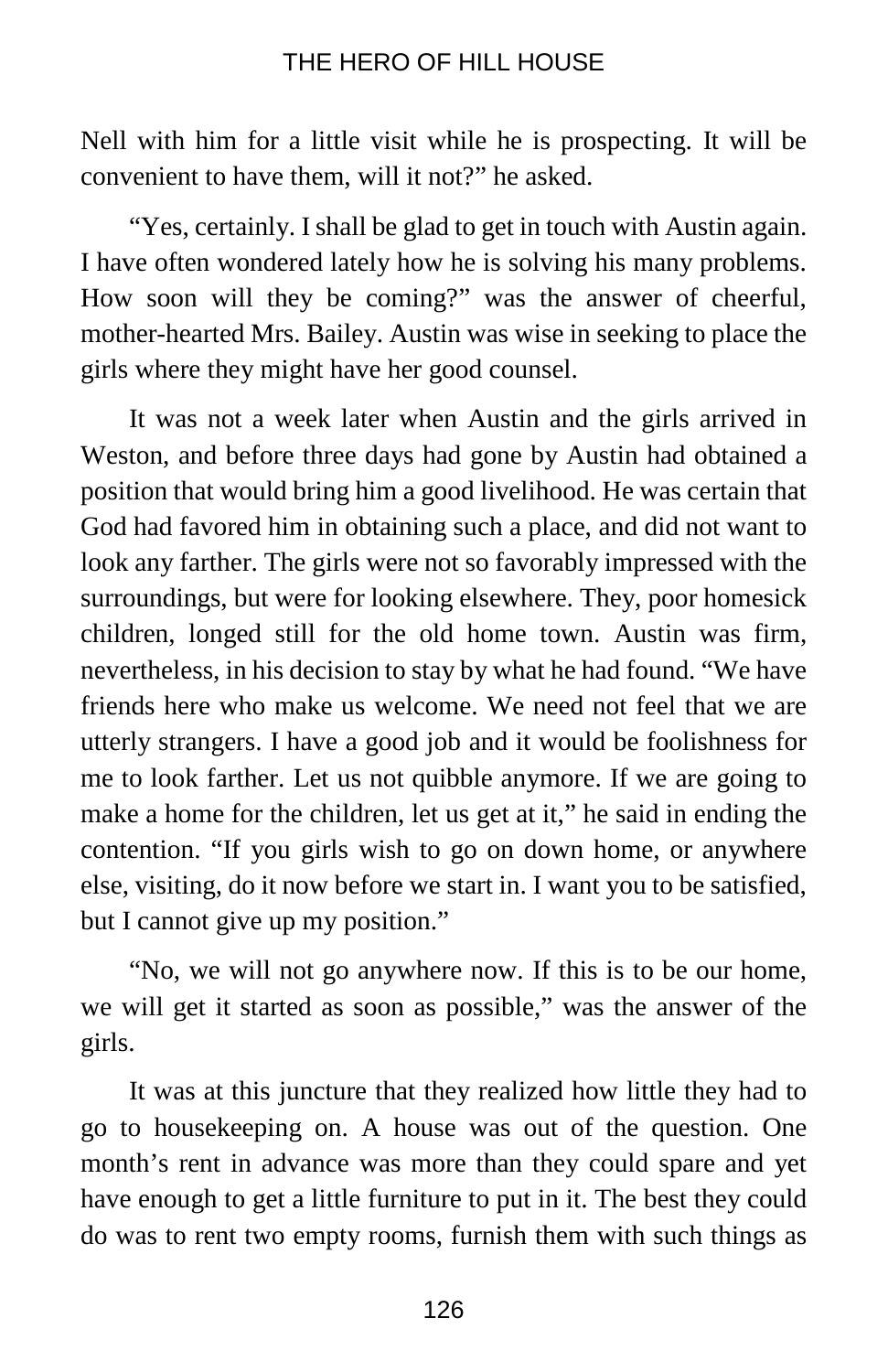they could buy at a second-hand store, and then get along on what was left till first pay-day.

The rooms were not in every way desirable, and it was with misgivings that the girls went with Austin to buy the furniture. They were beauty-loving girls, and their dreams of a new home had been rosy. It was hard to begin housekeeping with the things they would have to get. But when they considered that all they had to go on was the little that Austin had saved while he had been working on the farm, they knew he was doing his best. When the things were bought, Austin ordered them hauled to the rooms already engaged, and when the man went away, the three young people looked at their few possessions in their little home-to-be with varying emotions. Austin was hopeful. He could look away from that which was drab to the brighter side. Just to have the children together with a chance to give them. Christian training was all he could ask. He was willing to live in the plainest circumstances.

Amy looked on the homely pile of second-rate goods and made some light, frivolous remark about their beautiful home. She was ready to laugh off in such a manner all her serious thoughts. Nell said nothing. She was a girl of fourteen, with all of a girl's love of beautiful things. She wanted a pretty home, with dainty furnishings and bright colors. Ever since she had promised to be Austin's housekeeper she had been building air-castles of the house they would have, and the home she would make. But she had not counted on such a beginning as this. She was too disheartened to think or speak. She passed by the pile of household stuff and her brother and sister, into the other room, and shut the door with a bang. She would have to have time to locate herself before she could be cheerful. Just now her heart was too full of dismay.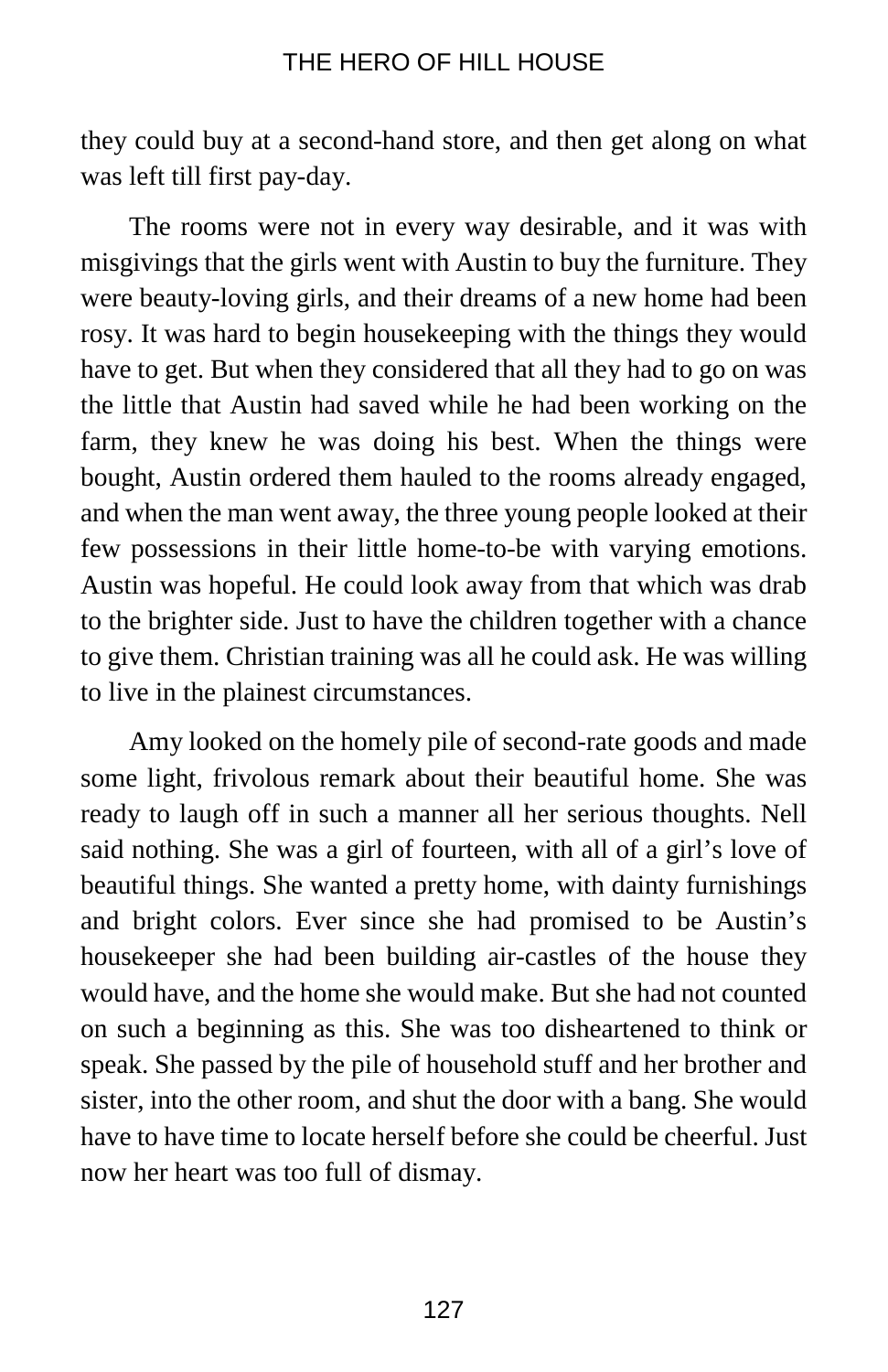Austin and Amy went to work and put things in order so that they could cook supper and all lay their weary bodies down to rest. They were young, and soon their trials were forgotten in a sweet, refreshing sleep. Nell had regained her composure enough to help them the next morning, though she was yet very quiet when Austin went off to his work.

When Austin came home that evening, he found his sunny Nell of old at work in the rooms. She was improvising a curtain of some kind, and as he came in she was standing off to study the effect. She had managed to make the room look pretty. Amy acknowledged that she herself had thought the case hopeless all the time, and had made up her mind not to expect any beauty, but that Nell had transformed things. "Nell, you are a treasure. I am surprised that you could bring such order and beauty out of the chaos I left this morning," said Austin in his heartiest tones. And the words of cheer and praise brought a happy shine to the little girl's eyes, while her heart beat in happy contentment.

The three of them were soon living in peace and contentment in their own little home, making ready as fast as they could for the coming of the others. It was necessary that Austin get a better start with his wages before the family increase very much.

They talked and planned for the future. This was not to be at all permanent; just as soon as one month's wages were in hand a house should be rented, and they would furnish it as they could. As soon as they had enough together to care for the children, Lila and Doyle should be brought to them. And until the time when they could afford better, they all covenanted together to live as economically as possible. And as soon as the house was in proper condition for living, the two girls started to school.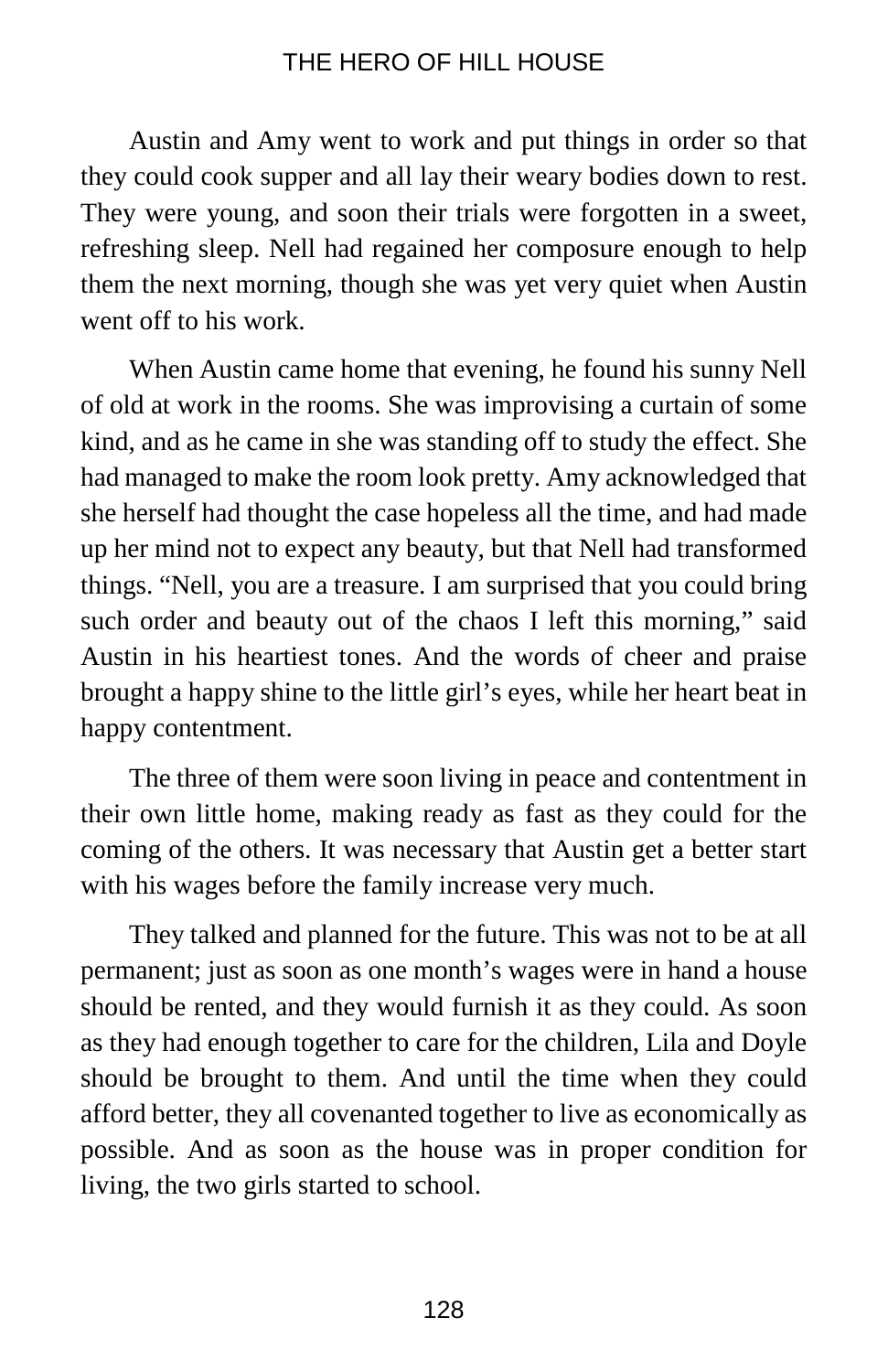# **Chapter 23**

# **Austin and Amy**

"How would my birds like to find a new nest?" asked Austin one morning not long after he had received his first month's pay. "We shall be only too glad to get out of this little place into a whole house," answered both the girls at once. "May we hunt one to suit ourselves?"

"You may, only remembering that we dare not go very high in rent, for the house has to be furnished also, and we have our winter clothes to buy," cautioned Austin. A house was found on a shady street, and was engaged at once. Before the week was out they were safely settled in their new quarters, and with a few more articles of furniture than had been possible at first. Mrs. Bailey had given them a few things to add to the homelikeness of their living-rooms, and they were quite comfortably settled, and getting along as happily as could be asked for. "I am going to quit school and get me a job," announced Amy with decision one morning before cold weather had set in. "Winter is coming and I have nothing decent to wear. I am ashamed to go out, and I am tired of the sneers of the girls at school."

"No, Amy, do not do that. I will give you money for clothes just as soon as I can. You need the schooling more than you can need clothes. Be brave and do not give up," urged Austin.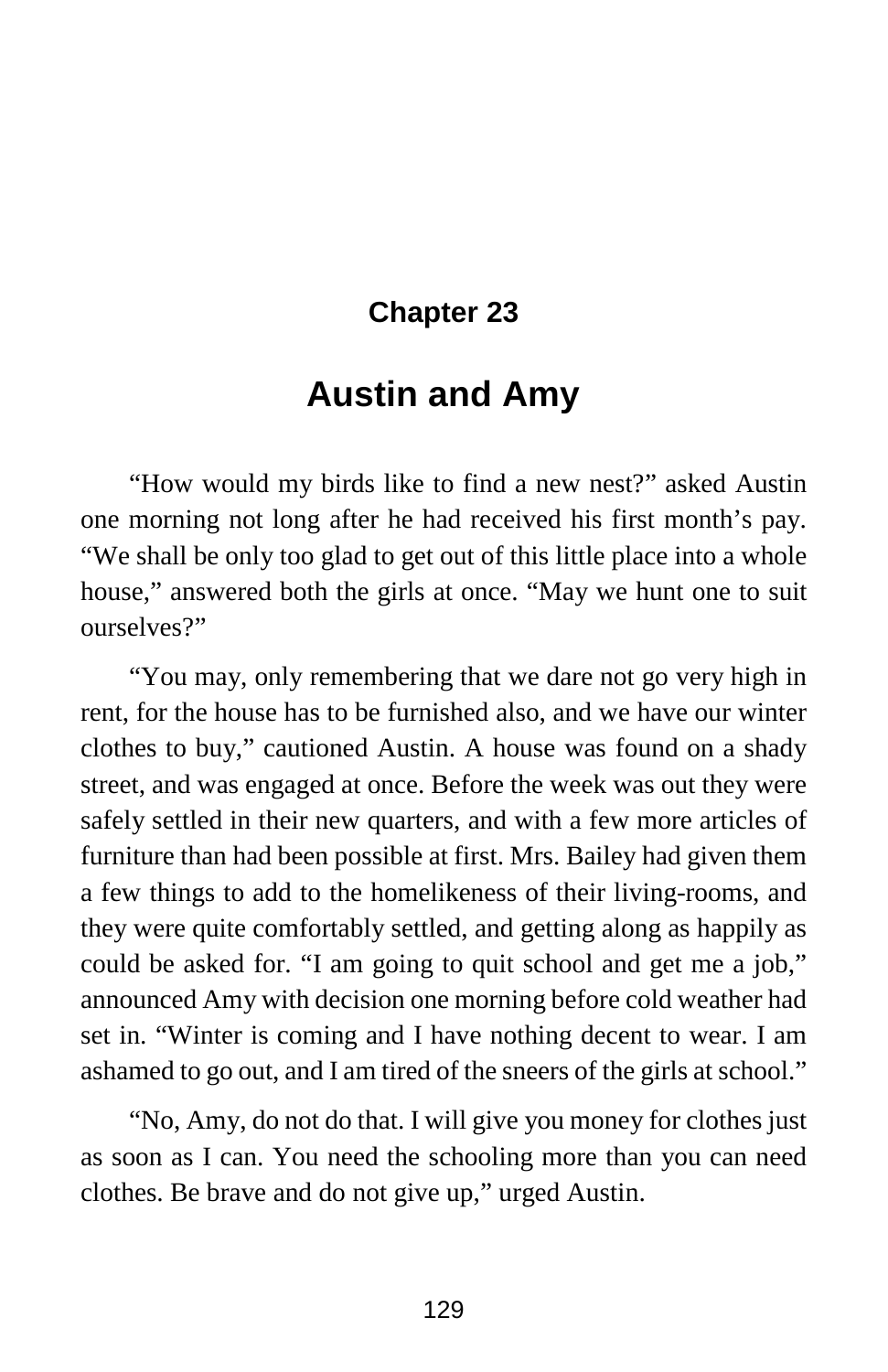"I have made up my mind, so you need not try to turn me. I shall not go another day," she said. "Amy, it was my motive in getting our home started again, to get all of you children into school. Your clothes are as good as many of your schoolmates', and I cannot give my consent to your leaving school now. So put it out of your mind." Austin said this in a paternal way particularly provoking to the spirit of the girl.

"Who was asking your consent? I am sure I had no intention of doing so. I simply announced that I was going to work, and that is what I intend to do," she answered hotly.

"Amy, you heard what I said! You cannot quit school. I forbid it."

Amy's eyes blazed fire, and her slender shoulders shook with rage. "Austin Hill, you are not my father that you may order me about! Two years do not give you such authority over me. I am not going to school, and you might as well understand it!"

Austin's lips set in two straight lines that meant battle. If the children were not going to yield obedience to him, he would not be able to keep the home together. Amy ought to see this. He said no more, and left the house without a word of good-by.

Amy, angry and rebellious, did not prepare for school nor did she do her share of the morning work. Nell left the house for school all fretted and angry that Amy had shirked her part. So all three of them were thoroughly unhappy all the day long.

Austin's lips were still in their straight lines when he came home, and Amy just as defiant. He ignored her the entire evening, though he spoke pleasantly to Nell, and helped her with the work. Amy was unhappy and miserable, and the next day ungraciously enough prepared and went to school. But the battle was not done.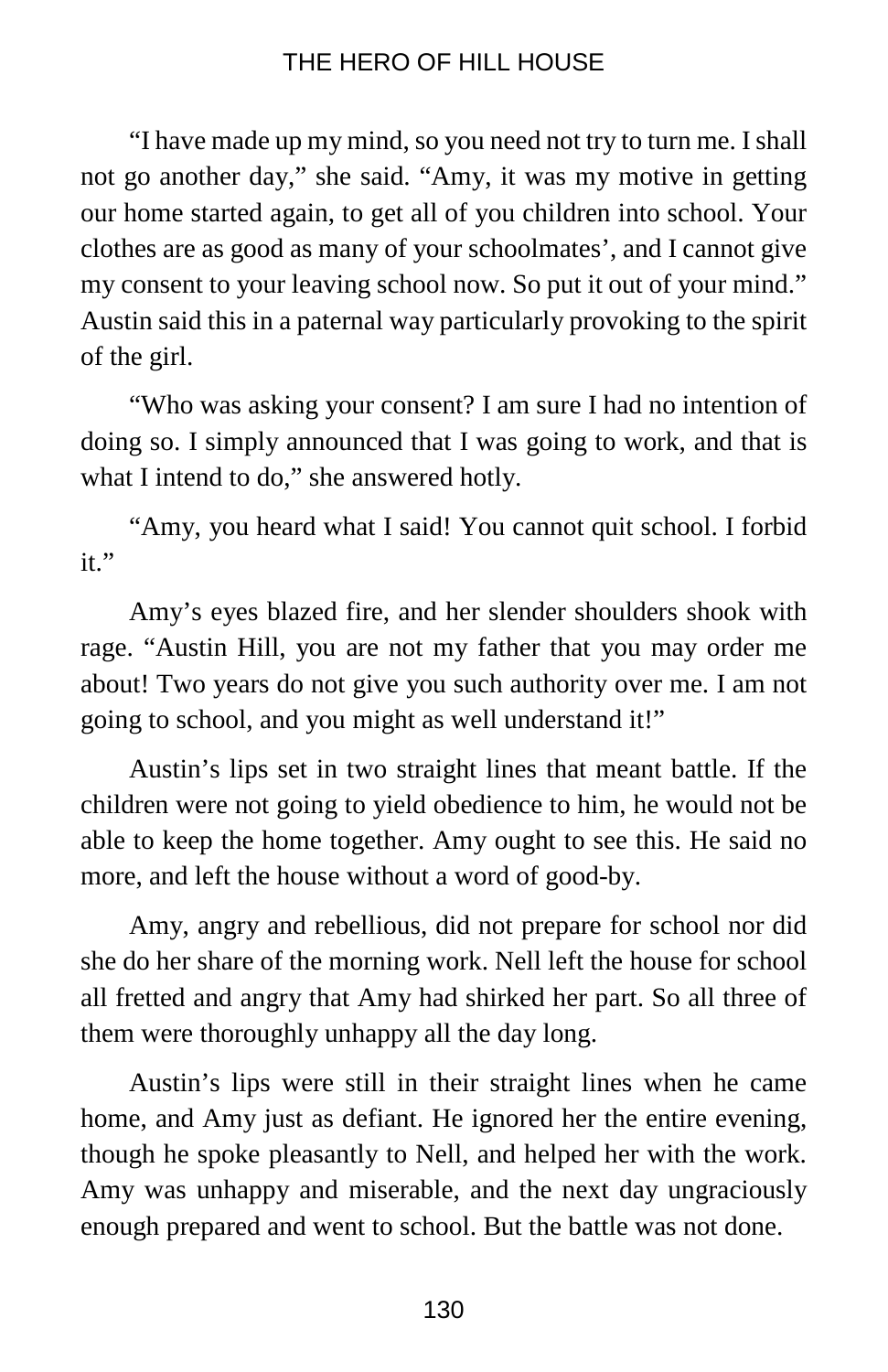"I have a letter from Papa saying he will be here with the children this week. We must have everything ready for them," announced Austin a few days after his conflict with Amy. And when the day came all three of them were at the station to welcome them. Lila and Doyle were wild with delight to be again with their brother and sisters, and wound their little arms about their necks in the most affectionate manner. Henry Hill looked on with complacency, for he felt that he was bestowing quite a favor upon his children in giving them such pleasure.

The children were well pleased with their new home, seeming not to notice the bareness of it; but their father noted it all, and said to himself, "Austin has undertaken more than he can handle. I thought he would find out there is something to supporting a family." But he did not divide his summer's wages.

"Girls, I have had a rise," said Austin one evening, and sat back to enjoy the expressions of pleasure from his sisters.

"But there is another side to it. I will have to work nights. I shall have long hours and be away every night but one each week. How will that suit you?" he added.

"We shall not be afraid," said Amy and Nell together.

"But I shall not be here to take you out of evenings. It will not do for you girls to be running about alone, and I fear the time will hang heavy on your hands."

"We shall get along all right. You need not worry about us," said Amy with more cheerfulness than was really necessary.

The new arrangement had not been in force long till reports came, in one way and another, to Austin's ears. There were fragments of conversations that floated into his bedchamber as he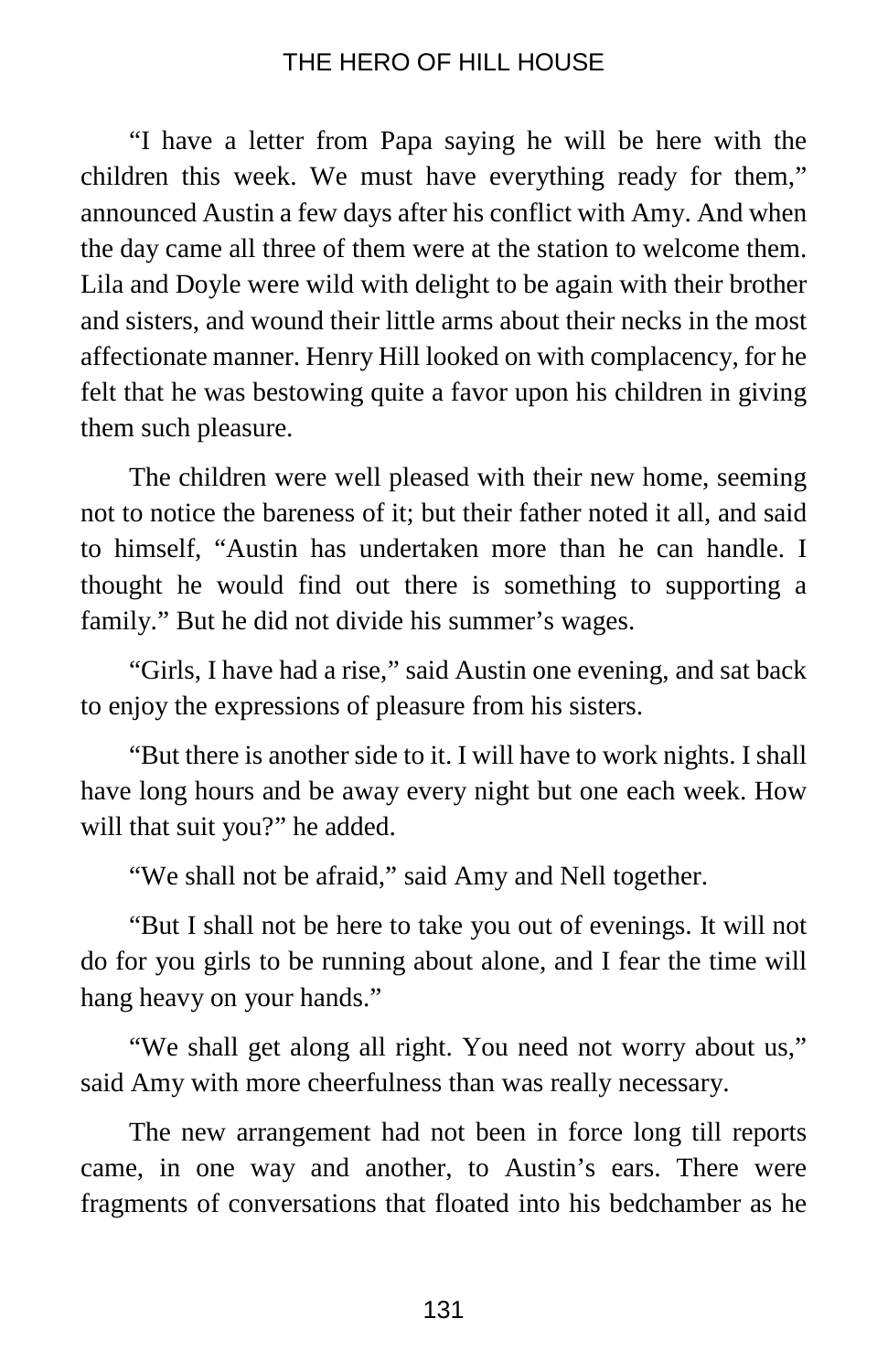was trying to coax sleep to his weary eyes when the children were all home, bits of information that made him fearful that Amy was taking advantage of his absence at night to follow out her own plans.

"Amy, where were you last night?" he asked one day after he was certain he had some facts.

"Minding my own affairs," was the lofty reply.

"Were you out with Herb Wilson?" he asked again.

"I was out a while in the evening, if you must know, and Herb was in the crowd," she answered insolently.

"Do you not know that he and his crowd are not the kind of people you should be with?" he asked severely.

"Are you their judge that you can so sneeringly speak of them?" she asked as the angry blood rushed to her face.

"I am not sneering at them, but I do wish to protect the good name of my sister, and I will have to forbid your going out with them again," he said decidedly.

"There you go, ordering me around like a little child. You expect me to obey you like Lila does. I will not, and I shall go out with whom and when I please," was her defiant reply.

Austin's lips again formed the straight line that meant battle. Amy felt a shudder of apprehension go through her being; but the same fighting blood was in her. She thought that he was encroaching on her rights, and she was set not to submit. He saw the danger she was in, and, besides that, the baleful influence she would have over the younger children if she so set his authority aside, and he felt that his home was again in jeopardy. So far as he was concerned, there would be no giving in.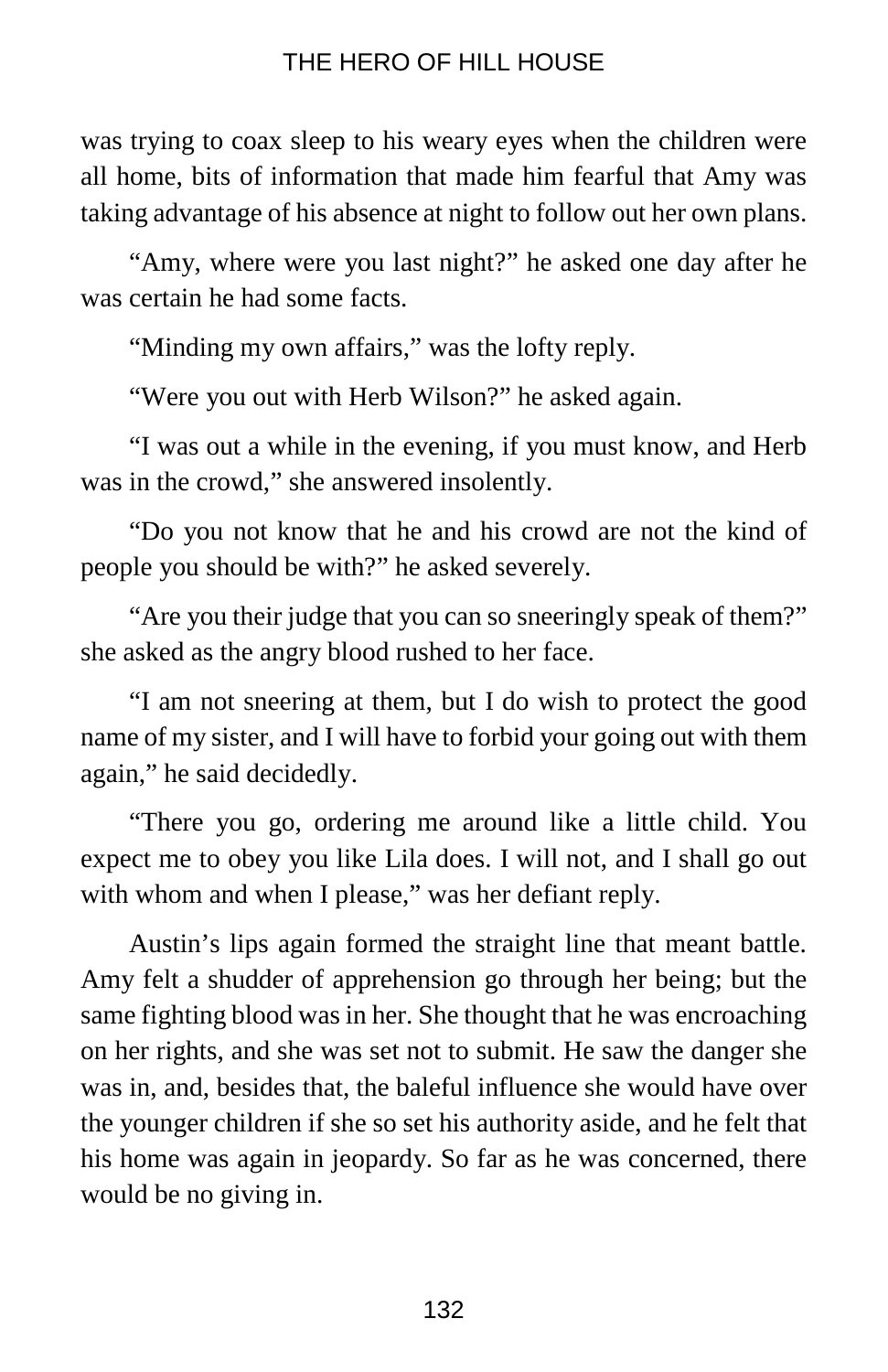"I am going to get me a job, and take care of myself," she flung at him as she read the decision in his eyes. "I will not be kept under in the way you want to keep me. I am almost as old as you, and able to judge who is fit company for me."

"No, Amy, you are far from able to choose your own company properly. You need someone over you all the time. You must listen to me. You will bring reproach on yourself and on us. You are not doing well in school, and I will not forbid your getting work; but if you stay at home you must be under the same rules as the rest. I cannot have you running around nights in evil company. In this I shall not yield. You must obey me."

"I will not stay with you if I have to be bossed around," she said with all the spirit she could master.

"Very well. Nell can keep the house going, with Lila's help. If you can find a suitable place to stay, and wish to take the responsibility upon yourself, I shall not hinder you, but I cannot have you here disobeying the rules I must make for the good of the family," he said firmly.

Amy had meant what she said, and Austin was just as far from speaking jestingly. So Amy found work that took her out of the home for a while. But her freedom was not all happiness, and she found hardships that were just as trying as Austin's attitude at home.

There was a meeting in progress in a neighboring town, and there Austin had gone for a day or two. The services had been very refreshing to him, and he longed for his sisters to come under the sweet influence of the people attending. So it was with pleasure that he carried to the girls a hearty invitation to come down and spend the last two days of the assembly. They accepted, glad for the change, and for the opportunity of visiting friends there.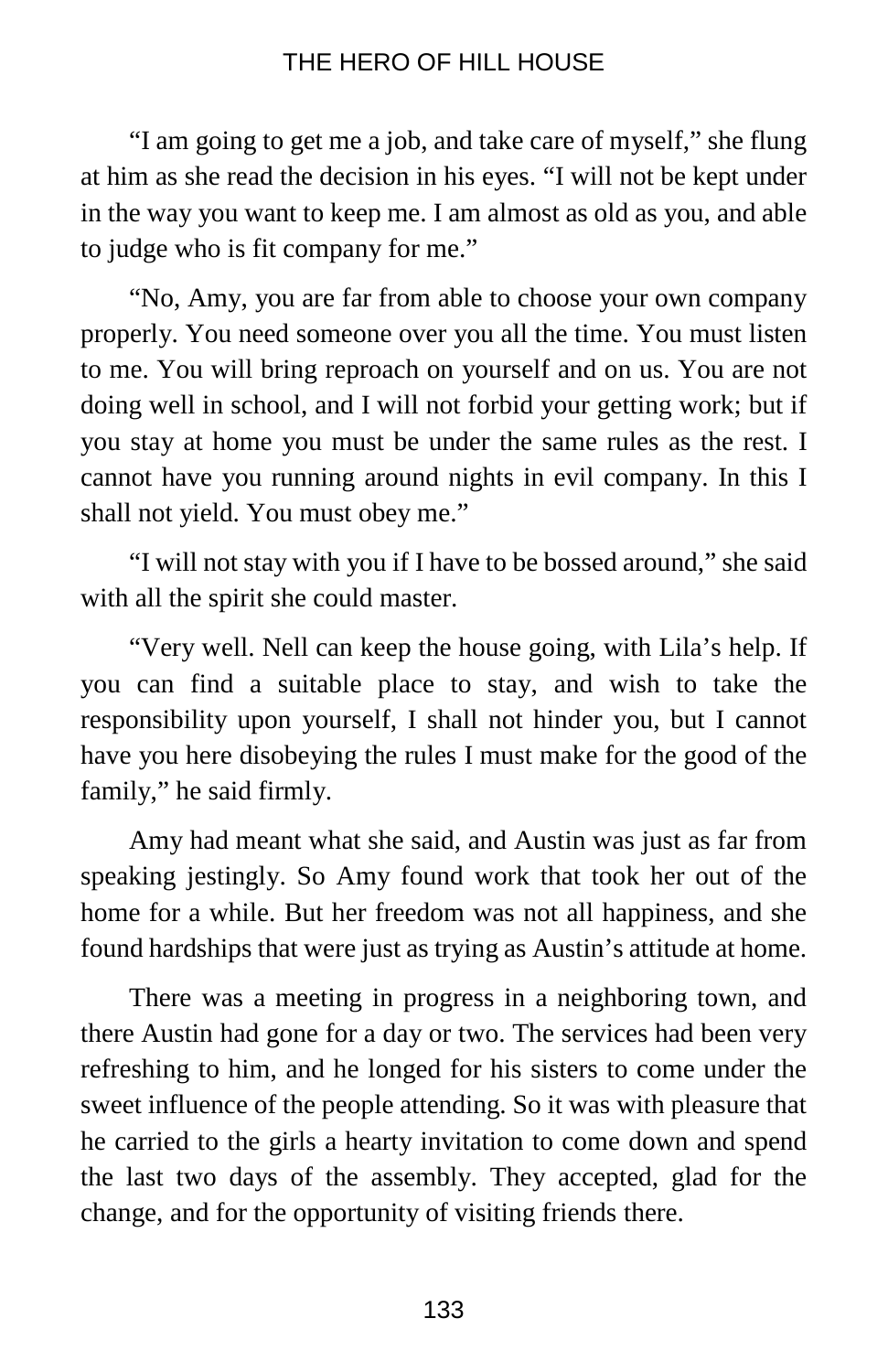The preaching was convincing, and the Spirit of God was there to talk to the hearts of sinners. Amy and Nell both felt His wooing presence with them, and yielded to the importunity of the good people about them, and took on themselves vows of loyalty and love to God. They were young, but really meant to be true, and came home to Austin with the happy news.

The joy of his heart was almost unbounded. That they would not be like himself, true to God from the beginning of their service, never occurred to him. He felt that his hardest trials were over, and that their home-life would not be any more darkened by contention. It seemed so good to have Amy back with them, and to him their taking part in the family worship seemed very precious.

"Amy," said Austin one day, "where were you last night?"

"What difference does it make where I was?" she answered evasively.

"That is not an answer to my question. I want to know with whom you spent the evening, and where you were."

"I went out a while with friends, and did nothing that I need to be called to account for. You are always forgetting that I am not a child, to be dictated to. I suppose someone has been running to you with tales," and Amy's face showed all of its old-time defiance.

"Not exactly, Amy," he answered. "I heard a bit of conversation between a couple of your acquaintances that made me doubtful, and then some of the conversation between Nell and you has floated in to me. I wish to know if you disobeyed and went out again in forbidden company. Is it true, Amy?" and the pain in his voice should have touched her heart. To him it was the keenest disappointment that she should fail, not him alone, but her vows to God.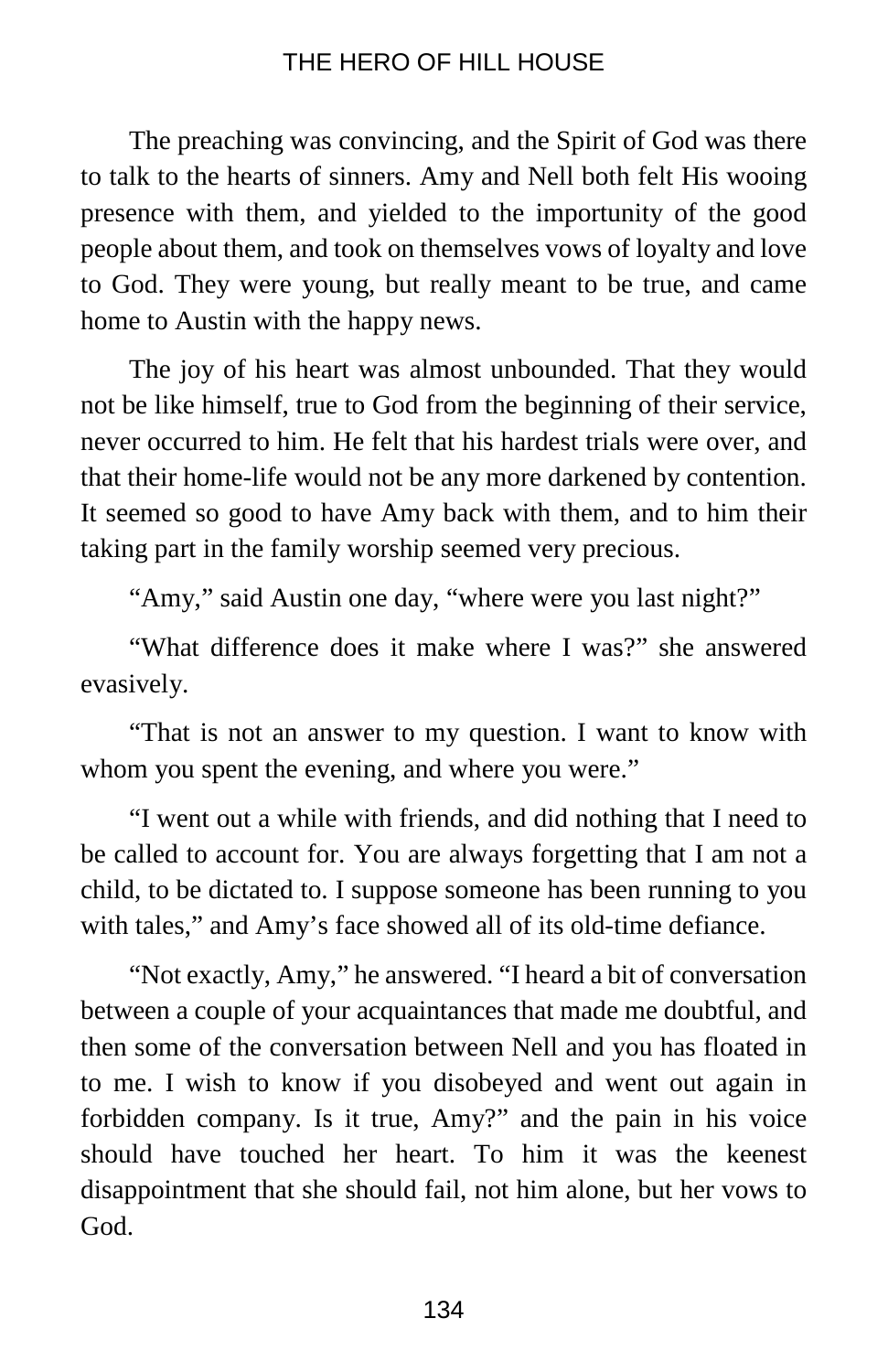"Yes, if you must know, I went out with the crowd you are determined to hate. And I will not have you talking against my friends."

"But, Amy, what about your influence as a young Christian? Besides, will their association build up a good reputation for you?"

"I suppose I shall have to leave home to have any liberty. I simply will not be dictated to. Austin, you are too overbearing for anything, and I cannot stand it," and angry tears were close.

"Amy, I have not relented in my decision that if I make a home for you children you must live orderly, quiet lives. It is useless for me to work and labor for a home, and have it spoiled by evil associates. If you live with us you must abide by the rules." That look that meant, without wavering, he would have his way, was in his eyes; and while the girl would not relent her decision to choose her own associates, she knew he meant exactly what he said.

"You will get on very well without me. Nell is your housekeeper anyway. She wants to boss everything in the house. I can easily make my own way, and have a good time besides."

"Amy, this is your home. You are as welcome as any of the children. I shall require nothing of you that I would not of Nell. But I must have it understood that you will have to recognize the rules of the home. I do not want you to feel that I am driving you from home, but that I am only giving you a reasonable choice."

"It is not much of a home you offer. Work hard all the time and never go anywhere. You expect me to be as old-acting and oldfeeling as you are. You never were a boy. I am going to have my good times, and neither you nor anybody else shall hinder me!"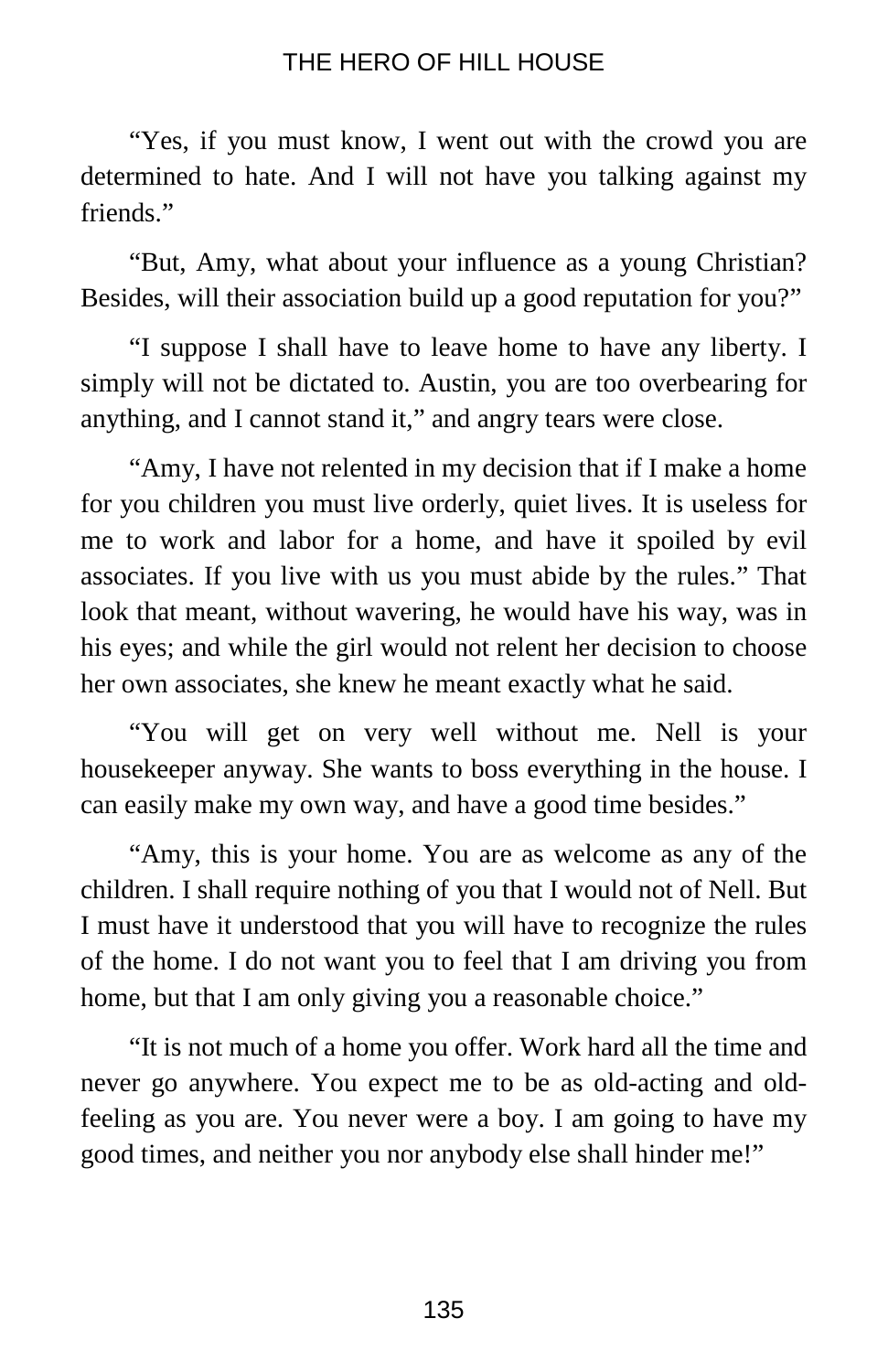Austin contended no more, but left her with that set look on his face that meant war to the end. Too many years he had contended with contrary elements in the home to now know how to yield a point to what he believed would be wrong. His integrity of life had depended on his steadfastness, and in that he would stand.

Most of the time from this on the home consisted of only the four; for Amy, according to her vow, was seeking her own way.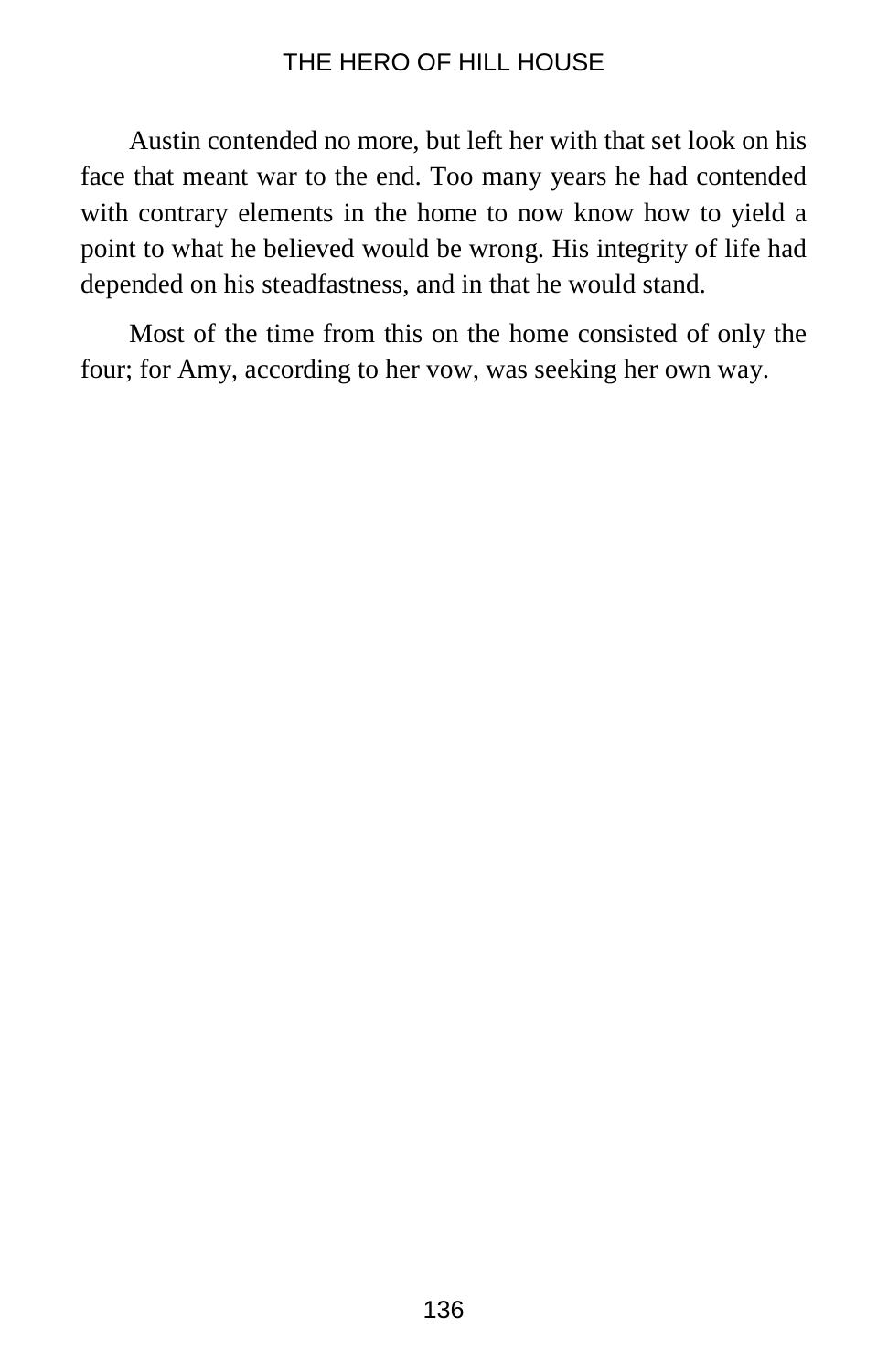# **Chapter 24**

# **A Shopping-Expedition**

A year had passed since Austin had begun work in Weston and the three of them had set up housekeeping, and he was to have his first vacation. There had been many changes since that year began, mostly for the better. The cottage was now quite comfortably and prettily furnished throughout. To accomplish this had meant much hard work and little recreation for both Austin and Nell. Amy had never entered into the home-making with the ardor of her younger sister, and much of the time of late had been away. Lila and Doyle had now been with them a number of months, and had thoroughly enjoyed and appreciated home comforts and pleasures. Nell had been Austin's comfort and delight all these months. Harry had not yet come to them. He had the same traits of self-reliance and determination that had characterized Austin, and had found himself, though so young, plenty able to support himself, and he preferred to do it rather than to depend upon Austin. But only too well Austin knew the small chance his little brother would have for education in this way, and he longed to have him at home and in school while he was of school age. But recently had come a letter from the little fellow saying that he thought he would soon come to them, which message had sent a thrill of delight around the little circle. They longed to have it complete.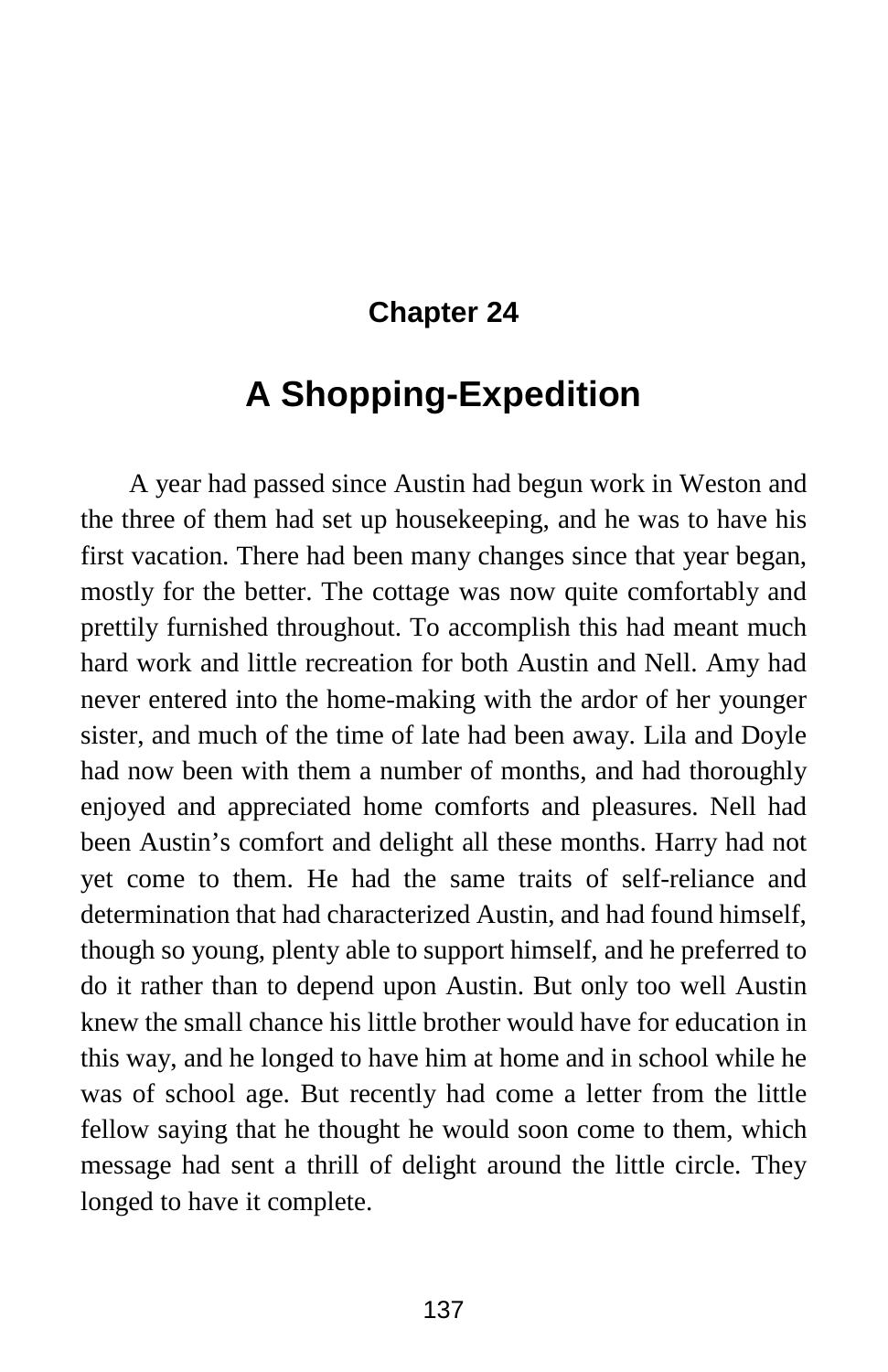In planning his vacation, Austin had in his thoughts turned to the associations that had been so very pleasant in those months he had been permitted to spend in school. Here also was a man who had been more than a mere friend to him, and who would be able, he believed, to give him the counsel and advice he felt he needed just now with the care of his family. A visit in the home of this friend would indeed be enjoyable, and he might also meet with some others who had made those months bright. And what was perhaps a greater factor in his choice at this time was that the distance was not so great but what he could take with him his sister Nell. She needed the rest and change as much as he. He turned the plan over in his mind for some time, and when he thought he could see his way clear for such an undertaking, he mentioned his scheme to Nell.

"Oh, Austin, I should be delighted to go, but I should need new clothes for such a trip, and are you certain we can afford them!" exclaimed his little housekeeper.

"I have thought of all that, Nell, and I am sure we can manage," replied Austin happily.

"But, Austin, just my clothes is not all the problem. The children are going to need many new things this winter. Lila has outgrown or worn out nearly all her clothes, and Doyle is almost as badly in need. And I need a number of new things about the house. But perhaps we could get them cheaper while we are there in the city," said the thoughtful little girl.

"I had been thinking some about that; but I do not see how I can spare scarcely a thing for them now. We can, perhaps, get them a little at a time here as we must have them, but just at present I cannot raise the amount it would take," answered Austin.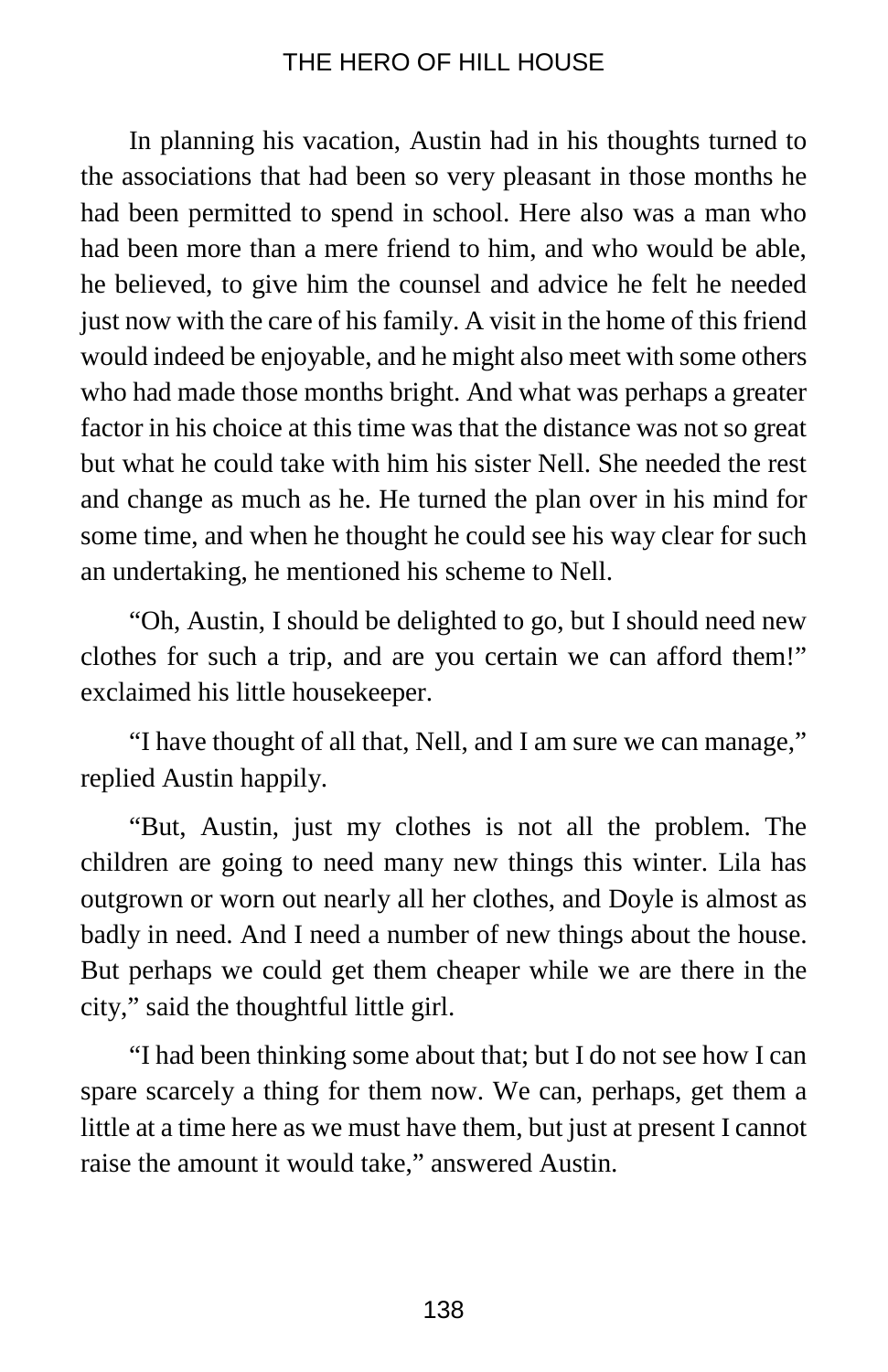"Austin," said Nell one day, "maybe Papa would give us enough for me to do that shopping. He has not helped us a bit and he has had work all the time. Let us count up just what we might need, and, when he comes next week, let us ask him for the money. It is only right that he should help you with the care of the children, and I want to get the things right away."

"Well, you make a list of all the things you want to get and we will calculate the cost of them, and I will see what I can do with Papa. He promised to help us, and perhaps he will do so now," said the boy patiently. He hated to ask his father for the money, but he hated worse to see his sister deprived of this pleasure.

When the bill was made and culled to what they thought would not be inconsistent to expect of their father, fifty dollars was the amount they were going to ask of him. The thought of this sum in hand for shopping-purposes made the heart of the little girl buoyant, and she set about preparing for her journey with a very happy heart. It is certainly strange the music the contemplating of new clothes puts into the heart of a girl!

Mr. Hill came at the time expected, and was in the best of humor and seemed delighted to find his children doing so well. Nell took advantage of his good grace to explain about her trip to the city and the things she wanted to get. She showed him what was needed in the house to add to its comfort and beauty, and enlarged upon the scantiness of wardrobe for Lila and Doyle. And apparently he fell into her net without a misgiving.

"That will be fine, Nellie, and I will see that you have plenty of money to get what you need. I hardly suppose that Austin can afford to get all those things at once. It is fortunate that I came home just at this time."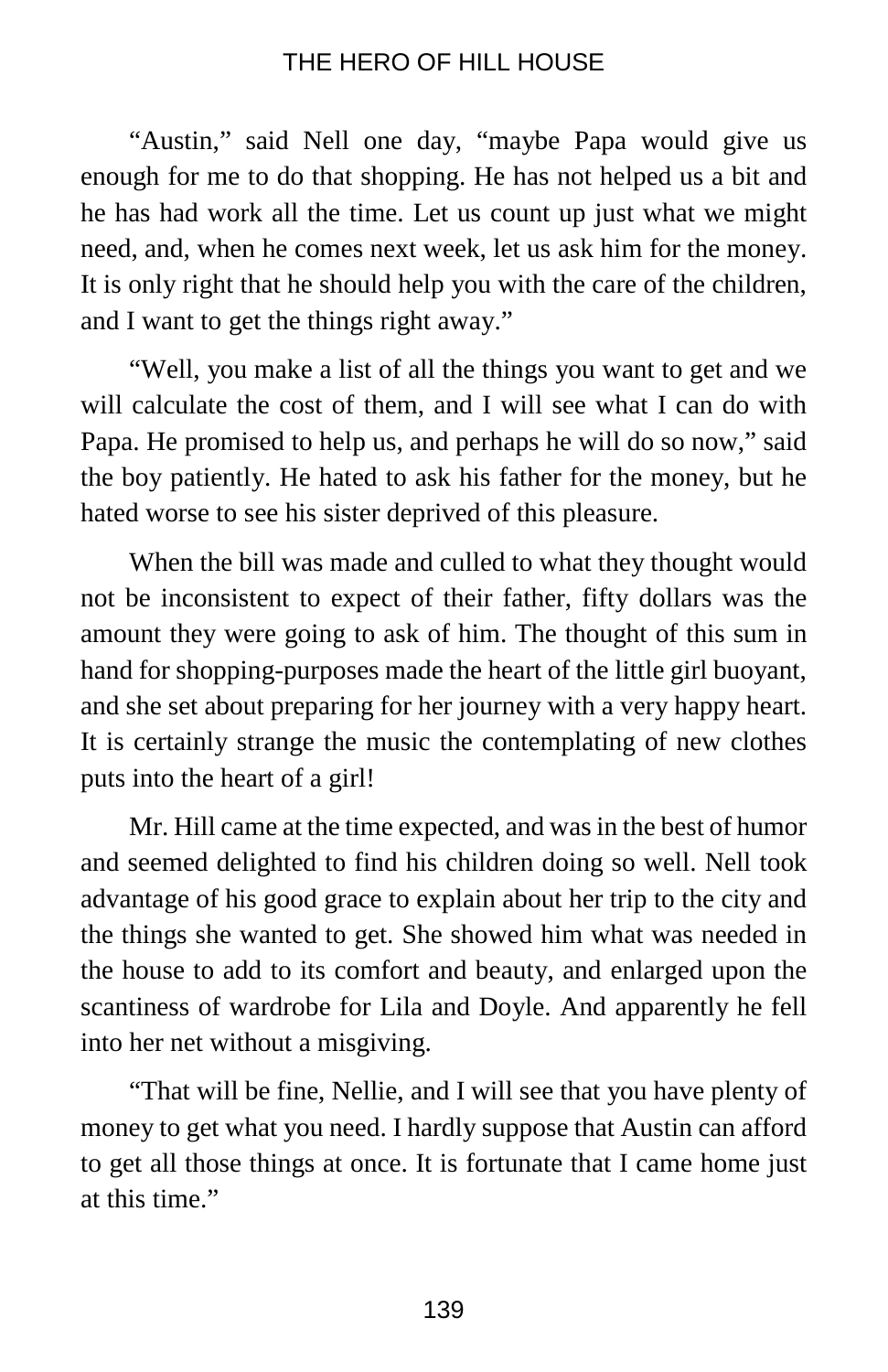"Thank you, Papa. We shall appreciate it much if you will help, for Austin has had so much expense in getting everything started that he cannot let me have much just now. I think it will be just grand to buy them in the city." Nell's eyes shone with happiness as she spoke, and her hopes rose even higher so that she dared to hope for some of the pretty things her beauty-loving heart desired. She hurried about getting the house in shape and her wardrobe ready with as high hopes as ever a girl had. But the days passed one by one and her father did not give her the money. She began to have misgivings, and went to Austin about it.

"Austin, why does he not give me the money! Do you suppose he means to go back on his word? Has he said anything to you about it?"

"I have not mentioned the matter to him. He promised you so fairly that I thought best not to say anything. He will surely give it to you pretty soon," said Austin comfortingly, though with many doubts in his own mind as to his father's intentions.

The morning of the last day before they were to start came and yet not one penny had been given them, nor did their father make any more mention of the matter. Austin promised Nell he would talk to him about it that evening, thus giving him all the time possible.

When Austin came home that evening it was to face the angriest girl he had ever seen. She was fairly bursting with indignation. Her black eyes snapped and her face was red with suppressed emotion.

"Austin, Austin, what do you think! Oh, it is too awful that he would be so mean! Papa gave me a little, old, ten-dollar bill! Think of it, after all my plans, and he knows how much I need. I told him at the first it would take all of fifty to get the things we really need. And he gave this as though he was doing me a great favor," and the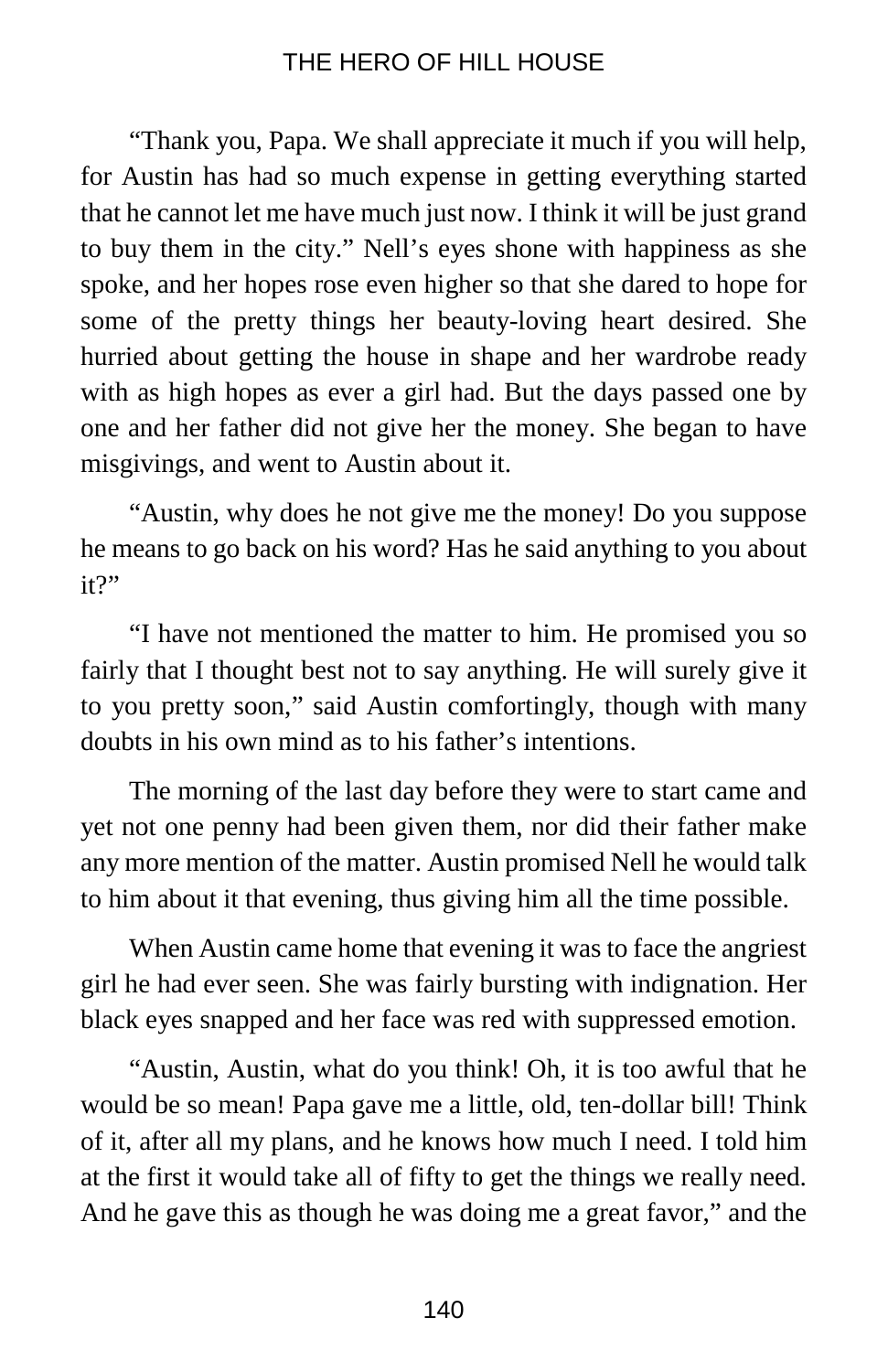girl, unable longer to suppress her emotions, burst into a torrent of sobs, and tears.

Austin stood without saying a word, looking at her. He felt stunned. Though he had long ago lost faith in his father, yet he had not thought he would be so contemptible as this showed him to be. His pity as well as his love for the child before him was unbounded, and he sought with all the tender words he could think of to comfort her. He promised to add a little to the ten so that she might get a few of the things she had hoped for, but he knew it was not much that he could do.

"No, Austin, I might as well give up the trip. With the little dab I would have I could do nothing. Oh, I wanted to throw it in his face!" and a fresh burst of sobs drowned her voice.

"Nell, you will not disappoint me like that. I have counted so much on your company. Please say that you will go anyway, and I will go to Papa and see if I can get him to do better," pleaded Austin. "Well, but he will not do anymore. I know he will not," she said. With a hasty look upward to the One who can give grace to calm the turbulent soul, Austin went to confer with his father. He set the matter before him in all its pathos.

"Nell has worked hard, and been such a faithful housekeeper. She is not wanting to buy extravagantly, and she ought to have all that she has asked. I can't do anymore, and I can hardly bear to see her so disappointed. Can you not do better by her now?" he had pleaded, humbling his own spirit in the asking, for he would rather have gone hungry and cold than to have asked his father for a cent. But his plea only succeeded in making his parent angry.

"You are both as ungrateful as you can be. The idea of a girl not being satisfied with ten dollars to go off on a shopping-tour. She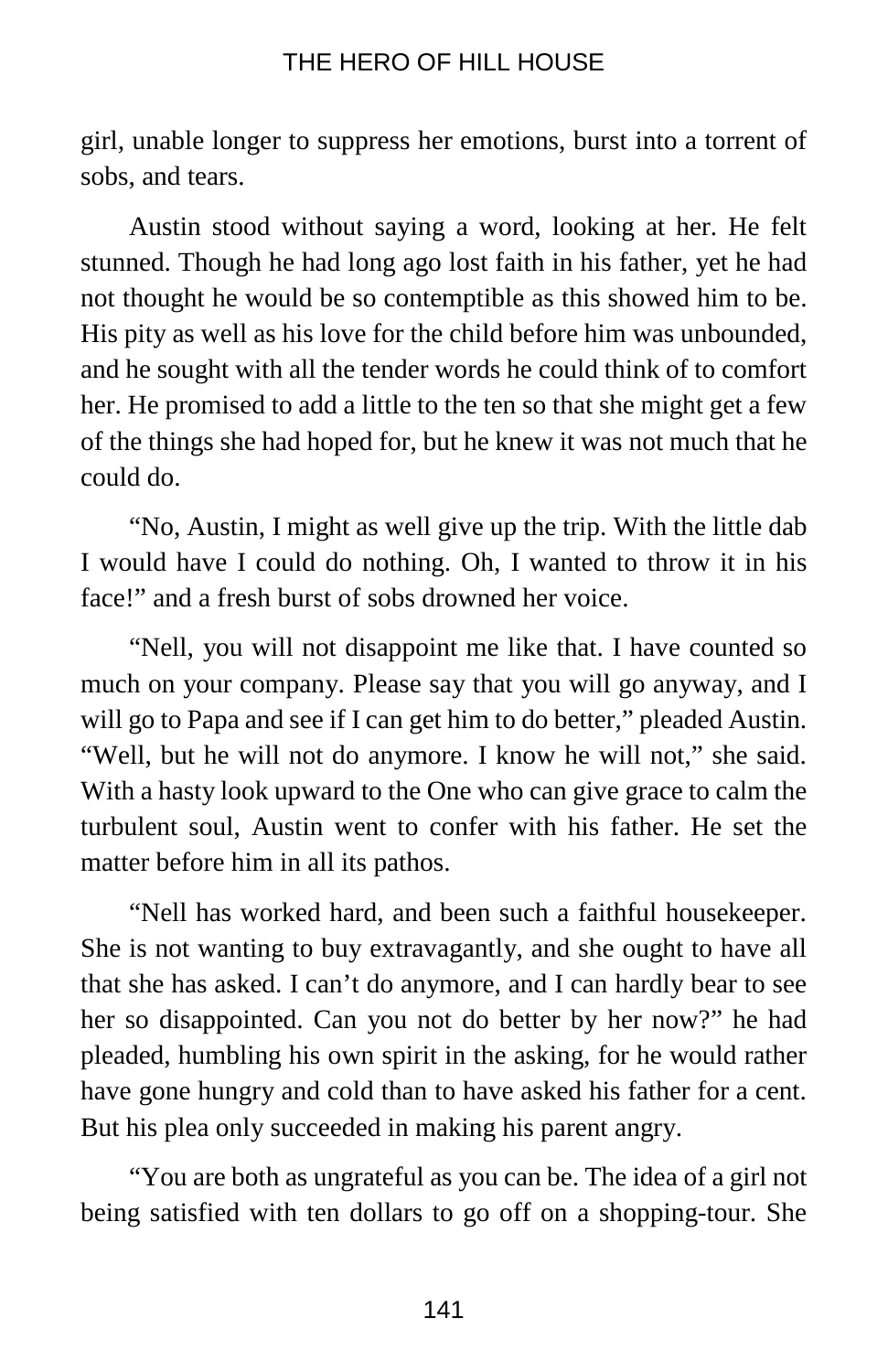needs to come down a bit. And if this is the way you appreciate what I do for you, I shall pull out of here and leave you to yourselves. Do not think I shall give another penny for any such a purpose."

And, suiting his action to his word, Henry Hill began making himself ready for his departure from the roof of his ungrateful children.

Austin went back to Nell to tell her that he had been successful only in making his father angry.

"Let him be angry, and let him go. I do not care," she said spitefully.

"Nellie, let us make the best of it and go on our trip," coaxed Austin.

"I will do it for your sake, but all the fun of it is spoiled for me," said Nell with a sigh.

"Maybe not, sister. I believe you will enjoy yourself well with my friends there, and we shall have enough money to take us sightseeing all over the city. I will give you the very best time I can, and we shall do our shopping as we have opportunity during the winter."

So Nell was comforted and made willing to go with her brother. The trip was, after all, a very pleasant one. She met a number of his friends, and found herself very happy in the home of their host. Too, it was pleasant to have cooking and housework off her mind for a week, and to go about with Austin looking at the pretty things she could not buy, and enjoying the beautiful parks and drives of the city. The expedition was far from a failure to her, though of course her shopping-excursion was spoiled.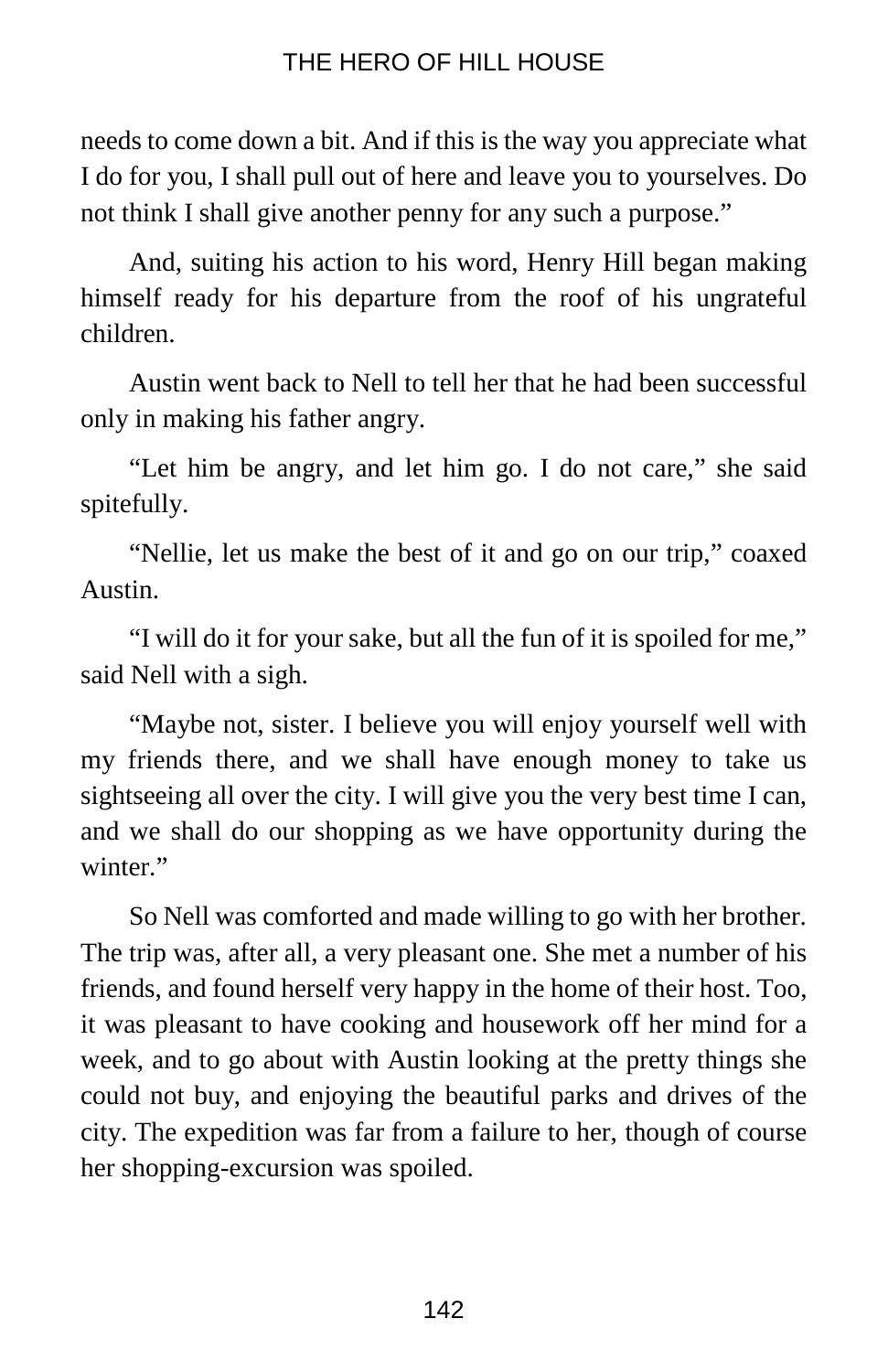School-days were at hand again, and it was with much satisfaction that Austin saw the children back in school. Harry had kept his promise and was now with them. He was a lad of thirteen, unusually tall and well-developed for his age. There was much in his bearing and manner to remind one of Austin, and he possessed a kindred spirit to that of his brother. But in his knocking about working when and where he could and "taking care of himself," as he called it, he had been sadly missing his chance for education. That he was now with them and busy in the schoolroom gave much pleasure to Austin, who could appreciate the need the boy would later find of learning.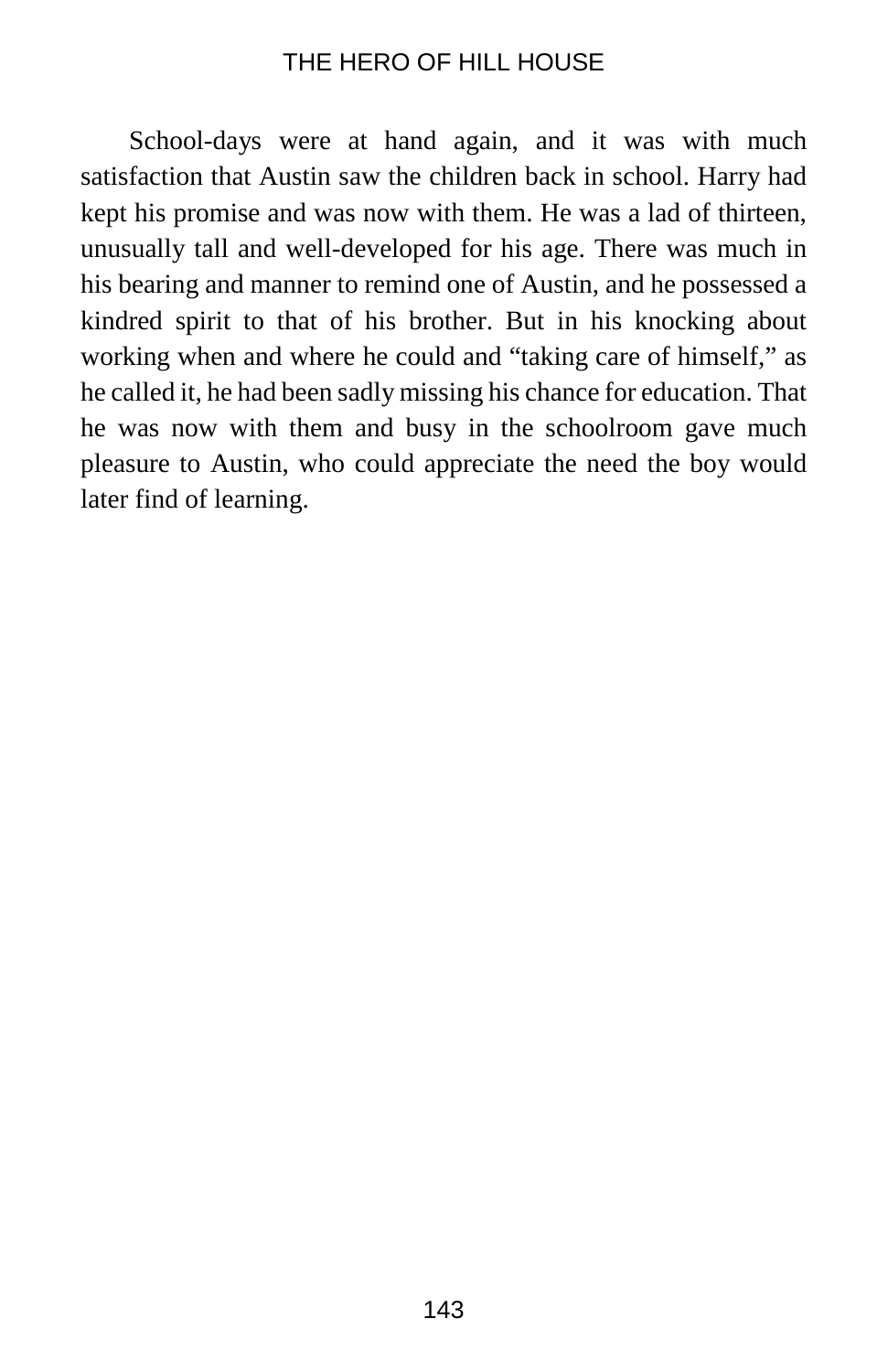## **Chapter 25**

# **Harry Hill**

"I got it today," announced Austin at the supper-table.

"Oh, Austin! Will you have to go? What will become of all of us?" and the young faces about the table looked the grave concern each one felt. "I cannot tell. I hardly think so. If having a family keeps a man at home I think I can be exempted on that score," and he smiled cheerfully as he looked about him.

"But what should we do if they made you go? Who would take care of us?" said Lila anxiously.

"Do not worry little sister. I shall not go and leave you without protection," comforted her brother.

While Austin and his family had been fighting their own battles in life, many stirring events had been going on about them. There had come the call to arms when the whole nation had been stirred from center to circumference, and after that the sad, heart-rending times when the boys had been called away to the camps and later over the sea to the battle with their common foe. In all this Austin had been interested, but had hardly seemed a part of it, so engrossed had he been with his own perplexities. But now had come the call which included the boys yet in their teens, and he was now in the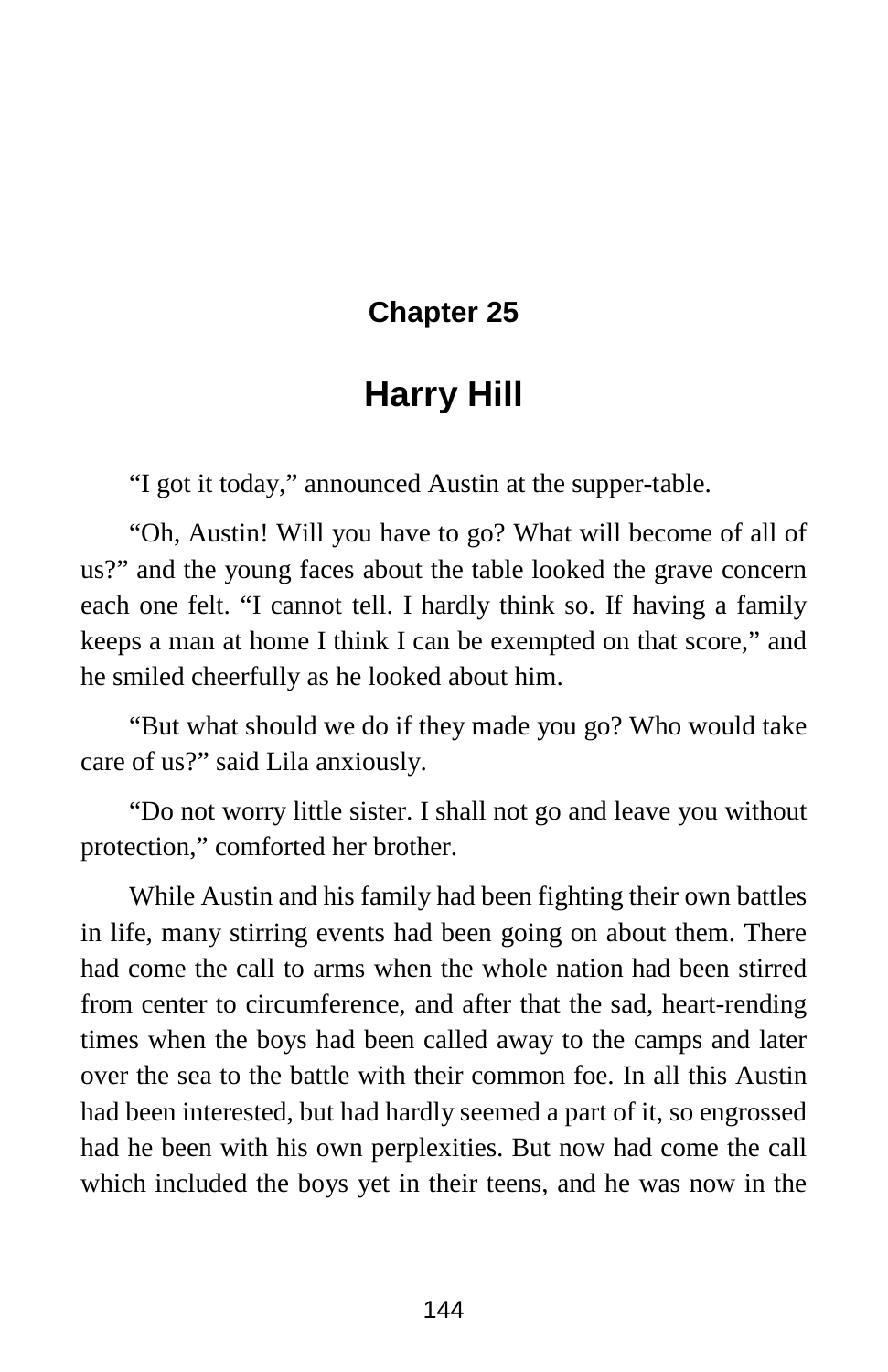draft age. Today had come his summons from the Government to appear and be examined for enlistment in the service.

When Austin appeared before the board they greeted him with smiles. The manly form and apparent health of the young man appealed to them, and his youth naturally proclaimed him a man without family cares.

"It is easy to place such men as you are," said the officer.

"In what class do you think I should be placed?" inquired Austin.

"In first class, of course. You are in perfect health, and within the age limits, and too young to have a family."

"But what of dependents?"

"Dependents! Have you dependents?" asked the man in some surprise.

"Yes sir. I have a family of four or five entirely dependent upon my labor," answered Austin quietly.

"How is that? You stated your father was living," said the man. Then Austin explained his circumstances, and how he had been the sole support of the family now for months, and would continue to be so till they were able to care for themselves. The explanations were not at all complimentary to the father, but the facts had to be faced as they were. And later, as the children gave affidavit of their dependence upon him, he was freely excused from military service. Not all the brave soldiers went to the war.

The home that Austin and the children were making for themselves was not in a general way different from others. There were some things of necessity lacking which bless other homes. There was no mother in this home, no one for the children to go to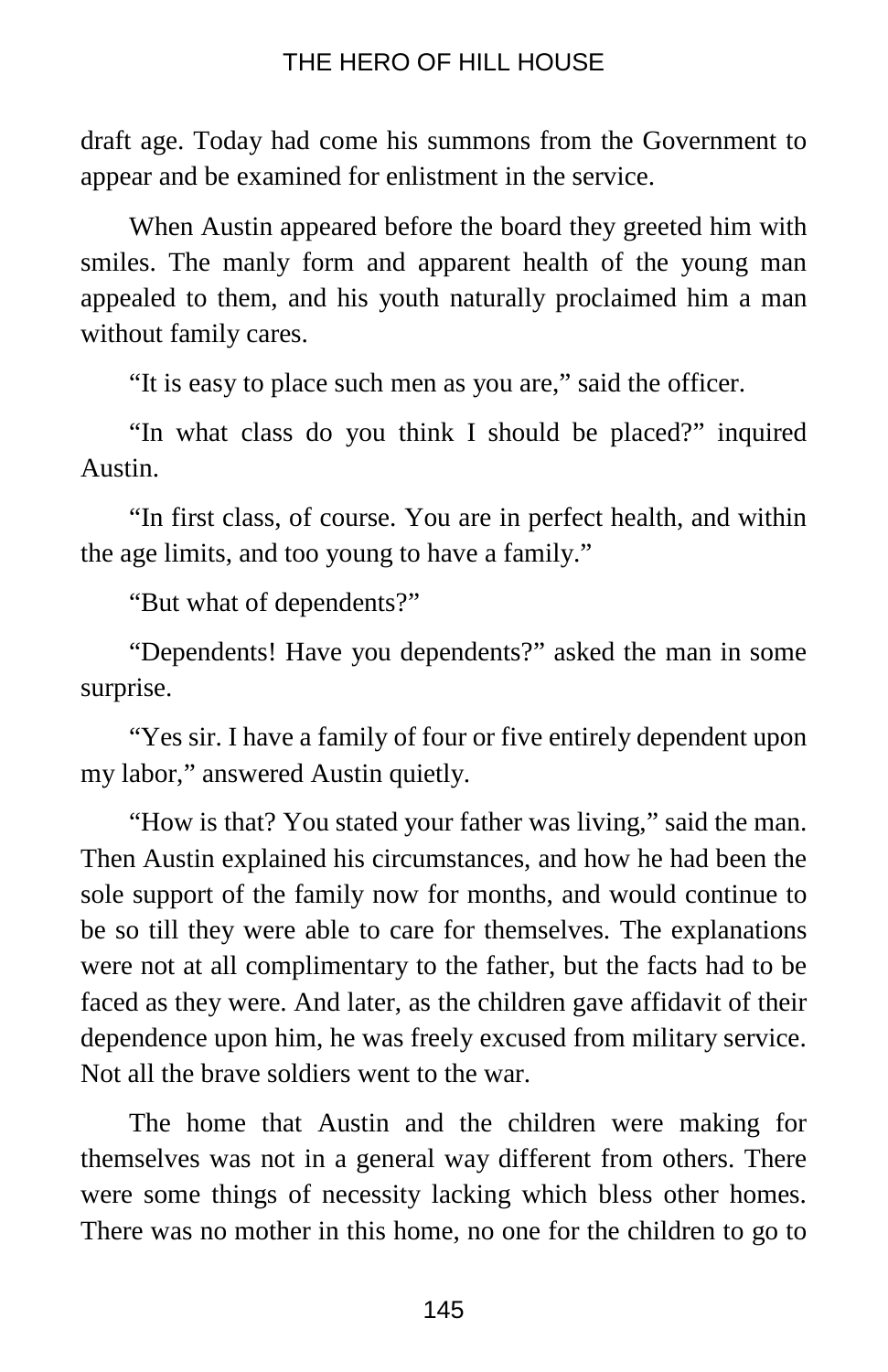for comfort and counsel such as only a mother can give. Amy and Nell were too young and inexperienced to know how to give either comfort or counsel. Lila and Doyle missed this part of normal childlife very much. The other children could remember their mother; but these two were growing up without knowing a mother's love and care. And the girls were passing through the age when more than ever a girl needs a mother. They were not little paragons of wisdom and understanding, never making mistakes, always doing just what is right.

One of the problems of the family at this time was Harry. He had been separated from the family so long, and in knocking about for himself had built up a philosophy of life all his own. He was not a rebellious nor disobedient boy, but he had learned to make his own counsel and settle his own problems. It was hard for him to be under the strict rules that Austin thought right for his family. He could not feel that he was a perfect fit among the others. He was not a studious boy by nature and, though so young, had been missing most of the school-term for two years. It was bondage to him to sit all day in the schoolroom, and harder yet for him to know that he was dependent upon his brother for his support. Just as Austin had yearned for the feel of money of his own earning, so Harry longed to feel that he was entirely independent.

"Austin, I cannot stand it any longer," and the speaker stood before his brother very straight and erect showing off to advantage every inch of his height. Austin was no higher than the boy before him, and they looked levelly into each other's eyes. "I do not like to go to school, I hate books, and I feel in prison in the schoolroom."

"But, Harry, you need the schooling very much. Think how you have been deprived of the privilege all your life. You are almost grown, and have never had a full term of school in your life."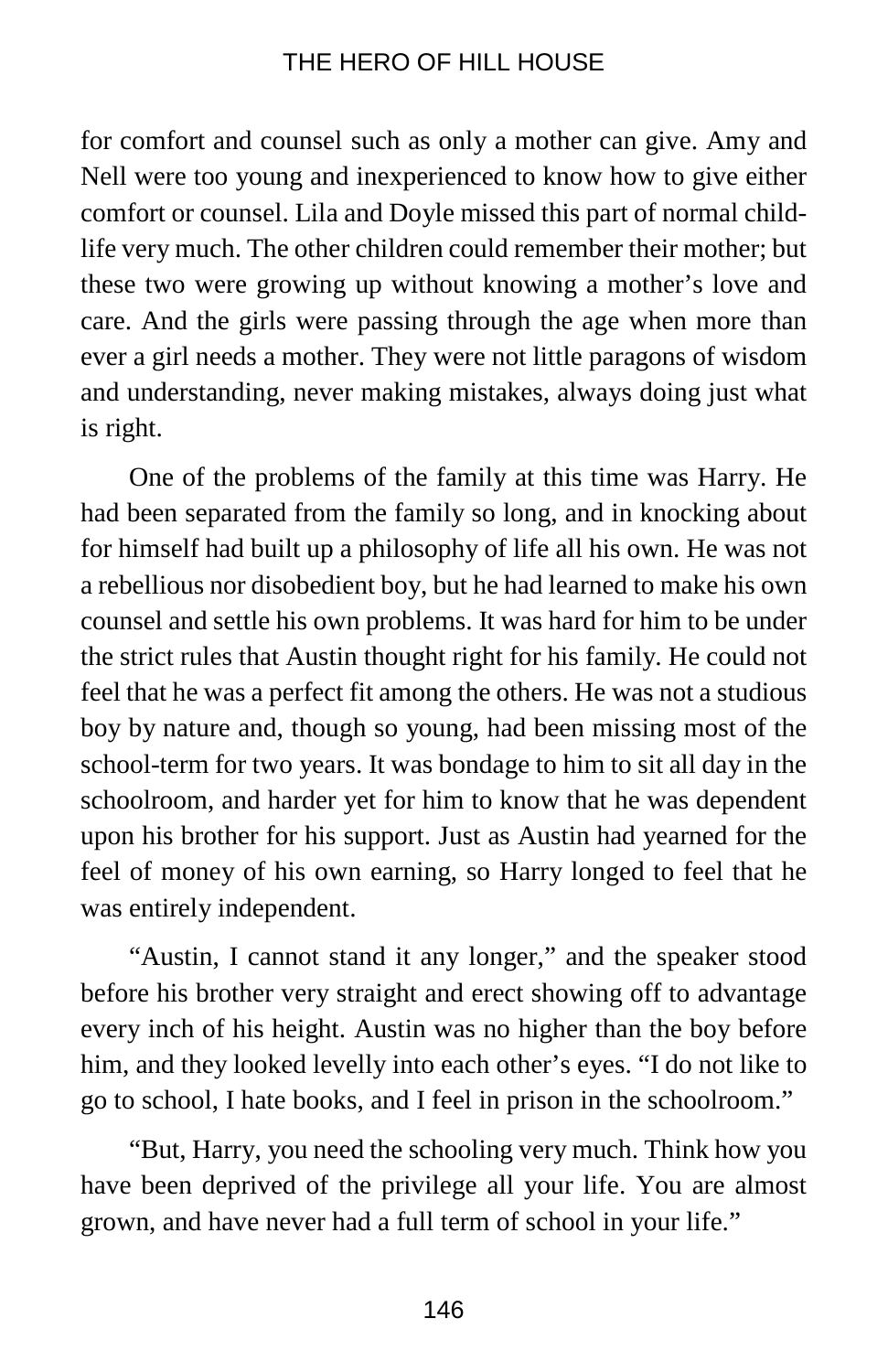"I know, Aus, that what you say is all true, and that I need the learning bad enough. But I cannot stand it. I feel mean all the time. Here I am as able to work as you are, and yet I am taking life easy while you are bearing the whole burden."

"Do not look at it in that way, Harry. I am sure I do not. It is a pleasure to me to see all of you start off to school. That is the very thing I have been striving for, to give you children a chance to make good in life."

"Where is your chance coming in, I should like to know? You have kept the children most of the time since you were my age. It looks as if I ought to take care of myself and help you some. Why should I have a chance made for me while you make the chance for all the rest?"

"I am not complaining of my lot, Harry. I am only too glad to be able to work, and that I have been favored with that which brings us a good livelihood. I want you to stay in school. It is the thing you ought to do. There will be plenty of time for you to help after you have a few more years of school."

"Austin, I am going. I have made up my mind and I will not be turned. I shall get a job somewhere and look out for myself, and help you when I can. Possibly I can find a chance to get a little more schooling now and then, and yet not feel that I am a dead weight on you. My mind is not on school now, and there is no use in my trying to keep at it any longer."

"Well, of course, Harry, if you have made up your mind like that, it is useless for me to say anything. But I am certain you are making a mistake, and you will see it some time. With the education you now have you can do only the hardest and most unpleasant labor. The door of opportunity will be closed to you on every hand,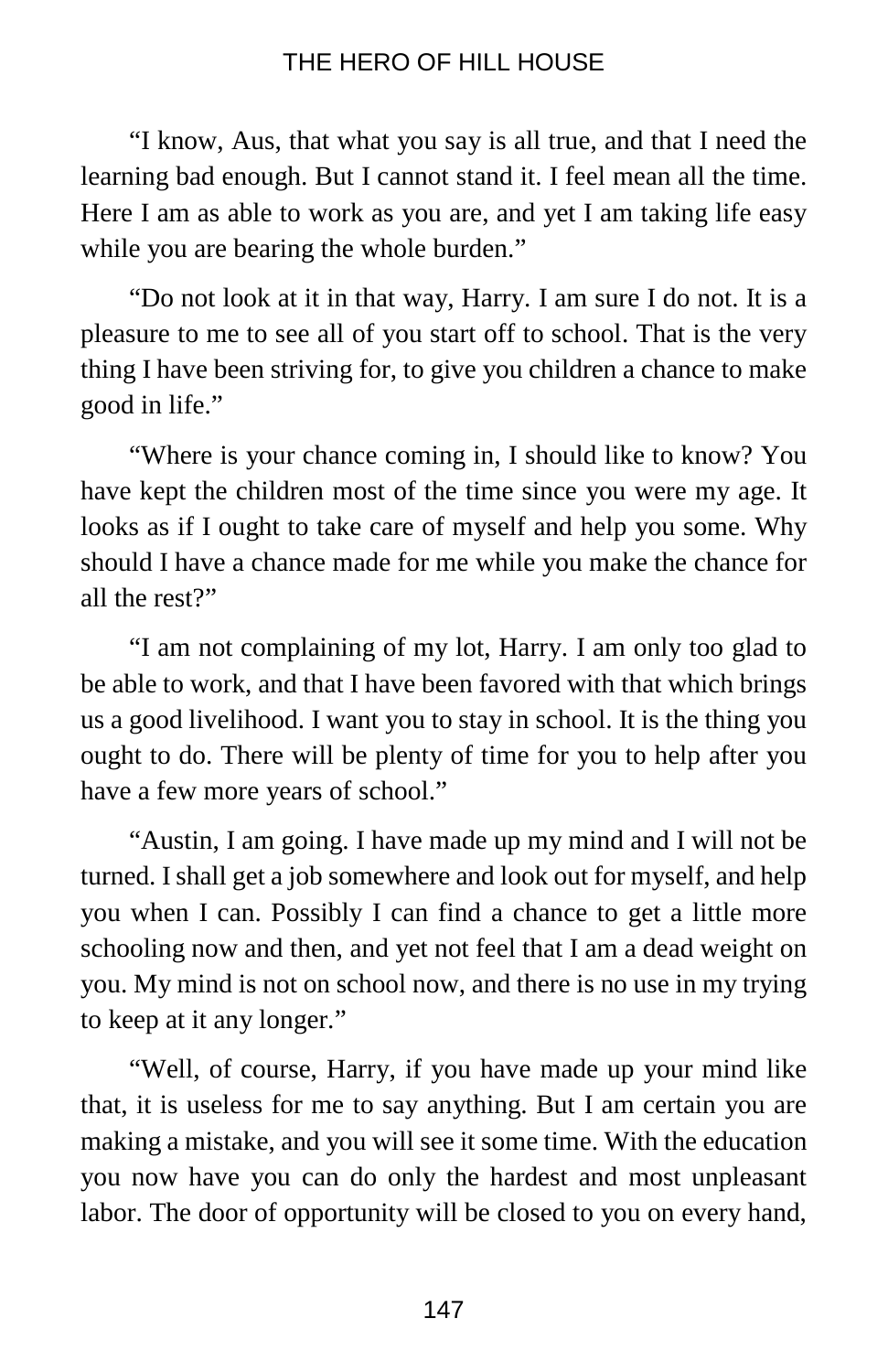because you have not the knowledge necessary to enter in. I have been endeavoring to help you to prepare yourself."

"I have had as much opportunity for school already as you ever had. I shall be satisfied if I can make the wages you are making when I am as old. Do you not think I can do as well for myself alone, as you have done with so many to look after?"

"You will make good, Harry, I am certain of that. I did not mean to speak as if I had a doubt of you, and I do admire your spirit. But I know from experience that doors of opportunity do close in the face of a boy who is unlearned. I wanted to give you a better chance than I have ever had."

"I do not feel I have a right to take it. As soon as I can I shall help you care for the girls and Doyle. I say it is a shame the way things have gone. I am not mad at you that I am leaving, and I am not dissatisfied with what you have done for me. It is too easy a way for a fellow who can care for himself. So I will get out and find work as soon as I can."

Austin went on to his work with a heavy heart. Would it be so with all the children? Amy had treated the opportunity he had given her for school so lightly, and had chosen rather the frivolous pleasures of youth to a few years of application. Soon she would awaken to her mistake, but it would be after her chance was gone. Now Harry was flinging over his opportunity just as recklessly, though from a much better motive. But his good motive would not put knowledge into his head. That would come only by application to his books. Already Nell began to speak of the time when she could be spared to go out to earn money of her own. Oh, that he could make enough to keep them all satisfied! He did not stop to reason that the same love of independent earning had moved him in his earlier teens.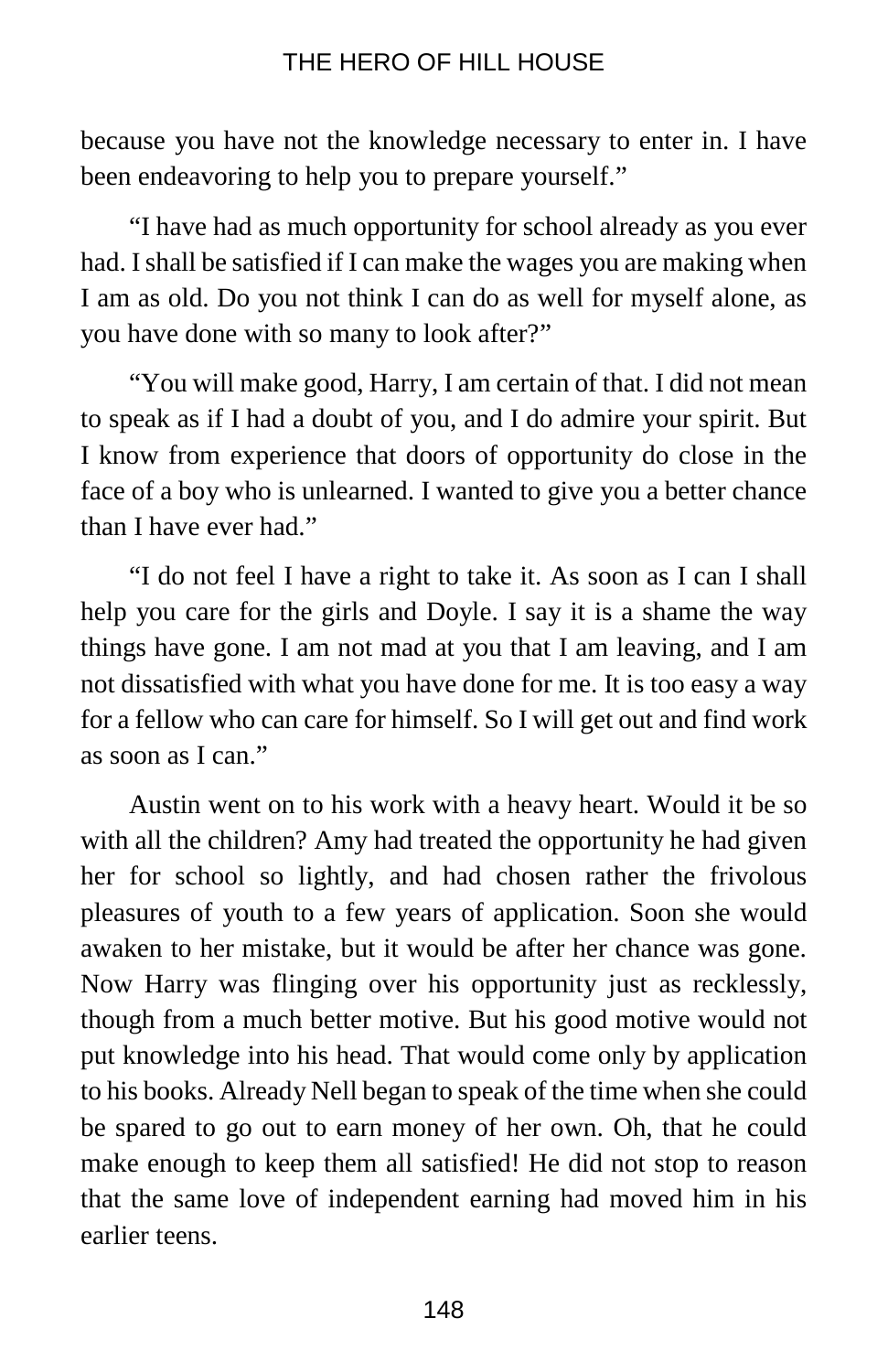Harry found work with a farmer not many miles in the country, so that many of their Sundays were made pleasant by his company. And Nell rejoiced more than once in new clothes that his savings made possible for her. "I am proud of Harry," was the mental comment of Austin as he watched the steady progress of the boy.

Austin heard all sorts of laughing, and sarcastic, tearful, and mischievous remarks about something or other out in the livingroom. His rest was disturbed, and he went out to see what was the matter.

"Here is some news for you, Austin. Guess what it is."

"Can't guess. You will have to tell."

"You have a new mother."

"A what?"

"A new mother. Here is a letter from Papa telling us about it."

The expression on Austin's face would be hard to describe, while his sisters were laughing at him. But what else could he expect? His father had been homeless for a long time.

"I should like to see her. I have always wanted a mother. I should like to live with them," announced Doyle, to the astonishment of the whole family.

"Are you not happy here, Doyle? Is this not a good home for you?" asked Austin, who felt hurt at what the child had said.

"Oh, this is all right. But I want a father and a mother," said Doyle.

There is a longing in the heart of a child for the love and protection of parents that no amount of sacrifice and devotion on the part of another can fill. Doyle could not remember his mother, and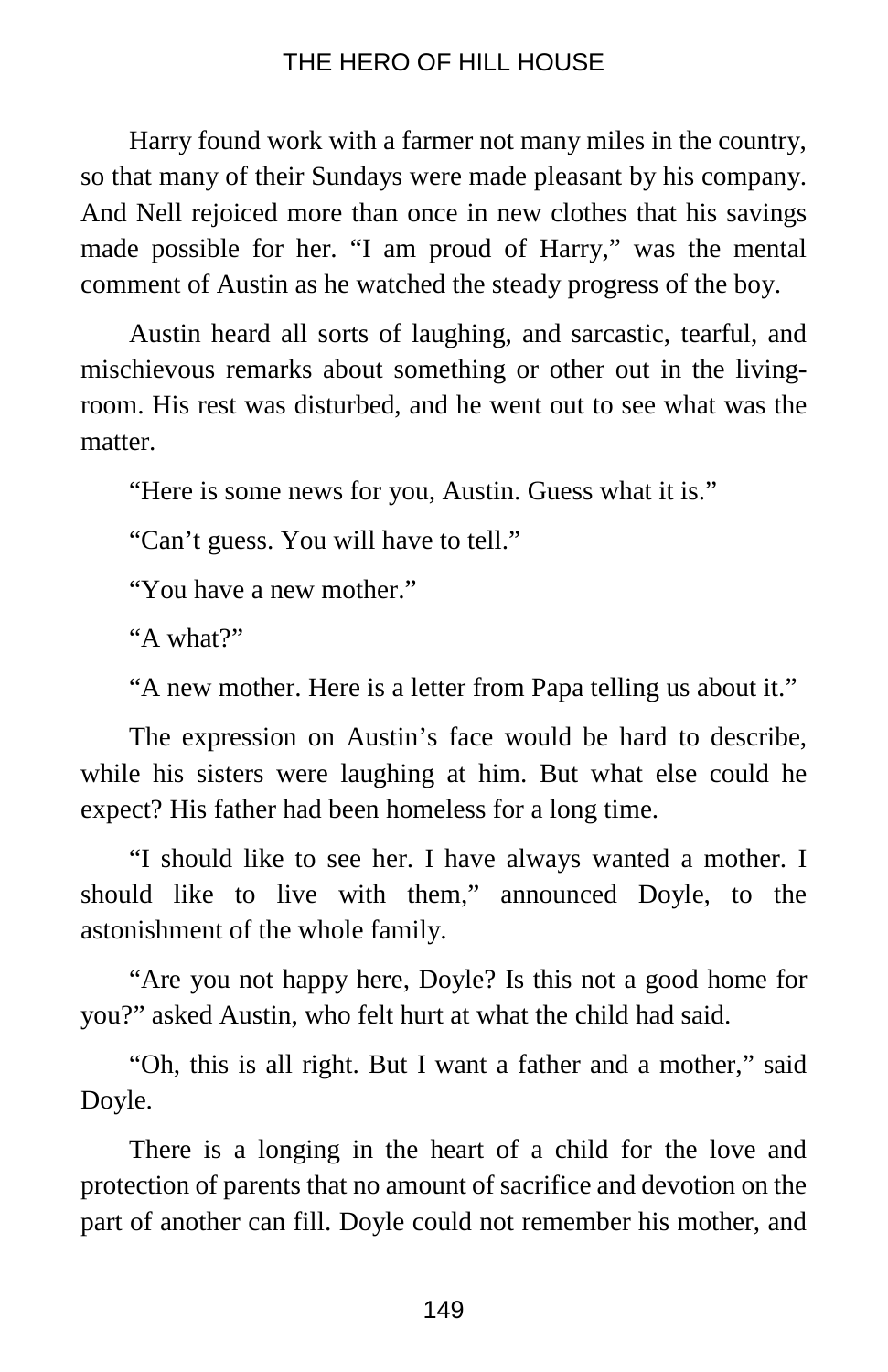had little close association with his father. He loved Austin, but he could not get away from his longing for his parents.

Austin's brow clouded as he heard Doyle's wish, and saw the expression on the boy's face. It did not seem fair after the sacrifice he had made all these years, the way he had given his youth for them, that the boy should care more for his father and this unknown mother than he did for his home and the one who had made it possible.

Lila saw the look of pain on her brother's face and, slipping her hand into his, whispered, "I would never leave you, Austin. You are more to me than anyone else. I wouldn't have any home but this."

Tears came to his eyes as he turned and gave the child a caress. He had not realized how his heart did yearn for such words.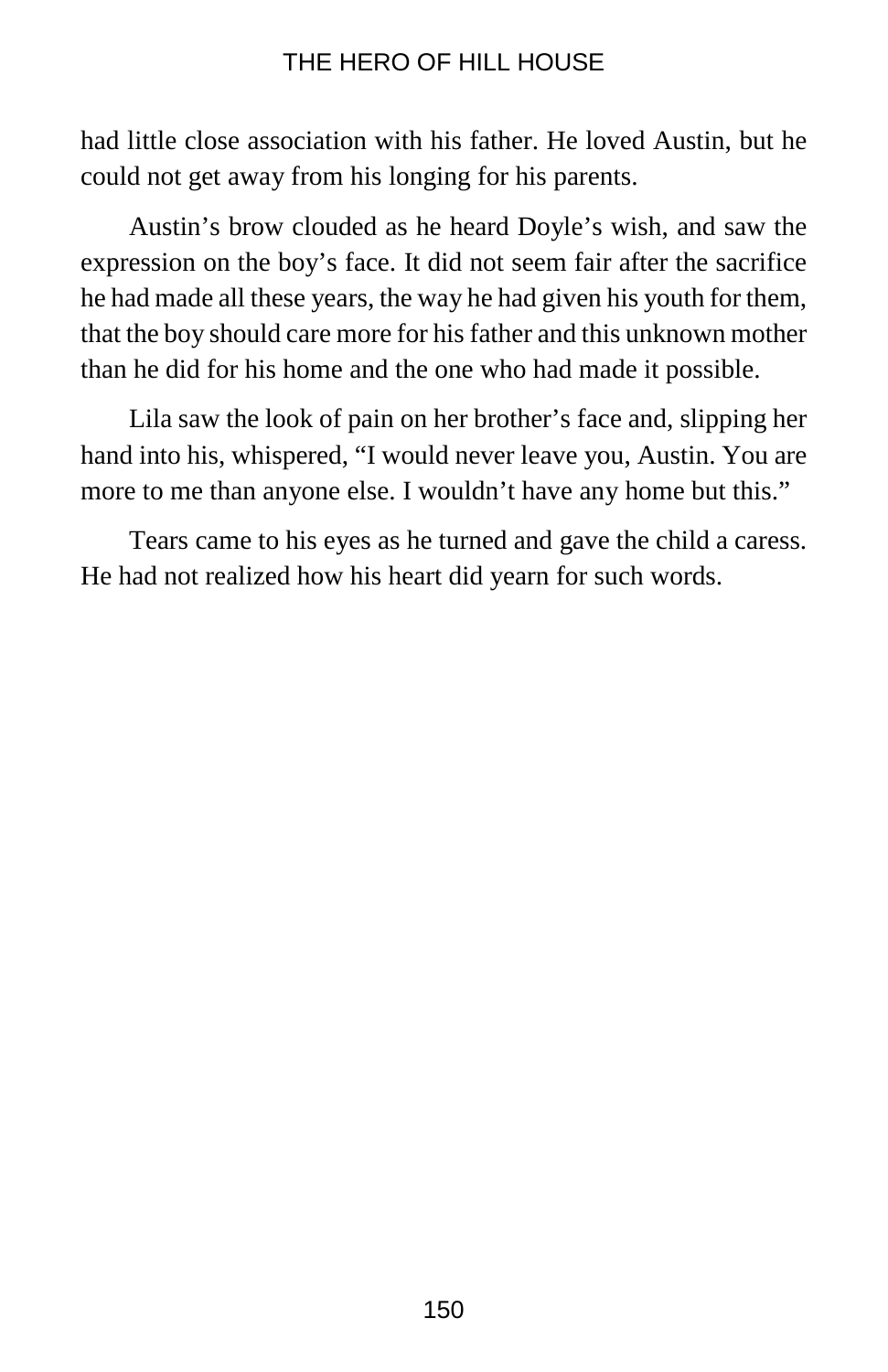## **Chapter 26**

# **Uncle Philip's Children**

A hasty step outside and a quick rap at the door brought Nell face to face with a messenger boy. He held a telegram in his hand, and asked, "Is Austin Hill here?"

"Yes. Austin," she called, for he was in the house. In a moment he was beside her and had taken the message from the hand of the boy and was reading it. After a hasty perusal he looked anxiously at Nell and said, "It is from Uncle Philip Hill. Aunt Minnie died this morning. There is no return message," he said turning to the boy and paying him his fee.

"Oh, Austin! Aunt Minnie dead! It cannot be. Think of all those little children. What will Uncle Philip do?" and Nell's face showed the sorrow and concern she felt.

"It is certainly a shock. I did not know that she was ill. I do not know, Nell, what he will do. He is such a helpless man, and has depended on Aunt Minnie as Papa did on our mother. Poor Aunt! She has carried her burden as long as she could, and had to lay it down before her task was done. The poor little children have lost their best friend." Austin's face was grave and sad, for his heart was touched in sympathy with the bereaved little ones.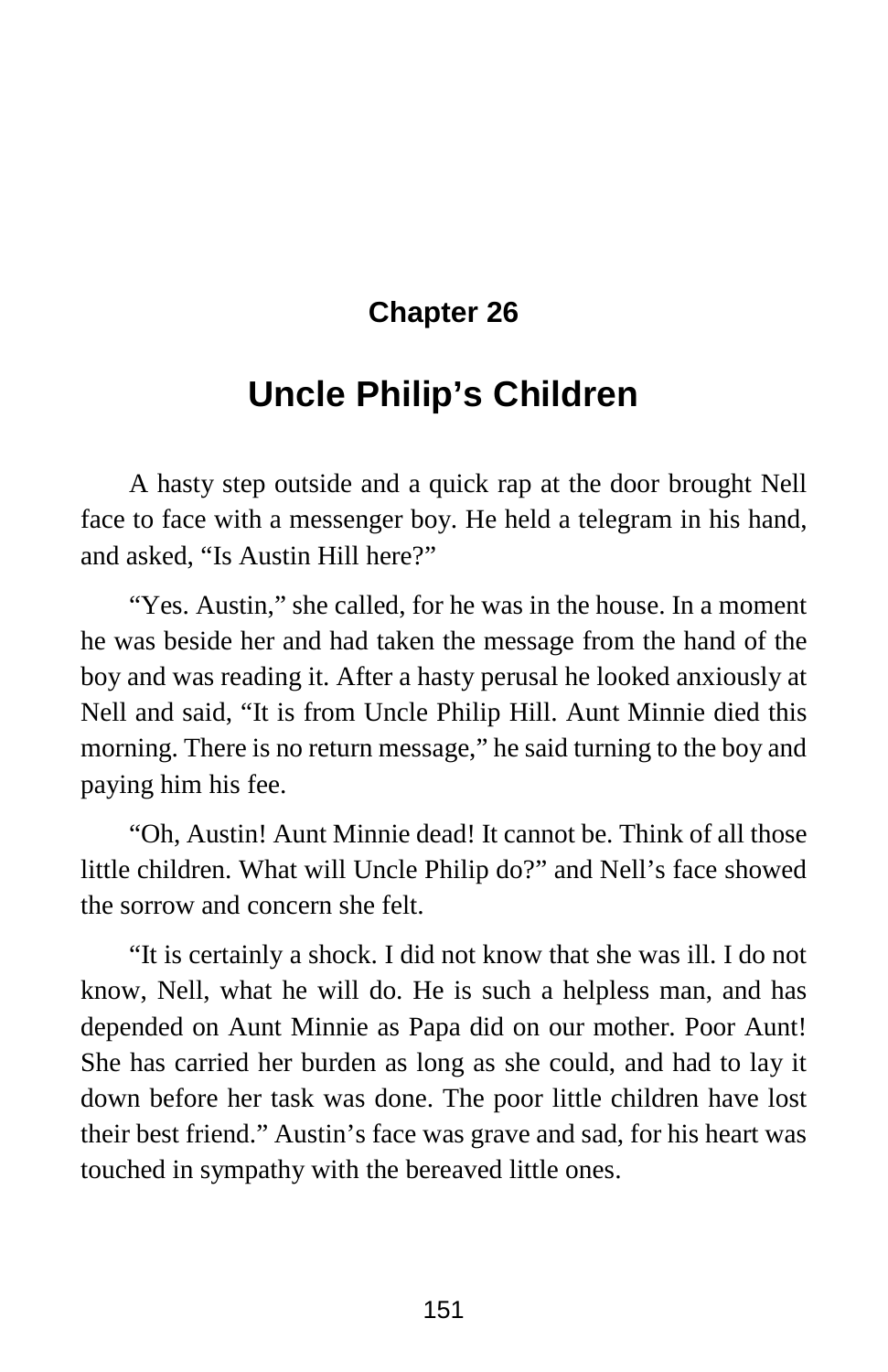"Six of them. Think of it, Austin! And Helen is not more than thirteen. She is only a few months older than Lila. Little John cannot be two yet, and all of them without a mother!" Tears were bathing Nell's face as she spoke.

"Nell, we must go. We will find places for Lila and Doyle to stay for a few days, and we will hurry to them. Uncle Phil will not know what to do. It will be a terrible shock to him. He will need my help, and you can be a comfort to the poor children. How soon can you be ready?"

"It will not take me long. How soon can we get a train?"

"We can be out of here in less than two hours. Can you make it?"

"Yes," she said, and drying her tears she began her hasty preparations. At the appointed time they were on their way.

A few hours later they stood by the bier of their aunt and looked upon her toil-worn hands resting now so quietly, and touched affectionately the cold brow wearing at last a look of peace and rest. The years seemed to fall away from Austin and Nell and they were a little boy and girl once more by the side of their own dear dead. How it all came back to them; and with what sympathy they mingled their own tears with those of the new-made orphans!

Philip Hill had loved his wife, and leaned upon her. She had been strength and protection to him. Every perplexity and burden that had ever entered the home had lain more heavily upon her than upon him. He had been a careless man, and the poor little home and the roughened hands forever still told a story of hardship and poverty which his conscience told him might have been lessened. But it was too late now, and he could only pour out his heart in tears and sighs.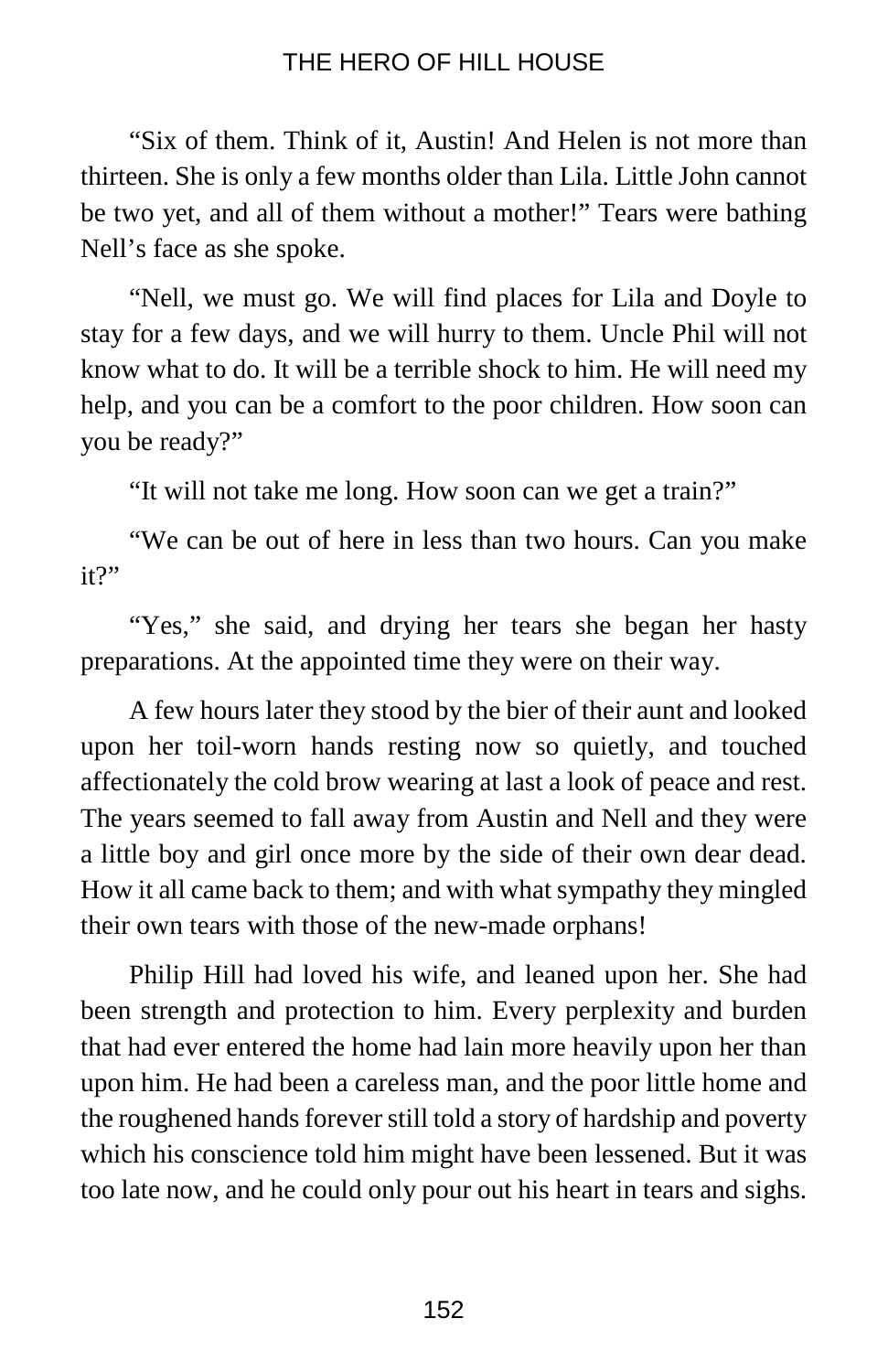He was glad to see Austin and felt that his capable hands would remove from him present responsibilities till the dead was laid to rest. And the children clung to both Nell and Austin as their hope.

It was soon over and the neighbors and friends gone. Austin and his sister were yet in the home, and tonight were having a talk with their uncle to learn if possible his plans.

"What will you do, Uncle? The children will need care and attention. Helen is too young to take the place of housekeeper. Have you any plans for the future?"

"Austin, I do not know. Everything is a blank, a wall of darkness before me. I do not know where to turn, nor what to do. I hate to see the children scattered, but I do not see how I can keep them together as your father did you children. Can you give me any suggestion for my first turn? What shall I do with the children now?"

Austin sat in deep thought. The idea of children being scattered among strangers, never knowing family ties with their own, was like a monster to him. What he had fought so hard to hold from his own, now was being poured out upon his helpless little cousins. A thought of help and succor came again and again to his mind, but he remembered how frail Nell was for any added burden. Her sharp eyes saw the struggle and doubt in his mind, and she knew his thoughts.

"Austin, couldn't we take the three little ones home with us? Uncle could manage with the three older ones till he can make some arrangements."

"Nell, it would add much to your already full hands. It hardly seems fair to you," Austin said hesitatingly.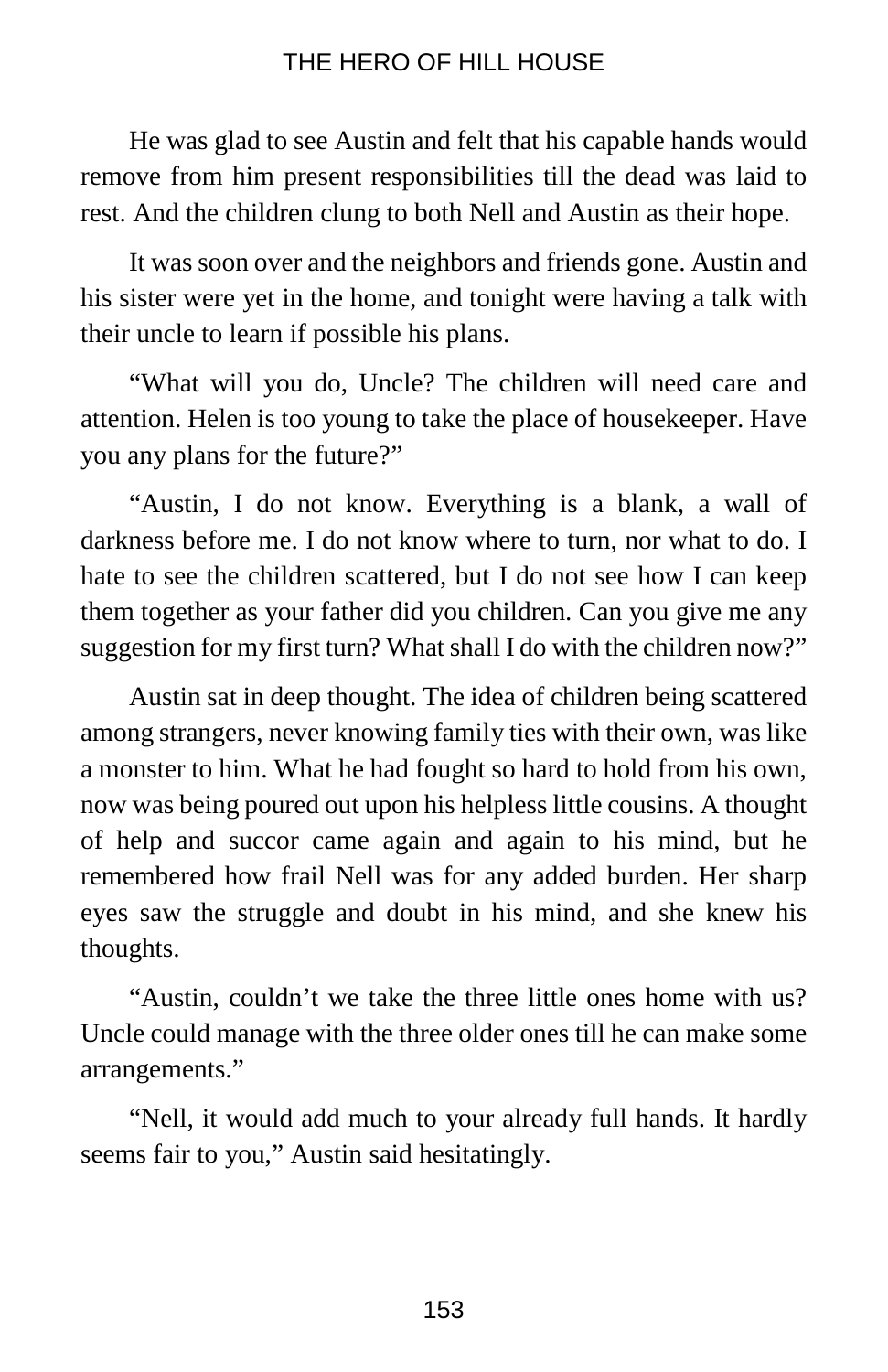"I would certainly count it a great favor. As soon as I could I would end things up here and come to Weston with the others, and perhaps could find a way to care for them," said their uncle.

"We cannot go away and leave the little things without someone to look after them," said Nell decidedly. So it was planned that Austin and Nell should take the three younger ones home with them. The oldest of the three was only six, and the baby was less than two years old. Nell did not realize then what she was undertaking. Their friends at Weston lifted their hands in dismay when they saw the increase in Austin's family. "Is the boy mad to undertake such a thing?" some of them asked. But Austin and Nell plodded on doing their best with their new responsibilities. It was already late in the week when they came home. The next Sunday morning Austin came into his place in Sunday-school with little John on his arm and with another tiny toddler at his side.

A few weeks passed by and their uncle came with the three older children. He seemed to drop them with a sigh of relief at Austin's door. Though it had been understood that the arrangement was only temporary, it was soon seen that Uncle Philip felt little more responsibility when he once had the children under Austin's hand.

Now, Nell was an authoritative little body, bearing, as she had, responsibilities all too heavy for a child. Lila and Doyle had found that she was an exacting mistress, and often even Austin had been puzzled to know how to curb and direct her authoritative inclinations. The coming of the three little ones had not been so hard, for the natural mother-instinct in her enjoyed caring for their helplessness. But Helen and her two brothers was another proposition entirely. She felt from the first that it was too much, and as her authority was completely set aside by her mischievous young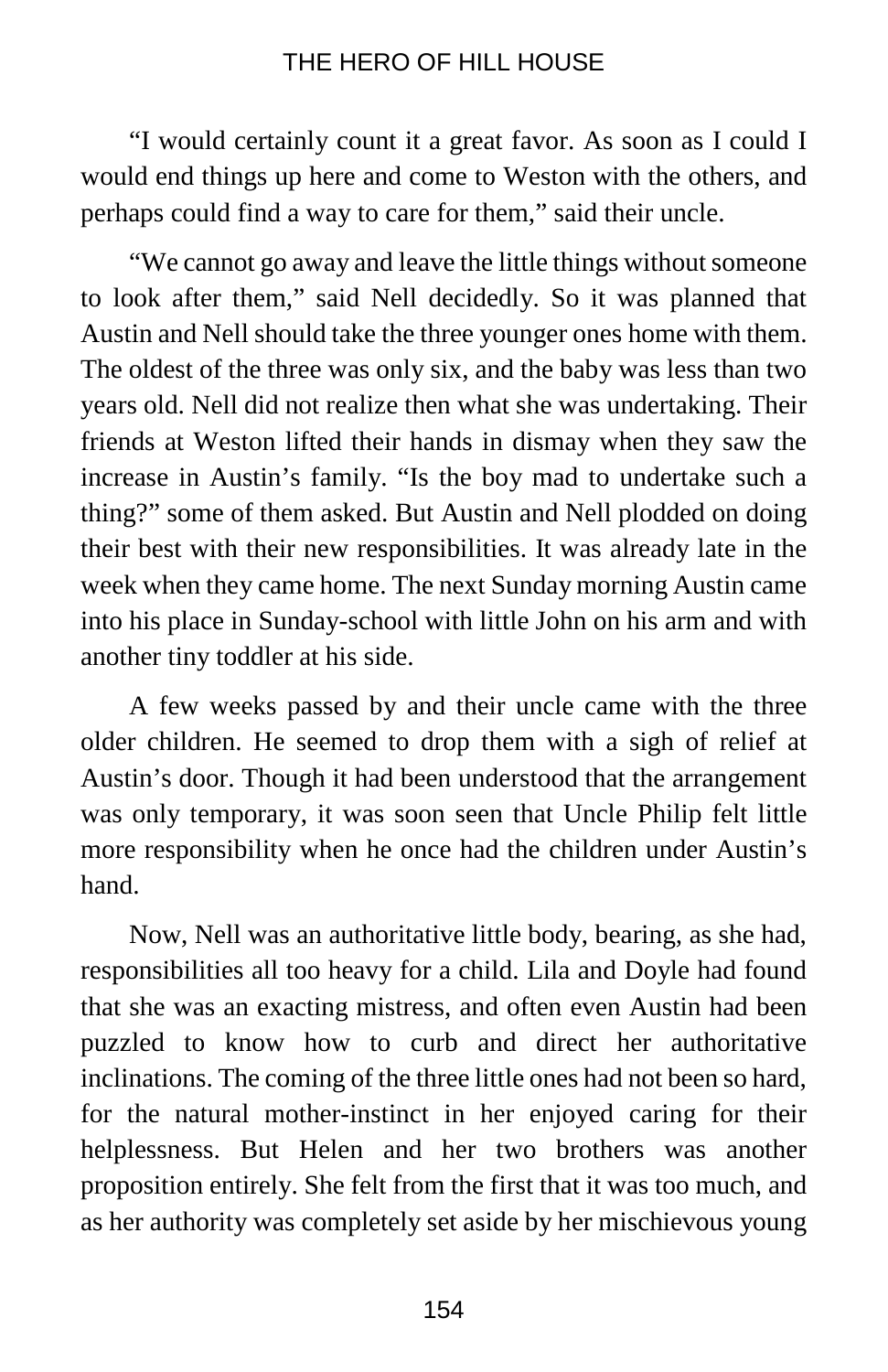cousins, they kept her in a continual ferment. Austin could not turn the children out of the house, nor could he prevail on his uncle to find homes for them.

At last Austin saw that the burden was entirely too much for his sister and that her health as well as her nerves and temper were breaking under it, and he demanded action of his uncle.

"Something will have to be done, or my home will be broken up. I cannot keep house without Nell, and she will not stay with me much longer. Helen and Lila cannot get along, and the boys are a constant source of annoyance to Nell. I cannot be there and attend to my work also, and I never leave the house but they get into some kind of a brawl. You will have to do something, or I will." This brought his uncle to action; but a half dozen children are not distributed in a day, if proper homes are found.

Austin could not even in his perplexity demand impossibilities of his uncle, and must wait as patiently as he could till the six were properly located. Nell wept at giving up the baby; but Austin saw it was too much for her to try to keep him. At last they were alone again, just the four of them about their home table. Sundays brought Harry and sometimes Amy to dinner with them. Not many weeks passed that some of Uncle Philip's children were not with them for a meal or two, for to them Austin's house seemed home.

Austin hoped that now the storm had passed Nell would be herself again. But in this he was mistaken. Her nerves had been under too great a strain for her to regain her composure. It was evident that she needed a rest and change.

"Nell, would you like to take a few weeks' visit somewhere this summer, or a trip to some place of change and recreation?" asked Austin kindly one day.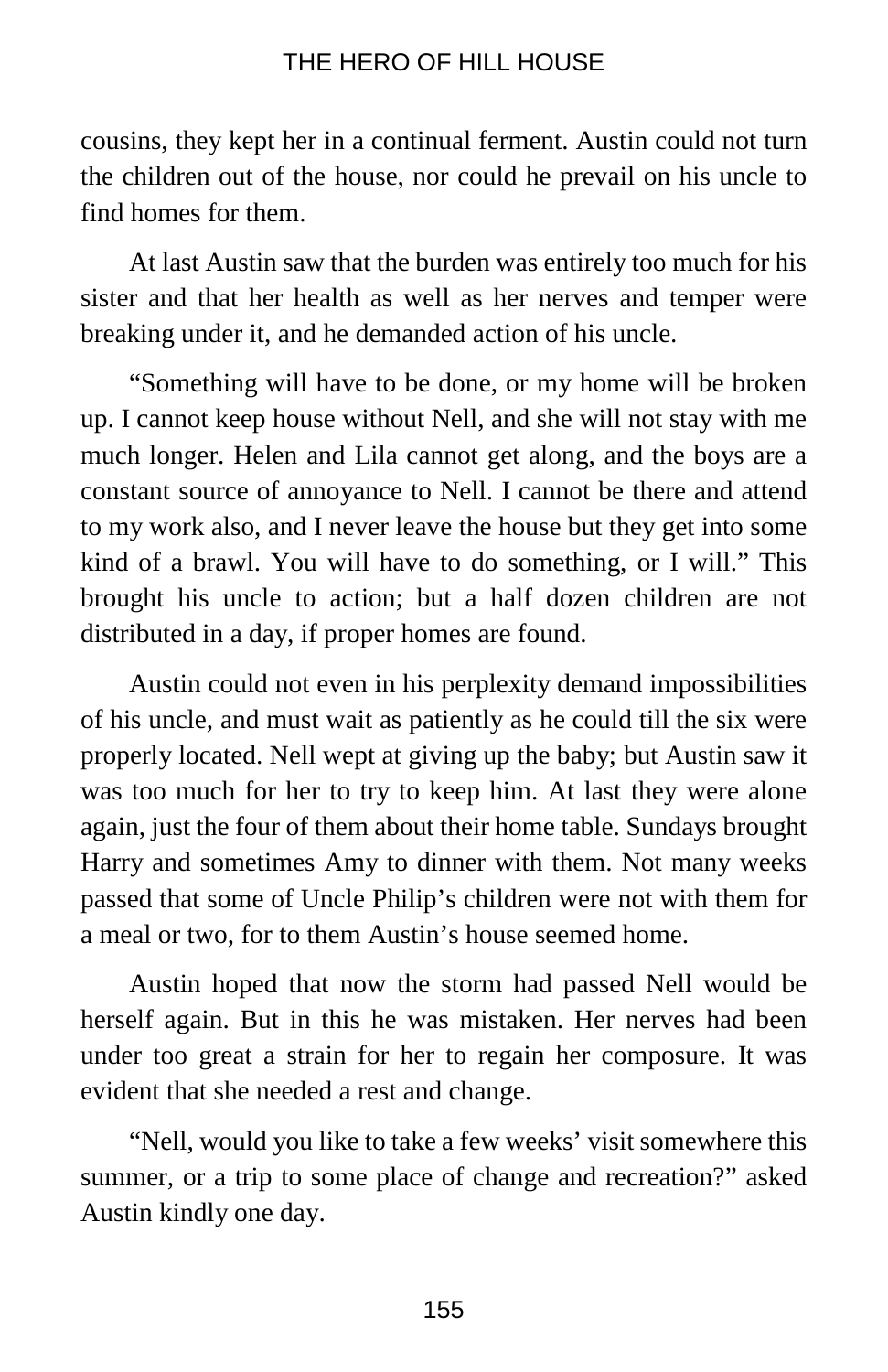"Oh, yes! I should like to go anywhere that would take me away from here. I want to be free of cooking and dish-washing for a while. If I could only be a girl a while instead of a housewife! I am so tired of it all that I can hardly stand it."

"I see how you feel, Nell, and I have been planning a way for you. The Freeman's have told me they would be glad to take you with them on their trip this summer, and I should like to have you go, if it pleases you."

"But what will you do? Lila cannot keep house. She is too young, and she could not manage Doyle. He is all I can manage sometimes."

"Doyle has never gotten rid of that desire to go to his father. It occurs to me that he ought to have a chance to try it out. I could send him down there for the summer, and Lila and I could make out very well. If you wish to go, do so, and stay as long as you want to. Only remember you have a welcome home whenever you want to come. So study it over and tell me what you decide."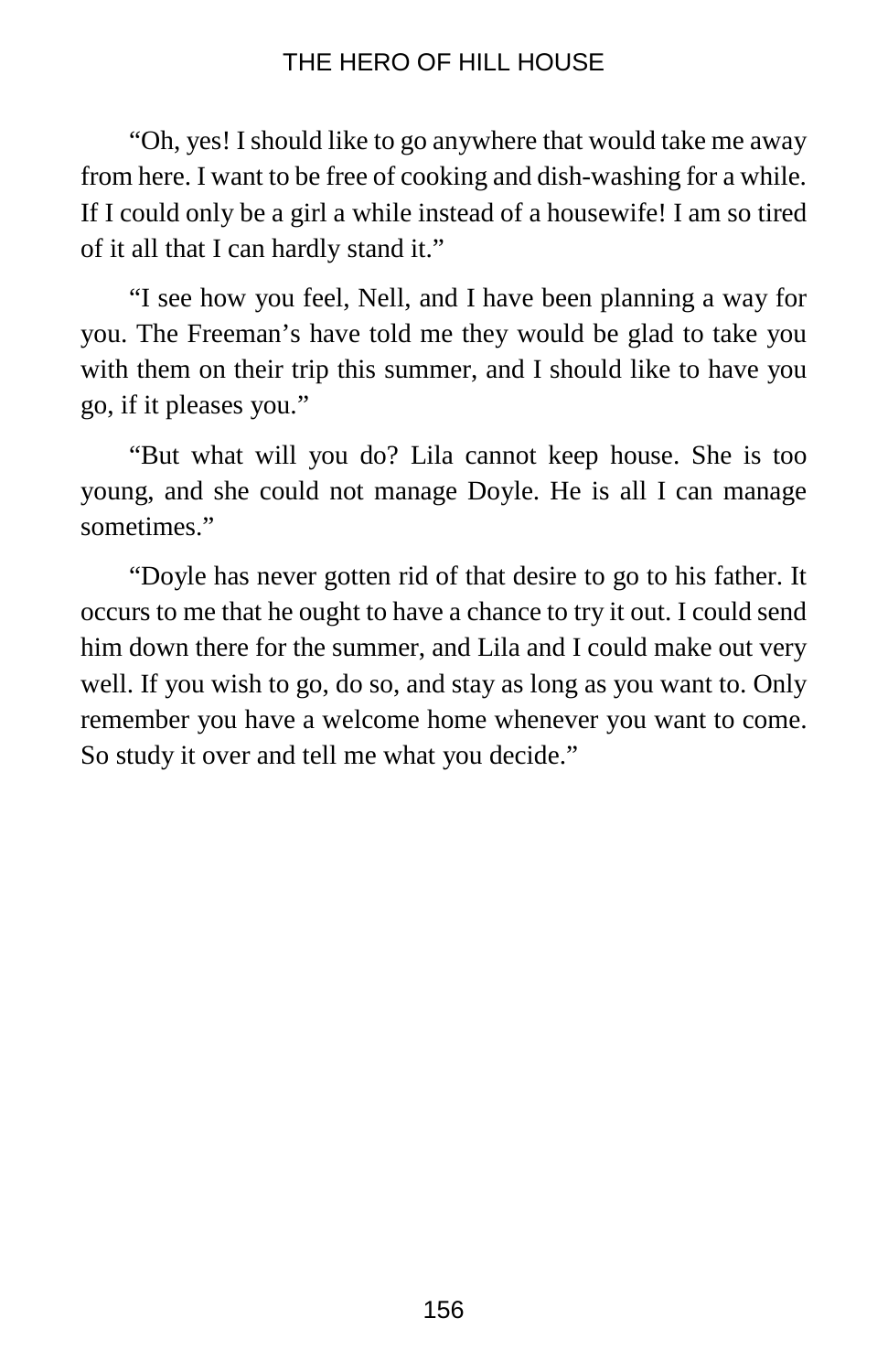## **Chapter 27**

# **The Family Circle Narrows**

"Lila, little sister, how would you like to be my housekeeper this summer? I am thinking of sending Nell away for a good rest and change. Amy and Harry will seldom be here, and you would have the house all to yourself." Nell was out for the afternoon, and Doyle was busy down the street, leaving Lila alone in the house. Austin had chosen this quiet time to have a good heart-to-heart talk with Lila.

"But Doyle! I fear I could not manage him. He does not like to obey Nell, and I could not do a thing with him. He is a naughty boy when you are away. I am afraid he would plague me nearly to death." Lila spoke frankly, not because she did not love her brother, but because what she had to say was truth. Doyle was too active a boy to be shut up in the narrow quarters his town home afforded.

"We could hardly expect Doyle to obey you who are so little older than he. He does tease you and Nell dreadfully, I know; but he has so little to occupy his mind, and he hates the housework Nell gives him to do. No boy thrives on dish-washing. We will not blame him too severely for his naughtiness. I am thinking of letting him go down to Papa's this summer, and if he wishes to stay longer he may. He desires to go I am certain, and on the farm he would have plenty to keep him busy. If you also would rather go away for the summer,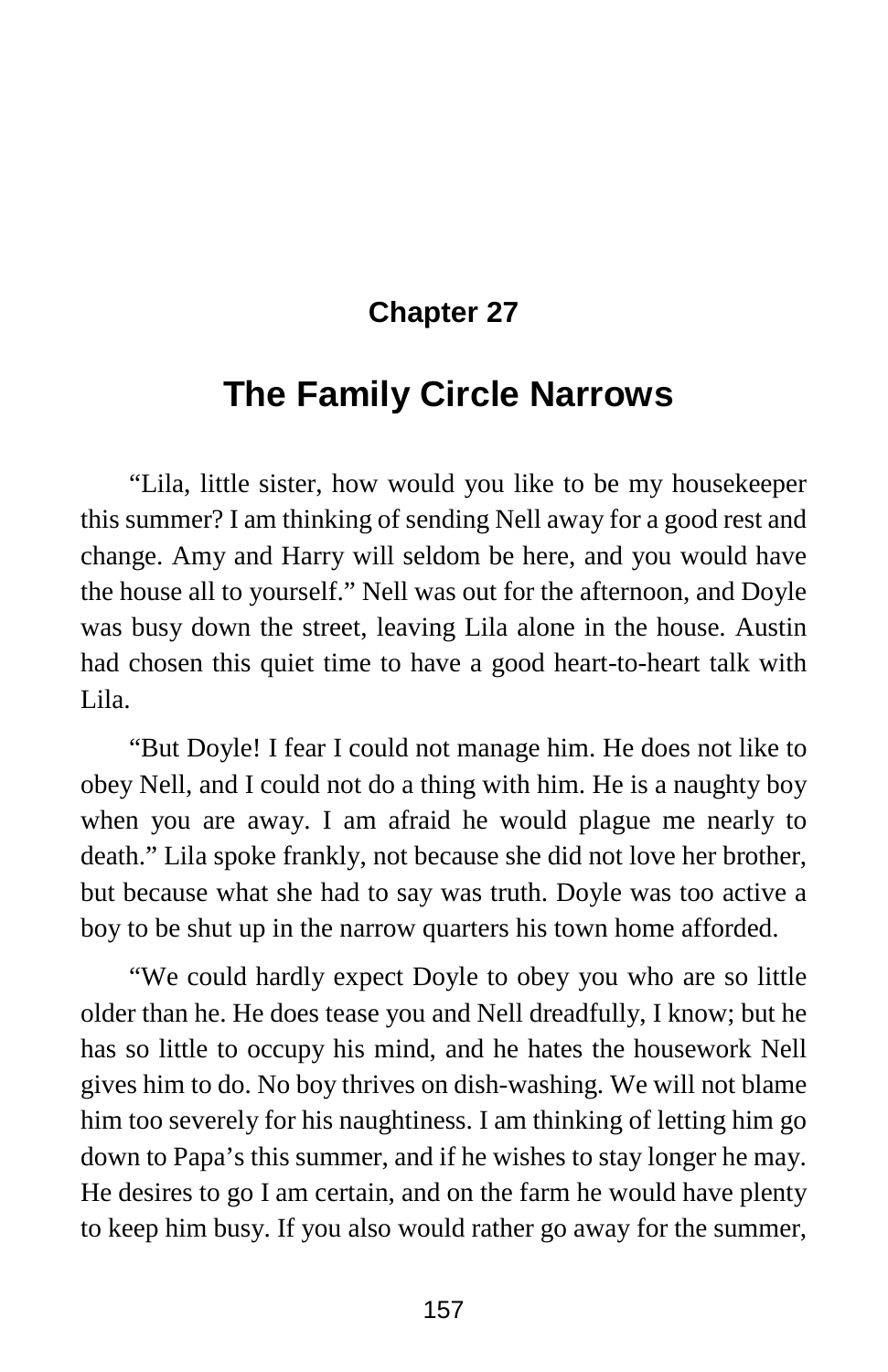I think either Wilbur or George would be glad to have you go to his home for a good visit. In fact, ever since George made us that visit he has felt it would only be right for him to have one of you girls. You would have a very pleasant time in either home. But if you prefer to remain here with me, we can keep house well enough. I can help you with the heavy work out of my work-hours, and will arrange to have someone with you at night when I have to be away. Besides, I intend to get a piano, and you may have lessons on that while the girls are away. What do you say?"

"I will stay with you. And I shall enjoy the music-lessons. Are you really going to get us a piano? I would rather be here with you than anywhere else. And the housework will be fun when I can manage it to suit myself. Nell always wants to boss it, and I almost hate it sometimes; but I shall like to manage."

Austin laughed at Lila's earnestness before he said, "I fear there is a streak of bossiness in every one of us. I am well developed on that line, Amy and Nell are my close seconds, and here you are getting the same characteristic. Well, if you stay with me you can 'boss' to your heart's content."

"Austin," and Lila spoke confidentially, "why does Doyle want to go down to the farm? I do not want a new mother. She could not be like our own mother. And I hardly know Papa."

"Doyle does not remember his own mother at all, and he has longed all his life for a mother's love. He wants a father and mother like other boys have, and I cannot blame him. Then he loves the farm and would rather be there than anywhere else. All his talk is about a farm and farm-work. I think it will be better for him to go. Papa is not drinking now, and will do very well by him. We must not think that Papa has no love for his children, nor that he would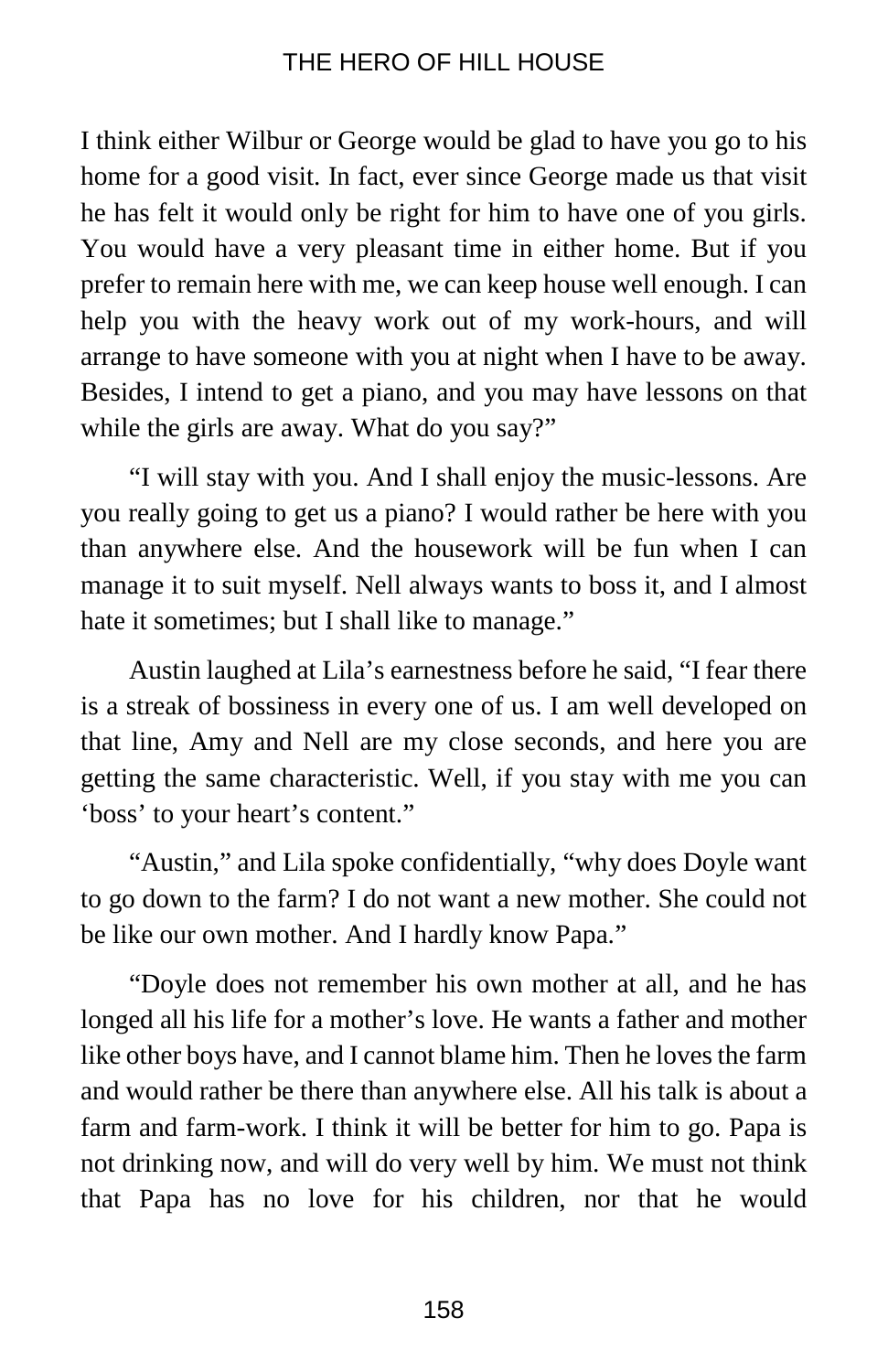not have any of us with him. He was lonely, and had much to discourage him in the past."

"I had not thought of it in that way," said Lila softly. "Perhaps Papa does love us a little after all."

"Doyle," said Austin one day when they had a chance for a quiet talk alone, "do you yet wish to go to your father and his new wife?"

"Yes, Austin, I do," answered the boy earnestly.

"Why are you dissatisfied with your home here? Have I not made it comfortable and homelike for you?" questioned Austin, who could hardly help feeling that the boy's sentiments reproached him.

"It is not that, Austin. I am happy enough here, and satisfied with all you have done for me. But I want a father and a mother. I see other fellows with their parents, and it makes me lonesome. I feel as if I were not getting my share. There can be no one to really take the place of a fellow's father and mother, can there? I want to be with them and call them Father and Mother."

"You are right, Doyle. There can no one take the place of a mother, and it ought to be that way with a father. I have tried to fill both places to you children, but after all I am only a big brother. I have a proposition for you. I will let you go to your father this summer as soon as school is out, and you may stay till fall, and then if you like it better than you do here you may remain with your father. You know what life is here, and when you have tried that out, decide what you will do. I shall hate to give you up, but if you want your father and he wants you, I have no right to keep you apart."

"Oh, Austin, thank you!" exclaimed the boy. "There is nothing in town. I want to go to the country, where I can drive and ride the horses and bring in the cows, and go hunting, and climb trees. There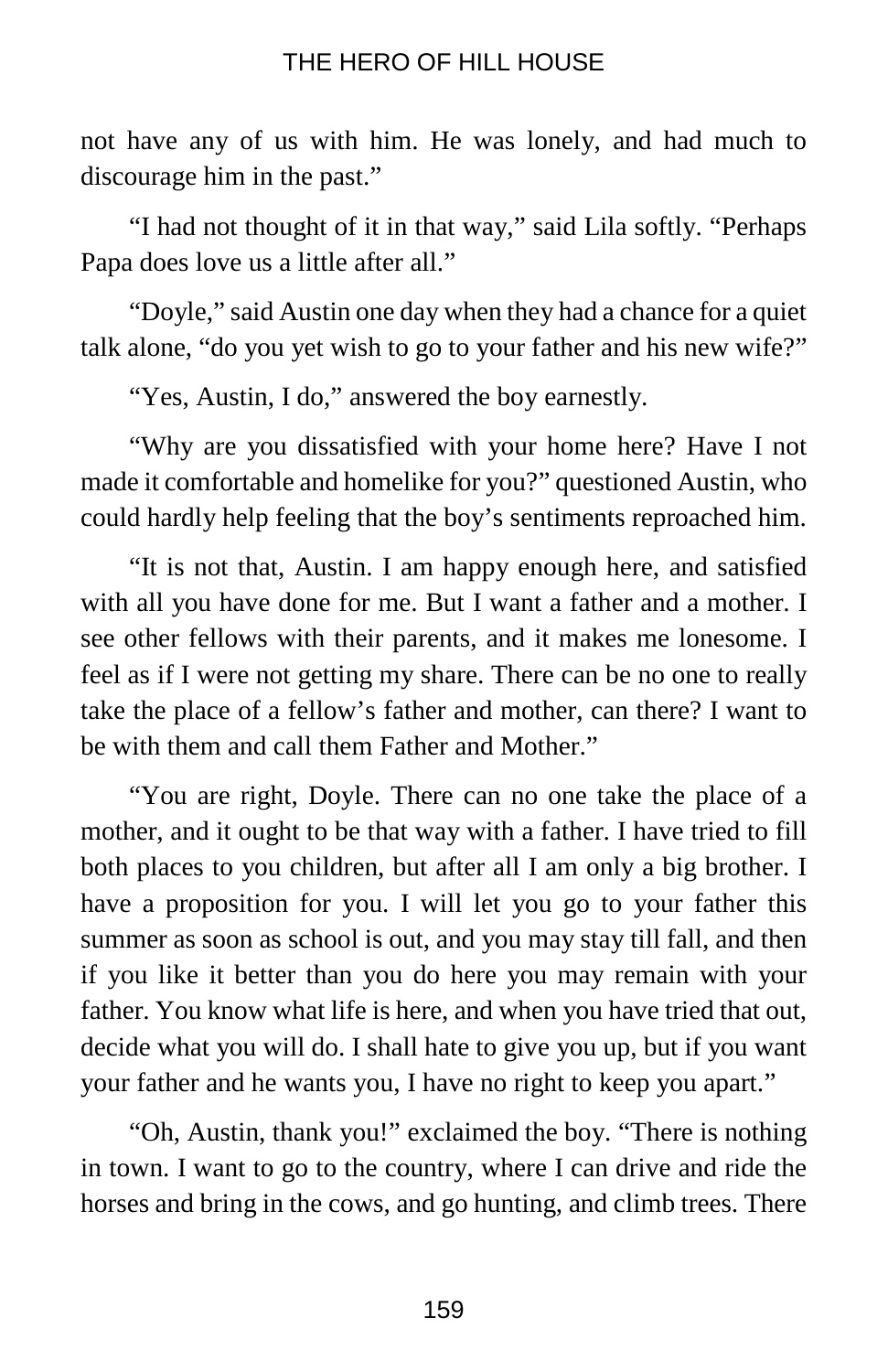is everything out there, and nothing here but to help Nell with the housework, and I hate that."

"You get tree-climbing here, if I may judge from your torn coats and trousers; but of course the other things belong to the country. You may try it out. We are going to give Nell a rest for the summer, and with you gone Lila and I can make out very well. How do you think you will like the new Mother?"

"All right. Harry has been down there, you know, and he says she is nice, and wants me to come. Have you written Papa yet to know if he wants me?"

"Yes, and he is eager for you to come. He gets lonely without any of us children since he is settled in his new home. They will make you welcome, and I believe you will like it."

The little boy skipped off, eager to impart his good news to some of his friends. He was going to have the dearest wish of his heart fulfilled in going to his country home.

"Austin, here is a letter from Amy with great news in it. She is soon to be married, and wants to come home to make ready. What shall I tell her?" said Nell one day.

"This is Amy's home. She has the same right here as have the others," said Austin, adding anxiously, "I wonder what choice she has made."

There followed a whirl of busy days after Amy came home, then the flitting of the young bride to her new home. Austin gave a sigh of relief, as many a parent has done, when at last he saw his restless sister anchored in a home of her own. He had followed her movements anxiously, for he knew there were many temptations for her in the care-free life she appeared to be living.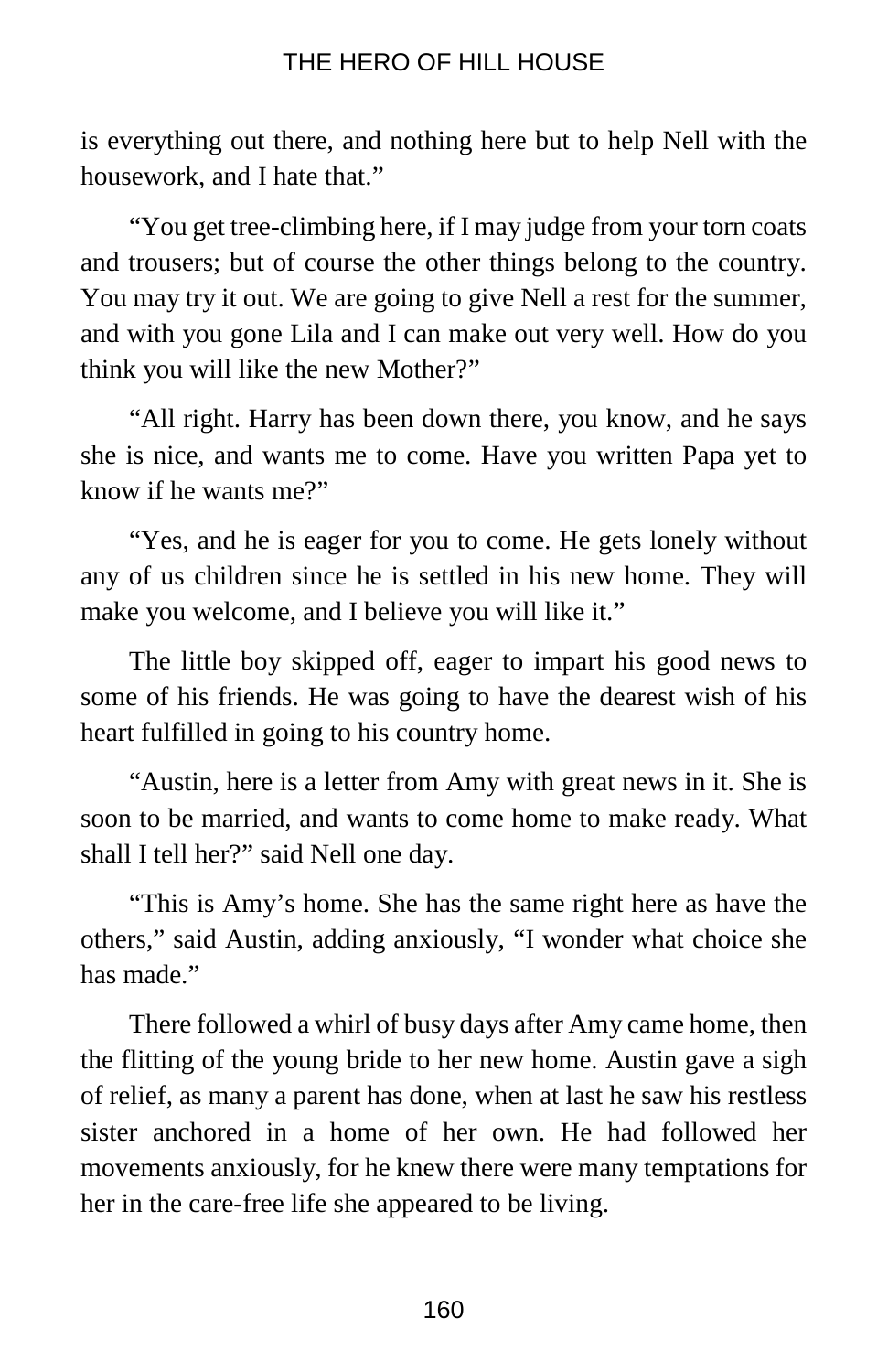"What is your decision, Nell?" asked Austin one day some time after they had talked over the summer's outing.

"I have decided to go with the Freemans. I do not know how long I shall stay; but if I like it I shall stay all summer. I feel as if I never wanted to come back to the round of housework and cooking. I am so, oh, so tired of it all! But maybe I shall get homesick when I am once away."

The first of June came, closing the term of school, and the next day Doyle was ready to start for the farm. So jubilant was he that he did not see the pained look on Austin's face, nor for one moment saw the wound it was to Austin that he could part with his home so easily. Austin's whole life was bound up in his home. He had not the experience to know that practically every boy of Doyle's age, and placed in the same circumstances, would do as he did; nor did he realize that because the children had been but the receivers of his gifts of love and sacrifice, they could not comprehend what it had all meant to him. After a while, when they had met life as all must meet it, they would look back and understand what he had done, and what he had felt. This home for the children had cost him his youth and youthful ambitions, and to part with it would have been like giving up life and hope; but to the children it was just home, and that a home with limitations.

A few days later Nell was off for her summer's outing, and Lila and Austin were home alone. How quiet and calm it seemed! And how they enjoyed themselves! Lila was busy with her music and the light housekeeping necessary for the two of them, and Austin came and went to and from his daily work with a heart freer from care than he had done for a long time.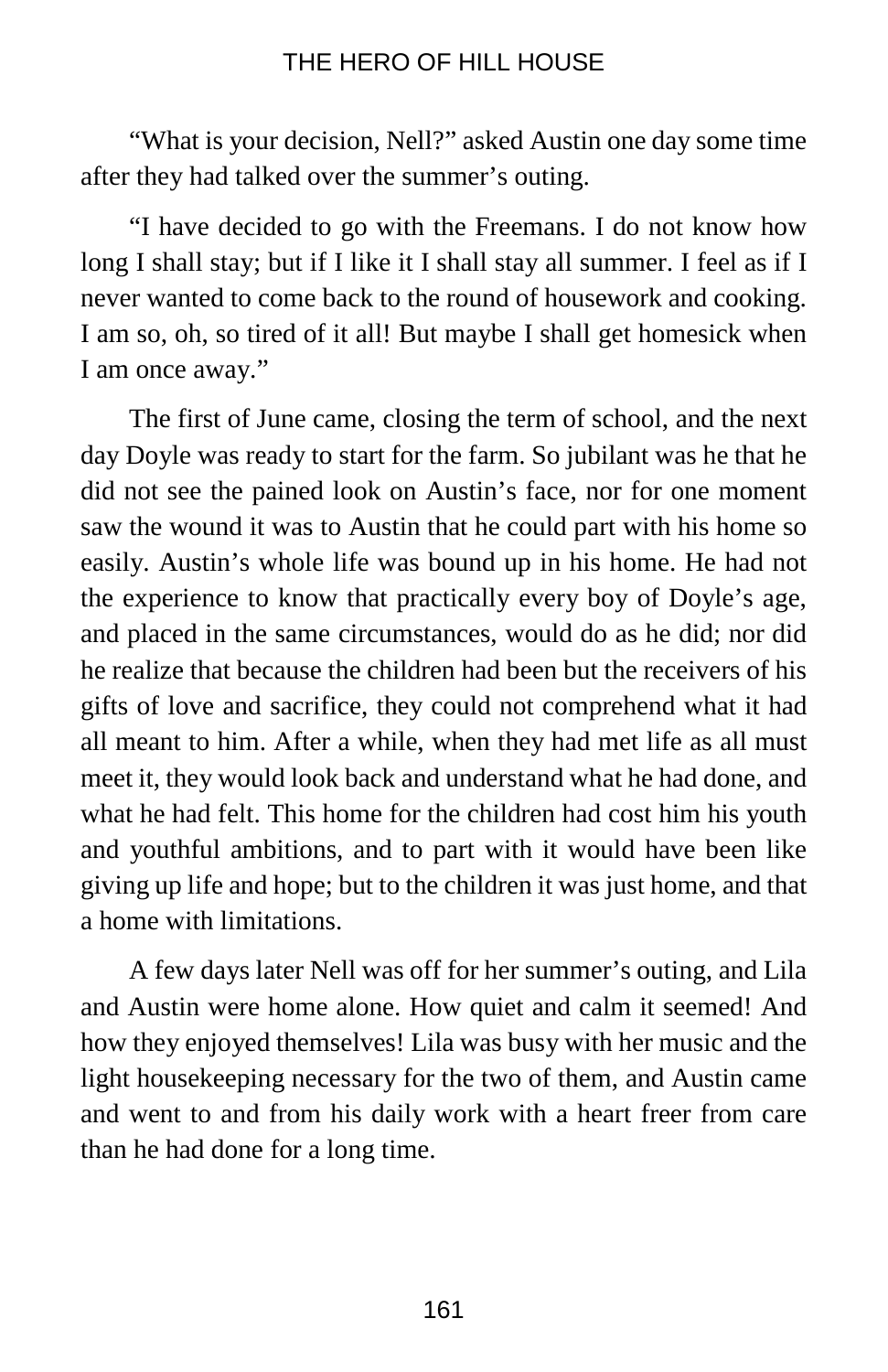"Oh, dear!" sighed Lila over the contents of a letter in her hand. "The summer is not half gone and Nell is coming back. I thought I was to be housekeeper all summer. Oh, dear!"

"Surely my little sister is going to make Nell welcome! Think of all that Nell has been to us and our home ever since we began it," said Austin soothingly.

"But Nell is cross, and she wants everything to go her way," protested Lila with a scowl on her face.

"I know, Lila, that Nell is impatient sometimes. But she has not been well. She has had to work too hard, and we must be patient with her. Let us make her welcome, and then I believe everything will go right. Cheer up," said Austin happily.

Nell had found her outing much different from what she had thought it would be. She was a home body, and when she got away from the familiar scenes, and rested a little from the heavy work, she began to long for the dear home circle. Besides, she feared that Lila could not keep up the housework as it should be done. So she had decided to return long before the summer was ended.

In spite of Lila's protests, she took up her old responsibilities, and left the little girl free for her music and recreations. Austin was glad to have Nell with them again, for he had not altogether approved of leaving Lila so much alone.

Autumn came, bringing a letter from Doyle saying that he had decided to stay on the farm, assuring his brother that he was perfectly satisfied with life as he found it there. Austin's answer was a complete release of the child, so that he no longer was counted in the family circle.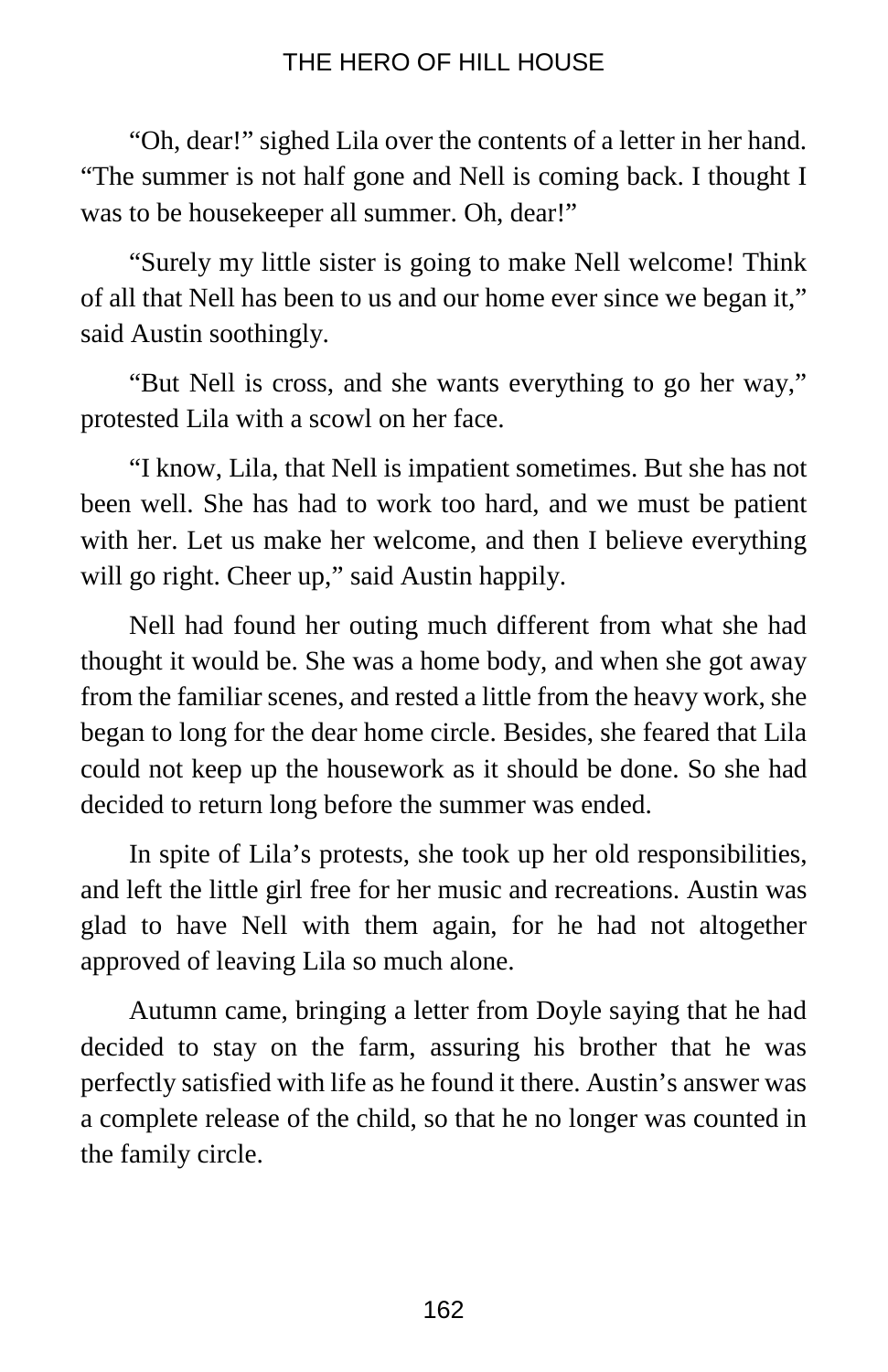Harry was home very little, but when he came he brought good cheer and comradeship with him. He was fond of Nell, and found pleasure in spending a part of his means in buying her pretty clothes. Nell was handy with her needle, and was wise in the choice of both materials and styles, and so was able to go out carefully and tastefully dressed.

Home seemed to have settled once more into steady lines, with just the three in the family. But as this was a bark that seldom rested in quiet seas, another storm-cloud was seen arising, and it was larger than a man's hand.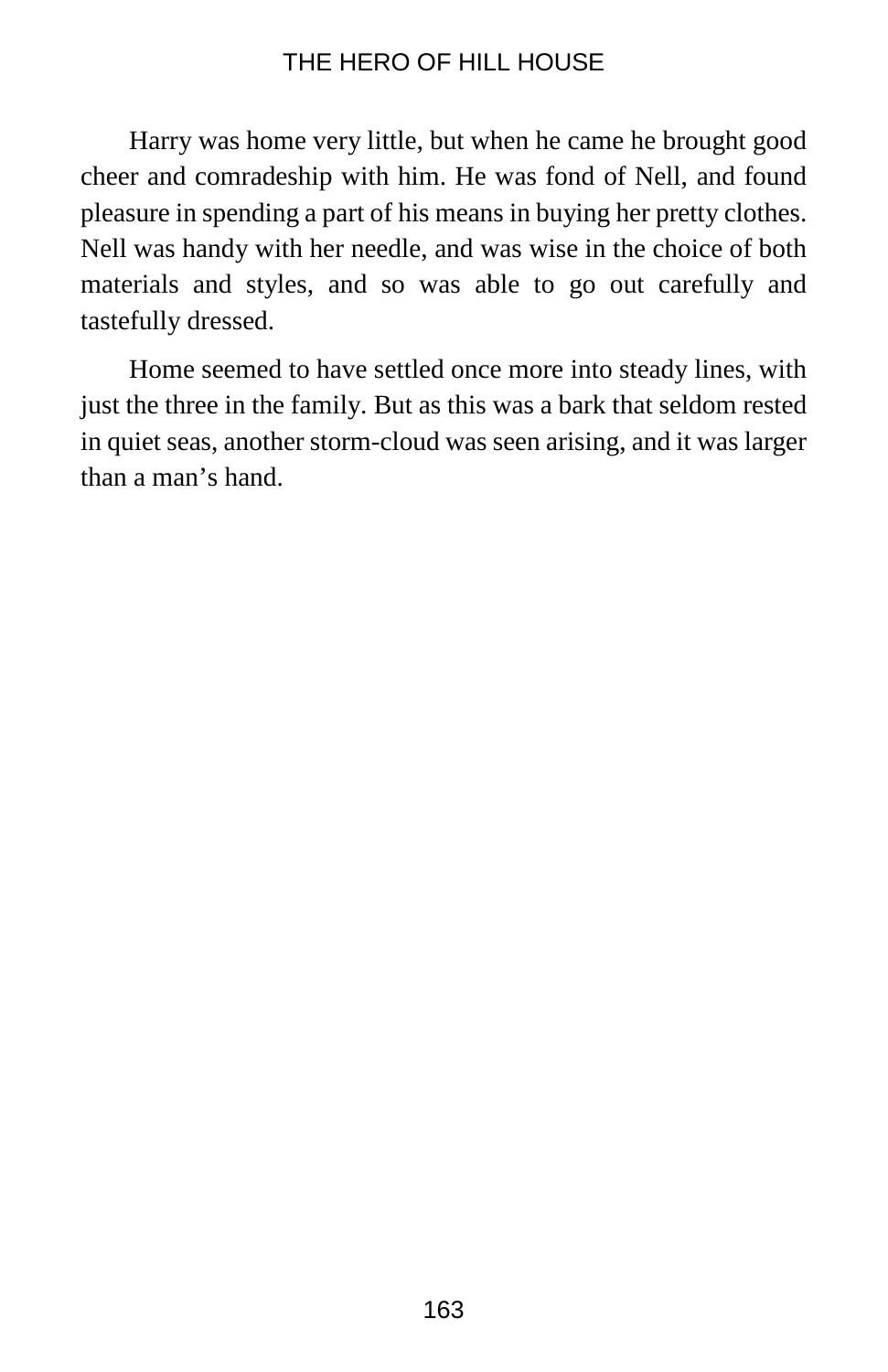## **Chapter 28**

# **A Stormy Season**

One day Austin sat in his room in deep and troubled thought. It had been many months since such a burden lay on his heart. He was perplexed as well as troubled. That there must be a way out of his trial he knew, but where to find it was his problem. There had been many times in his life when he had longed for some older and wiser one than himself to guide him and his family through the rocks that threatened the little bark, but never did he feel that lack as now. The very foundations of his home were at stake.

Every home must have its breadwinner and its home-maker. Ever since that day on which Nell had made her promise to stand by him and do her best, she had filled the place of home-maker to his satisfaction. There had been times when she had grown restless with the confinement of it, and he had arranged for her to be relieved or to have a change of employment for a time; but always she had come back with renewed love and zeal for her home. He had expected her always to be so.

Austin was young in years, but his struggle with the real problems of life had developed his nature until he thought and felt as a man ten years older. In his mind his home was a permanent thing. There was, for him, to be no leaving of the old home and going out to make a new one. This was his home in as strong a sense as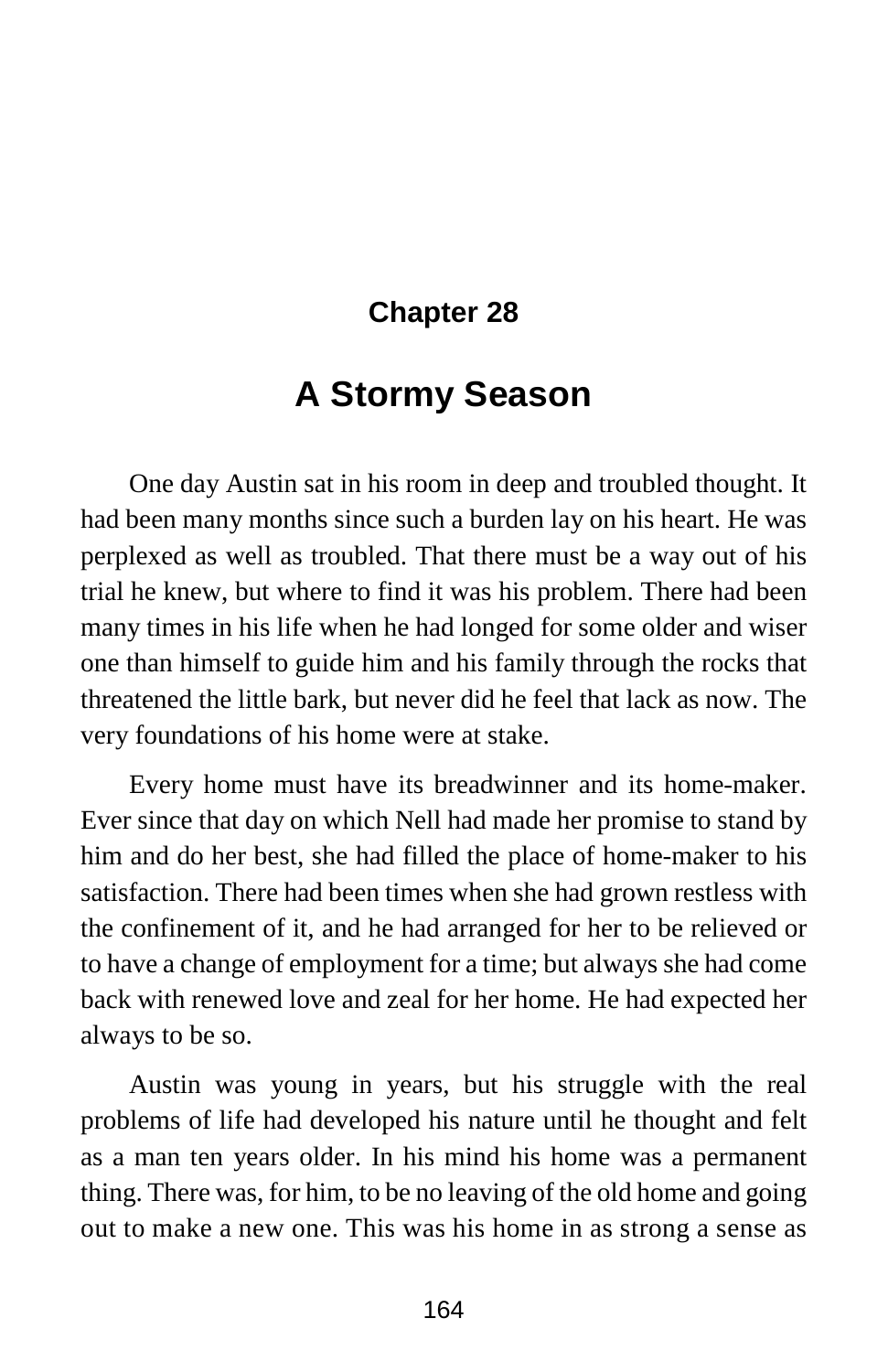the word could ever be used. Whatever threatened this establishment was placing his earthly happiness in jeopardy. He was ready to rise and defend it with all his strength.

With Nell it was different. When she had given her promise to Austin to help him with the undertaking, she had felt the need of the shelter home would give. She was a little girl then, now she was at the door of womanhood. Instinctively she felt that this was not always to be her home, and she had a longing for the freedom, that normal girlhood feels, from responsibility and care. She longed to go out, as other girls went, to face the battles and make the conquests of life. It seemed to her that unless she made a bold dash for freedom her whole life would be given up to dull household tasks.

These vague longings and dissatisfied thoughts caused Nell to lose interest in her home duties. And in turning her attention to outside affairs she, for lack of experience and of the wise, guiding hand of a mother, began placing her affections and desires upon those things that are very enticing to youth but which do not bring the best good. It seemed to her that better clothes, more social activity, worldly amusements, and entire freedom from restraint would bring her the opportunities and the pleasures she craved. Since there was coming to her, as comes to every girl, that indefinite time when she must "settle down in life," why should she not have her good times now!

Austin saw, or thought he saw, the course these "good times" would take, and their final outcome. Nell was impulsive and strong willed; she had no mother to guide her, and he feared the results of a period of wildness. He needed her help in the home, help that she could not give with a divided mind. He was a Christian at heart, one who had covenanted to live by the Word of God, leaving all that was "of the world" behind. He wanted his home to be in every sense a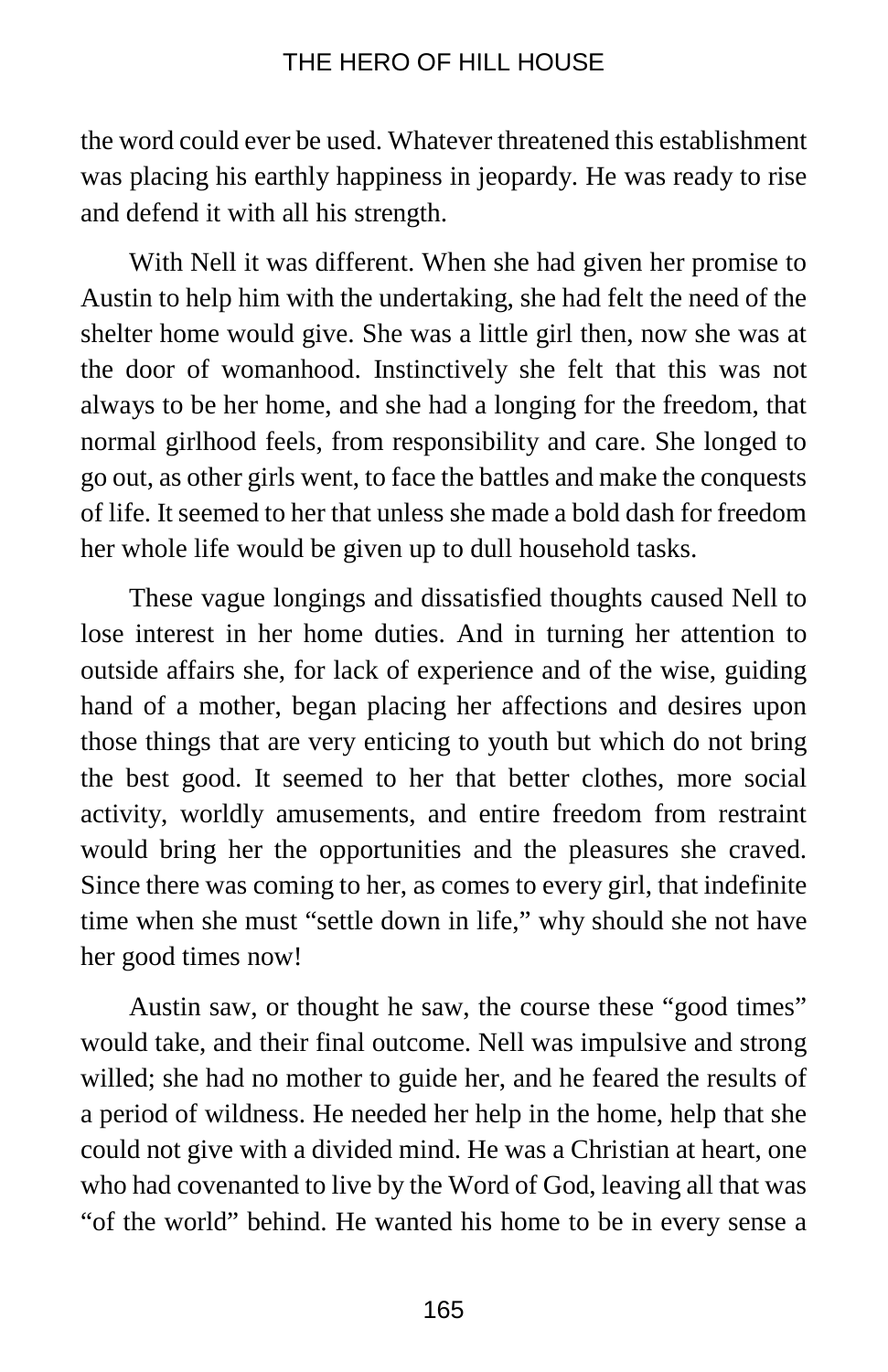Christian home. It disappointed him that Nell was choosing the world.

But Austin, sitting alone in his room, did not reason things out as we have done here; he only felt and suffered. Nell, his strong right hand, was failing him. She would defy his rules, close her ears to his entreaties, and disobey his commands, going out when and where she pleased, choosing her own company and keeping her own counsels. Not understanding the nature of the change that had come over her, not reasoning back to the real cause, he blamed her and censured her actions. He had hoped to find in Nell one who would understand his purpose in life, and who would fall in with his plans completely. It was such a bitter disappointment to find her unwilling to do so.

Austin had much decision and real sternness in his make-up. Since Nell would not yield to his entreaties, he felt he must compel her to listen to reason. The methods he had used in times of rebellion when the children were smaller were of no value now, and some new plan must be found whereby he could humble Nell's heart and cause her to walk the path he thought was best for her. He so much enjoyed their mutual comradeship and cooperation, and he believed she set a high value on them also. To refrain from talking with her, to keep a reserved, austere silence toward her except when speech was absolutely necessary, would surely bring her to her senses quicker than anything. He was not angry with her, but came to this deliberate decision because he believed it to be the best way to waken her to her errors.

One more serious talk with Nell, a defiant attitude on her part, and he began his discipline. Then followed weeks of pain. Nell would not submit, and Austin would not yield. It was a characteristic of the boy, as we have already seen, to follow a course he believed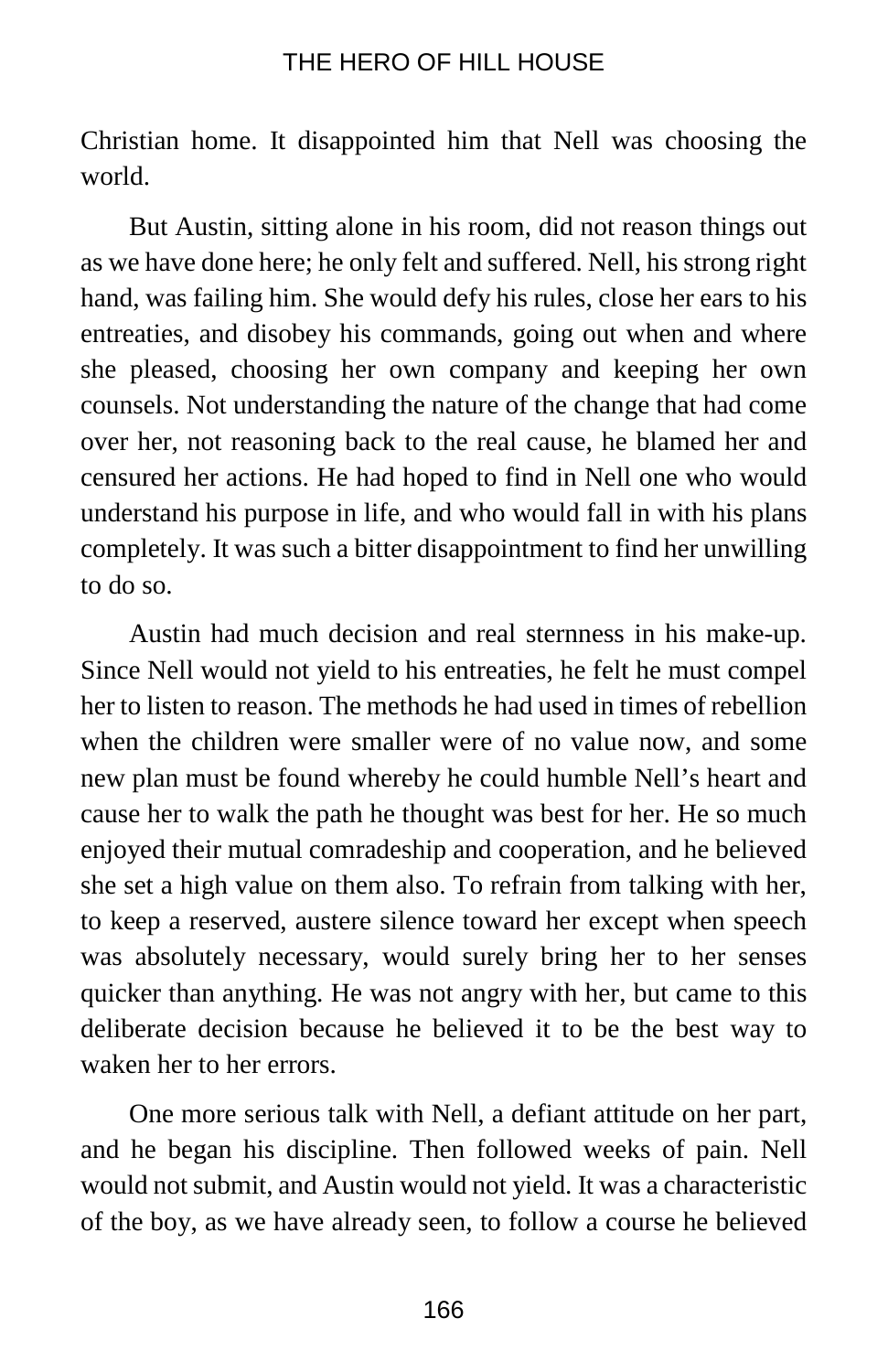to be right in spite of all the opposition that might come against him. If he thought a principle of right or justice was at stake, nothing could turn him. The silence of the home was oppressive and more dangerous than words. The girls misunderstood Austin's silence and called it anger and pouts. Nell, who for a while forgot her old loyalty to Austin, spoke of his behavior outside the family circle and caused evil reports to go out about him.

There was one who was, perhaps, more concerned about their trouble than any one else. She was a warm friend of both Austin's and Nellie's. To her Nell unburdened her heart, and the strong, true heart of Bessie Allison was stirred with sympathy and compassion for them both.

"Bessie, I can hardly stand it at home these days. Austin is terrible. He pouts around and won't say a word, and has lost all his love for me. Home will never be as it once was, for I will not give in and mind him in every little thing as if I were only a child," Nell had confided bitterly.

"Don't Nell, don't talk that way. Austin is not pouting, as you think, but he is trying to help you see your mistake. He means right. You know that he does, Nell. Think of all the past, and how he has stood by you."

"Yes, I know, Bessie, that he has done nobly by us. But he does not understand us girls, and thinks we ought to obey him like children. I can't do it, and I will not."

Bessie was a woman of prayer, and often she carried their troubles to the throne of grace. She knew that Austin was making a sad mistake in the position he was taking, that it was hardening Nell and Lila both, and that it was bringing upon him criticism from their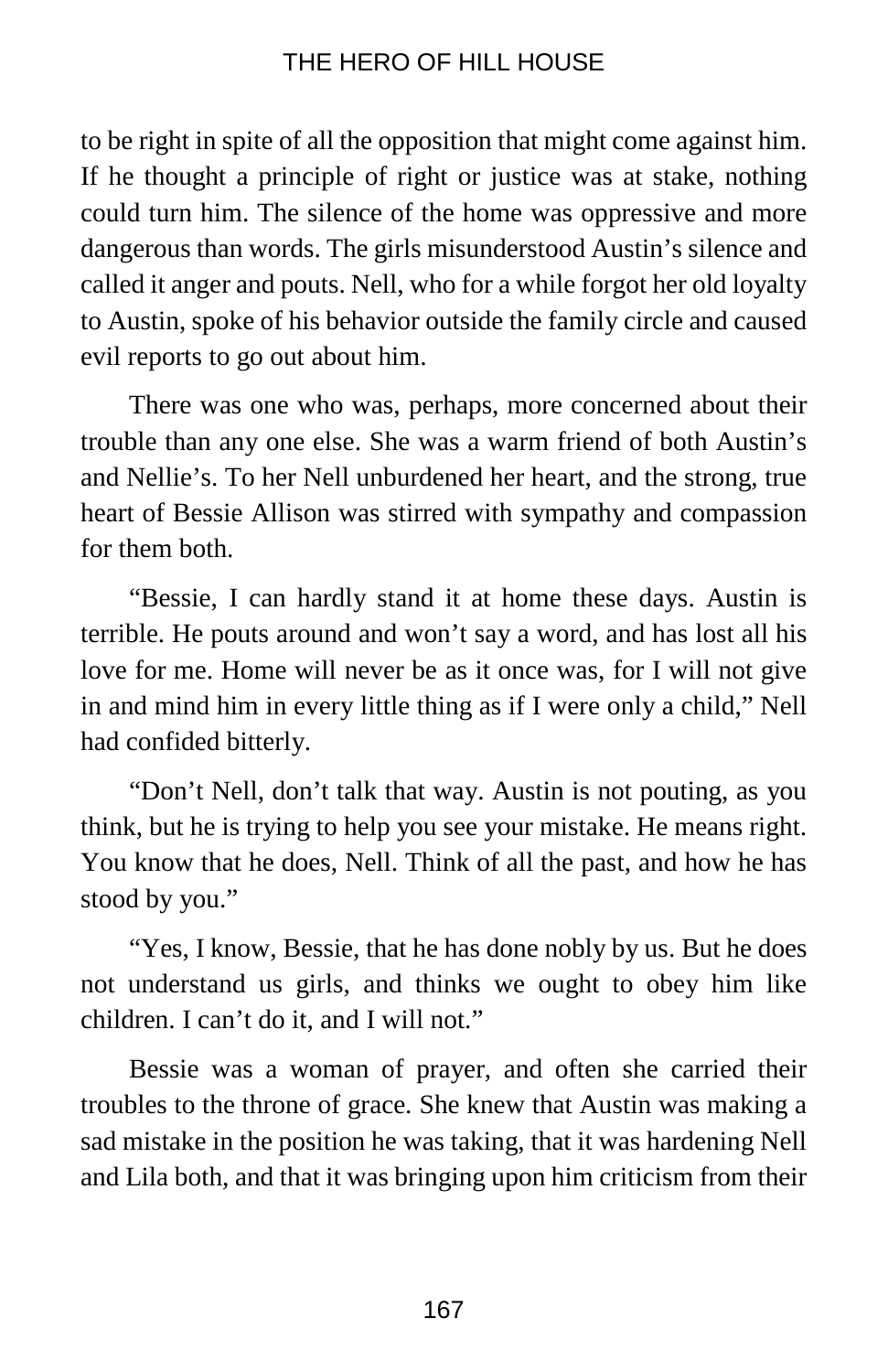friends and neighbors. She could not see how any good could come of it.

"Austin," she had said one day, "can you not see that you are making a mistake with Nell, and bringing on yourself needless criticism? Why are you taking this course, anyway?"

"She must obey me," he said firmly. "Nell taunts me with anger, and says I am pouting, but I am neither angry nor pouting. I have decided to keep this silence till she submits."

"It is a great mistake, Austin. Nell will not submit. She misunderstands your actions. You are driving her farther from God. I shall pray our heavenly Father to give you humility to count yourself defeated. Nell is not a child any longer, and you cannot force her to be obedient to you, not in this way at least, and you will prove my words to be true. An example of humility from you now will heal matters better than anything you can do."

For years Austin, against the opinions of others, had resolutely stood to what he thought was right. It was this steadfastness of character that had brought him through many hard-fought battles. And the process had developed tenacity and determination to what was out of balance with his humility and consideration for the opinions and consciences of others. From his point of view this affair was his and Nell's, and did not concern his friends and acquaintances. His fighting-blood was up. But the words of Bessie, spoken so sincerely and kindly, began to reach his understanding, and at last he unbent.

"Nellie, I do not approve of your conduct. I am sorry for your attitude in the home and toward its responsibilities. But I see that I have gone too far in my attempt to force submission. I am sorry for the mistake I have made." This he said to her one day. So the long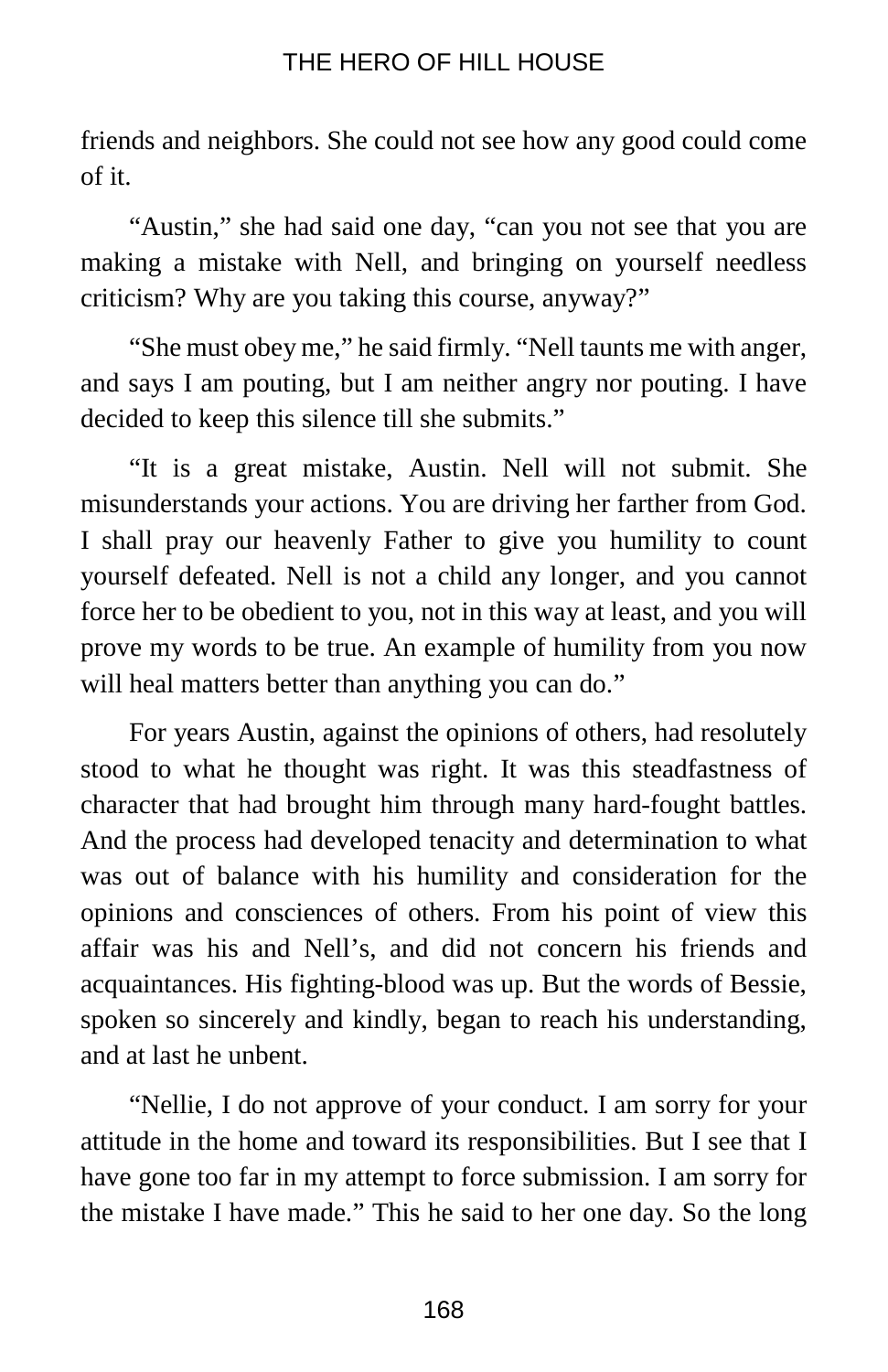silence was broken, but without any submission on Nell's part. Her heart was just as restless as it had been before. It was plain that she could not make herself willing to remain with her home responsibility. Someway the burden of it had slipped from her shoulders.

Austin considered the turn his sister had taken; and while he could not understand it, and in his heart censured her considerably, yet he had his old desire to make her happy if possible.

"Nell," he said, "I shall not hold you longer. I want you to feel as free to go as the others have been. While I have tried to give you a good home, and have done the best I understood in that endeavor, yet I would not force it upon you. If you wish to visit your brothers or any other of your relatives, I will provide means for you to make the journey. Or if you wish to go to work downtown, you may do that. Do not feel bound to the housework any longer, for my sake."

"I do not know what I want to do. But I shall go somewhere soon. Do not worry about me, for I can look out for myself," she answered. Her choice was to go on a long journey, to a distant State; and soon the home circle numbered but two.

Amy Hill Morton sat in her little dining-room, her arms resting on the table, and a letter before her over which she was poring with a frown on her pretty face. The letter was from Nell, and set forth in frank, girlish manner, her dissatisfaction with the homemanagement. "You know how you felt, Amy, how you could not bear to be dictated to, and you remember that Austin wanted to tell you where to go and who to be with. You could not stand it, and I can't either. When I leave I am going to let Aus know that I can look out for myself."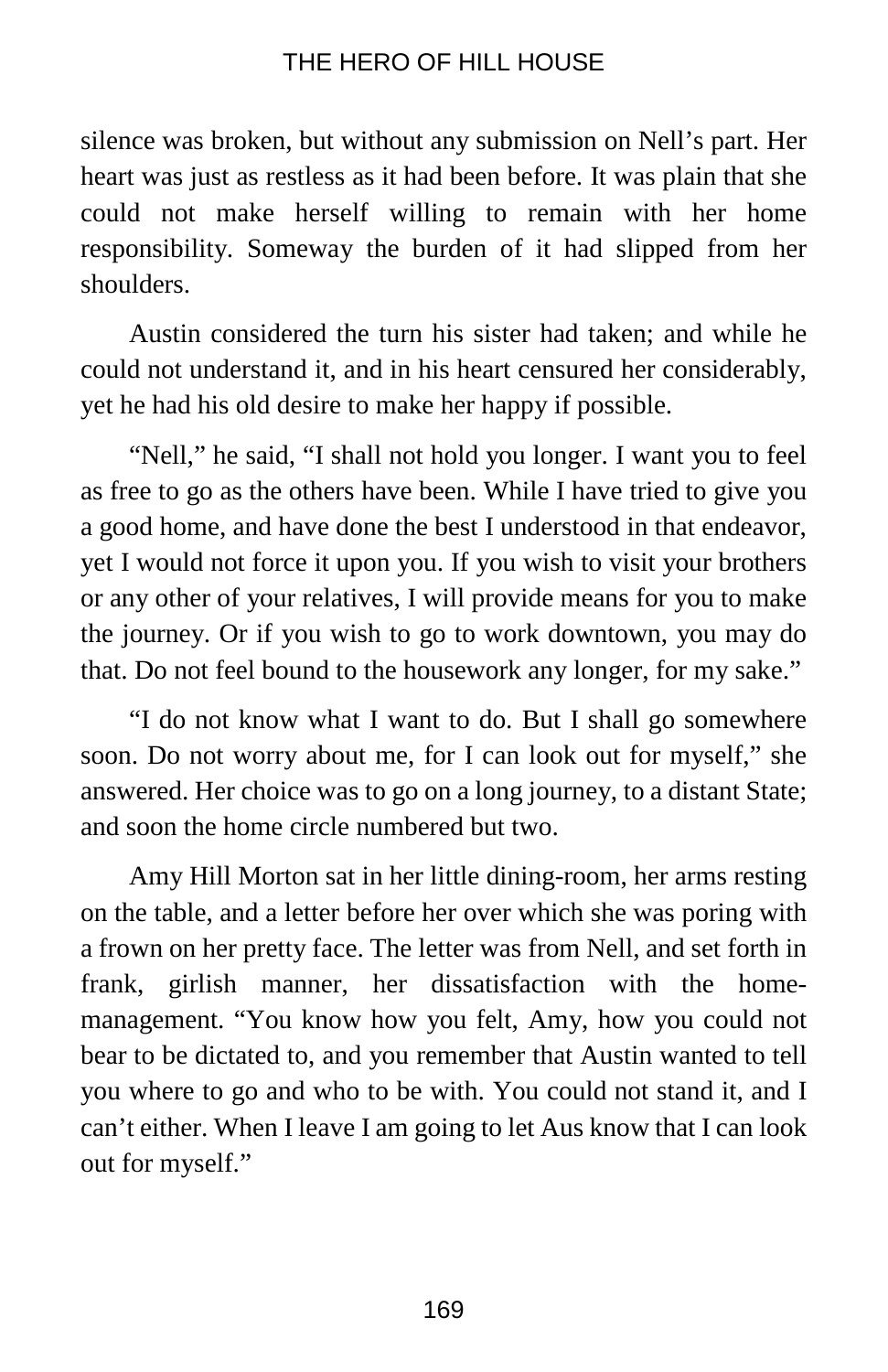"Oh, Nell! what ails you?" she half sobbed. "Poor Austin! I wonder if everyone of us children will be a separate disappointment to him! I know I have been nothing else. If I could have it to do over again I would let him see how much I do appreciate his sacrifice and devotion. I do not regret getting married; but I never realized till now what it has meant for him to settle down and give all his young life for us. Ned and I have a time to keep our two selves going on his wages, yet Austin managed to support all of us. I know he never had a care-free day in his life. He knows nothing but responsibility. He never was young. I am sorry for every unkind word and act I ever gave him. I am going to write Nell a letter telling her just what I think of her plans." Suiting her actions to her words, she wrote a long letter to Nell, pouring out her heart in sisterly fashion.

"What if Austin has made mistakes! Look over them. You cannot expect him to be faultless when we are so full of faults. Stay at home, Nell, and make him a home as long as he needs you. He has done more for you than has any one else. No one cares for you as he does. Do not grieve him by your lack of appreciation," were some of the things she wrote. Nell was touched by the appeal, for she was tender-hearted; but it did not change her purpose. She went on with her preparations, and Austin was compelled to face the problem of life without her.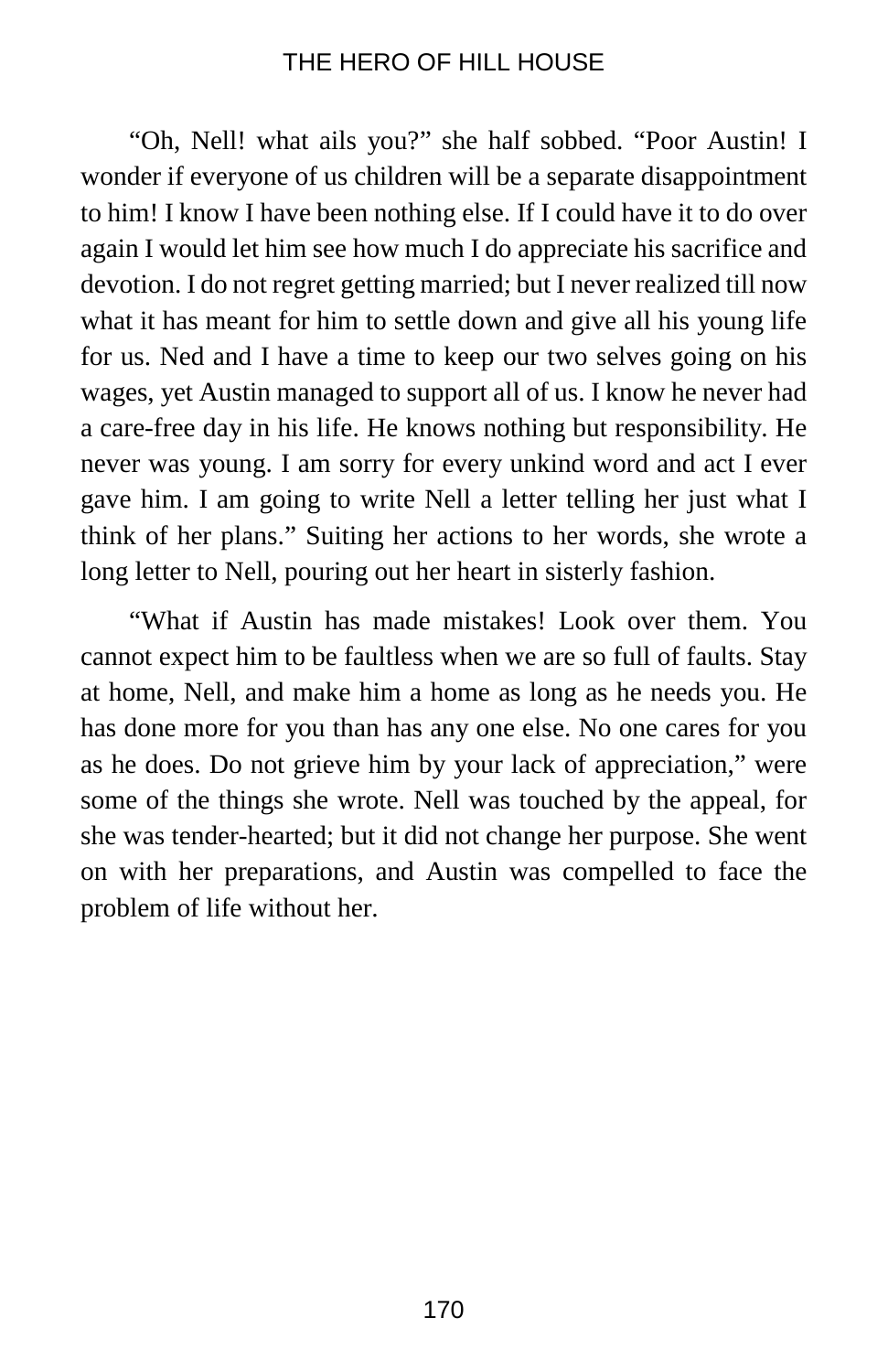## **Chapter 29**

# **Austin's New Home**

"How is life serving you these days, Austin?" asked his companion quietly, for the expression of the young man's face showed that he was facing some perplexity. He had sought opportunity for a confidential talk with an older friend whom he knew was interested in all his affairs.

"It seems my life is a long series of crises, and I face one now that is exceedingly perplexing. I should like to lay the matter before you and obtain your opinion as to what I should do. I have come to where my path seems to break and I do not know which way to go, yet God knows my heart, that I want only his will done in me. You have heard, possibly, that Nell has deserted me? I do not blame her, poor girl, for her part has not been an easy one. Then, too, the way I allowed her to be overburdened when we had Uncle's children has been against her. Though she was as willing as I was to help him out, the overwork was too much for her nerves, and she has suffered from it. Besides that, she seems to be filled with the same restlessness that attacked Amy. I shall just have to let her face her own problems her own way, I suppose," and a sigh slipped from his lips. Where is the parent of grown children who has not sighed the same way?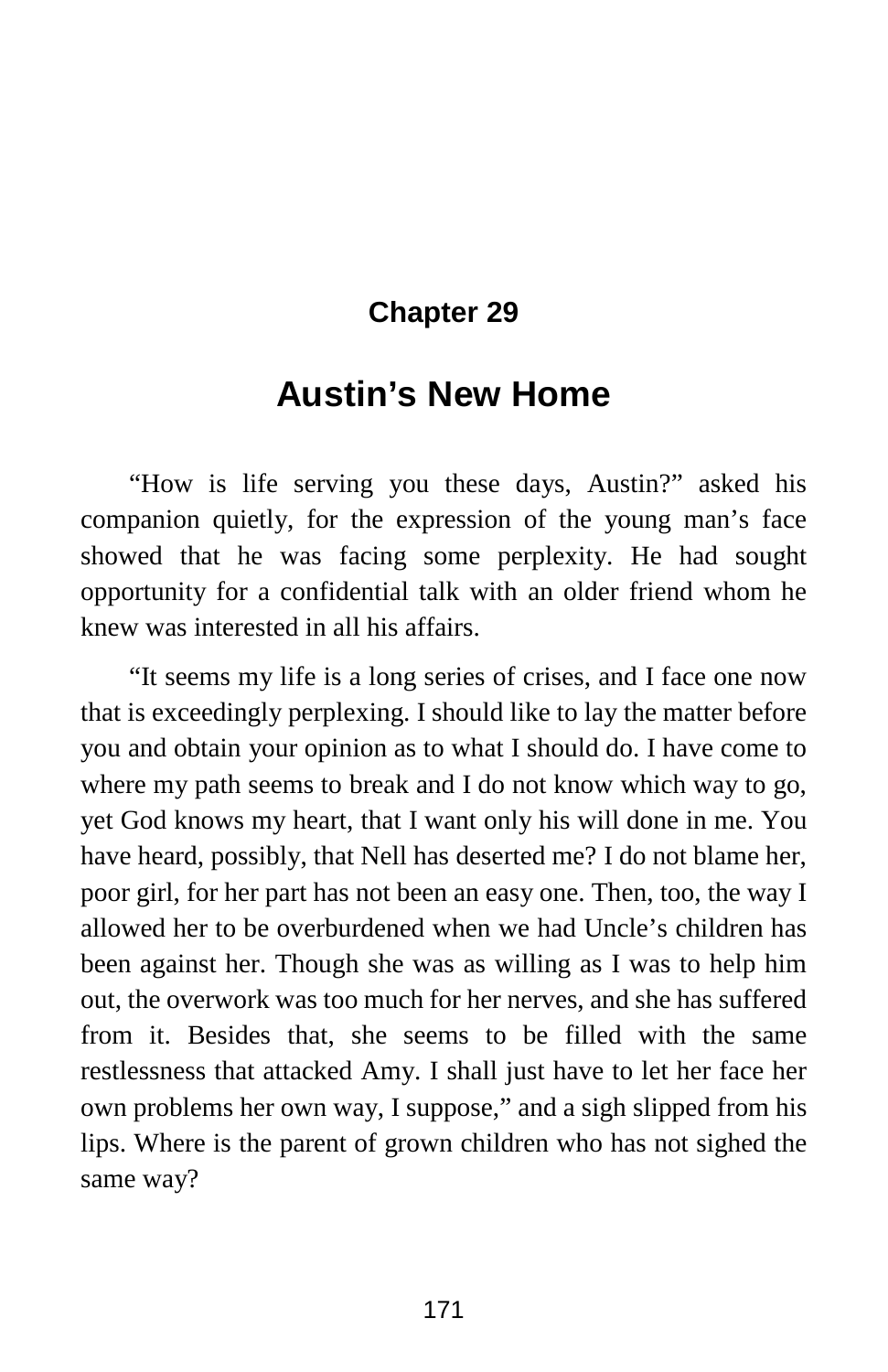"I think, Austin, that you have expected both Amy and Nell to be like yourself in steadiness and singleness of purpose, when you have not really had any youth. Possibly the very fact that you had to fight off every youthful inclination and be a mature man before your time, for the sake of your family, has placed you where you cannot sympathize with their fickleness. Really, Austin, they are girls, just girls. You cannot judge their actions by the standard with which you judge your own, for your view-points are vastly different," reasoned his friend.

"I think I have expected them to fill the places of full-grown women. I am certain much of our trouble has been right there. Another thing I am thoroughly convinced of is that girls need the guidance of an older woman. Both Amy and Nell have worked out problems in their own way and come to conclusions that would never have been reached had they been guided by an older and wiser person," said Austin.

"Yes, you are right. A child can be cared for by nurses and teachers, but when a girl reaches her teen age she needs a mother, or someone who can take the place of a mother," agreed his friend.

"Now you come to my point of perplexity. I think that in failing to recognize this fact I have failed to quite an extent with Amy and Nell. I can excuse myself because they were so little younger than I, and were spoiled for lack of control when I took them. But with Lila it is different. I have had her a great portion of her life, and I feel a responsibility that I never did with the others. But she is just now where she needs mother-care the most. Already I begin to see signs of the same restlessness and willfulness that has spoiled the other girls. She is such a sweet child, and I want her to make good. But what am I to do? Can you give me any counsel?"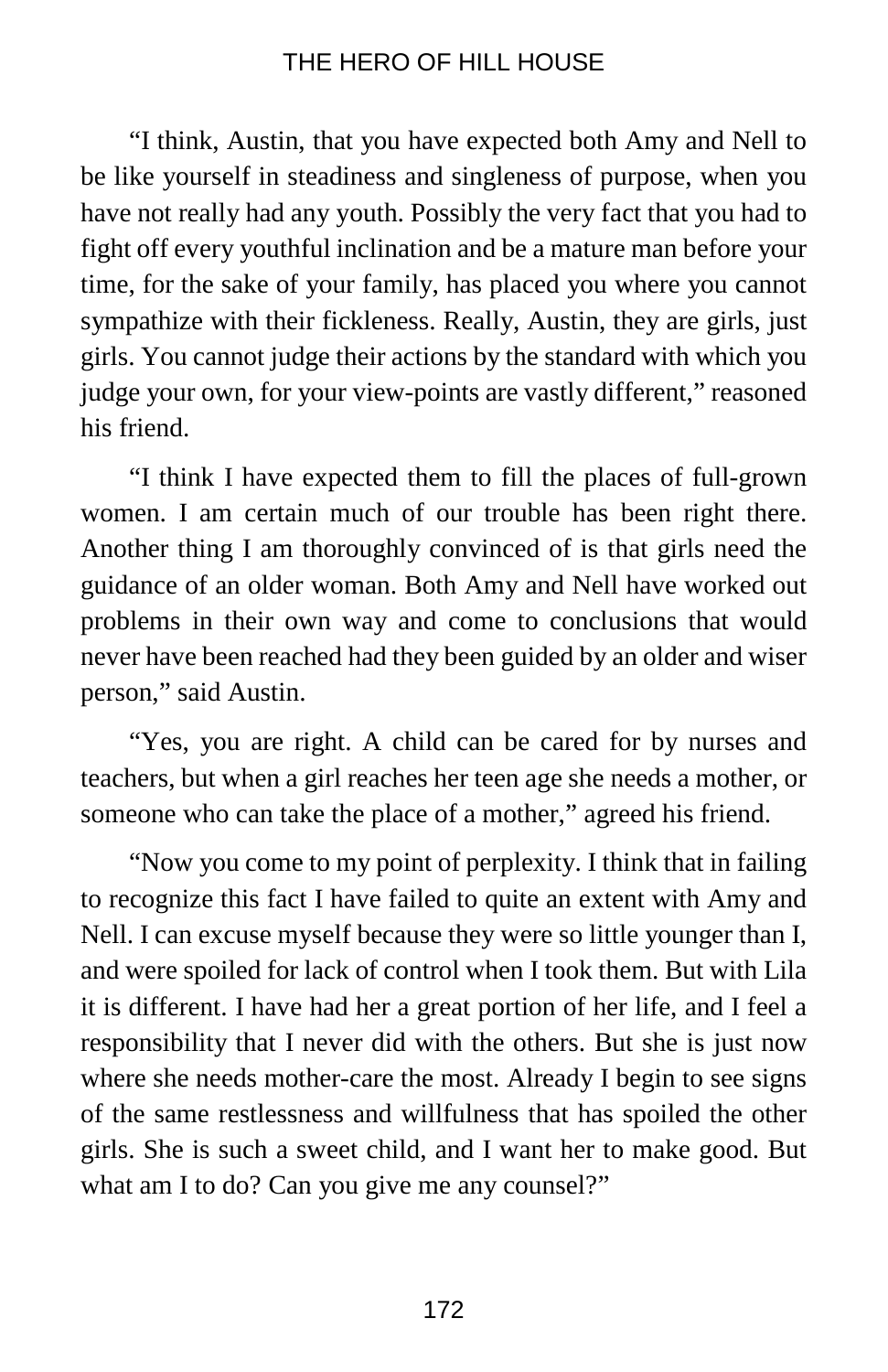"Do you and Lila expect to keep house the same as ever?"

"Ought we? She wants us to, and is distressed if I mention any other arrangement. So far as the work is concerned, with my help she could get along very well. But she would be alone too much for one so young; and besides, she is not developing along the lines I wish to see her develop. She is very enthusiastic just now over the idea of being my housekeeper, and thinks it would be the best of fun. But she will in time become tired of the responsibility, and I shall have the same old trial over again."

"Could you not secure a competent housekeeper who would be able to take the oversight of the girl as well, and thus save the day?"

"I might, if such a person could be found. But it is a difficult matter to find a person capable of coming into a home and taking the reins in the manner you suggest. Such women already have their places. Lila would not be easily managed, especially if she should be approached in the wrong manner. She has a peculiar temperament, but is tractable enough if one understands her. She would likely resent any interference from one whom she would consider an outsider. I have no idea where I could find a person who would answer the need."

"That plan would depend entirely upon the disposition of the person employed. It would indeed be hard to find one who would take a motherly interest in the girl. Have you any other plans?"

"Yes. If I could find a home for Lila where she would be made welcome and given kind, thoughtful mother-care, I should be glad to put her in it. I should of course support her and pay well for her care. What do you think of that plan?"

"What would you do, Austin?"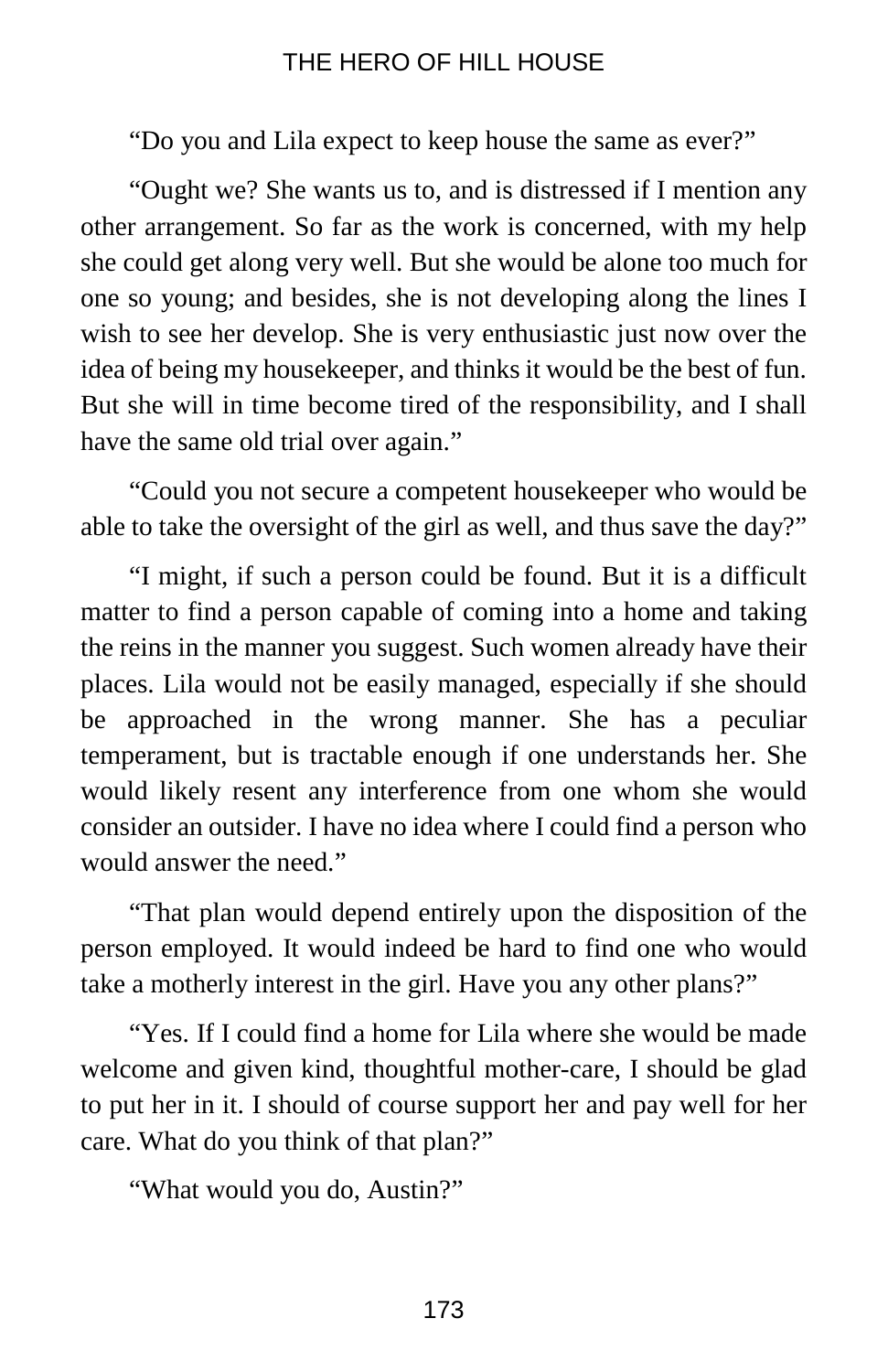"I suppose I should have to close the house and board. Batching would not appeal to me after having the family. I believe I should die of loneliness. Even with Lila it is very trying for me at times."

"That would be unfair to you. You are a home-lover. For a home you have given all your young years, and now to be thrown out with no roof of your own would be harder for you than you now imagine. Besides, breaking the home now would be such a financial sacrifice. In a few years you will wish to begin your home again from a different angle and motive; for you will find you are not different from other men. It seems such a loss and waste. I wish your home could be preserved," said his friend with marked earnestness.

"I have thought of all those things. So I am waiting to see what I ought to do. I hate to give up my home, and I confess it looks dreary ahead of me."

Here the conversation was interrupted and never taken up again. Austin returned to his cottage home to consider further his problem.

"Lila, would you like to have me find you a good home somewhere with a woman who could give you more care than I am able to? You must get lonely here, when I am away so many hours each day; and I cannot feel restful about you. Do you not think the other plan would be better?" Austin questioned of his sister.

"No, Austin, I do not want you to do that. You are the only one I want to be with, and this home is good enough for me," she said decidedly.

Again that sigh. What should he do? What was best? And all those dreams and aspirations of a life of usefulness for God! Where were they and what were they? Only imaginations? Or had he received a call from God? A few more years at longest, and he should be free of his family responsibilities, and then where should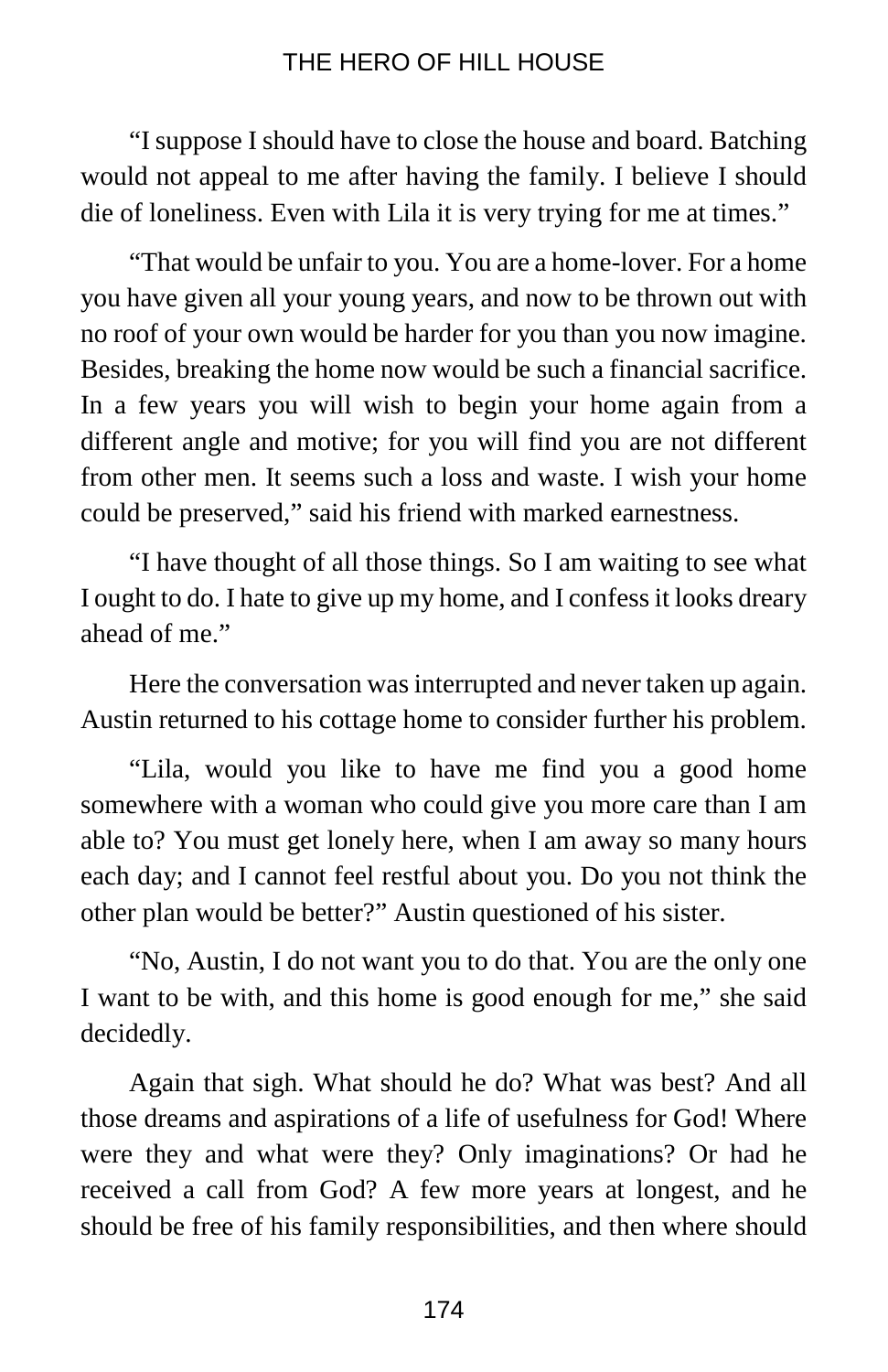he turn? Questions, one after another, forced themselves upon him; but he was powerless to answer.

Another plan sweeter and better than all the rest stood ever before him; but he could not be certain it would be for the best. This plan would not only bridge over the present perplexity, but it would change his whole life. What if it should end in disappointment! But the plan was ever before him. Why should he look for an elderly lady for his housekeeper? There was Bessie Allison! With Bessie's strong heart and capable hand the tangles of his home-life would unravel, and all would go well. Besides, there was Bessie herself.

Austin was no longer a boy, and his heart yearned for something in his home-life which his younger brothers and sisters could not give him.

If Bessie was willing, and he learned that she was, his home would be preserved in the happiest way possible. Besides, Bessie's interests and energies were turned toward that life of usefulness for which he craved. They would be one in their service to God.

When he had considered all this, and had learned that his plans and hopes found a hearty echo in the true heart of Bessie, the clouds that had been hanging so low were all cleared away, and life looked bright and rosy again.

To these arrangements Lila gave a glad approval, and welcomed her new sister warmly. Nell was glad also for the change in Austin's affairs, for though she could not bring herself to be willing to take up the burden of housekeeping, yet her conscience kept her continually unhappy at the thought of his perplexity and trial. This was a happy way out for all. Harry and Amy and Doyle all rejoiced with them that the home had been preserved.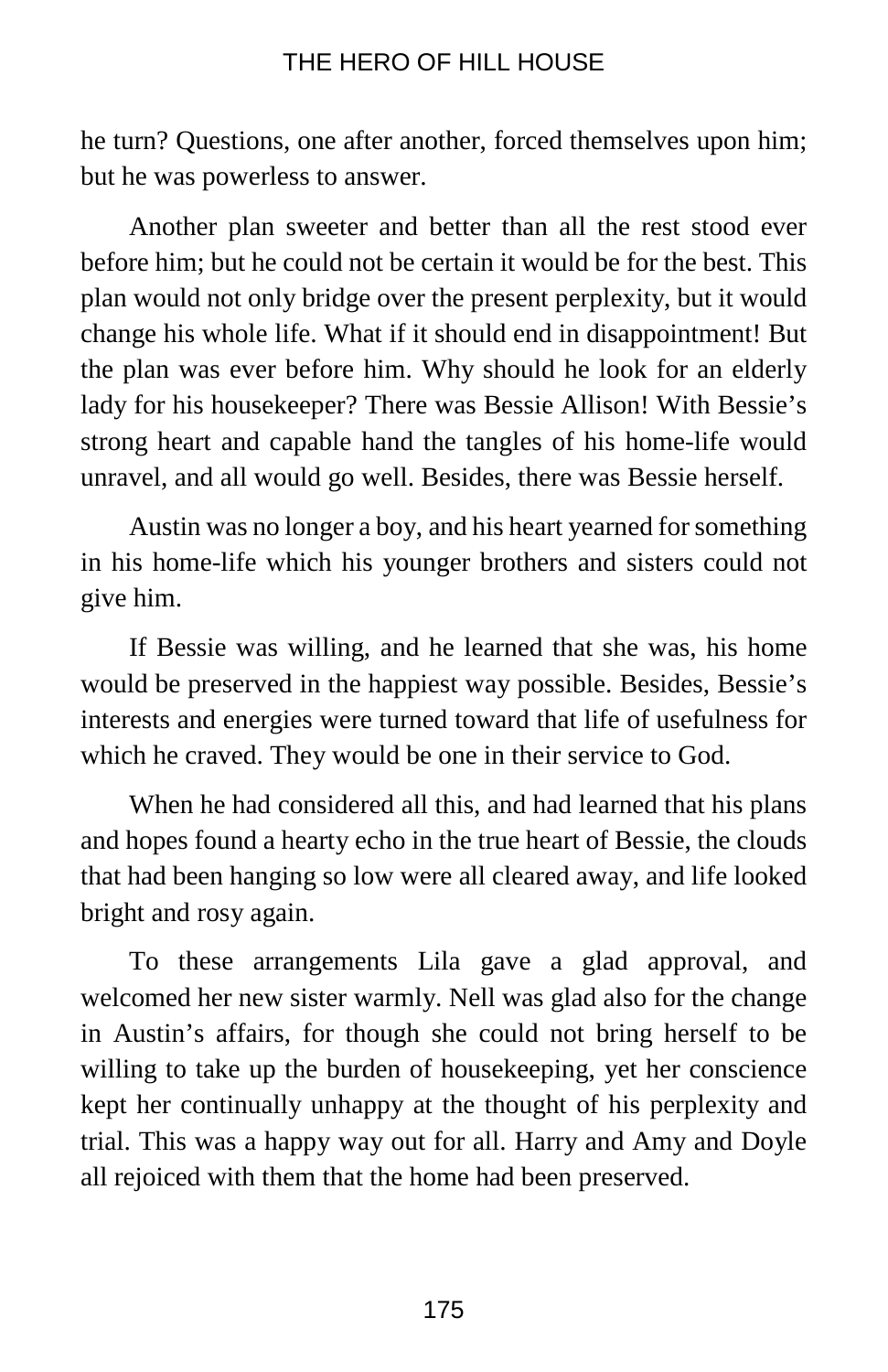Thus with the clouds rolled away and the sunshine of love and hope smiling upon them, Bessie and Austin began their life together.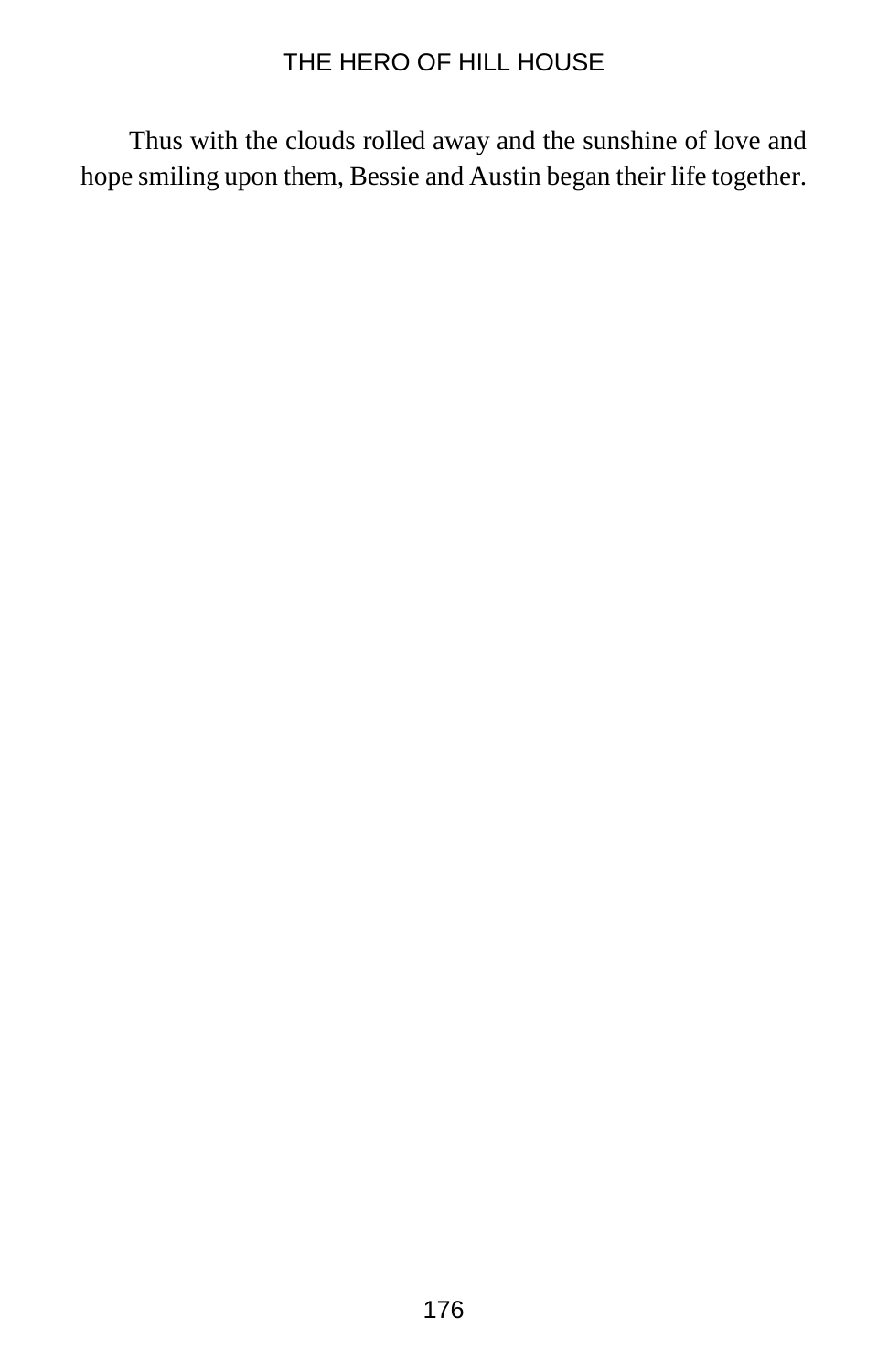## **Chapter 30**

# **The Opinions of Parson Hawley And His Wife**

"Austin and Bessie were married last evening," remarked Parson Hawley, one of Austin's well-wishers, to his wife as he stretched his feet out at his own fireside.

"I am glad to hear it," was his wife's happy rejoinder. "Austin is a fine young man, and Bessie will make him a good, true helpmeet. May the sun shine brightly on their lives all the way."

"What is your prophecy on Austin's life, my dear?" the good man continued. "We have watched him rear his family, and have noted many of his cares and responsibilities, and have felt for him in his perplexities and difficulties. Has he succeeded in what he undertook? Have the results rewarded his sacrifice?"

"I could answer your questions better a few years hence. Look at our own children. Did it always seem as if they were going to repay us for the care and toil we gave them? When they were in the transition stage of life, as Austin's children now are, did they show the effect of our efforts as we wished them to? I think not. I remember sleepless nights and care-worn days when it seemed that one or the other would surely bring us sorrow. And there were two of us of mature years. Wait till Austin's children have another ten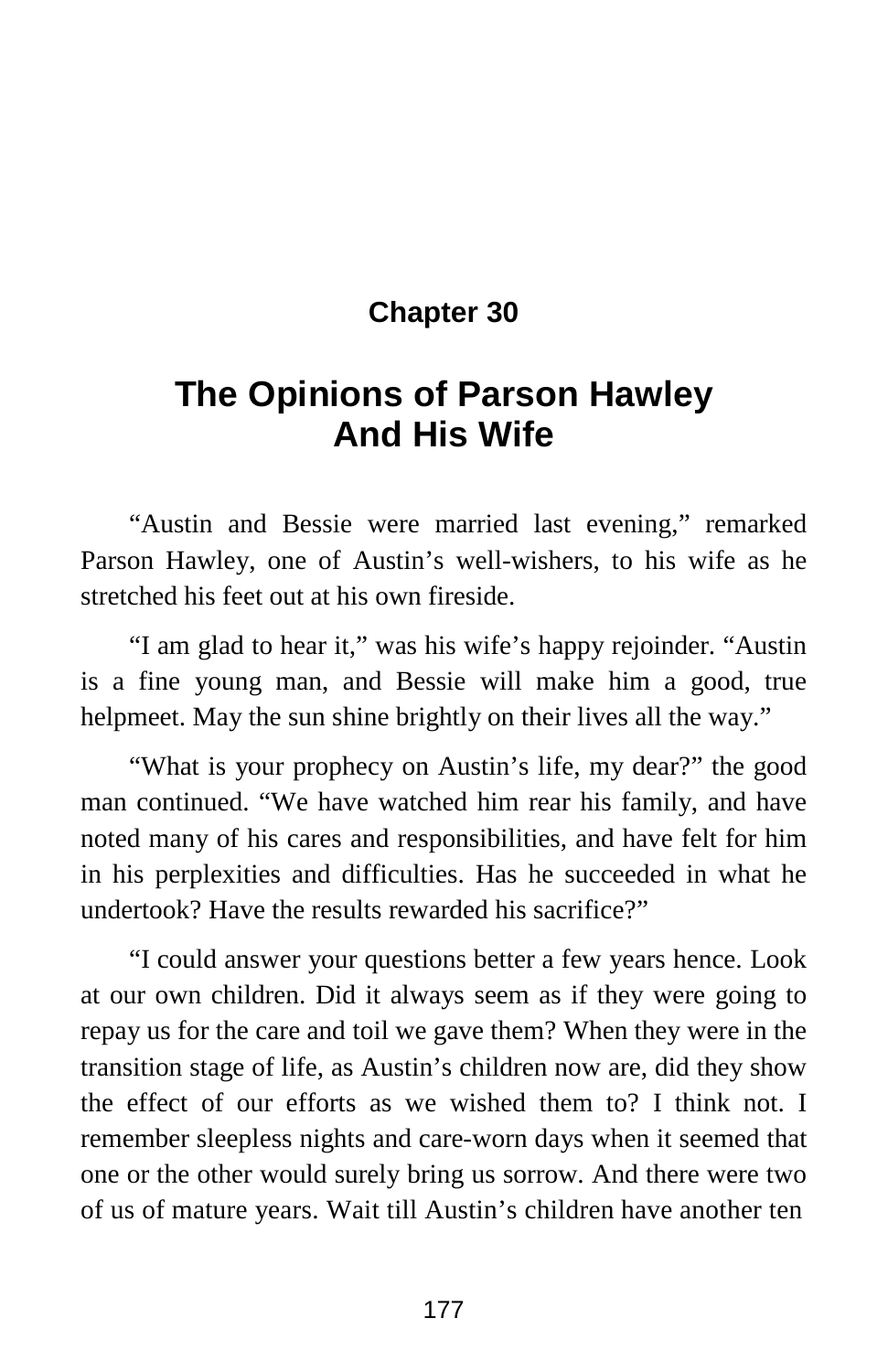years on their heads and then you can better judge. This one thing I do know, that it is an impossibility that boys and girls should live with a man who has lived and is living as Austin, whose whole life has been one of unselfish sacrifice and devotion, and not be the better for it."

"You are right, Wife. We have all expected them to be just like him, when that would have been an impossibility. But do the children appreciate what he has done as they should?"

"Ah, Henry, what a question for a man of your age to ask! Do the children appreciate what he has done! Did you ever see children in their teens who appreciated what their rearing had cost, not in dollars and cents, but in tears and prayers and pain? I think not. Just wait till those children have felt the load of responsibility settle upon their shoulders, fitting itself to their capacity; just let them shed a few tears of sorrow and anguish, and let them sacrifice, as they will do, for love's sweet sake—and then they will appreciate him and all he has done."

"That is so, Mother. We had to wait a while before our children could understand the reason for some of our dealings with them. But now we do not regret our toil and care, since we are rewarded by their love and appreciation. Come to think of it, we did not have that object in view in their training. It was not for our pleasure, but for their good that we worked."

"And so it has been with Austin. He gave his young life for them. He has done his duty by them, and he is a better man for it. Even if he saw no reward in them, what it has done for him has been worth it all. See his strength of character, the earnestness and purpose of life; look at Austin as we know him, and can we say that he is not already reaping the reward of his efforts and sacrifice?"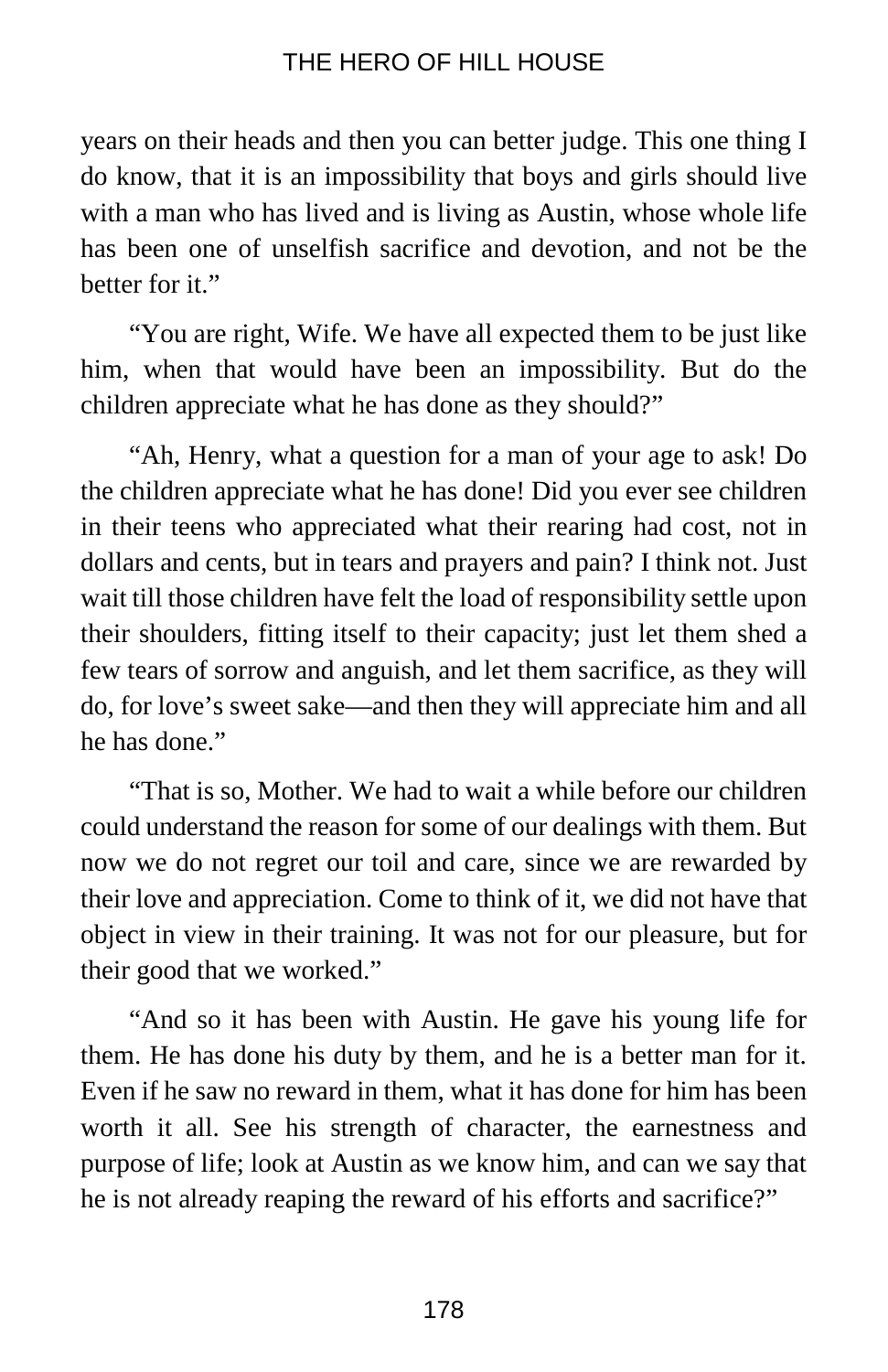"Character," said the good man, after a while, "character is not a gift but a growth. With Austin it found good soil to grow in, and he has given it the right kind of cultivation—sacrifice, devotion to a noble purpose, honesty, sincerity—to make it develop well. Yes, you are right. It has paid. I was thinking of what he had given up for them. The pleasures of youth, the fun and the frolic that other boys get. But they are of lesser value, while he has tasted of the real things of life. Yes, it has all paid well."

"But let us not think that the children are even now ungrateful. Amy is quick to praise him and what he has done; she sees many things in a new light since wifehood and motherhood have come to her. And Harry, while he never could bear to depend on Austin, realizes quite forcibly what his brother has done. Nell is at her most thoughtless age, but down in her heart she appreciates her brother; the stamp of his life will be found in her, you may be certain. Lila is devoted to him. And he has many, many friends and admirers."

"What will his life be from now on? Will he continue to develop? Will he realize those early hopes and desires? What do you say?"

" 'I am no prophet, nor the son of a prophet,' so I shall not answer those questions. But I know this, that he has chosen a helpmeet who will be an encouragement and help to him in becoming all that God would have him to be. The future lies in the hand of God. May he bless them and make them all he designs in their lives."